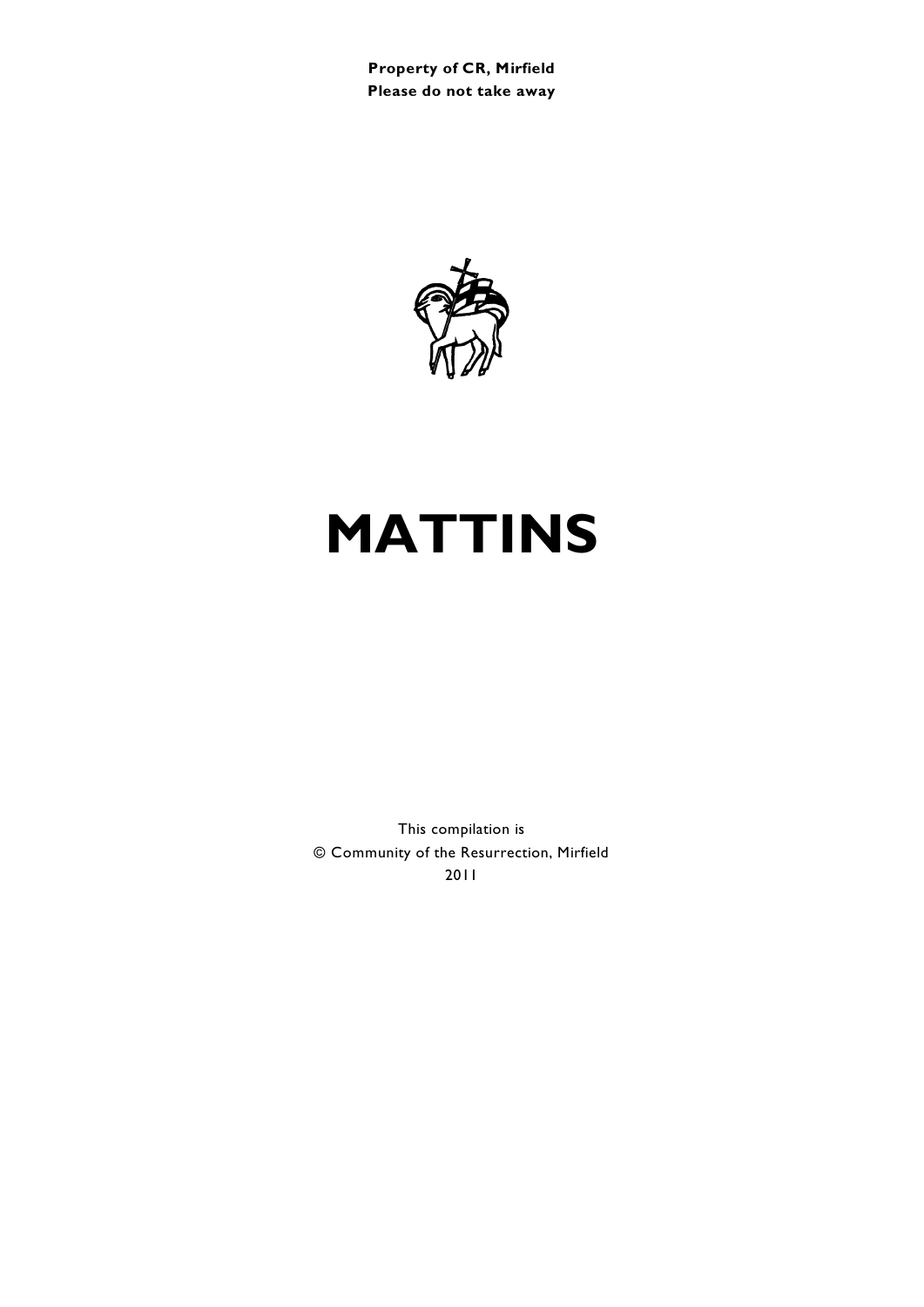



as it was in the be-ginning, is now and shall be for e-ver. A-men.



Al - le - lu - ia.

# **The Invitatory**

On Sundays (except in Lent) and Greater and Lesser Holy Days:

# **Te Deum laudamus**

On Sundays in Lent, ferial days and simple Holy Days: **Venite**

*Contents*

| $2 - 7$      |
|--------------|
| 2            |
| 5            |
| $\mathbf{7}$ |
| $6; 8-10$    |
|              |
|              |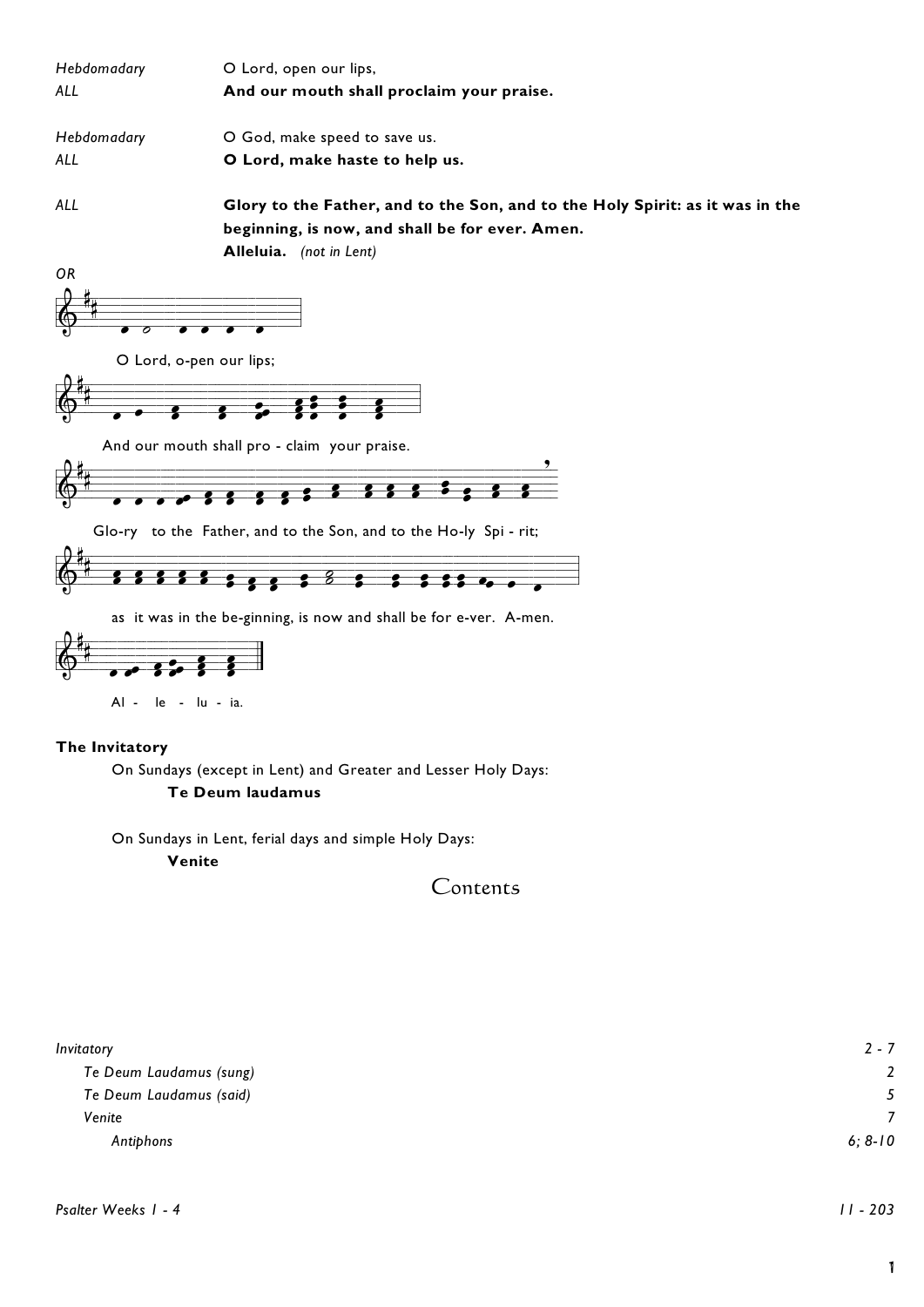| Common of Apostles & Evangelists              | $204 - 212$    |
|-----------------------------------------------|----------------|
|                                               |                |
| Office of the Dead                            | $212 - 229$    |
| Cycle I                                       | $212 - 220$    |
| Cycle II                                      | $221 - 229$    |
|                                               |                |
| Common of Saints - Benedictus Antiphons       | 230; 232 - 237 |
| Common of Saints & Seasons - Office Hymns     | $238 - 263$    |
| Commendation following the death of a brother | 264            |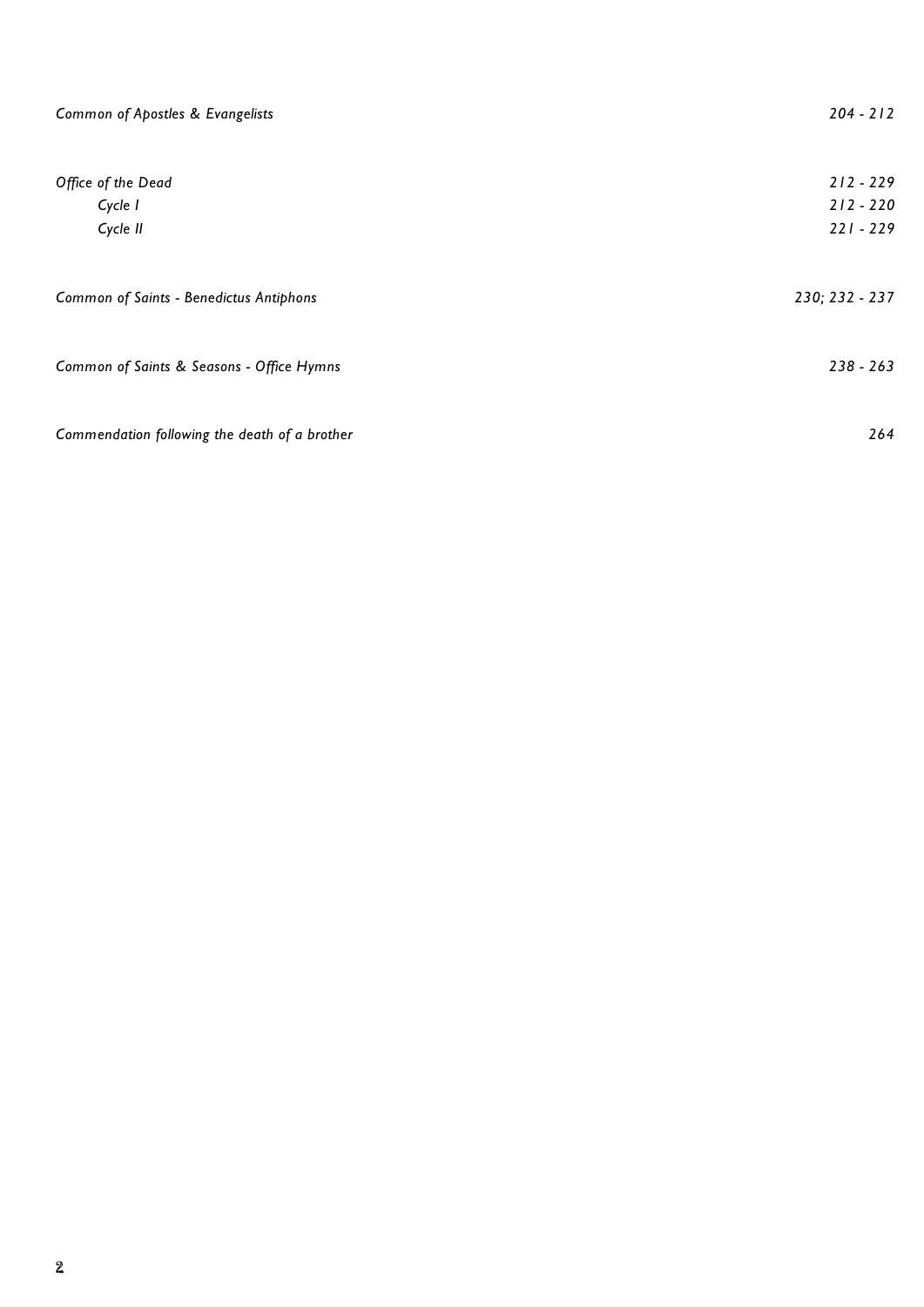#### **Te Deum Laudamus**

*May be sung full: or antiphonally as indicated:*



a-postles praise you. The noble fel-lowship of prophets praise you.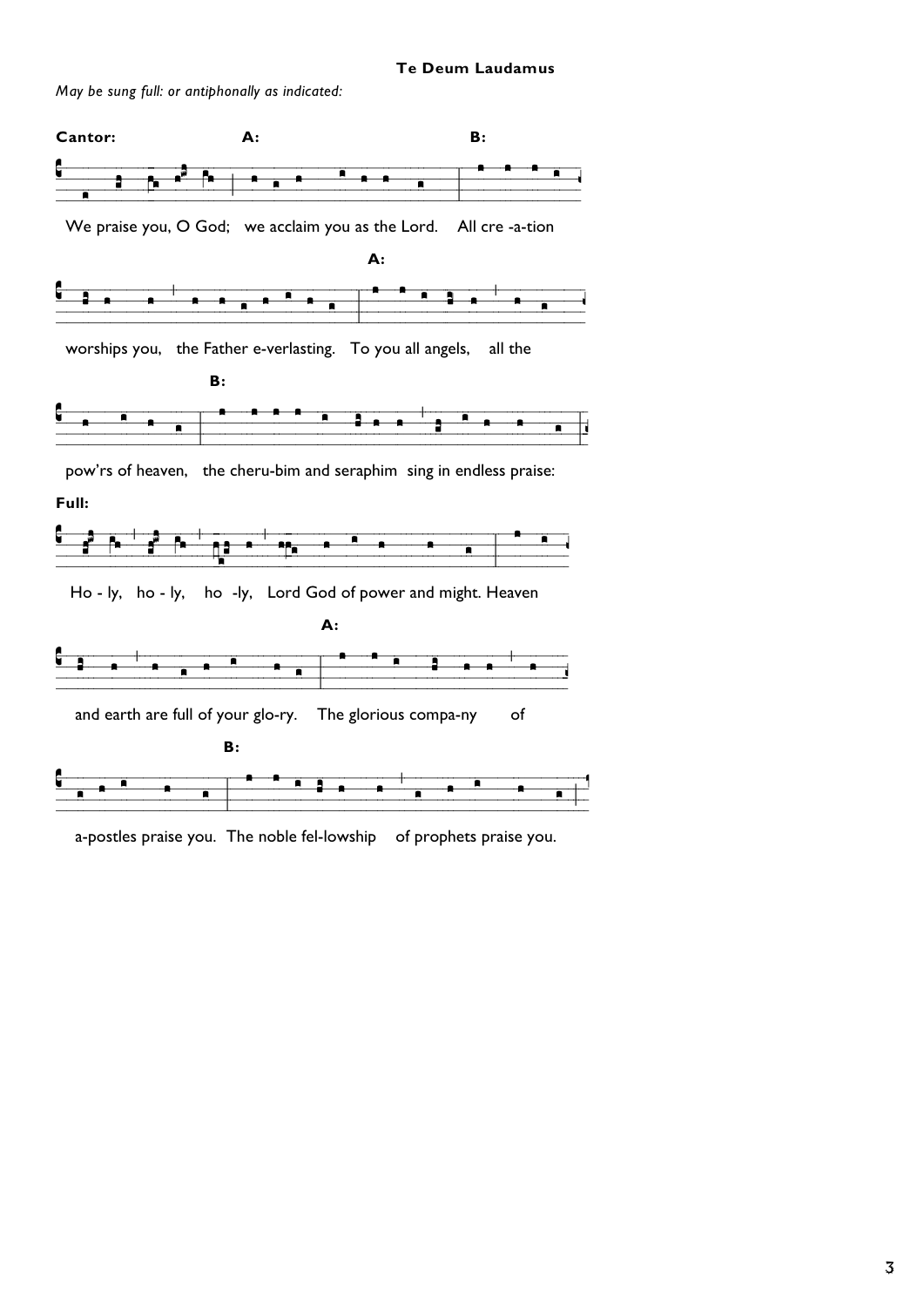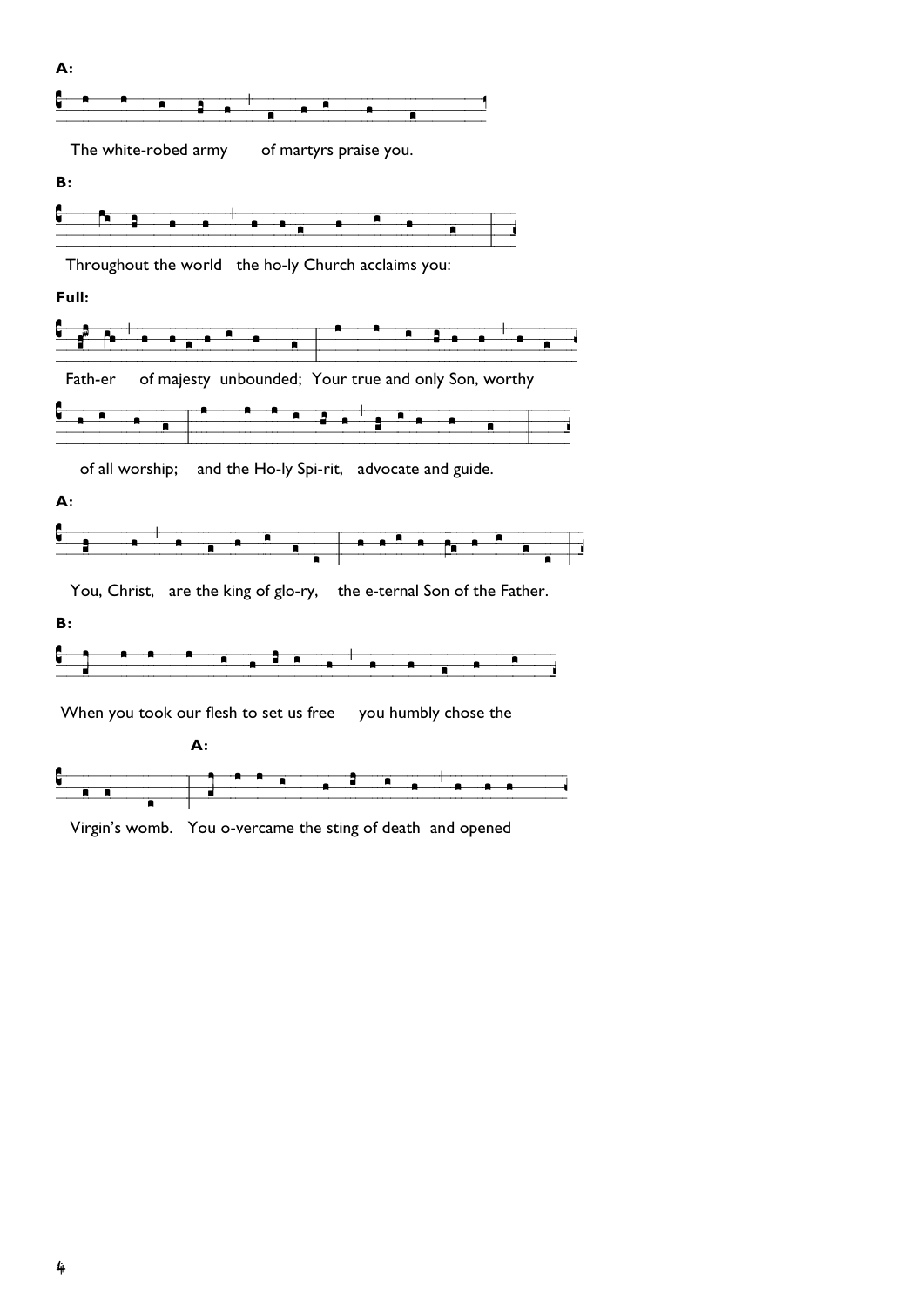

with your saints to glo-ry e-verlast - ing.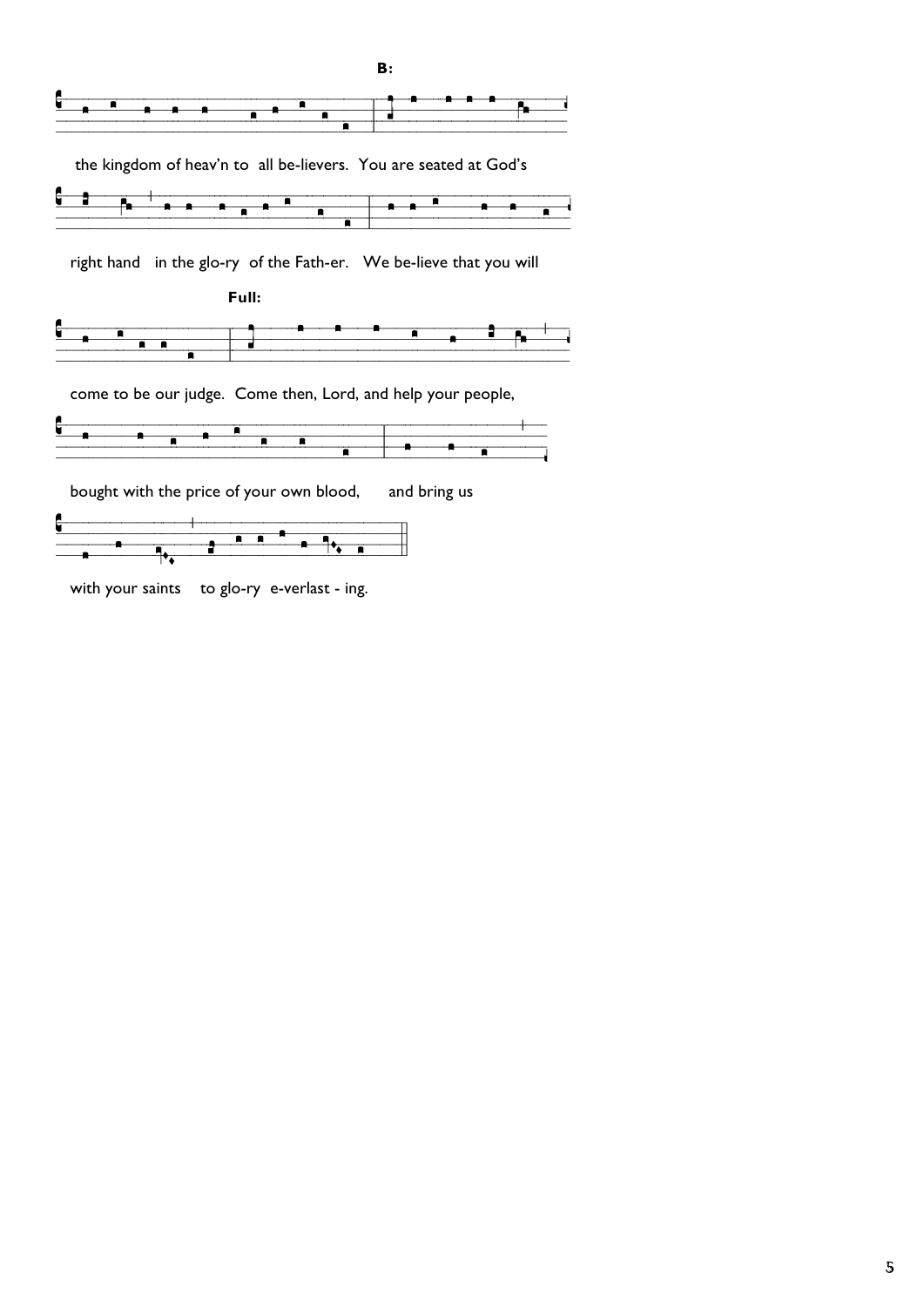# **Te Deum Laudamus**

We praise you, O God, We acclaim you as the Lord.

All creation worships you, the Father everlasting.

To you all angels, all the powers of heaven, cherubim and seraphim sing in endless praise,

# **Holy, holy, holy Lord, God of power and might; heaven and earth are full of your glory.**

The glorious company of apostles praise you; the noble fellowship of prophets praise you.

The white-robed army of martyrs praise you; throughout the world the holy Church acclaims you.

# **Father of majesty unbounded; your true and only Son, worthy of all worship; and the Holy Spirit, advocate and guide.**

You are the King of glory, O Christ, the eternal Son of the Father.

When you took our flesh to set us free, you humbly chose the Virgin's womb.

You overcame the sting of death, and opened the kingdom of heaven to all believers.

You are seated at God's right hand in glory, we believe that you will come to be our judge.

**Come then, Lord, and help your people, bought with the price of your own blood; and bring us with your saints to glory everlasting.**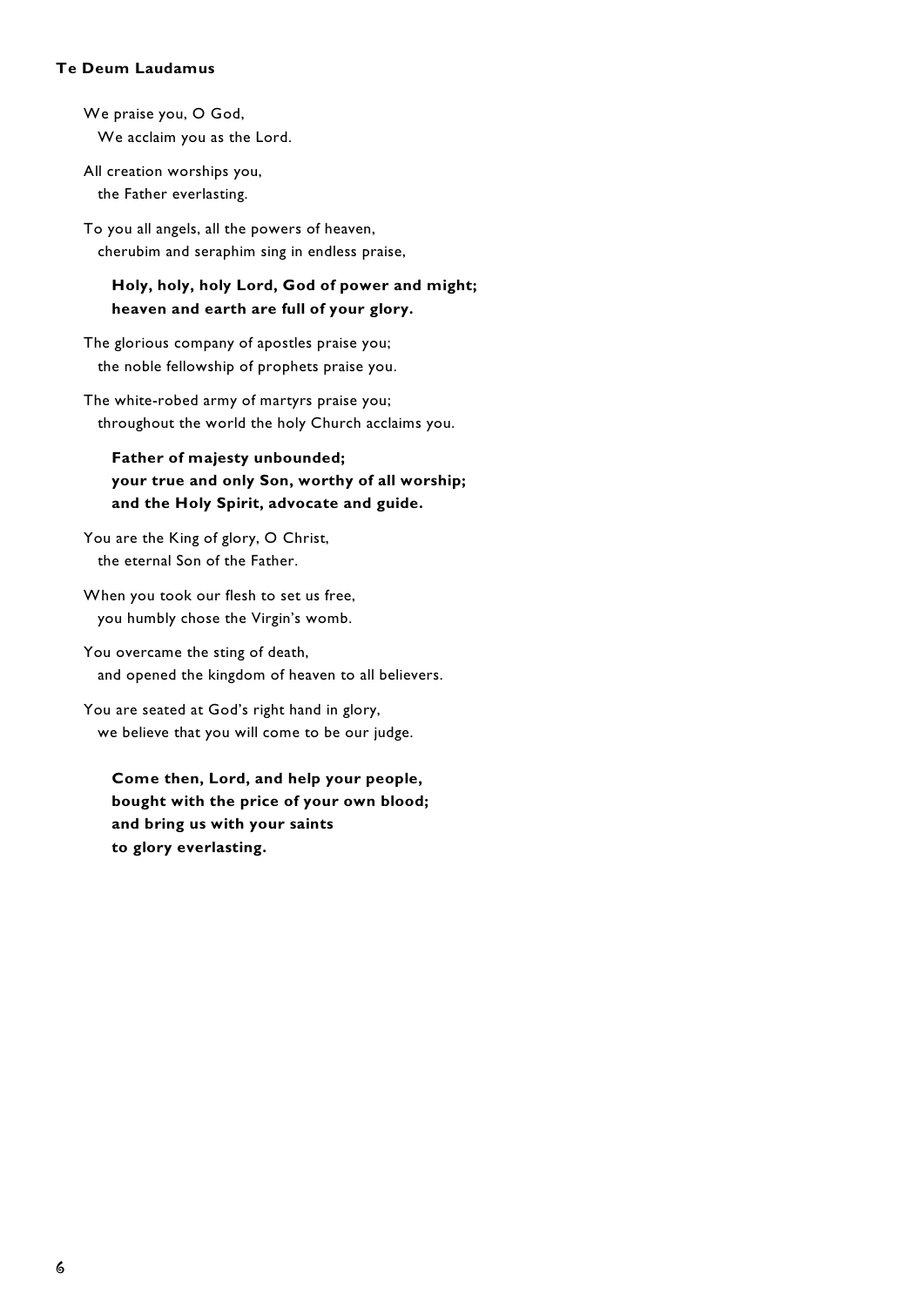#### *Invitatory Antiphons*

#### **Monday**

Come, let us sing to the Lord: let us come before his presence with thanksgiving.

# **Tuesday**

God rules over all the earth: come, let us adore him.

#### **Wednesday**

Come, let us worship our Lord and Saviour.

#### **Thursday**

The Lord is our light and our life: come let us adore him.

#### **Friday**

Harden not your hearts today; listen to the voice of the Lord.

#### **Saturday**

At the name of Jesus, let every tongue proclaim: He is Lord.

#### **BVM on Saturdays**

Hail Mary, full of grace, the Lord is with you; come let us adore Him. (Alleluia)

# **MARTYRS**

Come, let us worship the Lord; He is the King of Martyrs. (Alleluia)

## **BISHOPS & PASTORS**

Christ is the good shepherd; come, let us adore him. (Alleluia)

# **DOCTORS**

Christ is the true wisdom; come, let us adore him. (Alleluia)

# **SAINTS - not Apostles or Martyrs**

The Lord is glorious in his saints; come, let us adore Him. (Alleluia)

# **ADVENT**

**until Dec 17** Let us worship the One who is to come, our Lord and King.

# **Dec 17 - 23**

The Lord is at hand; come, let us adore him.

# **LENT**

# **Ash Wednesday until Lent 5:**

Christ the Lord was tempted and suffered for us; come, let us adore him.

#### **Fifth Week of Lent:**

Come, let us worship the Lord; he became obedient unto death.

# **LOW SUNDAY to ASCENSION**

The Lord is risen indeed, Alleluia.

# **ASCENSION to PENTECOST**

Christ has promised us the Holy Spirit: come, let us adore him. Alleluia.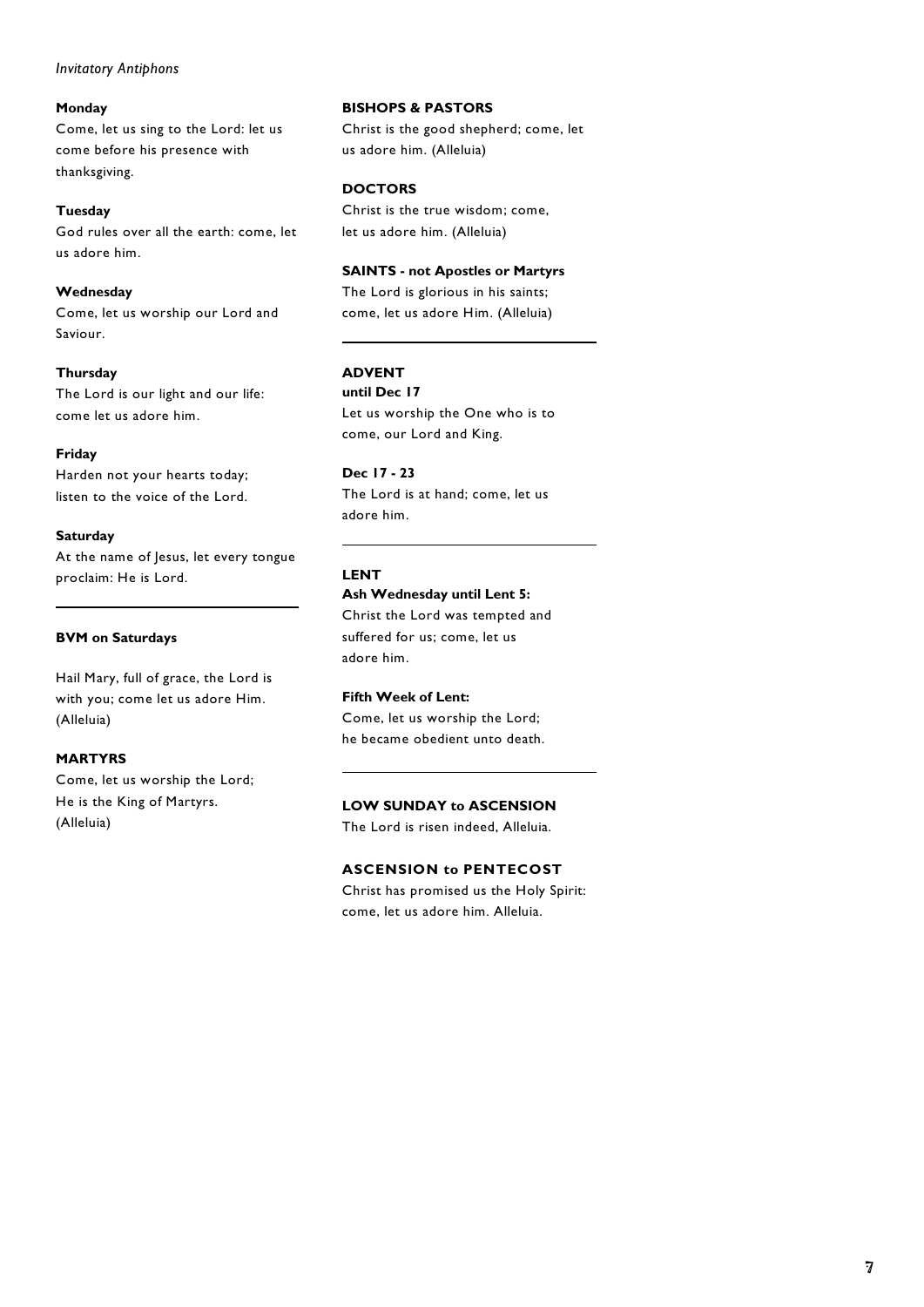# **Psalm 95**

*Antiphon - read by Hebdomadary and repeated by all.*

| Come, let us sing to the Lord;                                    |            |
|-------------------------------------------------------------------|------------|
| let us shout for joy to the rock of our salvation.                |            |
| Let us come before his presence with thanksgiving                 |            |
| and raise a loud shout to him with psalms.                        | (Antiphon) |
|                                                                   |            |
| For the Lord is a great God,                                      |            |
| and a great king above all gods.                                  |            |
| In his hand are the caverns of the earth,                         |            |
| and the heights of the hills are his also.                        |            |
| The sea is his, for he made it,                                   |            |
| and his hands have moulded the dry land.                          | (Antiphon) |
|                                                                   |            |
| Come, let us bow down and bend the knee,                          |            |
| and kneel before the Lord our Maker.                              |            |
| For he is our God, and we are the people of his pasture           |            |
| and the sheep of his hand.                                        | (Antiphon) |
| O that today you would hearken to his voice!                      |            |
| "Harden not your hearts, as your forebears did in the wilderness, |            |
| at Meribah, and on that day at Massah, when they tempted me.      |            |
| "They put me to the test, though they had seen my works.          |            |
|                                                                   | (Antiphon) |
| Forty years long I detested that generation and said,             |            |
| 'This people are wayward in their hearts;                         |            |
| they do not know my ways.'                                        |            |
| So I swore in my wrath, 'They shall not enter into my rest."      |            |
|                                                                   | (Antiphon) |
| Glory to the Father, and to the Son, and to the Holy Spirit:      |            |
|                                                                   |            |

As it was in the beginning, is now and shall be for ever. Amen.

*(Antiphon)*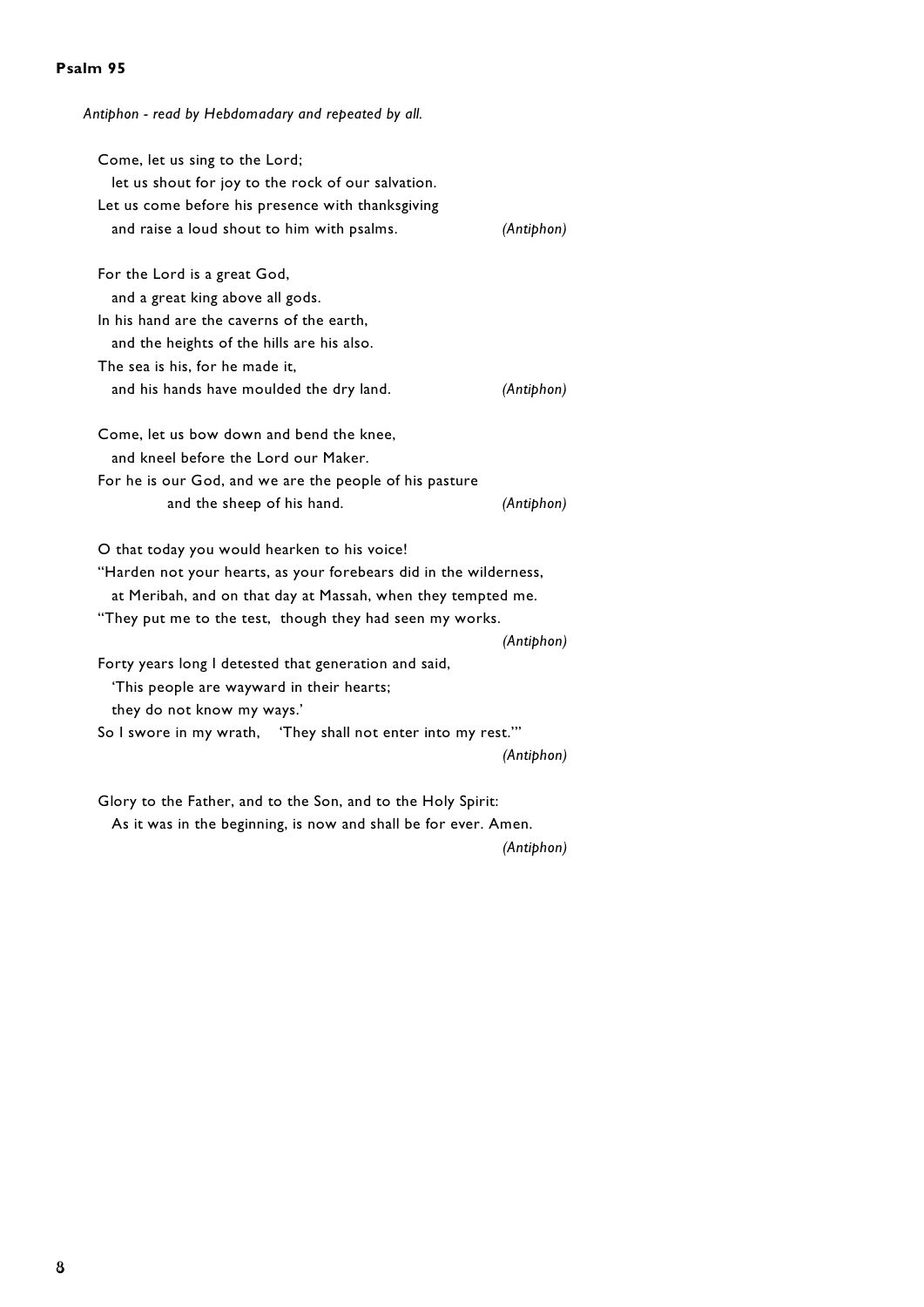*Invitatory Antiphons MONDAY*

*Iubilemus Deo (LH 179) VI*



Let us shout for joy to God, the rock of our sal-va- tion.

#### *TUESDAY*

*Regem magnum Dominum (LH 179) E*



The Lord is a great king: O come, let us a-dore him.

# *WEDNESDAY*

*Dominum qui fecit nos (LH 179) VI*



It is the Lord who made us: come, let us a-dore him.

# *THURSDAY*

*Adoremus (LH 180) E*



Let us worship the Lord, for he made us.

# *FRIDAY*

*Dominum Deum nostrum (LH 180) E*



The Lord is our God: come, let us a-dore him.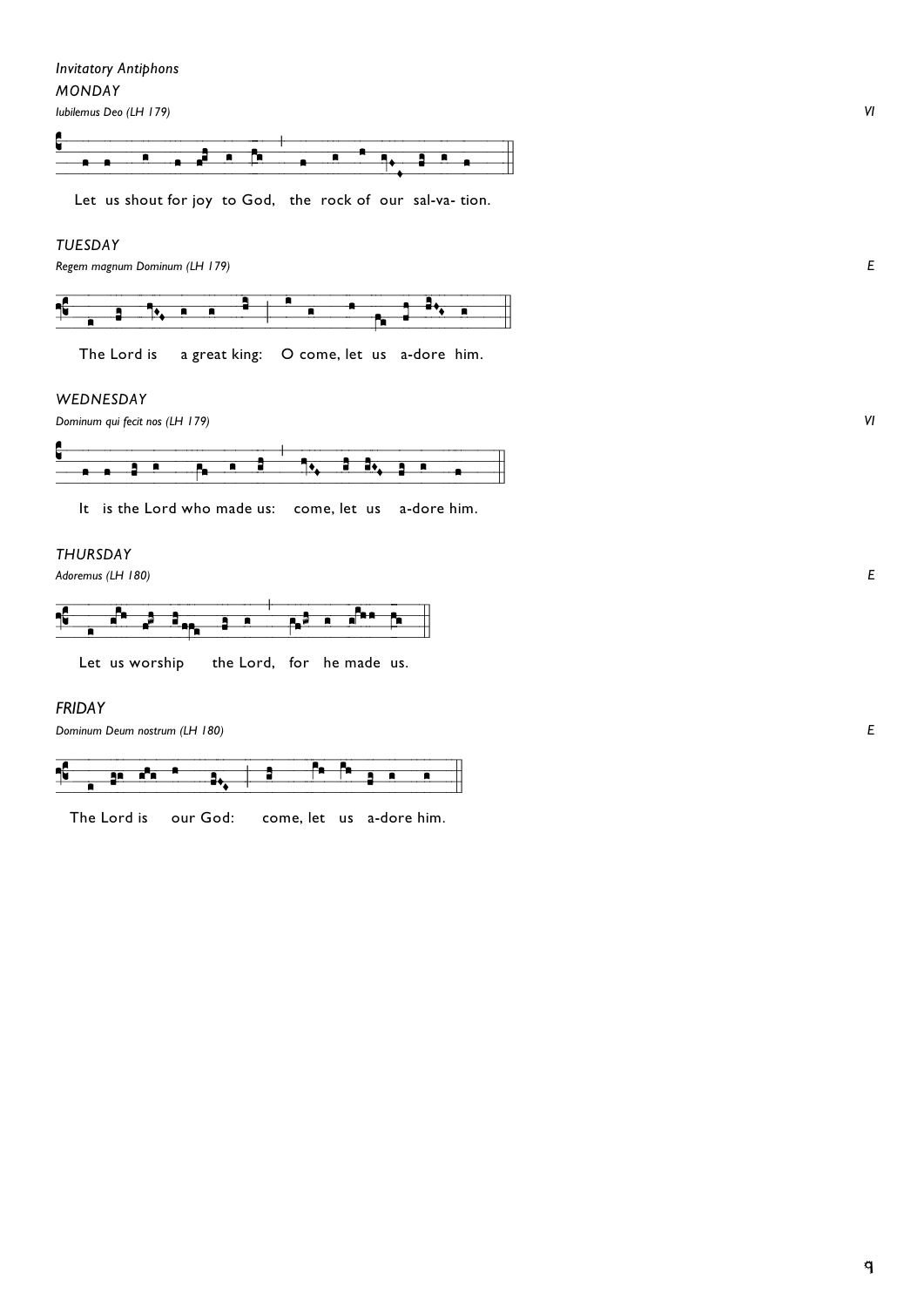*SATURDAY*





The Lord is glorious in his saints: O come, let us a - dore him.

10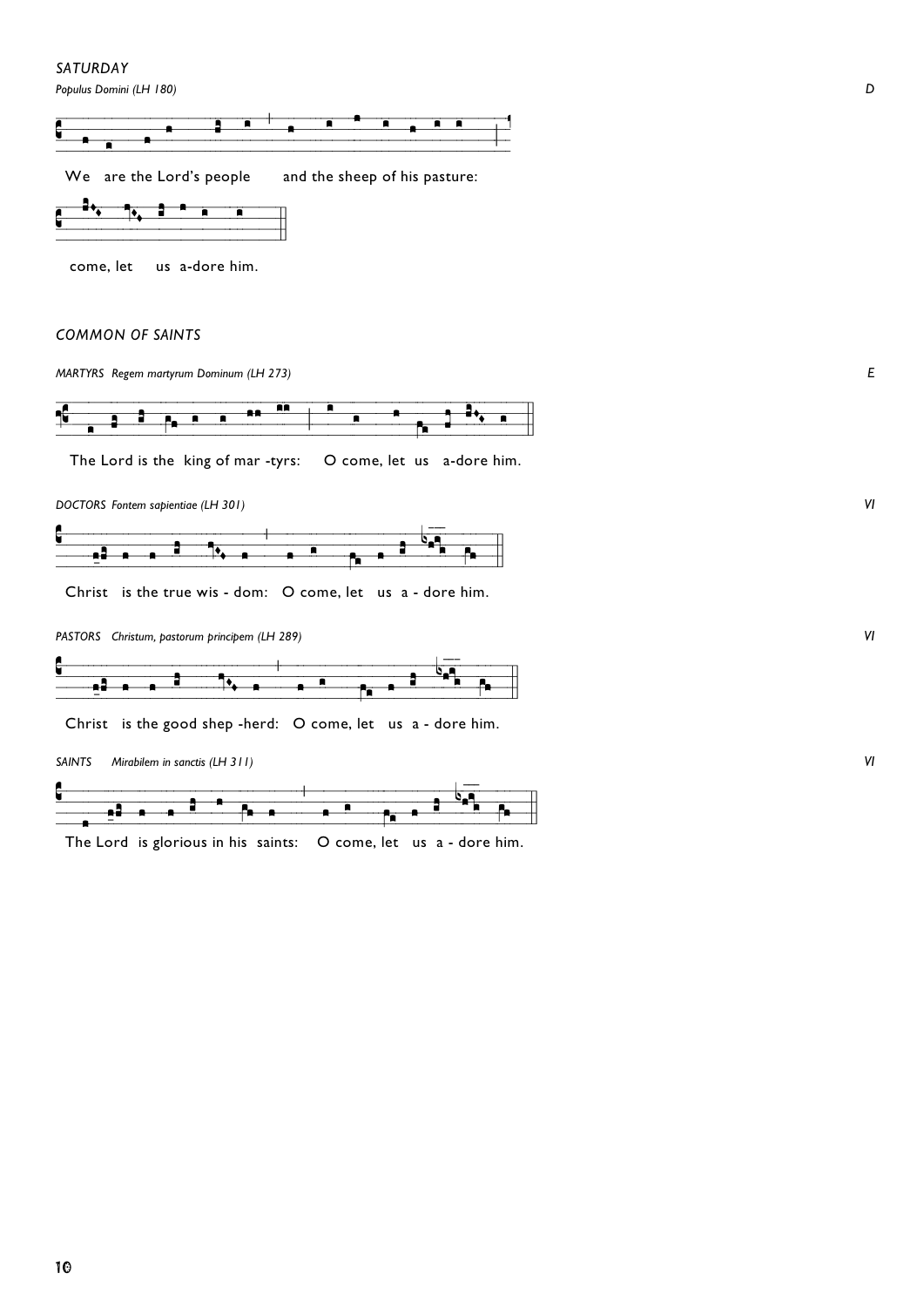*Of the BVM on Saturday Christum, Mariae Filium (LH 255) VI*



Christ, the Son of Ma - ry : O come, let us a - dore him.

# *IN ADVENT*

*Regem venturum (LH 4) VI*



The Lord will come: he is our king; O come, let us a-dore him.

*Prope est iam Dominus (LH 10) VI*



The Lord is at hand: O come, let us a-dore him.

### *IN EASTERTIDE*

*Surrexit Dominus vere (LH 79) VI*



The Lord is  $ri - sen in- deed$ ,  $al - le - lu - - ia$ .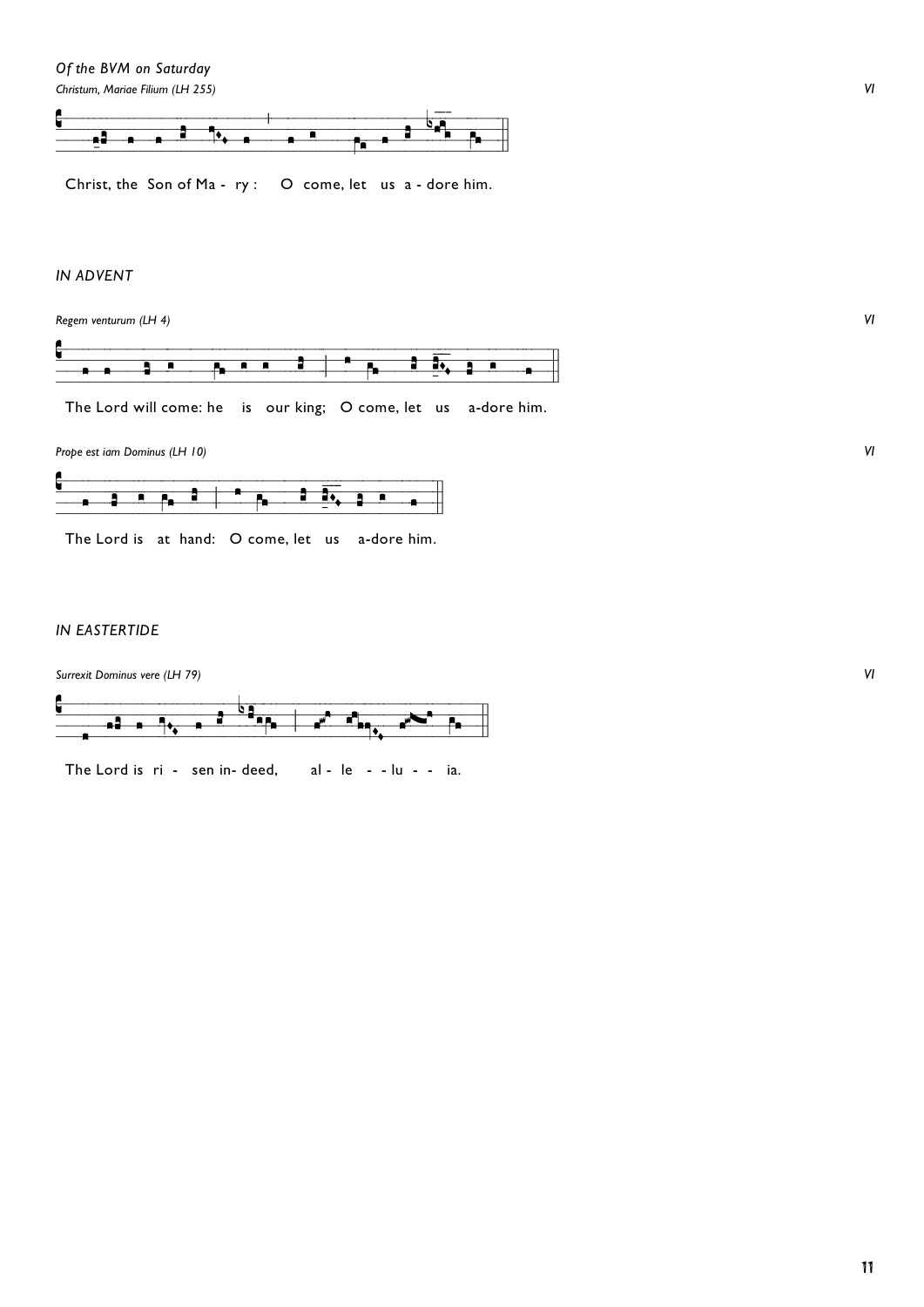# *SUNDAY WEEK 1*

# *INVITATORY* **Te Deum Laudamus (except in Lent)**

We praise you, O God, We acclaim you as the Lord.

All creation worships you, the Father everlasting.

To you all angels, all the powers of heaven, cherubim and seraphim sing in endless praise,

# **Holy, holy, holy Lord, God of power and might; heaven and earth are full of your glory.**

The glorious company of apostles praise you; the noble fellowship of prophets praise you.

The white-robed army of martyrs praise you; throughout the world the holy Church acclaims you.

# **Father of majesty unbounded; your true and only Son, worthy of all worship; and the Holy Spirit, advocate and guide.**

You are the King of glory, O Christ, the eternal Son of the Father.

When you took our flesh to set us free, you humbly chose the Virgin's womb.

You overcame the sting of death, and opened the kingdom of heaven to all believers.

You are seated at God's right hand in glory, we believe that you will come to be our judge.

**Come then, Lord, and help your people, bought with the price of your own blood; and bring us with your saints to glory everlasting.**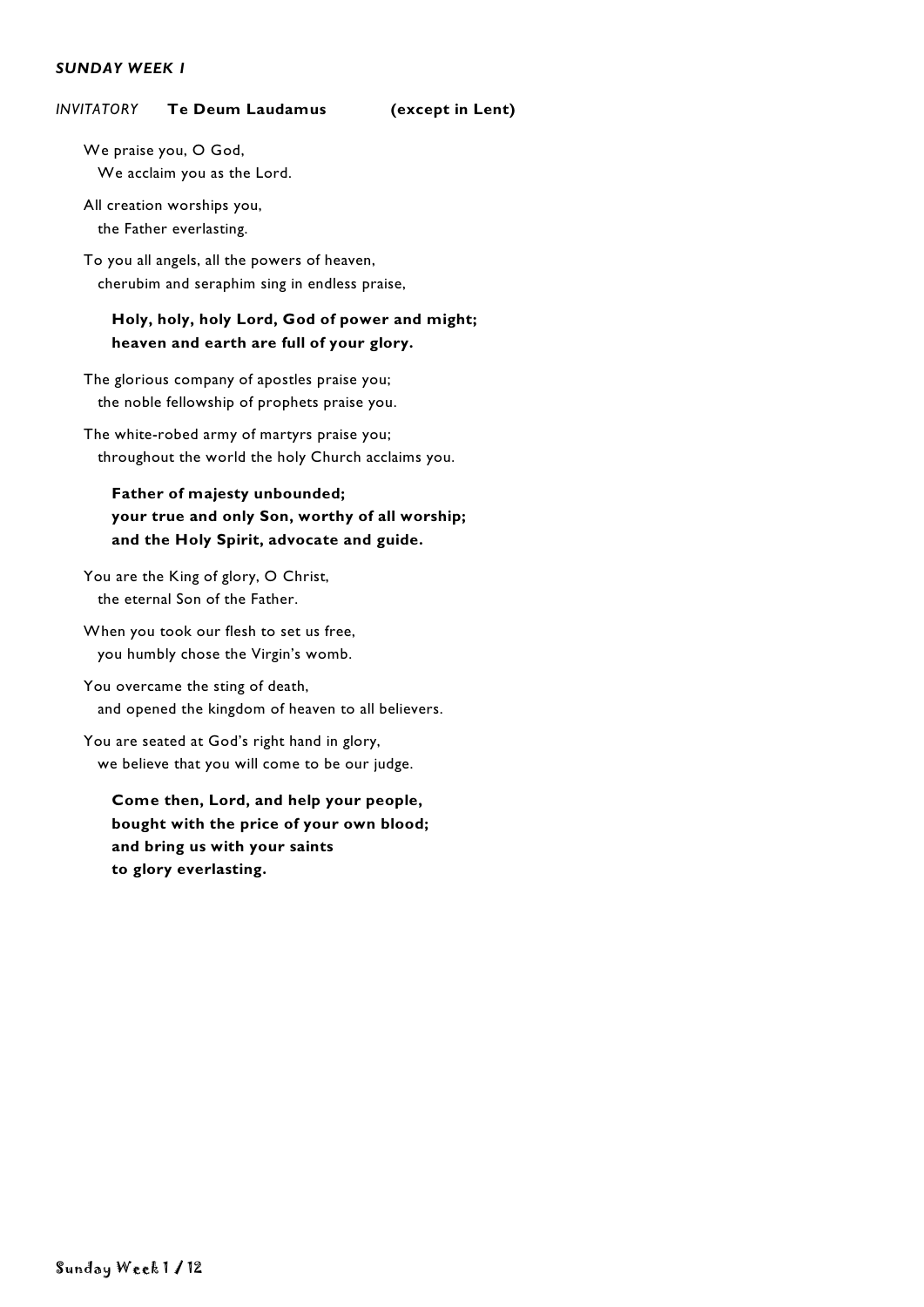

- *1* Father, we praise you, now the night is over, Active and watchful, stand we all before you; Singing, we offer prayer and adoration: Thus we adore you.
- *2* Monarch of all things, fit us for your kingdom; Banish our weakness, health and wholeness sending; Bring us to heaven, where your saints united Joy without ending.
- *3* All-holy Father, Son and equal Spirit, Trinity blessed, send us your salvation; Yours is the glory, evermore resounding, Filling creation.

**Percy Dearmer (1867-1936), altd.**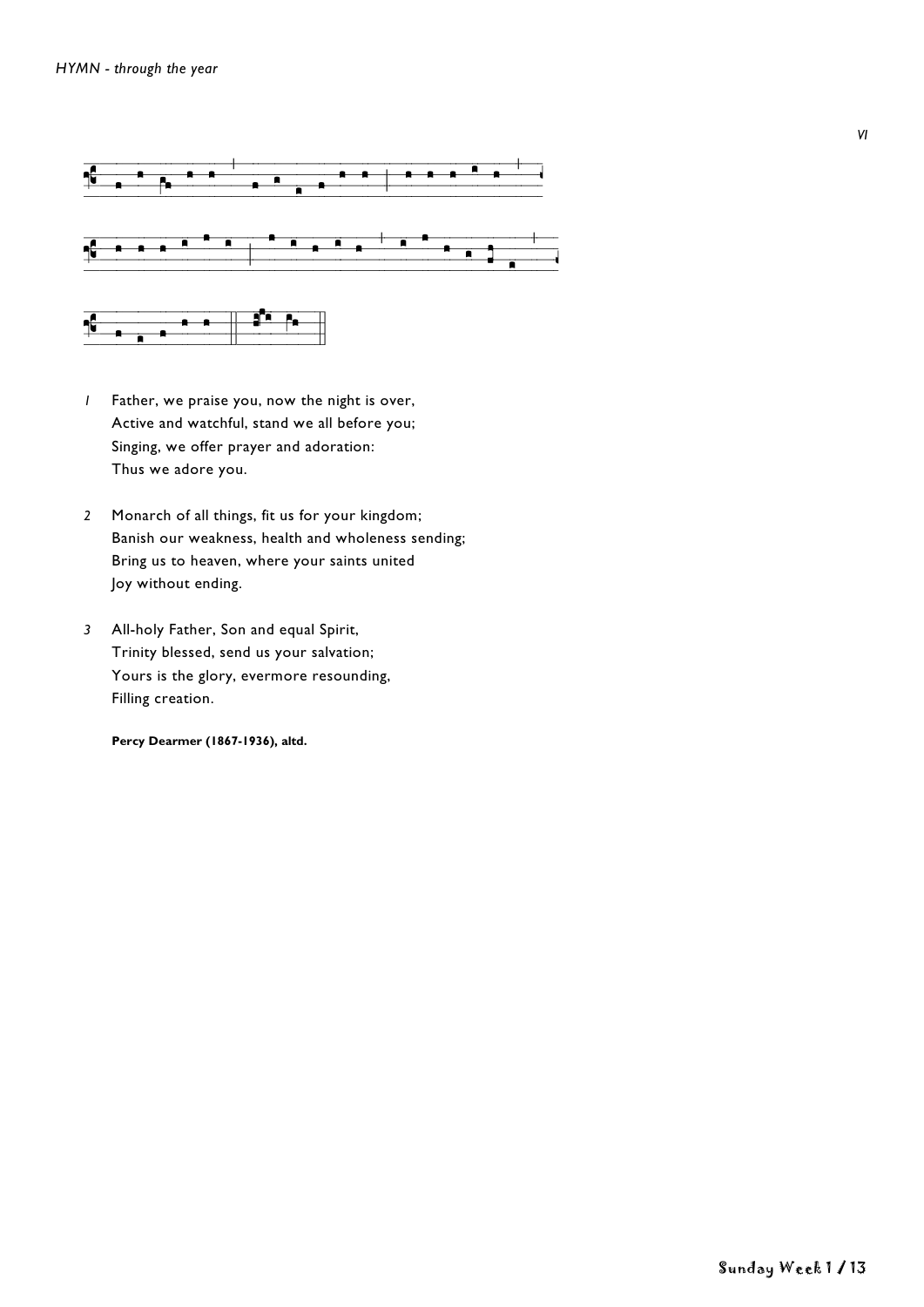

Proclaim the good news \* of his salva- tion from day to day.



- Sing to the Lórd a néw song; \*  $\overline{1}$ sing to the Lord, all the whole earth.
- $\overline{2}$ Sing to the Lórd and bléss his name; \* proclaim the good news of his salvátion from dáy to day.
- Declare his glory amóng the nátions \*  $\mathfrak{Z}$ and his wonders amóng all péoples.
- For great is the Lord and gréatly tó be praised; \*  $\overline{4}$ he is more to be féared than áll gods.
- As for all the gods of the nations, théy are but ídols; \* 5 but it is the Lord who máde the héavens.
- O the majesty and magnificence of his presence! \* 6 O the power and the splendour of his sanctuary!
- $\overline{7}$ Ascribe to the Lord, you families of the peoples; \* ascribe to the Lord hónour ánd power.
- 8 Ascribe to the Lord the hónour dúe his name; \* bring offerings and cóme intó his courts.
- 9 Worship the Lord in the béauty of hóliness; \* let the whole earth trémble befóre him.
- Tell it out among the nátions: "The Lórd is king! \*  $10$ he has made the world so firm that it cannot be moved; he will judge the péoples with équity."
- Let the heavens rejoice and let the earth bê glad; †  $\frac{1}{2}$ let the sea thunder and áll that is ín it; \* let the field be joyful and all that is therein.
- Then shall all the trees of the wood shout for joy  $12$ before the Lórd whén he comes, \* when he cómes to júdge the earth.
- $13$ He will judge the wórld with ríghteousness \* and the péoples with his truth.



Proclaim the good news of his salva- tion from day to day.

Heaven and earth, O Lord, are full of your glory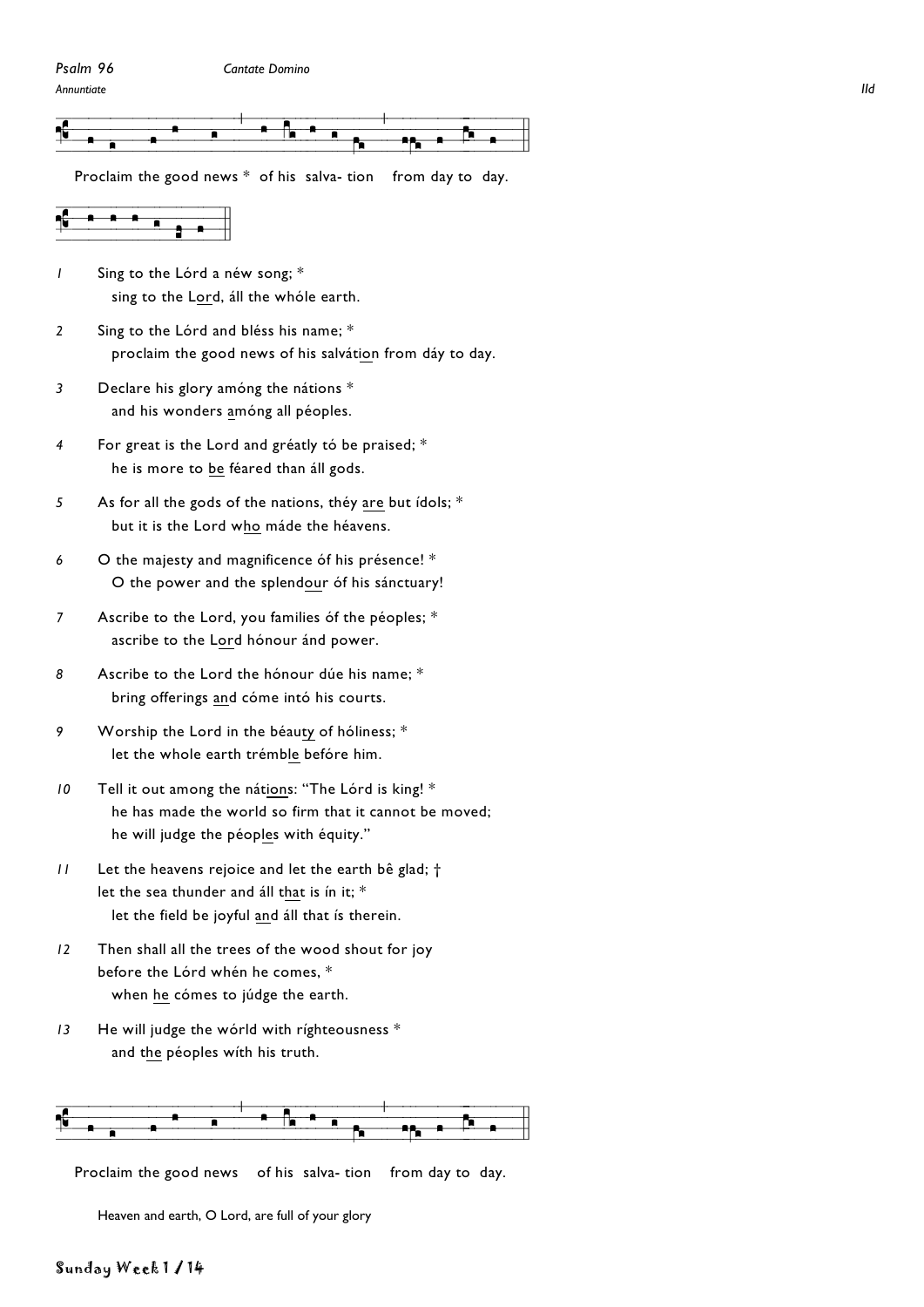and all creation resounds with your praise. As your Son has appeared in the likeness of our flesh so may all creation share in the beauty of holiness; through Jesus Christ our Lord. **Amen.**

| Psalm 97 | Dominus regnavit |  |
|----------|------------------|--|
|          |                  |  |

*Dominus regnavit IIIg*

BczGYcHIcvijcbÎhYvv[vvgcvfcGYcvvvtfczdcv}cjcjckcHUchcgc}

The Lord is king; \* let the earth re - joice!

- *1* The Lord is king; lét the éarth rejoice; \* let the multitude óf the ísles be glad.
- *2* Clouds and darkness are róund abóut him, \* righteousness and justice are the foundátions óf his throne.
- *3* A fire góes befóre him \* and burns up his enemíes on évery side.
- *4* His líghtnings light úp the world; \* the earth sées it and ís afraid.
- *5* The mountains melt like wax at the presence of thê Lord, \* † at the presence of the Lórd of the whóle earth.
- *6* The heavens declare his righteousness, \* and all the peoples sée his glóry.
- *7* Confounded be all who worship carved images and delíght in fálse gods! \* Bow down befóre him, áll you gods.
- *8* Zion hears and is glad and the cities of Judah rejoice, \* because of your judgements, Ô Lord. †
- *9* For you are the Lord: most high óver áll the earth; \* you are exalted fár above áll gods.
- *10* The Lord loves thóse who hate évil; \* he preserves the lives of his saints and delivers them from the hánd of the wícked.
- *11* Light has sprung up fór the ríghteous, \* and joyful gladness for those who áre true-héarted.
- *12* Rejoice in the Lórd, you ríghteous, \* and give thánks to his hóly name.



The Lord is king; let the earth re - joice!

All creation was astonished at your appearing, O Christ, for in your presence no one living can be justified, yet you have redeemed us and we rejoice in your salvation: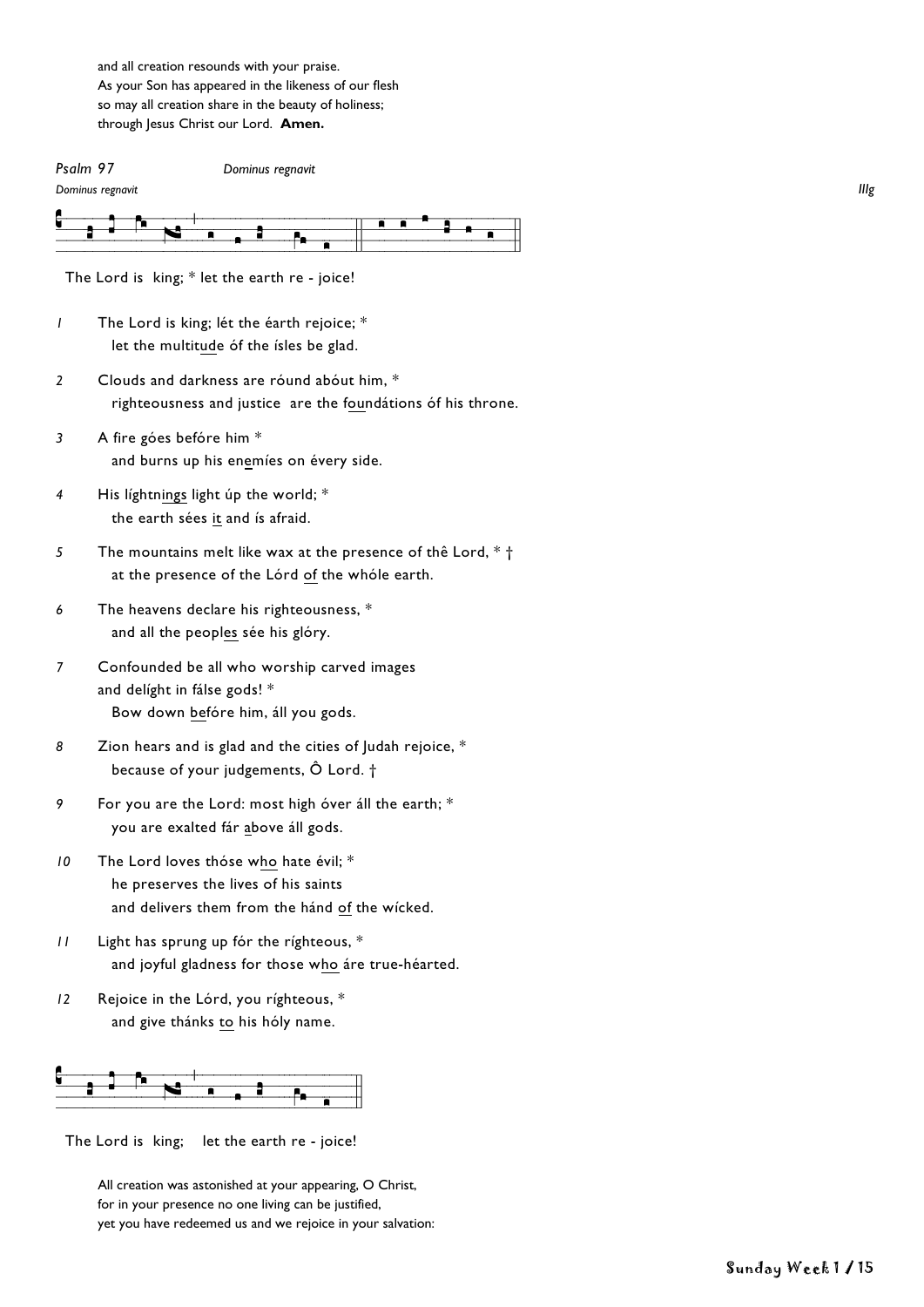

Praise the Lord! \* Praise him from the heavens.

- *1* Hallelujah! Praise the Lord from the heavens; \* práise him ín the heights.
- *2* Praise him, all you angels of his; \* práise him, áll his host.
- *3* Praise him, sun and moon; \* praise him, áll you shíning stars.
- *4* Praise him, heaven of heavens, \* and you waters abóve the héavens.
- *5* Let them praise the náme óf the Lord; \* for he commanded and they wére creáted.
- *6* He made them stand fast for éver and éver; \* he gave them a law which sháll not páss away.
- *7* Praise the Lord from the earth, \* you sea-mónsters and áll deeps;
- *8* Fire and hail, snow and fog, \* tempestuous wind, dóing hís will;
- *9* Mountains and all hills, \* fruit trées and all cédars;
- 10 Wild beasts and all cattle,  $*$ creeping thíngs and wíngèd birds;
- *11* Kings of the éarth and all péoples, \* princes and all rúlers óf the world;
- *12* Yóung men and máidens, \* old and yóung togéther.
- *13* Let them praise the name of thê Lord, \* † for his name only ís exálted, his splendour is óver éarth and heaven.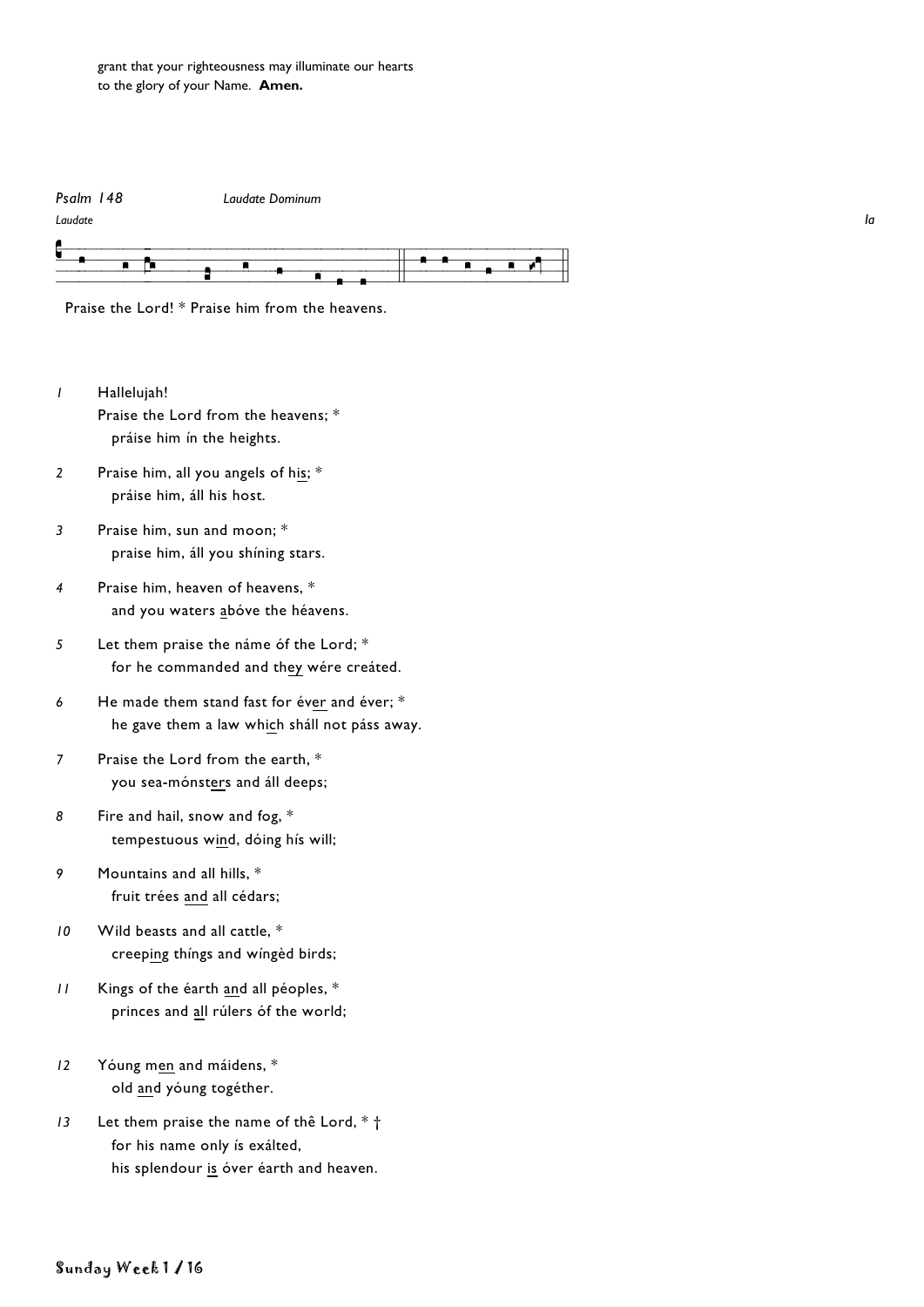*14* He has raised up strength for his peoplê † and praise for all his lóyal sérvants, \* the children of Israel, a people who are near him. Hállelújah!

# *In Lent:*

*14* He has raised up strength for his peoplê † and praise for all his lóyal sérvants, \* the children of Israel, a people whó are néar him.



Praise the Lord! Praise him from the heavens.

O glorious God,

the whole of creation proclaims your marvellous work: increase in us a capacity to wonder and delight in it, that heaven's praise may echo in our hearts and our lives be spent as good stewards of the earth; through Jesus Christ our Lord. **Amen.**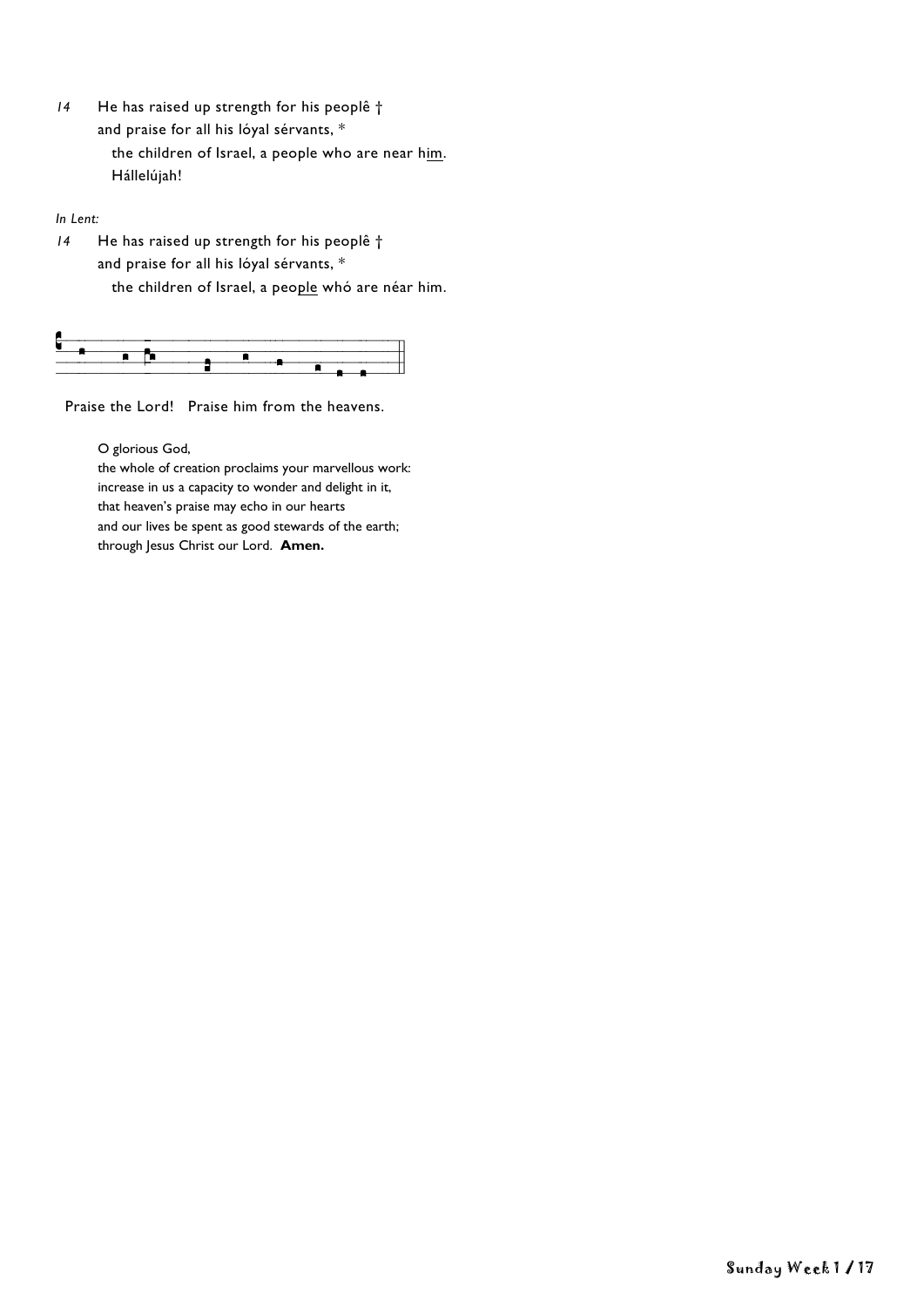



Alle - lu - ia, \* al- le - lu - ia, al-le -lu - ia.

- *1* Blessed are you, the Gód of our fáthers, \* worthy to be praised and exálted for éver.
- *2* Blessed is your hóly and glórious name, \* worthy to be praised and exálted for éver.
- *3* Blessed are you, glorious in your hóly témple, \* worthy to be praised and exálted for éver.
- *4* Blessed are yóu who behóld the depths, \* worthy to be praised and exálted for éver.
- *5* Blessed are you, enthróned on the chérubim, \* worthy to be praised and exálted for éver.
- *6* Blessed are you on the thróne of your kíngdom, \* worthy to be praised and exálted for éver.
- *7* Blessed are you in the héights of héaven, \* worthy to be praised and exálted for éver.
	- Bless the Father, the Son, and the Hóly Spírit, \* worthy to be praised and exálted for éver.

# *READING*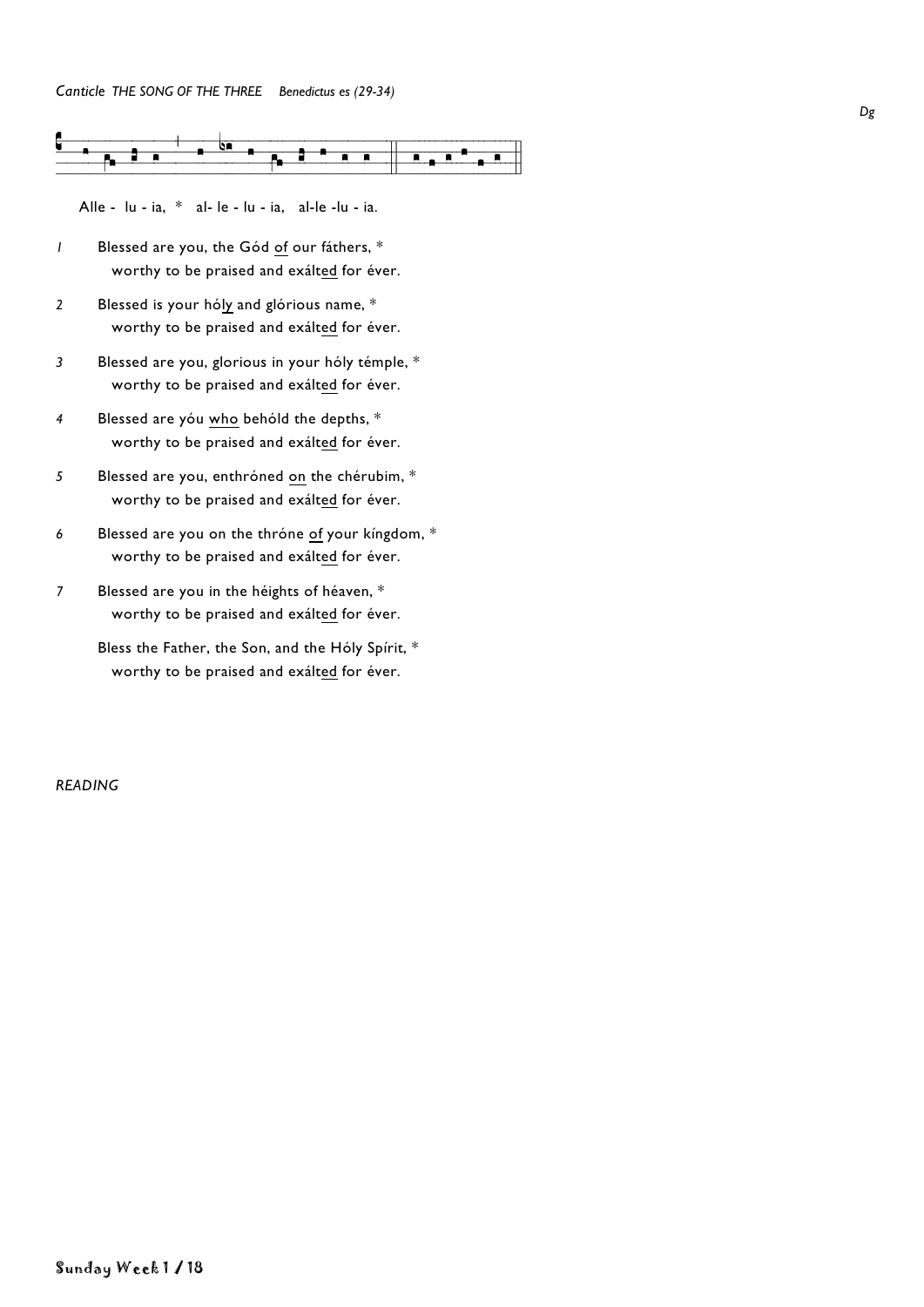#### *Through the year the Antiphon is proper*

Blessed be the Lord, **the** Gód of Ísrael; \* he has come to his péople and sét them free.

He has raised up for us **a** míghty Sáviour, \* born of the house of his sérvant Dávid.

Through his holy prophets he promised ôf old, † that he would save **us** fróm our énemies, \* from the hands of áll who háte us.

He promised to show mer**cy** tó our fáthers \* and to remember his hóly cóvenant.

This was the oath he swore to **our** fáther Ábraham, \* to set us free from the hánds of our énemies,

free to wor**ship** hím withóut fear, \* holy and righteous in his sight all the dáys of óur life.

- You, my child, shall be called the pro**phet** óf the Móst High, \* for you will go before the Lórd to prepáre his way,
- to give his people know**ledge** óf salvátion \* by the forgíveness óf their sins.

In the tender **com**pássion óf our God \* the dawn from on high shall bréak upón us,

to shine on those who dwell in darkness and **the** shádów of death, \* and to guide our feet intó the wáy of peace.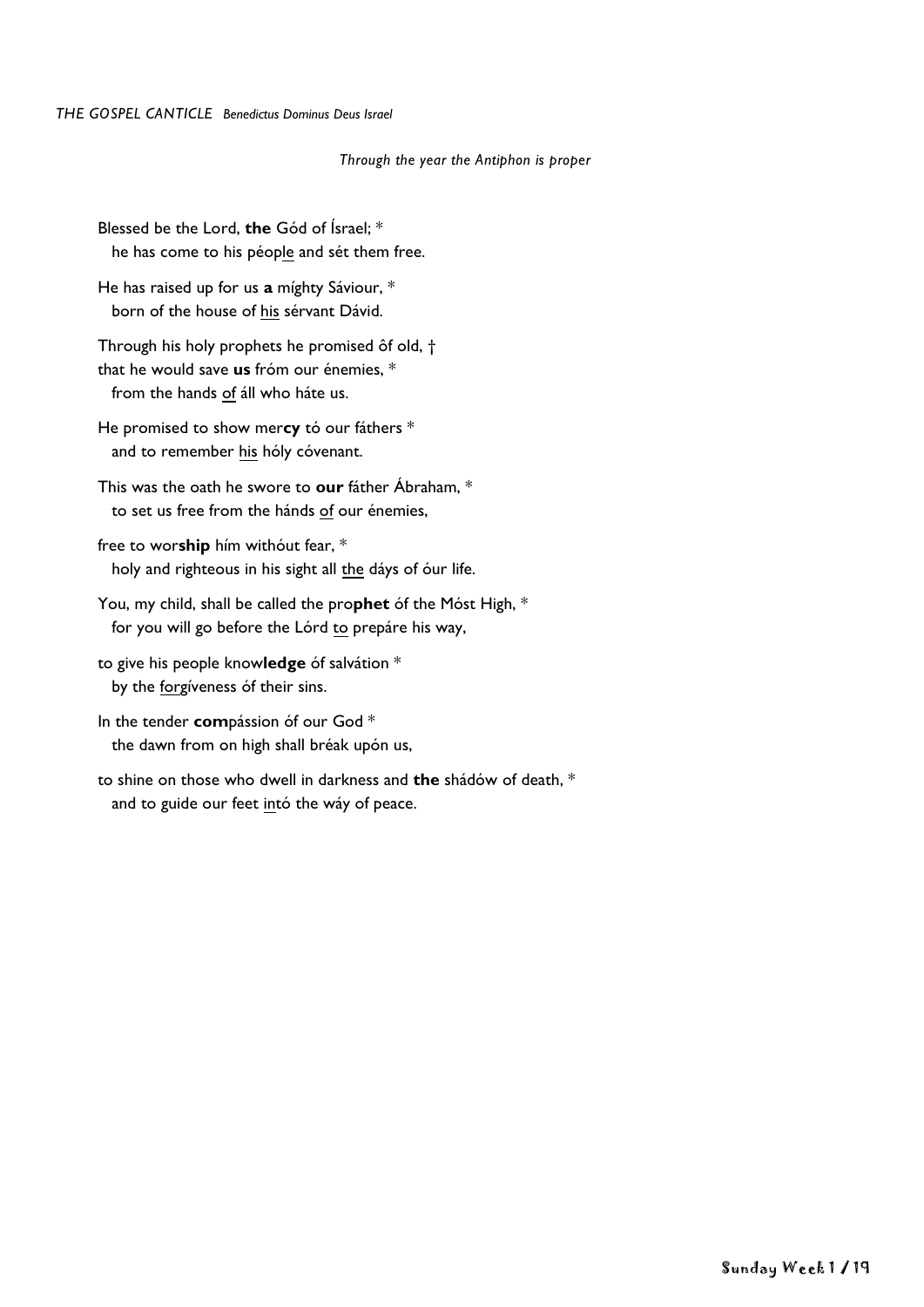# *MONDAY WEEK 1*

*INVITATORY:* Come, let us sing to the Lord: let us come before his presence with thanksgiving.

# *HYMN - through the year IV*



- *1* O splendour of God's glory bright, True light begotten of his light, Full light of light, light's living spring, O day, our days illumining.
- *2* Come, righteous sun of heavenly love, Pour down your radiance from above; And shed the Holy Spirit's ray On every thought and sense today.
- *3* With prayer the Father we implore, The Father glorious evermore: Almighty, source of grace and power, Be with us in temptation's hour,
- *4* To guide whatever we may do, With love all envy to subdue, To give us grace to bear all wrong, Transforming sorrow into song.
- *5* All laud to you, O Father, be, To you, O Son, eternally; To you, the Spirit, equal praise From joyful hearts we ever raise.

**Robert Bridges (1844-1930), altd.;** *from* **Splendor paternae gloriae**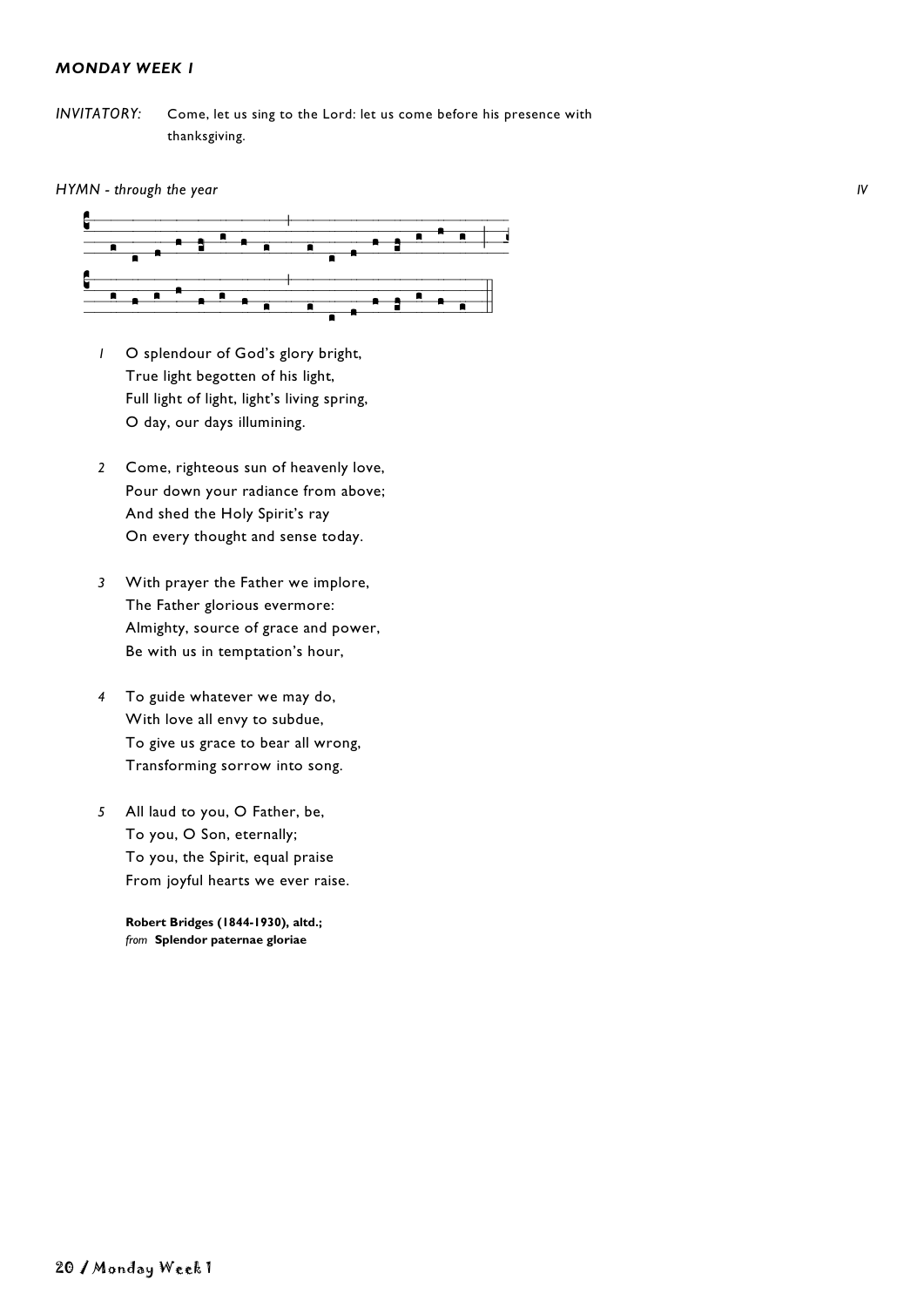| ____ | ______<br>______ | ____________<br>____<br>___ | _______<br>_____ | ______<br>________ |  |
|------|------------------|-----------------------------|------------------|--------------------|--|
|      |                  |                             |                  |                    |  |
|      | _______<br>____  | _________<br>----           |                  | _______<br>_____   |  |
|      |                  |                             |                  |                    |  |

Noli œmulari

Commit \* your way to the Lord and trust him.

- Do not fret yourself because of évildóers; \*  $\overline{1}$ do not be jealous of thóse who dó wrong.
- For they shall soon wither like the grass, \*  $\overline{\phantom{a}}$ and like the gréen grass fáde away.
- $\overline{3}$ Put your trust in the Lórd and dó good; \* dwell in the land and féed on its ríches.
- Take delight in the Lord, \*  $\overline{4}$ and he shall give you your héart's desire.
- Commit your way to the Lord and pút your trúst in him, \* 5 and he will bring it to pass.
- He will make your righteousness as clear as thê light  $*$   $\dagger$ 6 and your just dealing ás the nóonday.
- $\overline{7}$ Be still before the Lord \* and wait pátientlý for him.
- Do not fret yourself over the óne who próspers, \* 8 the one who succéeds in évil schemes.
- 9 Refrain from ánger, leave ráge alone; \* do not fret yourself; it leads ónly to évil.
- $10$ For evildoers sháll be cút off, \* but those who wait upon the Lord shall possess the land.
- $\frac{1}{2}$ In a little while the wicked shall bé no more; \* you shall search out their place, but théy will nót be there.
- But the lowly sháll posséss the land; \*  $12$ they will delight in *a*búndance óf peace.
- The wicked plot agáinst the ríghteous \*  $13$ and gnásh at them with their teeth.
- The Lord láughs at the wicked, \*  $\overline{14}$ because he sées that their dáy will come.
- The wicked draw their sword and bend thêir bow  $\dagger$  $15$ to strike down the póor and néedy, \* to slaughter those who are upright in their ways.
- Their sword shall go thróugh their ówn heart, \*  $16$ and their bów shall be bróken.
- The little thát the ríghteous have \*  $17$ is better than great riches of the wicked.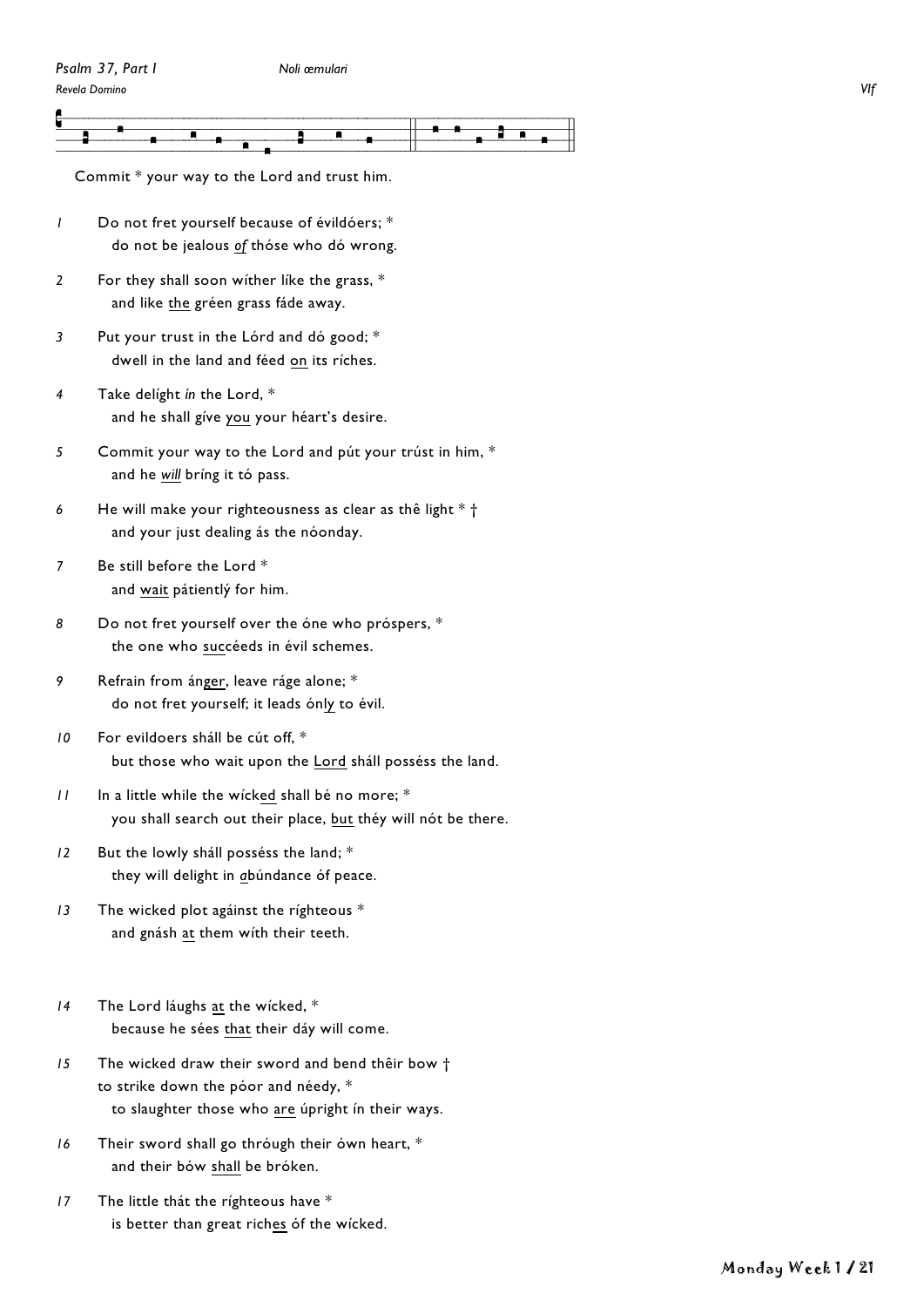For the power of the wicked sháll be bróken, \*  $18$ but the Lord uphólds the ríghteous.



Commit your way to the Lord and trust him.

# Psalm 37, Part II Novit Dominus Custodi

VIIIg



Mark out \* those who are honest; ob - serve the upright.



- The Lord cares for the lives of the gódly, \*  $19$ and their inheritance shall lást for éver.
- They shall not be ashámed in bád times, \* 20 and in days of famine théy shall háve enough.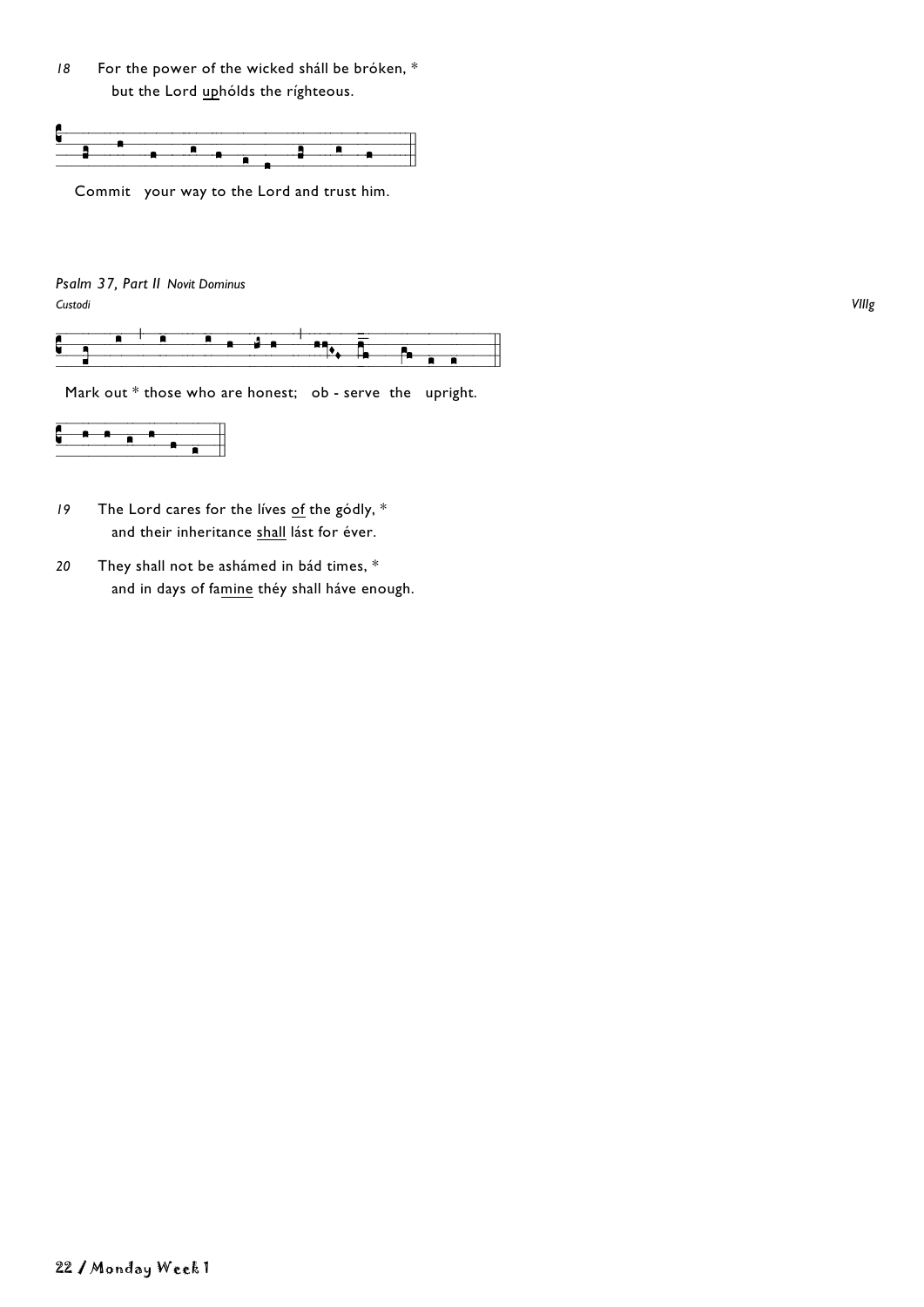- *21* As for the wicked, they shall perîsh, \* † and the enemies of the Lord, like the glory of the méadows, shall vánish; they *shall* vánish líke smoke.
- *22* The wicked borrow ánd do nót repay, \* but the righteous are generóus in gíving.
- *23* Those who are blessed by God sháll posséss the land, \* but those who are cursed by hím shall bé destroyed.
- *24* Our steps are directed by thê Lord; \* † he strengthens those in whose wáy *hé* delights.
- *25* If they stumble, they shall not fall headlong, \* for the Lord hólds them bý the hand.
- *26* I have been young and now I âm old, \* † but never have I seen the ríghteous forsáken, or their chíldren bégging bread.
- *27* The righteous are always generous ín their lénding, \* and their children shall bé a bléssing.
- *28* Turn from évil ánd do good, \* and dwell in the lánd for éver.
- *29* For the Lórd loves jústice; \* he does not forsáke his fáithful ones.
- *30* They shall be kept sáfe for éver, \* but the offspring of the wícked shall bé destroyed.
- *31* The righteous sháll posséss the land \* and dwell in ít for éver.
- *32* The mouth of the righteous útters wísdom, \* and their *tongue* spéaks what ís right.
- *33* The law of their Gód is ín their heart, \* and their footsteps sháll not fálter.
- *34* The wicked spý on the ríghteous \* and seek occásion to kíll them.
- *35* The Lord will not abándon them tó their hand, \* nor let them be found gúilty when bróught to trial.
- *36* Wait upon the Lord and keep hîs way; \* † he will raise you up tó posséss the land, and when the wicked are cut off, yóu will sée it.
- *37* I have seen the wicked ín their árrogance, \* flourishing like *a* trée in fúll leaf.
- *38* I went by and, behóld, they wére not there; \* I searched for them, but théy could nót be found.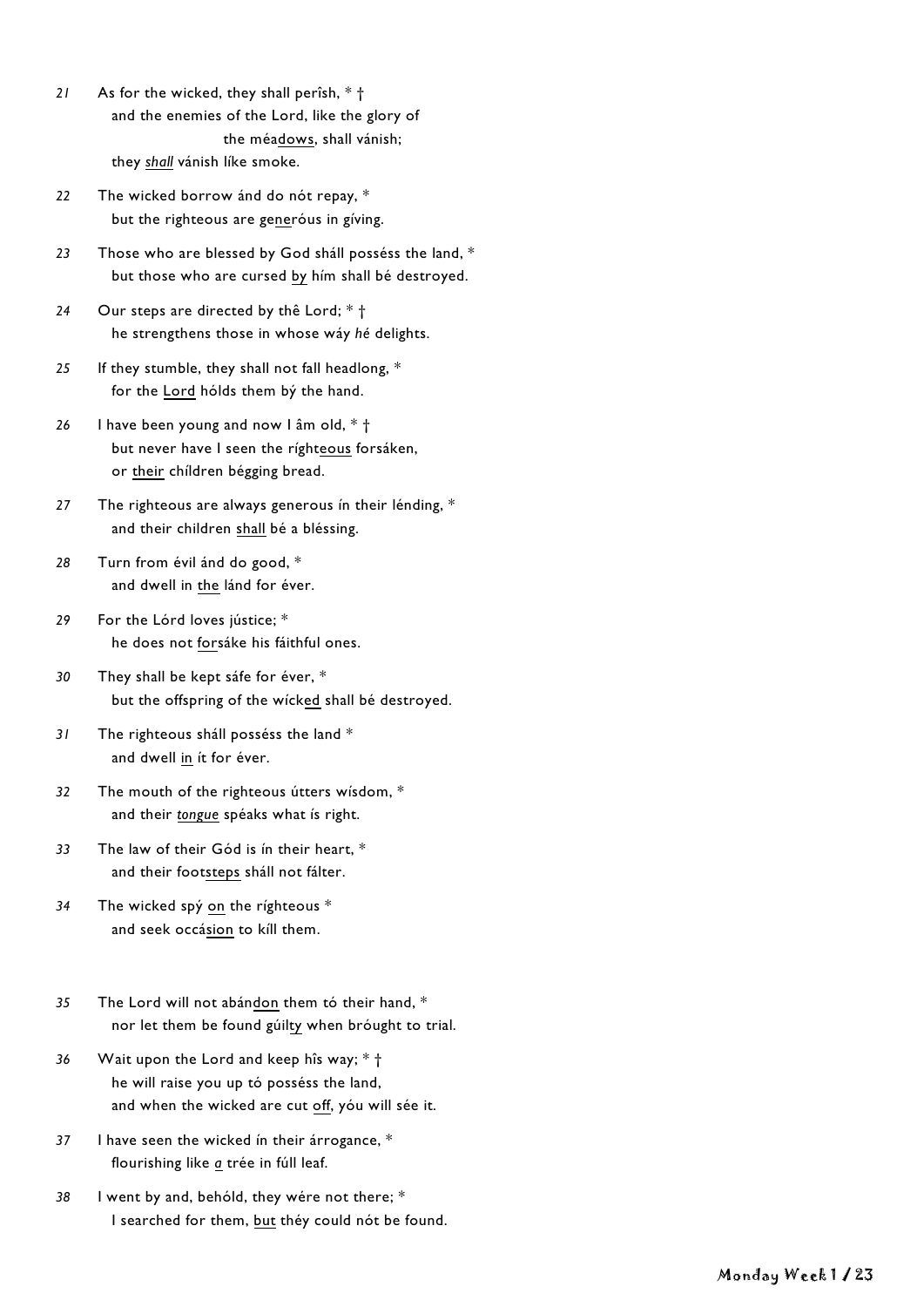- Mark those who are honest; obsérve the úpright; \* 39 for there is a future fór the péaceable.
- Transgressors shall be destroyed, one and all; \* + 40 the future of the wicked is cut off.
- But the deliverance of the righteous comes from the Lord; \*  $41$ he is their stronghold in time of trouble.
- 42 The Lord will help them and rescûe them;  $*$   $\dagger$ he will rescue them from the wicked and deliver them, because they seek réfuge ín him.



Mark out those who are honest; ob - serve the upright.

Blessèd and holy God, ever merciful and forgiving: may we turn from what is evil and do what is good in your sight, that we might be saved by the cross of your Son, our Saviour, Jesus Christ. Amen.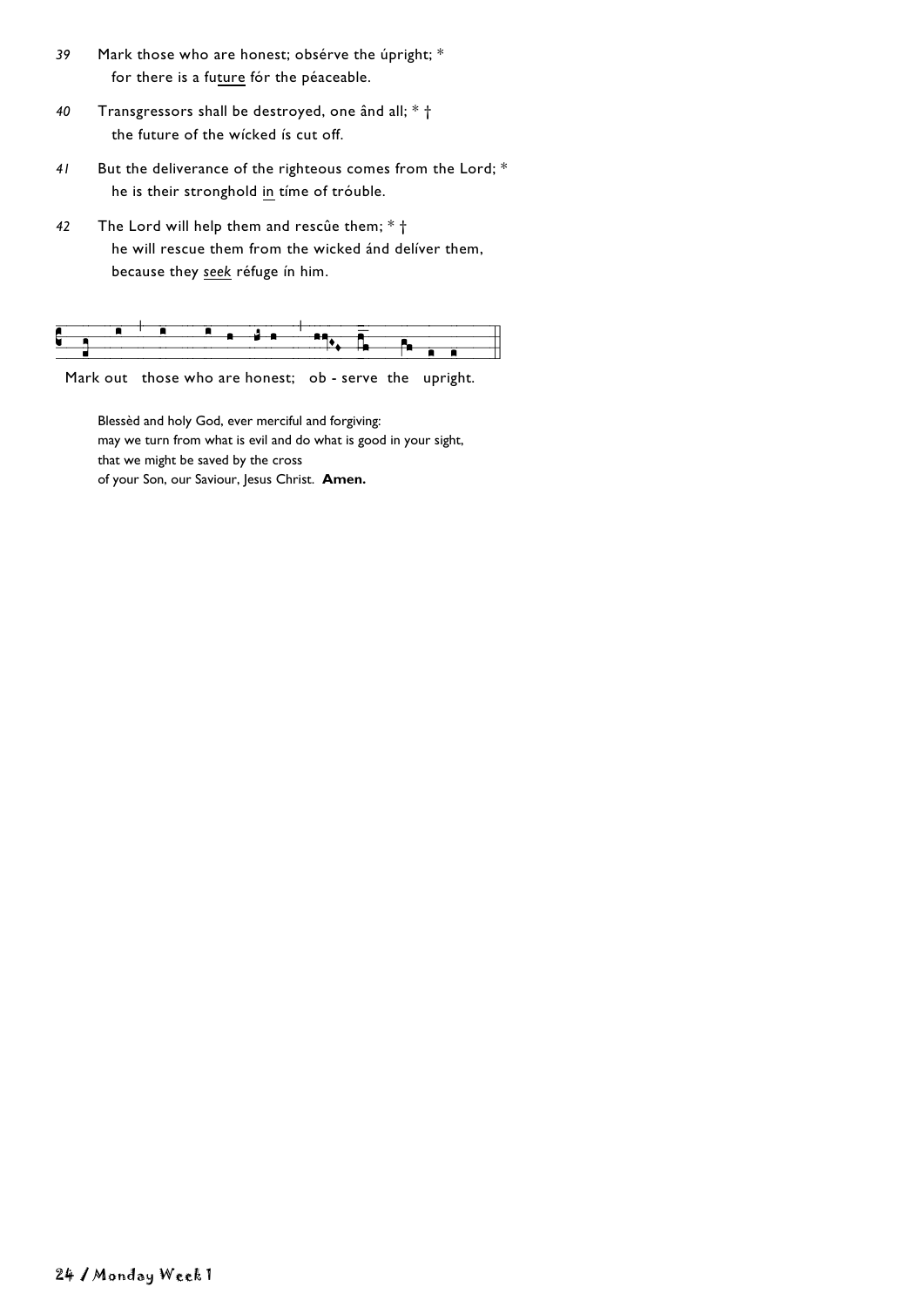Haurietis aquas



With re-joic-ing you \* will draw wa-ter from the wells of sal-va-tion.



- The wilderness and the drý land sháll rejoice, \*  $\overline{1}$ the desert shall blossom and búrst intó song.
- They shall see the glóry óf the Lord, \*  $\overline{2}$ the májesty óf our God.
- $\mathfrak{Z}$ Stréngthen the wéary hands, \* and make fírm the féeble knees.
- Say to the anxious, "Be strong, fêar not; †  $\overline{4}$ your God is cóming with júdgment, \* coming with júdgment to sáve you."
- $\sqrt{5}$ Then shall the eyes of the blind be opened, \* and the éars of the déaf unstopped;
- Then shall the lame léap líke a hart, \*  $\pmb{6}$ and the tongue of the dúmb sing fór joy.
- For waters shall break fórth in the wilderness, \*  $\overline{7}$ and stréams in the désert;
- The ransomed of the Lord shall return with singing, \* 8 with everlasting jóy on théir heads.
- Joy and gládness sháll be theirs, \* 9 and sorrow and síghing shall flée away.

**READING**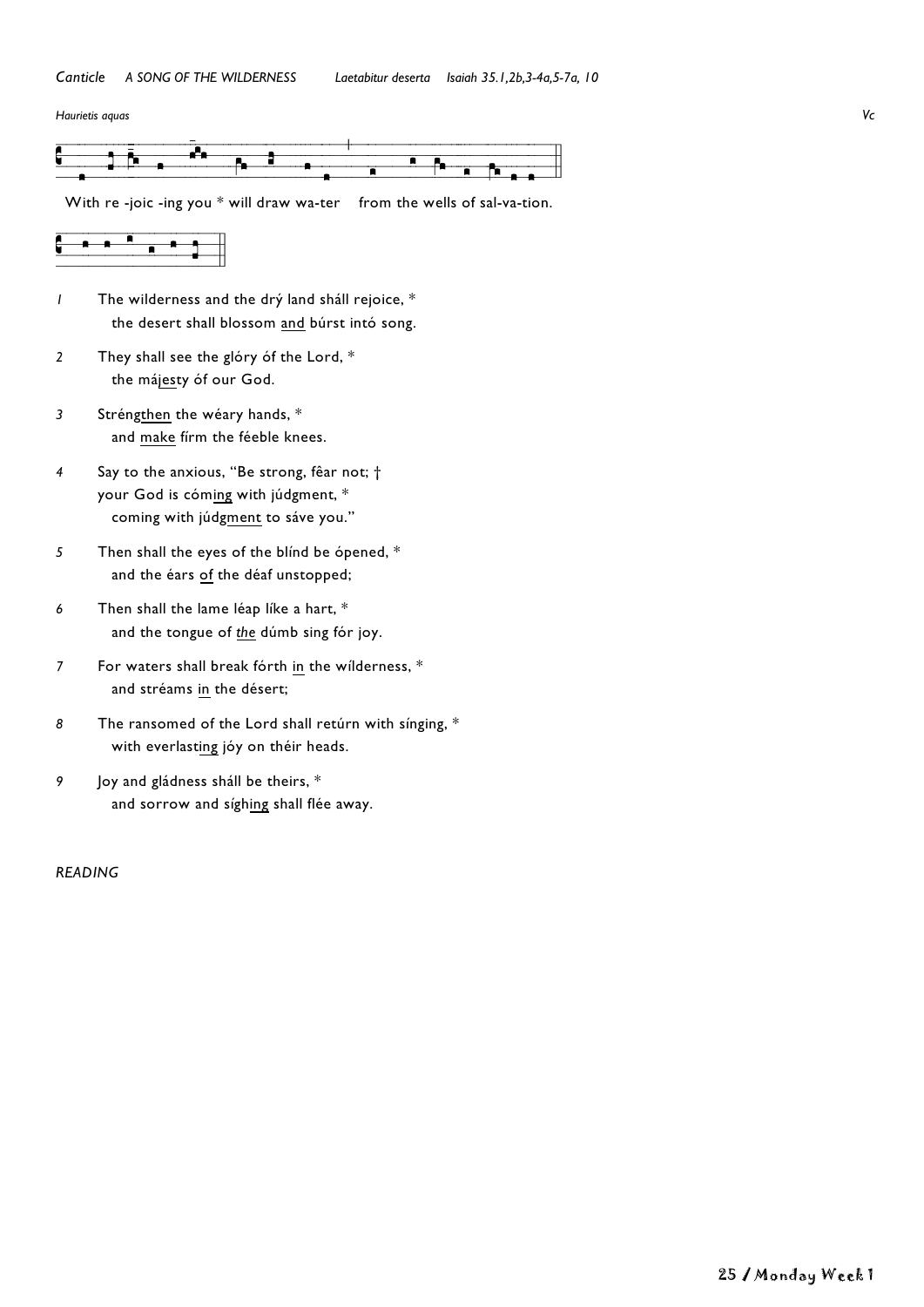#### *THE GOSPEL CANTICLE Benedictus Dominus Deus Israel*

*Benedictus VIf*



Bless-ed be the Lord, \* the God of Is-ra - el.

(Blessed be the Lord, **the** Gód of Ísrael; \*) he has come to his péople and sét them free.

He has raised up for us **a** míghty Sáviour, \* born of the house of his sérvant Dávid.

Through his holy prophets he promised ôf old, † that he would save **us** fróm our énemies, \* from the hands of áll who háte us.

He promised to show mer**cy** tó our fáthers \* and to remember his hóly cóvenant.

This was the oath he swore to **our** fáther Ábraham, \* to set us free from the hánds of our énemies,

- free to wor**ship** hím withóut fear, \* holy and righteous in his sight all the dáys of óur life.
- You, my child, shall be called the pro**phet** óf the Móst High, \* for you will go before the Lórd to prepáre his way,

```
to give his people knowledge óf salvátion *
by the forgíveness óf their sins.
```
- In the tender **com**pássion óf our God \* the dawn from on high shall bréak upón us,
- to shine on those who dwell in darkness and **the** shádów of death, \* and to guide our feet intó the wáy of peace.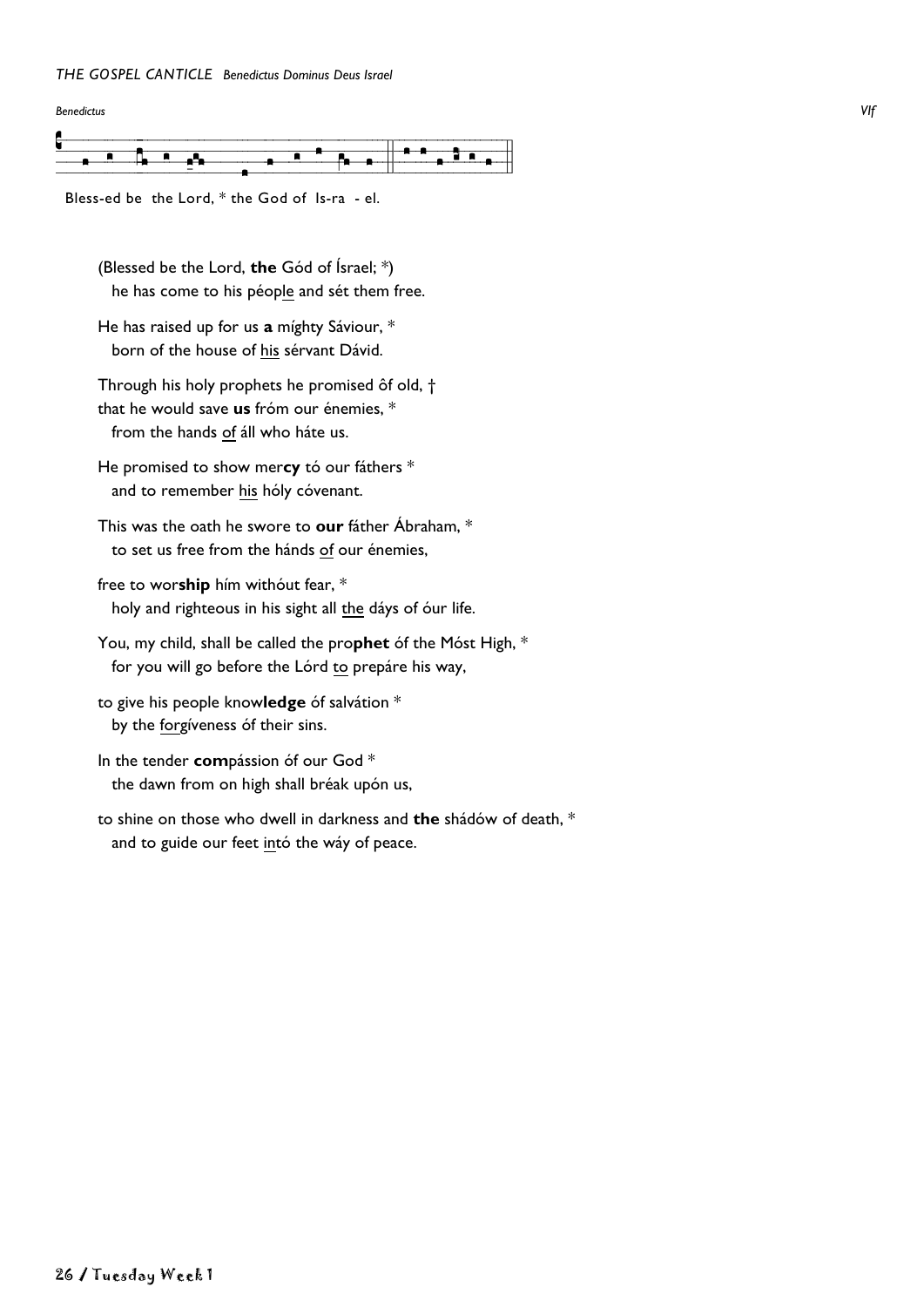#### *INVITATORY:* God rules over all the earth: come, let us adore him.





- *1* Light of our darkness, Word of God, Sent to illumine earthly night, You we salute with singing hearts, Bathed in the splendour of your light.
- *2* Sword that can pierce the inmost soul, Stripping whatever thoughts are there, Cut to the marrow of our minds; Enter our hearts and lay them bare.
- *3* Vessel of God's abundant life, Bearer of truth that sets us free, Breaking the deadly grasp of sin, Work in our hearts your mystery.
- *4* Word that has overcome the world, Seed of immortal destiny, Grow in our hearts, that we may live Sharing your deathless victory.
- *5* All praise to God our risen Lord, And God the Father, ever be; To God the Holy Paraclete Be equal praise eternally. Amen.

**Richard Connolly (1830-1903)**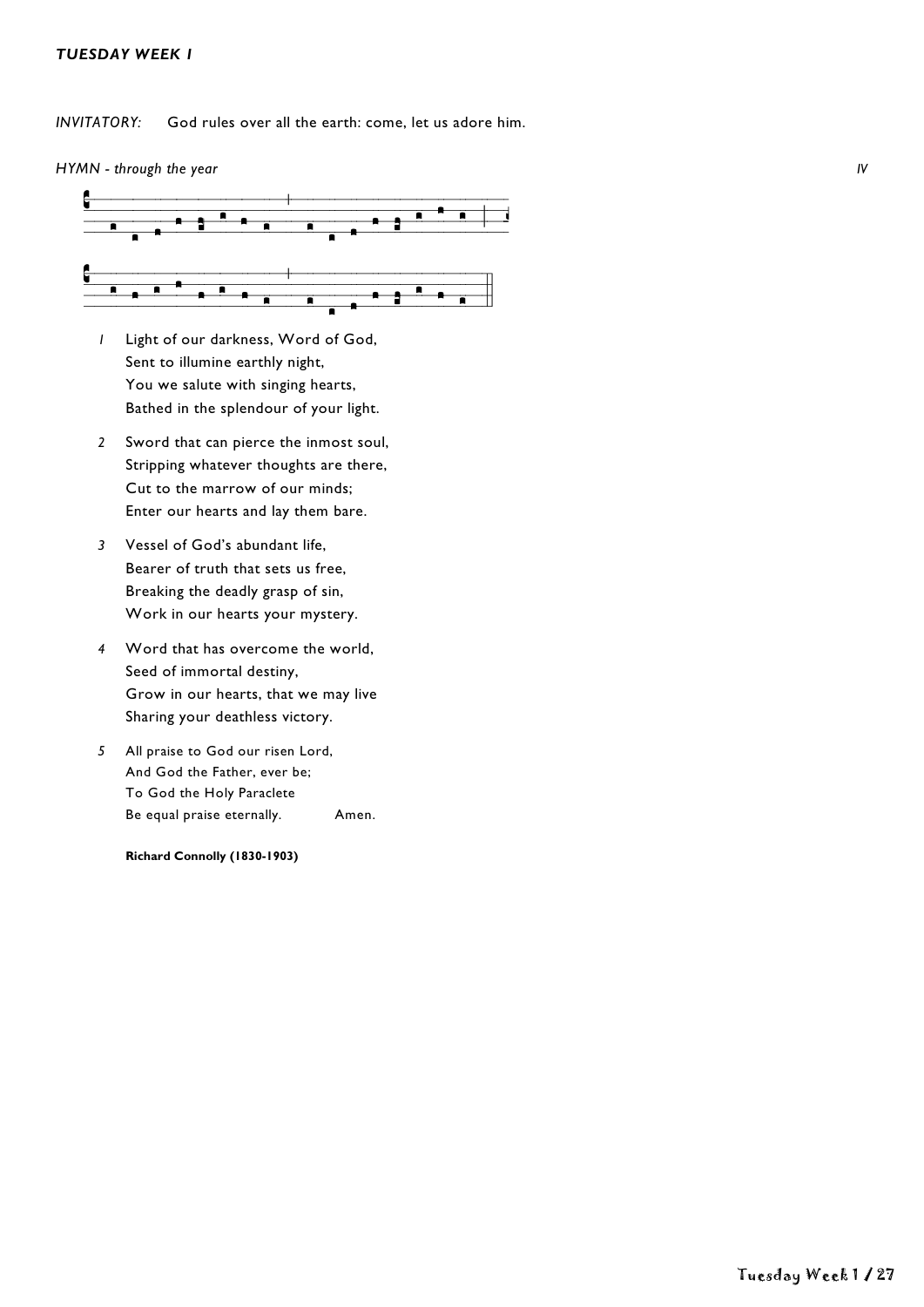# *Psalm 104 Benedic, anima mea*

| Domine Deus meus                                                                                                                                      | VIIIg |
|-------------------------------------------------------------------------------------------------------------------------------------------------------|-------|
| m<br>Т                                                                                                                                                |       |
| O Lord, my God, * how excel-lent is your greatness!                                                                                                   |       |
| Bless the Lord, O mŷ soul; $*$ $\dagger$<br>$\overline{1}$                                                                                            |       |
| O Lord my God, how excellent is your gréatness!<br>you are clothed with majestý and spléndour.                                                        |       |
| You wrap yourself with light as with a cloak *<br>$\overline{2}$<br>and spread out the heavens líke a cúrtain.                                        |       |
| You lay the beams of your chambers in the waters âbove; $*$ $\dagger$<br>3<br>you make the clóuds your cháriot;<br>you ride on the wings of the wind. |       |
| You make the winds your méssengers *<br>4<br>and flames of fíre your sérvants.                                                                        |       |
| You have set the earth upón its foundátions, *<br>5<br>so that it never shall móve at ány time.                                                       |       |
| You covered it with the deep as with a mántle; *<br>6<br>the waters stood higher thán the móuntains.                                                  |       |
| At yóur rebúke they fled; *<br>7<br>at the voice of your thunder they hástened áway.                                                                  |       |
| They went up into the hills<br>8<br>and down to the valleys bêneath, $*$ $\dagger$<br>to the places you had appóinted fór them.                       |       |
| You set the limits that they should not pass; *<br>9<br>they shall not again cóver thé earth.                                                         |       |
| You send the springs into the valleys; *<br>10<br>they flow betwéen the móuntains.                                                                    |       |

*11* All the beasts of the field drínk their fíll from them, \* and the wild ásses quénch their thirst.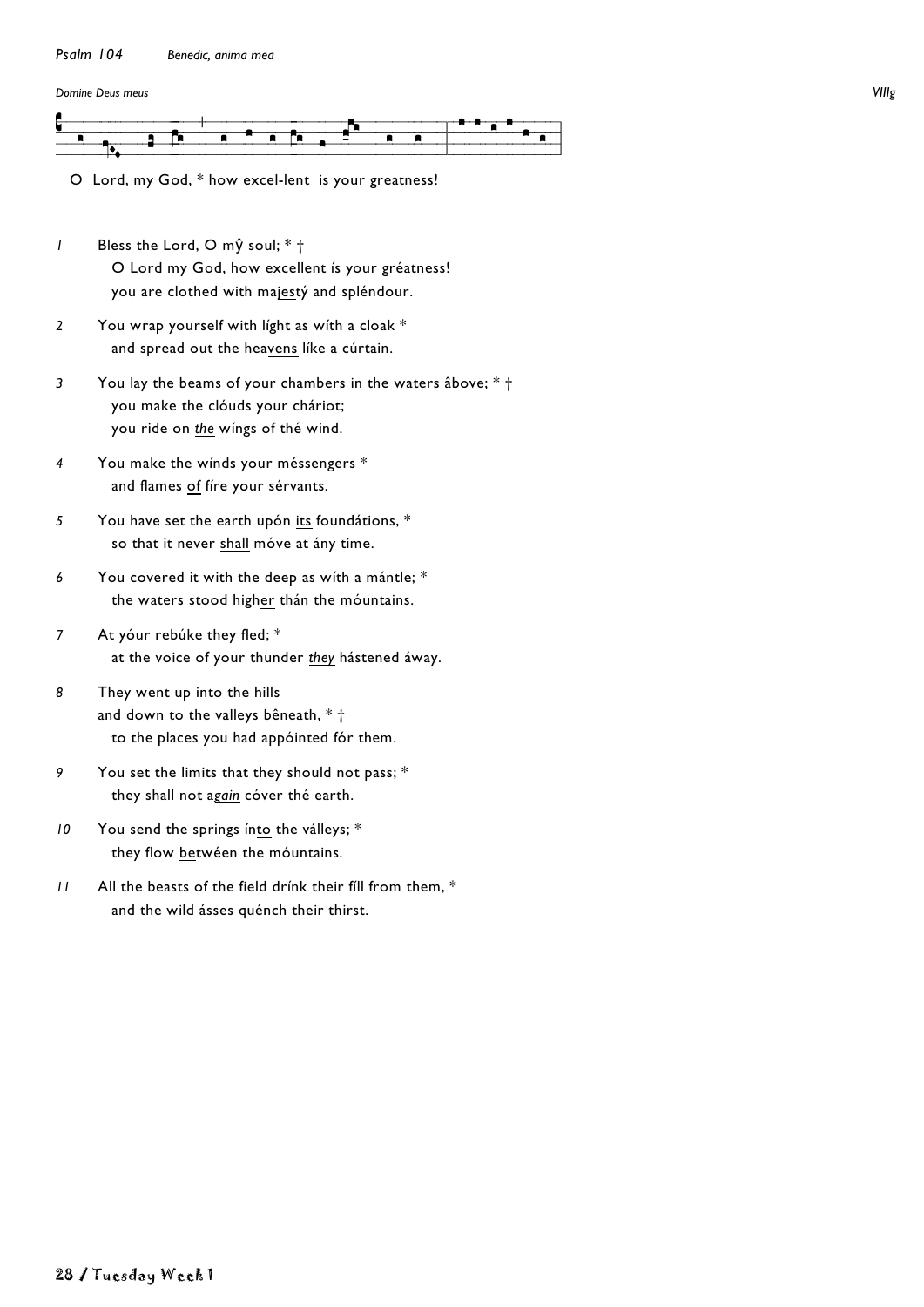- *12* Beside them the birds of the áir *máke* their nests \* and sing amóng the bránches.
- *13* You water the mountains from your dwelling ôn high; \* † the earth is fully satisfied by the frúit *óf* your works.
- *14* You make grass grow for flocks and herds \* and plánts to sérve mankind;
- *15* That they may bring forth fóod *fróm* the earth, \* and wine *to* gládden óur hearts,
- *16* Oil to make a chéerful cóuntenance, \* and bread *to* stréngthen thé heart.
- *17* The trees of the Lórd are fúll of sap, \* the cedars of Lebanon whích he plánted,
- *18* In which the bírds *búild* their nests, \* and in whose tops the stork mákes his dwélling.
- *19* The high hills are a refuge fór the móuntain goats, \* and the stony cliffs fór the rock bádgers.
- *20* You appointed the moon to márk the séasons, \* and the sun knows the tíme of its sétting.
- *21* You make darkness thát it máy be night, \* in which all the béasts of the fórest prowl.
- *22* The lions roar after their prey \* and séek their fóod from God.
- *23* The sun rises and they slip away \* and lay themselves dówn in théir dens.
- *24* Man goes fórth *tó* his work \* and to his labour untíl the évening.
- *25* O Lord, how manifold are yôur works! \* † in wisdom yóu have máde them all; the earth is fúll of your créatures.
- *26* Yonder is the great and wide sea with its living things too mány to númber, \* créatures both smáll and great.
- *27* There move the ships, and there is thát Levíathan, \* which you have máde for the spórt of it.
- *28* Áll of them lóok to you \* to give them their fóod in due séason.
- *29* You give it to thém, they gáther it; \* you open your hand and they *are* fílled with góod things.
- *30* You hide your face and they are terrîfied; \* † you táke awáy their breath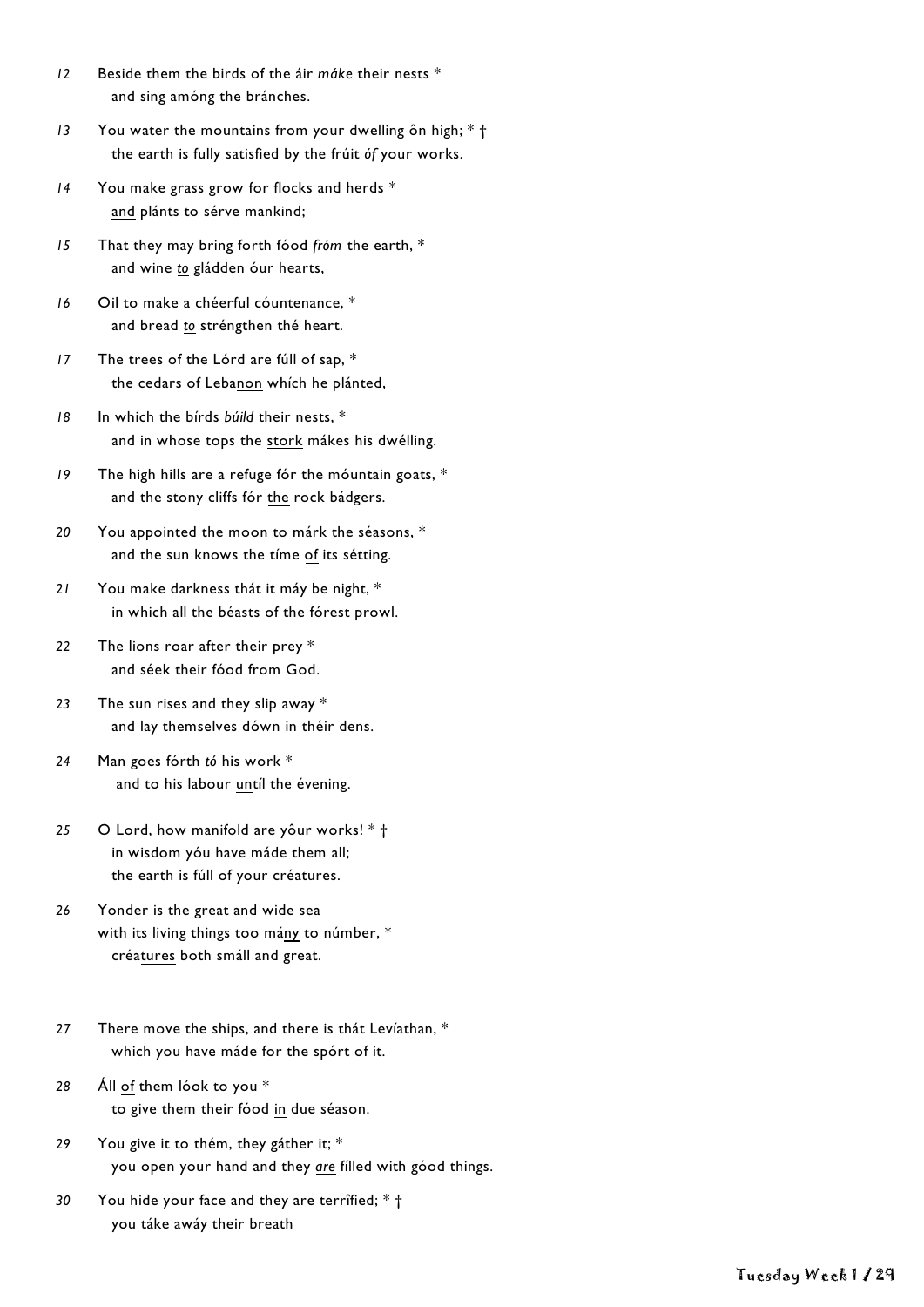and they die and retúrn to théir dust.

- $31$ You send forth your Spirit and they are created; \* and so you renew the fáce of thé earth.
- May the glory of the Lord endúre for éver; \* 32 may the Lord rejóice in áll his works.
- He looks at the éarth and it trémbles; \* 33 he touches the móuntains ánd they smoke.
- I will sing to the Lord as long as  $\hat{I}$  live;  $*$   $\dagger$ 34 I will praise my God while I háve my béing.
- May these words of mine please him; \* 35 I will rejóice in thé Lord.
- Let sinners be consumed out of thê earth, \* + 36 and the wicked bé no more.
- Bless the Lord, O my soul. \* [In Lent: Bless the Lórd, O mý soul] 37 Hállelújah!



O Lord, my God, how excel-lent is your greatness!

O Holy Spirit and giver of life,

who from the beginning wrought beauty and peace in all creation; renew the face of the earth that we may glorify the Author and Maker of all and rejoice in the promise of redemption in Christ our Lord. Amen.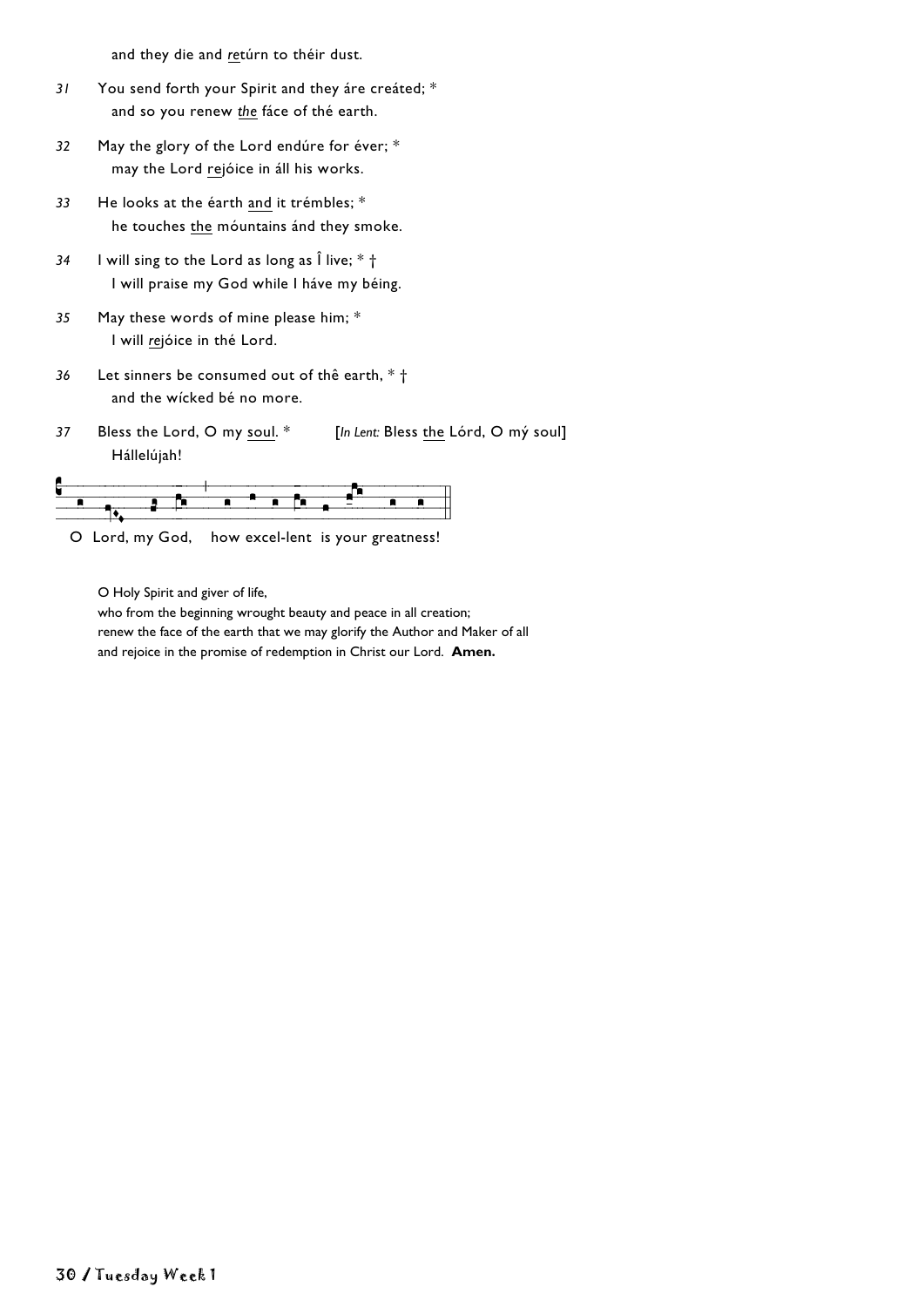#### Canticle A SONG OF THE COVENANT Isaiah 61.6-9

In Domino (Isa 45.25)



and glo - ry.

- You shall be called priests of the Lord; \*  $\overline{1}$ you shall be named ministers of our God.
- You shall enjoy the wéalth of the nátions, \*  $\overline{2}$ and in their riches you shall glory.
- Instead of your shame you shall have a dóuble pórtion; \*  $\boldsymbol{\mathfrak{Z}}$ instead of dishonour you shall rejóice in your héritage.
- For I the Lord love justice, I hate robbery and wrongdoing; \* +  $\overline{\mathcal{A}}$ I will faithfully give them their récompense, and make an everlasting cóvenánt with them.
- Their descendants shall be known amóng the nátions, \*  $\sqrt{5}$ and their offspring amóng the péoples;
- all who see them will acknówledge them: \*  $\pmb{\epsilon}$ that they are a people whóm the Lórd has blessed.

**READING**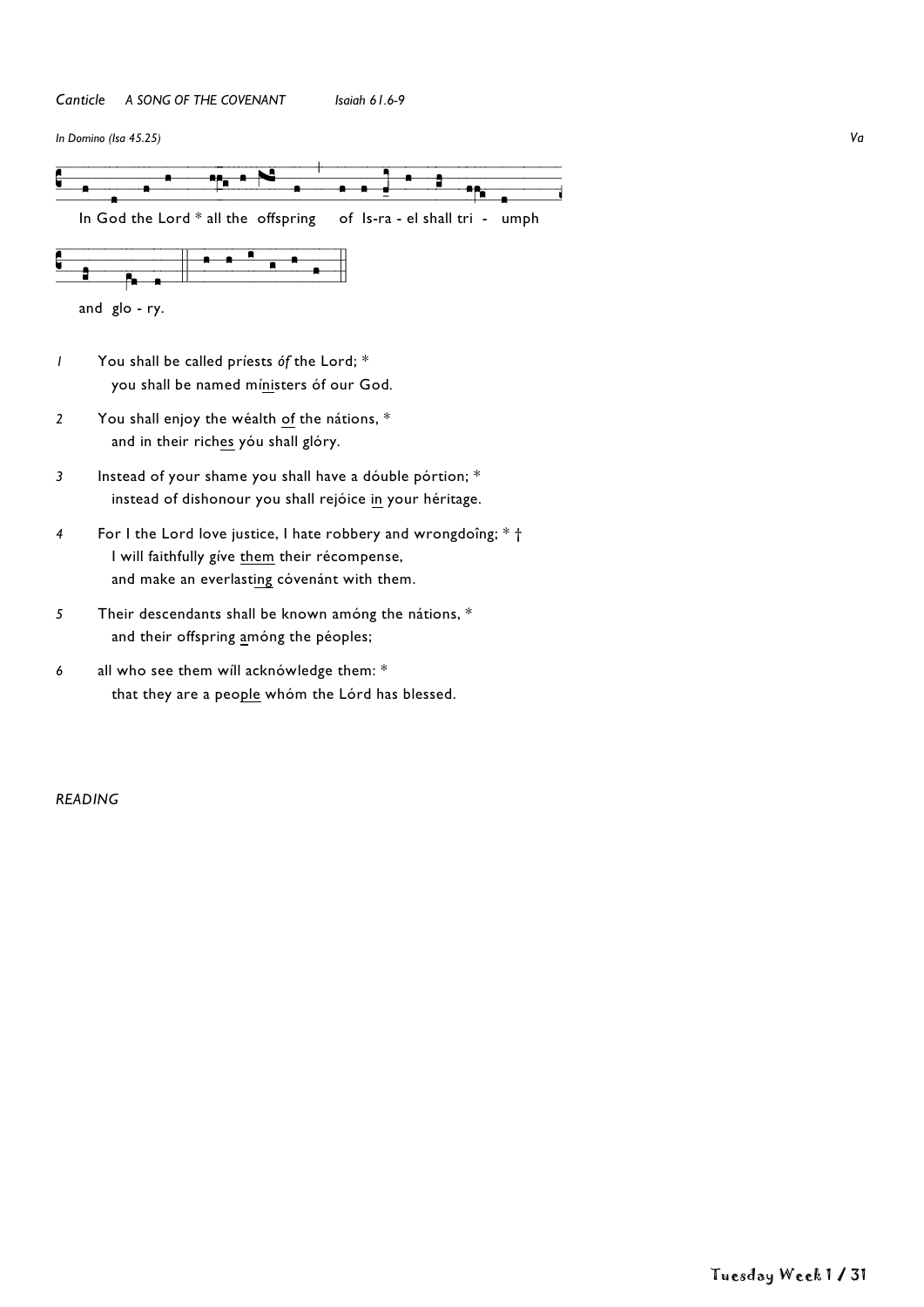## *THE GOSPEL CANTICLE Benedictus Dominus Deus Israel*

# *Errexit Dominus nobis VIIa*



The Lord has raised up for us  $*$  a mighty Sa-viour, born from the



house of his servant Da-vid.

Blessed be the Lord, **the** Gód of Ísrael; \* he has come to his péople and sét them free.

He has raised up for us **a** míghty Sáviour, \* born of the house of his sérvant Dávid.

Through his holy prophets he promised ôf old, † that he would save **us** fróm our énemies, \* from the hands of áll who háte us.

He promised to show mer**cy** tó our fáthers \* and to remember his hóly cóvenant.

This was the oath he swore to **our** fáther Ábraham, \* to set us free from the hánds of our énemies,

free to wor**ship** hím withóut fear, \*

holy and righteous in his sight all the dáys of óur life.

You, my child, shall be called the pro**phet** óf the Móst High, \* for you will go before the Lórd to prepáre his way,

to give his people know**ledge** óf salvátion \* by the forgíveness óf their sins.

- In the tender **com**pássion óf our God \* the dawn from on high shall bréak upón us,
- to shine on those who dwell in darkness and **the** shádów of death, \* and to guide our feet intó the wáy of peace.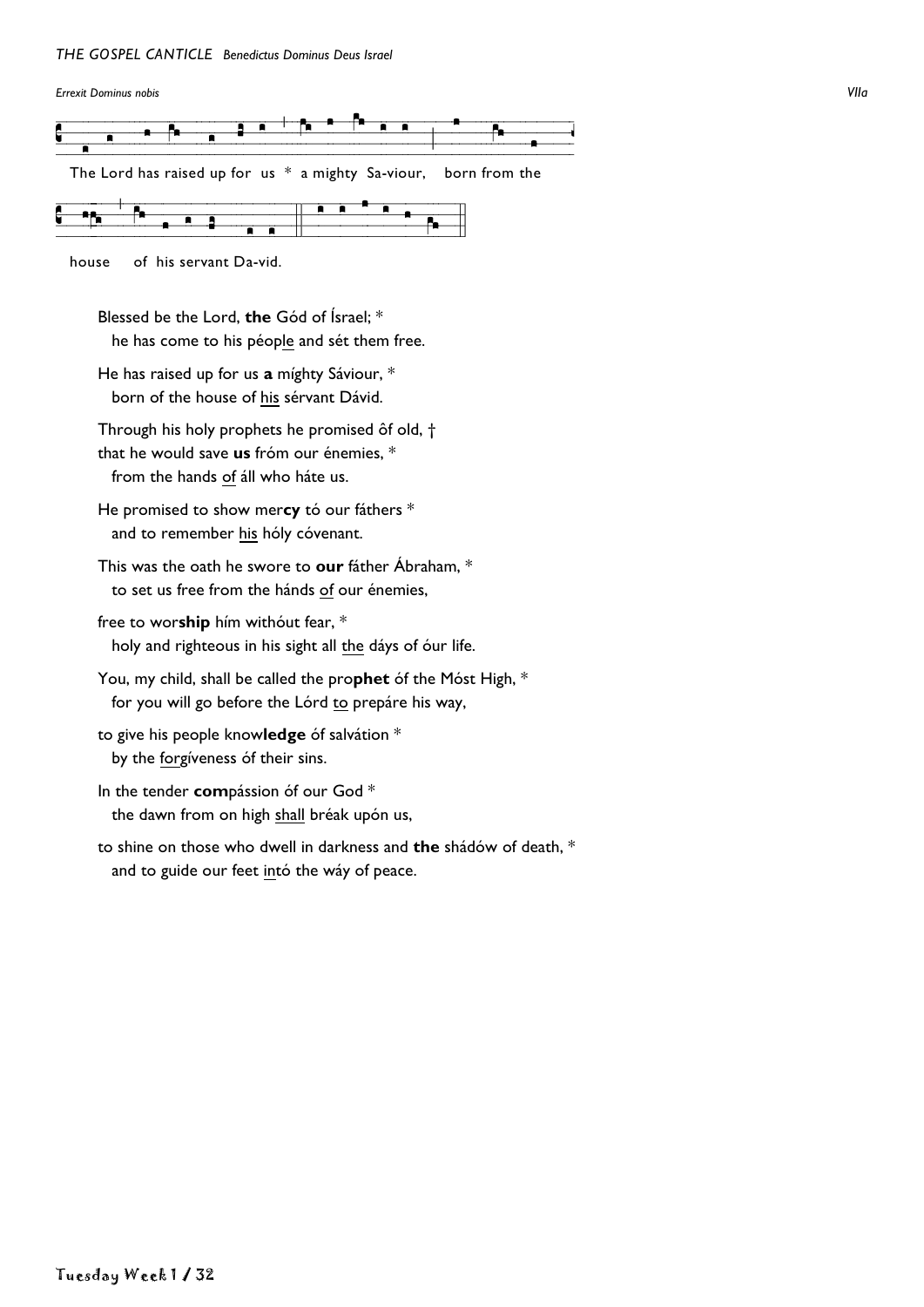# *INVITATORY:*

Come, let us worship our Lord and Saviour.

# *HYMN*



- *1* See, now the shadows of the night are fading, Sunlight arising, dawn of day in splendour; Spirit enlightened, to the mighty Father, Pray we devoutly.
- *2* That in his mercy he may always keep us, Eager and ready for his holy service; Then may he give us, of a father's goodness, Joy in his kingdom.
- *3* This may he grant us, God for ever blessed, Father eternal, Son and Holy Spirit: His is the glory, evermore resounding, Filling creation.

**Editors** *from* **Ecce iam noctis**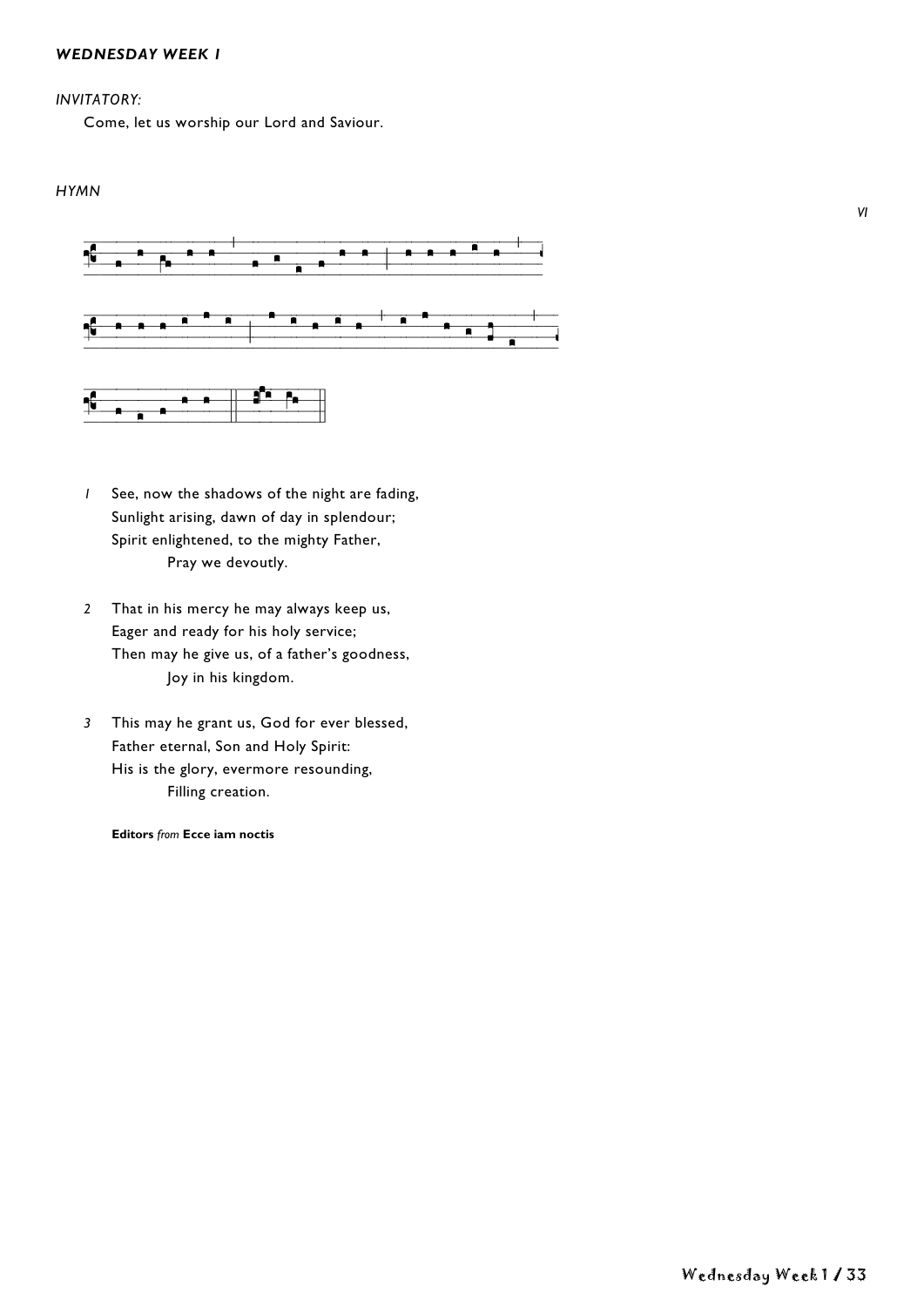# *Psalm 87 Fundamenta ejus*

*Fundamenta eius Ig* e<br>Bo<sup>v</sup>fcc victor for the set of the set of the set of the set of the set of the set of the set of the set of the set of the set of the set of the set of the set of the set of the set of the set of the set of the set of th

On the ho- ly mountain \* stands the ci- ty he has founded.



- *1* On the holy mountain stands the city hé has fóunded; \* the Lord loves the gates of Zion more than all the dwéllings of Jácob.
- *2* Glorious things are spóken óf you, \* O cíty óf our God.
- *3* I count Egypt and Babylon among thóse who knów me; \* behold Philistia, Tyre and Ethiopia: in Zíon wére they born.
- *4* Of Zion it shall be said, "Everyóne was bórn in her, \* and the Most High himsélf shall sustáin her."
- *5* The Lord will record as he enróls the péoples, \* "These álso were bórn there."
- *6* The singers and the dáncers wíll say, \* "All my fresh spríngs are ín you."

#### Lord,

in the vision of your heavenly Jerusalem you reveal among us the promise of your glory: may that glory be ours as we claim our citizenship in the kingdom where you are alive and reign one God, for ever and ever. **Amen.**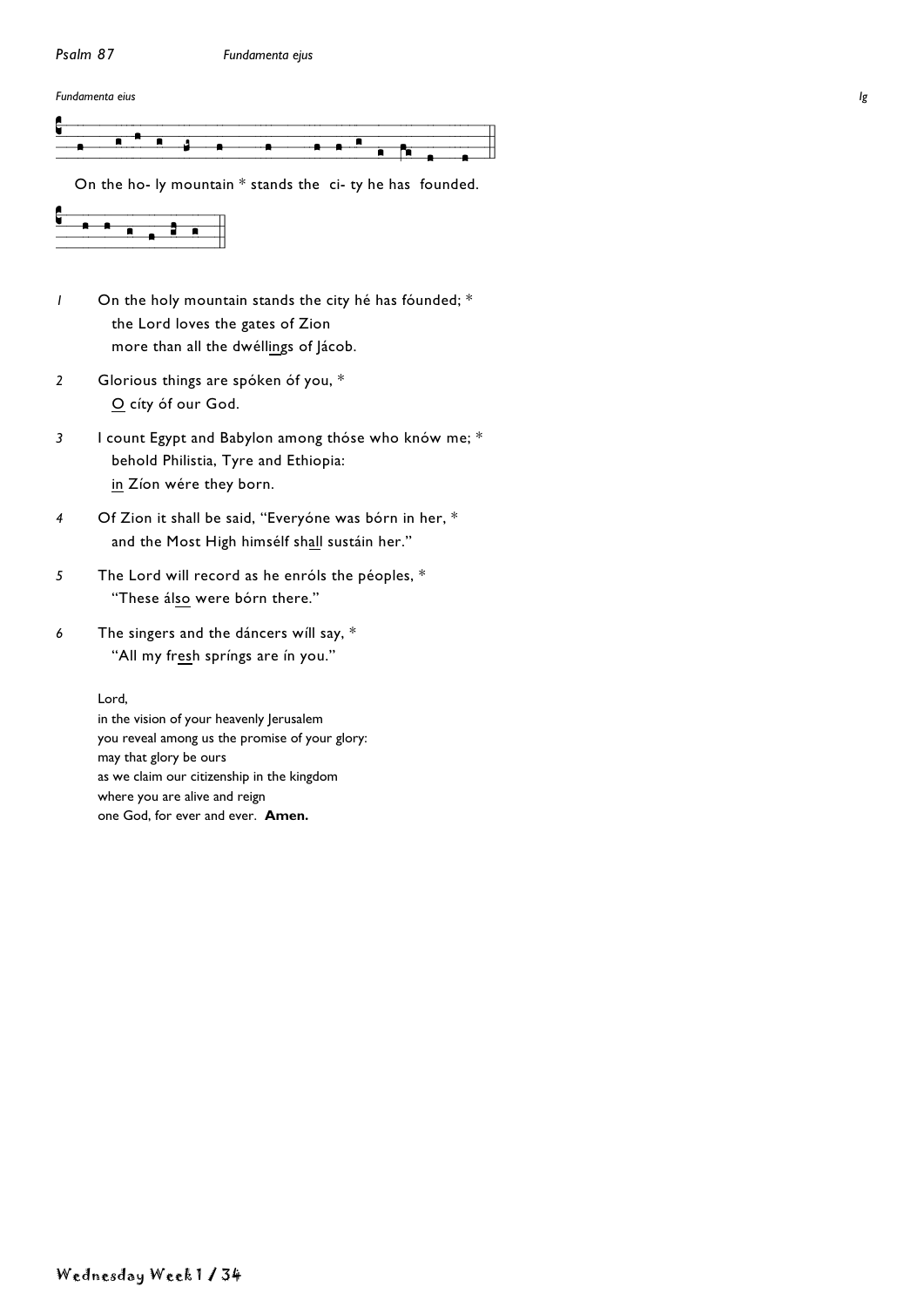O Lord, \* let my pe-ti-tion come be- fore your presence, O my God.



Intret

- O Lord, my Gód, my Sáviour, \*  $\overline{1}$ by day and níght I crý to you.
- $\overline{2}$ Let my prayer enter ínto your présence; \* incline your ear to my lámentátion.
- For I am fúll of tróuble; \*  $\mathfrak{Z}$ my life is at the brink of the grave.
- I am counted among those who go down to thê Pit; \* +  $\overline{4}$ I have become like óne who hás no strength;
- Lost among the dead, \* 5 like the slain who líe in thé grave,
- Whom you remember nô more, \* + 6 for they are cut off from your hand.
- You have laid me in the depths of the Pit, \*  $\overline{7}$ in dark places and in the abyss.
- Your anger weighs upón me héavily, \* 8 and all your great waves óverwhélm me.
- You have put my friends far frôm me; † 9 you have made me to bé abhórred by them; \* I am in prison and cánnot gét free.
- $10$ My sight has failed me because of trouble;  $*$   $\dagger$ Lord, I have called upón you dáily; I have stretched out my hands to you.
- $\frac{1}{2}$ Do you work wónders fór the dead? \* will those who have died stand up and give you thanks?
- $12$ Will your loving-kindness be declared in thê grave? \* + your faithfulness in the lánd of destrúction?
- $13$ Will your wonders be known in the dark? \* or your righteousness in the country where all is forgotten?
- $\overline{14}$ But as for me, O Lord, I crý to yóu for help; \* in the morning my prayer cómes befóre you.
- Lord, why have yóu rejécted me? \*  $15$ why have you hídden your fáce from me?
- Ever since my youth,  $16$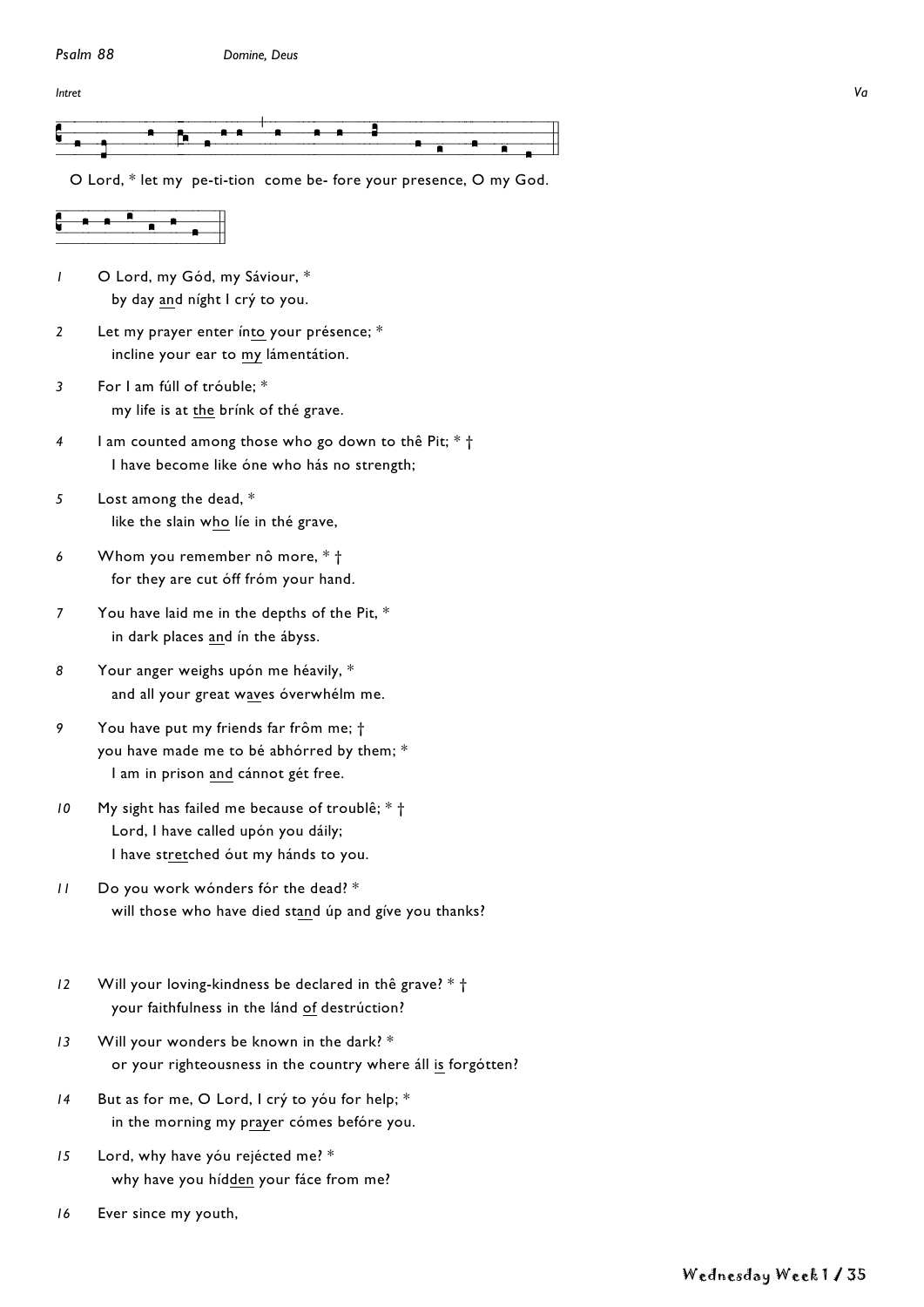I have been wretched and át the póint of death; \* I have borne your terrors wíth a tróubled mind.

- *17* Your blazing anger has swept ovêr me; \* † your terrors háve destróyed me;
- 18 They surround me all day long like a flood;  $*$ they encompass mé on évery side.
- *19* My friend and my neighbour you have pút awáy from me, \* and darkness is my ónly compánion.



In the depths of our isolation, we cry to you, Lord God; give light in our darkness and bring us out of the prison of our despair; through Jesus Christ our Lord. **Amen.**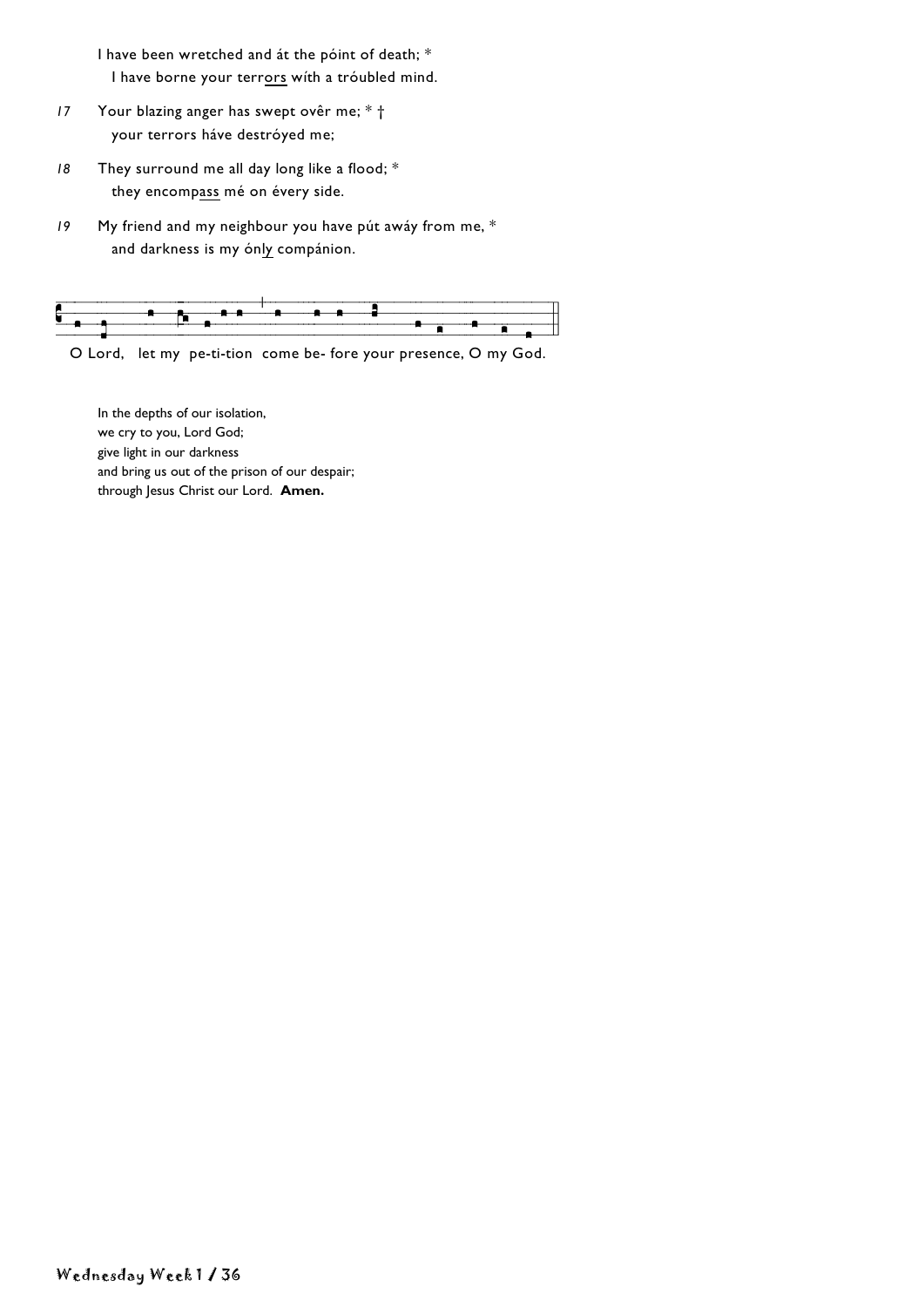*Cunctis diebus (Isa 38.20) E*



The Lord is at hand  $*$  to save me all the days of my life.



- *1* I said, In the noontide of my dáys I múst depart, \* for the rest of my years I am consigned to the gátes of Shéol.
- *2* I said, I shall not see the Lord in the lánd of the líving. \* I shall look upon mortals no more among the inhábitants óf the world.
- *3* My dwelling is taken from mê, † pulled up líke a shépherd's tent: \* like a weaver you roll up my life, to cút it fróm the loom.
- 4 From dawn to night you are compassing mŷ end,  $*$   $\dagger$ I cry for hélp until mórning.
- *5* Like a swallow or a crane I clamour; \* *I* móan like á dove.
- *6* My eyes are weary with lóoking úpward. \* O Lord, pay heed, bé my sáfeguard.
- *7* Lord, my héart will líve for you, \* my spirit will líve for yóu alone.
- *8* You will cúre me and gíve me life; \* my sufferíng will túrn to health.
- *9* You have kept my soul from the pít of nóthingness. \* You have cast all my síns behínd your back.
- *10* For Sheol cannot thank yôu; † death cánnot práise you; \* those who go down into the pit cannot hópe for your fáithfulness.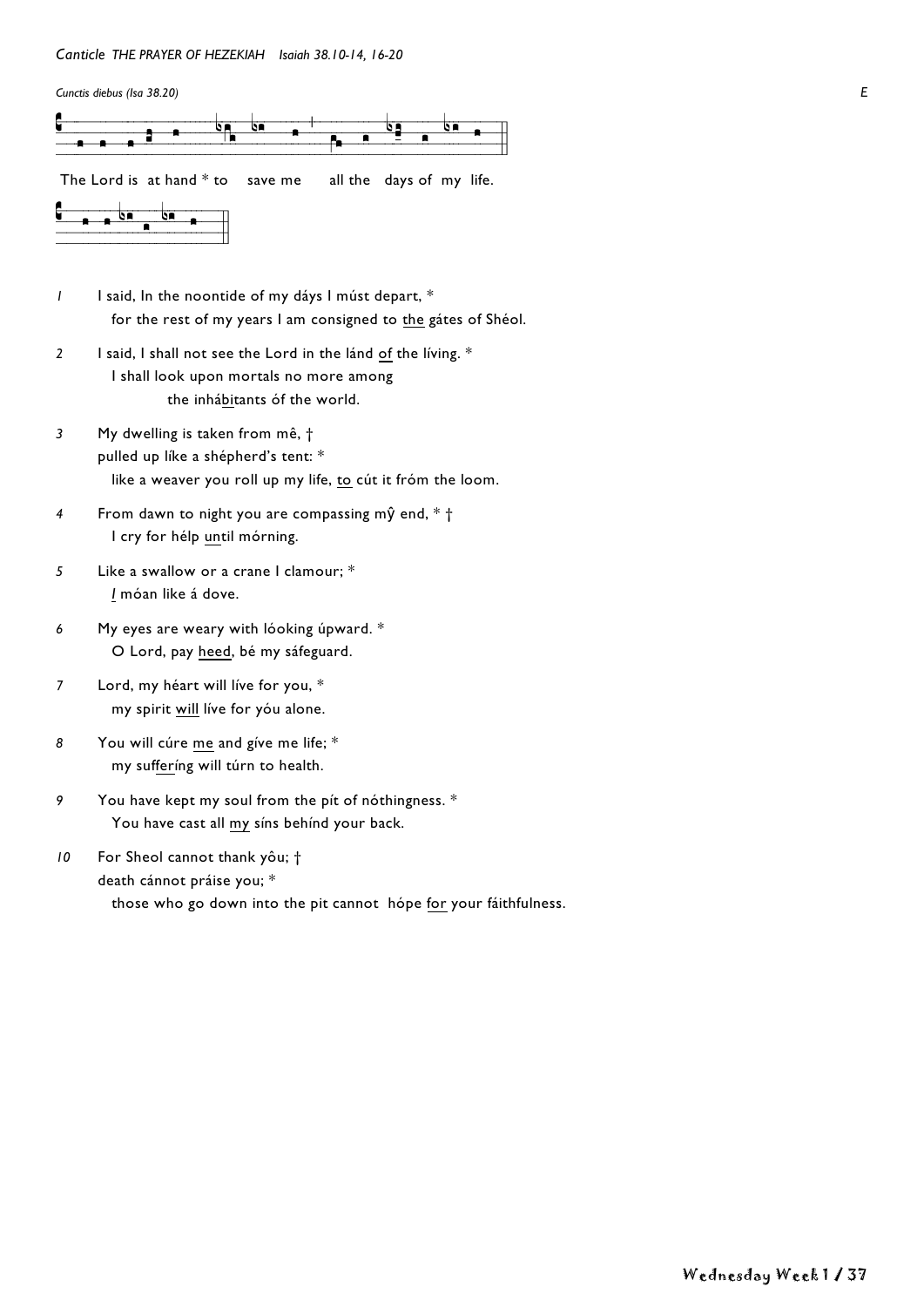- *11* The living, the living, they thank you, ás I dó this day, \* the father makes known to his chíldren your fáithfulness.
- *12* The Lord is at hand to save mê; † so let us sound the music óf our práises, \* all our life long in *the* hóuse of thé Lord.



The Lord is at hand to save me all the days of my life.

## *READING*

# *THE GOSPEL CANTICLE Benedictus Dominus Deus Israel*

#### *Ferial Antiphon:*

*De manu omnium (cf Lk 1.71) Ig*



From the hands of all \* who hate us, set us free, Lord our God.



Blessed be the Lord, **the** Gód of Ísrael; \* he has come to his péople and sét them free.

He has raised up for us **a** míghty Sáviour, \* born of the house of his sérvant Dávid.

Through his holy prophets he promised ôf old, † that he would save **us** fróm our énemies, \* from the hands of áll who háte us.

He promised to show mer**cy** tó our fáthers \* and to remember his hóly cóvenant.

This was the oath he swore to **our** fáther Ábraham, \* to set us free from the hánds of our énemies,

free to wor**ship** hím withóut fear, \* holy and righteous in his sight all the dáys of óur life.

You, my child, shall be called the pro**phet** óf the Móst High, \* for you will go before the Lórd to prepáre his way,

to give his people know**ledge** óf salvátion \* by the forgíveness óf their sins.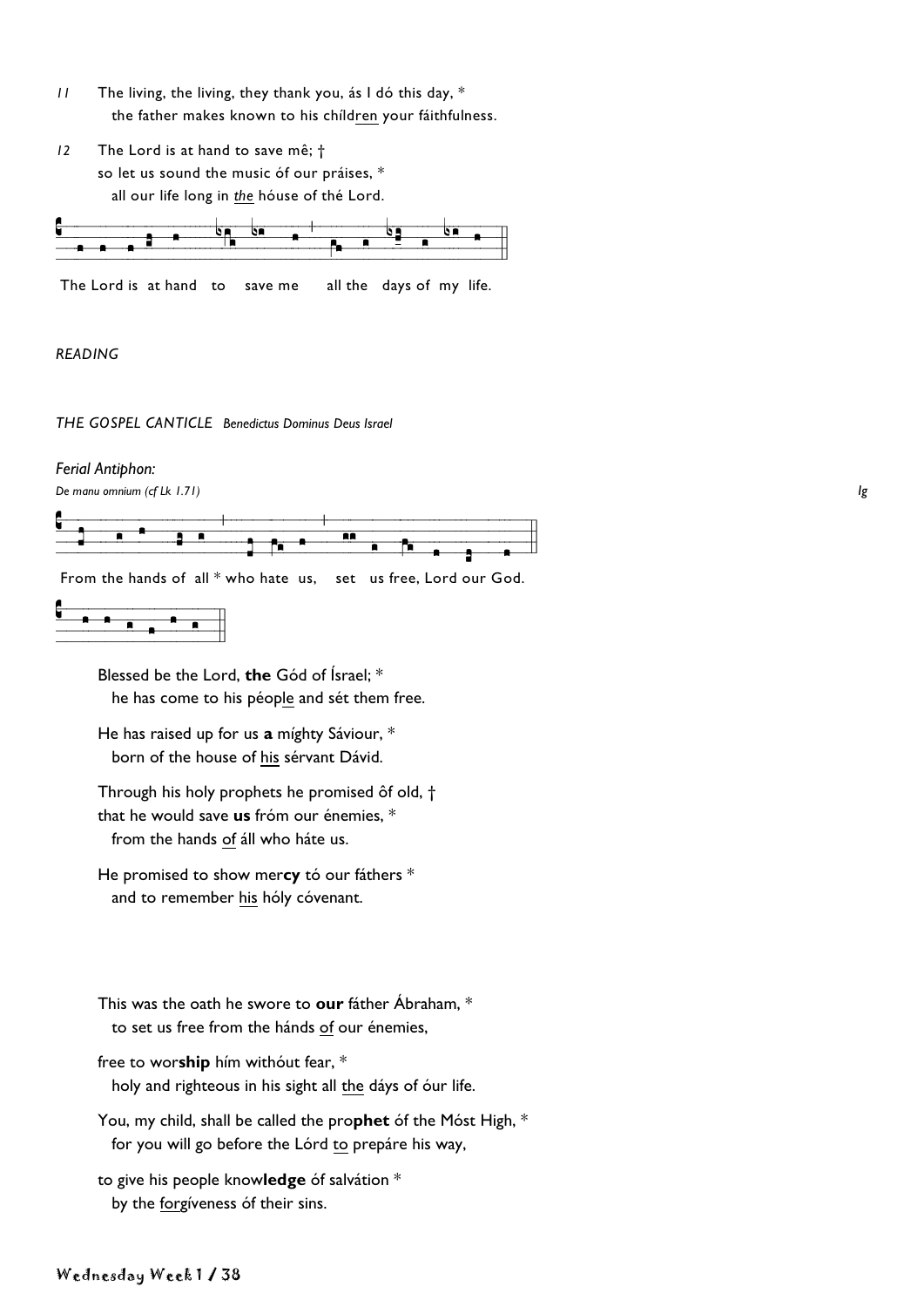In the tender compássion óf our God<sup>\*</sup>

the dawn from on high shall bréak upón us,

to shine on those who dwell in darkness and the shádów of death, \* and to guide our feet intó the wáy of peace.



From the hands of all who hate us, set us free, Lord our God.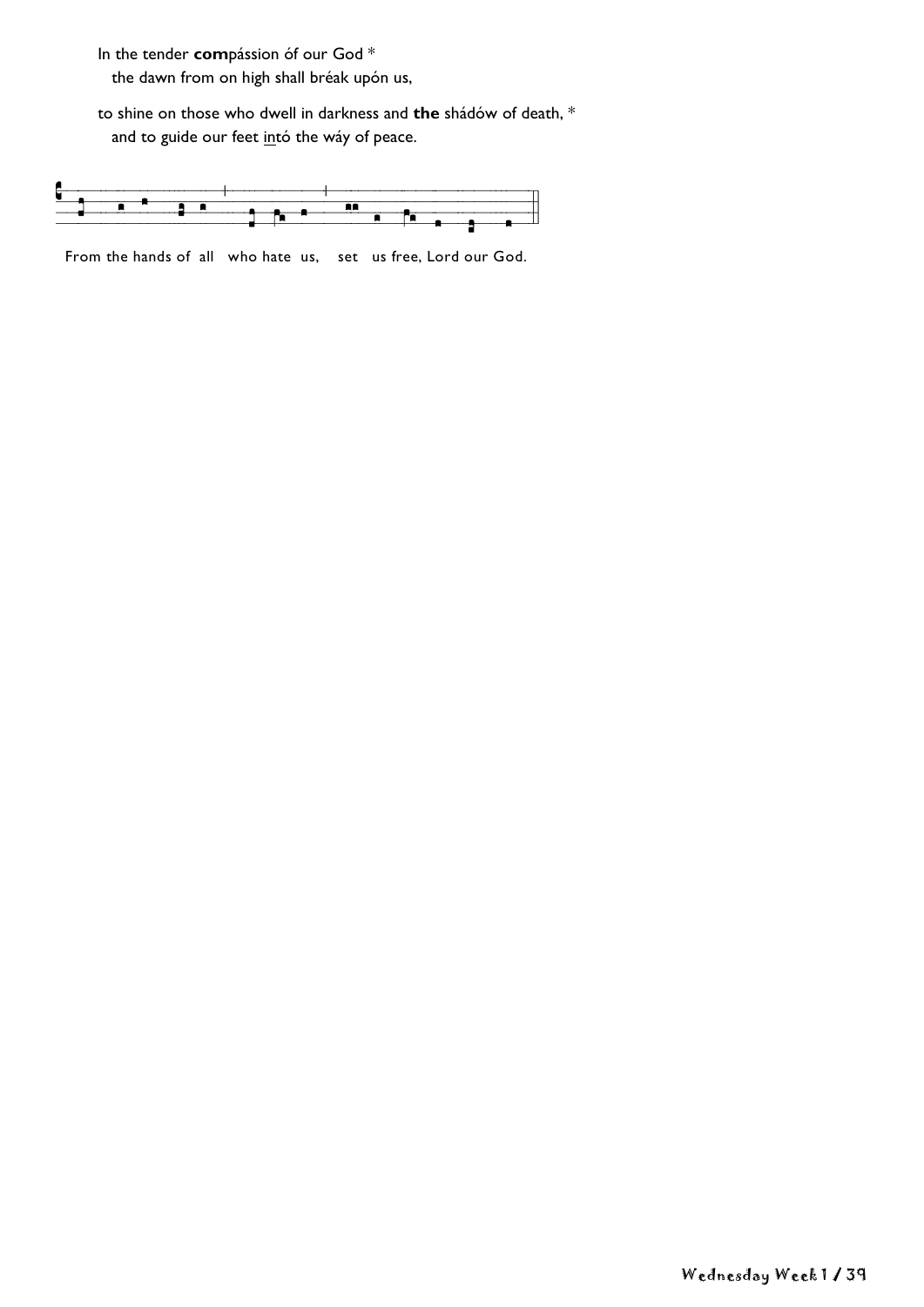# *THURSDAY WEEK 1*

*INVITATORY:* The Lord is our light and our life: come let us adore him.

# *HYMN*



- *1* Great Lord of splendour, source of light, Your gentle rays dispel our night. The reign of darkness yields to dawn; The rising sun brings morning bright.
- *2* Lord Jesus, day-star from on high, Your rising welcomes in our dawn, True morning star which never sets, Enlightening all who are forlorn.
- *3* More radiant than the noonday sun, Life-giving grace to every soul, Shine in the darkness of our hearts; Complete your healing, make us whole.
- *4* Yours is a realm of truth and life, Of justice, peace and righteousness: Your praise we sing, O Trinity, Forever God in holiness.

**Gethsemani Abbey, altd.: from Lucis largitor splendide** *IV*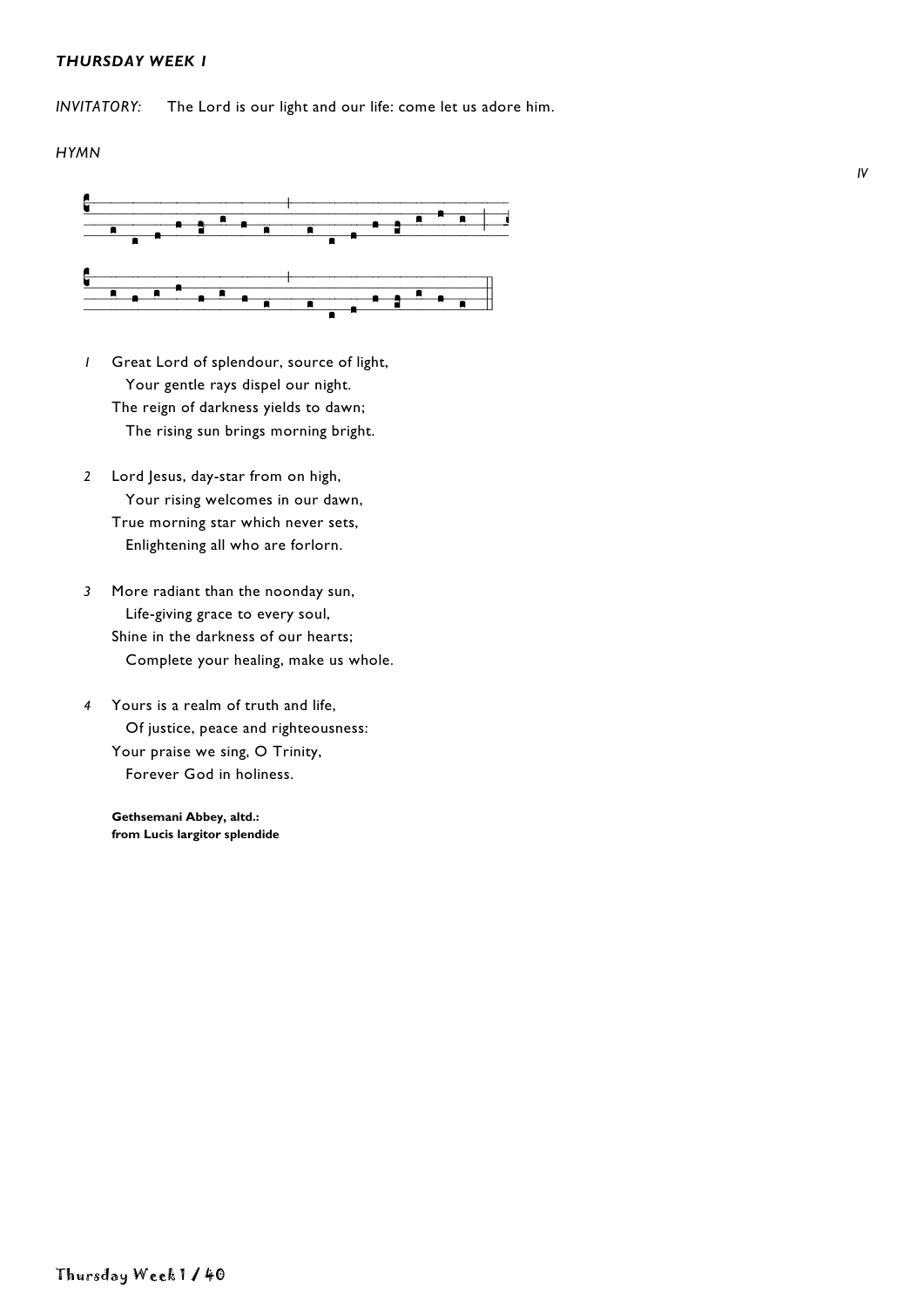#### Psalm 3 Domine, quid multiplicati

#### Ego dormivi



OR (In Lent)

Exsurge, Domine





- Lord, how many adversaries  $\hat{I}$  have! \*  $\dagger$  $\overline{1}$ how many there are who rise úp agáinst me!
- How many there are who say of me, \*  $\overline{2}$ "There is no hélp for him in his God."
- $\mathfrak{Z}$ But you, O Lord, are a shíeld abóut me; \* you are my glory, the óne who lifts úp my head.
- $\overline{\mathcal{L}}$ I call alóud upón the Lord, \* and he answers mé from his hóly hill;
- $\overline{5}$ I lie dówn and gó to sleep; \* I wake again, because the Lórd sustáins me.
- 6 I do not fear the multitúdes of péople \* who set themselves agáinst me áll around.
- Rise up, O Lord; set me free, O mŷ God; \* +  $\overline{7}$ surely, you will strike all my enemies across the face, you will break the téeth of the wicked.
- Deliverance belóngs tó the Lord. 8 Your blessing be upón your péople!

VIIIc

VIf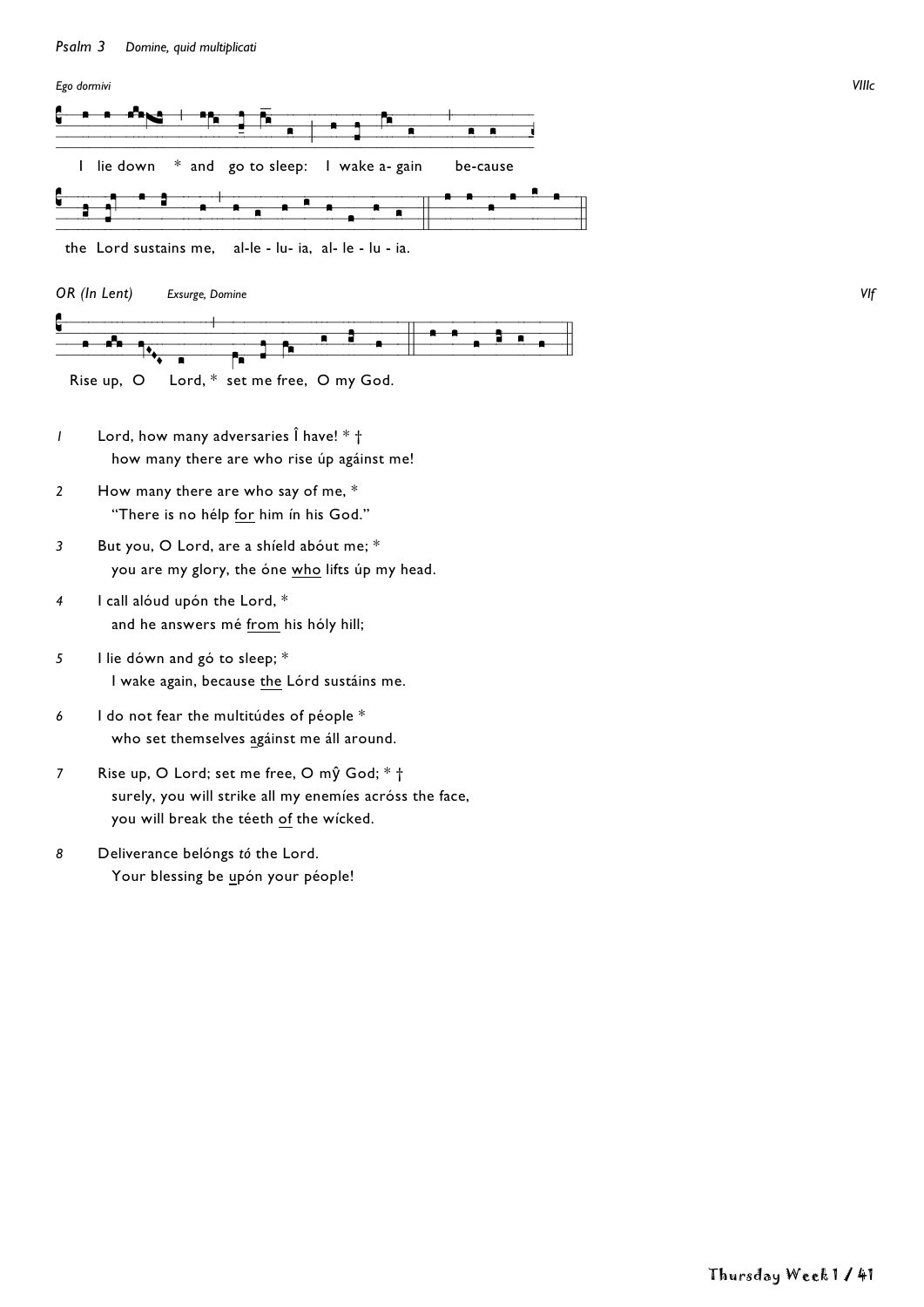Arise, O Lord; deliver your people and rouse us from the sleep of sin: for as your Son offered up prayer with tears in the days of his flesh, so hear his heavenly intercession for us; that though we may be tempted in every way, as he was, we likewise may not fall away from you; through Jesus Christ our Lord. **Amen.**

# *Psalm 5 Verba mea auribus*

#### *Intende voci VIIIg*



Give ear and hearken \* to my cry for help, my King and my God.



- *1* Give ear to my words, Ô Lord; \* † consider my méditátion.
- *2* Hearken to my cry for help, my King and my God,\* for I máke my práyer to you.
- *3* In the morning, Lórd, you héar my voice; \* early in the morning I make my appéal and wátch for you.
- *4* For you are not a God who takes pléasure in wíckedness,\* and evil cánnot dwéll with you.
- *5* Braggarts cannot stand in yôur sight; \* † you hate all thóse who work wíckedness.
- *6* You destroy those who speak lies; \* the bloodthirsty and deceitful, *O* Lórd, you ábhor.
- *7* But as for me, through the greatness of your mercy, I will gó intó your house; \* I will bow down towards your holy témple in áwe of you.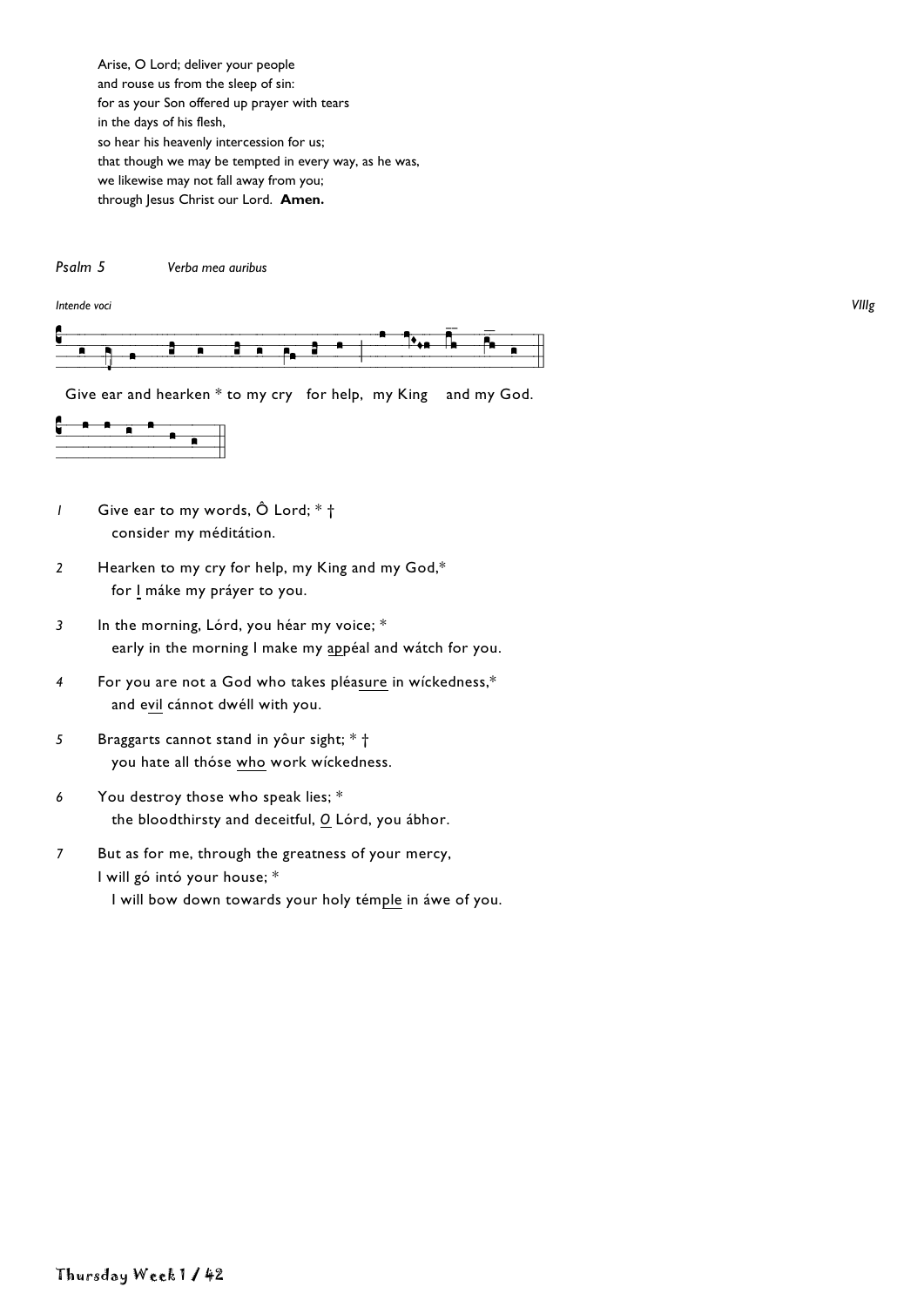- *8* Lead me, O Lord, in your rightêousness, † because of those who líe in wáit for me; \* make your way stráight befóre me.
- *9* For there is no truth in thêir mouth; \* † there is destrúction ín their heart;
- *10* Their throat is an open grave; \* they flátter wíth their tongue.
- *11* Declare them guilty, O God; \* let them fall, because of thêir schemes. †
- *12* Because of their many transgréssions cást them out, \* for they have rebélled agáinst you.
- *13* But all who take refuge in yóu *wíll* be glad; \* they will sing out their jóy for éver.
- *14* You will shelter them, \* so that those who love your name may exult în you. †
- *15* For you, O Lord, will bléss the ríghteous; \* you will defend them with your fávour as with a shield.



Give ear and hearken to my cry for help, my King and my God.

O Lord, our King and our God, whose own dear Son trod for us the path of suffering and was delivered up into the hands of the wicked: lead us in the way of righteousness and make straight our path through all temptations, O Lord, our shield and defence. **Amen.**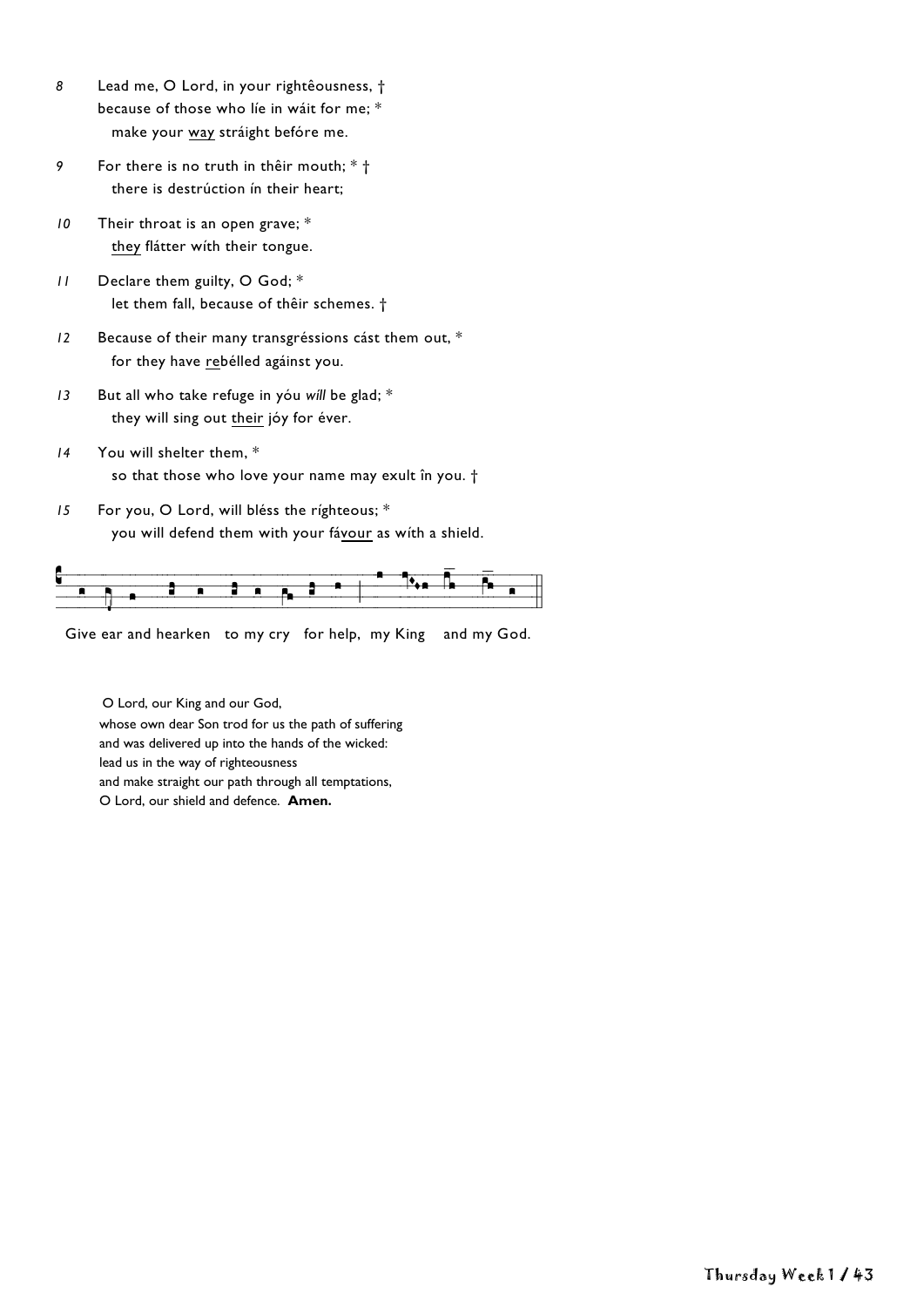Salvum me fac

Turn, O Lord, and de -li-ver me; \* save me for your mer- cy's sake.

- Lord, do not rebuke me ín your ánger; \*  $\overline{1}$ do not púnish me ín your wrath.
- Have pity on me, Lórd, for l am weak; \*  $\overline{2}$ heal me, Lord, fór my bónes are racked.
- My spirit shákes with térror; \*  $\mathfrak{Z}$ how lóng, O Lórd, how long?
- Turn, O Lórd, and delíver me; \*  $\overline{4}$ save me fór your mércy's sake.
- For in death nó one remémbers you; \* 5 and who will give you thánks in thé grave?
- 6 I grow weary becáuse of my gróaning; \* every night I drench my bed and flóod my cóuch with tears.
- My eyes are wasted with grief  $*$   $\dagger$  $\overline{7}$ and worn away because of all my énemies.
- Depart from me, all evildoers, \* 8 for the Lord has heard the sóund of my wéeping.
- The Lord has heard my súpplicátion; \* 9 the Lórd accépts my prayer.
- $10$ All my enemies shall be confóunded and quáke with fear; \* they shall turn back and suddenlý be pút to shame.

From the death of sin, raise us up, O Lord, that with a troubled spirit and penitential tears our prayer may find favour in your sight; through Jesus Christ our Lord. Amen.

Canticle A SONG OF DELIVERANCE Ecce Deus Isaiah 12.2-6

Conversus est (Isa 12.1)

Your anger, Lord, \* turned a-way from me, and you comforted me.



Surely, it is Gód who sáves me; \*  $\overline{1}$ 

I will trust in hím and not bé afraid.

VIIIg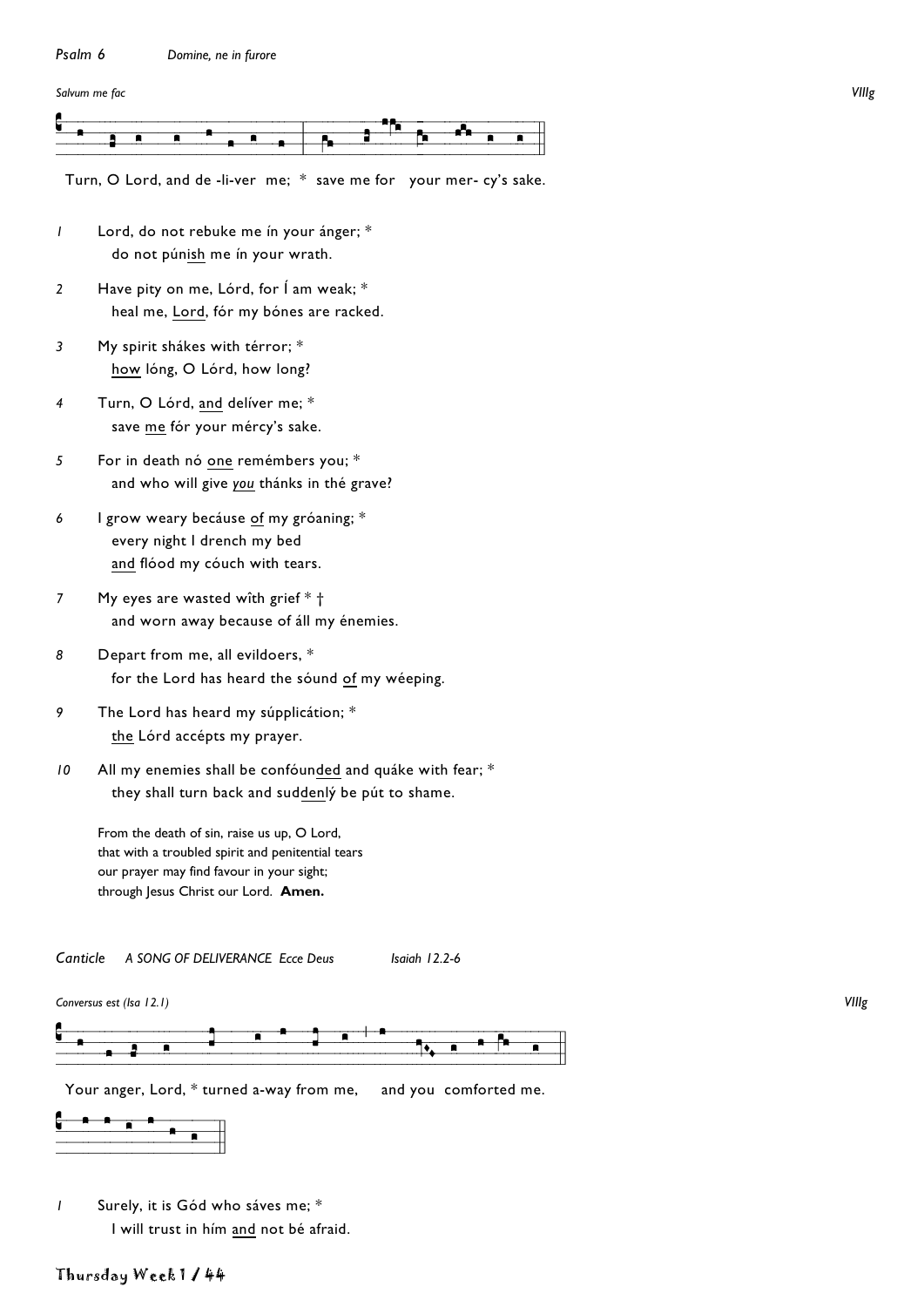- *2* For the Lord is my stronghold ánd my súre defence, \* and he will bé my Sáviour.
- *3* Therefore you will draw water wíth rejóicing \* from the wélls of salvátion,
- *4* And on that dáy *yóu* will say, \* Give thanks to the Lord and cáll upón his name;
- *5* make his deeds known amóng the péoples; \* see that they remember that his náme is exálted.
- *6* Sing the praises of the Lord, for hé has dóne great things, \* and this is knówn in áll the world.
- 7 Cry aloud, inhabitants of Zíon, ring óut your joy, \* for the great one in the midst of you is the Holy One of Ísrael.

# *READING*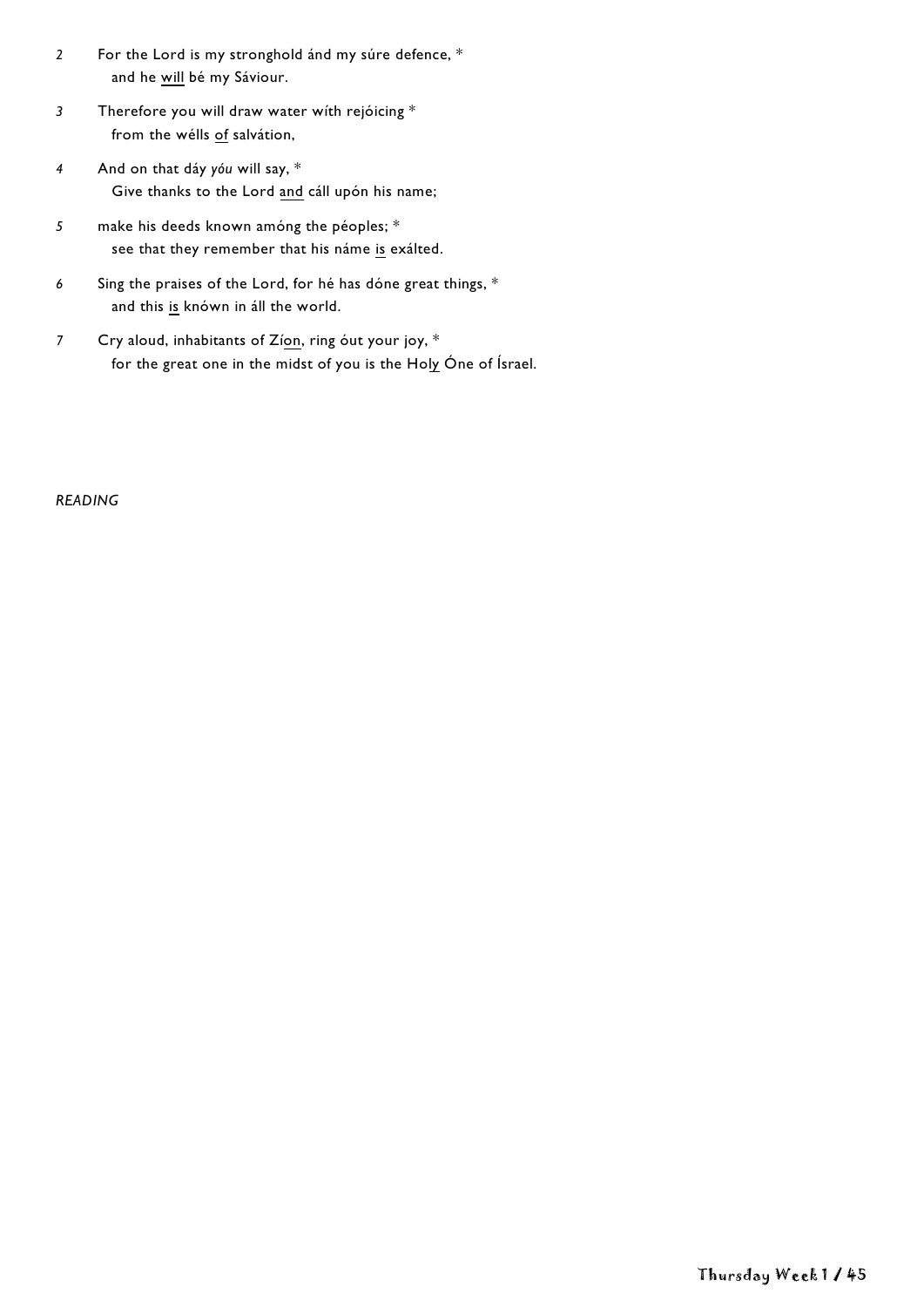## *THE GOSPEL CANTICLE Benedictus Dominus Deus Israel*

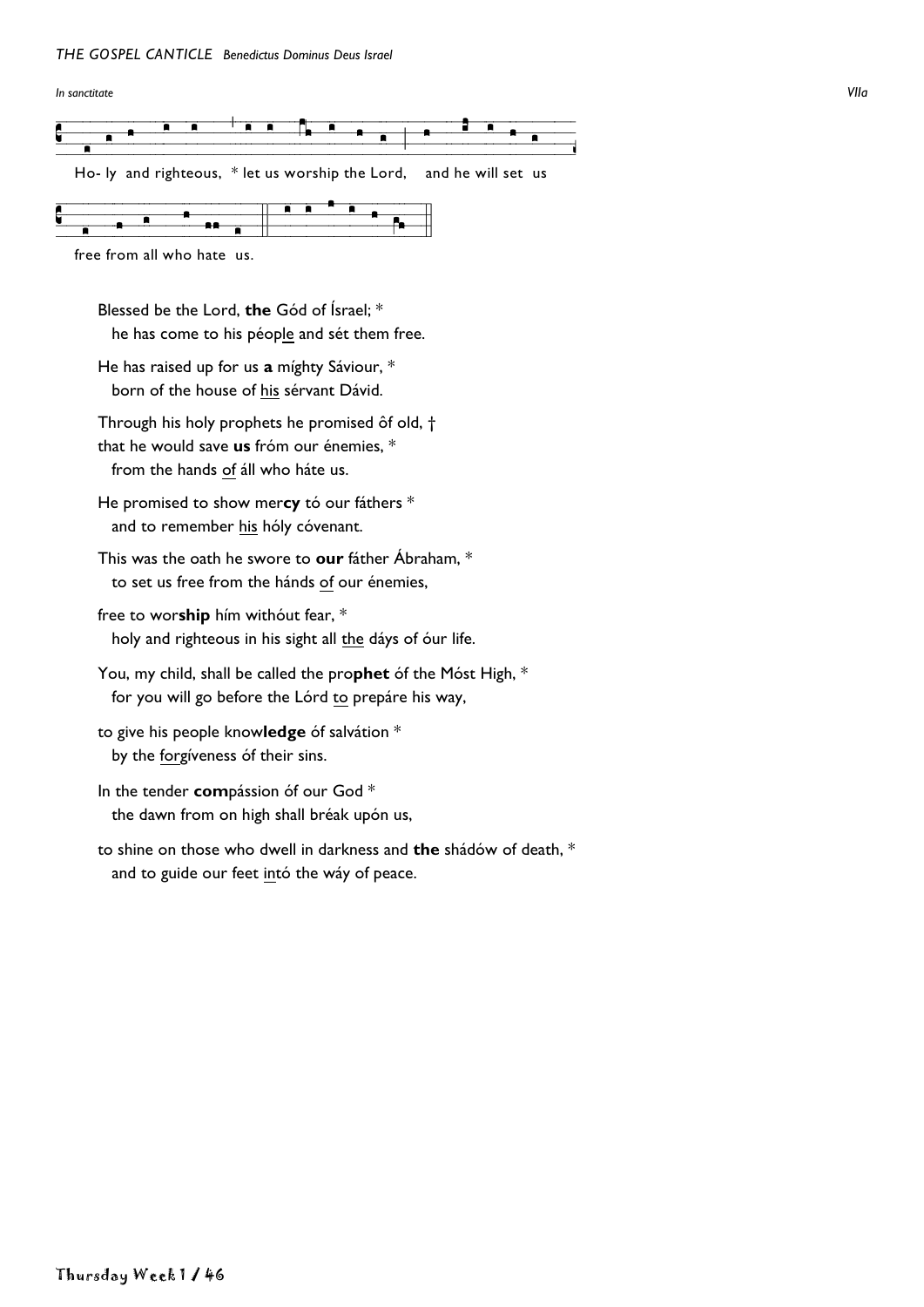# *FRIDAY WEEK 1*

# *INVITATORY:* Harden not your hearts today; listen to the voice of the Lord.

*HYMN - through the year IV*



- *1* Eternal glory fills the heaven, Our only hope, in mercy given: Christ Jesus, whom a virgin bore, Son of the Father evermore.
- *2* The morning star shines bright and clear Announcing that the day is near. Lord, grant us strength our hearts to raise, That we this day may sing your praise.
- *3* Night's shadows flee: Lord, on us shine; Our darkness turn to light divine; Then in that light our life may rest, Renewed by grace, and by you blest.
- *4* Let faith assume the foremost part, Be firmly rooted in the heart; And joyous hope in second place, Then love may reign, your greatest grace.
- *5* All glory to the Father be, And to the Son, eternally; And to the Spirit, equal praise From joyful hearts we ever raise.

**From** *Aeterna caeli gloria* **tr. Editors of Hymns for Prayer & Praise.**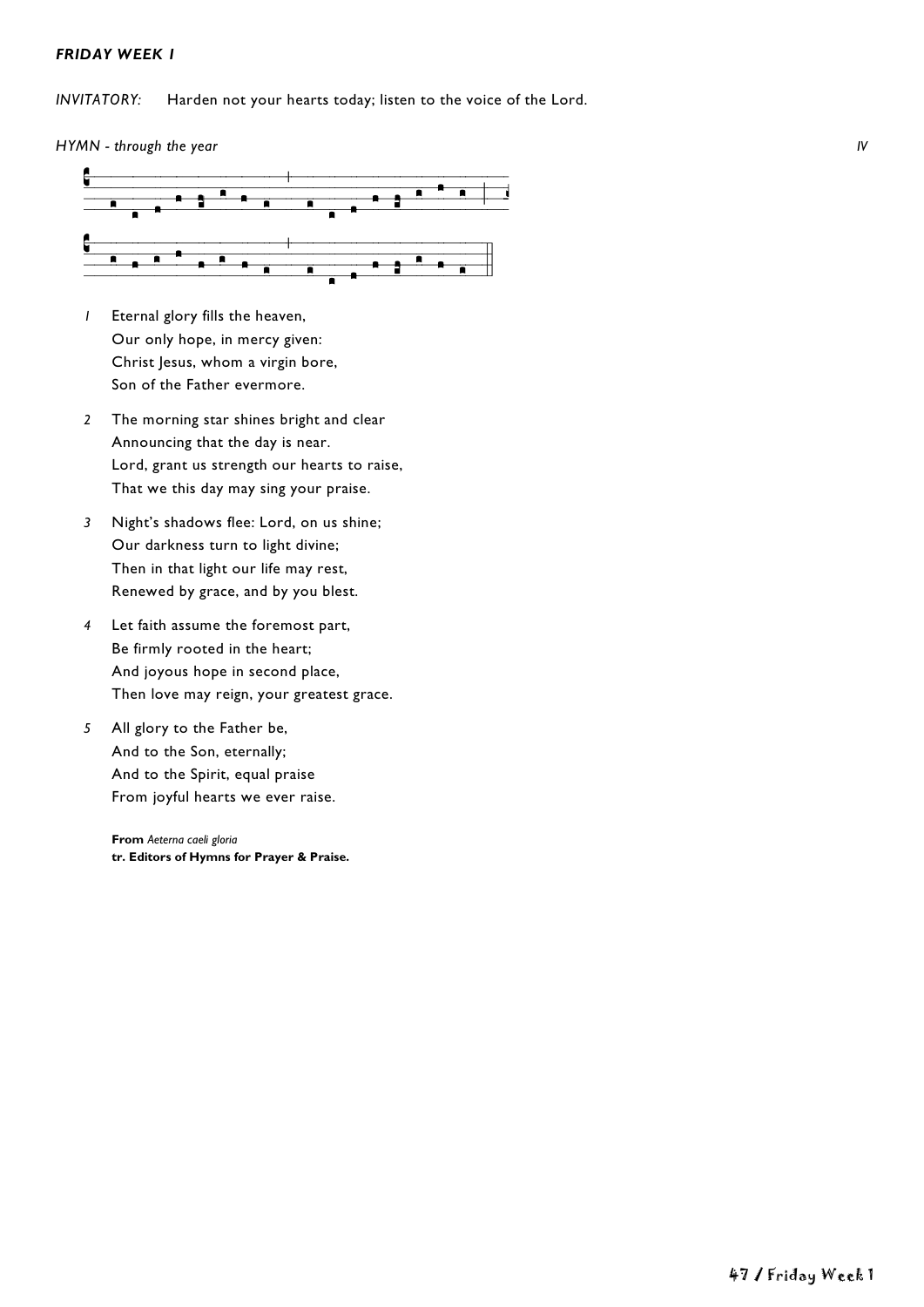#### Psalm 22 Deus, Deus meus

Ne discedas a me



lld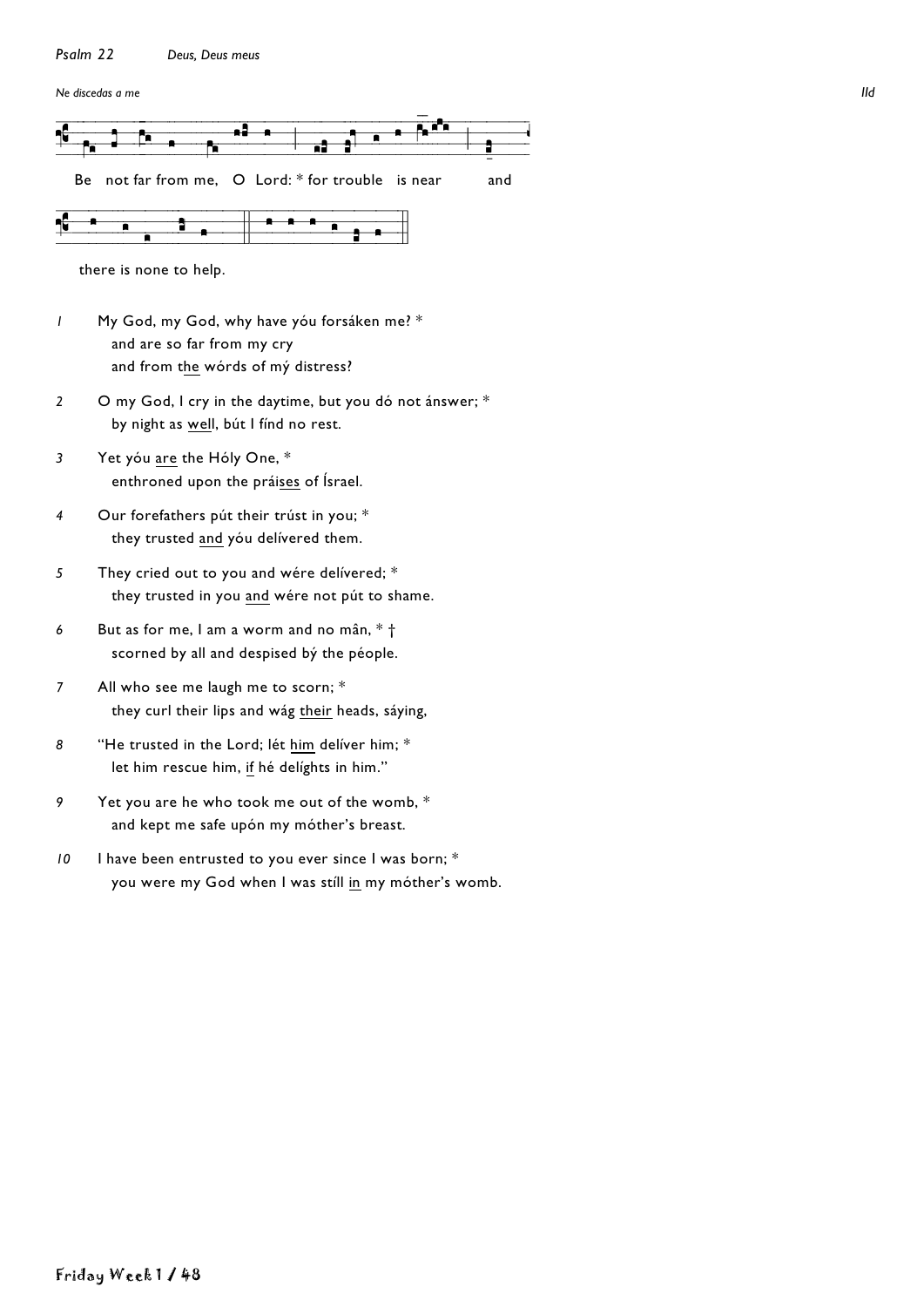- *11* Be not far from me, for trouble is near, \* and thére is nóne to help.
- *12* Many young bulls encircle me; \* strong bulls of Báshan surróund me.
- *13* They open wíde their jáws at me, \* like a ravening and a róaring líon.
- *14* I am poured out like watêr; † all my bónes are óut of joint; \* my heart within my bréast is mélting wax.
- *15* My mouth is dried out líke a pót-sherd; my tongue sticks to the roof of my mouth; \* and you have laid me in the dúst of thé grave.
- *16* Packs of dogs close mê in, † and gangs of evildoers círcle aróund me; \* they pierce my hands and my feet; I can cóunt all mý bones.
- *17* They stare and gloat ovêr me; \* † they divide my gárments amóng them; they cast lóts for my clóthing.
- *18* Be not fár awáy, O Lord; \* you are my strength; hásten to hélp me.
- *19* Sáve me fróm the sword, \* my life from the pówer óf the dog.
- *20* Save me fróm the líon's mouth, \* my wretched body from the hórns of wíld bulls.
- *21* I will declare your náme to my péople; \* in the midst of the congregation Í will práise you.
- *22* Praise the Lord, you that fear hîm; \* † stand in awe of him, O óffspring of Ísrael; all you of Jacob's líne, give glóry.
- *23* For he does not despise nor abhor the poor in their povêrty; † neither does he híde his fáce from them; \* but when they cry to hím he héars them.
- *24* My praise is of him in the gréat assémbly; \* I will perform my vows in the presence of thóse who wórship him.
- *25* The poor shall eat and be satîsfied, † and those who seek the Lórd shall práise him: \* "May your heart líve for éver!"
- *26* All the ends of the earth shall remember and túrn *tó* the Lord,\* and all the families of the nations shall bów befóre him.
- *27* For kingship belóngs *tó* the Lord; \*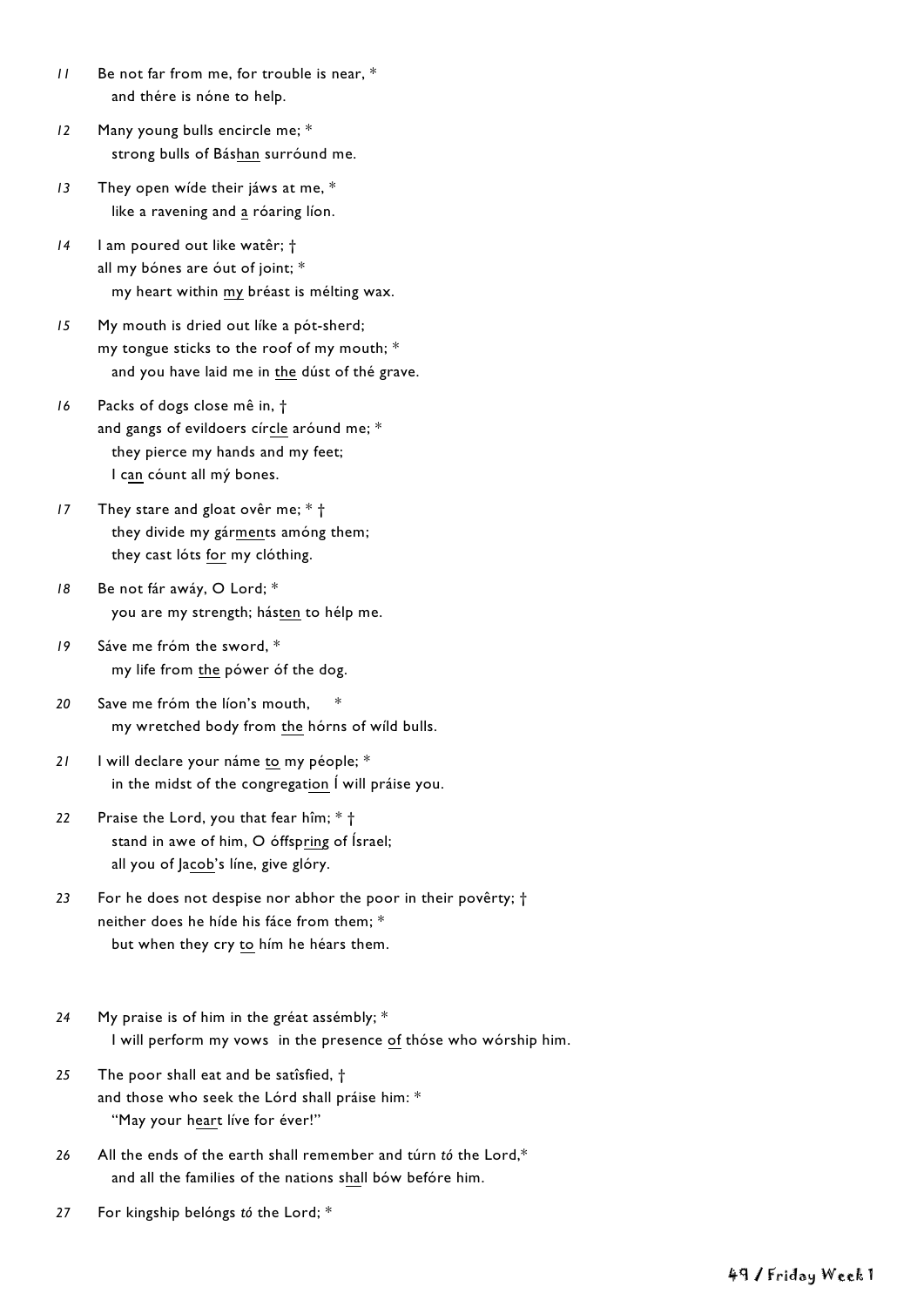he rules óver the nátions.

- 28 To him alone all who sleep in the earth bow dówn in wórship; \* all who go down to the dust fáll befóre him.
- 29 My soul shall live fôr him; t my descéndants shall sérve him; \* they shall be known as the Lórd's for éver.
- 30 They shall come and make known to a péople yét unborn \* the saving déeds that hé has done.



Be not far from me, O Lord: for trouble is near and



there is none to help.

Merciful God, your Son came to free us from sin, overcoming death and rising in triumph: may we, who are redeemed by his blood be made ready to meet you face to face; this we ask for Jesus' sake. Amen.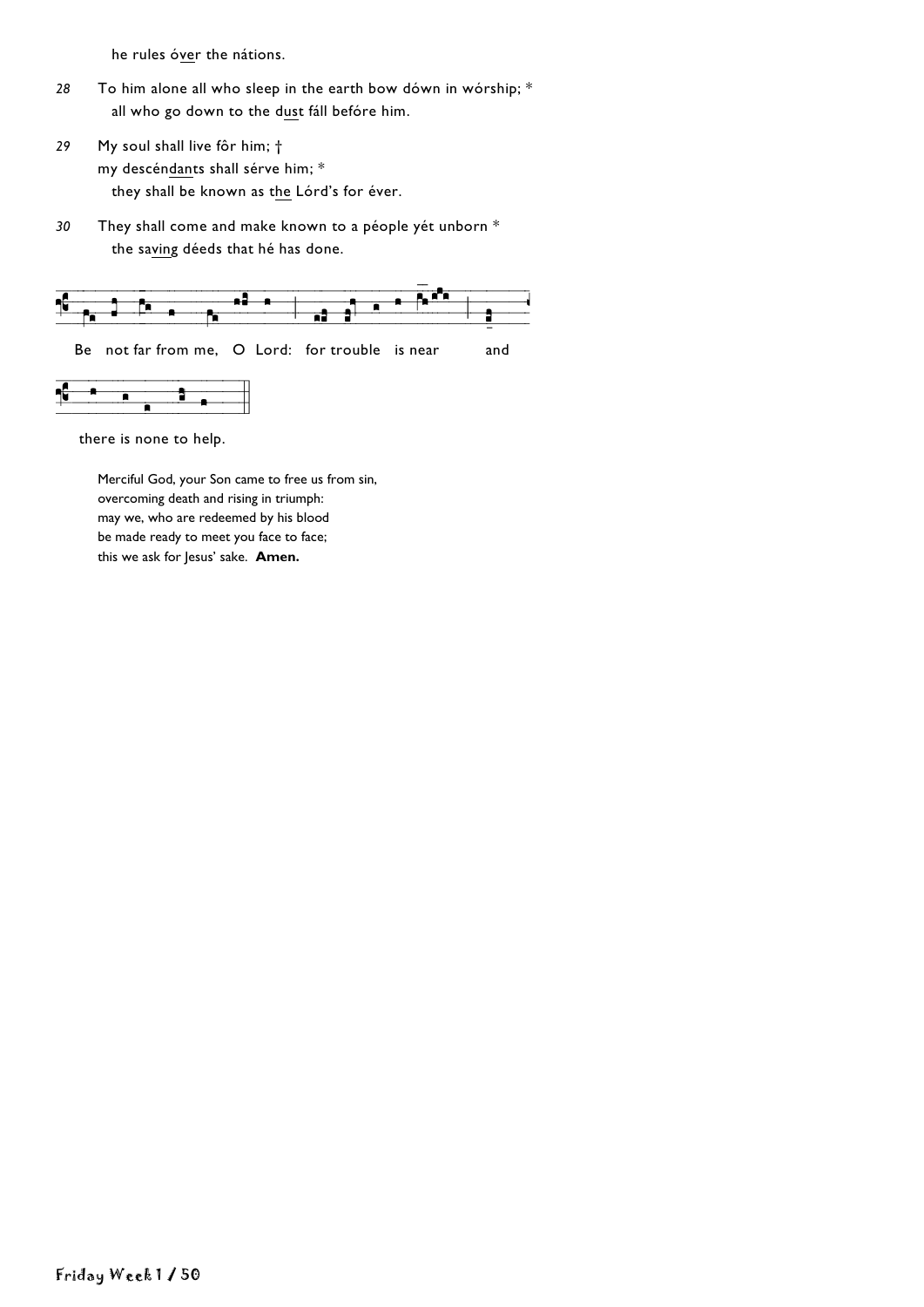Psalm 54 Deus, in nomine

Deus adiuvat me



The Lord is my helper; \* be-hold, it is the Lord who sustains my life.



- Save me, O God, by your name; \* +  $\overline{1}$ in your míght, defénd my cause.
- Hear my prayer, O God; \*  $\overline{2}$ give ear to the wórds of mý mouth.
- $\mathfrak{Z}$ For the arrogant have risen up against mê,  $\dagger$ and the rúthless have sóught my life, \* those who have nó regárd for God.
- Behold, Gód is my hélper; \*  $\overline{4}$ it is the Lórd who sustáins my life.
- $\sqrt{5}$ Render evil to thóse who spý on me; \* in your faithfulnéss, destróy them.
- I will offer you a fréewill sácrifice \*  $\pmb{6}$ and praise your name, O Lórd, for ít is good.
- For you have rescued me from évery tróuble, \*  $\overline{7}$ and my eye has seen the rúin óf my foes.

O living God, reach through the violence of the proud and the despair of the weak to create in Jesus Christ a free people to praise your holy Name. Amen.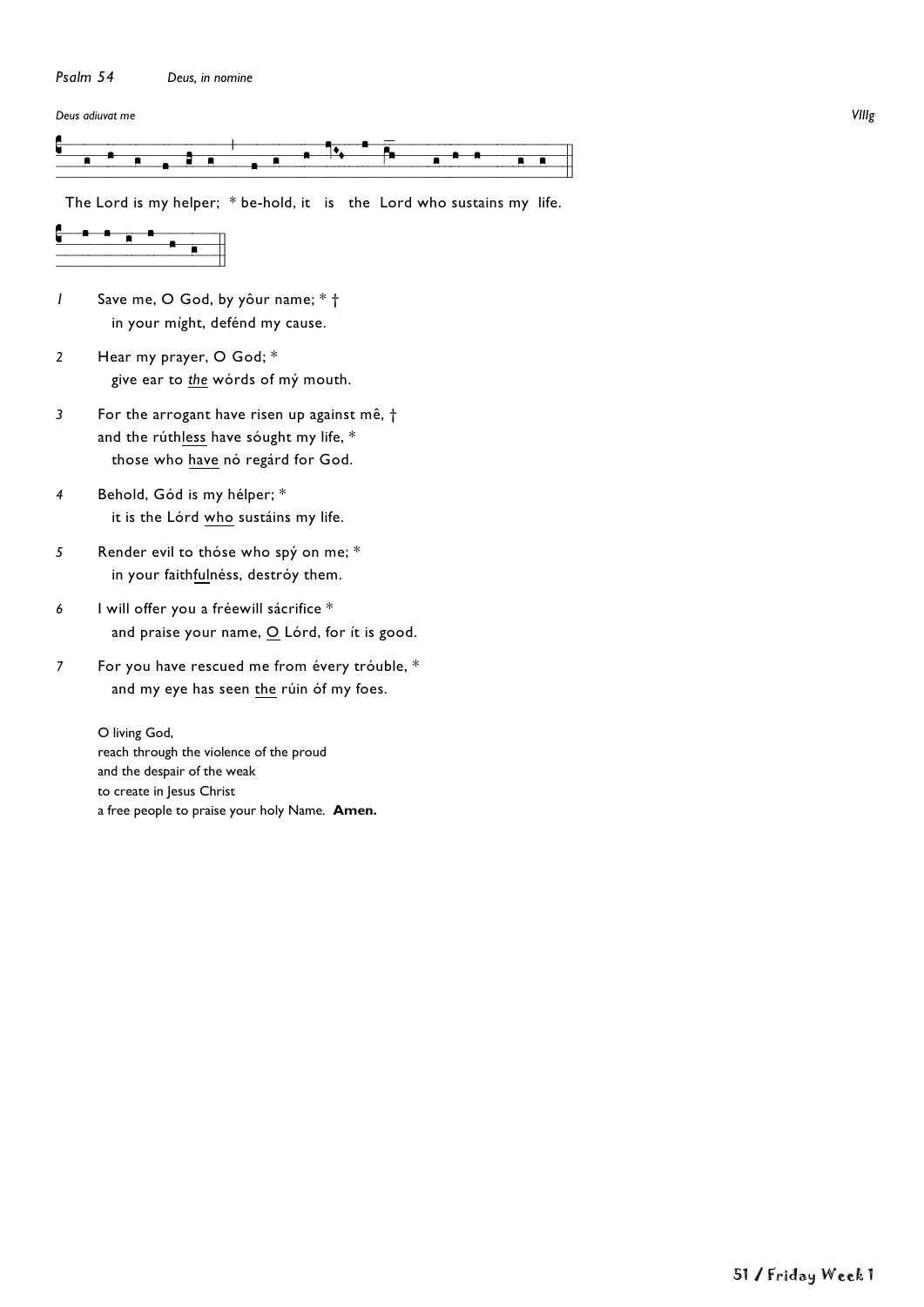#### Canticle **SALVATOR MUNDI**

- Jesus, Saviour of the world, come to us in your mércy; \*  $\overline{1}$ we look to you to sáve and hélp us.
- $\overline{\phantom{a}}$ By your cross and your life laid down you sét your péople free; \* we look to you to sáve and hélp us.
- When they were ready to perish you sáved your discíples; \* ्र we look to you to cóme to óur help.
- In the greatness of your mercy, lóose us fróm our chains; \*  $\overline{4}$ forgive the sins of all your péople.
- Make yourself known as our Saviour and mighty deliverer. \*  $\overline{5}$ Save and help us that wé may práise you.
- Come now and dwell with us, Lórd Christ Jésus; \* 6 hear our prayer and be with us álways.
- And when you come in your glory, \* +  $\overline{7}$ make ús to be óne with you, and to share the life of your kingdom.

# **READING**

THE GOSPEL CANTICLE Benedictus Dominus Deus Israel

**Ferial Antiphon:** 

Per viscera (Lk 1.78)



In the tender  $*$  compas - sion of our God, the dawn from on high



shall break u-pon us.

Blessed be the Lord, the Gód of Ísrael; \* he has come to his péople and sét them free.

He has raised up for us a míghty Sáviour, \* born of the house of his sérvant Dávid.

Through his holy prophets he promised ôf old, † that he would save us fróm our énemies, \* from the hands of áll who háte us.

He promised to show mercy tó our fáthers \* and to remember his hóly cóvenant.

This was the oath he swore to our father Abraham, \* to set us free from the hánds of our énemies,

VIIIg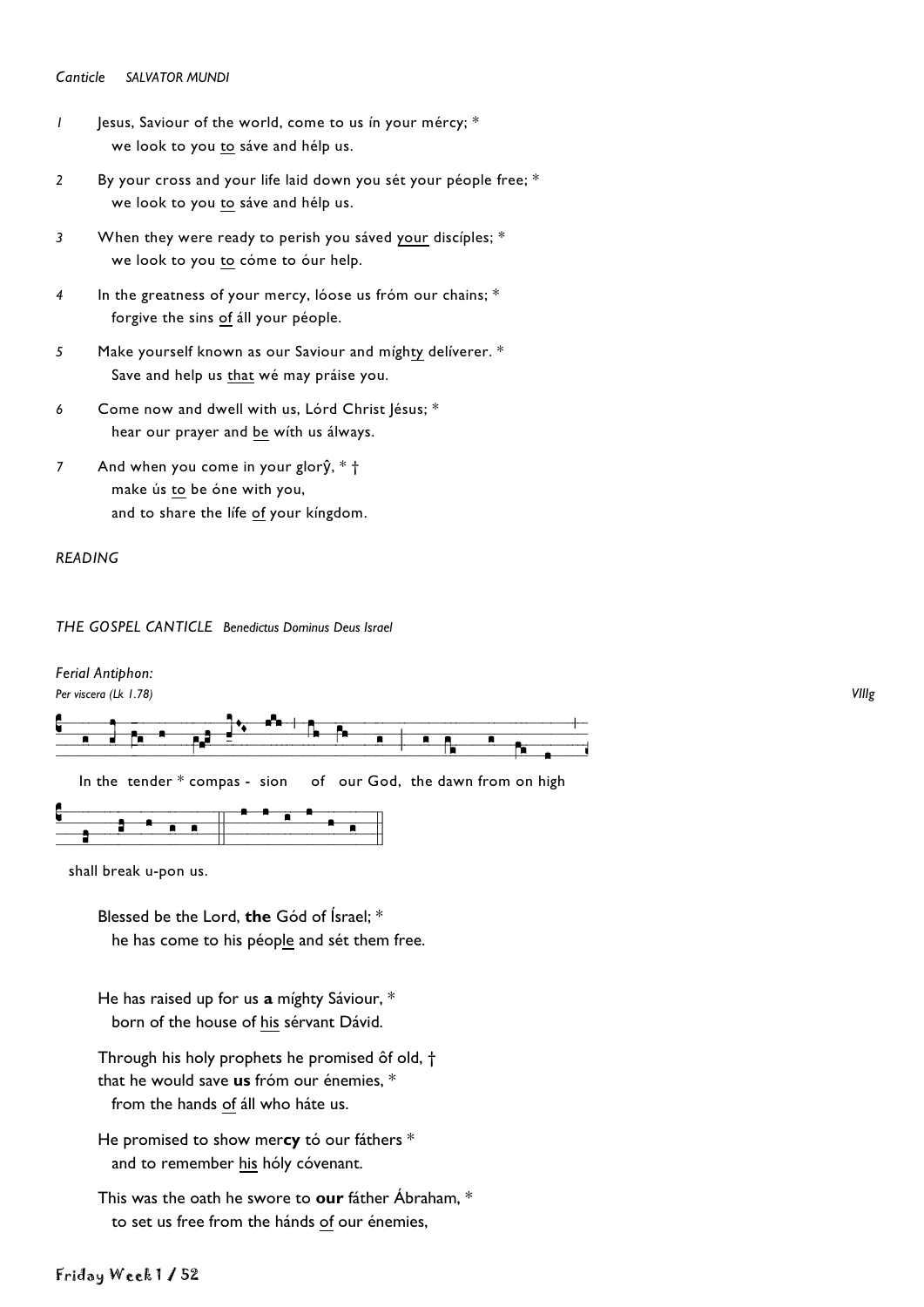free to worship hím withóut fear, \*

holy and righteous in his sight all the dáys of óur life.

You, my child, shall be called the prophet of the Most High, \* for you will go before the Lórd to prepáre his way,

to give his people knowledge óf salvátion \* by the forgiveness of their sins.

In the tender compássion óf our God\* the dawn from on high shall bréak upón us,

to shine on those who dwell in darkness and the shádów of death, \* and to guide our feet intó the wáy of peace.



of our God, the dawn from on high In the tender compas - sion



shall break u-pon us.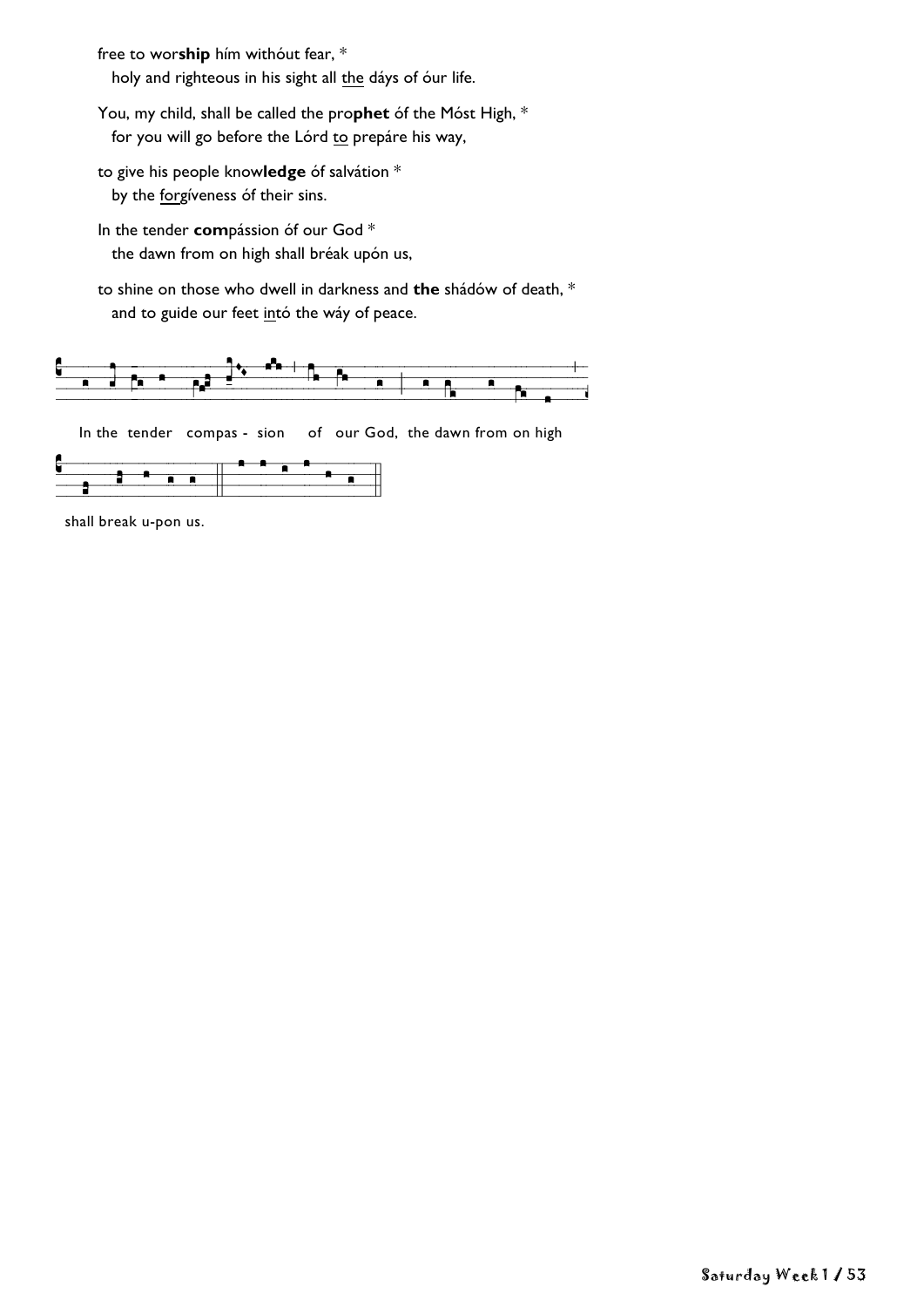# *INVITATORY:*

At the name of Jesus, let every tongue proclaim: He is Lord.

# *HYMN - through the year*



- 1 The light of morning fills the sky, in golden dawn day lays its claim: swift climbing, searching shafts of light, dispelling darkness, sin and shame.
- 2 Away, all unreality, away, despair born of the night! The fear and guilt that dark creates the light has banished from our sight.
- 3 So, Lord, when that last morning breaks for which, while here, we long and pray; then may it to your people prove the dawning of your glorious day.
- 4 To God the Father, glory be, and to his well-beloved Son, who with the Spirit dwell in us: immortal Trinity in One.

**Aurora iam spargit polum (7/8 C) tr.** after **E Caswall 1849**

*IV*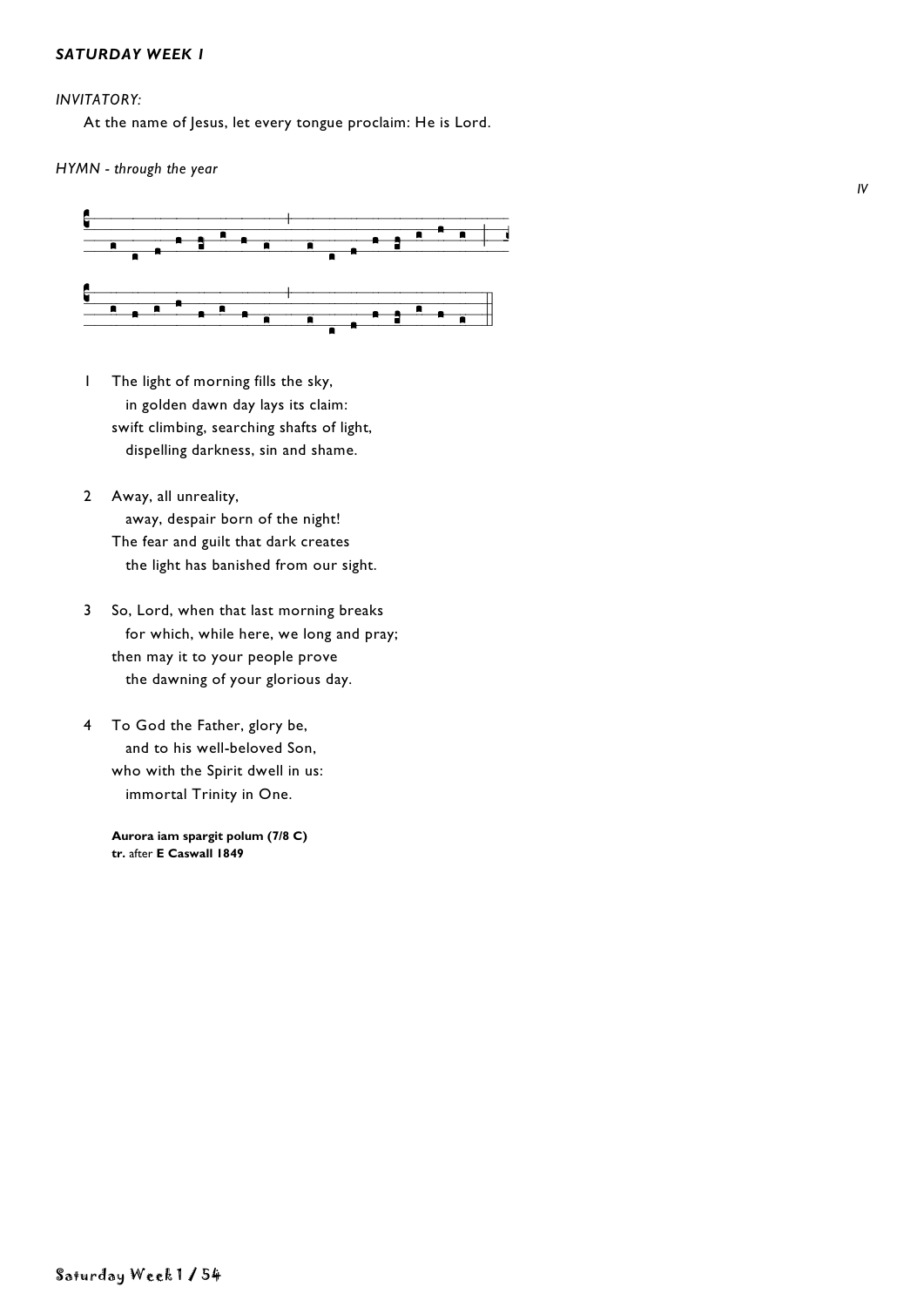#### Psalm 68 **Exsurgat Deus**

**Exsurgat Deus** 



VIIn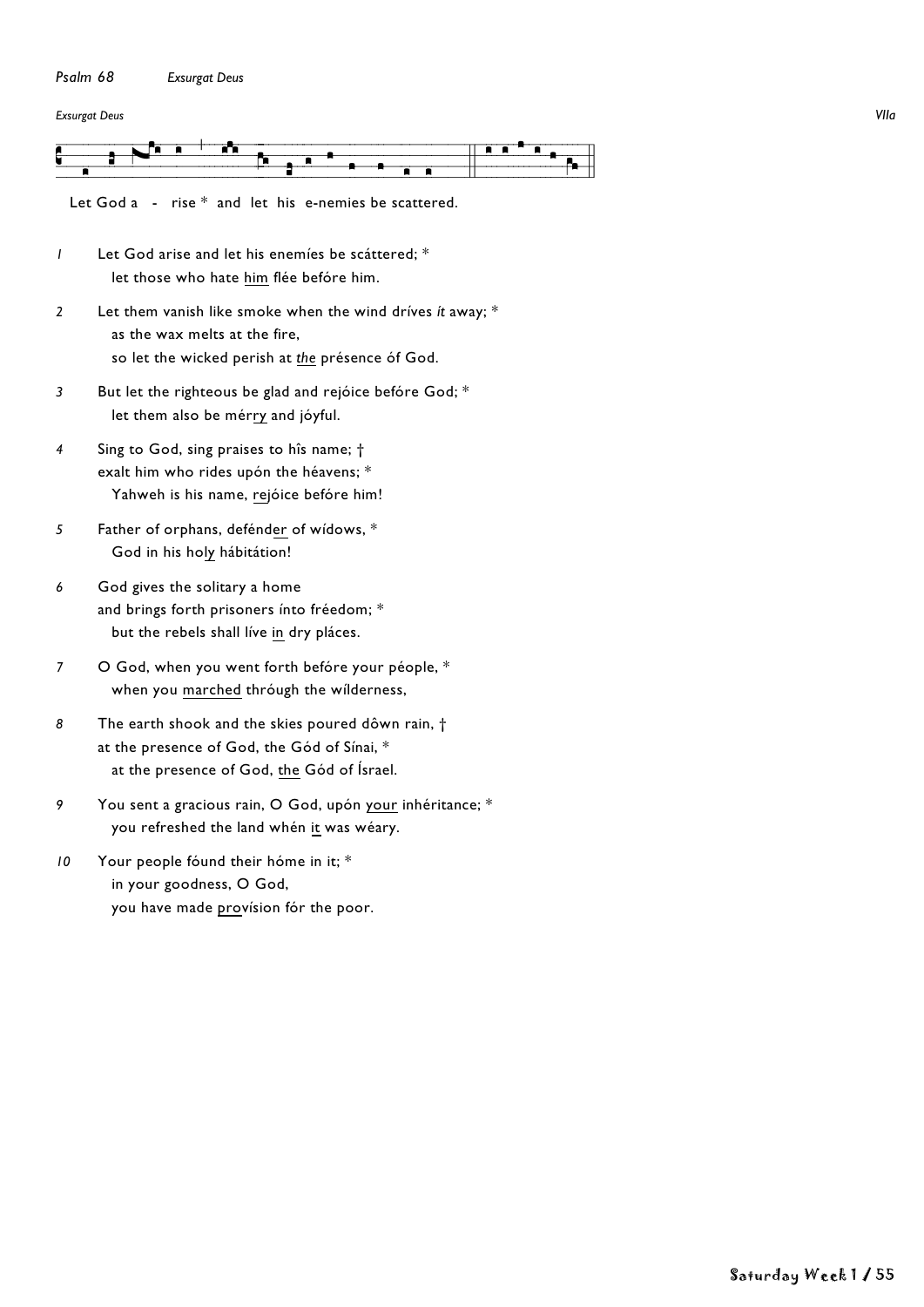- *11* The Lord gave thê word; \* † great was the company of women who bóre the tídings:
- *12* "Kings with their armies are fleeing away; \* the women at home are *di*víding thé spoils."
- *13* Though you lingered among the sheepfôlds, \* † you shall be like a dove whose wings are cóvered with sílver, whose féathers are líke green gold.
- *14* When the Almíghty scáttered kings, \* it was like snow fálling in Zálmon.
- 15 O mighty mountain, O híll of Báshan! \* O rugged mountain, O híll of Báshan!
- *16* Why do you look with envy, O rugged mountâin, † at the hill which God chóse for his résting place? \* truly, the Lord will dwell thére for éver.
- *17* The chariots of God are twenty thousand, even thóusands of thóusands; \* the Lord comes in holinéss from Sínai.
- *18* You have gone up on high and led captivity captîve; † you have received gifts even fróm your énemies, \* that the Lord God might dwéll amóng them.
- *19* Blessèd be the Lórd dáy by day, \* the God of our salvation, who béars our búrdens.
- *20* He is our God, the God of óur salvátion; \* God is the Lord, by whóm we escápe death.
- [*21* God shall crush the heads of his enemies, \* and the hairy scalp of those who go on still in their wickedness.
- *22* The Lord has said, "I will bring them back from Bashan; \* I will bring them back from the depths of the sea;
- *23* That your foot may be dipped in blood, \* the tongues of your dogs in the blood of your enemies."]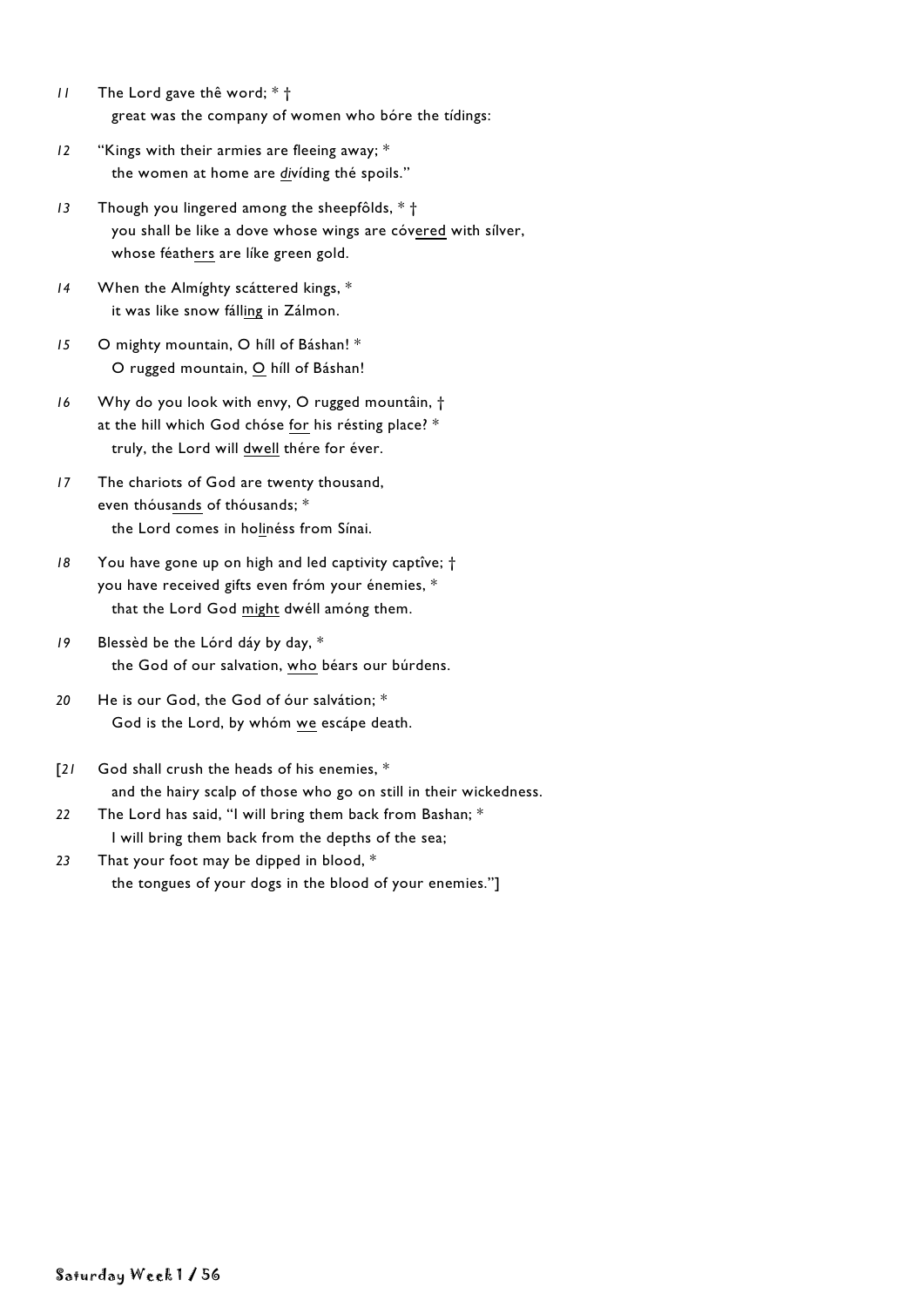- *24* They see your procéssion, Ó God, \* your procession into the sanctuary, *my* Gód and mý King.
- *25* The singers go before, musicians fóllow áfter, \* in the midst of maidens playing upón the hánd-drums.
- *26* Bless God in the cóngregátion; \* bless the Lord, you that are of the fóuntain of Ísrael.
- *27* There is Benjamin, least of the tribes, at thê head; † the princes of Judah ín a cómpany; \* and the princes of Zebulón and Náphtali.
- *28* Send fórth your stréngth, O God; \* establish, O God, what yóu have wróught for us.
- *29* Kings sháll bring gífts to you, \* for your temple's sáke at Jerúsalem.
- *30* Rebuke the wild béast *óf* the reeds, \* and the peoples, a herd of *wild* búlls with íts calves.
- *31* Trample down those who lust áfter sílver; \* scatter the peoples thát delíght in war.
- *32* Let tribute be brought óut of Égypt; \* let Ethiopia stretch óut her hánds to God.
- *33* Sing to God, O kíngdoms óf the earth; \* sing práises tó the Lord.
- *34* He rides in the heavens, the áncient héavens; \* he sends forth his vóice, his míghty voice.
- *35* Ascribe power tô God; \* † his majesty is óver Ísrael; his stréngth is ín the skies.
- *36* How wonderful is God in his hóly pláces! \* the God of Israel giving strength and power to his people! Bléssèd bé God!



Let God a - rise and let his e-nemies be scattered. Blessèd be God whose victory creates a new people, who makes his home among the weak, who delivers us from death, and who brings joy and blessings beyond our imagining. Blessèd be God for ever. **Amen.**

*Canticle A SONG OF THE REDEEMING SPIRIT Wisdom 10.15-19, 20b-21*

*Optavi (Wisd 7.7) VIId*

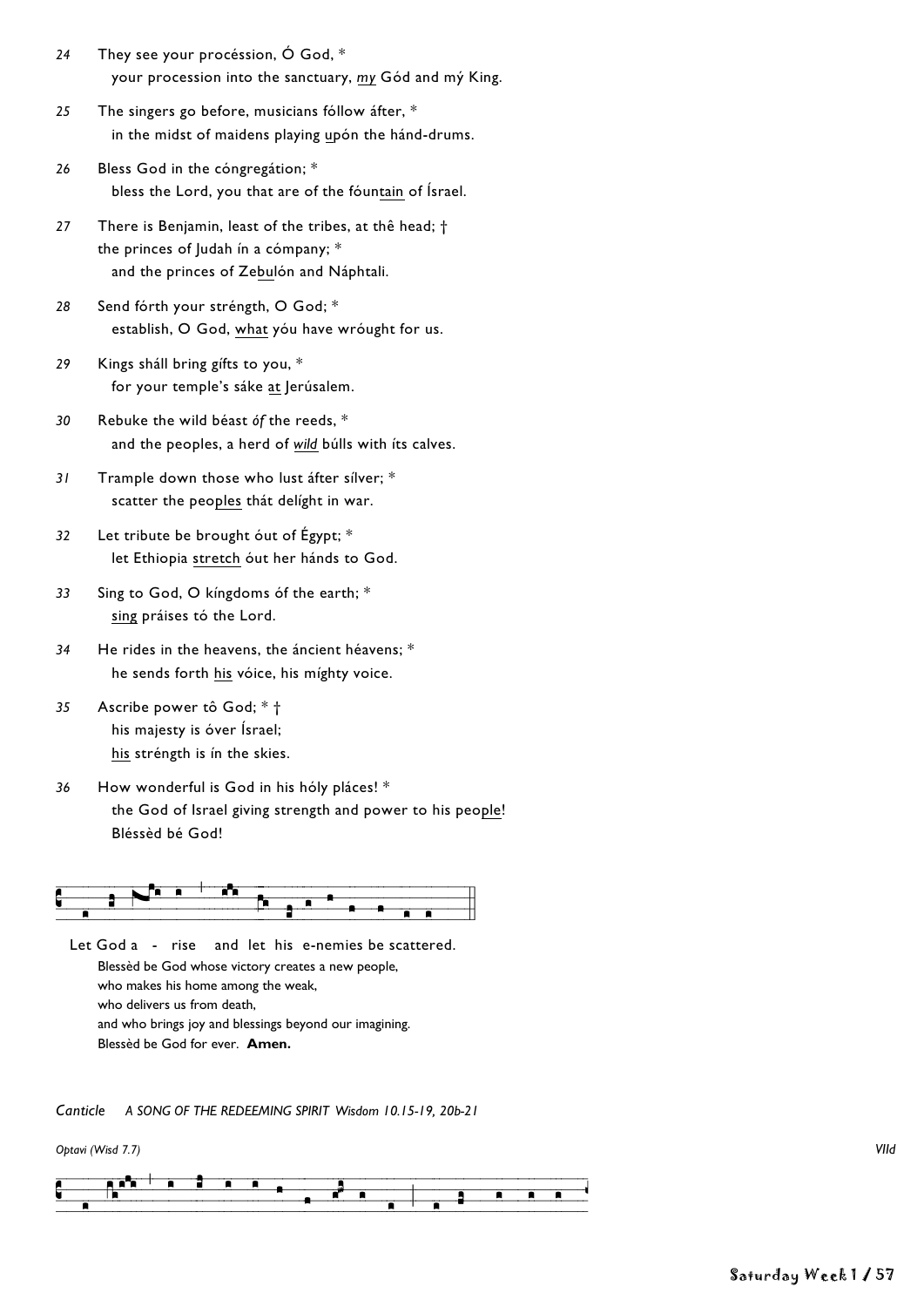## I prayed \* and understanding was gi - ven me: I called on God and

|  | ___ |  |  |  |  |  |  |
|--|-----|--|--|--|--|--|--|

the spi -rit of wis-dom came to me.

- *1* Wisdom freed from a nation óf oppréssors \* a holy péople and blámeless race.
- *2* She entered the soul of a sérvant óf the Lord, \* withstood dread kings *with* wónders ánd signs.
- *3* To the saints she gave the rewárd of their lábours, \* and led them bý a márvellous way;
- 4 she was their shelter  $b\hat{y}$  day  $*$   $\dagger$ and their stárlight thróugh the night.
- *5* She brought them across the Red Sea, \* led them through míghty wáters,
- *6* but their enemies she swállowed ín the waves \* and spat them out from the dépths of thé abyss.
- *7* Lord, the righteous sang hýmns *tó* your name, \* and praised with one voice yóur protécting hand,
- *8* for Wisdom opened the móuth *óf* the dumb, \* and gave spéech to the tóngues of babes.

## *READING*

# *THE GOSPEL CANTICLE Benedictus Dominus Deus Israel*

### *Ferial Antiphon:*

*In viam pacis (Lk 1.79) Ig*

| In-to the way of peace * guide our feet, Lord our God. |  |  |  |  |
|--------------------------------------------------------|--|--|--|--|

Blessed be the Lord, **the** Gód of Ísrael; \* he has come to his péople and sét them free.

He has raised up for us **a** míghty Sáviour, \* born of the house of his sérvant Dávid.

Through his holy prophets he promised ôf old, † that he would save **us** fróm our énemies, \* from the hands of áll who háte us.

He promised to show mer**cy** tó our fáthers \* and to remember his hóly cóvenant.

This was the oath he swore to **our** fáther Ábraham, \* to set us free from the hánds of our énemies,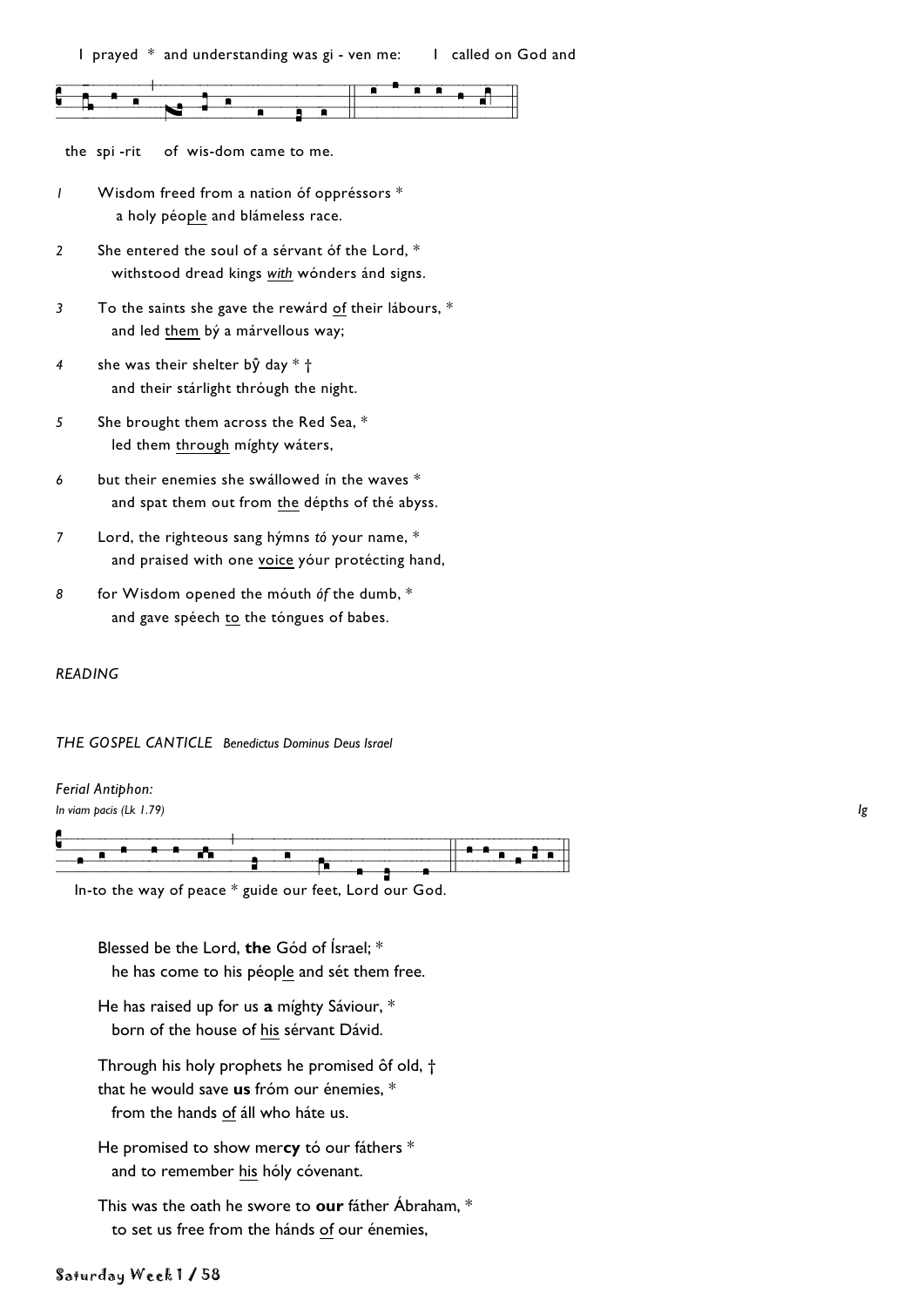free to wor**ship** hím withóut fear, \* holy and righteous in his sight all the dáys of óur life.

You, my child, shall be called the pro**phet** óf the Móst High, \* for you will go before the Lórd to prepáre his way,

to give his people know**ledge** óf salvátion \* by the forgíveness óf their sins.

In the tender **com**pássion óf our God \* the dawn from on high shall bréak upón us,

to shine on those who dwell in darkness and **the** shádów of death, \* and to guide our feet intó the wáy of peace.

# *SUNDAY WEEK 2*

# *INVITATORY* **Te Deum Laudamus (except in Lent)**

We praise you, O God, We acclaim you as the Lord.

All creation worships you, the Father everlasting.

To you all angels, all the powers of heaven, cherubim and seraphim sing in endless praise,

# **Holy, holy, holy Lord, God of power and might; heaven and earth are full of your glory.**

The glorious company of apostles praise you; the noble fellowship of prophets praise you.

The white-robed army of martyrs praise you; throughout the world the holy Church acclaims you.

# **Father of majesty unbounded; your true and only Son, worthy of all worship; and the Holy Spirit, advocate and guide.**

You are the King of glory, O Christ, the eternal Son of the Father.

When you took our flesh to set us free, you humbly chose the Virgin's womb.

You overcame the sting of death, and opened the kingdom of heaven to all believers.

You are seated at God's right hand in glory, we believe that you will come to be our judge.

**Come then, Lord, and help your people, bought with the price of your own blood; and bring us with your saints to glory everlasting.**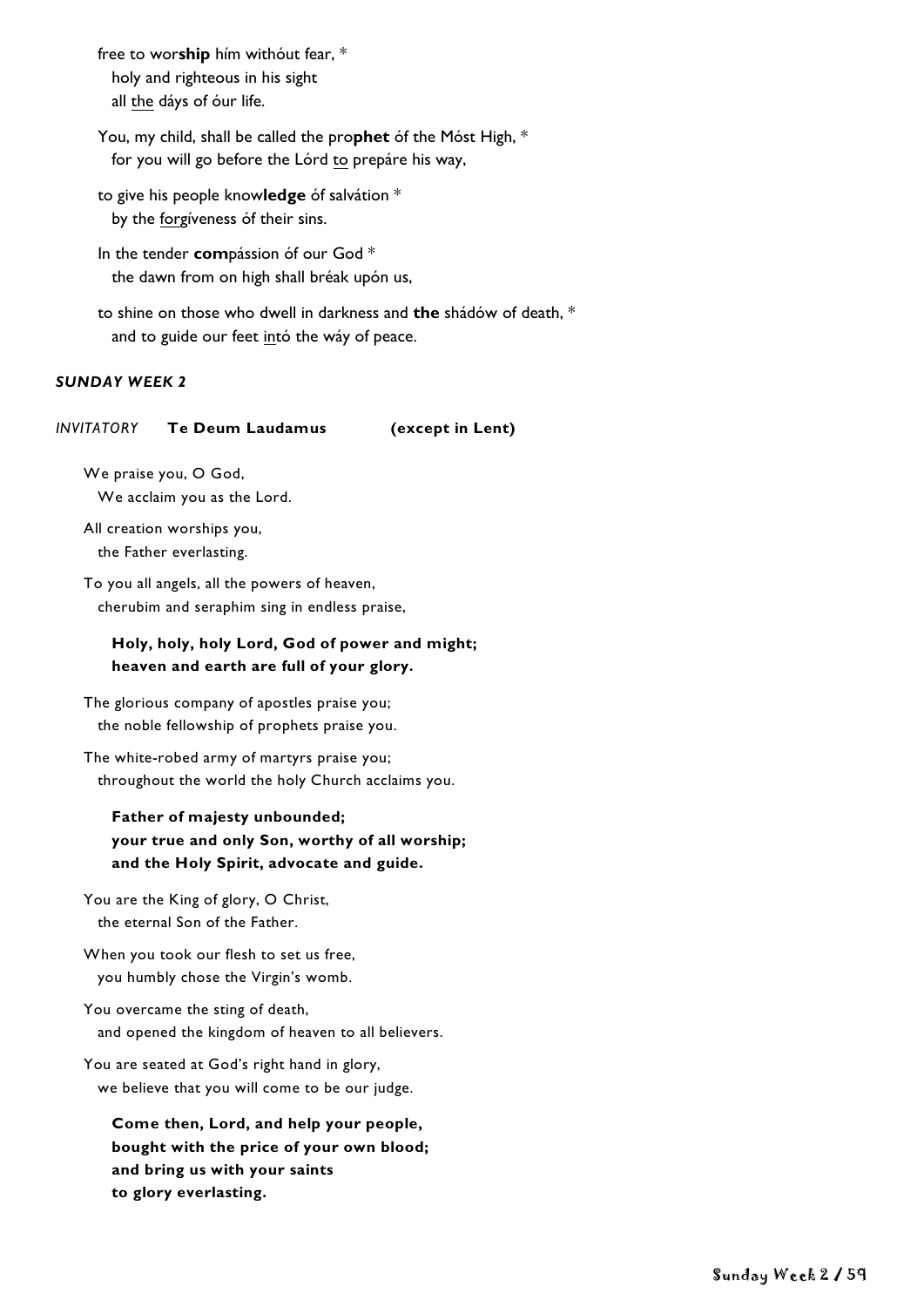Sunday Week 2 / 60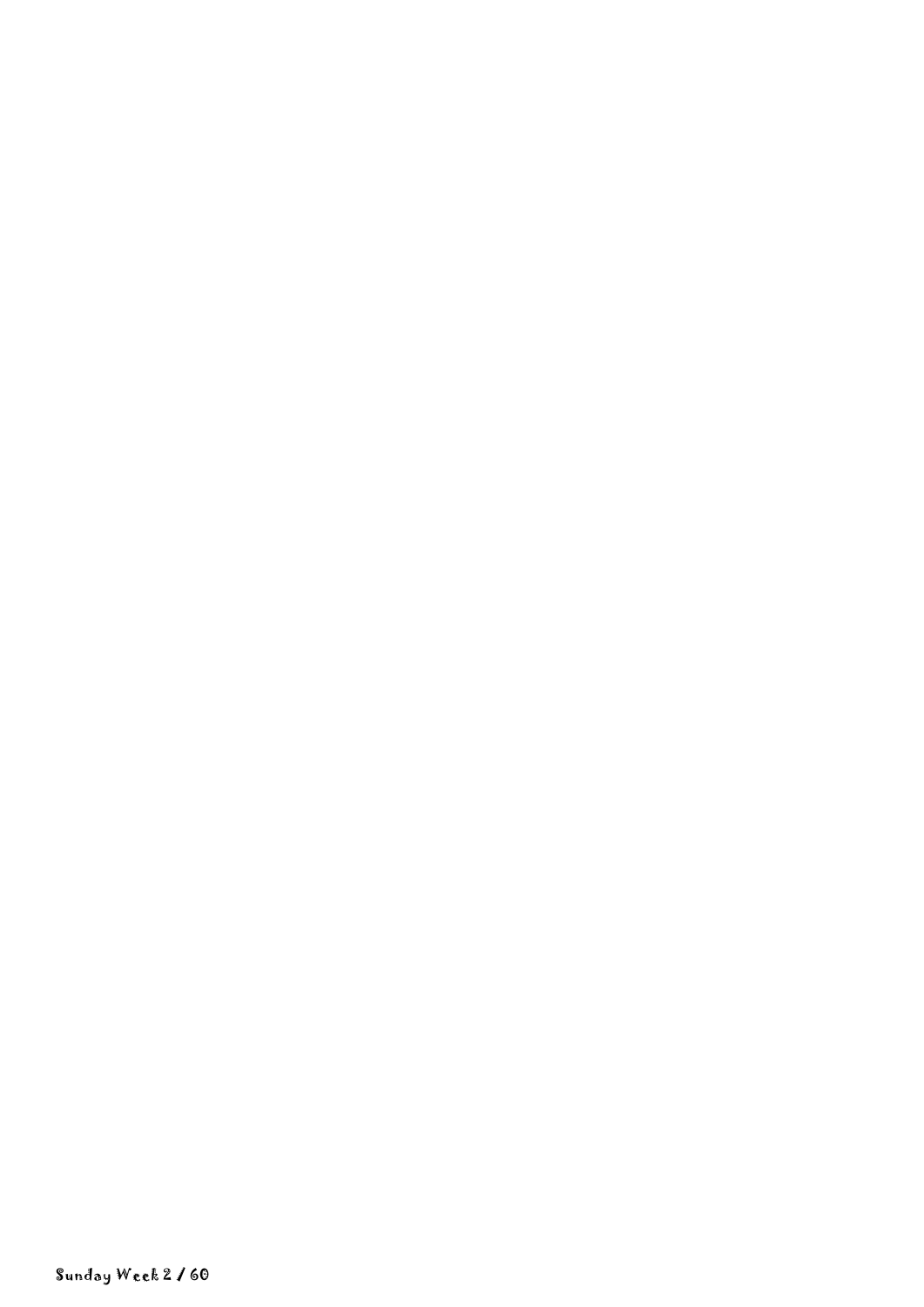# *HYMN - through the year*



- *1* This is the day the Lord has made, The Lord who calls all time his own; Let heaven rejoice, let earth be glad, And songs of praise surround his throne.
- *2* Blest be the Lord who came to us, Bestowing heavenly truth and grace; Who came in God the Father's name To save this sinful human race.
- *3* This is the day he rose from death, And Satan's futile empire fell; Now through the world his triumph spread And all his mighty wonders tell.
- *4* To God the Father, glory be, And to his well-beloved Son, Who with the Spirit dwell in us: Immortal Trinity in One.

**Isaac Watts (1674-1748), altd. Editors, Hymns for Prayer & Praise**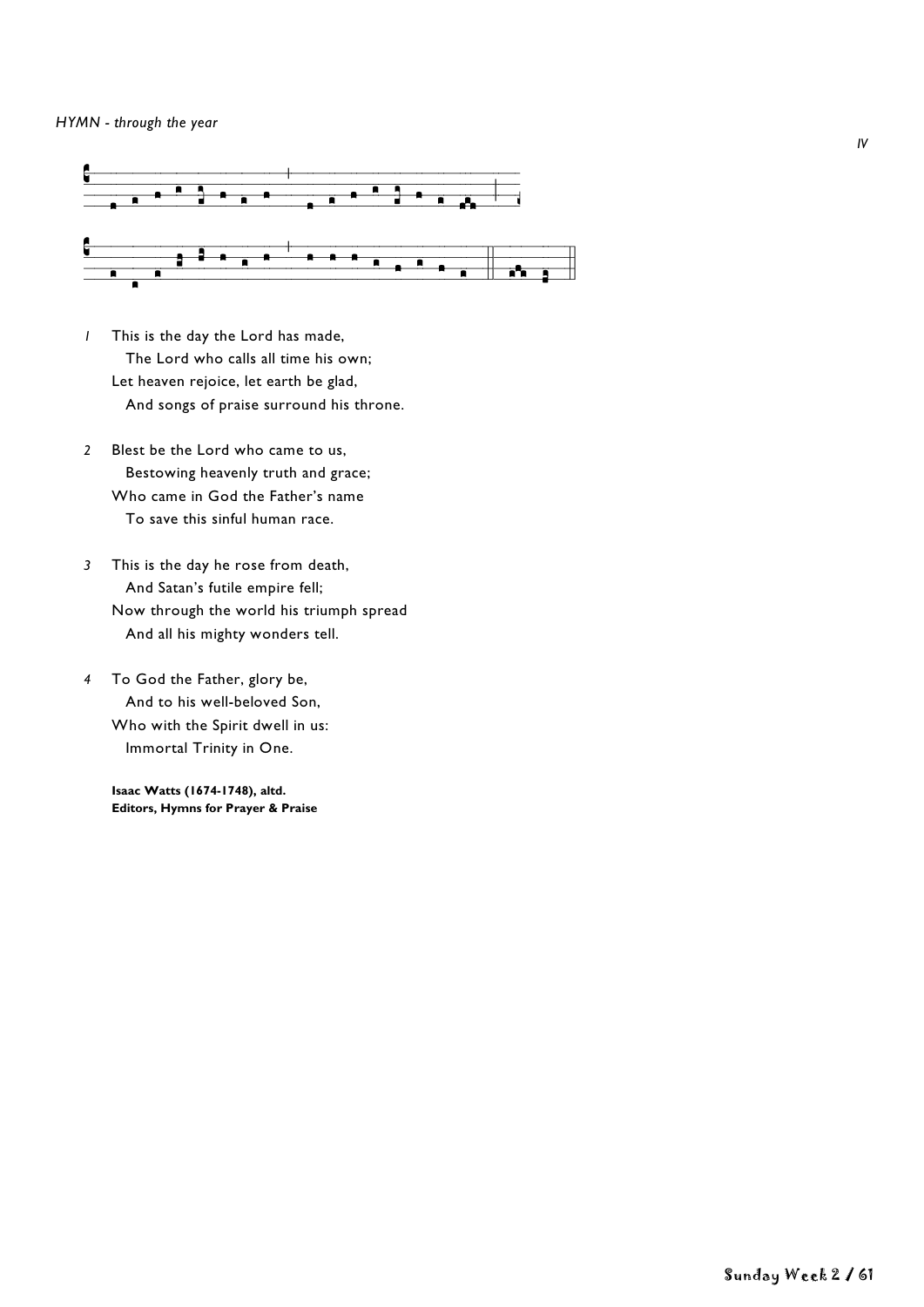lubilate

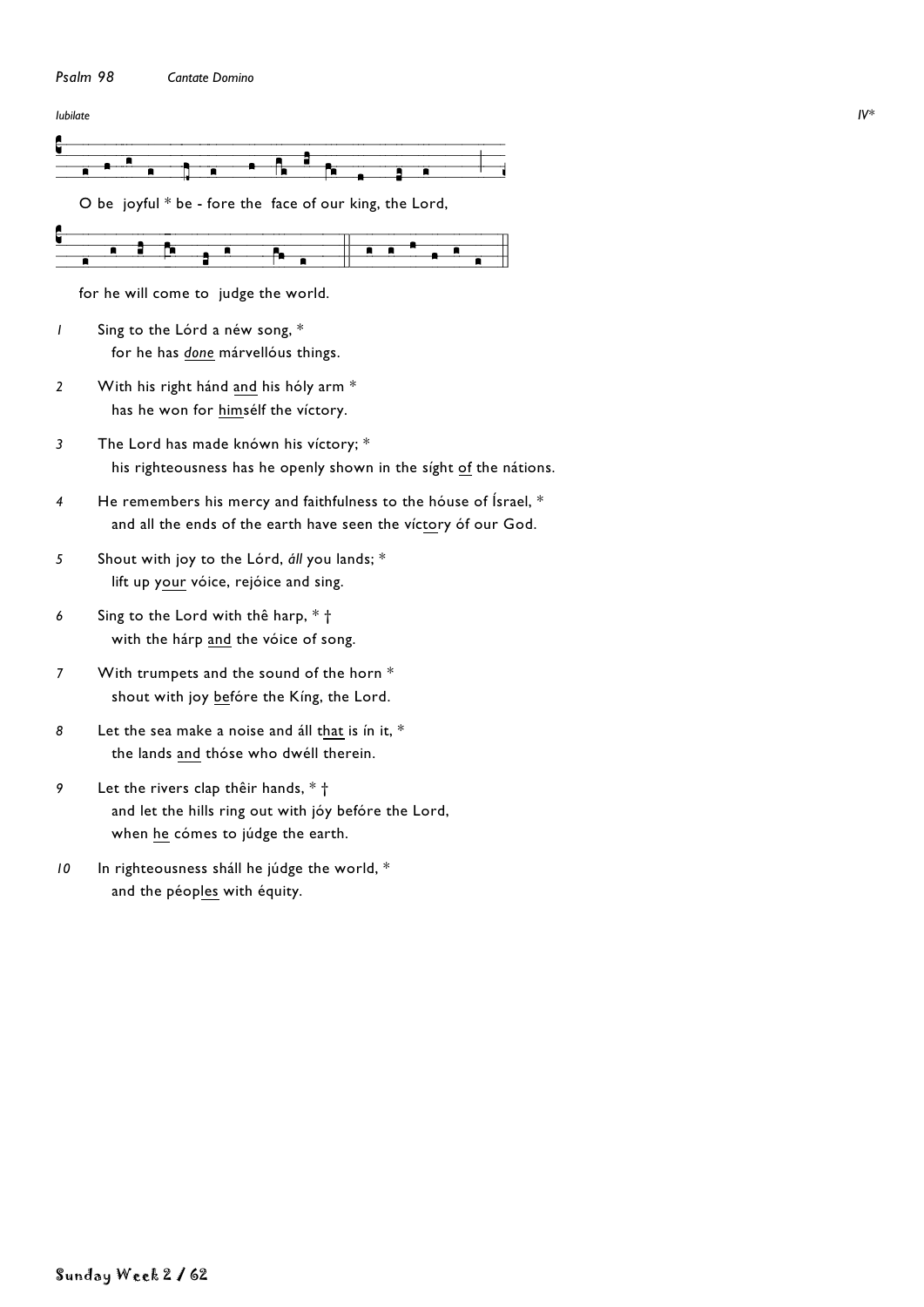O God, mindful of your promises, you have visited and redeemed your people: as we rejoice in the power of your victory, so hasten the day of your appearing; through Jesus Christ our Lord. Amen.

| Exaltate | ▚▚<br>Ŧ                                                                                                                                     |
|----------|---------------------------------------------------------------------------------------------------------------------------------------------|
|          | Proclaim the greatness * of the Lord our God,<br>and worship him<br>r'i                                                                     |
|          | т<br>u-pon his ho- ly mountain.                                                                                                             |
| T        | The Lord is king; let the péople trémble; *<br>he is enthroned upon the cherubim; lét the éarth shake.                                      |
| 2        | The Lord is gréat in Zíon; *<br>he is high abóve all péoples.                                                                               |
| 3        | Let them confess his name, which is gréat and áwesome; *<br>he is the Hóly One.                                                             |
| 4        | "O mighty King, lover of justice, †<br>you have estáblished équity; *<br>you have executed justice and righteousnéss in Jácob."             |
| 5        | Proclaim the greatness of the Lord our God<br>and fall down befóre his fóotstool; *<br>he is the Holy One.                                  |
| 6        | Moses and Aaron among his priests, †<br>and Samuel among those who cáll upón his name, *<br>they called upon the Lórd and he ánswered them. |
| 7        | He spoke to them out of the pillar of cloud; *<br>they kept his testimonies and the decrée that he gáve them.                               |
| 8        | "O Lord our God, you answered them îndeed; * +<br>you were a Gód who forgáve them,<br>yet punished them fór their évil deeds."              |
| 9        | Proclaim the greatness of the Lord ôur God +<br>and worship him upón his hóly hill; *<br>for the Lord our Gód is the Hóly One.              |
|          | ⊵⊷                                                                                                                                          |

ŧ

u-pon his ho-ly mountain.

Vlf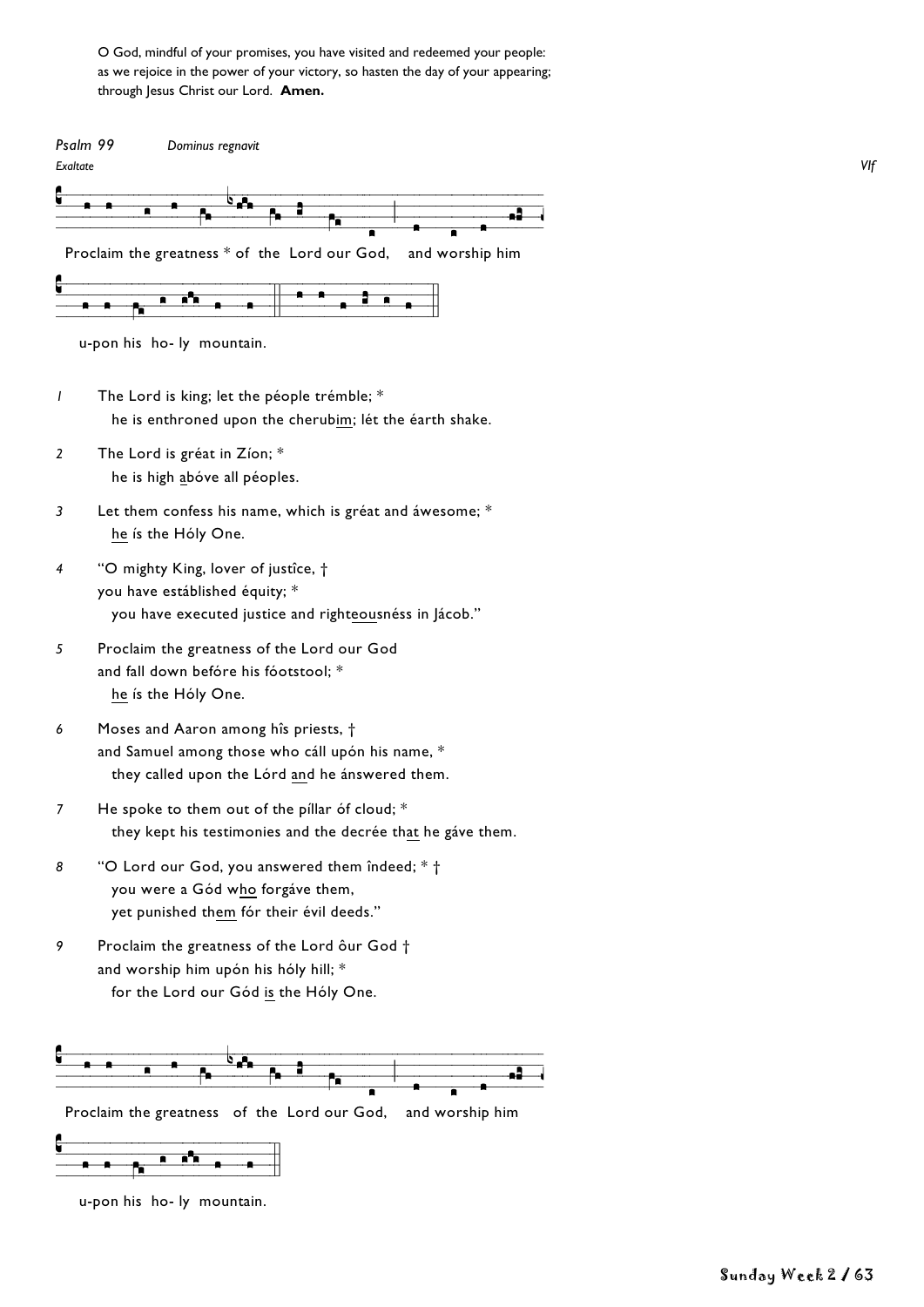O Lord our king, exalted on high, yet stooping to the measure of our lowliness, you have called us to be holy for you are holy: as in our worship we confess your glory, so may our lives be directed in righteousness; through Jesus Christ our Lord. Amen.

Psalm 149 Cantate Domino

Filii Sion



Children of  $Zi - on * be$  joy-ful and praise your king.

- $\overline{1}$ Hallelujah! Sing to the Lórd a néw song; \* sing his praise in the congregation of the faithful.
- Let Israel rejóice in his máker; \*  $\overline{2}$ let the children of Zion be jóyful ín their king.
- Let them praise his náme ín the dance; \*  $\overline{3}$ let them sing praise to him with timbrel and harp.

VIIIc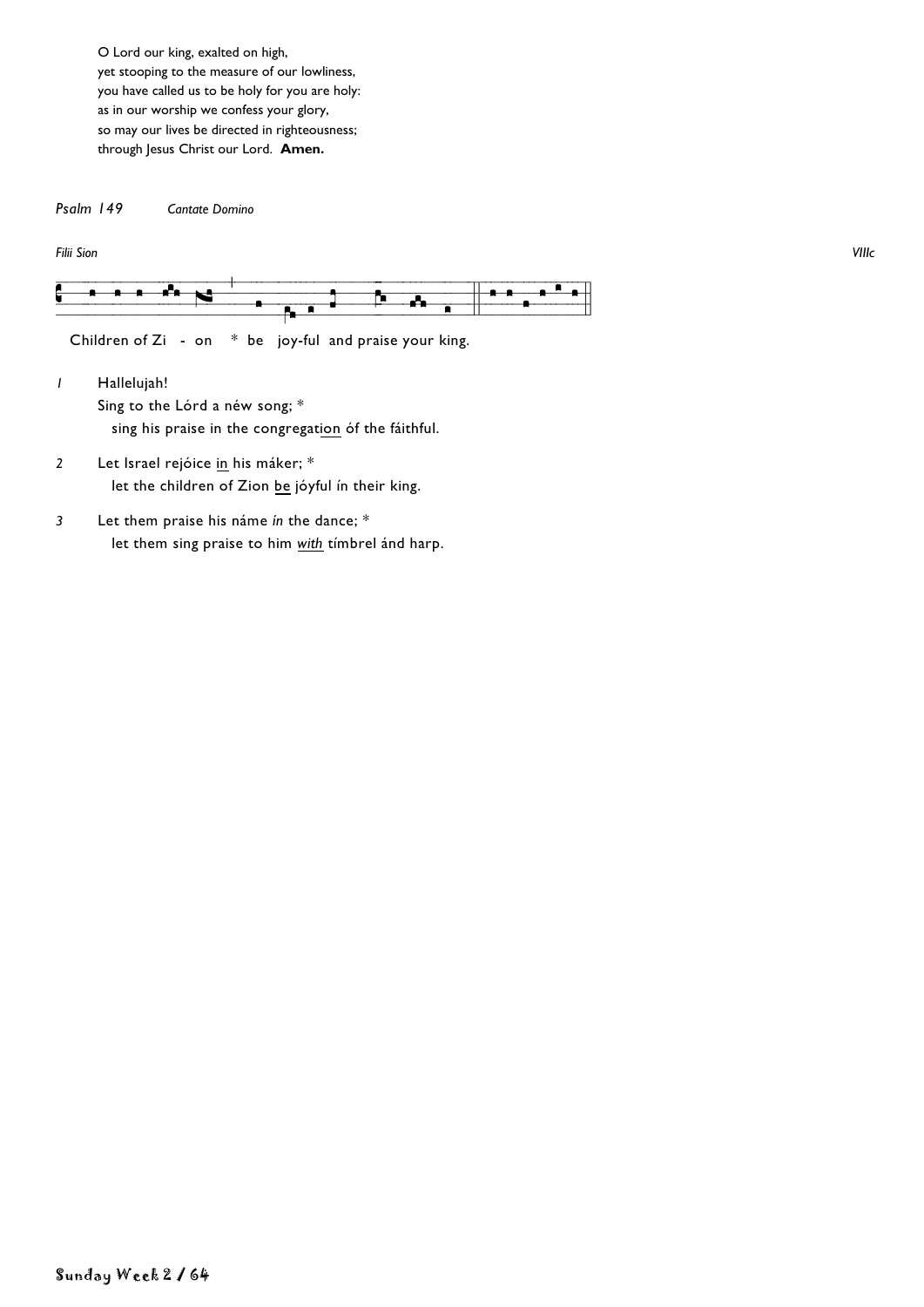- *4* For the Lord takes pleasure ín his péople \* and adorns the póor with víctory.
- *5* Let the faithful rejóice in tríumph; \* let them be jóyful ón their beds.
- *6* Let the praises of Gód be ín their throat \* and a two-*edged* swórd in théir hand;
- *7* To wreak vengeance ón the nátions \* and punishment ón the péoples;
- *8* To bínd their kíngs in chains \* and their nobles with línks of íron;
- *9* To inflict on them the judgement dêcreed; \* † this is glory for all his fáithful péople. \_ Hállelújah!

*In Lent:* 

- *8* To bind their kings în chains \* † and their nobles with línks of íron;
- *9* To inflict on them the judgement decreed; this is glory for all his fáithful péople.



Children of Zi - on be joy-ful and praise your king.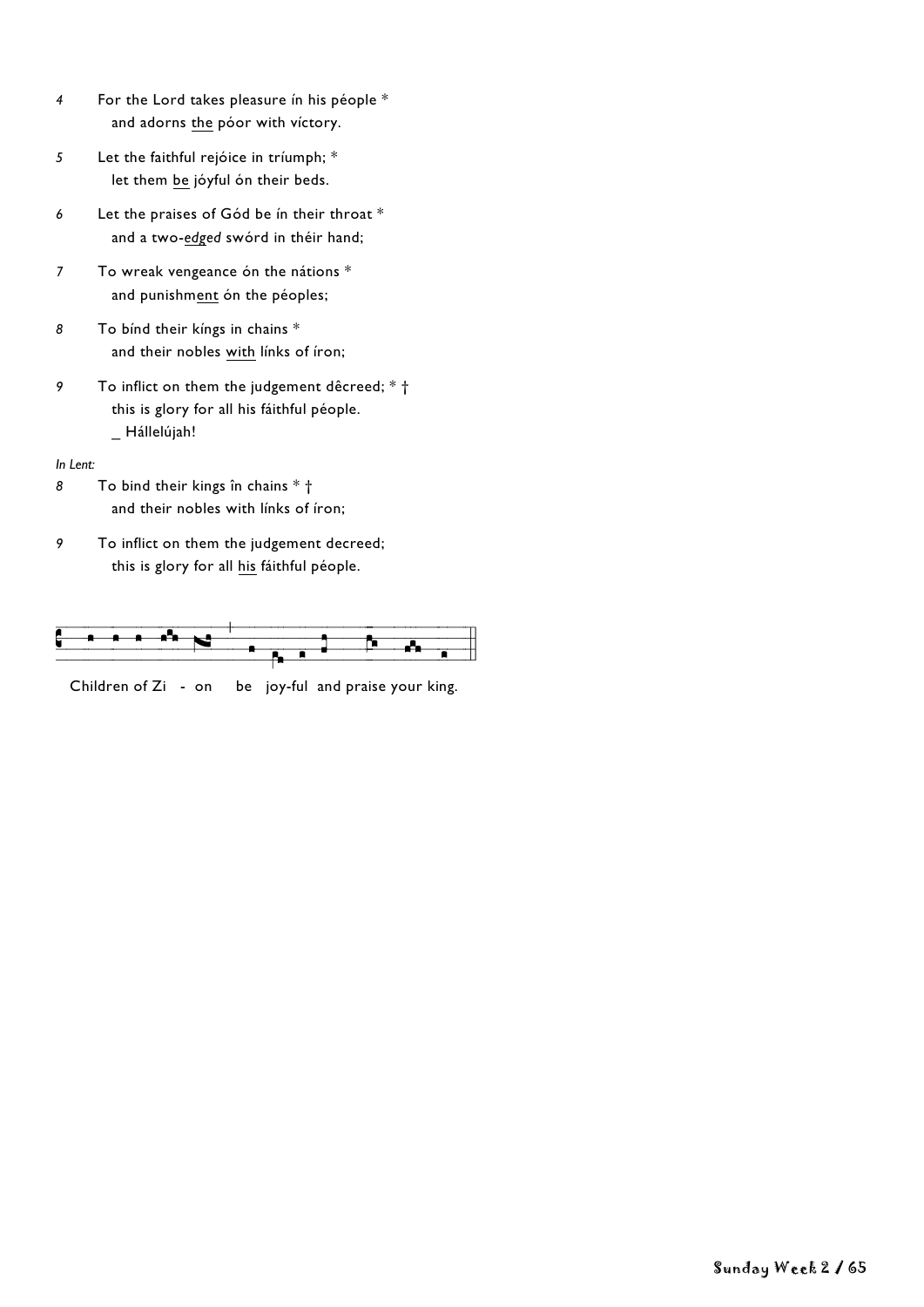Canticle A SONG OF CREATION





Al-le - lu - ia,  $*$ al-le - lu - ia, al-le - lu - ia.

- Bless the Lord all created things, \*  $\overline{1}$ sing his praise and exalt him for éver.
- Bless the Lórd you héavens, \*  $\overline{2}$ sing his praise and exalt him for éver.
- $\overline{I}$ The Heavenly Order
- $\overline{3}$ You angels of the Lord, O bless the Lord + all you his hósts, O bléss the Lord, \* bless the Lord you waters above the heavens, sing his praise and exalt him for éver.
- Sun and moon, O bless the Lord +  $\overline{4}$ you stars of héav'n, O bléss the Lord, \* bless the Lord all rain and dew, sing his praise and exalt him for éver.
- 5 All winds that blow, O bless the Lord + you fíre and heat, O bléss the Lord, \* bless the Lord scorching wind and bitter cold, sing his praise and exált him for éver.
- Dews and falling snows, O bless the Lord + 6 you nights and dáys, O bléss the Lord, \* bless the Lord light and darkness, sing his praise and exalt him for éver.
- $\overline{7}$ Frost and cold, O bless the Lord + you íce and snow, O bléss the Lord, \* bless the Lord lightnings and clouds, sing his praise and exalt him for éver.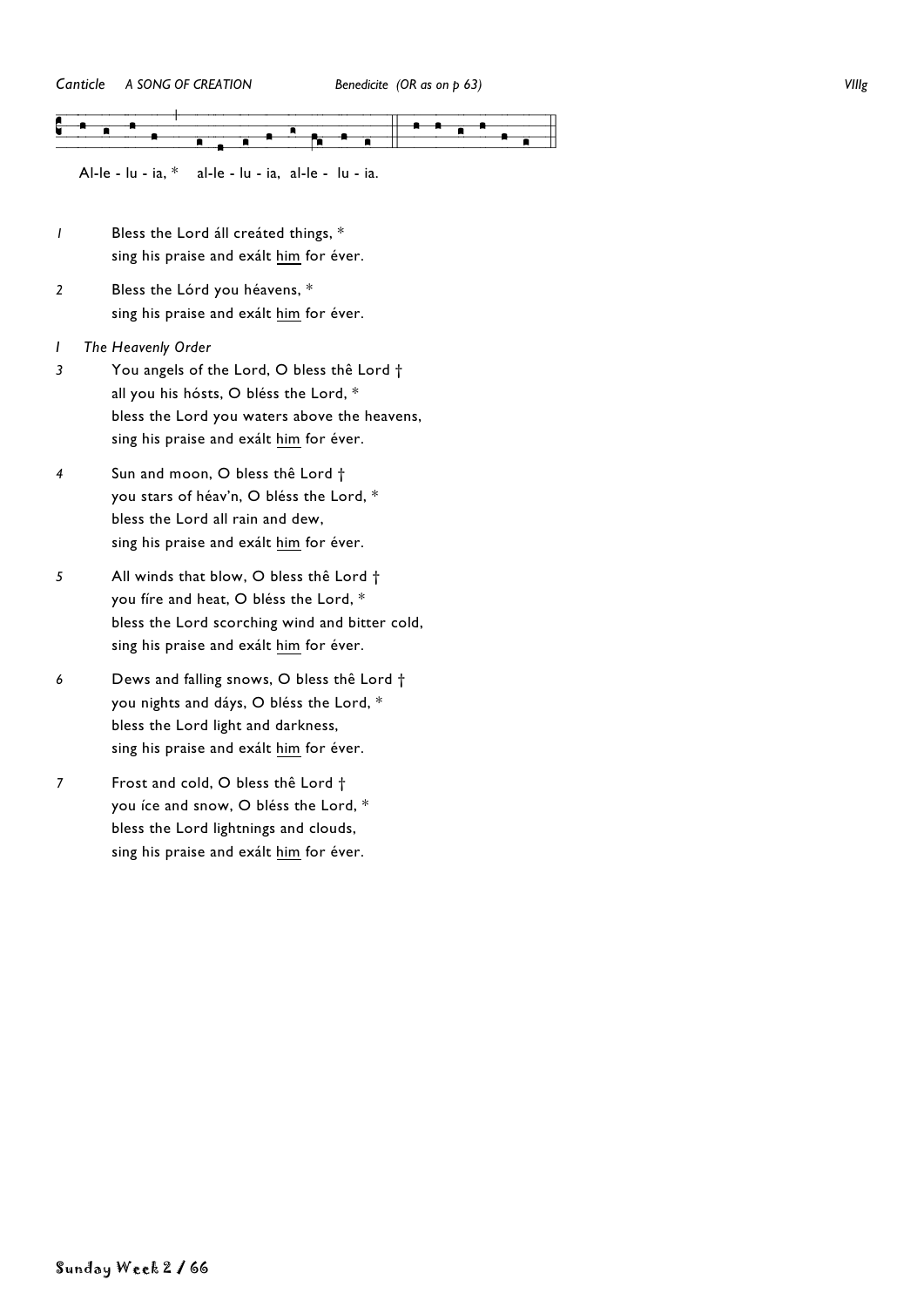- *II The Earth and its Creatures*
- *8* O let the earth bless thê Lord, † you mountains and hílls, O bléss the Lord, \* bless the Lord all that grows in the ground, sing his praise and exált him for éver.
- *9* You springs, O bless thê Lord † you seas and rívers, O bléss the Lord, \* bless the Lord you whales and all that swim in the waters, sing his praise and exált him for éver.
- *10* All birds of the air, O bless thê Lord † you beasts and cáttle, O bléss the Lord, \* bless the Lord all people on earth, sing his praise and exált him for éver.
- *III The People of God*
- *11* O People of God bless thê Lord, † you priests of the Lórd, O bléss the Lord \* bless the Lord you servants of the Lord, sing his praise and exált him for éver.
- *12* All you of upright spirit, O bless thê Lord † You that are holy and humble in héart, O bléss the Lord, \* Hananiah, Azariah, and Mishael, O bless the Lord sing his praise and exált him for éver.

Bless the Father, the Son and the Hóly Spírit, \* sing his praise and exált him for éver.



Alle - lu - ia, al-le - lu - ia, al- le - lu - ia.

*READING*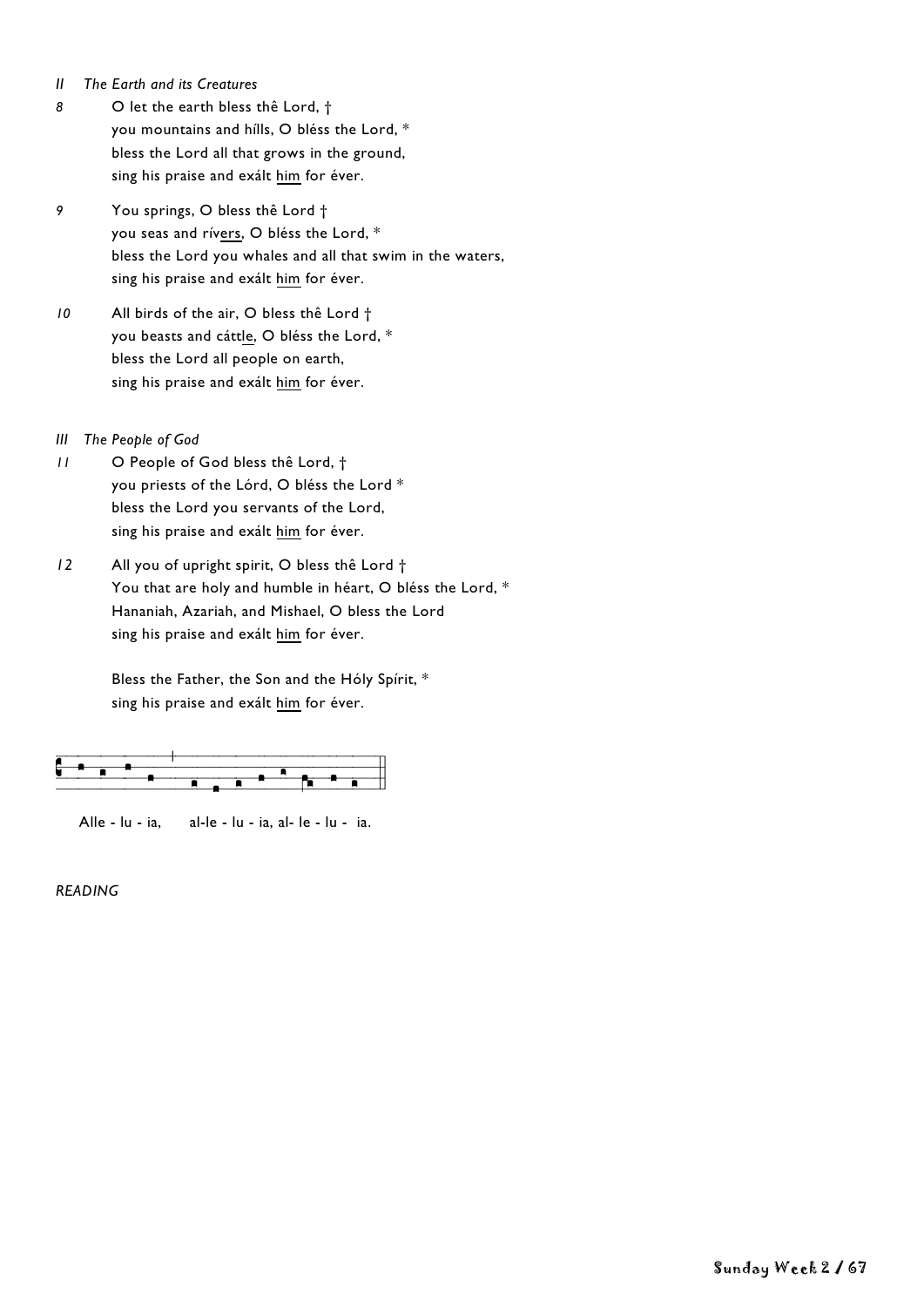

Sunday Week 2 / 68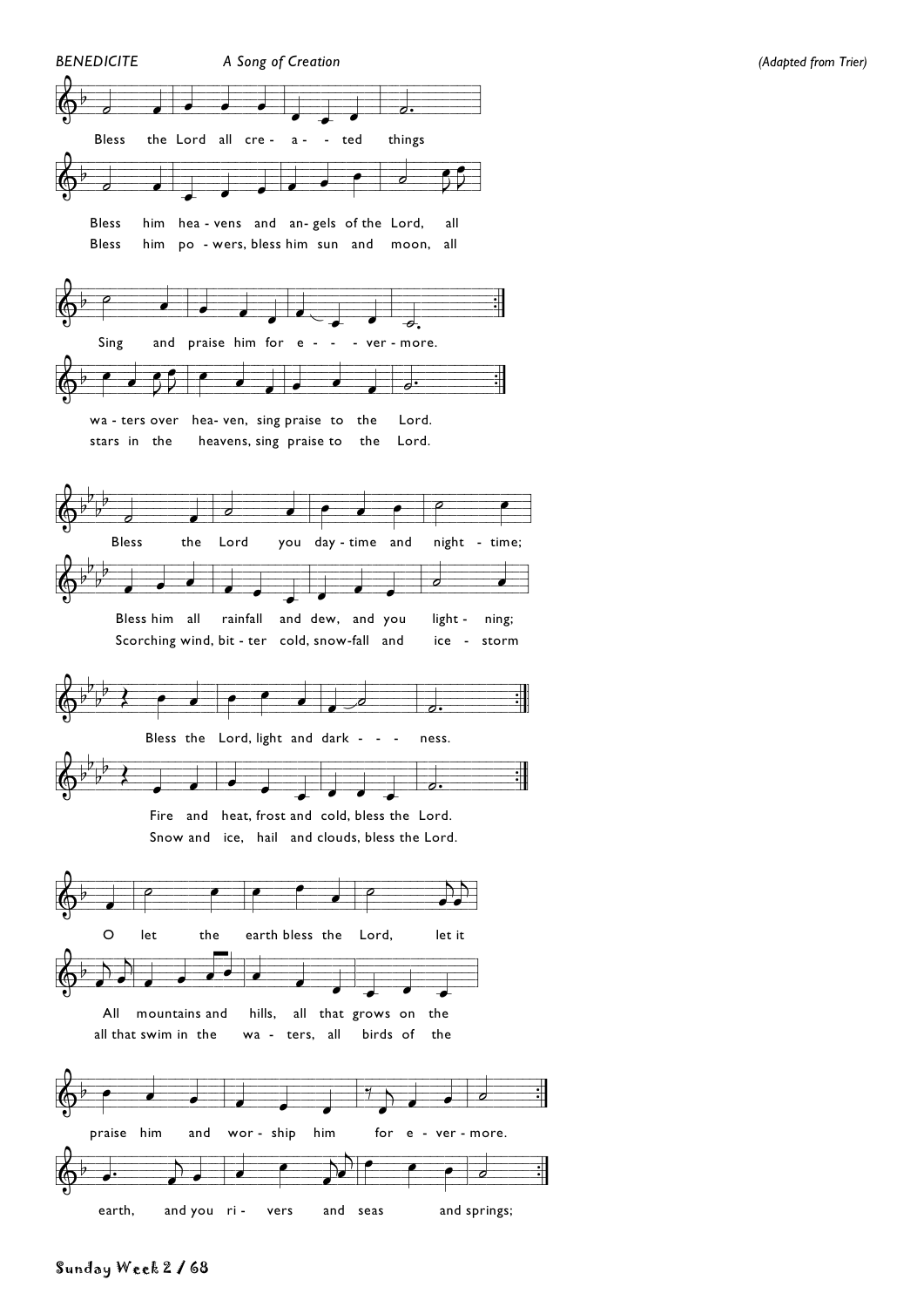

*THE GOSPEL CANTICLE Benedictus Dominus Deus Israel*

*(The antiphon is proper)*

Blessed be the Lord, **the** Gód of Ísrael; \* he has come to his péople and sét them free.

He has raised up for us **a** míghty Sáviour, \* born of the house of his sérvant Dávid.

Through his holy prophets he promised ôf old, † that he would save **us** fróm our énemies, \* from the hands of áll who háte us.

He promised to show mer**cy** tó our fáthers \* and to remember his hóly cóvenant.

This was the oath he swore to **our** fáther Ábraham, \* to set us free from the hánds of our énemies,

free to wor**ship** hím withóut fear, \* holy and righteous in his sight all the dáys of óur life.

You, my child, shall be called the pro**phet** óf the Móst High, \* for you will go before the Lórd to prepáre his way,

to give his people know**ledge** óf salvátion \* by the forgíveness óf their sins.

In the tender **com**pássion óf our God \*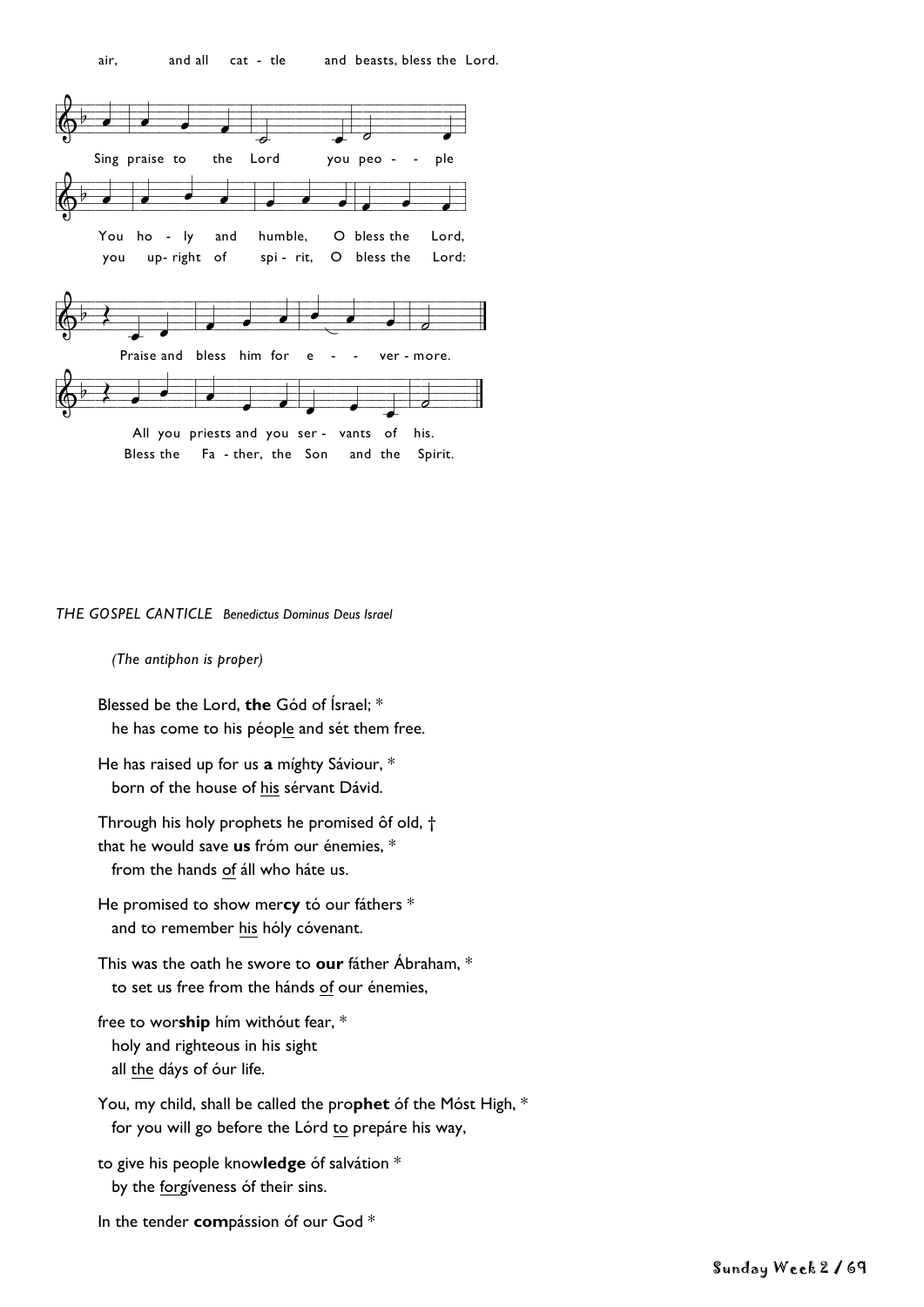the dawn from on high shall bréak upón us,

to shine on those who dwell in darkness and the shádów

of death, \*

and to guide our feet intó the wáy of peace.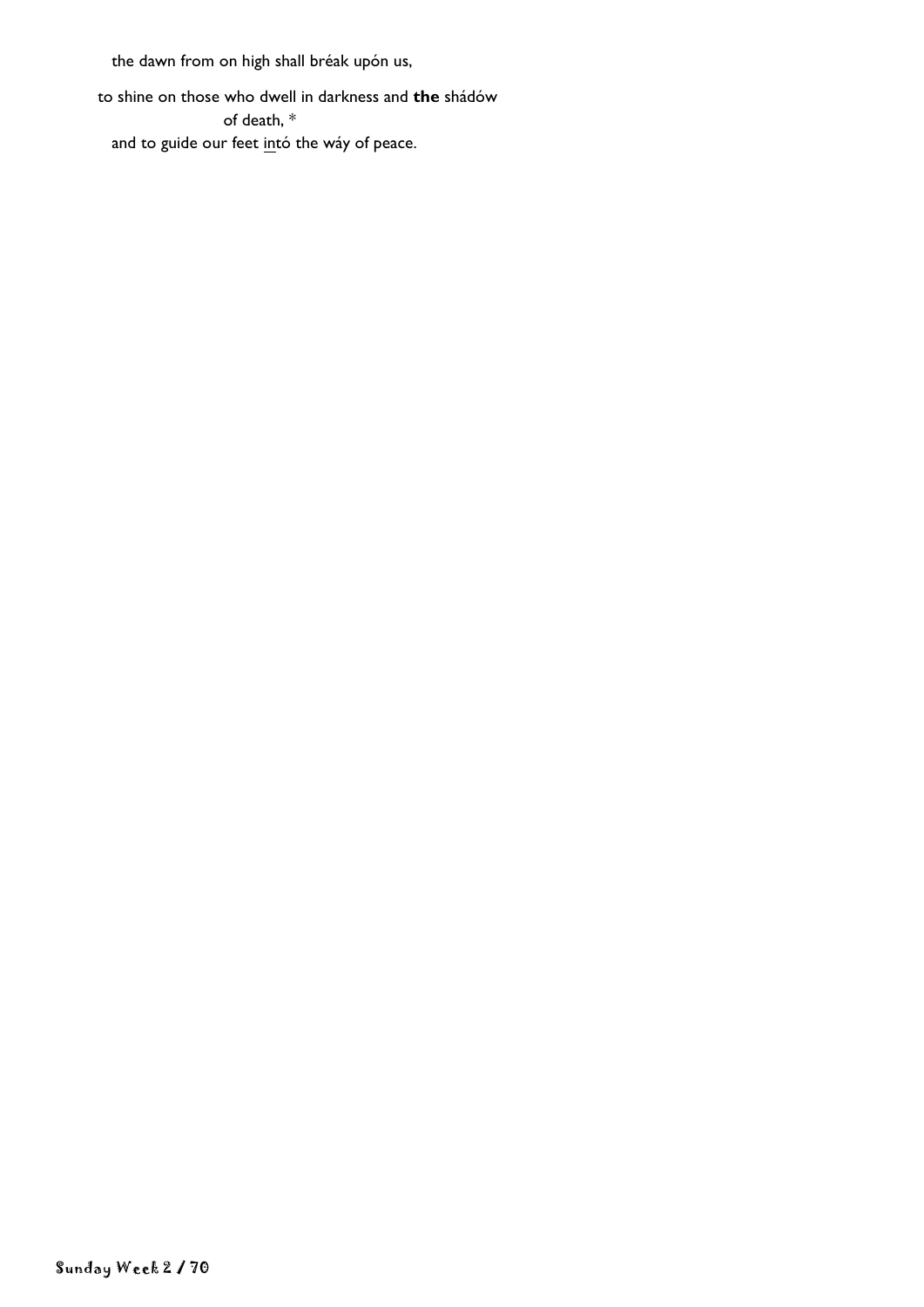# *MONDAY WEEK 2*

*INVITATORY:* Come, let us sing to the Lord: let us come before his presence with thanksgiving.

*HYMN - through the year*



- 1 O God of light, the dawning day Gives us new promise of your love. Each fresh beginning is your gift, Like gentle dew from heaven above.
- *2* Your blessings, Father, never fail: Your Son, who is our daily bread, The Holy Spirit of your love, By whom each day your Church is led.
- *3* Make us the servants of your peace, Renew our strength, remove all fear; Be with us, Lord, throughout this day, For all is joy if you are near.
- *4* To Father, Son and Spirit blest, One only God, we humbly pray; Show us the splendour of your light In death, the dawn of perfect day.

**James Quinn, SJ**

*I*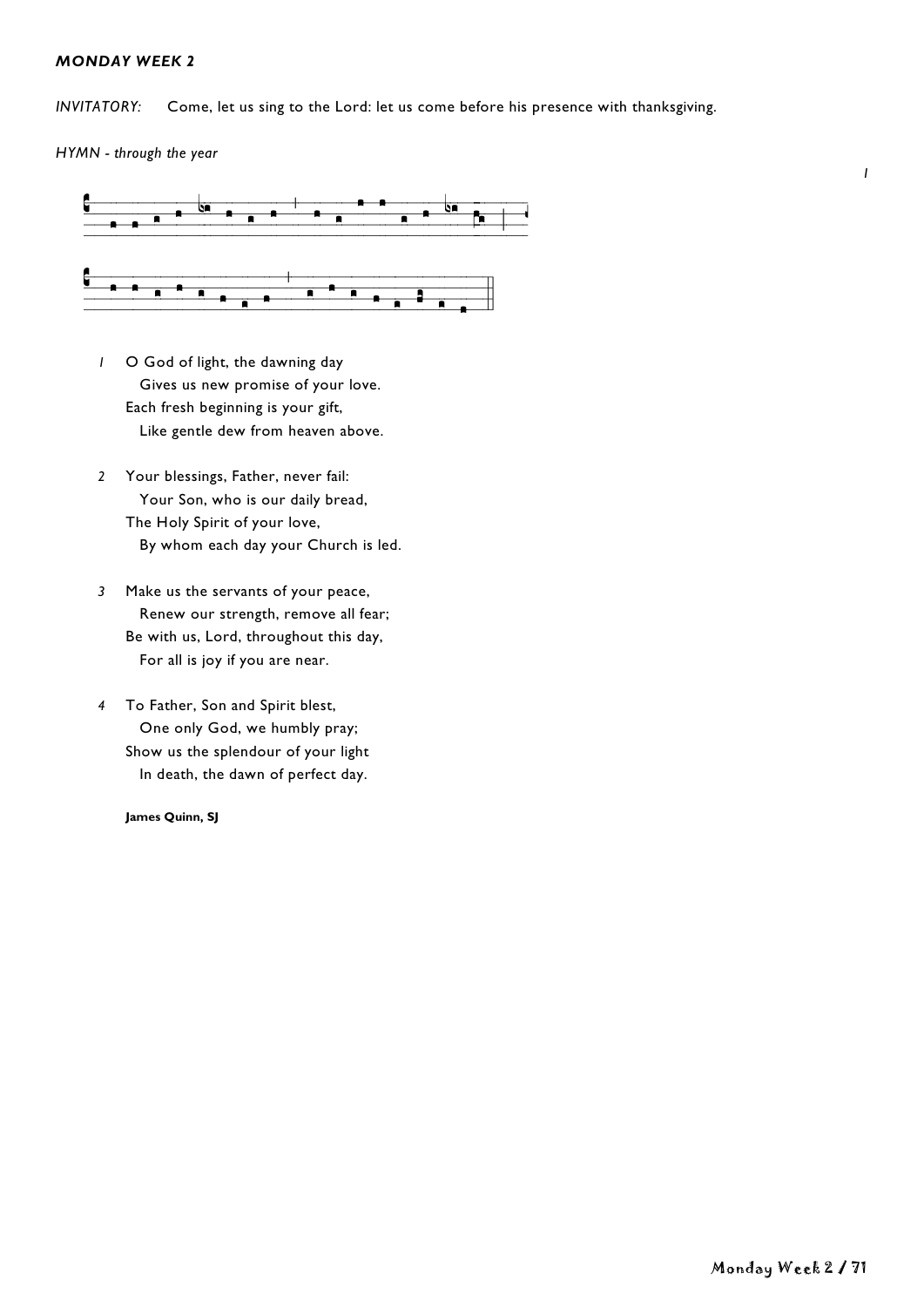*Diligam te VIf*

| __ | _____ |  | -<br>____ |  | --- |  |  |  |  |  |
|----|-------|--|-----------|--|-----|--|--|--|--|--|
|    |       |  |           |  |     |  |  |  |  |  |
|    |       |  |           |  |     |  |  |  |  |  |

- I love you, \* Lord, my strength and my stronghold.
- *1* I love yóu, O Lórd my strength, \* O Lord my stronghold, my crág and my háven.
- 2 My God, my rock in whom I put mŷ trust,  $*$   $\dagger$ my shield, the horn of my salvation ánd my réfuge; you *are* wórthy óf praise.
- *3* I will cáll upón the Lord, \* and so shall I be sáved from my énemies.
- *4* The breakers of déath rolled óver me, \* and the torrents of oblivi*on* máde me áfraid.
- *5* The cords of héll entángled me, \* and the snares of déath were sét for me.
- *6* I called upon the Lórd in mý distress \* and cried óut to my Gód for help.
- *7* He heard my voice from his héavenly dwélling; \* my cry of an*guish* cáme to hís ears.
- *8* The earth reeled ând rocked; \* † the róots of the móuntains shook; they reeled becáuse of his ánger.
- *9* Smoke rose from his nostrils and a consuming fire óut *óf* his mouth; \* hot burning cóals blazed fórth from him.
- *10* He parted the héavens and cáme down \* with a storm *cloud* únder hís feet.
- *11* He mounted on chérubím and flew; \* he swooped on *the* wíngs of thé wind.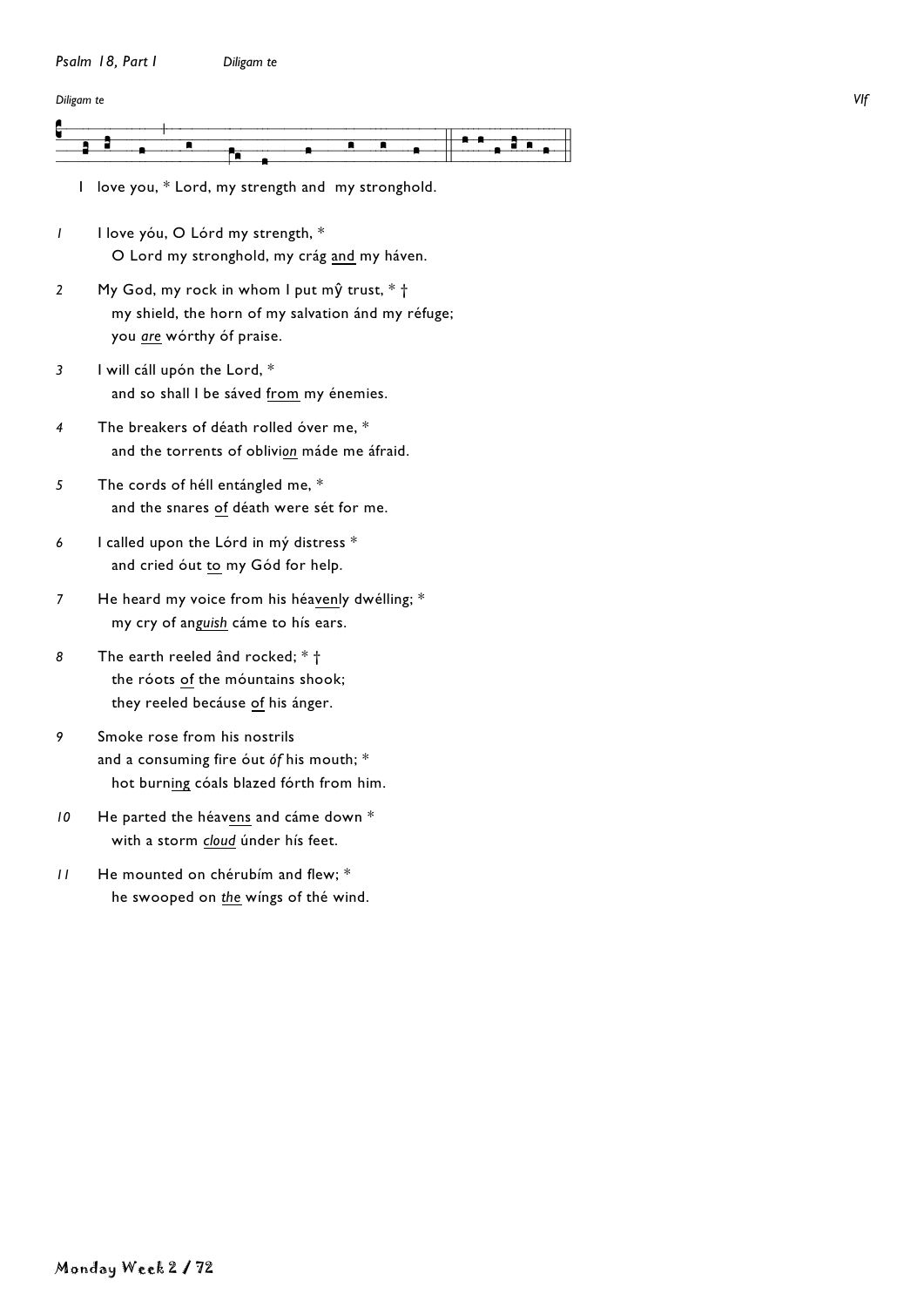- *12* He wrapped dárkness abóut him; \* he made dark waters and thick clóuds his pavílion.
- *13* From the brightness of his présence, thróugh the clouds, \* burst háilstones and cóals of fire.
- *14* The Lord thundered óut of héaven; \* the Most *High* úttered hís voice.
- 15 He loosed his árrows and scáttered them;  $*$ he hurled thunderbólts and róuted them.
- *16* The beds of the seas were uncovêred, † and the foundations óf the wórld laid bare, \* at your battle cry, O Lord, at the blast of the bréath of your nóstrils.
- *17* He reached down from on hígh and grásped me; \* he drew me óut of great wáters.
- *18* He delivered me from my strong enemies and from thóse who háted me; \* for they were *too* míghty fór me.
- *19* They confronted me in the day of mý disáster; \* but the Lórd was mý support.
- *20* He brought me out ínto an ópen place; \* he rescued me because he *de*líghted ín me.



I love you, Lord, my strength and my stronghold.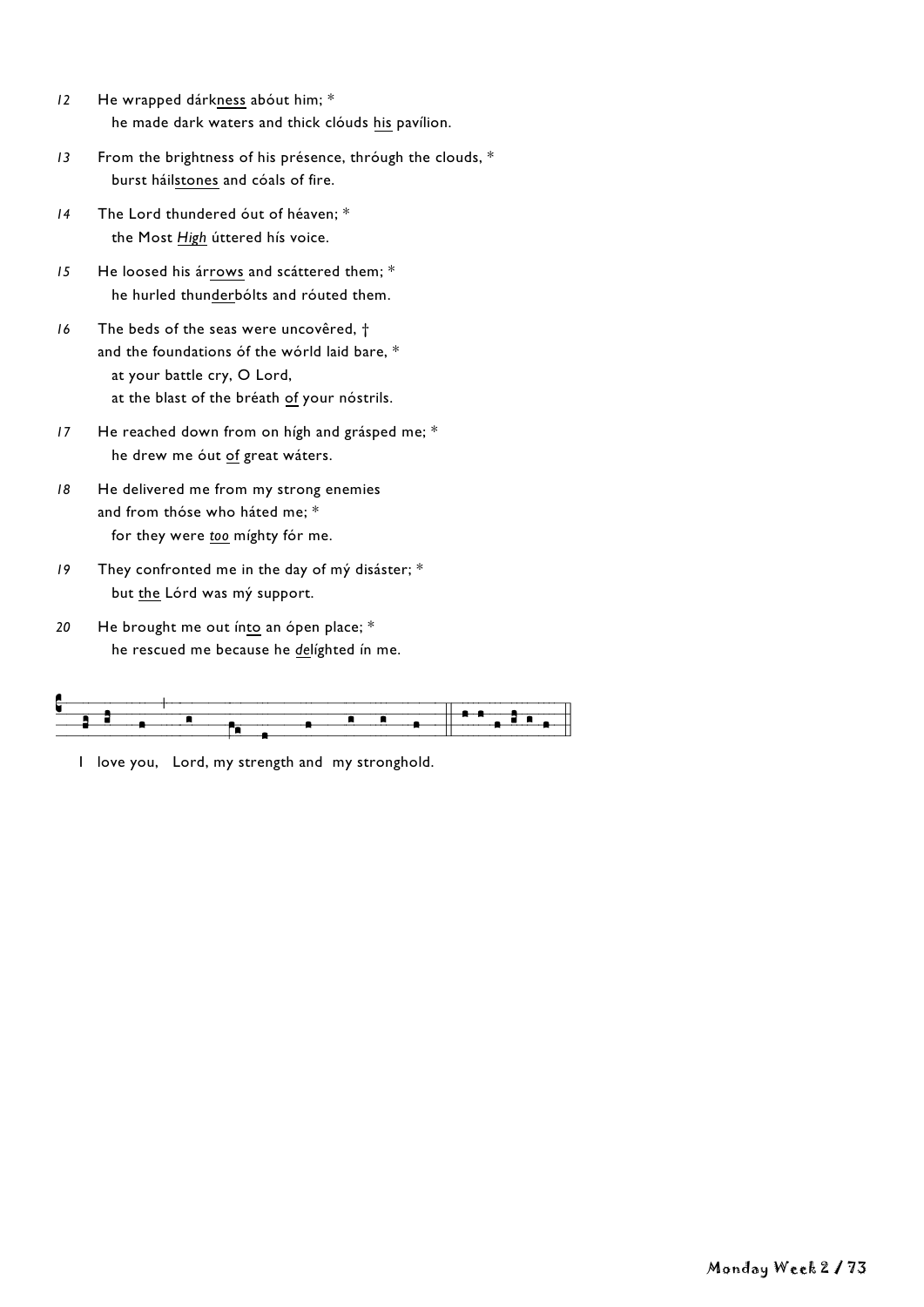### Psalm 18, Part II

**Vivit Dominus** 



My Lord lives! \* Bless-ed is my Rock, the God of my salva-tion.



- The Lord rewarded me because of my ríghteous déaling; \*  $21$ because my hands were clean hé rewárded me;
- For I have kept the wáys óf the Lord \* 22 and have not offénded agáinst my God;
- $23$ For all his judgements áre befóre my eyes, \* and his decrees I have not pút awáy from me;
- For I have been blámeless wíth him \*  $24$ and have kept mysélf from iníquity;
- Therefore the Lord rewardêd me t 25 according to my ríghteous déaling, \* because of the cleanness of my hánds in hís sight.
- With the faithful you show yourself fáithfúl, O God; \* 26 with the forthright you shów yourself fórthright.
- 27 With the pure you shów yoursélf pure, \* but with the crooked yóu are wíly.
- You will save a lówly péople, \* 28 but you will húmble the háughty eyes.
- 29 You, O Lórd, áre my lamp; \* my God, you máke my dárkness bright.

 $VIIc<sup>2</sup>$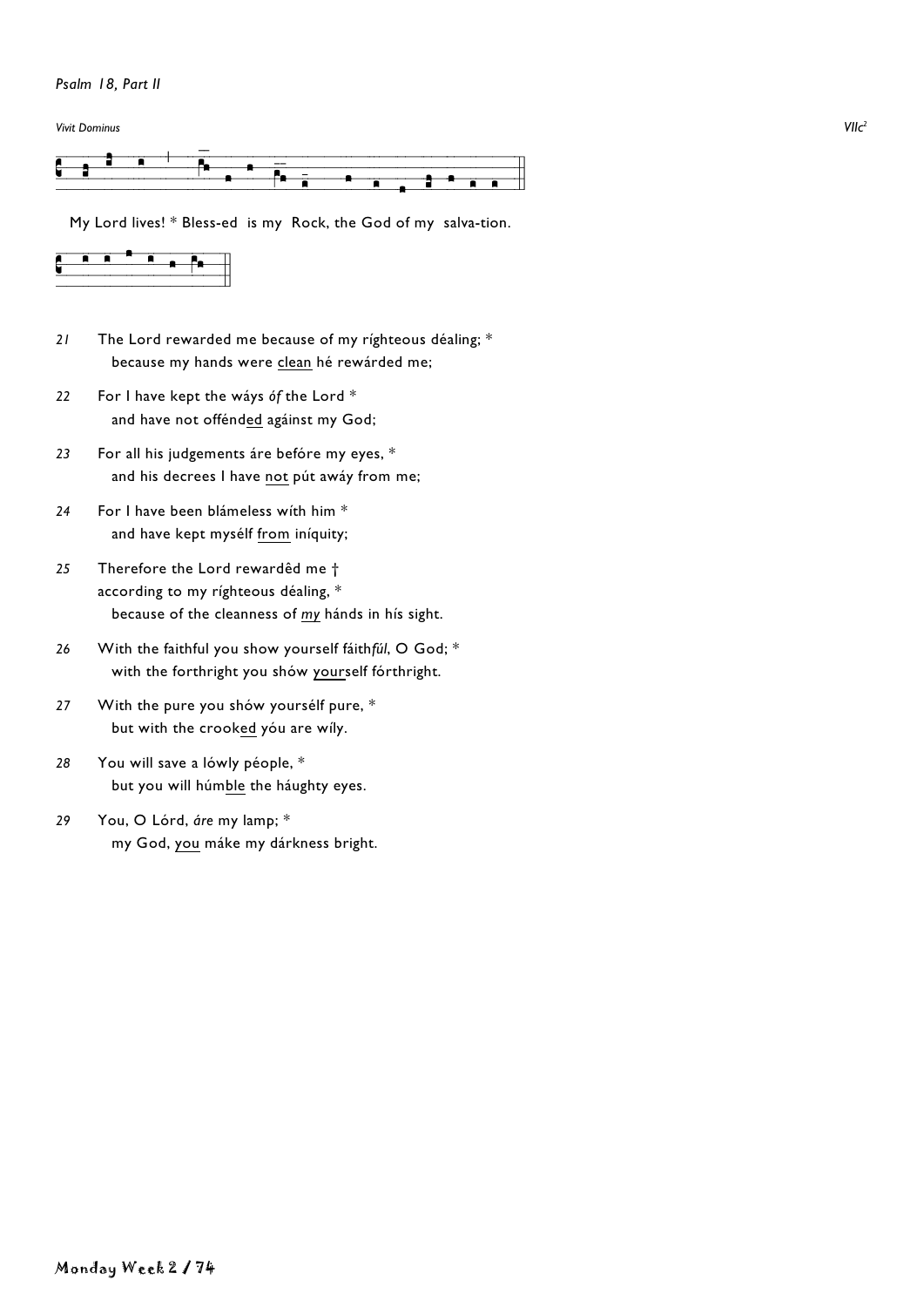- 30 With you I will break dówn an enclósure; \* with the help of my God I will scale any wall.
- As for God, his ways are perfect; †  $\overline{21}$ the words of the Lord are tried in the fire; \* he is a shield to áll who trúst in him.
- For who is Gód, bút the Lord? \*  $32$ who is the róck, excépt our God?
- It is God who gírds me about with strength \* 33 and mákes my wáy secure.
- He makes me sure-fóoted líke a deer \* 34 and lets me stand fírm on thé heights.
- $35$ He trains my hánds for báttle \* and my arms for bending éven a bów of bronze.
- 36 You have given me your shield of victôry; \* + your right hand álso sustáins me; your loving cáre makes mé great.
- You lengthen my stríde benéath me, \* 37 and my ánkles do nót give way.
- I pursue my enemies and óvertáke them; \* 38 I will not turn back till I háve destróyed them.
- 39 I strike them down ánd they cánnot rise; \* they fall deféated át my feet.
- You have girded me with strength for the battlê;  $*$   $\dagger$ 40 you have cast down my adversáries benéath me; you have put my énemíes to flight.
- I destroy those who hate mê; †  $41$ they cry out, but there is nóne to hélp them; \* they cry to the Lord, but he dóes not ánswer.
- $42$ I beat them small like dúst befóre the wind: \* I trample them like múd in thé streets.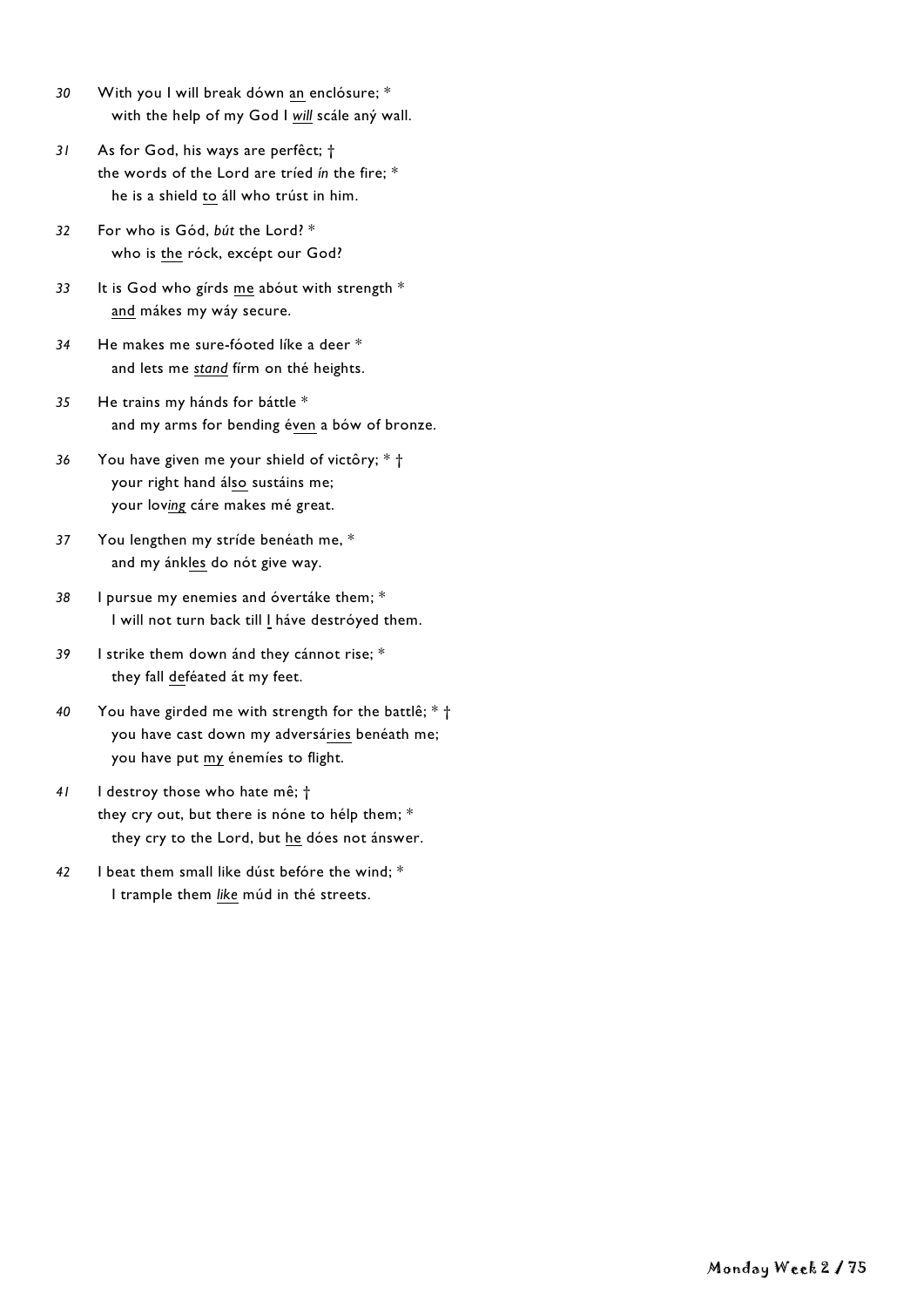- You deliver me from the strife of the péoples; \*  $4<sub>3</sub>$ you put me at the héad of the nátions.
- A people I have not known shall serve mê; †  $\overline{A}$ no sooner shall they hear than they sháll obéy me; \* strangers will crínge befóre me.
- The foreign péoples will lóse heart; \* 45 they shall come trembling out of their strongholds.
- The Lord lives! Bléssèd ís my rock! \* 46 Exalted is the God of mý salvátion!
- He is the God who gáve me víctory \* 47 and cast down the péoples benéath me.
- You rescued me from the fury of my enêmies; + 48 you exalted me above those who róse agáinst me; \* you saved me fróm my déadly foe;
- 49 Therefore will I extol you among the nátions, Ó Lord, \* and sing práises tó your name.
- He multiplies the victories of hîs king;  $*$   $\dagger$ 50 he shows loving-kindness to hís anóinted, to David and his descéndants for éver.



My Lord lives! Bless-ed is my Rock, the God of my salva-tion.

Guard us, O Lord, with the shield of faith and fight for us with the sword of the Spirit, that in all our spiritual warfare against the powers of darkness we may gain the victory through Jesus Christ our Lord. Amen.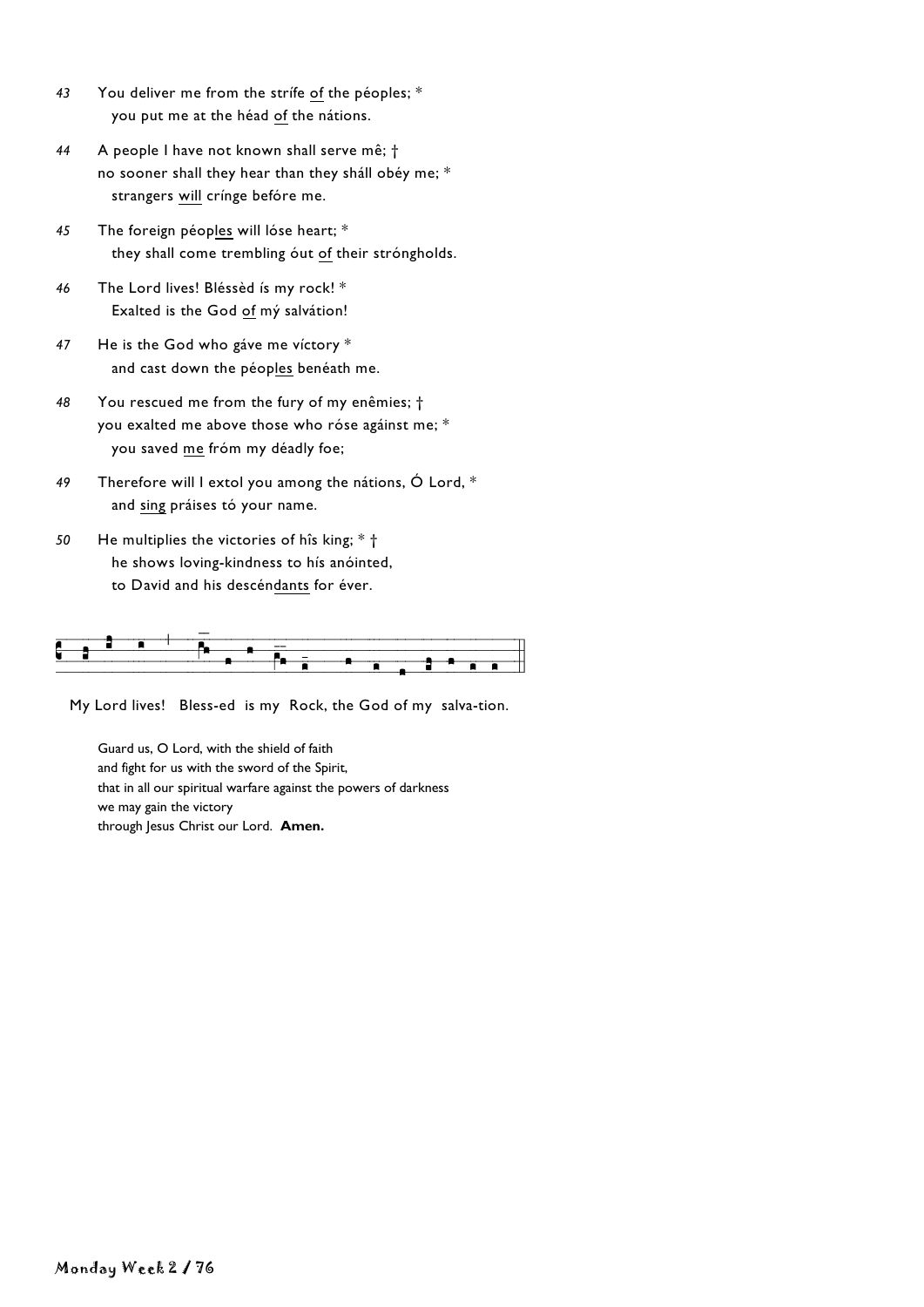



- *2* Everything in heaven ánd on éarth is yours; \* yours is the kingdom, O Lord, and you are exalted *as* héad abóve all.
- *3* True wealth and hónour cóme from you \* and you are exalted *as* héad ovér all.
- *4* In your hánd are pówer and might; \* yours it is to give pówer and stréngth to all,
- *5* And now we gíve you thánks, our God, \* and práise your glórious name.
- *6* For áll things cóme from you, \* and of your ówn have we gíven you.

*READING*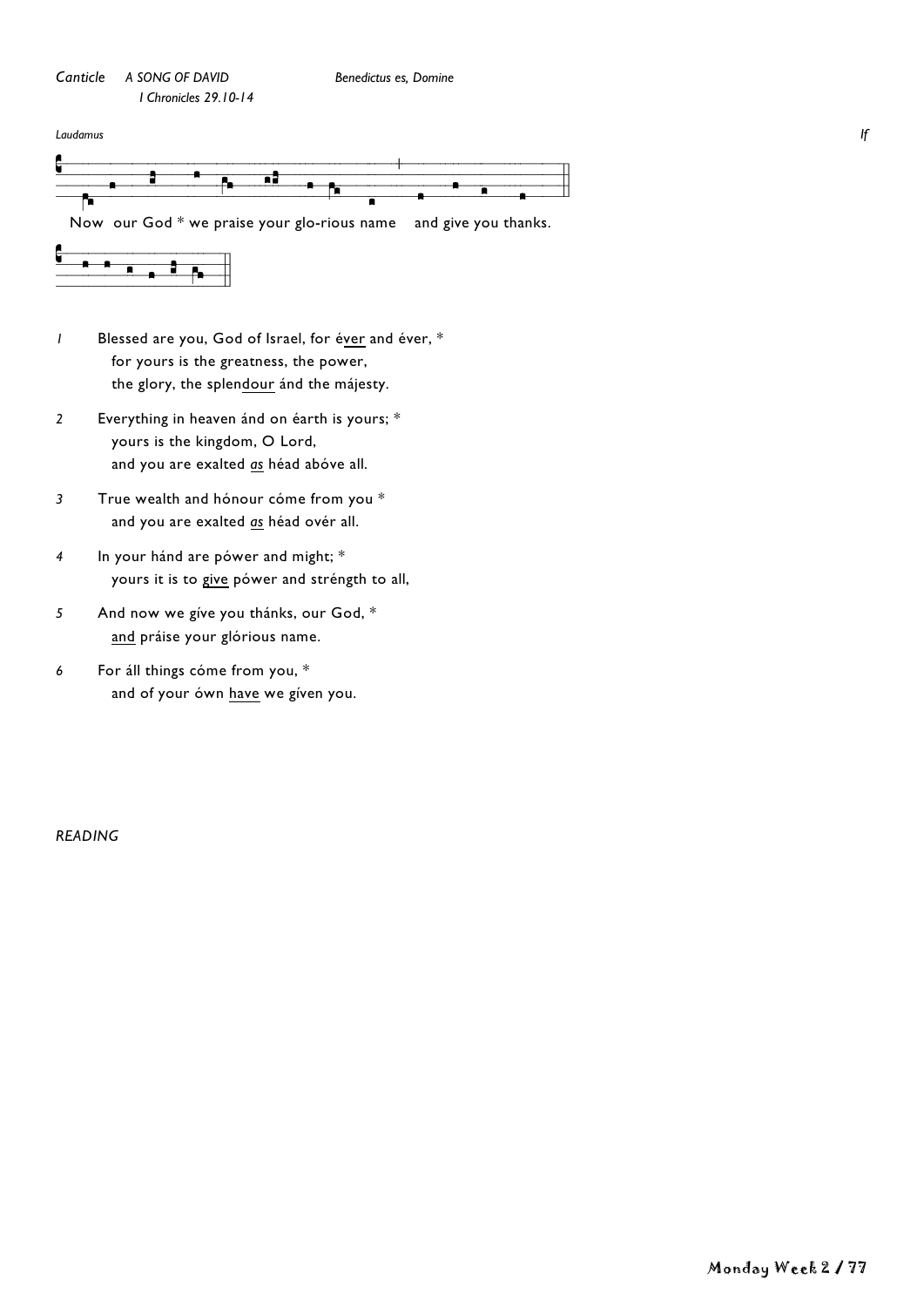### THE GOSPEL CANTICLE Benedictus Dominus Deus Israel

**Benedictus** 



Bless-ed be the Lord, \* the God of Is-ra - el.

(Blessed be the Lord, the Gód of Ísrael; \*) he has come to his péople and sét them free.

He has raised up for us a míghty Sáviour, \* born of the house of his sérvant Dávid.

Through his holy prophets he promised ôf old, t that he would save us fróm our énemies, \* from the hands of all who hate us.

He promised to show mercy tó our fáthers \* and to remember his hóly cóvenant.

This was the oath he swore to our father Abraham, \* to set us free from the hánds of our énemies,

free to worship him without fear, \* holy and righteous in his sight all the dáys of óur life.

You, my child, shall be called the prophet of the Most High, \* for you will go before the Lórd to prepáre his way,

to give his people knowledge óf salvátion \* by the forgiveness of their sins.

In the tender compássion óf our God\* the dawn from on high shall bréak upón us,

to shine on those who dwell in darkness and the shádów of death, \* and to guide our feet intó the wáy of peace.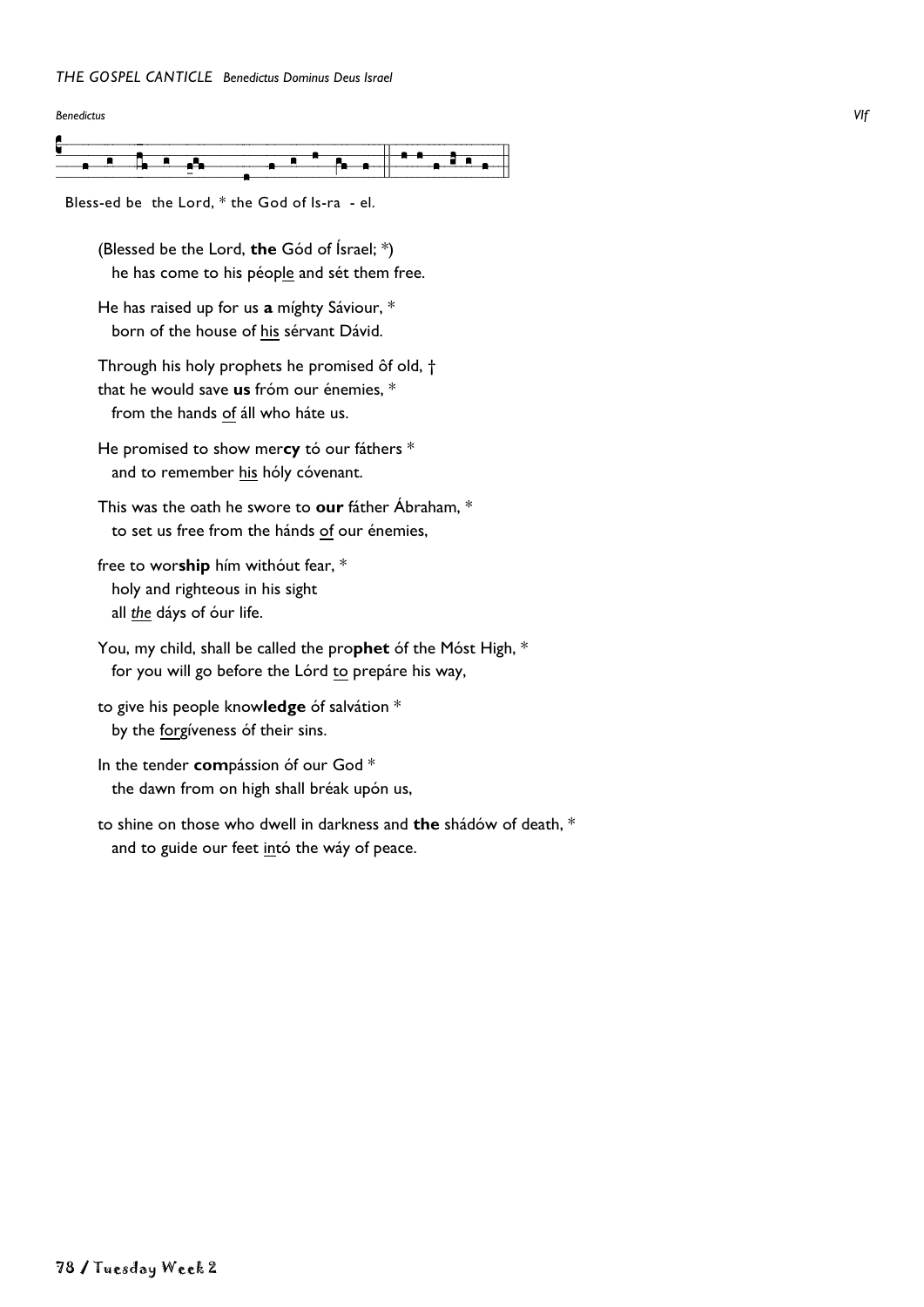### *TUESDAY WEEK 2*

*INVITATORY:* God rules over all the earth: come, let us adore him.

*HYMN - through the year*



- *1* We bless you, Father, Lord of life, To whom all living beings tend, The source of holiness and grace, Our first beginning and our end.
- *2* We give you thanks, redeeming Christ, Who bore our weight of sin and shame: In dark defeat, you conquered sin, And death, by dying, overcame.
- *3* Come, Holy Spirit, searching fire, Whose flame all evil burns away; With light and love come down to us, In silence and in peace to stay.
- *4* We praise you, Trinity in One, Sublime in majesty and might, Who reign for ever, Lord of all, In splendour and unending light.

**Stanbrook Abbey**

*I*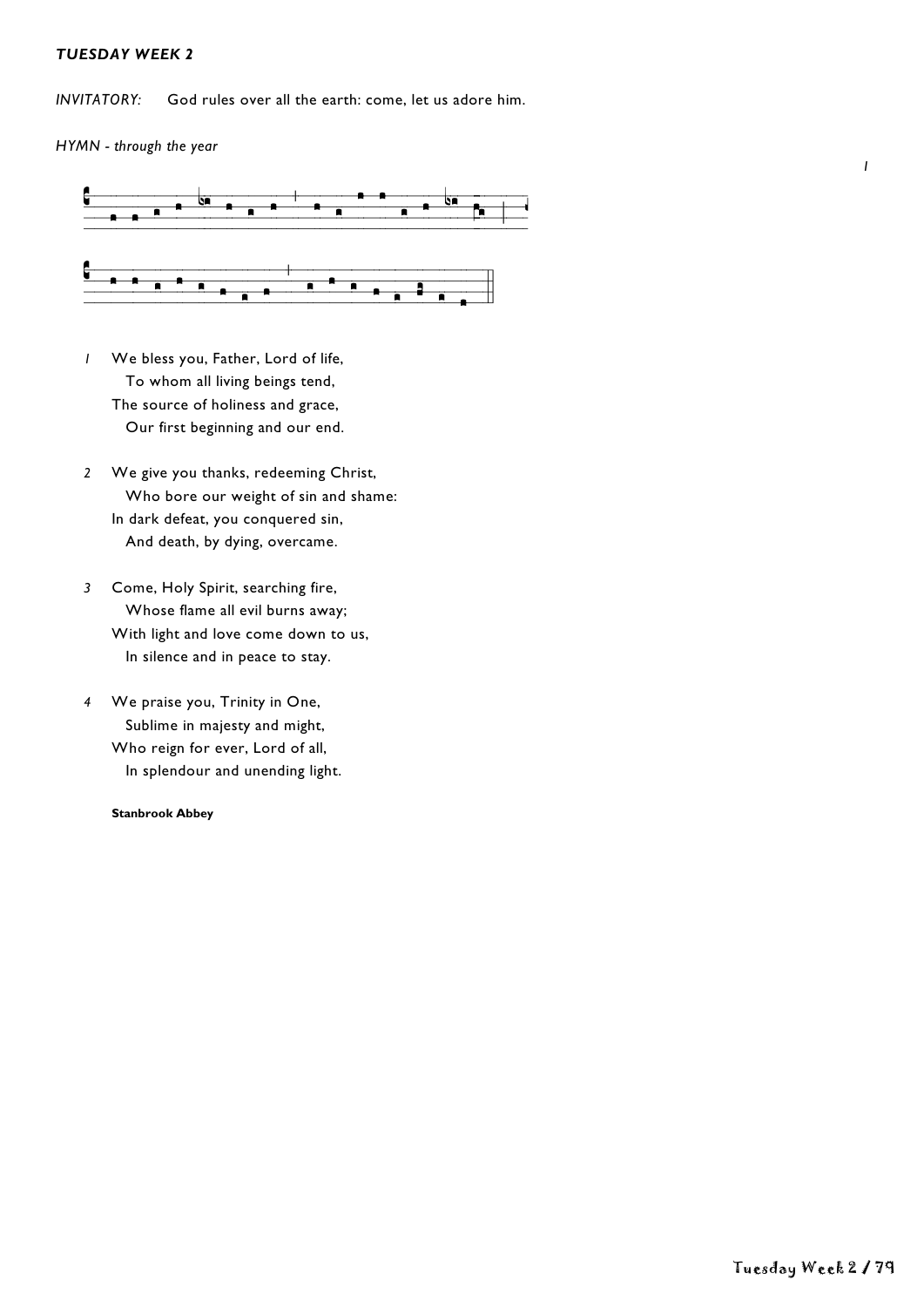#### Psalm 70 Deus in adjutorium

Domine Deus

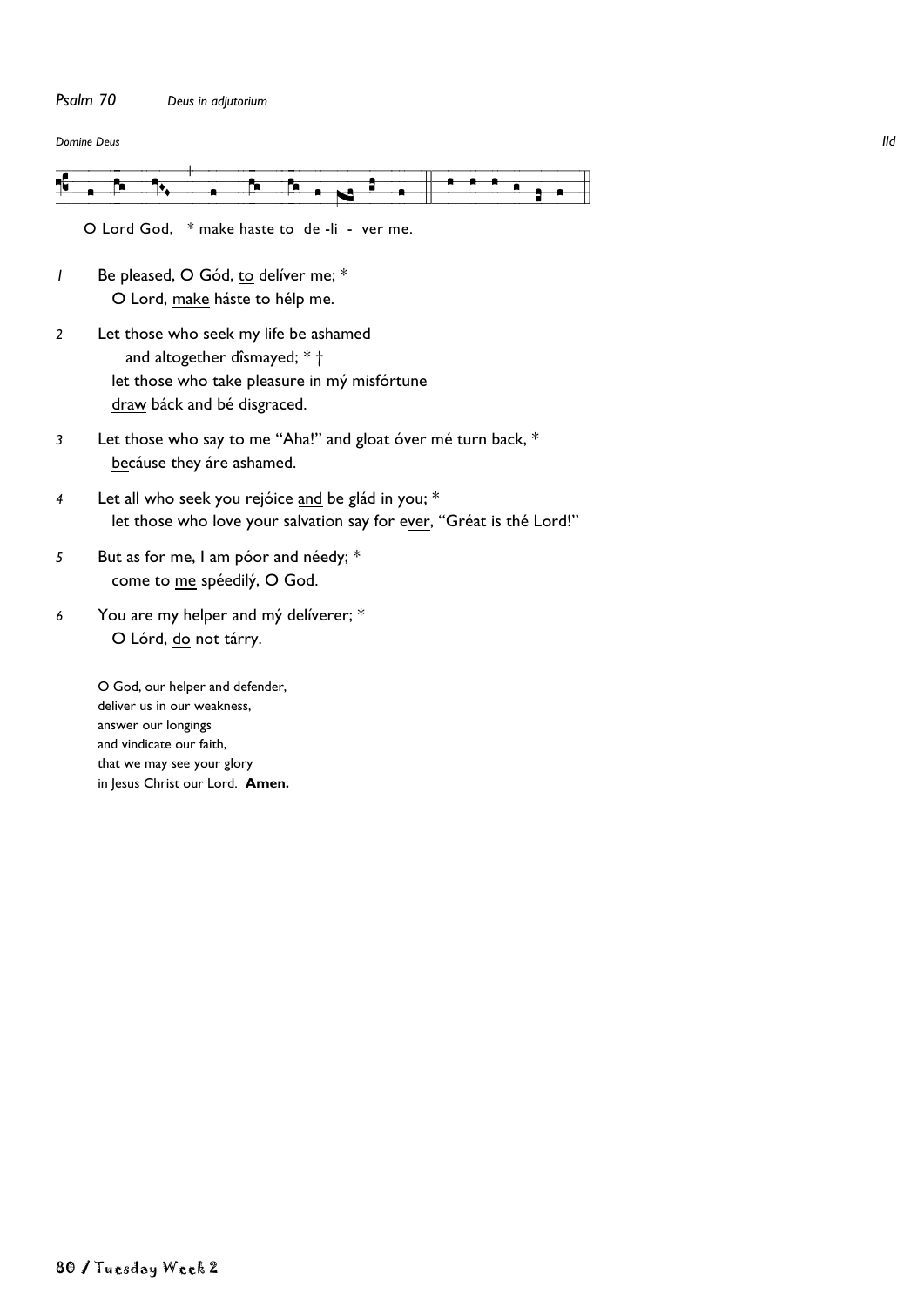| ___ | _____ | ___ | ____ | ______ |  |  |  |
|-----|-------|-----|------|--------|--|--|--|
|     |       |     |      |        |  |  |  |
|     |       |     |      |        |  |  |  |
|     |       |     |      |        |  |  |  |

O Lord my God, \* de- li -ver me from the hand of the wicked.



Deus meus

- In you, O Lord, have I táken réfuge; \*  $\overline{1}$ let me néver bé ashamed.
- In your righteousness, deliver mé and sét me free; \*  $\overline{2}$ incline your ear to mé and sáve me.
- $\overline{3}$ Be my strong rock, a cástle to kéep me safe; \* you are my crág and my strónghold.
- Deliver me, my God, from the hánd of the wicked, \*  $\overline{4}$ from the clutches of the evildoer and the oppressor.
- For you are my hópe, Ó Lord God, \*  $\sqrt{5}$ my confidénce since l was young.
- I have been sustained by you ever since I wâs born; † 6 from my mother's womb yóu have béen my strength; \* my praise shall be álways óf you.
- $\overline{7}$ I have become a portent to man $\hat{v}$ ; \* † but you are my réfuge ánd my strength.
- 8 Let my mouth be full of your praise \* and your glory áll the dáy long.
- Do not cast me óff in my óld age; \* 9 forsake me nót when my stréngth fails.
- For my enemies are tálking agáinst me, \*  $10$ and those who lie in wait for my life take counsel together.
- They say, "God has forsakên him; †  $\frac{1}{2}$ go after hím and séize him; \* because there is nóne who will save."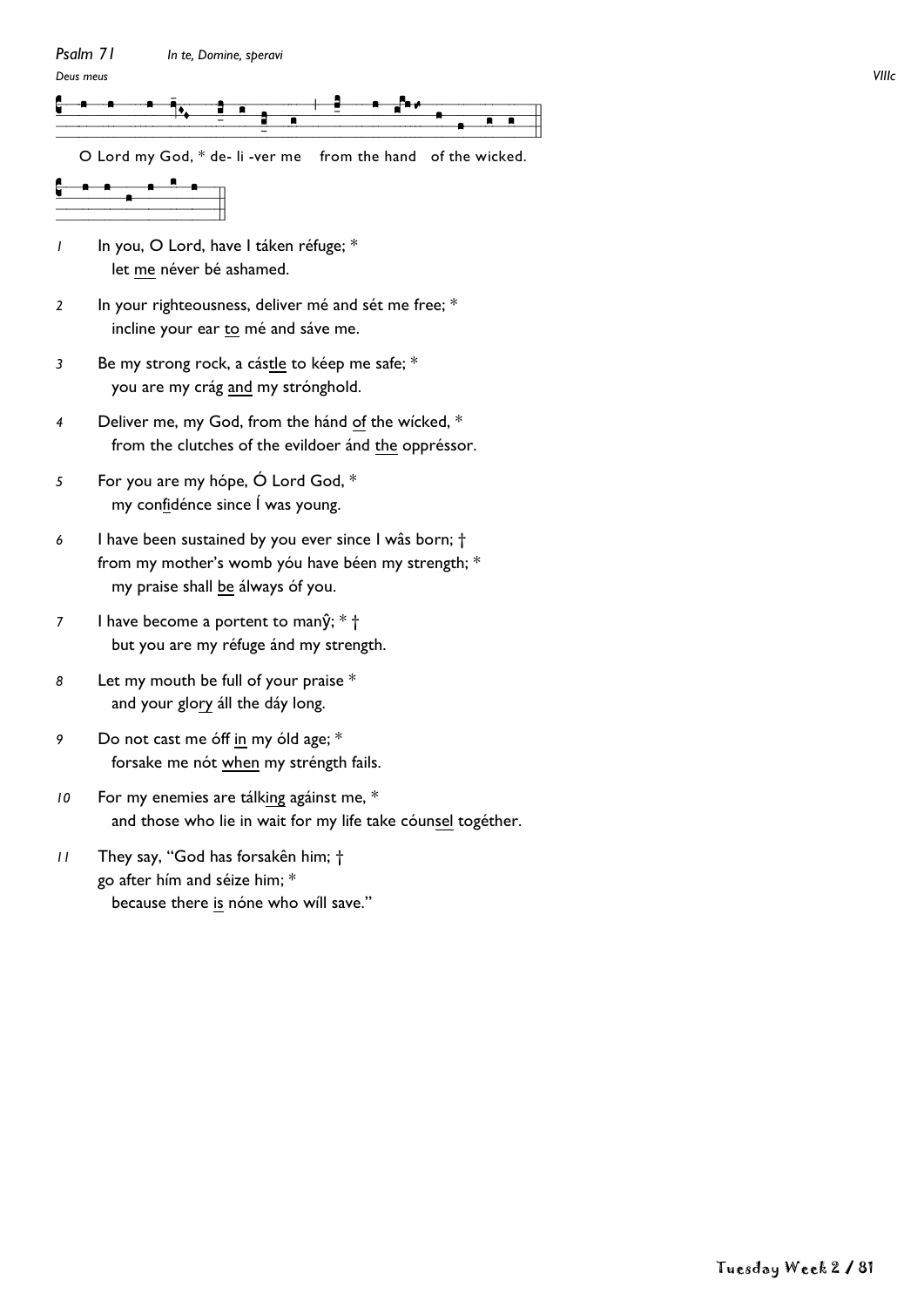- *12* O God, bé not fár from me; \* come quickly to hélp me, Ó my God.
- *13* Let those who set themselves against me be put to sháme and bé disgraced; \* let those who seek to do me evil be covered with scórn and réproach.
- *14* But I shall always wáit in pátience, \* and shall práise you móre and more.
- *15* My mouth shall recount your mighty acts and saving déeds *áll* day long; \* though I cannot know the númber óf them.
- *16* I will begin with the mighty wórks of the Lórd God; \* I will recall your ríghteousness, yóurs alone.
- *17* O God, you have taught me sínce *Í* was young, \* and to this day I tell of *your* wónderfúl works.
- 18 And now that I am old and grey-headed, O God, dó not forsáke me, \* till I make known your strength to this generation and your power to áll who áre to come.
- *19* Your righteousness, O God, reaches tó the héavens; \* you have done great things; whó is like yóu, O God?
- *20* You have showed me great troubles ánd advérsities, \* but you will restore my life and bring me up again from the deep pláces óf the earth.
- *21* You stréngthen me móre and more; \* you enfóld and cómfort me,
- *22* Therefore I will praise you upon the lyre for your fáithfulness, Ó my God; \* I will sing to you with the harp, O Holy Óne of Ísrael.
- *23* My lips will sing with joy whén I pláy to you, \* and so will my soul, which yóu have rédeemed.
- *24* My tongue will proclaim your ríghteousness áll day long, \* for they are ashamed and disgraced who sóught to dó me harm.



O Lord my God, de- li -ver me from the hand of the wicked.

Faithful God, living Saviour, in youth and old age, in weakness and adversity, from the womb to the grave, may we know your protection and proclaim your great salvation in Jesus Christ our Lord. **Amen.**

# 82 / Tuesday Week 2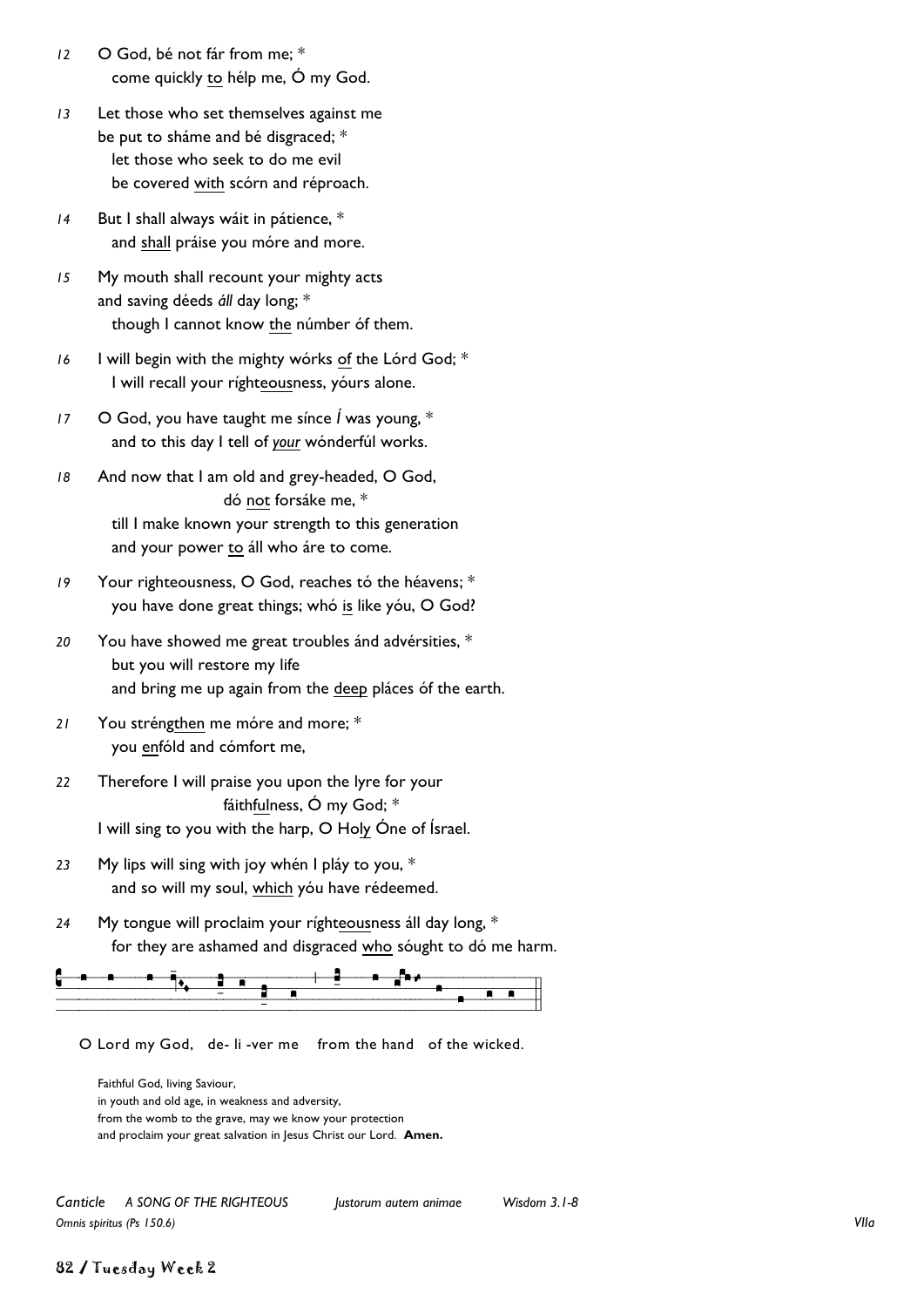

Let every spi - rit \* sing praise to the Lord.

- *1* The souls of the righteous are ín the hánd of God \* and no torment will éver tóuch them.
- *2* In the eyes of the foolish, they seemed to hâve died; \* † and their departure was thought to bé an afflíction.
- *3* And their going from us to be their destruction; \* bút they áre at peace.
- *4* For though, in the sight of others, théy were púnished, \* their hope is of ímmortálity.
- *5* Having been disciplined a little, they wíll recéive great good, \* because God tested them and found them wórthy óf himself.
- *6* Like gold in the fúrnace, he tríed them \* and, like a burnt offering, hé accépted them.
- *7* In the time of their visitation, théy will shíne forth \* and will run like spárks through the stúbble.
- *8* They will govern nations and rule óver péoples \* and God will reign over thém for éver.

### *READING*

*THE GOSPEL CANTICLE Benedictus Dominus Deus Israel*

*Antiphon Errexit Dominus nobis VIIa*



The Lord has raised up for us  $*$  a mighty Sa-viour, born from the



house of his servant Da-vid.

Blessed be the Lord, **the** Gód of Ísrael; \* he has come to his péople and sét them free.

He has raised up for us **a** míghty Sáviour, \* born of the house of his sérvant Dávid.

Through his holy prophets he promised ôf old, † that he would save **us** fróm our énemies, \* from the hands of áll who háte us.

He promised to show mer**cy** tó our fáthers \* and to remember his hóly cóvenant.

This was the oath he swore to **our** fáther Ábraham, \*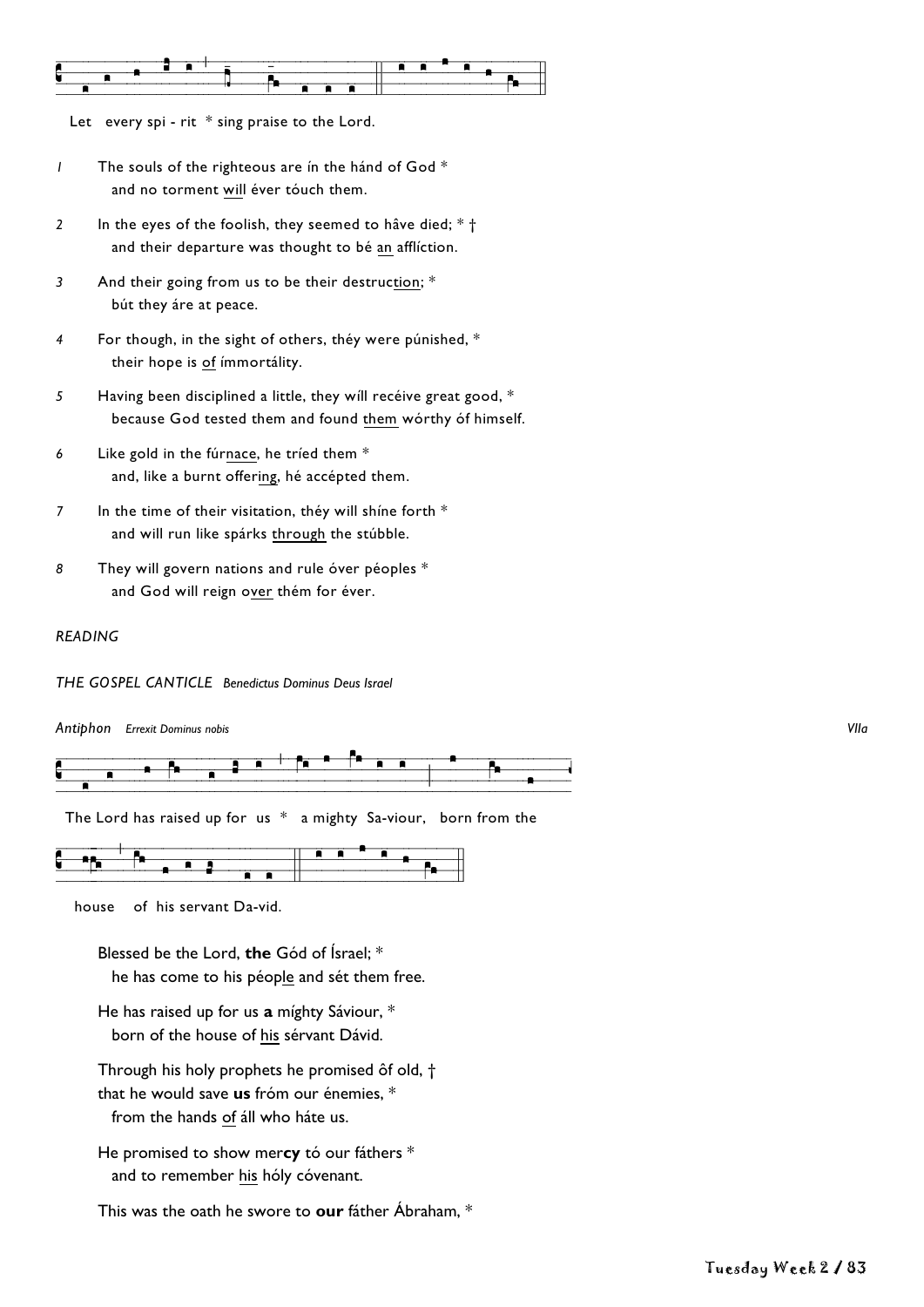to set us free from the hánds of our énemies,

free to wor**ship** hím withóut fear, \*

holy and righteous in his sight all the dáys of óur life.

You, my child, shall be called the pro**phet** óf the Móst High, \* for you will go before the Lórd to prepáre his way,

to give his people know**ledge** óf salvátion \* by the forgíveness óf their sins.

In the tender **com**pássion óf our God \* the dawn from on high shall bréak upón us,

to shine on those who dwell in darkness and **the** shádów of death, \* and to guide our feet intó the wáy of peace.

### *WEDNESDAY WEEK 2*



### *HYMN I*



- *1* Word out of silence, with the Father dwelling, Full of his Godhead, splendid with his glory, Reached into chaos, mortal ages telling News of his goodness.
- *2* Taking our nature, to the world proclaiming Time for repentance, summoned his disciples; Healing all illness, scorn and hatred bearing, Feasted with sinners.
- *3* Dying he conquered, prince of life victorious, Bringing release to spirits long-imprisoned; Rising to heaven, now he reigns all-glorious, One with the Father.
- *4* Christ our redeemer, bearer of salvation, Humbly your people render thanks and glory: Called forth from darkness, we your priestly nation, Sing forth your praises.

**Michael Casey, OCSO, altd.**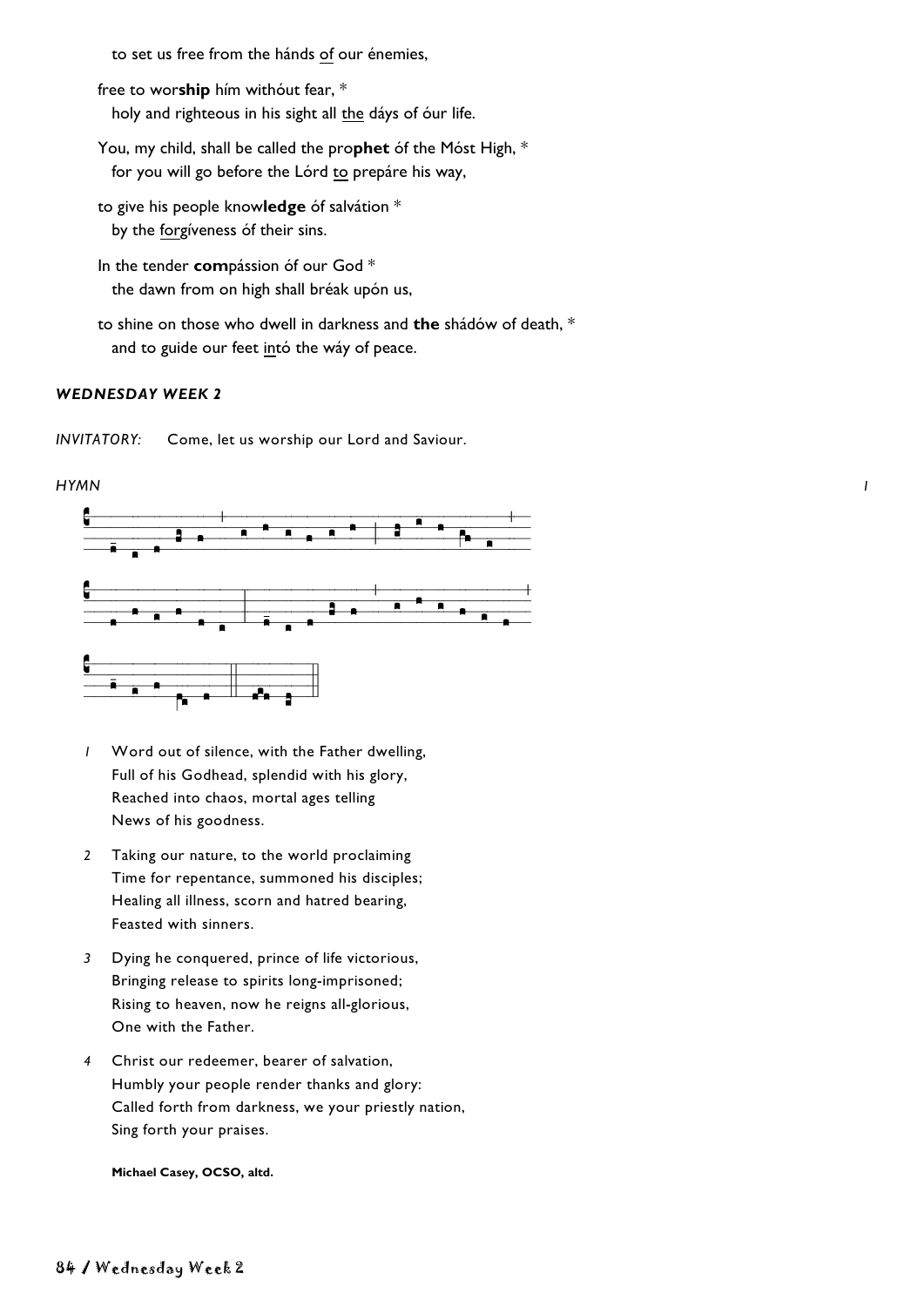|  | - |  |                |  |       |        |  |  |  |
|--|---|--|----------------|--|-------|--------|--|--|--|
|  |   |  | _____<br>----- |  | _____ | ------ |  |  |  |
|  |   |  |                |  |       |        |  |  |  |
|  |   |  |                |  |       |        |  |  |  |

Let the hearts \* of those who seek the Lord re - joice.

- *1* Give thanks to the Lord and cáll upón his name; \* make known his deeds amóng the péoples.
- *2* Sing to him, sing praises tô him, \* † and speak of áll his márvellous works.
- *3* Glory in his holy name; \* let the hearts of those who séek the Lórd rejoice.
- *4* Search for the Lord and hîs strength; \* † contínually séek his face.
- *5* Remember the marvels he has done, \* his wonders and the júdgements óf his mouth,
- *6* O offspring of Abrahám his sérvant, \* O children of Jácob his chósen.
- *7* He ís the Lórd our God; \* his judgements preváil in áll the world.
- *8* He has always been mindful óf his cóvenant, \* the promise he made for a thousand génerátions:
- *9* The covenant he máde with Ábraham, \* the oath that he swóre to Ísaac,
- 10 Which he established as a státute for Jácob, \* an everlasting covenánt for Ísrael,
- *11* Saying, "To you will I give the lánd of Cánaan \* to be your allótted inhéritance."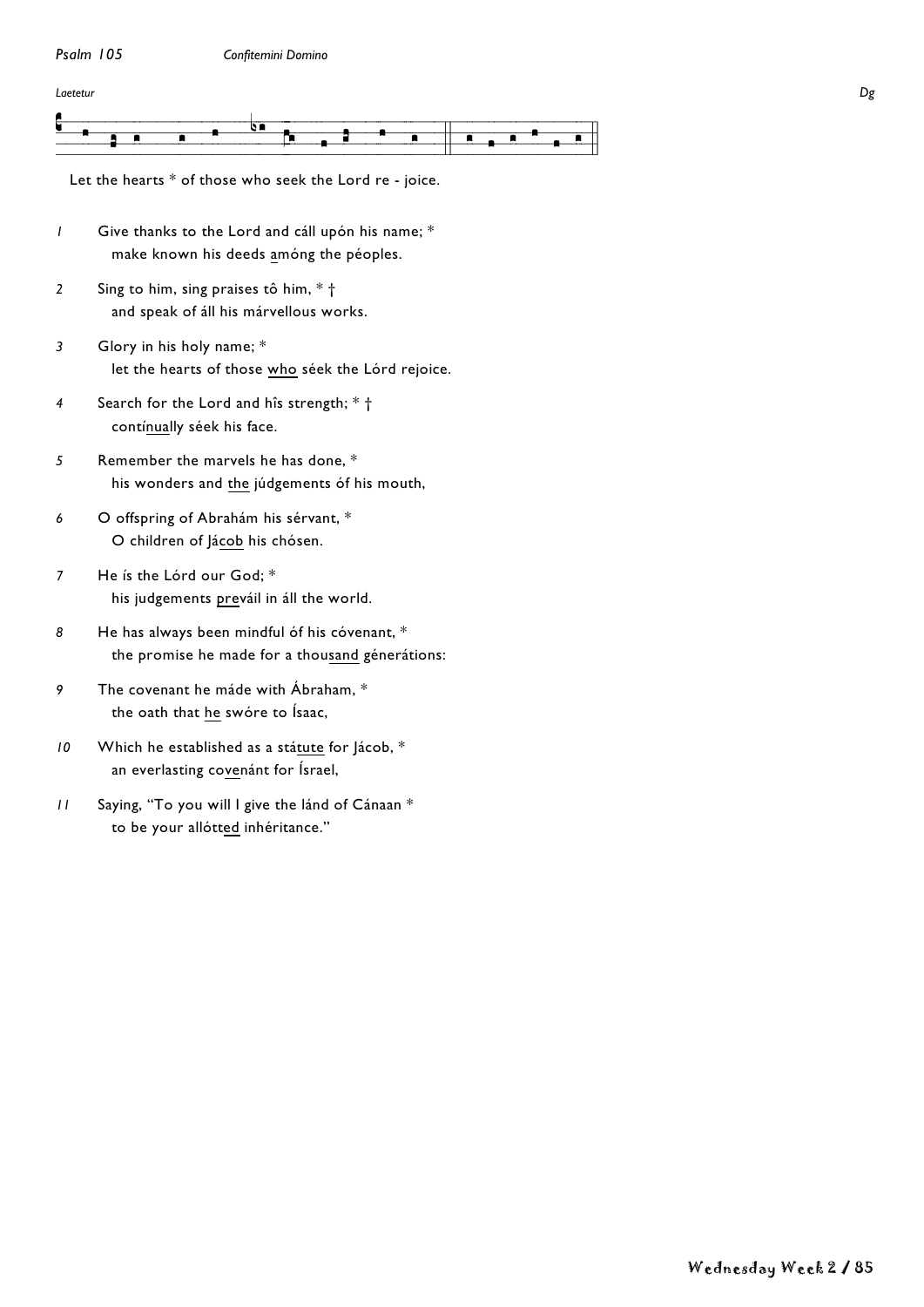- *12* When they were féw in númber, \* of little account and sójourners ín the land,
- 13 Wandering from nátion to nátion  $*$ and from one kingdom tó anóther,
- 14 He let nó one oppréss them \* and re*buked* kíngs for théir sake,
- *15* Saying, "Do not tóuch my anóinted \* and do my próphets nó harm."
- *16* Then he called for a famine in thê land \* † and destróyed the supplý of bread.
- *17* He sent a man before them, \* Joseph, who *was* sóld as á slave.
- *18* They bruised his féet in fétters; \* his neck they put in an íron cóllar.
- *19* Until his prediction came to pass, \* the word of the Lord testêd him. †
- *20* The king sént and reléased him; \* the ruler of the péoples sét him free.
- *21* He set him as master óver his hóusehold, \* as a ruler over áll his posséssions,
- *22* To instruct his princes accórding tó his will \* and to teach his élders wísdom.

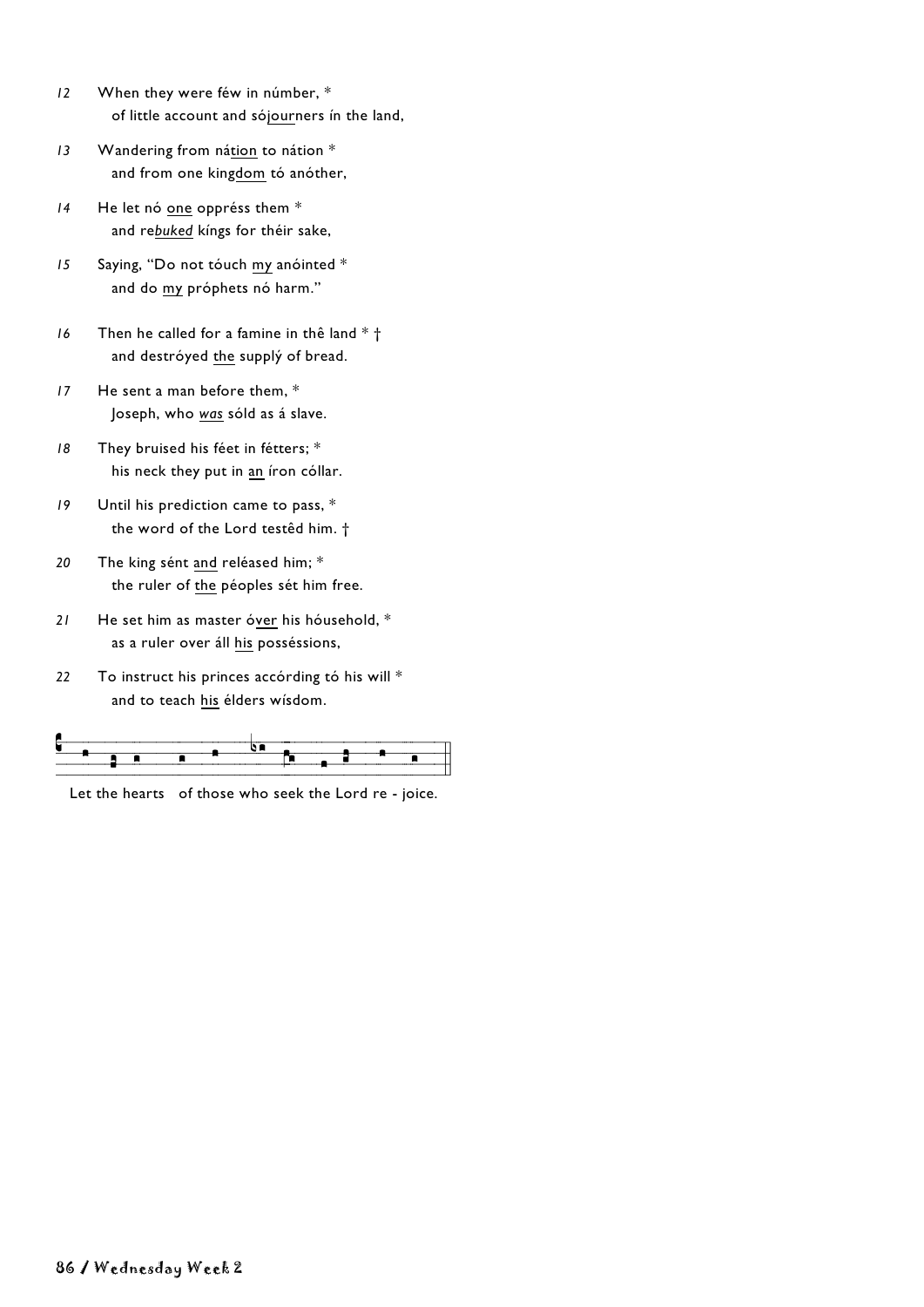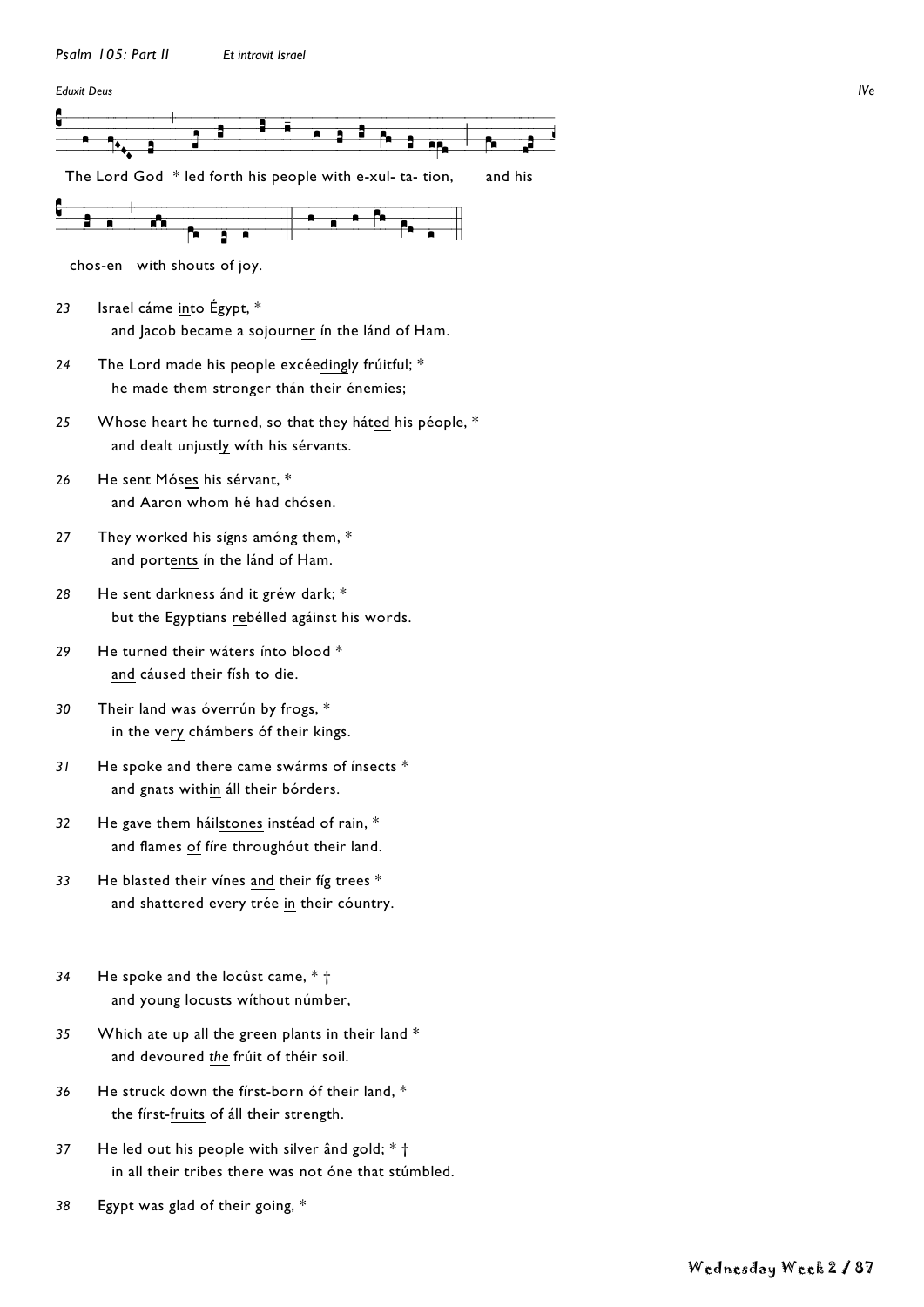because they wére afráid of them.

- He spread out a clóud for a cóvering \* 39 and a fire to give light in the night séason.
- They ásked and quáils appeared, \* 40 and he satisfied them with bréad from héaven.
- He opened the róck and wáter flowed, \*  $41$ so the river ran in the dry places.
- 42 For God remémbered his hóly word \* and Abrahám his sérvant.
- So he led forth his péople with gládness, \* 43 his chósen with shóuts of joy.
- 44 He gave his people the lánds of the nátions, \* and they took the frúit of óthers' toil,
- That they might kéep his státutes \* 45 and observe his laws. [In Lent: ánd obsérve his laws.] Hállelújah!



The Lord God led forth his people with e-xul- ta- tion, and his



chos-en with shouts of joy.

O God of Abraham, Isaac and Jacob,

you redeemed us from the slavery of sin for freedom as your children:

feed us on our way with the bread of heaven and quench our thirst with living water; through Jesus Christ our Lord. Amen.

Canticle A SONG OF GOD'S HERALD Super montem excelsum Isaiah 40.9-11 Paratus esto (Amos 4.12)



Is-ra - el, \* to meet your Lord, for he will come. Stand ready,

- Go up tó a high móuntain, \*  $\overline{I}$ O Zion, hérald óf joy;
- $\overline{2}$ lift úp your vóice in strength, \* Jerusalem, hérald óf joy;
- Líft it úp, fear not; \*  $\overline{3}$ say to the cities of Júdah, "Behóld, your God!
- Behold, the Lórd cómes in might, \* 4 comes to rúle with his míghty arm;
- $\overline{5}$ behold, his rewárd is wíth him, \*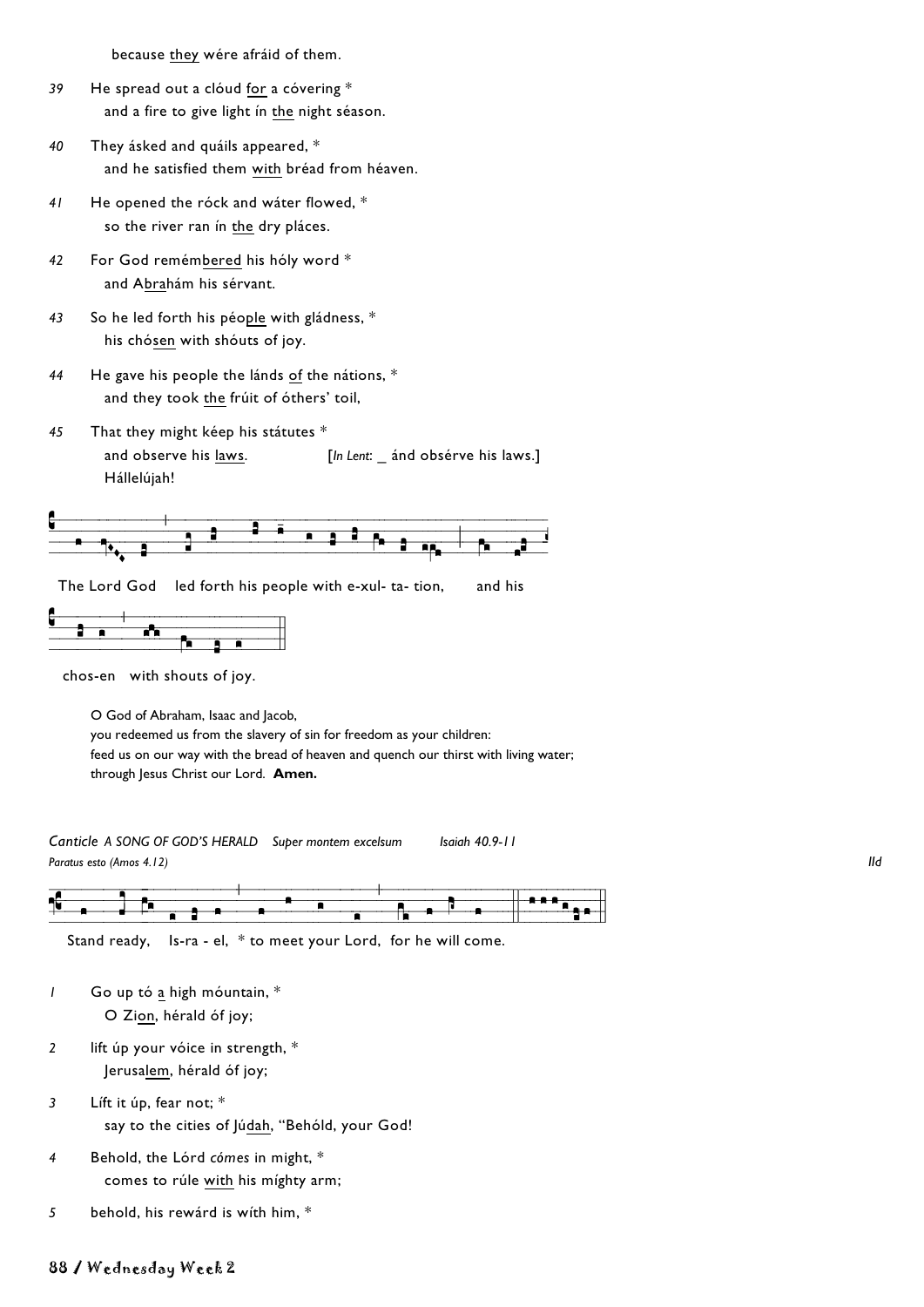His recompénse befóre him.

- Like a shepherd will he féed his flock, \*  $\pmb{6}$ gathering the lámbs in hís arms;
- $\boldsymbol{7}$ he will hóld them tó his breast \* and gently lead thóse that are with young."

**READING**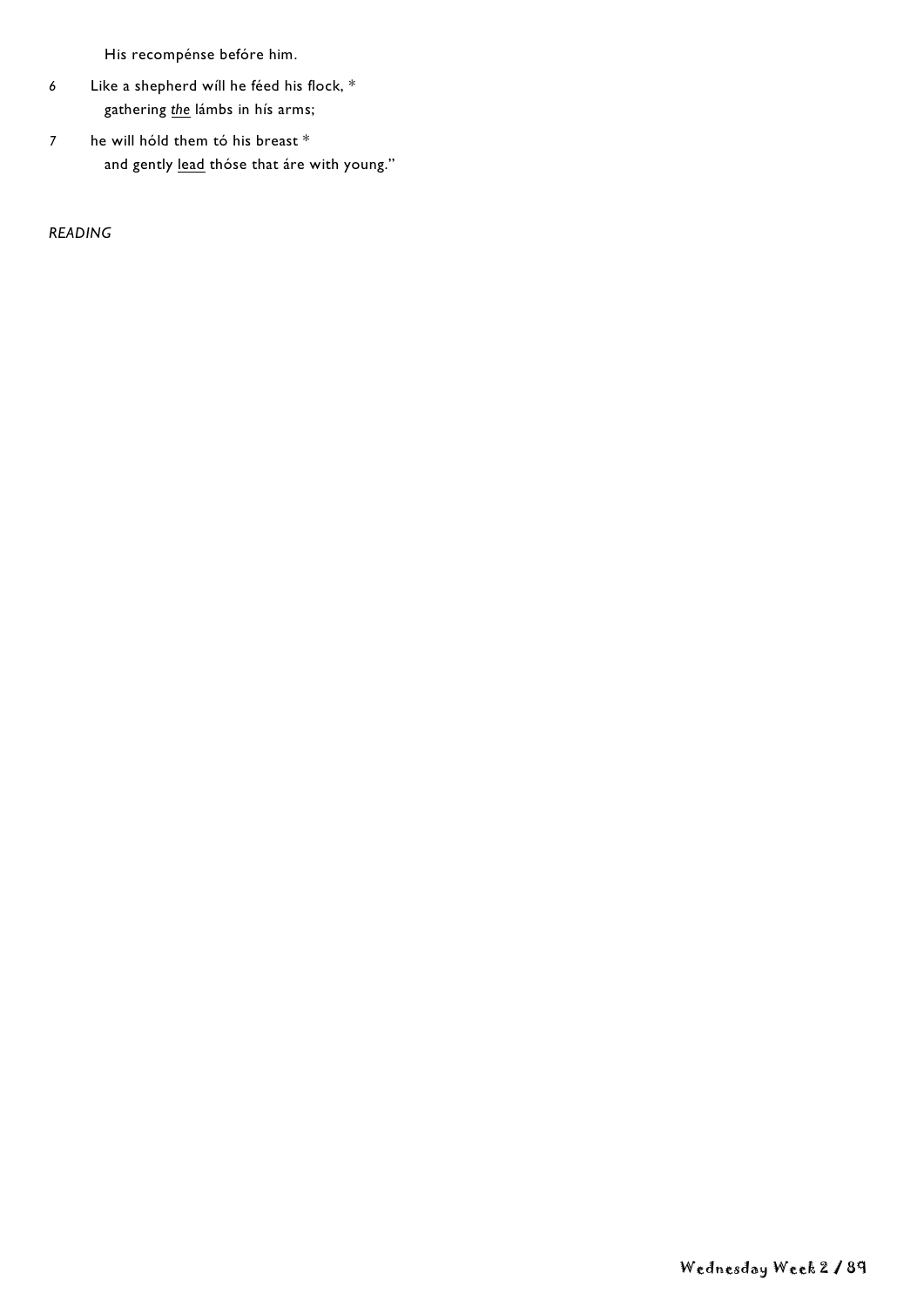### *THE GOSPEL CANTICLE Benedictus Dominus Deus Israel*

*De manu omnium (cf Lk 1.71) Ig*





Blessed be the Lord, **the** Gód of Ísrael; \* he has come to his péople and sét them free.

He has raised up for us **a** míghty Sáviour, \* born of the house of his sérvant Dávid.

Through his holy prophets he promised ôf old, † that he would save **us** fróm our énemies, \* from the hands of áll who háte us.

He promised to show mer**cy** tó our fáthers \* and to remember his hóly cóvenant.

This was the oath he swore to **our** fáther Ábraham, \* to set us free from the hánds of our énemies,

- free to wor**ship** hím withóut fear, \* holy and righteous in his sight all the dáys of óur life.
- You, my child, shall be called the pro**phet** óf the Móst High, \* for you will go before the Lórd to prepáre his way,
- to give his people know**ledge** óf salvátion \* by the forgíveness óf their sins.
- In the tender **com**pássion óf our God \* the dawn from on high shall bréak upón us,
- to shine on those who dwell in darkness and **the** shádów of death, \* and to guide our feet intó the wáy of peace.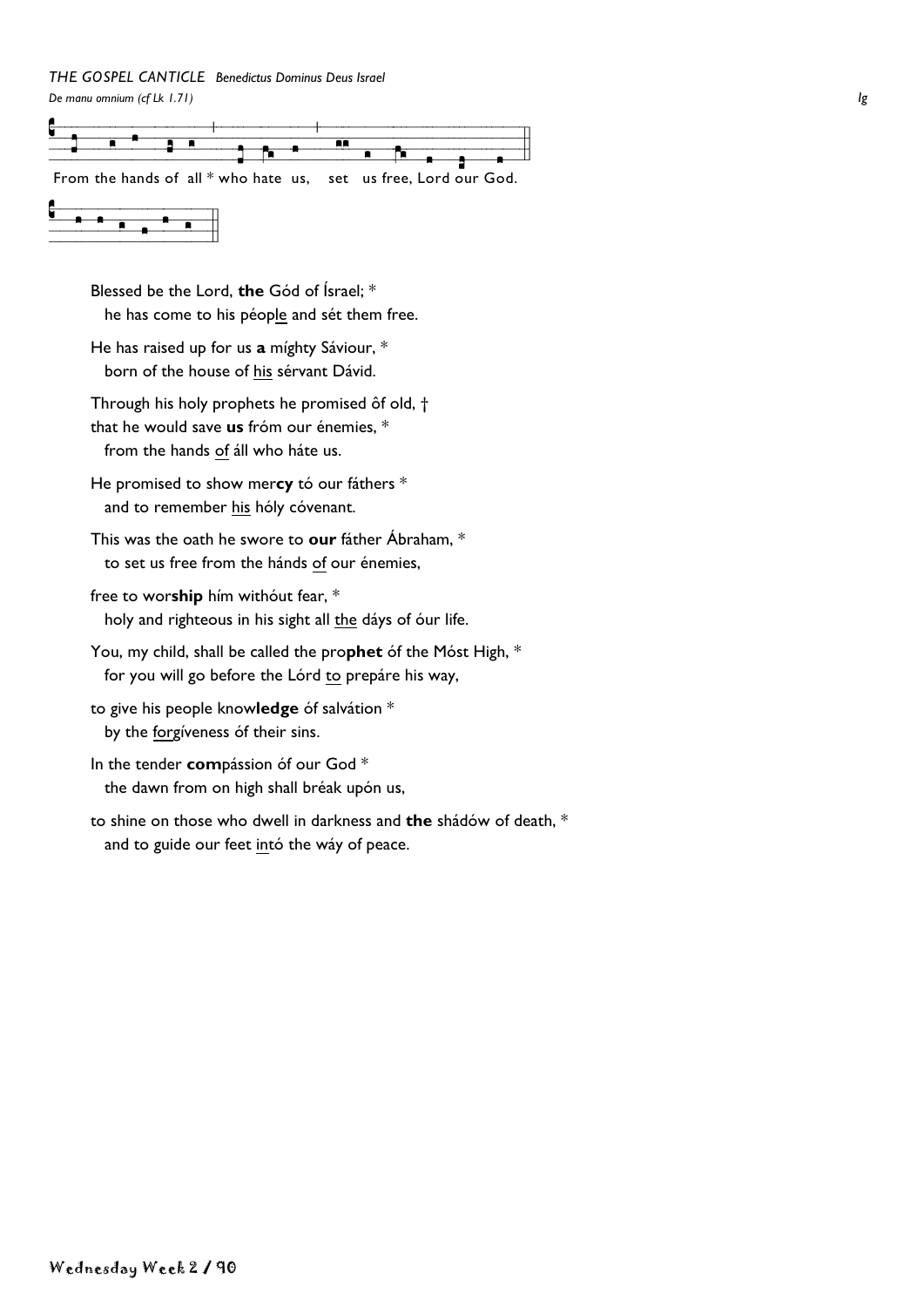### *THURSDAY WEEK 2*

*INVITATORY:* The Lord is our light and our life: come let us adore him.



- *1* The beauty of the rising sun, Begins to flood the world with light; Awakened, nature glows with life In form and colour new and bright.
- *2* Lord Jesus Christ, since time began The morning sun you far outshone; We turn to you with joyous praise And ask the blessings you have won.
- *3* You are God's knowledge infinite, His Word that brought all things to be: Answer our prayer that we may love And come to see your mystery
- *4* Give us your light, that we may learn To walk the path of life with care; May all our ways and actions show The gifts the Father longs to share.
- *5* Most loving Father, hear our prayer Through Jesus Christ, your only Son; Both with the Holy Spirit reign For ever Three and ever One.

**The Anglican Office Book, altd**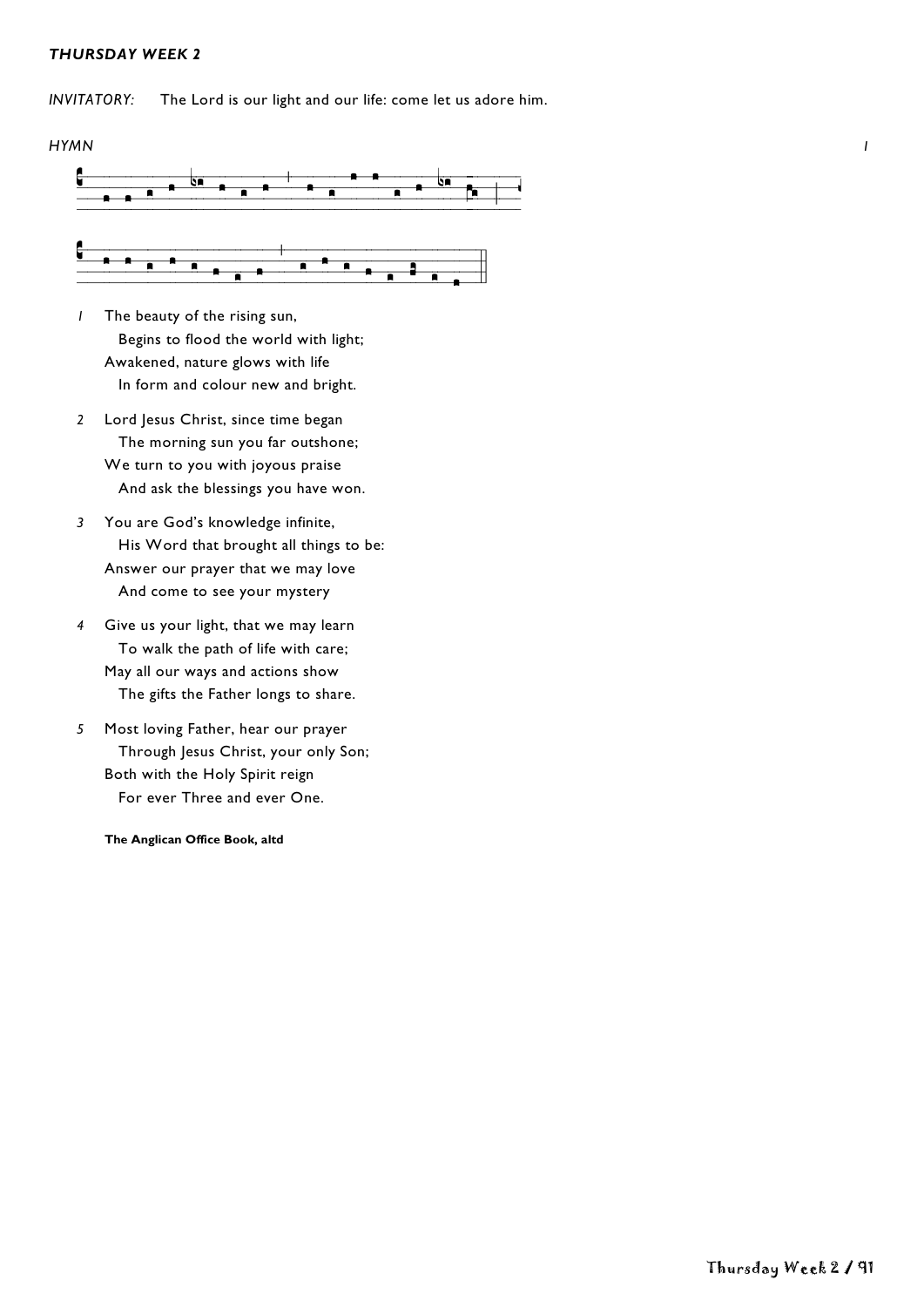#### Psalm 143 Domine, exaudi

In veritate tua

|  |  | In your faithfulness, * Lord, hear and answer me. |  |  |  |  |
|--|--|---------------------------------------------------|--|--|--|--|

- $\overline{1}$ Lord, hear my prayer, and in your faithfulness heed my súpplicátions; \* answer mé in your ríghteousness.
- $\overline{2}$ Enter not into judgement with your sérvant, \* for in your sight shall no one líving be jústified.
- For my enemy has sought mŷ life; †  $\overline{3}$ he has crúshed me tó the ground; \* he has made me live in dark places like thóse who áre long dead.
- My spirit fáints withín me; \*  $\overline{4}$ my heart withín me is désolate.
- $\overline{5}$ I remember the time past; I múse upon áll your deeds; \* I consider the wórks of yóur hands.
- I spread óut my hánds to you; \* 6 my soul gasps to you like a thirsty land.
- $\overline{7}$ O Lord, make haste to answer me; my spírit fáils me; \* do not hide your face from me or I shall be like those who go dówn to thé Pit.
- Let me hear of your loving-kindness in the morning, 8 for I pút my trúst in you; \* show me the road that I must walk, for I lift úp my sóul to you.
- Deliver me from my enemies, O Lord, \* 9 for I flee to you for refûge. +
- $10$ Teach me to do what pleases you, fór you áre my God; \* let your good Spirit léad me on lével ground.
- $\frac{1}{2}$ Revive me, O Lord, fór your náme's sake; \* for your righteousness' sake, bring me out of trouble.
- $12$ Of your goodness, destroy my enemies and bring all my foes to naught, \* for truly l am your sérvant.



In your faithfulness, Lord, hear and answer me.

God of justice, we fail to act justly and depend upon the power of righteousness: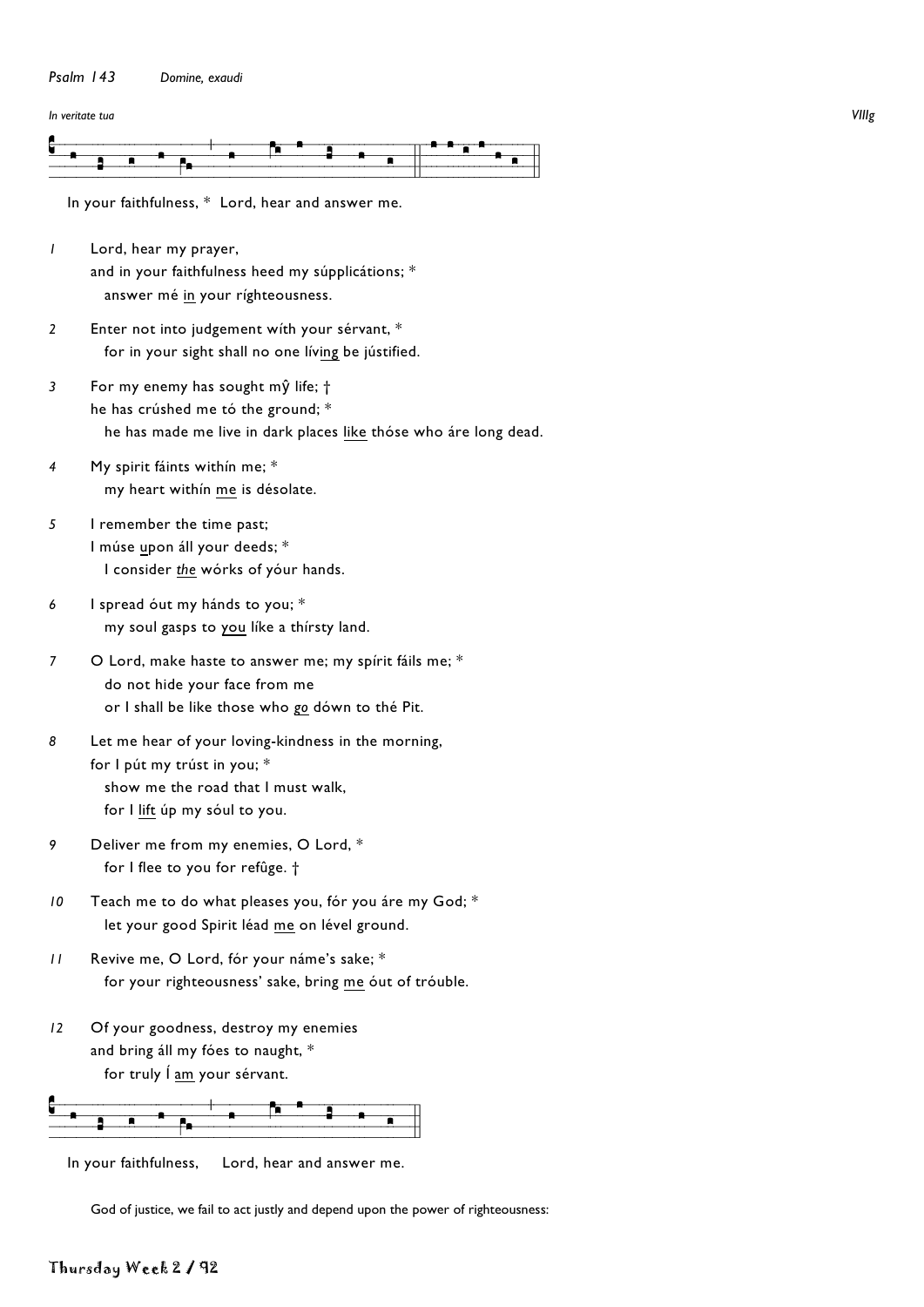look with compassion upon those surrounded by danger and guide us all along the path of life; through Jesus Christ our Lord. Amen.



is greater than the heavens.

- My heart is firmly fixed, O Gód, my héart is fixed; \*  $\overline{1}$ I will sing and make mélody.
- $\overline{2}$ Wake up, my spirit; awáke, lúte and harp; \* I myself will wáken thé dawn.
- I will confess you among the peoples,  $\hat{O}$  Lord;  $*$   $\dagger$ 3 I will sing praises to you amóng the nátions.
- $\overline{\mathcal{A}}$ For your loving-kindness is greater than the heavens, \* and your faithfulness réaches tó the clouds.
- $\overline{5}$ Exalt yourself above the heavens, O God, \* and your glory over all thê earth. +
- So that those who are dear to you may bé delivered, \* 6 save with your right hánd and ánswer me.
- $\overline{7}$ God spoke from his holy place and said, \* + "I will exult and párcel out Shéchem; I will divide the válley of Súccoth.
- Gilead is míne and Manásseh is mine; \* 8 Ephraim is my helmet and Júdah my scéptre.
- 9 Moab is my wash-basîn, † on Edom I throw down my sándal to cláim it, \* and over Philistia will I shout in triumph."
- Who will lead me into the strong cit $\hat{y}$ ? \* †  $10$ who will bring me into Édom?
- Have you not cast us off, O God? \*  $\frac{1}{2}$ you no longer go out, O Gód, with our ármies.
- $12$ Grant us your help agáinst the énemy, \* for vain is the hélp of man.
- With God we will do váliant deeds, \*  $13$ and he shall tread our énemies únder foot.

 $IV^*$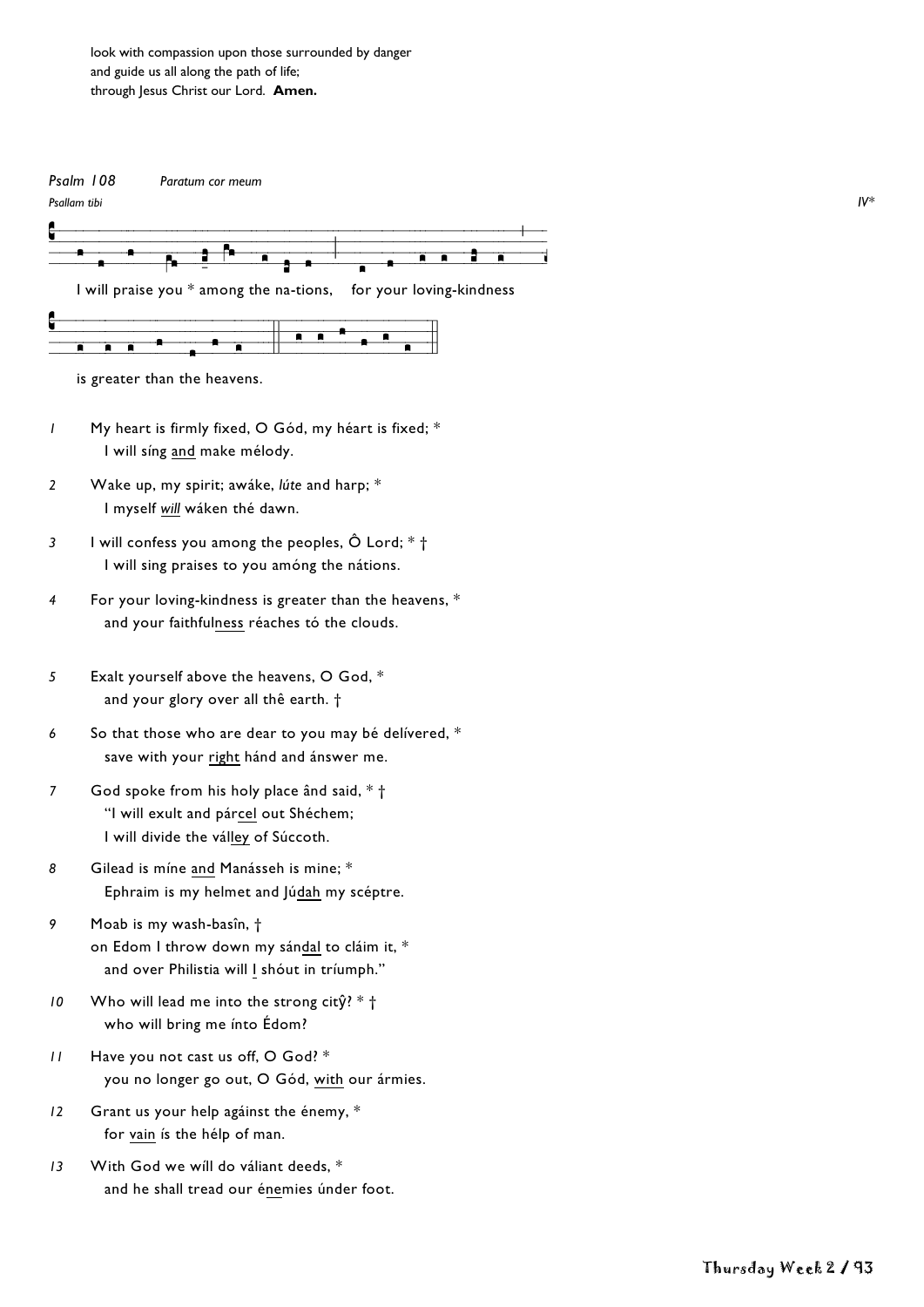

O God,

whose steadfast love never ceases and whose compassion never fails: come with the dawning of the new day and reveal your power in our lives, that your glory may be exalted in all the earth; through Jesus Christ our Lord. **Amen.**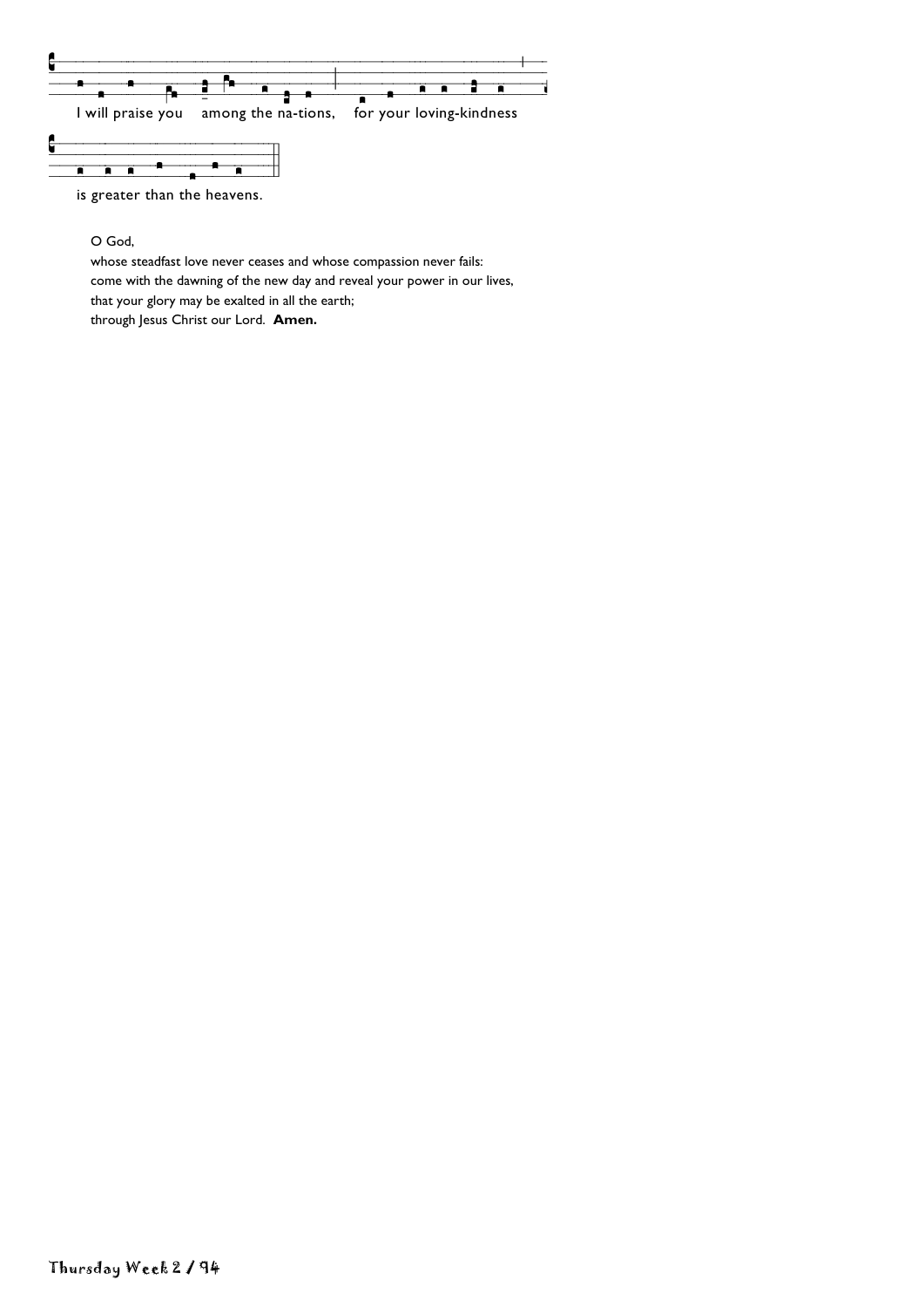## *Psalm 67 Deus misereatur*

| Deus |                                                                                                                                                            | VIIIg |
|------|------------------------------------------------------------------------------------------------------------------------------------------------------------|-------|
|      |                                                                                                                                                            |       |
|      | May God * be merci - ful to us<br>and give us his blessing.                                                                                                |       |
|      | May God be merciful to ús and bléss us, *<br>show us the light of his countenánce and cóme to us.                                                          |       |
| 2    | Let your ways be knówn upón earth, *<br>your saving health amóng all nátions.                                                                              |       |
| 3    | Let the peoples práise yóu, O God; *<br>let all the péoples práise you.                                                                                    |       |
| 4    | Let the nations be glad and sing fôr joy, $*$<br>for you judge the péoples with équity<br>and guide all the nátions upón earth.                            |       |
| 5    | Let the peoples práise yóu, O God; *<br>let all the péoples práise you.                                                                                    |       |
| 6    | The earth has brought fórth her íncrease; *<br>may God, our own God, give us his bléssing.                                                                 |       |
| 7    | May God give us his bléssing, *<br>and may all the ends of the earth stánd in áwe of him.                                                                  |       |
|      | In the face of Jesus Christ,<br>your light and glory have blazed forth to all the nations, O God;<br>with all your people,<br>may we make known your grace |       |

and live out your ways of peace. **Amen.**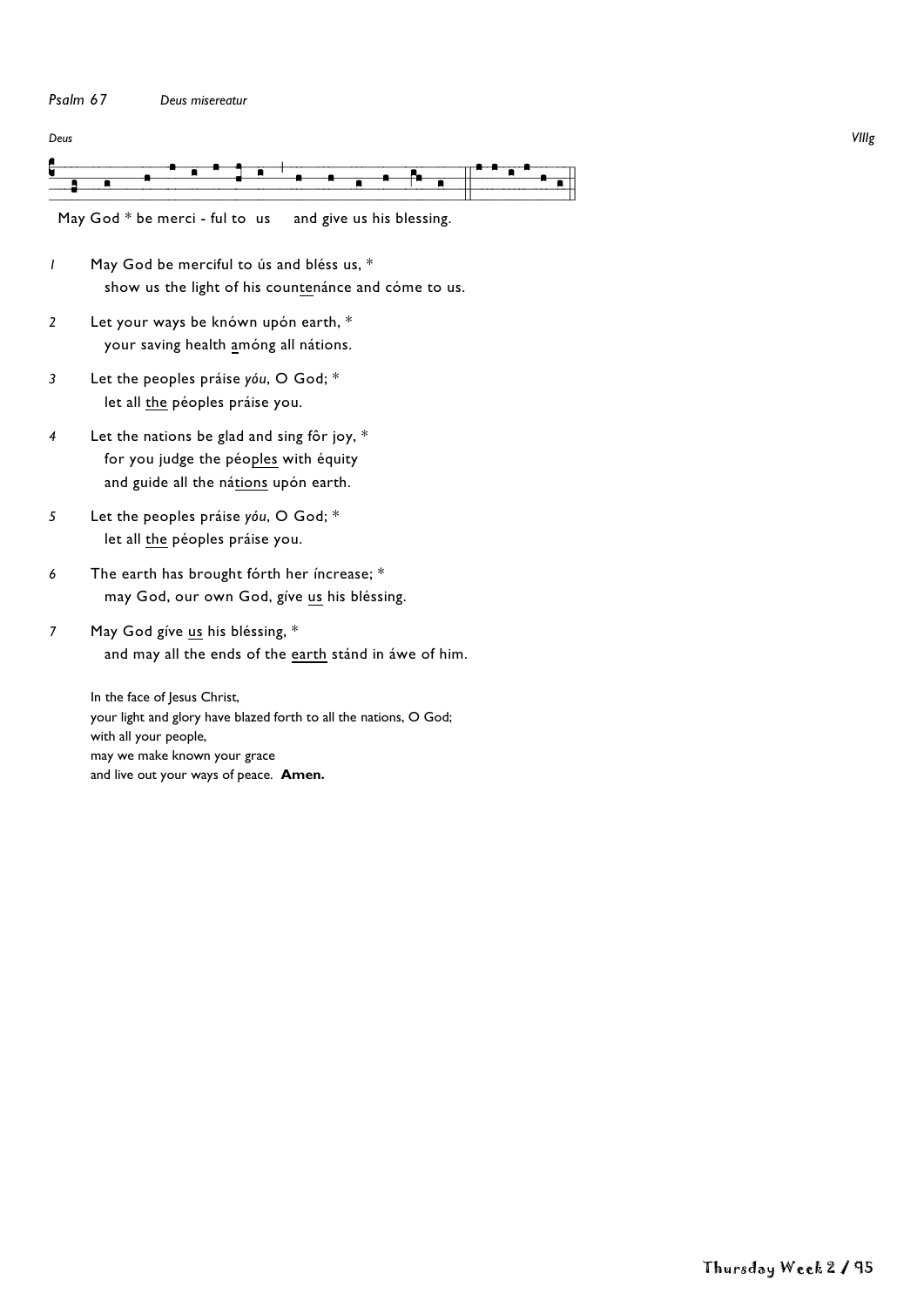*Canticle A SONG OF THE WORD OF THE LORD Quaerite Dominum Isaiah 55.6-11*

- *1* Seek the Lord while he wills to bê found; \* † call upon hím when hé draws near.
- *2* Let the wicked forsake their ways \* and the évil ónes their thoughts;
- *3* And let them turn to the Lord, and he will háve compássion, \* and to our God, for he will ríchly párdon.
- *4* For my thoughts áre not yóur thoughts, \* nor your ways mý ways, sáys the Lord.
- *5* For as the heavens are higher than thê earth, \* † so are my ways hígher than yóur ways, and mý thoughts than yóur thoughts.
- *6* For as rain and snow fáll from the héavens \* and return not again, *but* wáter thé earth,
- *7* Bringing forth lífe and gíving growth, \* seed for sowing and bréad for éating,
- *8* So is my word that goes fórth *fróm* my mouth; \* it will not retúrn to me émpty;
- *9* But it will accomplish that which Í have púrposed, \* and prosper in that for whích I sént it.

*READING*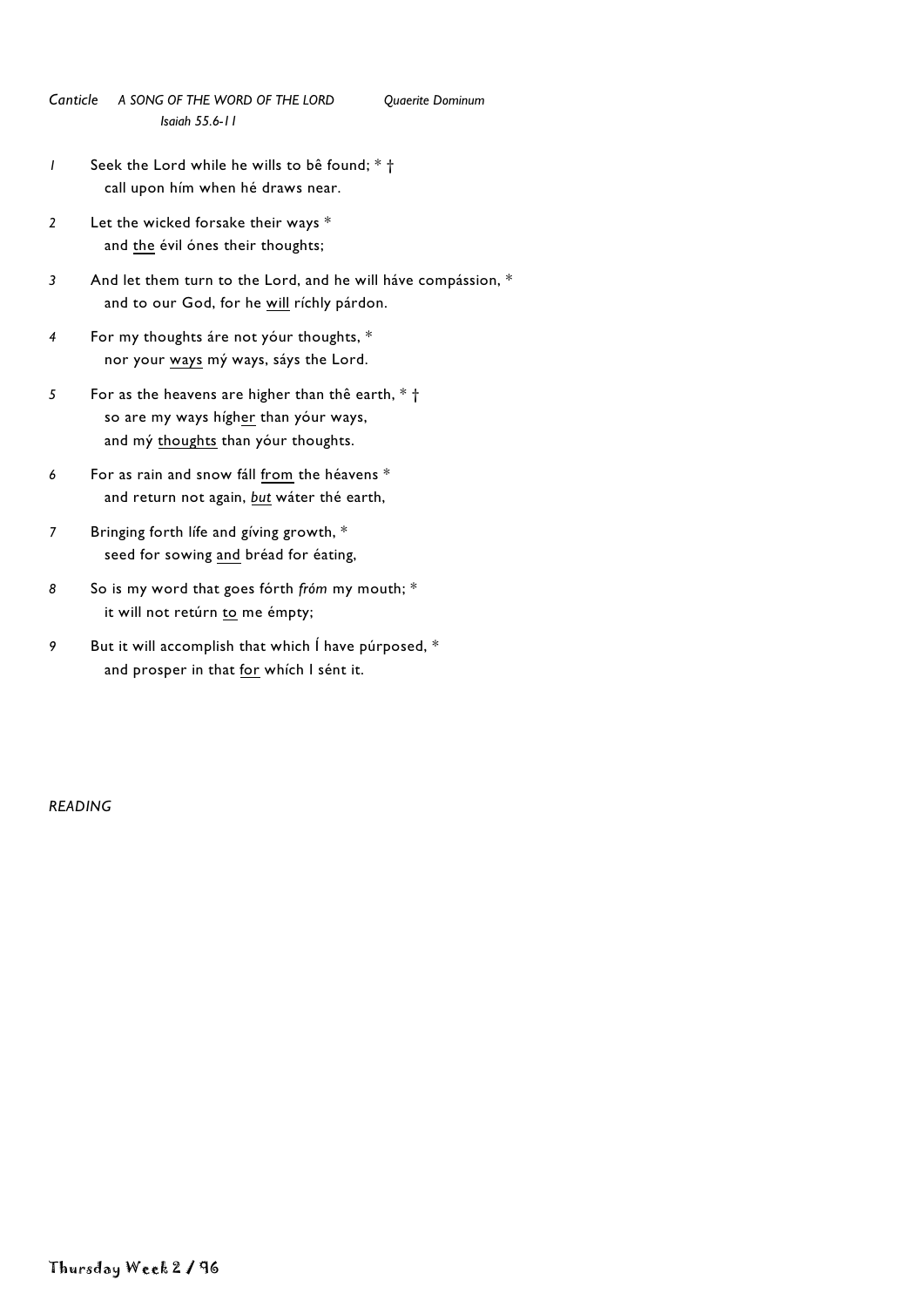## *THE GOSPEL CANTICLE Benedictus Dominus Deus Israel*

*In sanctitate VIIa*



free from all who hate us.

Blessed be the Lord, **the** Gód of Ísrael; \* he has come to his péople and sét them free.

He has raised up for us **a** míghty Sáviour, \* born of the house of his sérvant Dávid.

Through his holy prophets he promised ôf old, † that he would save **us** fróm our énemies, \* from the hands of áll who háte us.

He promised to show mer**cy** tó our fáthers \* and to remember his hóly cóvenant.

This was the oath he swore to **our** fáther Ábraham, \* to set us free from the hánds of our énemies,

- free to wor**ship** hím withóut fear, \* holy and righteous in his sight all the dáys of óur life.
- You, my child, shall be called the pro**phet** óf the Móst High, \* for you will go before the Lórd to prepáre his way,
- to give his people know**ledge** óf salvátion \* by the forgíveness óf their sins.
- In the tender **com**pássion óf our God \* the dawn from on high shall bréak upón us,
- to shine on those who dwell in darkness and **the** shádów of death, \* and to guide our feet intó the wáy of peace.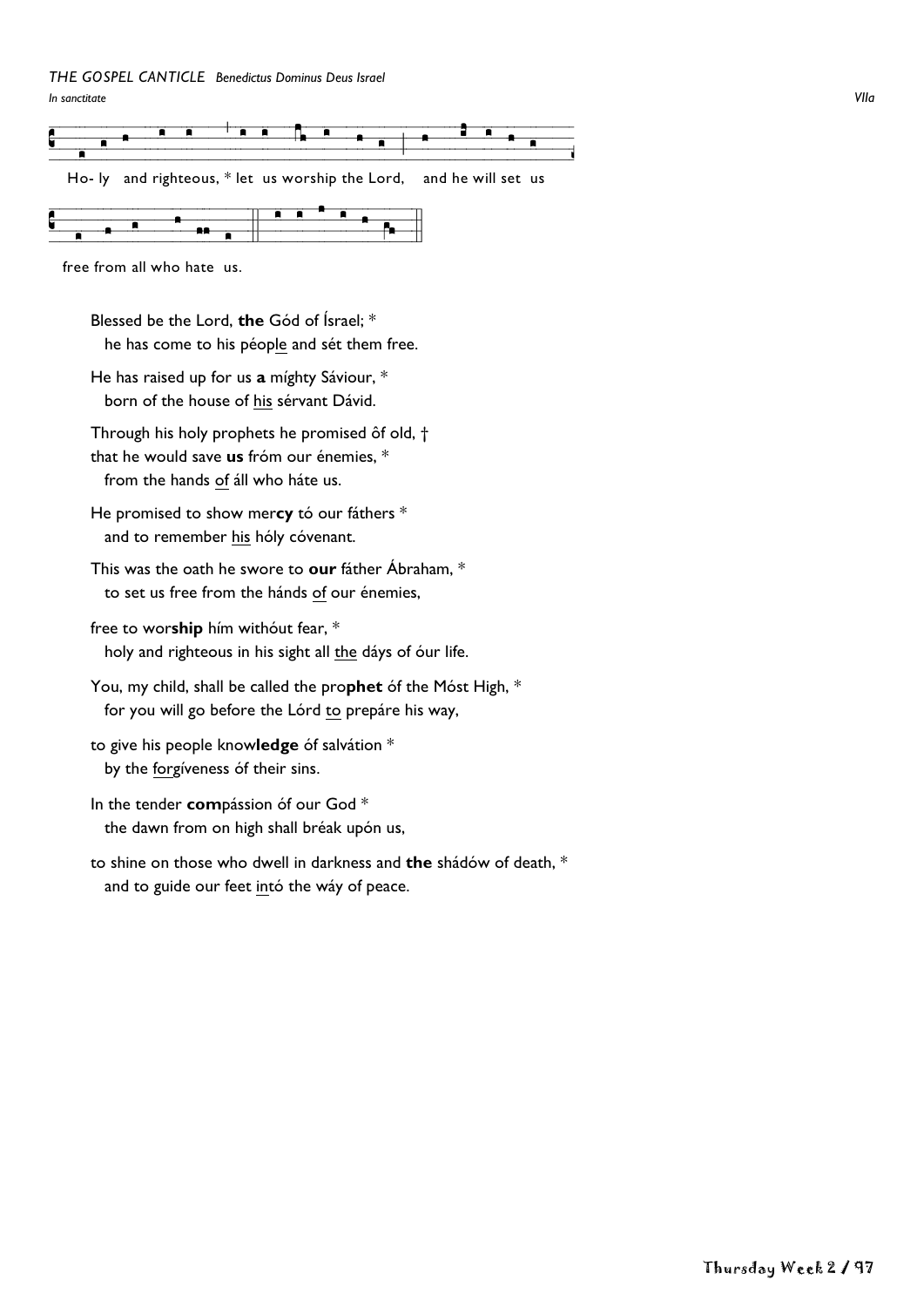### *FRIDAY WEEK 2*

*INVITATORY:* Harden not your hearts today; listen to the voice of the Lord.



- *1* Steadfast through all the endless years Your righteous kingdom stands secure, And your dominion evermore, Throughout the ages shall endure.
- *2* Obedient to the Father's will, You came, incarnate Son, to earth, And stooped so humbly from your throne To share with us a lowly birth.
- *3* O Lord, you came on us to shine, True light from the eternal light; And now the Father's brightness rests On those who long have dwelt in night.
- *4* O see how everything that breathes Its homage gives, in deed and word, The glory of almighty God, The Father's image, Christ our Lord.
- *5* We bless you, Father, fount of light, And Christ, your well-beloved Son, Who with the Spirit dwell in us: Immortal Trinity in One.

**James Brownlie (1857-1925), altd.; from the Greek**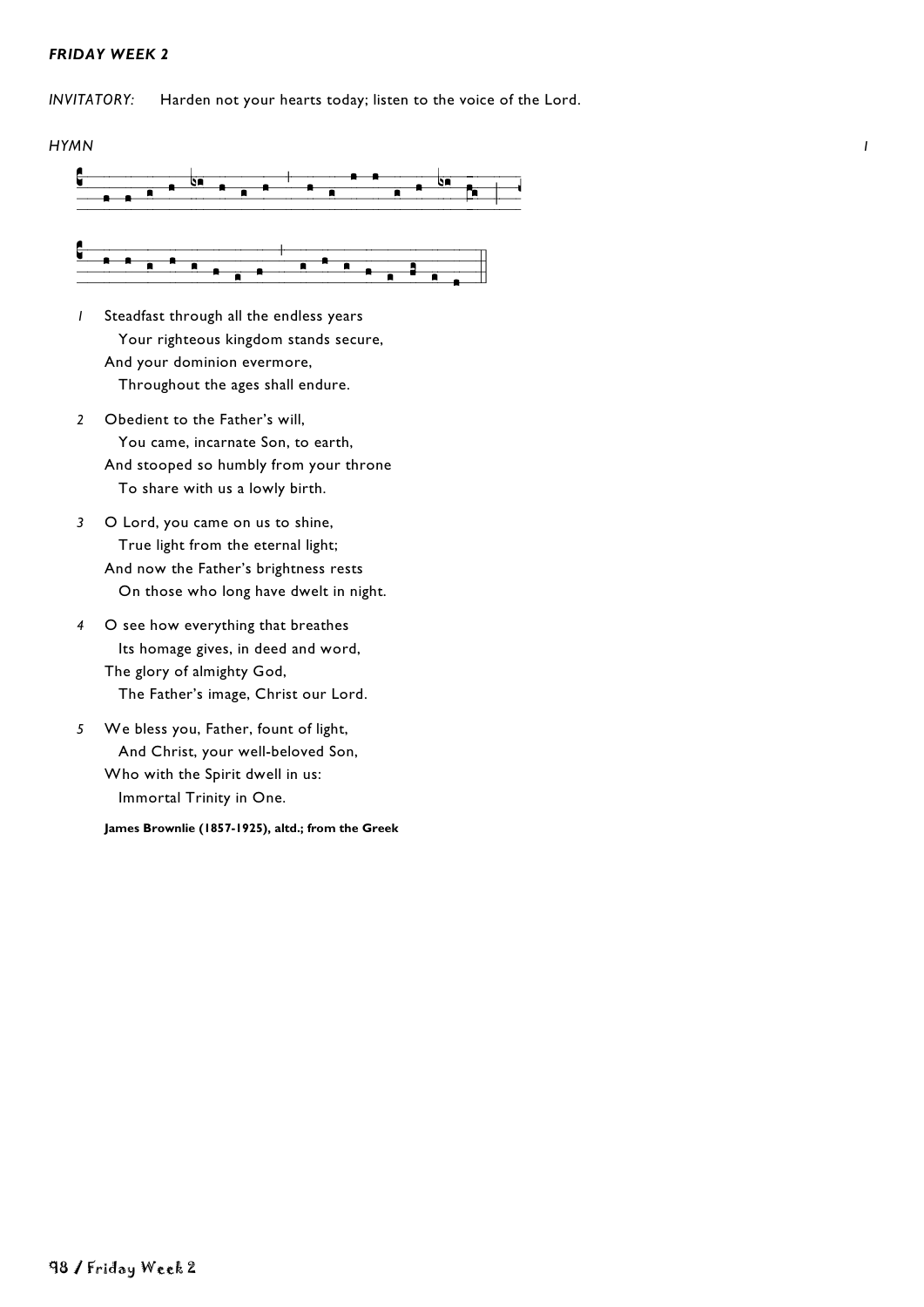Psalm 102 Domine, exaudi

Clamor meus



Let my cry - ing \* come be-fore you, O Lord God.

| Lord, hear my prayer and let my crý come befóre you; * |
|--------------------------------------------------------|
| hide not your face from me in the dáy of my tróuble.   |

- Inclíne your éar to me; \*  $\overline{2}$ when I call, make háste to ánswer me,
- For my days dríft awáy like smoke, \*  $\overline{3}$ and my bones are hót as búrning coals.
- My heart is smitten like gráss and wíthered, \*  $\overline{4}$ so that I forgét to éat my bread.
- $\overline{5}$ Because of the vóice of my gróaning \* I ám but skín and bones.
- I have become like a vulture in the wilderness, \* 6 like an owl amóng the rúins.
- I lie awake and groan; \*  $\overline{7}$ I am like a sparrow, lonely ón a hóuse-top.
- My enemies revíle me áll day long, \* 8 and those who scoff at me have taken an óath agáinst me.
- For I have eaten ashes fôr bread \* + 9 and mingled my drínk with wéeping.
- Because of your indignation and wrath \*  $10$ you have lifted me up and thrówn me áway.
- $\frac{1}{2}$ My days pass awáy like a shádow, \* and I wither like the grass.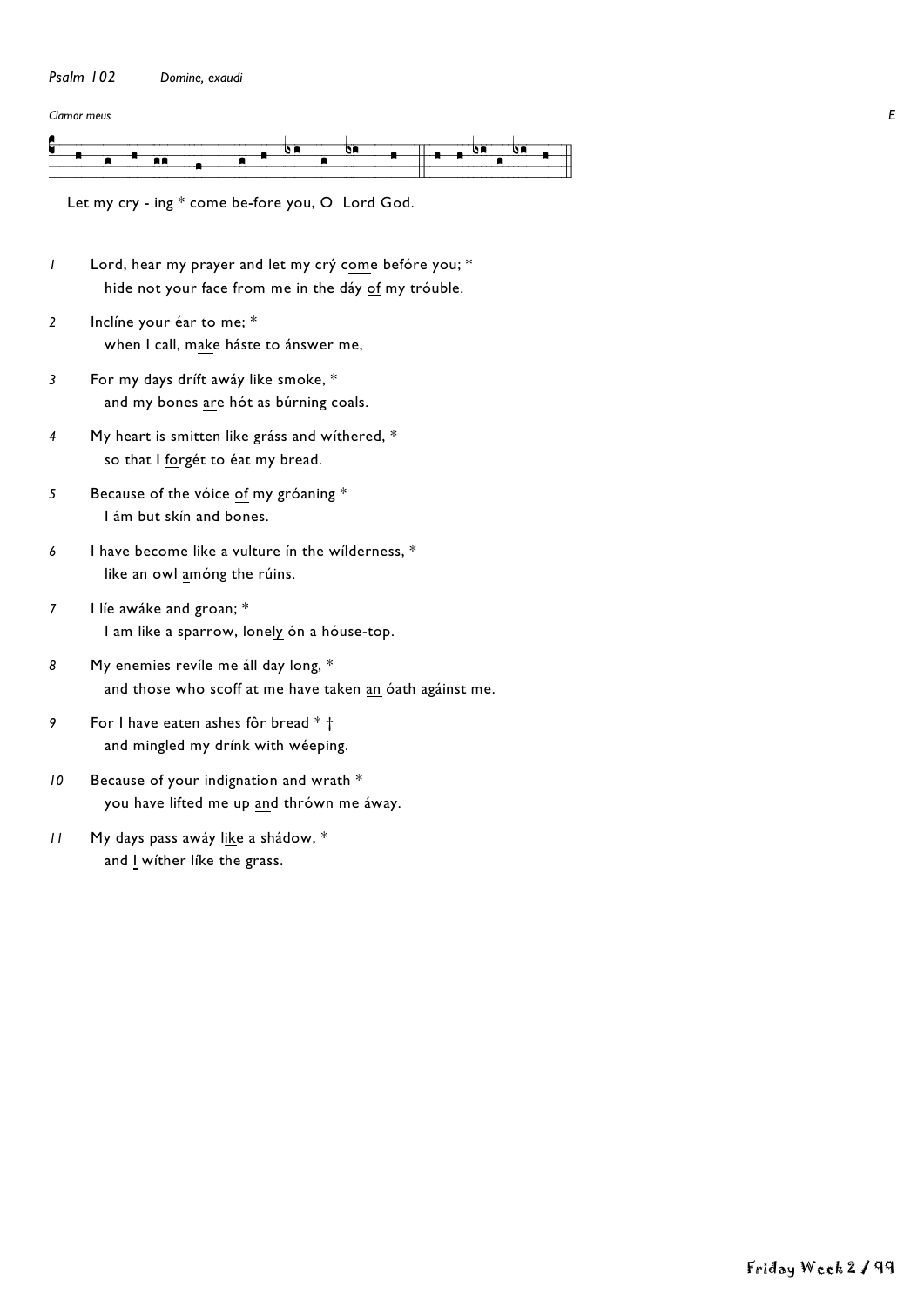- *12* But you, O Lord, endúre for éver, \* and your náme from áge to age.
- *13* You will arise and have compassion on Ziôn, † for it is time to have mércy upón her; \* indeed, the appóinted tíme has come.
- *14* For your servants love her véry rúbble, \* and are moved to pity éven fór her dust.
- *15* The nations shall féar your náme, O Lord, \* and all the kings of the éarth your glóry.
- *16* For the Lord will búild up Zíon, \* and his glóry wíll appear.
- *17* He will look with favour on the práyer of the hómeless; \* he will nót despíse their plea.
- *18* Let this be written for a future génerátion, \* so that a people yet unbórn may práise the Lord.
- *19* For the Lord looked down from his hóly pláce on high; \* from the heavens hé behéld the earth;
- *20* That he might hear the gróan of the cáptive \* and set free thóse condémned to die;
- *21* That they may declare in Zion the name of thê Lord, \* † and his práise in Jerúsalem;
- *22* When the peoples are gathered together, \* and the kingdoms álso, to sérve the Lord.
- *23* He has brought down my stréngth befóre my time; \* he has shortened the númber óf my days;
- 24 And I said, "O mŷ God,  $\dagger$ do not take me away in the mídst of mý days; \* your years endure throughout all génerátions.
- *25* In the beginning, O Lord, you laid the foundátions óf the earth, \* and the heavens are *the* wórk of yóur hands;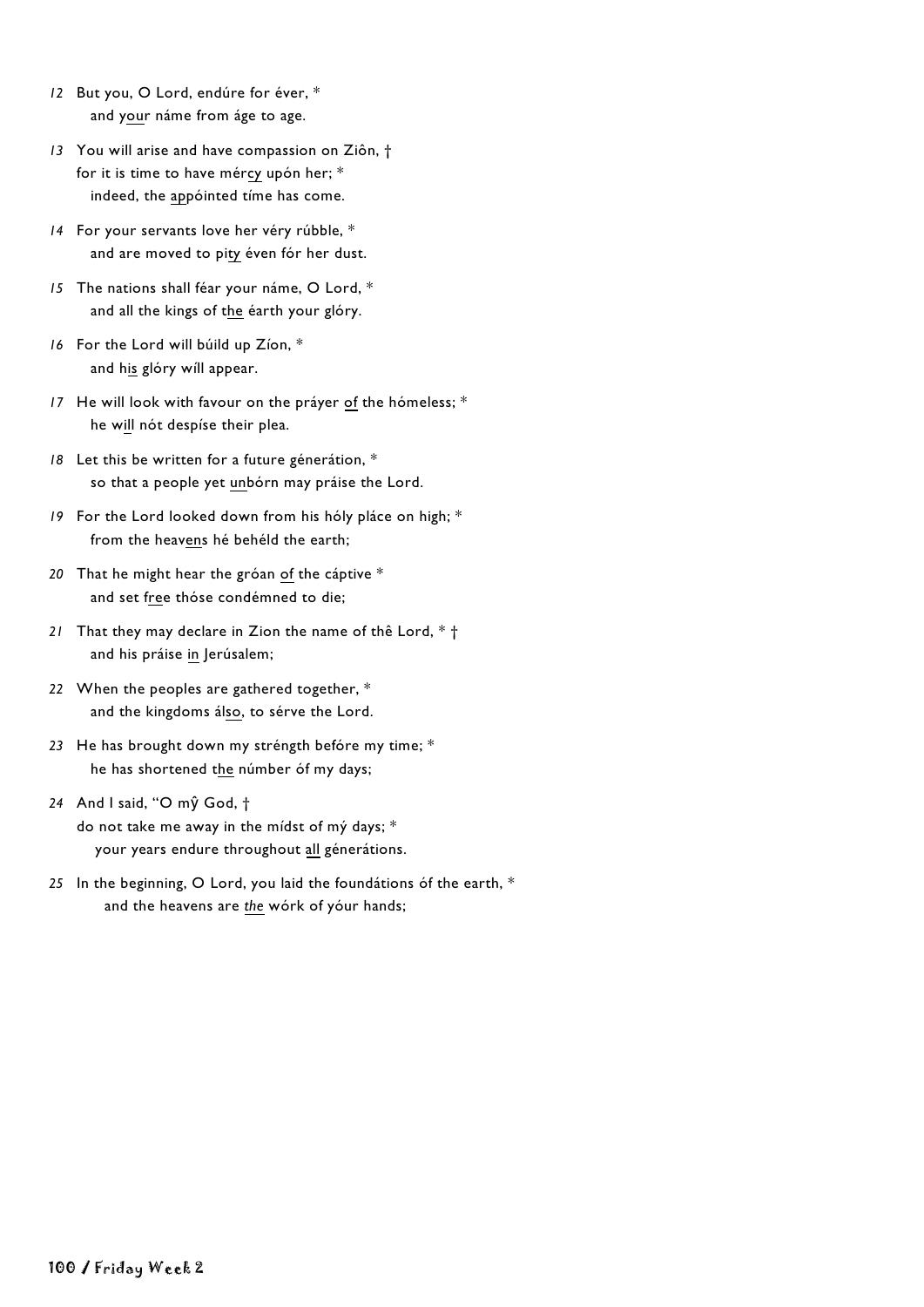- 26 They shall perish, but you will êndure; + they all shall wear out like a gárment; \* as clothing you will change them, and they shall be changed;
- 27 But you are always the same, \* and your years will nevêr end. +
- 28 The children of your servants shall continue, \* and their offspring shall stand fást in yóur sight."



Let my cry - ing come be-fore you, O Lord God.

Eternal Father, you have built your Church on the rock of faith so that the gates of hell prevail not against us: as with tears of penitence we confess our frailty, so reclothe us with the garments of everlasting joy; through Jesus Christ our Lord. Amen.

### Psalm 101 Misericordiam et judicium Tibi, Domine, psallam



To you, Lord, will I sing prais - es: \* I will strive to fol - low



a blameless course.

- I will sing of mércy and jústice; \*  $\mathbf{I}$ to you, O Lord, will I sing práises.
- $\overline{2}$ I will strive to follow a blamelêss course; † oh whén will you cóme to me? \* I will walk with sincerity of héart withín my house.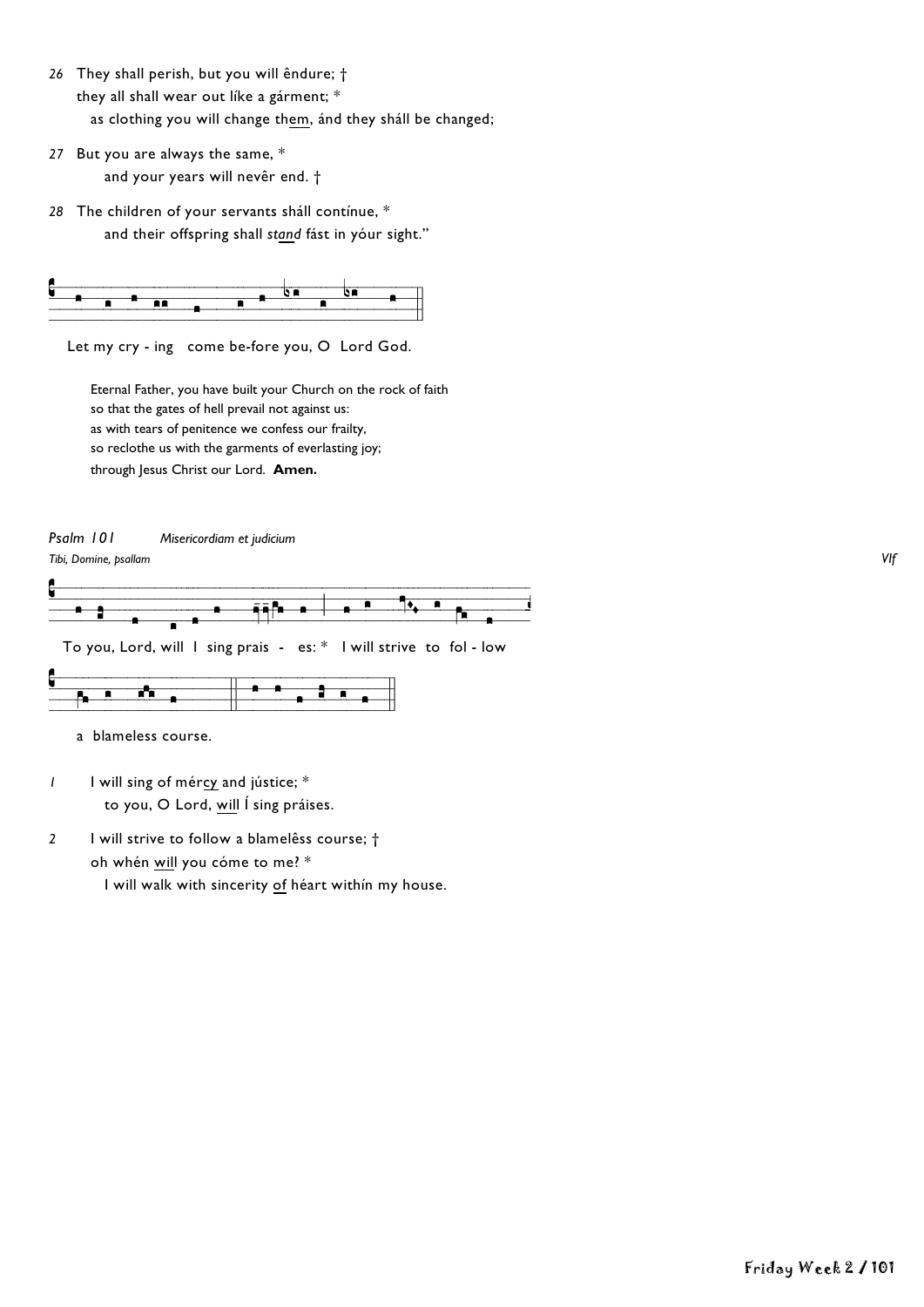- *3* I will set no worthless thíng befóre my eyes; \* I hate the doers of evil deeds; they shall nót remáin with me.
- *4* A crooked héart shall be fár from me; \* I will nót know évil.
- *5* Those who in secret slander their néighbours I wíll destroy; \* those who have a haughty look and a proud héart I cannót abide.
- *6* My eyes are upon the faithful in the land, that théy may dwéll with me, \* and only those who lead a blameless life shall bé my sérvants.
- *7* Those who act deceitfully shall not dwéll in mý house, \* and those who tell lies shall not contínue ín my sight.
- *8* I will soon destroy all the wícked ín the land, \* that I may root out all evildoers from the cíty óf the Lord.



To you, Lord, will I sing prais - es: I will strive to fol - low



a blameless course.

Purify our hearts, O Lord, and teach us to seek your Kingdom first; that the world may see our good works and glorify you, our Father in heaven, through your Son, Jesus Christ our Lord. **Amen.**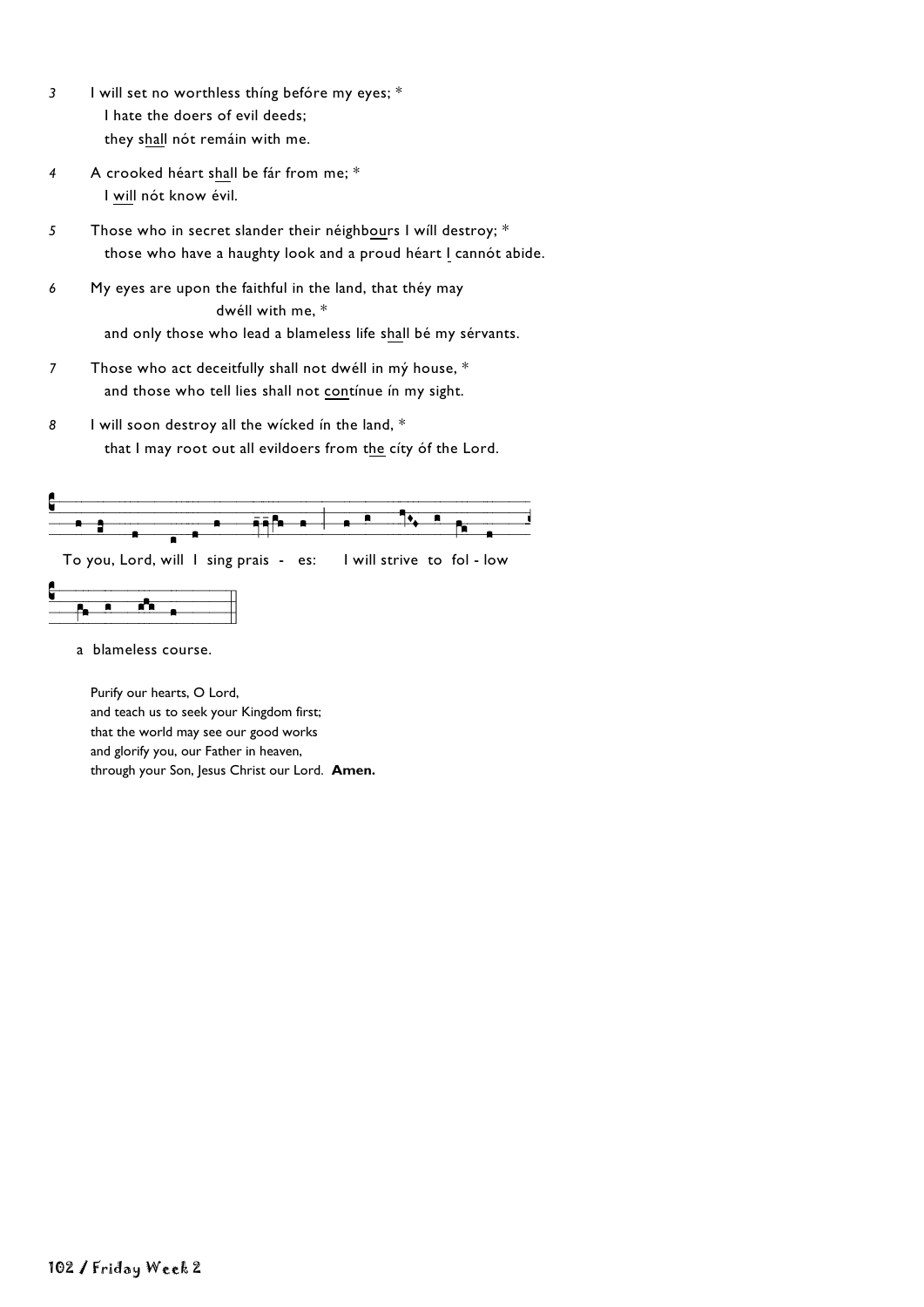Canticle A SONG OF THE SERVANT Isaiah 53.3-6 Attendite (Lam 1.18)

|   | $\blacksquare$                                                                           |
|---|------------------------------------------------------------------------------------------|
|   | * all you peoples,<br>O hear,<br>and be - hold my suffer- ing.                           |
| I | He was despised; he wás rejécted, *<br>a man of sorrows, acquáinted with grief.          |
| 2 | As one from whom people híde their fáces, *<br>he was despised, and wé estéemed him not. |
| 3 | Ours were the sufferings hê bore, * †<br>ours the tórments hé endured,                   |
| 4 | while we thought he was being punished, *<br>struck by Gód and bróught low.              |
| 5 | He was pierced for our sins, *<br>bruised fór no fáult but ours.                         |
| 6 | His punishmént has wón our peace, *<br>and by his wóunds we áre healed.                  |
| 7 | We had all strayed lîke sheep, $*$ $\dagger$<br>all táking our ówn way;                  |
| 8 | but the Lord laid on him *<br>the gúilt of ús all.                                       |
|   |                                                                                          |

all you peoples, and be - hold my suffer-ing. O hear,

READING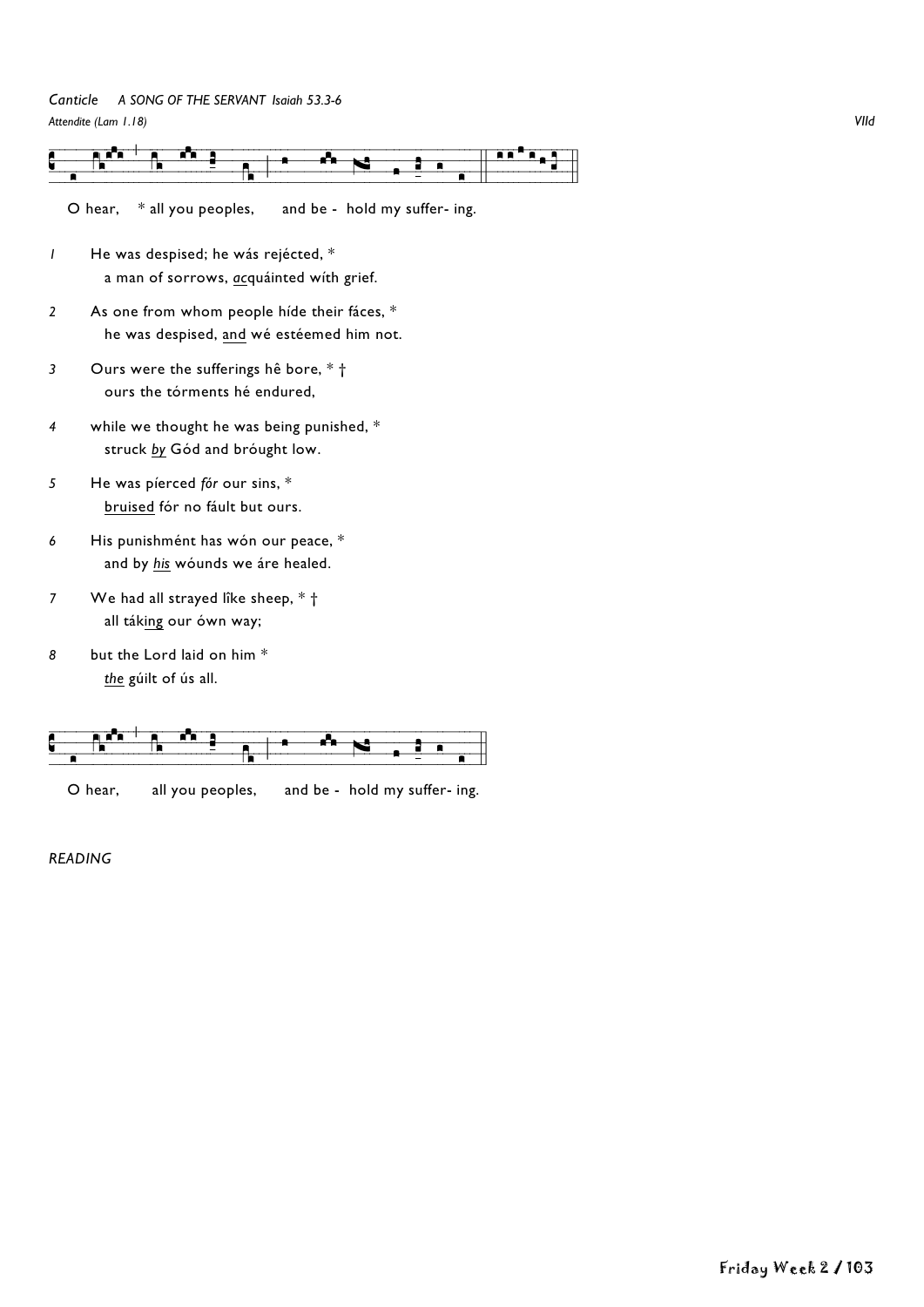### THE GOSPEL CANTICLE Benedictus Dominus Deus Israel

Per viscera (Lk 1.78)



In the tender  $*$  compas - sion of our God, the dawn from on high



shall break u-pon us.

Blessed be the Lord, the Gód of Ísrael; \* he has come to his péople and sét them free.

He has raised up for us a míghty Sáviour, \* born of the house of his sérvant Dávid.

Through his holy prophets he promised ôf old, † that he would save us fróm our énemies, \* from the hands of áll who háte us.

He promised to show mercy tó our fáthers \* and to remember his hóly cóvenant.

This was the oath he swore to our father Abraham, \* to set us free from the hánds of our énemies,

free to worship him without fear, \* holy and righteous in his sight all the dáys of óur life.

You, my child, shall be called the prophet of the Most High, \* for you will go before the Lórd to prepáre his way,

```
to give his people knowledge óf salvátion *
by the forgiveness of their sins.
```
- In the tender compássion óf our God\* the dawn from on high shall bréak upón us,
- to shine on those who dwell in darkness and the shádów of death, \* and to guide our feet intó the wáy of peace.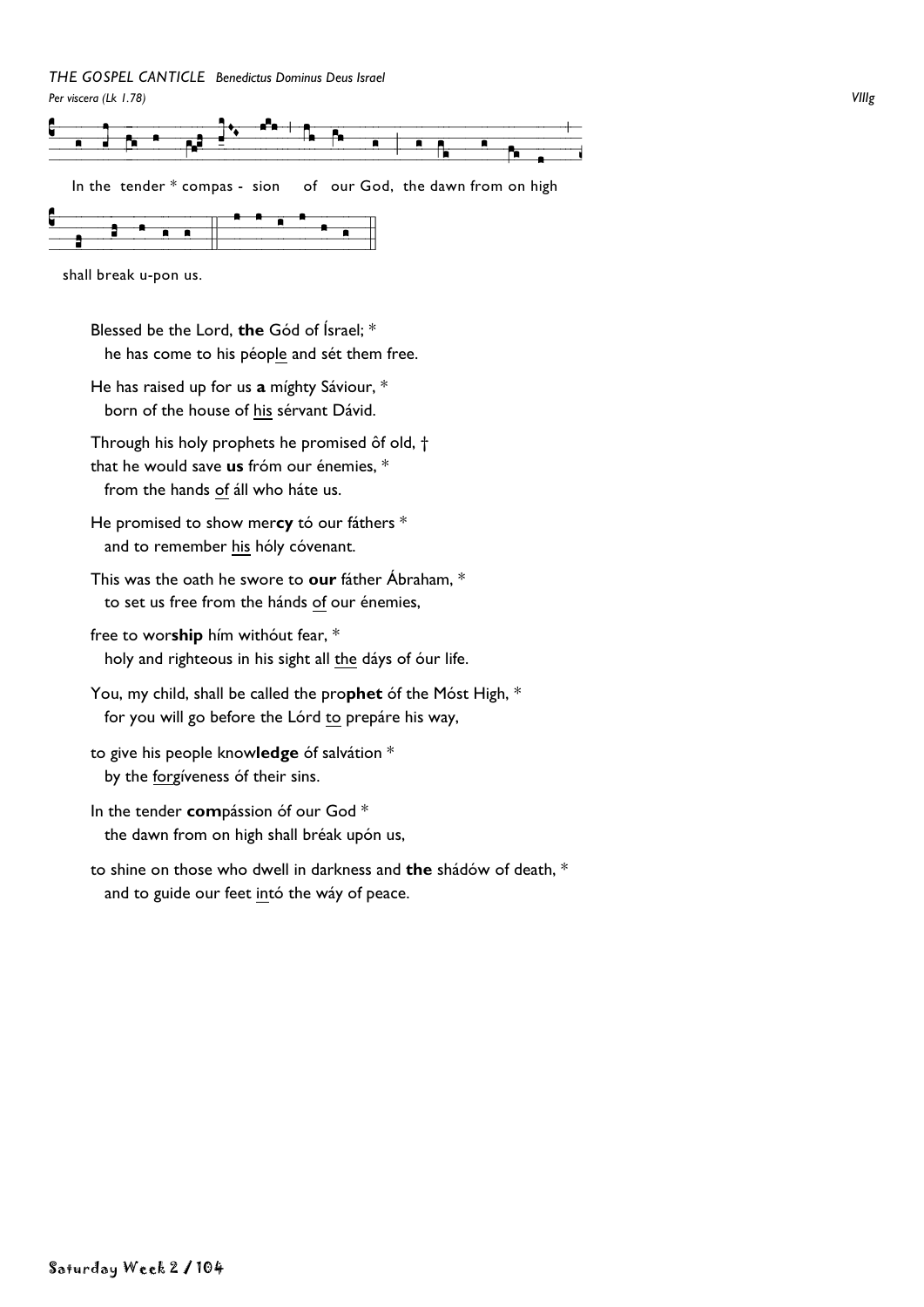### *SATURDAY WEEK 2*

### *INVITATORY:*

At the name of Jesus, let every tongue proclaim: He is Lord.

### *HYMN*



- *1* The Father's glory, Christ our light, With love and mercy comes to bless Our fallen world, and be the way That leads from sin to holiness.
- *2* Christ yesterday and Christ today, For all eternity the same, The image of our hidden God: Eternal wisdom is his name.
- *3* He keeps his word from age to age, Is with us to the end of days: A cloud by day, a flame by night, To go before us on his ways.
- *4* We bless you, Father, fount of light, And Christ, your well-beloved Son, Who with the Spirit dwell in us: Immortal Trinity in One.

**Stanbrook Abbey**

*I*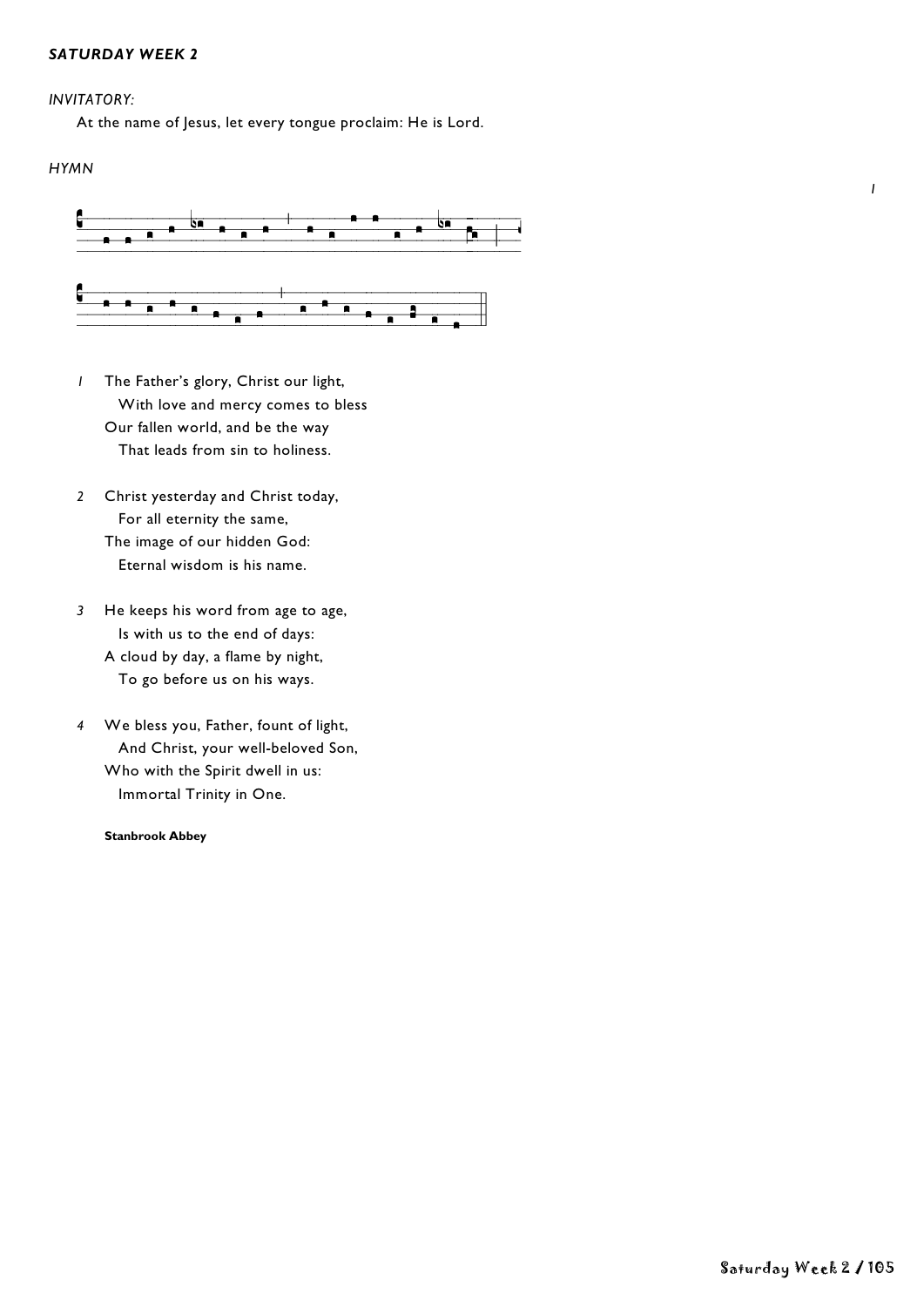### *Psalm 8 Domine, Dominus noster*

*Quam admirabile Ig*

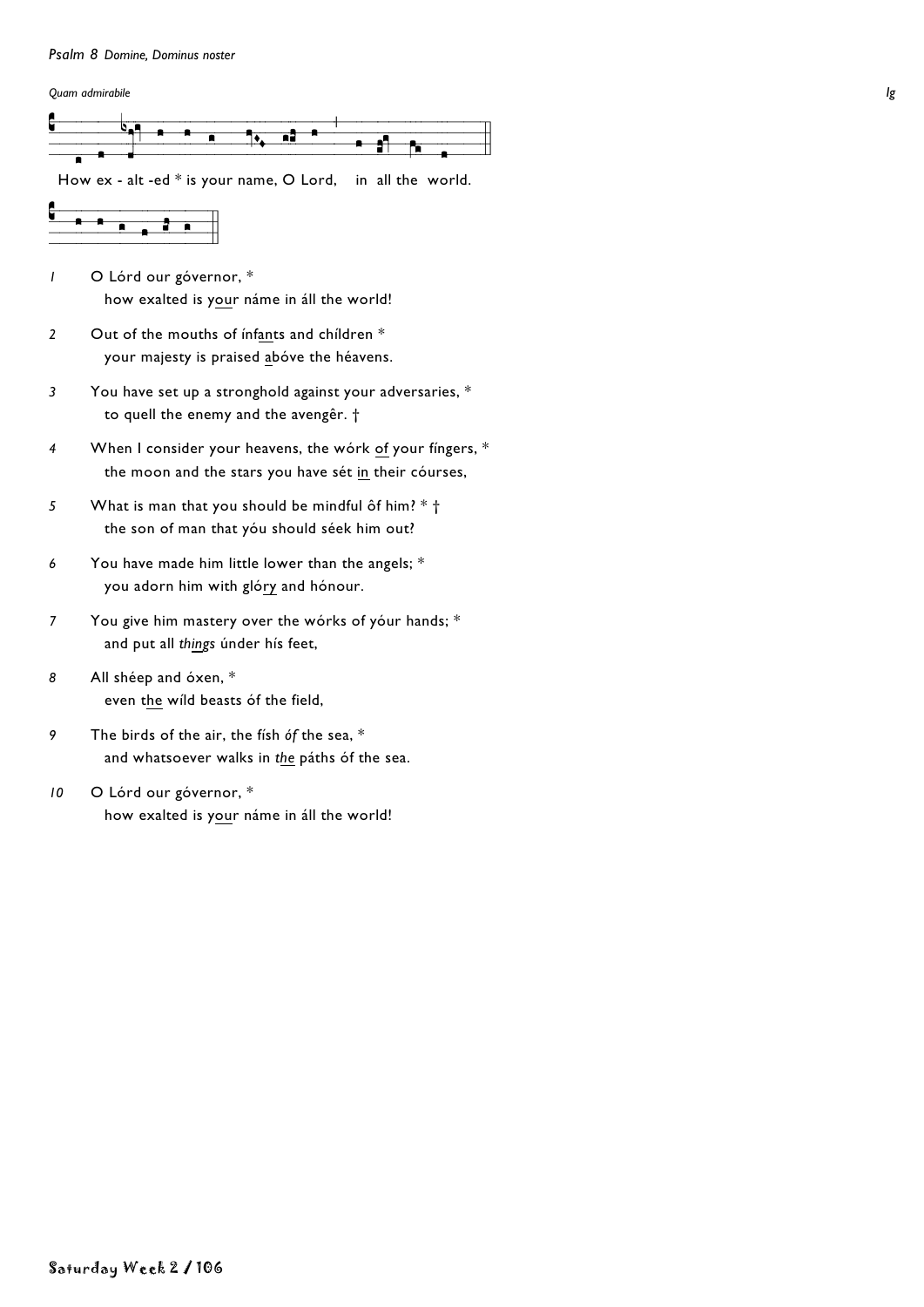O God the Word and Son of God, exalted is your name in all creation, yet you have stooped to become one with us: as you have ordained humanity the steward of your creation, so minister through us the mystery of your salvation; to the glory of your holy Name. Amen.

Psalm 45 Eructavit cor meum



Therefore God, \* your own God, has a-nointed you with the oil



of glad-ness.

- $\overline{I}$ My heart is stirring with a noblê song; † let me recite what I have fáshioned fór the king; \* my tongue shall be the pen of a skilled writer.
- You are the fairest of men; \*  $\overline{2}$ gráce flows fróm your lips, because God has bléssed you for éver.
- Strap your sword upon your thigh, O míghty wárrior, \*  $\mathbf{3}$ in your pride and in your májesty.
- Ride out and conquer in the cause of truth \*  $\overline{\mathcal{A}}$ and for the sáke of jústice.
- $\overline{5}$ Your right hand will shów you márvellous things; \* your arrows are very sharp, O míghty wárrior.
- The peoples are fálling át your feet, \* 6 and the king's enemies are lósing heart.
- Your throne, O God, endures for ever and evêr, \* +  $\overline{7}$ a sceptre of righteousness is the sceptre of your kingdom; you love righteousness and háte iníquity;
- Therefore God, your God, hás anóinted you \* 8 with the oil of gladness abóve your féllows.
- All your garments are fragrant with myrrh, áloes and cássia, \* 9 and the music of strings from ivory pálaces mákes you glad.
- Kings' daughters stand among the ladies of the court;  $*$   $\dagger$  $10$ on your right hand is the queen, adorned with the góld of Óphir.
- "Hear, O daughter; consider and listen closely; \*  $\overline{11}$ forget your people and your father's house.
- $12$ The king will have pleasure in your beaut $\hat{y}$ ; \*  $\dagger$ he is your master; therefore dó him hónour.

VIIc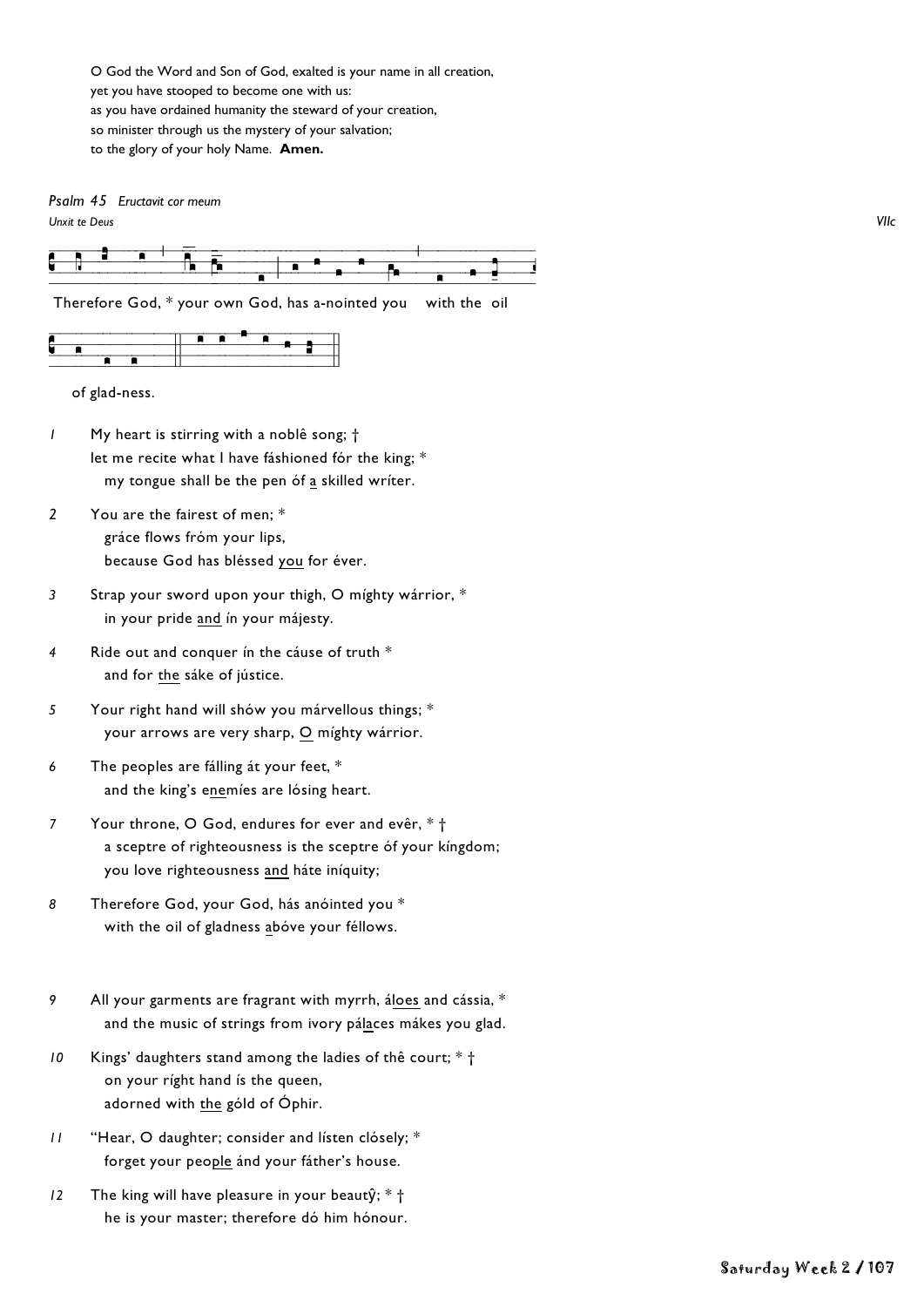- The people of Tyre are here with a gift; \*  $13$ the rich among the people séek your fávour."
- $\sqrt{4}$ All glorious is the princéss as she énters; \* her gówn is clóth-of-gold.
- In embroidered apparel she is brought to the king;  $*$   $\dagger$  $15$ after her the bridesmaids follow in procéssion.
- $16$ With joy and gladness they are brought, \* and enter into the pálace óf the king.
- "In place of fathers, O king, you shall have sons; \*  $17$ you shall make them princes óver áll the earth.
- $18$ I will make your name to be remembered from one generation tó anóther; \* therefore nations will praise you for éver and éver."



Therefore God, your own God, has a-nointed you with the oil



of glad-ness.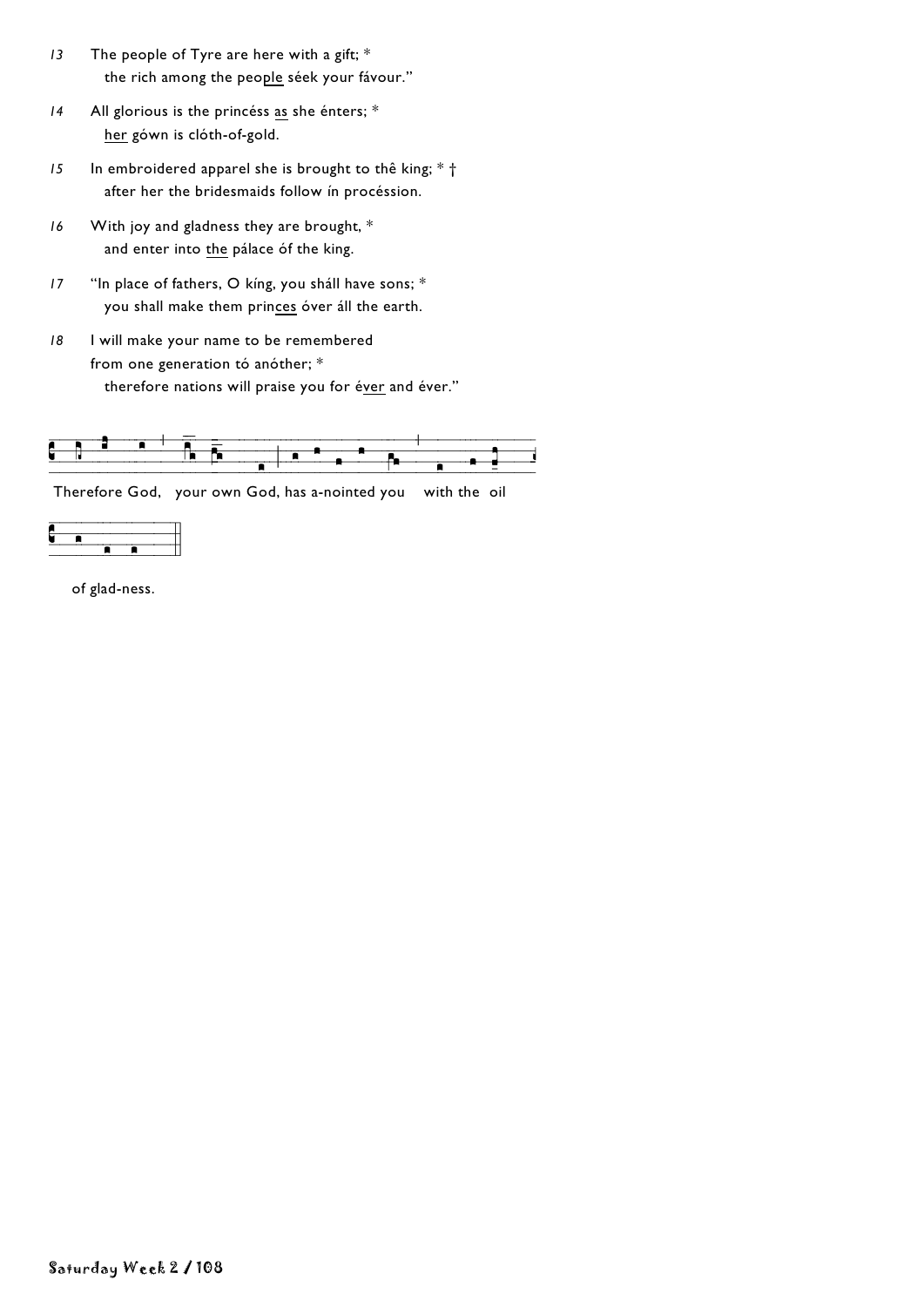You have anointed us, O Lamb of God, with the oil of gladness and clothed us in the garments of salvation: come and unite us in the joy of heaven wedded to earth; through Jesus Christ our Lord. **Amen.**

*Psalm 57 Miserere mei, Deus Miserere VIIIg*



Be mer-ci -ful \* to me, O God, be mer-ci - ful.

- *1* Be merciful to me, O God, be merciful, for I have taken refuge în you; \* † in the shadow of your wings will Í take réfuge until this time of tróuble hás gone by.
- *2* I will call upón the Móst High God, \* the Gód who maintáins my cause.
- *3* He will send from heaven and save mê; † he will confound those who trámple upón me; \* God will send forth his lóve and his fáithfulness.
- *4* I lie in the midst of lions that devóur the péople; \* their teeth are spears and arrows, *their* tóngue a shárp sword.
- *5* They have laid a net for my feet and Í am bówed low; \* they have dug a pit before me but have fallen ínto ít themselves.
- *6* Exalt yourself abóve the héavens, O God, \* and your glory óver áll the earth.
- *7* My heart is firmly fixed, O Gód, my héart is fixed; \* I will síng and make mélody.
- *8* Wake up, my spirît; † awáke, *lúte* and harp; \* I myself *will* wáken thé dawn.
- *9* I will confess you among the peoples, Ô Lord; \* † I will sing praise to you amóng the nátions.
- *10* For your loving-kindness is greater than the heavens, \* and your faithfulness réaches tó the clouds.
- *11* Exalt yourself abóve the héavens, O God, \* and your glory óver áll the earth.

Tender God, gentle protector in time of trouble: pierce the gloom of despair and give us, with all your people, the song of freedom and the shout of praise, in Jesus Christ our Lord. **Amen.**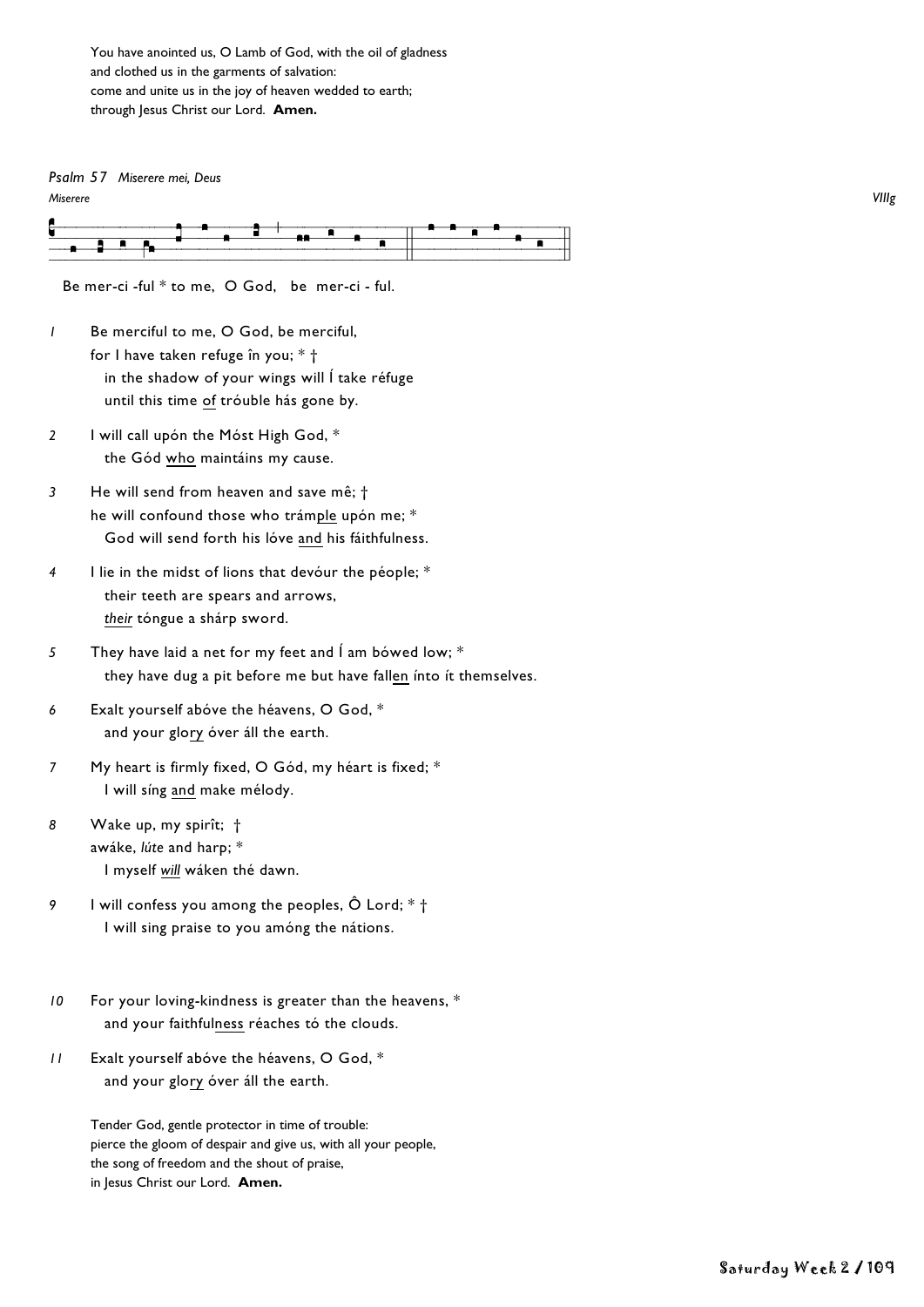Dominus (I Sam 2.10)



The Lord God \* will judge the ends of the earth.

- My heart rejoices in the Lord, my strength is in mŷ God.  $*$  +  $\overline{I}$ My mouth derídes my énemies, because I rejoice in yóur salvátion.
- There is none holy like the Lord, there is nóne besídes you; \*  $\overline{2}$ there is no róck like óur God.
- $\overline{3}$ Cease your proud boasting; † let no word of árrogance páss your lips; \* for the Lord is a God of knowledge, and by him áctions áre weighed.
- $\overline{\mathcal{A}}$ The bows of the mighty are bróken, \* but the féeble gírd on strength.
- Those with plenty must labour fôr bread, \* +  $\overline{5}$ but the húngry need wórk no more.
- The childless wife has children now, \*  $\pmb{6}$ but the mother of mány is forlorn.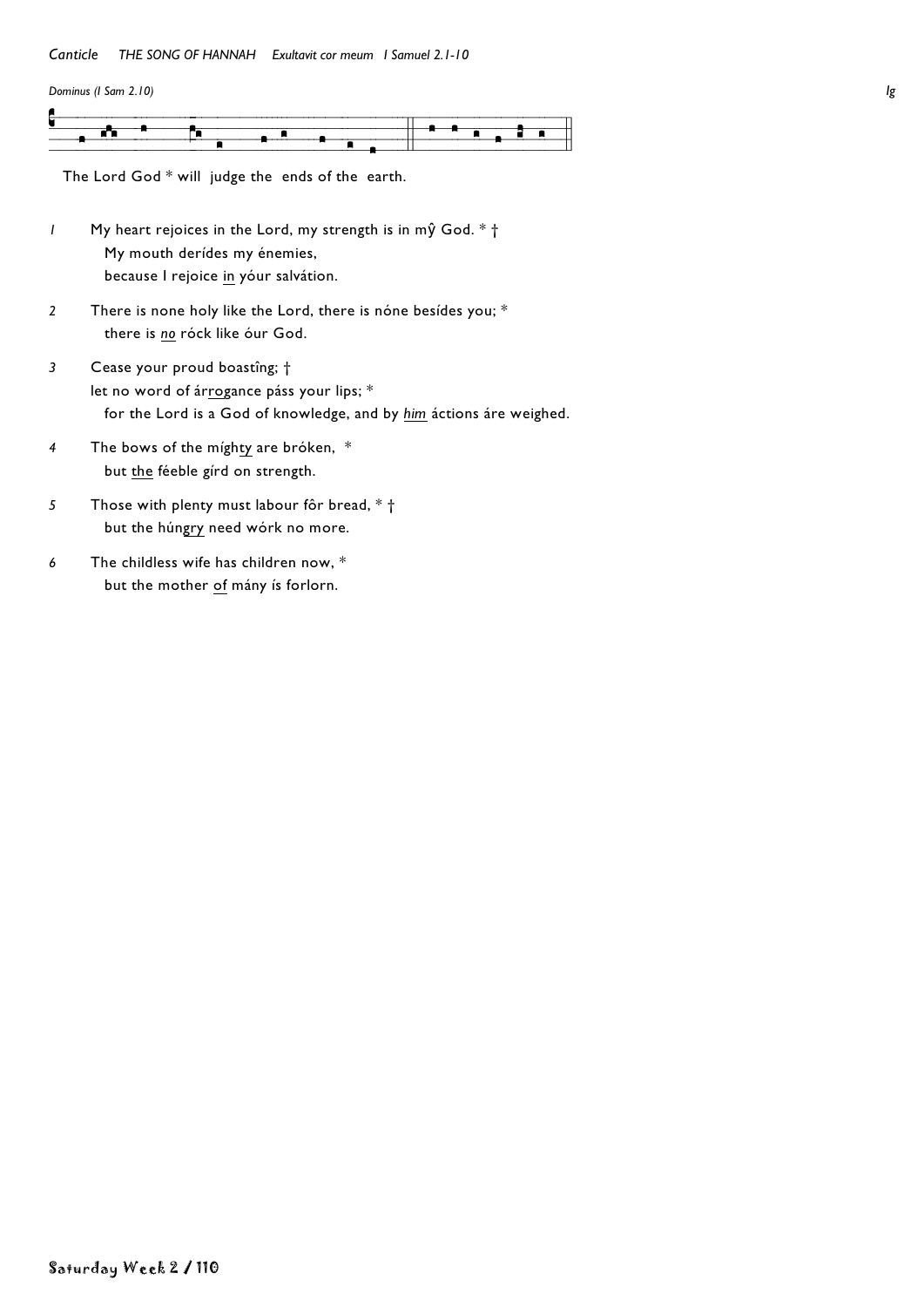- *7* It is the Lórd who gives lífe and death; \* he brings down to Shéol and ráises up.
- *8* It is the Lord who gives povertý and ríches; \* he brings low, and *he* álso éxalts.
- *9* He raises up the poor from thê dust; † he lifts the needy fróm the ásh heap, \* to give them a place among the great, to set them in séats of hónour.
- *10* For the foundations of the éarth *áre* the Lord's, \* and on them hé has sét the world.
- *11* He will guard the feet of his faithfûl ones, † but the wicked shall be cut óff in dárkness; \* for not by míght shall a mán prevail.
- *12* The adversaries of the Lord shall be bróken to píeces; \* while the Most High thunders in the héavens.
- *13* The Lord will judge the ends of thê earth; \* † he will give stréngth *tó* his king, and exalt the power of hís anóinted.



The Lord God will judge the ends of the earth.

*READING*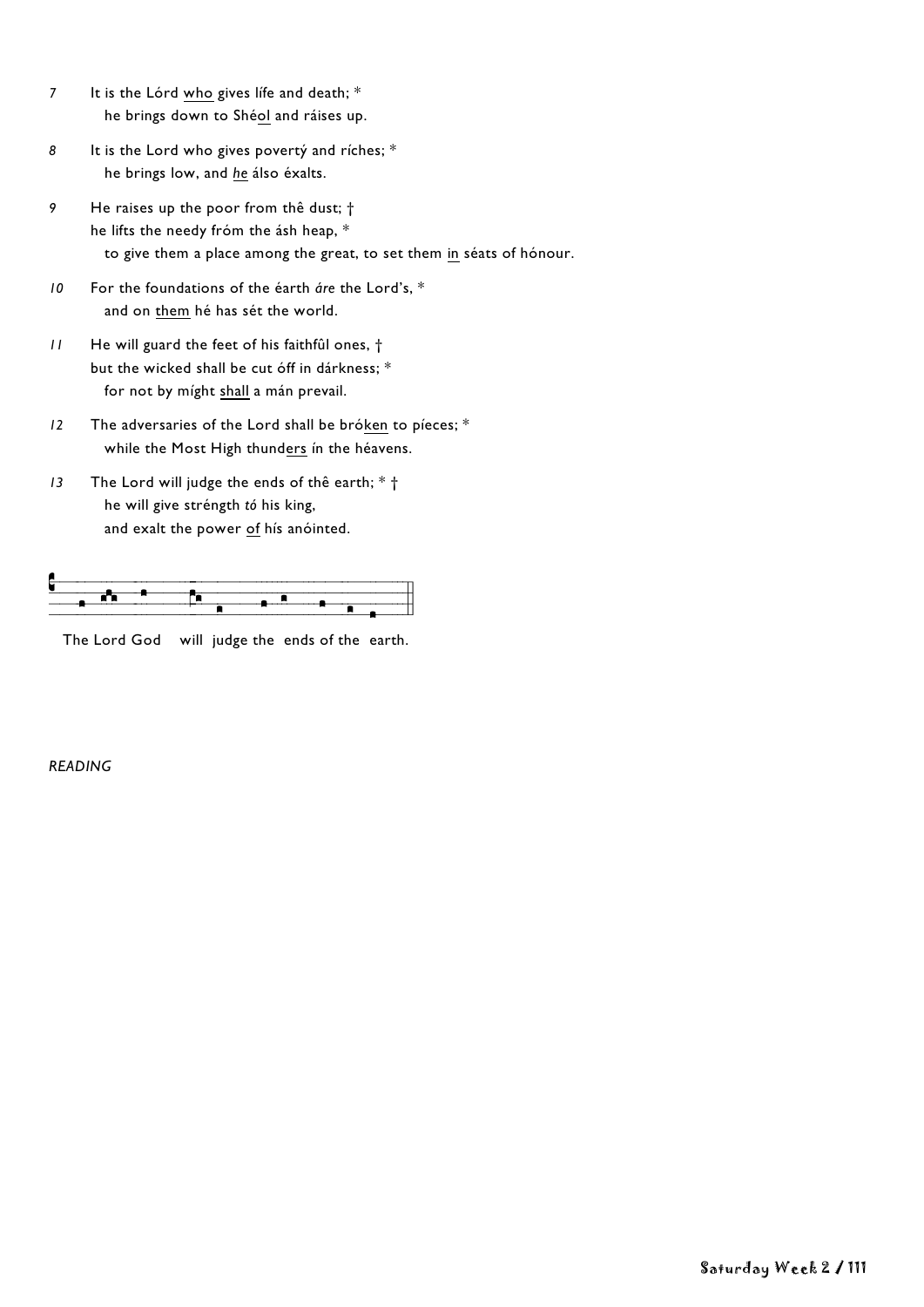## *THE GOSPEL CANTICLE Benedictus Dominus Deus Israel*

*In viam pacis (Lk 1.79) Ig*



In-to the way of peace \* guide our feet, Lord our God.

Blessed be the Lord, **the** Gód of Ísrael; \* he has come to his péople and sét them free.

He has raised up for us **a** míghty Sáviour, \* born of the house of his sérvant Dávid.

Through his holy prophets he promised ôf old, † that he would save **us** fróm our énemies, \* from the hands of áll who háte us.

- He promised to show mer**cy** tó our fáthers \* and to remember his hóly cóvenant.
- This was the oath he swore to **our** fáther Ábraham, \* to set us free from the hánds of our énemies,
- free to wor**ship** hím withóut fear, \* holy and righteous in his sight all the dáys of óur life.
- You, my child, shall be called the pro**phet** óf the Móst High, \* for you will go before the Lórd to prepáre his way,
- to give his people know**ledge** óf salvátion \* by the forgíveness óf their sins.
- In the tender **com**pássion óf our God \* the dawn from on high shall bréak upón us,
- to shine on those who dwell in darkness and **the** shádów of death, \* and to guide our feet intó the wáy of peace.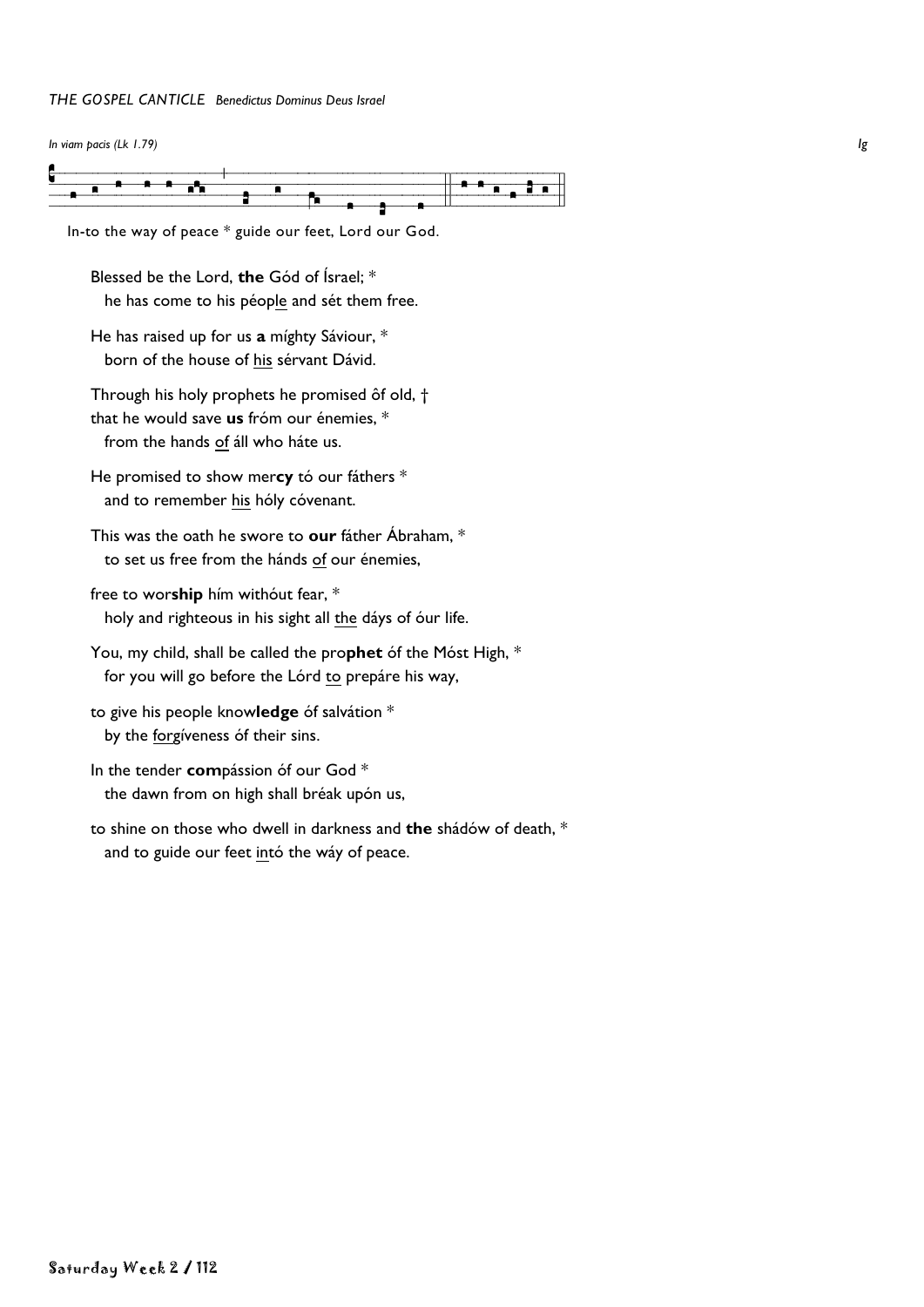## *INVITATORY* **Te Deum Laudamus (except in Lent)**

We praise you, O God, We acclaim you as the Lord.

All creation worships you, the Father everlasting.

To you all angels, all the powers of heaven, cherubim and seraphim sing in endless praise,

# **Holy, holy, holy Lord, God of power and might; heaven and earth are full of your glory.**

The glorious company of apostles praise you; the noble fellowship of prophets praise you.

The white-robed army of martyrs praise you; throughout the world the holy Church acclaims you.

# **Father of majesty unbounded; your true and only Son, worthy of all worship; and the Holy Spirit, advocate and guide.**

You are the King of glory, O Christ, the eternal Son of the Father.

When you took our flesh to set us free, you humbly chose the Virgin's womb.

You overcame the sting of death, and opened the kingdom of heaven to all believers.

You are seated at God's right hand in glory, we believe that you will come to be our judge.

**Come then, Lord, and help your people, bought with the price of your own blood; and bring us with your saints to glory everlasting.**

*HYMN*



*VI*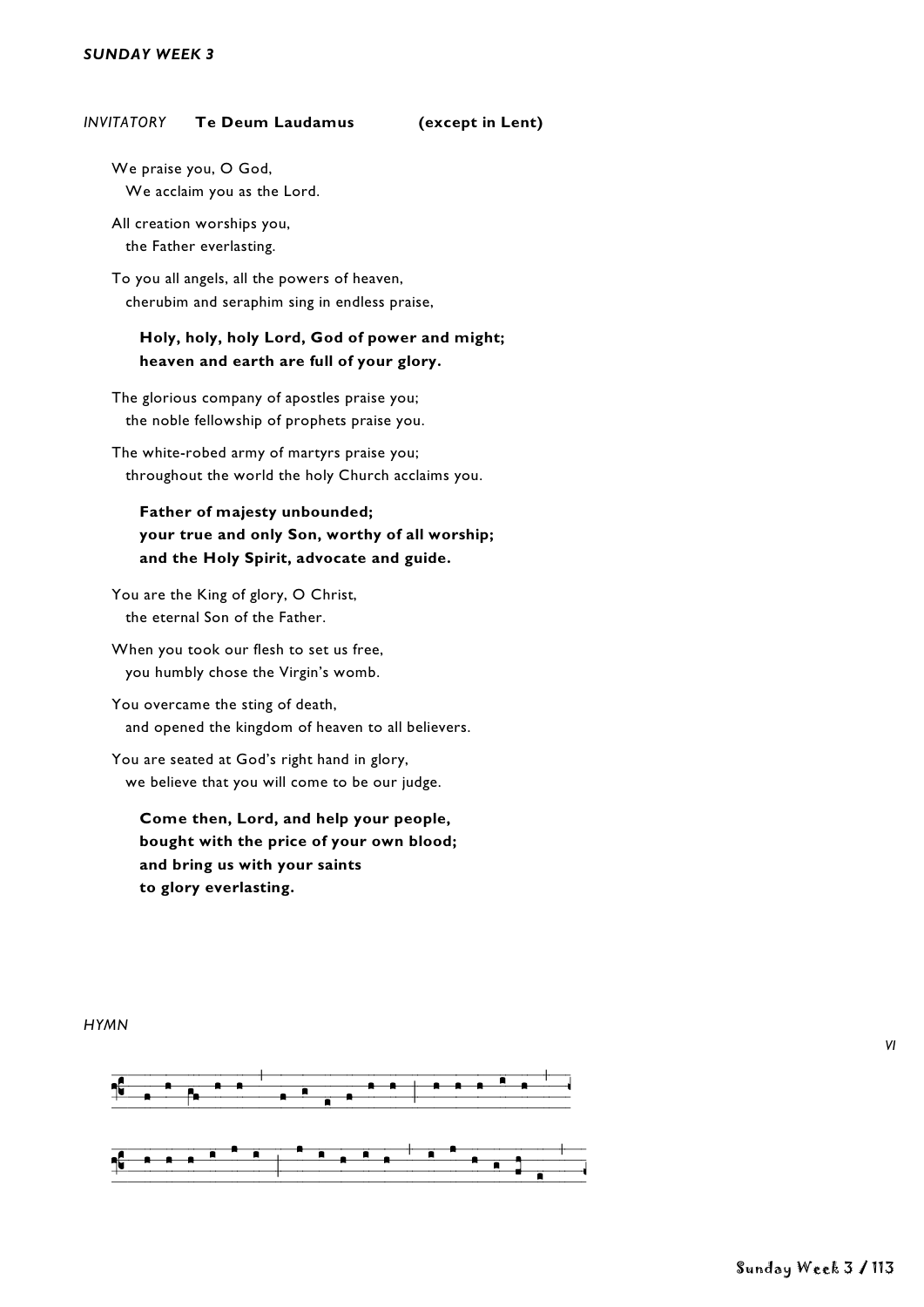

- *1* Father, we praise you, now the night is over, Active and watchful, stand we all before you; Singing, we offer prayer and adoration: Thus we adore you.
- *2* Monarch of all things, fit us for your kingdom; Banish our weakness, health and wholeness sending; Bring us to heaven, where your saints united Joy without ending.
- *3* All-holy Father, Son and equal Spirit, Trinity blessed, send us your salvation; Yours is the glory, evermore resounding, Filling creation.

**Percy Dearmer (1867-1936), altd.**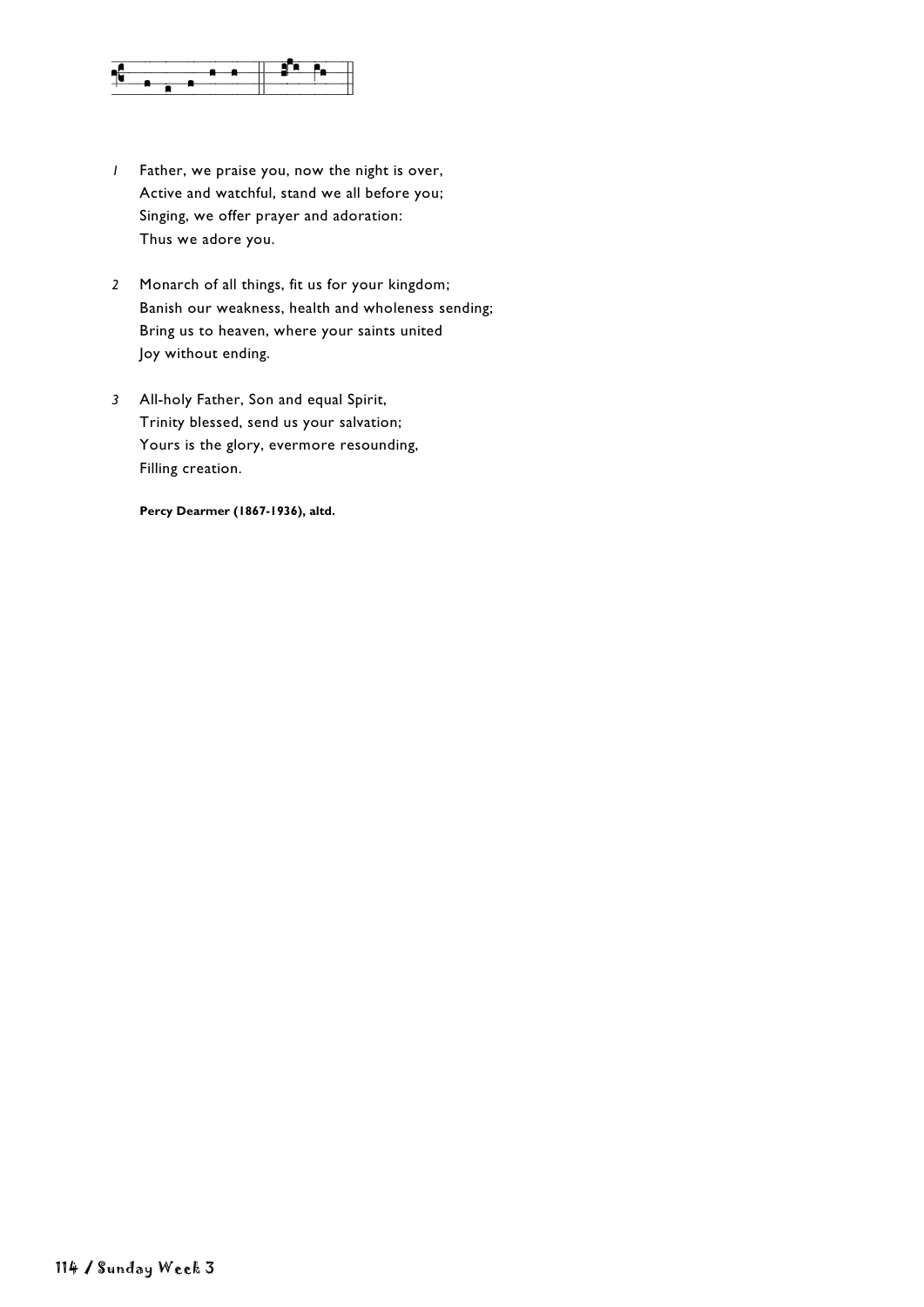## *Psalm 27 Dominus illuminatio mea*

*Illuminatio mea VIIIg*

| А |  |  |  |  |  |  |  |        |  |  |
|---|--|--|--|--|--|--|--|--------|--|--|
|   |  |  |  |  |  |  |  | -<br>- |  |  |
|   |  |  |  |  |  |  |  |        |  |  |
|   |  |  |  |  |  |  |  |        |  |  |
|   |  |  |  |  |  |  |  |        |  |  |

You, O Lord, are my light \* and you are my salvation.

- *1* The Lord is my light and my salvatîon; † whóm then sháll I fear? \* the Lord is the strength of my life; of whom then sháll I bé afraid?
- *2* When evildoers came upon me to éat *úp* my flesh, \* it was they, my foes and my adversaries, *who* stúmbled ánd fell.
- *3* Though an army should encámp agáinst me, \* yet my heart sháll not bé afraid;
- *4* And though war should rise úp agáinst me, \* yet will I pút my trúst in him.
- *5* One thing have I asked of the Lórd; one thíng I seek; \* that I may dwell in the house of the Lord all *the* dáys of mý life;
- *6* To behold the fair beauty of the Lord \* and to seek him in his templê. †
- *7* For in the day of trouble he shall keep me sáfe in his shélter; \* he shall hide me in the secrecy of his dwelling and set me hígh upón a rock.
- *8* Even nów he lifts úp my head \* above my enemies róund abóut me;
- *9* Therefore I will offer in his dwelling an oblation with sóunds of great gládness; \* I will sing and make músic tó the Lord.
- *10* Hearken to my voice, O Lórd, *whén* I call; \* have mercy on mé and ánswer me.
- *11* You speak in my heart and *sáy*, "Séek my face." \* Your fáce, Lord, wíll I seek.
- *12* Hide nót your fáce from me, \* nor turn away your servant ín displéasure.
- *13* You have been my helpêr; † cást me nót away; \* do not forsake me, O God of mý salvátion.
- *14* Though my father and my móther forsáke me, \* the Lórd will sustáin me.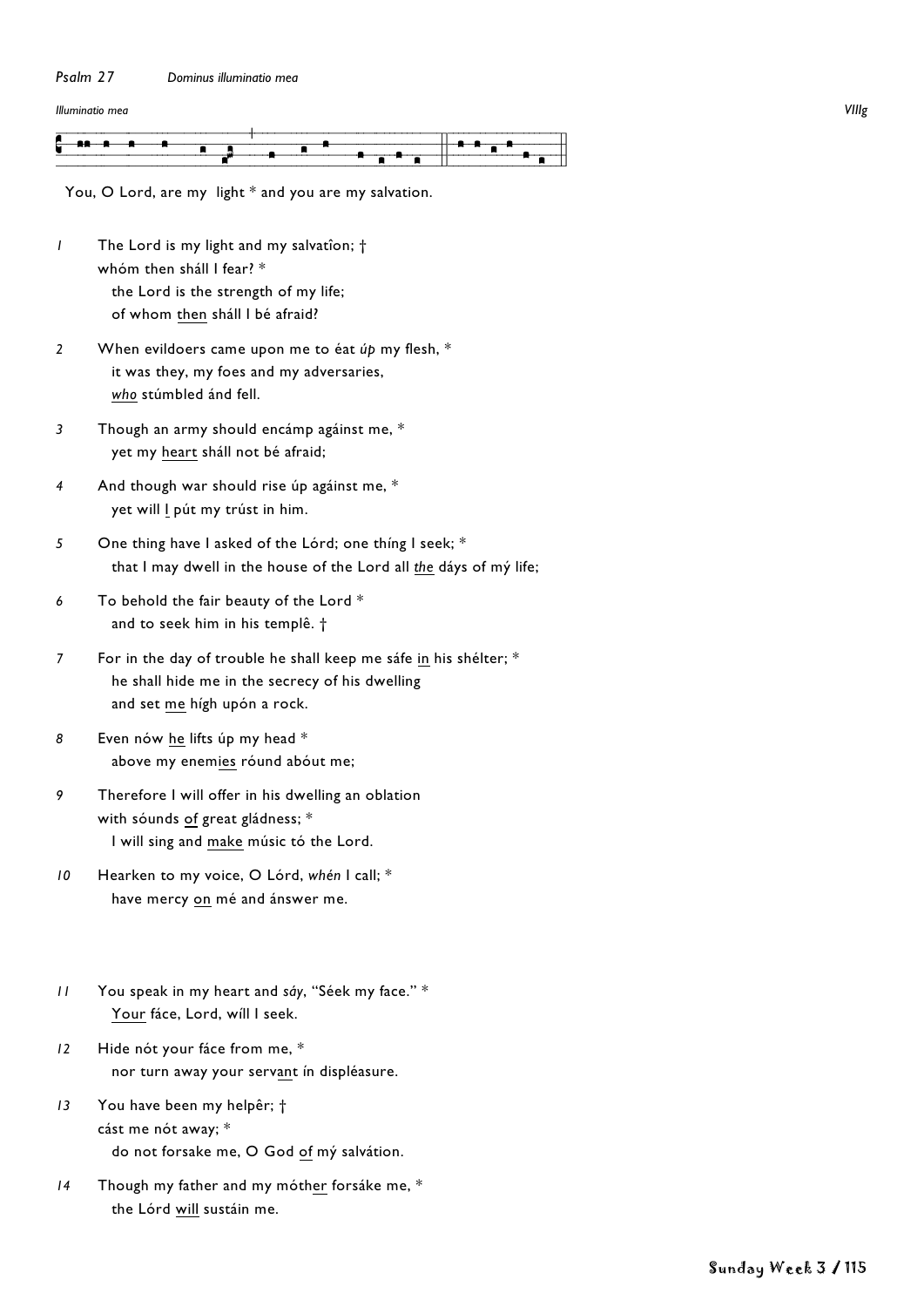- *15* Show mé your wáy, O Lord; \* lead me on a level path, becáuse of my énemies.
- *16* Deliver me not into the hand of my adversaries, \* for false witnesses have risen úp agáinst me, and also thóse who speak málice.
- *17* What if I had not believed that I should see the góodness óf the Lord \* in the lánd of the líving!
- 18 O tarry and awáit the Lord's pléasure; be strong and he shall comfort your heart; \* wait pátiently fór the Lord.



You, O Lord, are my light and you are my salvation.

O God our defender, give us the light of truth and wisdom that all our hope may be fixed on you, and on your Son, Jesus the Christ. **Amen.**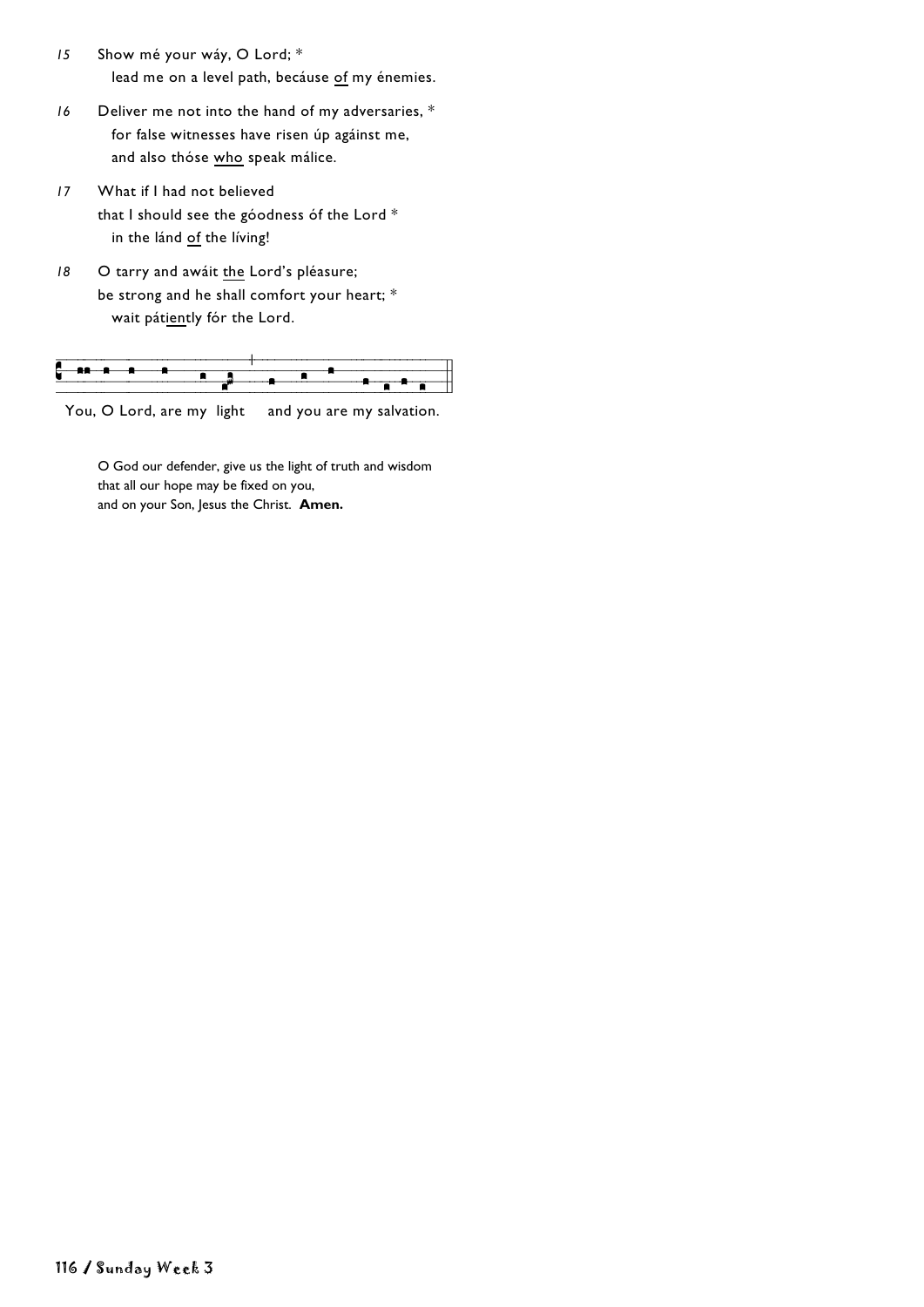*Psalm 63 Deus, Deus meus Ad te de luce (PM 72) VIIa*





your power and glo -ry.

- *1* O God, you are my God; eagerly I seek yôu; \* † my soul thirsts for you, my flésh *fáints* for you, as in a barren and dry land where there ís no wáter;
- *2* Therefore I have gazed upon you ín your hóly place, \* that I might behold your power and your glóry.
- *3* For your loving-kindness is bétter than lífe itself; \* my líps shall gíve you praise.
- *4* So will I bless you as lóng *ás* I live \* and lift up *my* hánds in yóur name.
- *5* My soul is content, as with márrow and fátness, \* and my mouth praises yóu with jóyful lips,
- *6* When I remember yóu upón my bed, \* and meditate on you ín the night wátches.
- *7* For you have béen my hélper, \* and under the shadow of your wings I will rejoice.
- *8* My sóul *clíngs* to you; \* your ríght hand hólds me fast.
- *9* May those who seek my lífe to destróy it \* go down into *the* dépths of thé earth;
- *10* Let them fall upon the édge *óf* the sword, \* and let them be fóod for jáckals.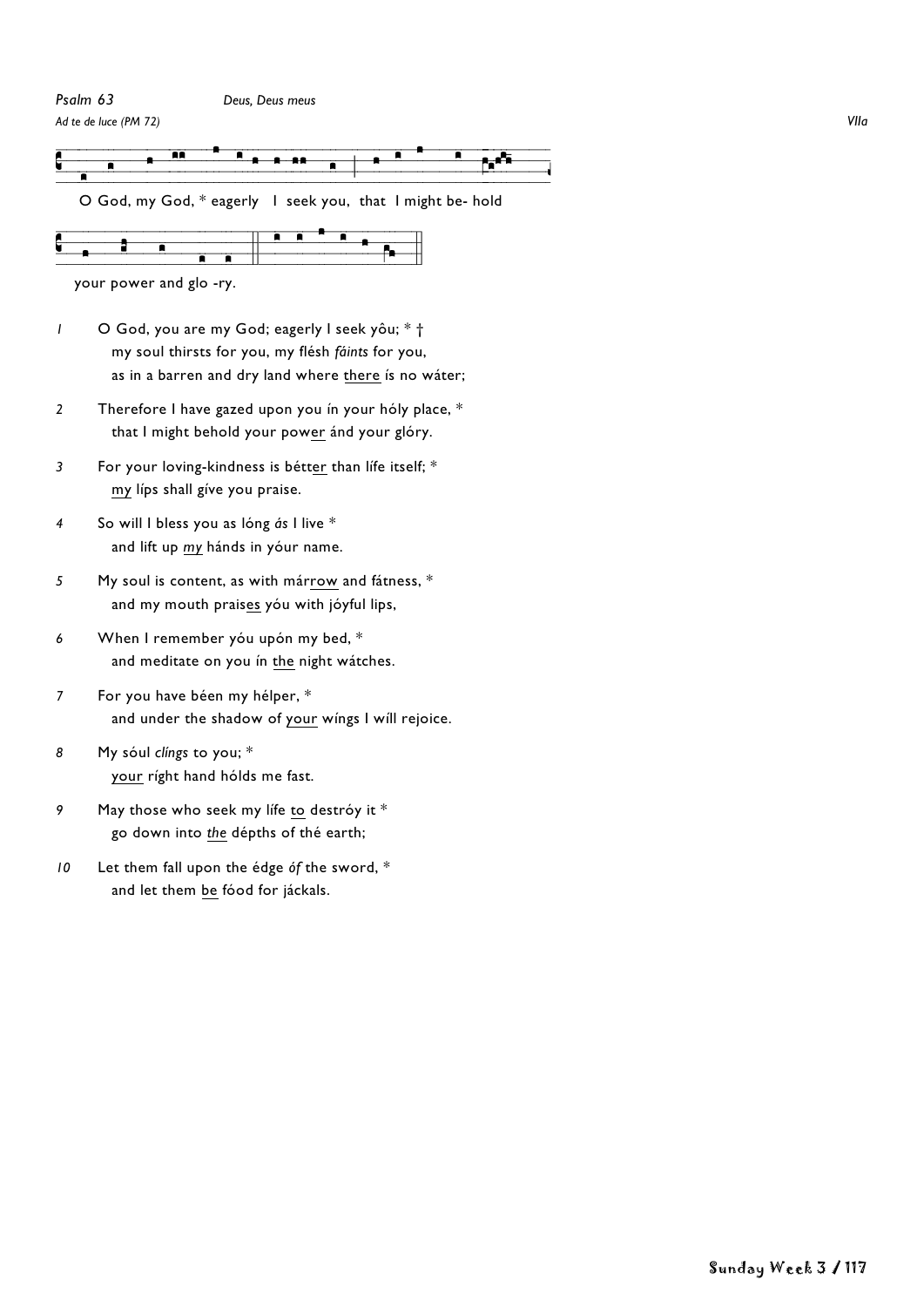## *11* But the king will rejoice în God; †

all those who swear by hím *wíll* be glad, \*

for the mouth of those who *speak* líes shall bé stopped.





To you we come, O Lord,

the true goal of all human desiring, beyond all earthly beauty, gentle protector, strong deliverer; in the night you are our confidence: from first light be our joy. **Amen.**

*Psalm 150 Laudate Dominum*

*In sanctis eius VIf*



Praise God \* in his ho- ly temple!

- *1* Hallelujah! Praise God in his hóly témple; \* praise him in the fírmament óf his power.
- *2* Praise him fór his míghty acts; \* praise him for his éxcellent gréatness.
- *3* Praise him with the blást of the rám's-horn; \* práise him with lýre and harp.
- *4* Praise him with tímbrel ánd dance; \* práise him with stríngs and pipe.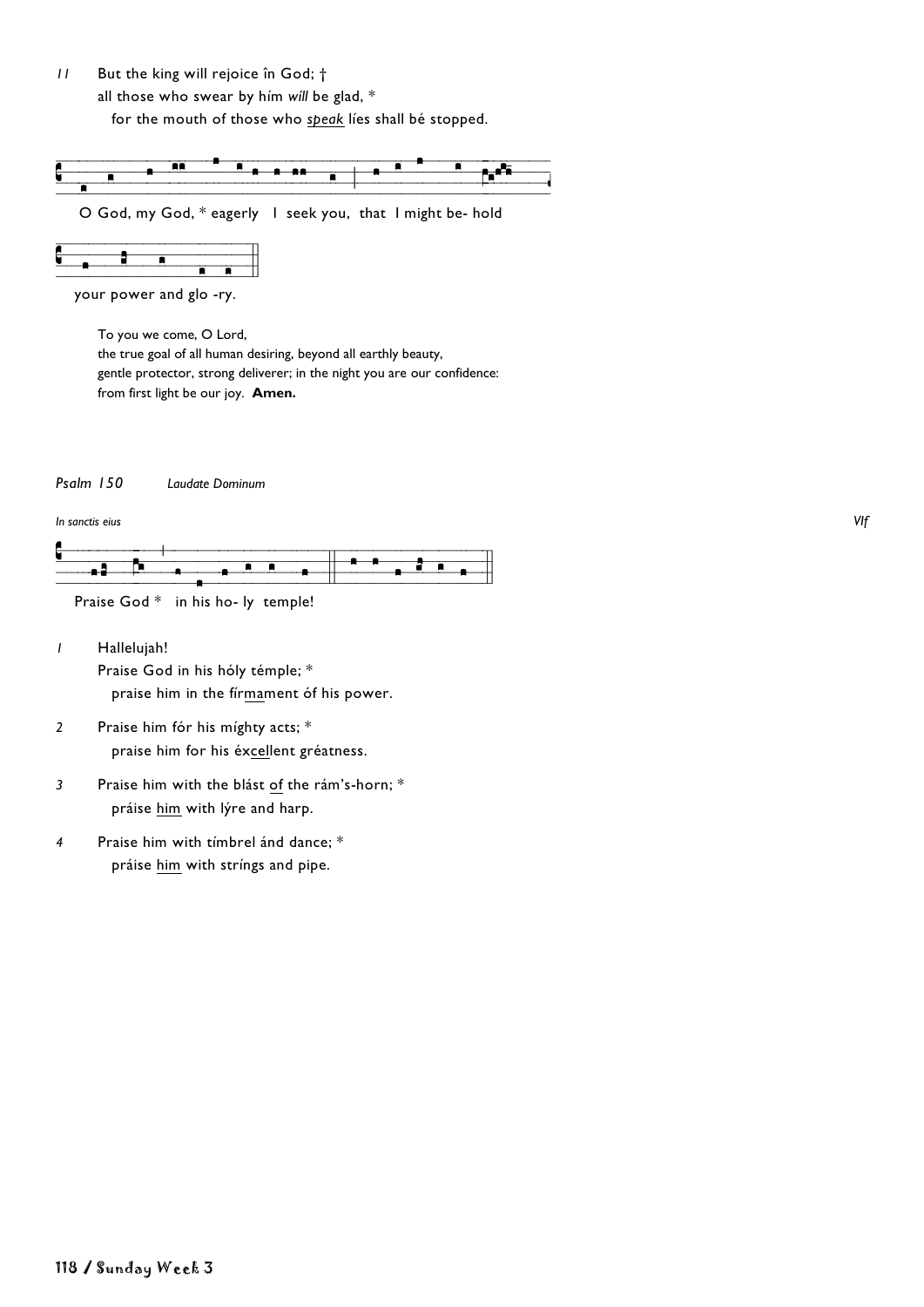- *5* Praise him with resóunding cýmbals; \* praise him with loud-clánging cýmbals.
- *6* Let éverything thát has breath \* praise the Lord. Hállelújah!

*In Lent:* 

- *5* Praise him with resounding cymbâls; \* † praise him with loud-clánging cýmbals.
- *6* Let everything thát has breath \* práise the Lord.



God of life and love, whose Son was victorious over sin and death: make us alive with his life, that the whole world may resound with your praise; through Jesus Christ our Lord. **Amen.**

*Canticle THE SONG OF THE THREE Benedictus es (29-34)*



Alle - lu - ia, \* al- le - lu - ia, al-le -lu - ia.

- *1* Blessed are you, the Gód of our fáthers, \* worthy to be praised and exálted for éver.
- *2* Blessed is your hóly and glórious name, \* worthy to be praised and exálted for éver.
- *3* Blessed are you, glorious in your hóly témple, \* worthy to be praised and exálted for éver.
- *4* Blessed are yóu who behóld the depths, \* worthy to be praised and exálted for éver.
- *5* Blessed are you, enthróned on the chérubim, \* worthy to be praised and exálted for éver.
- *6* Blessed are you on the thróne of your kíngdom, \* worthy to be praised and exálted for éver.

*Dg*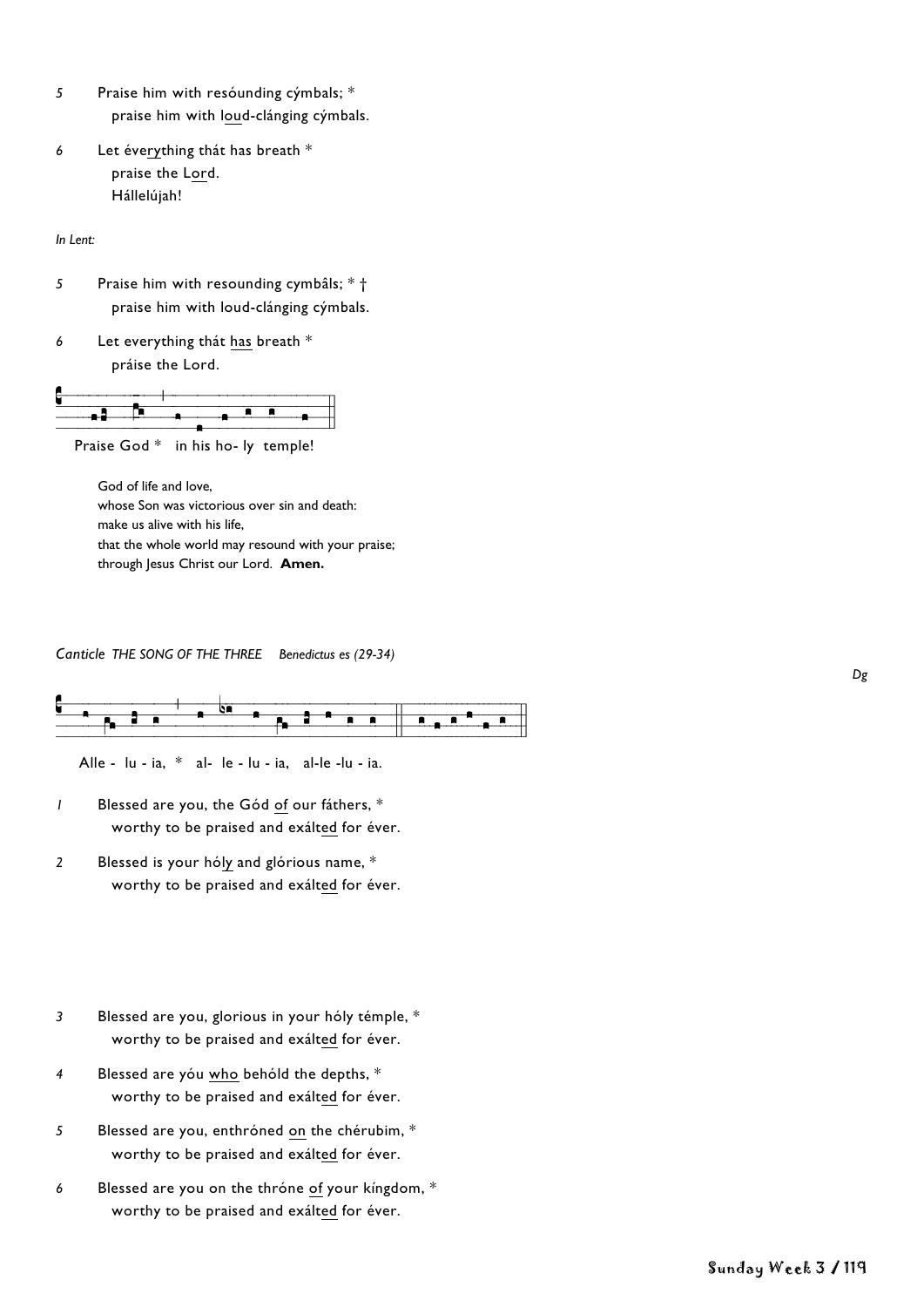*7* Blessed are you in the héights of héaven, \* worthy to be praised and exálted for éver.

> Bless the Father, the Son, and the Hóly Spírit, \* worthy to be praised and exálted for éver.



Alle - lu - ia, \* al- le - lu - ia, al-le -lu - ia.

*READING*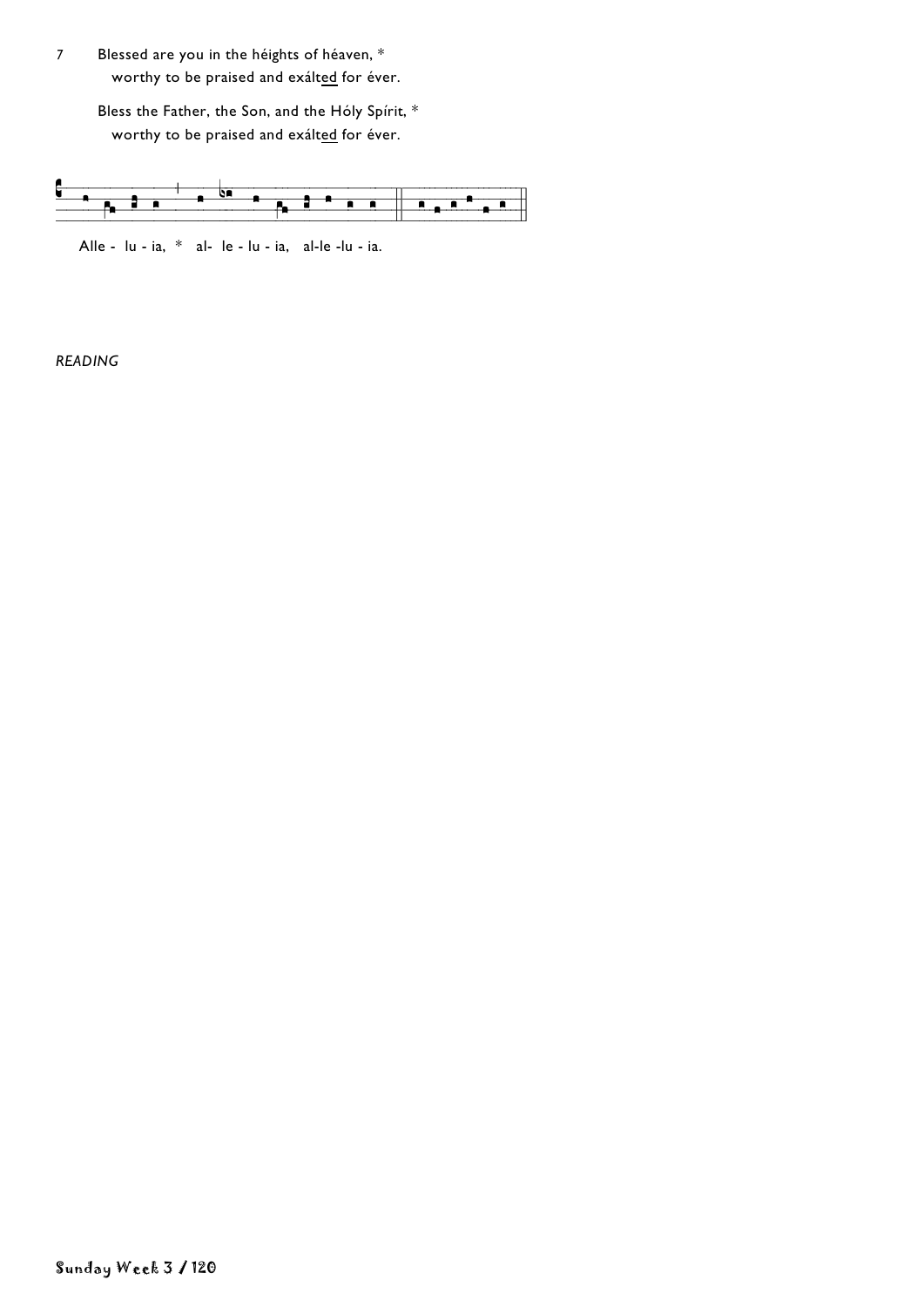*Through the year the Antiphon is proper*

Blessed be the Lord, **the** Gód of Ísrael; \* he has come to his péople and sét them free.

He has raised up for us **a** míghty Sáviour, \* born of the house of his sérvant Dávid.

Through his holy prophets he promised ôf old, † that he would save **us** fróm our énemies, \* from the hands of áll who háte us.

He promised to show mer**cy** tó our fáthers \* and to remember his hóly cóvenant.

This was the oath he swore to **our** fáther Ábraham, \* to set us free from the hánds of our énemies,

free to wor**ship** hím withóut fear, \* holy and righteous in his sight all the dáys of óur life.

You, my child, shall be called the pro**phet** óf the Móst High, \* for you will go before the Lórd to prepáre his way,

to give his people know**ledge** óf salvátion \* by the forgíveness óf their sins.

In the tender **com**pássion óf our God \* the dawn from on high shall bréak upón us,

to shine on those who dwell in darkness and **the** shádów of death, \* and to guide our feet intó the wáy of peace.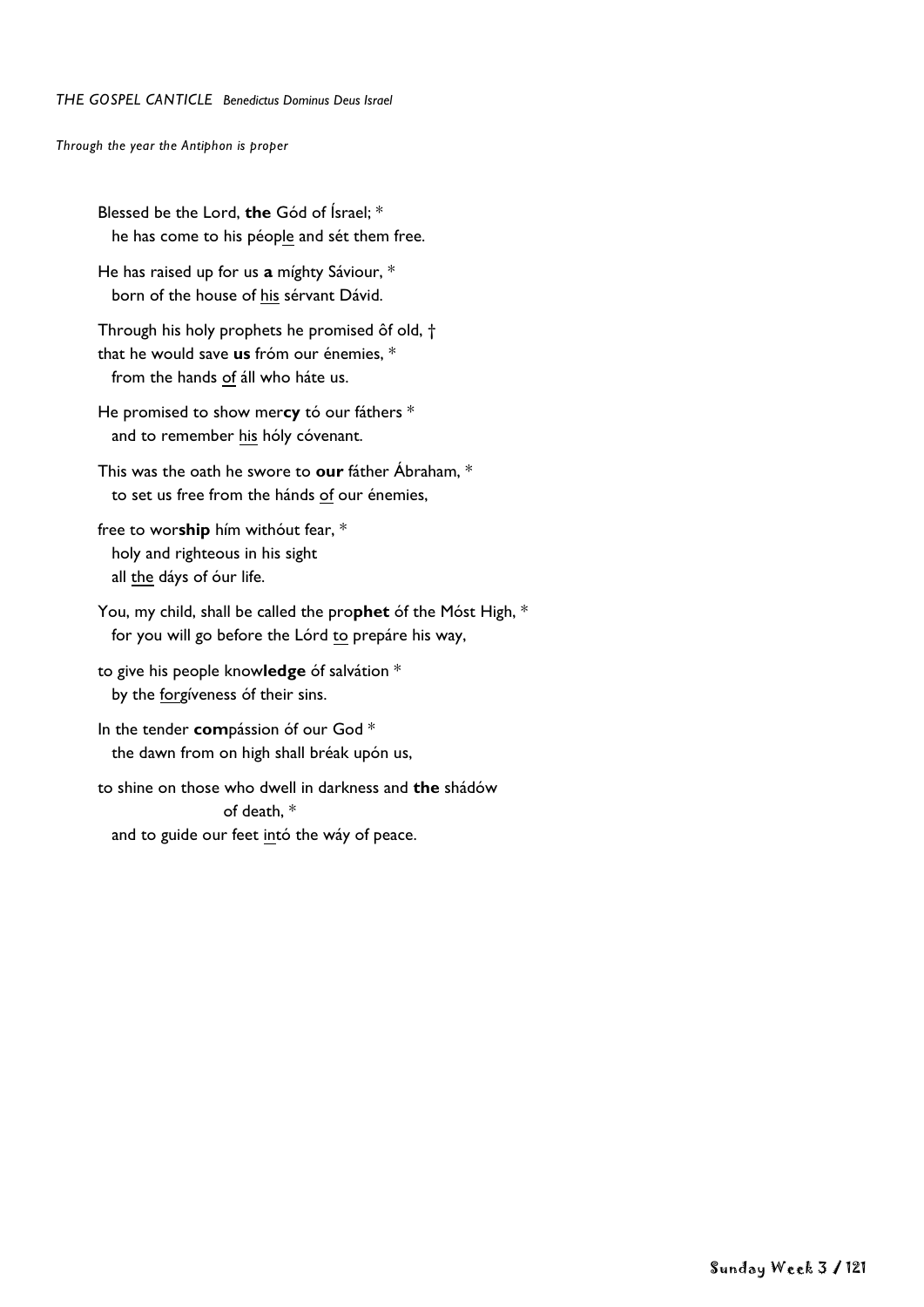### **MONDAY WEEK 3**

### **INVITATORY:**

Come, let us sing to the Lord: let us come before his presence with thanksgiving.

 $\mathsf{IV}$ 

lid

#### **HYMN**



- / O splendour of God's glory bright, True light begotten of his light, Full light of light, light's living spring, O day, our days illumining.
- 2 Come, righteous sun of heavenly love, Pour down your radiance from above; And shed the Holy Spirit's ray On every thought and sense today.
- 3 With prayer the Father we implore, The Father glorious evermore: Almighty, source of grace and power, Be with us in temptation's hour,
- 4 To guide whatever we may do, With love all envy to subdue, To give us grace to bear all wrong, Transforming sorrow into song.
- 5 All laud to you, O Father, be, To you, O Son, eternally; To you, the Spirit, equal praise From joyful hearts we ever raise.

Robert Bridges (1844-1930), altd.; From Splendor paternae gloriae

Psalm 64 Exaudi, Deus

A timore



From fear \* of the e-nemy pro - tect my life, O Lord God.

- Hear my voice, O Gód, when I complain; \*  $\overline{1}$ protect my life from féar of the énemy.
- $\overline{2}$ Hide me from the conspiracy óf the wicked, \* from the mob of évildóers.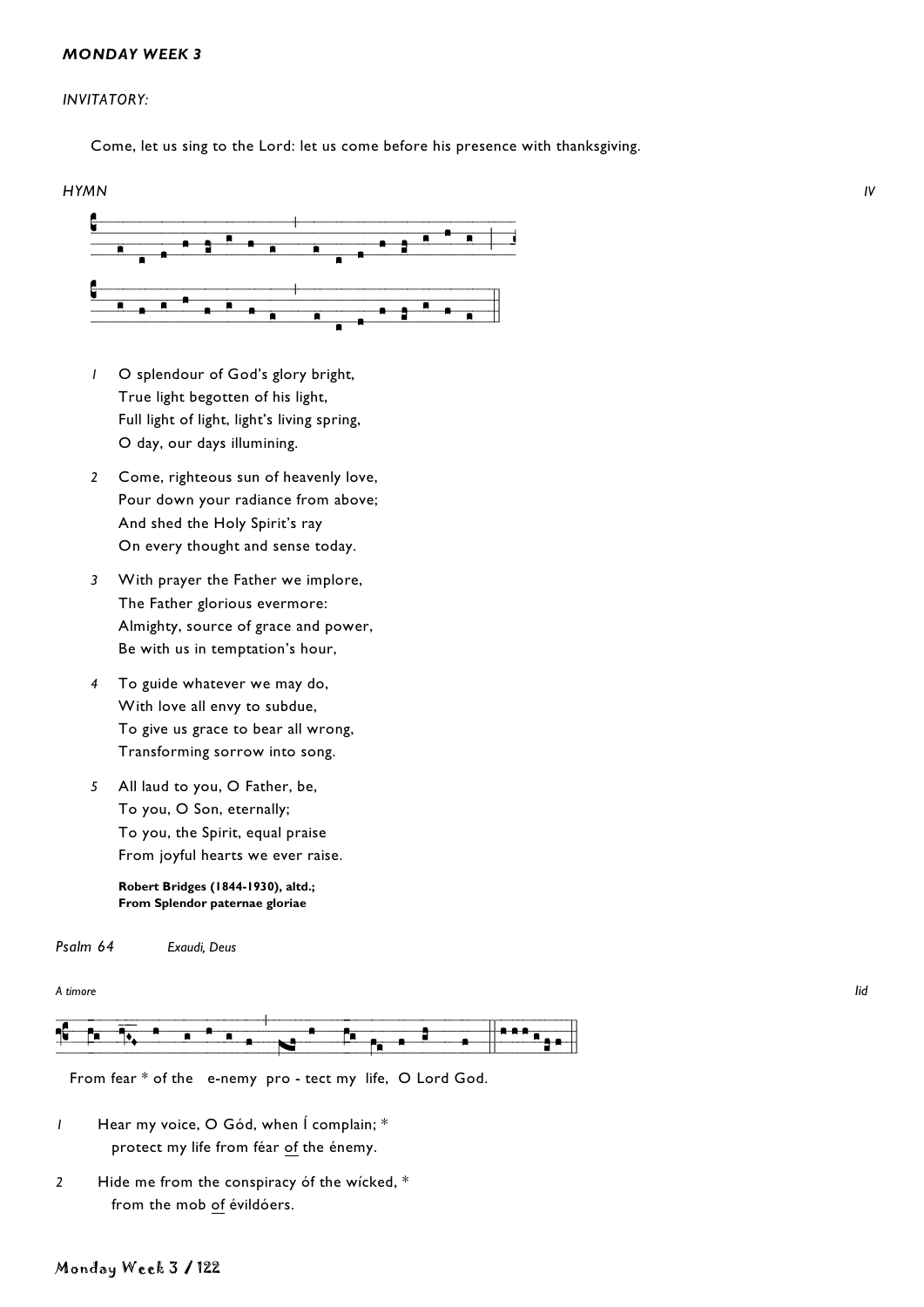- *3* They sharpen their tóngue *líke* a sword, \* and aim their bitter wórds like árrows,
- *4* That they may shoot down the blámeless from ámbush; \* they shoot without warning ánd are nót afraid.
- *5* They hold fast tó their évil course; \* they plan how théy may híde their snares.
- *6* They say, "Who will see ûs? † who will fínd *óut* our crimes? \* we have thought óut a pérfect plot."
- *7* The human mind and héart are a mýstery; \* but God will loose an arrow at them, and suddenly they wíll be wóunded.
- *8* He will make them trip over thêir tongues, \* † and all who sée them will sháke their heads.
- *9* Everyone will stand in awe and declare God's deeds; \* they will récogníse his works.
- *10* The righteous will rejoice in the Lord and pút their trúst in him, \* and all who are true of héart will glóry.

Cut through the malice of our hearts with the sword of your word; unmask the conspiracy of our evil with the light of your goodness; wound the pride of our rebellion with the grace that makes righteous; and bring near the day when love shall reign in joy. **Amen.**

*Psalm 65 Te decet hymnus Te decet VIIIg*





- *1* You are to be praised, O Gód, in Zíon; \* to you shall vows be perfórmed in Jerúsalem.
- *2* To you that hear práyer shall áll flesh come, \* because of théir transgréssions.
- *3* Our sins are strónger than wé are, \* but yóu will blót them out.
- *4* Happy are they whom you choose and draw to your cóurts to dwéll there! \* they will be satisfied by the beauty of your house, by the holiness óf your témple.
- *5* Awesome things will you show us in your righteousness, O God of óur salvátion, \* O Hope of all the ends of the earth and of the séas that are fár away.
- *6* You make fast the móuntains bý your power; \* they are gírded abóut with might.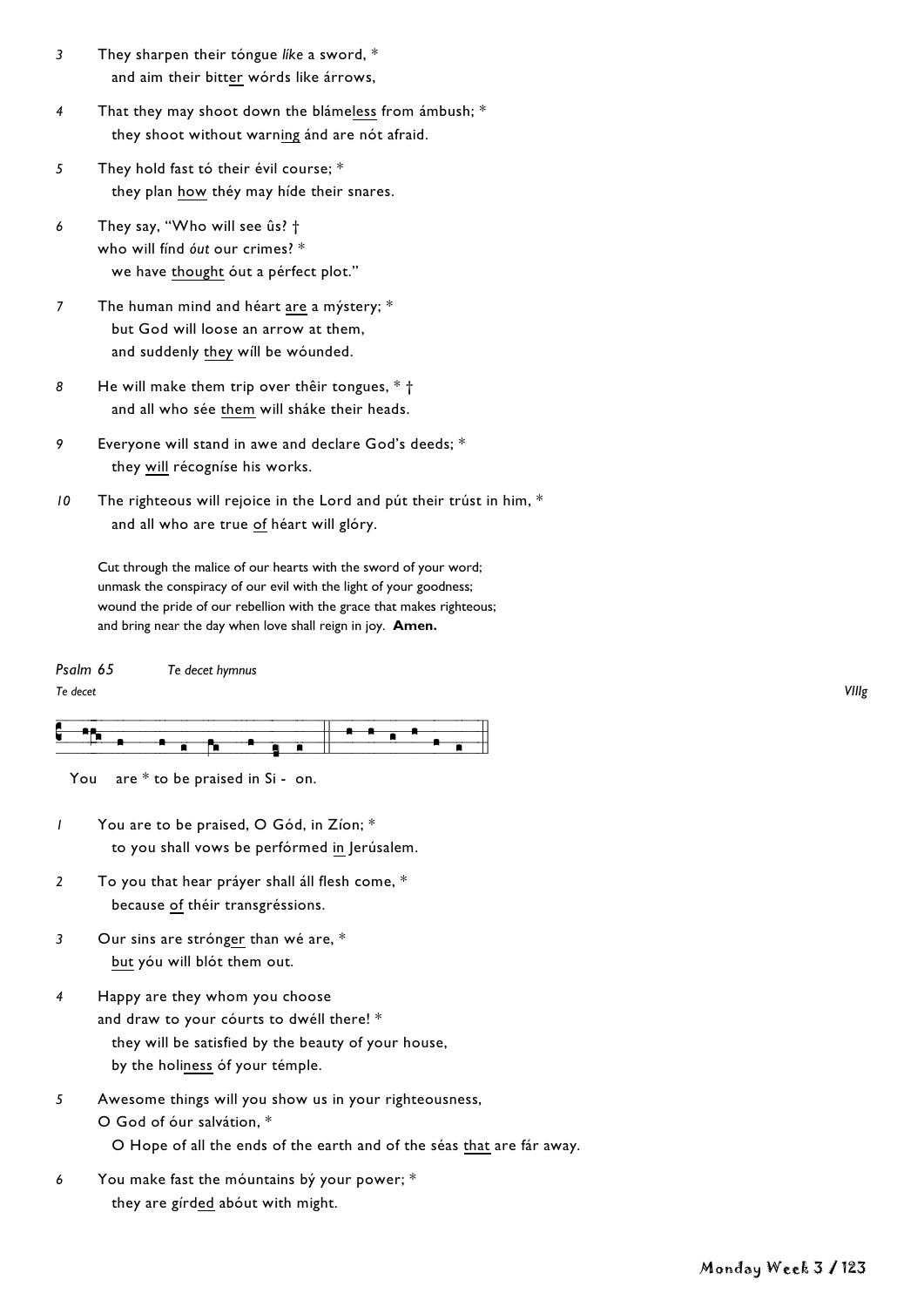- *7* You still the roaring of thê seas, \* † the róaring óf their waves, and the clamour óf the péoples.
- *8* Those who dwell at the ends of the earth will tremble át your márvellous signs; \* you make the dawn and the dúsk to síng for joy.
- *9* You visit the earth and water it abundântly; † you make it véry plénteous; \* the river of God is fúll of wáter.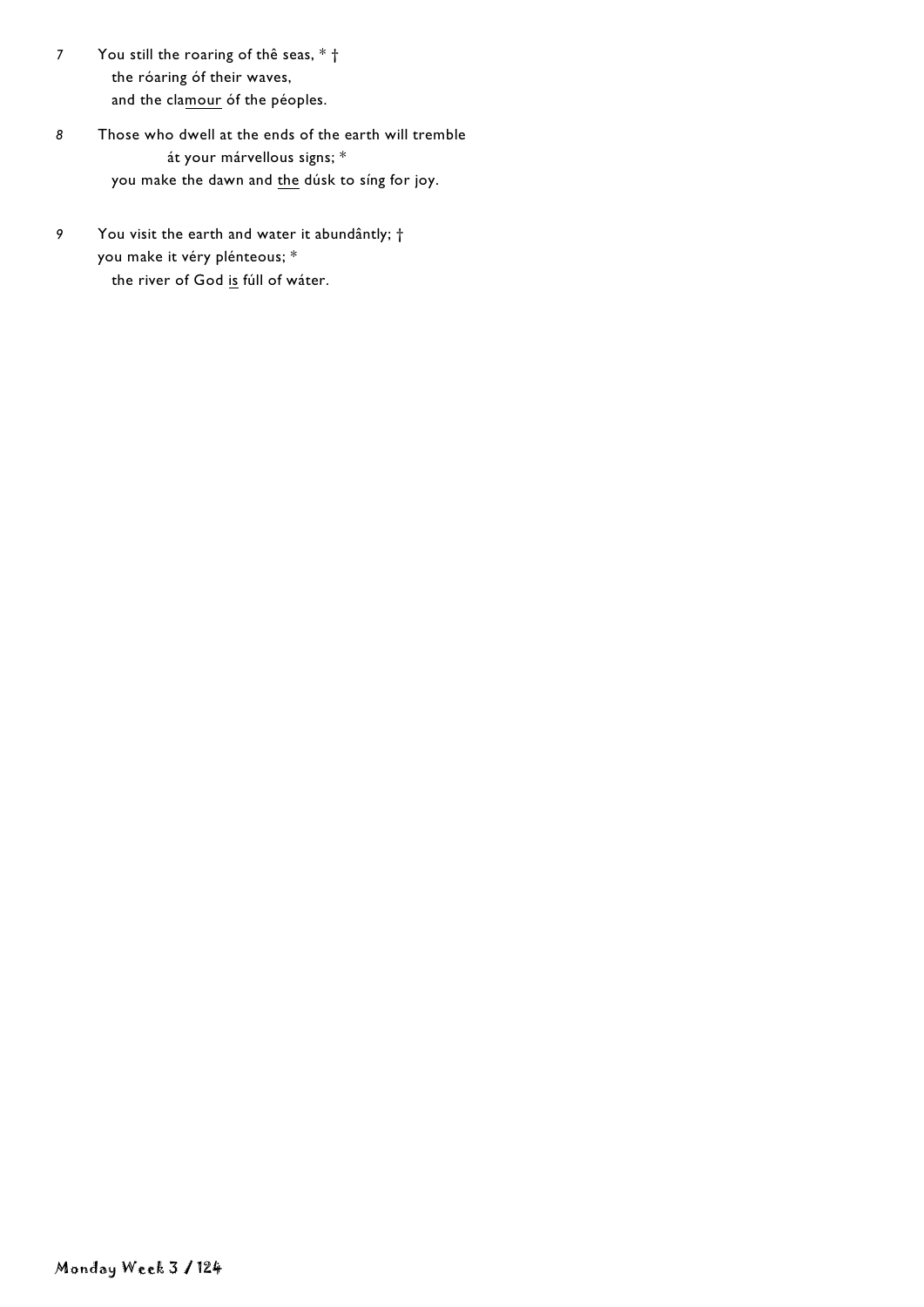- *10* You prepare the grain, \* for so you provide for thê earth. †
- *11* You drench the furrows and smooth óut the rídges; \* with heavy rain you soften the ground and bléss its íncrease.
- *12* You crown the yéar with your góodness, \* and your paths overflów with plénty.
- *13* May the fields of the wilderness be rích for grázing, \* and the hílls be clóthed with joy.
- *14* May the meadows cover themselves wîth flocks, † and the valleys clóak themsélves with grain; \* let them shóut for jóy and sing.



You are to be praised in Si - on.

May the richness of your creation, O God, and the mystery of your sovereign rule, lead us to that heavenly city where all peoples will bring their wealth, forsake their sins and find their true joy in Jesus Christ our Lord. **Amen.**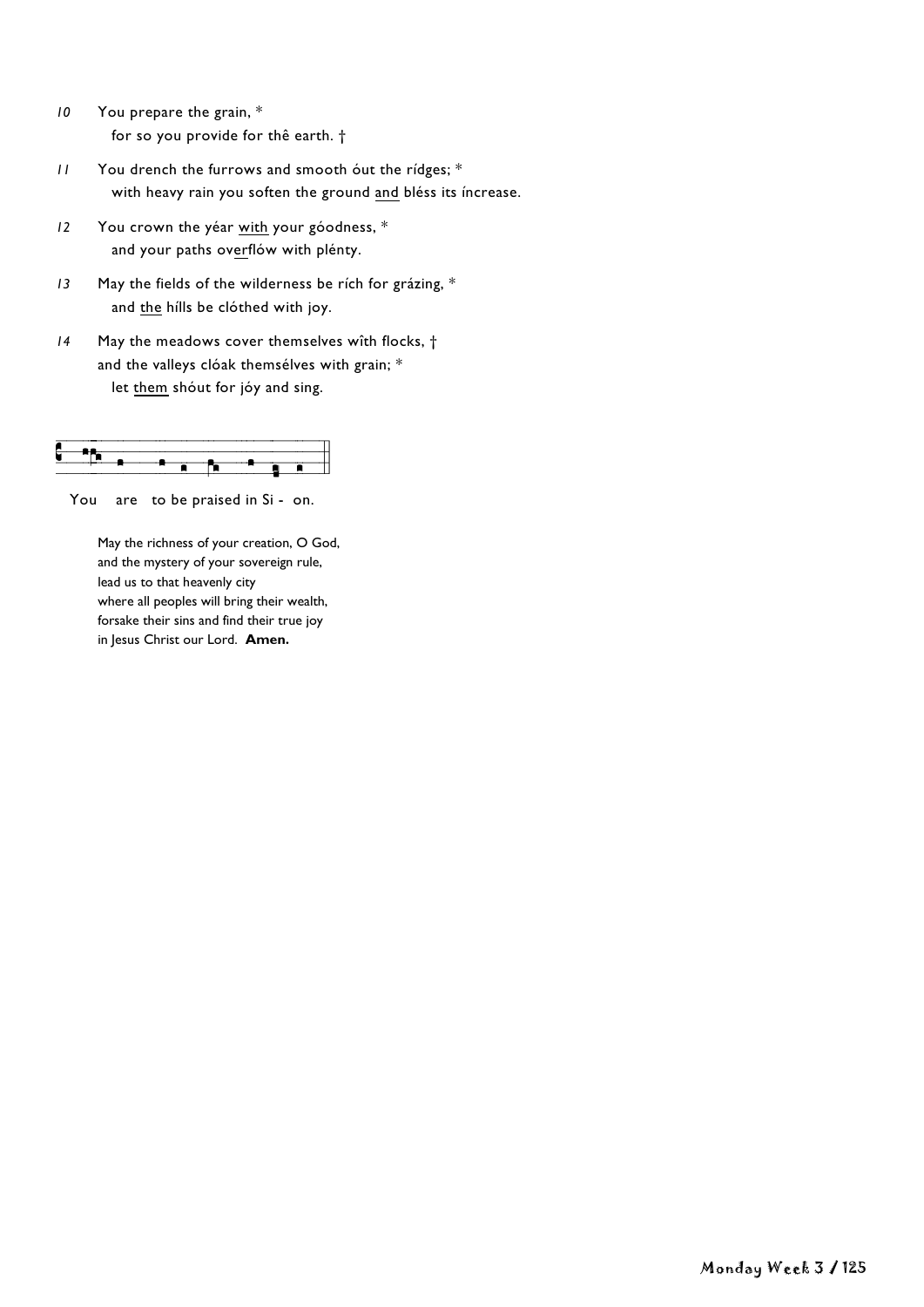Blessed are they all \* who fear the Lord.

- In the days to come \*  $\overline{1}$ the mountain of the house of thê Lord
- shall tower as the highest of mountains \*  $\overline{2}$ and be ráised abóve the hills.
- $\mathfrak{Z}$ There shall áll the nátions flow; \* many péoples shall cóme and say,
- "Let us go up to the mountain of the Lord, \*  $\overline{4}$ to the house of the Gód of Jácob,
- that he may teach us his ways \* 5 that we may walk in his paths."
- For the law shall go out from Zion, \*  $\pmb{6}$ from Jerusalem the wórd of thé Lord.
- $\overline{7}$ He shall judge betwéen the nátions \* and decide for mány péoples.
- 8 They shall beat their swords into ploughshares, \* and their spears into prúning-hooks;
- 9 nation shall not lift swórd against nátion; \* they shall never tráin for wár again.
- O péople of Jácob, come, \*  $10$ let us walk in the light of the Lord.

#### **READING**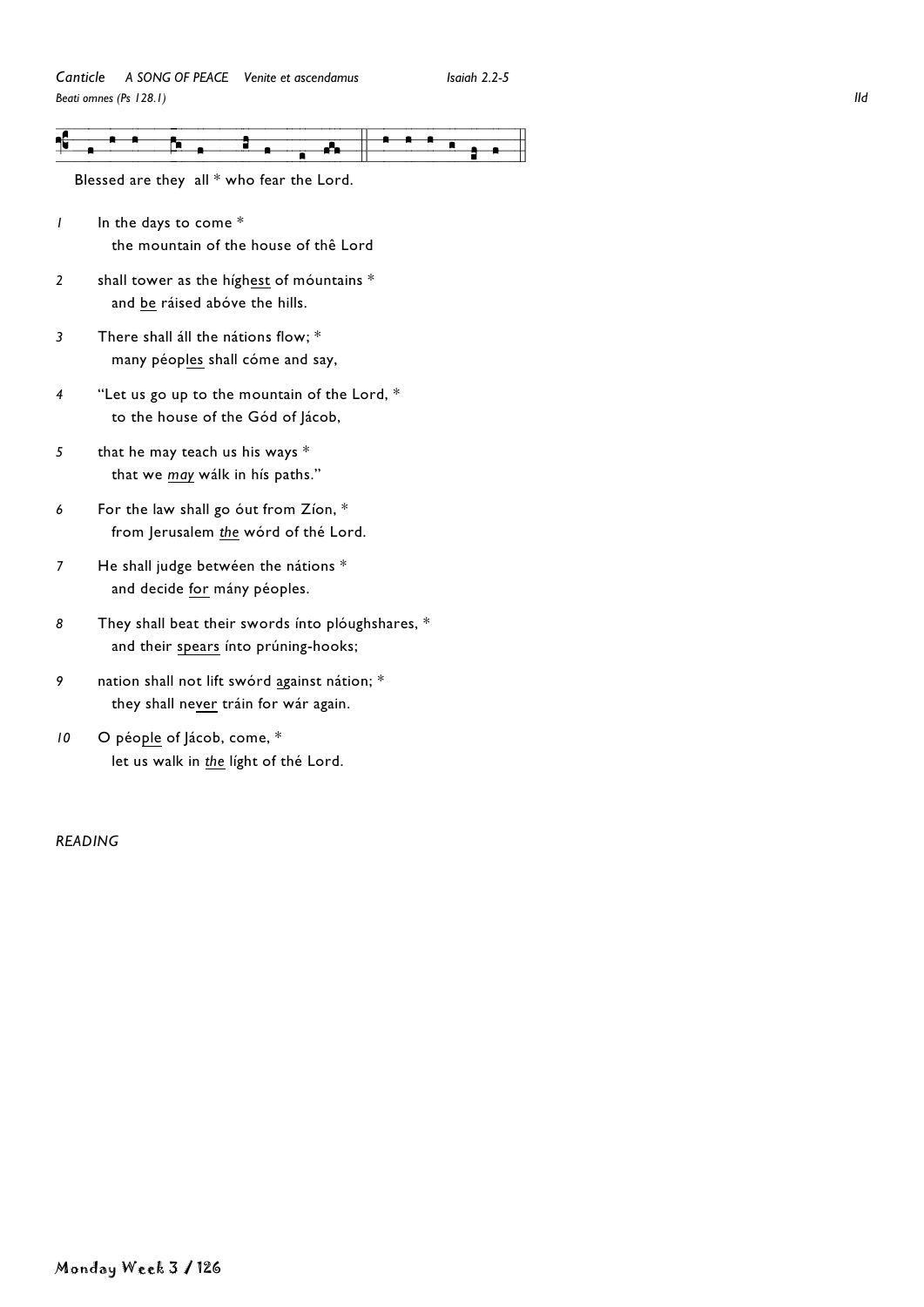### THE GOSPEL CANTICLE Benedictus Dominus Deus Israel

```
Benedictus
                                              <del>. . . . .</del>
      ↥
         \overline{\phantom{a}}\overline{\mathbf{r}^2}Bless-ed be the Lord. * the God of Is-ra - el.
(Blessed be the Lord, the Gód of Ísrael; *)
  he has come to his péople and sét them free.
He has raised up for us a míghty Sáviour, *
  born of the house of his sérvant Dávid.
Through his holy prophets he promised ôf old, t
that he would save us fróm our énemies, *
  from the hands of all who hate us.
He promised to show mercy tó our fáthers *
  and to remember his hóly cóvenant.
This was the oath he swore to our father Abraham, *
  to set us free from the hánds of our énemies,
free to worship him without fear, *
  holy and righteous in his sight all the dáys of óur life.
You, my child, shall be called the prophet of the Most High, *
  for you will go before the Lórd to prepáre his way,
to give his people knowledge óf salvátion *
  by the forgiveness of their sins.
In the tender compássion óf our God*
  the dawn from on high shall bréak upón us,
to shine on those who dwell in darkness and the shádów of death, *
  and to guide our feet intó the wáy of peace.
```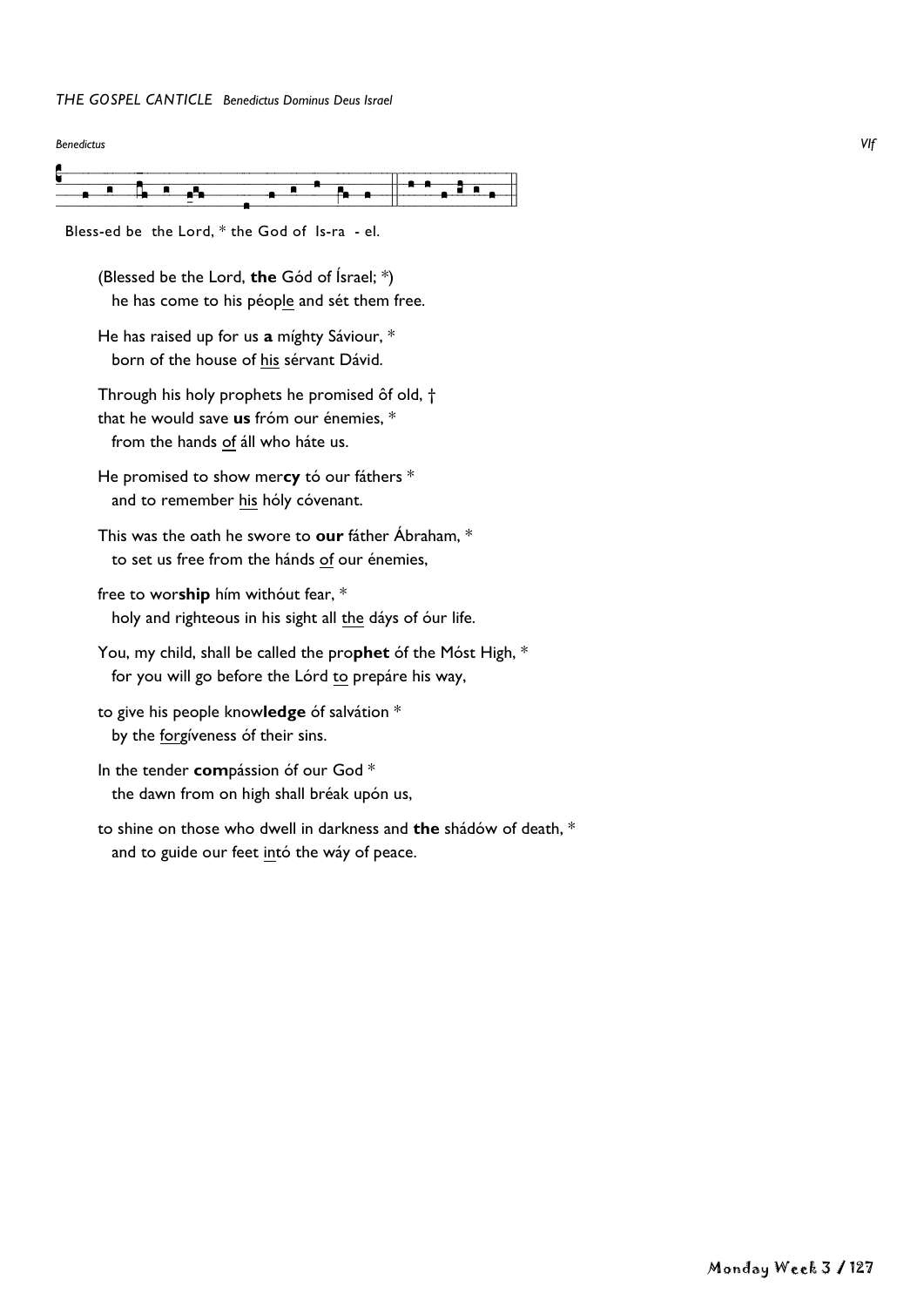## *TUESDAY WEEK 3*

## *INVITATORY:* God rules over all the earth: come, let us adore him.



- *1* Light of our darkness, Word of God, Sent to illumine earthly night, You we salute with singing hearts, Bathed in the splendour of your light.
- *2* Sword that can pierce the inmost soul, Stripping whatever thoughts are there, Cut to the marrow of our minds; Enter our hearts and lay them bare.
- *3* Vessel of God's abundant life, Bearer of truth that sets us free, Breaking the deadly grasp of sin, Work in our hearts your mystery.
- *4* Word that has overcome the world, Seed of immortal destiny, Grow in our hearts, that we may live Sharing your deathless victory.
- *5* All praise to God our risen Lord, And God the Father, ever be; To God the Holy Paraclete Be equal praise eternally. Amen.

**Richard Connolly (1830-1903)**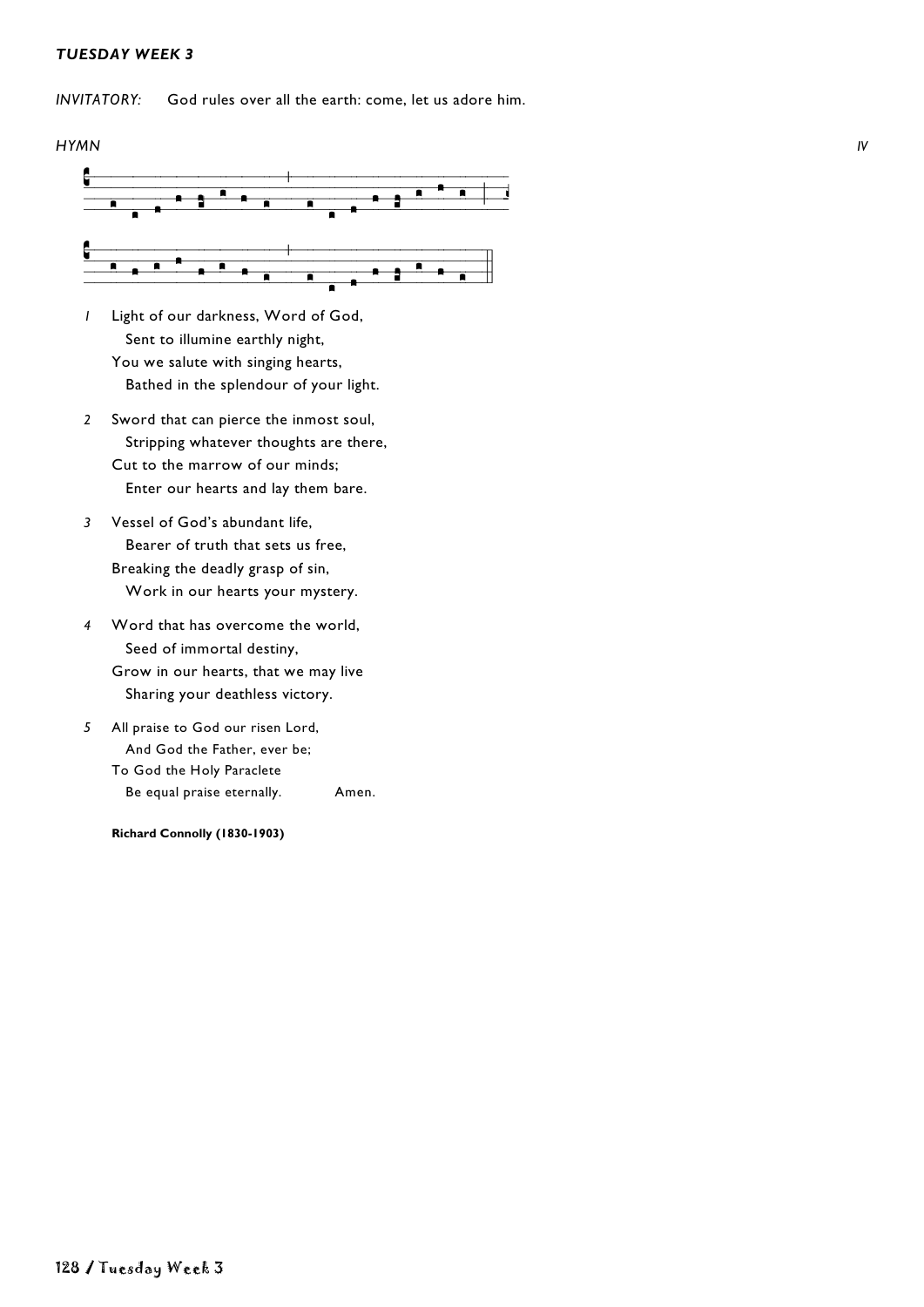*In Israel VIIIg* 



*Psalm 77 Voce mea ad Dominum Tu es Deus VIIIc*

VcyÎfcbhzhcvvvvhczhccvhcvHUcvvvvzjcvbhcc}chchcfchcjchc}

You are \* the God who works wonders.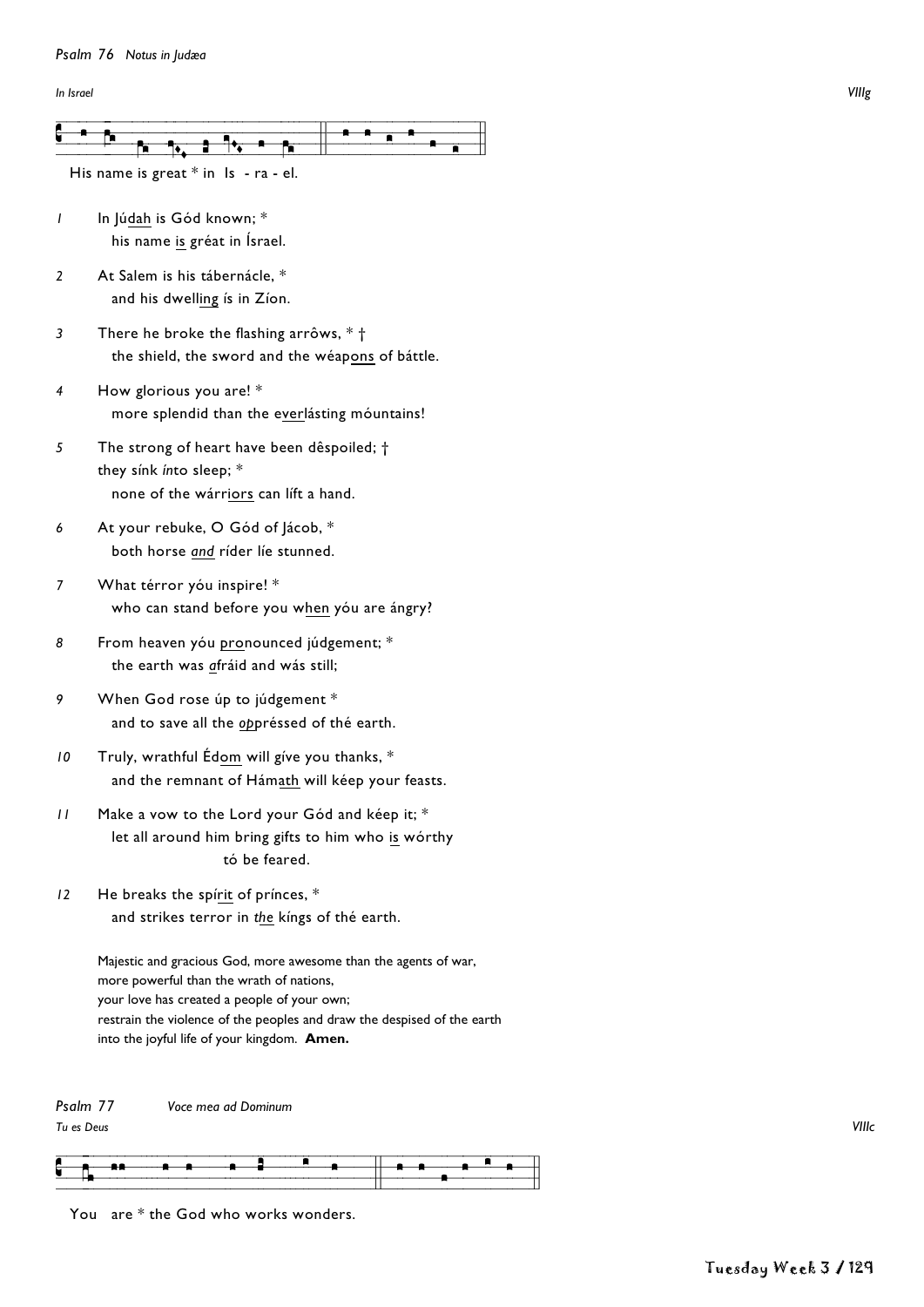- *1* I will crý alóud to God; \* I will cry aloud and hé will héar me.
- *2* In the day of my trouble I sought thê Lord; \* † my hands were stretched out by níght and díd not tire; I refúsed to be cómforted.
- *3* I think of Gód, I am réstless, \* I ponder ánd my spírit faints.
- *4* You will not lét my éyelids close; \* I am troubled ánd I cánnot speak.
- *5* I consider the days ôf old; \* † I remémber the yéars long past;
- *6* I commune with my heart in the night; \* I pónder and séarch my mind.
- *7* Will the Lord cast me óff for éver? \* will he no more shów his fávour?
- *8* Has his loving-kindness come to an énd for éver? \* has his promise fáiled for évermore?
- *9* Has God forgotten tó be grácious? \* has he, in his anger, withhéld his compássion?
- *10* And I sáid, "My gríef is this: \* the right hand of the Most Hígh has lóst its power."
- *11* I will remember the works of thê Lord, \* † and call to mind your wónders of óld time.
- 12 I will meditate on all your acts \* and pónder your míghty deeds.
- *13* Your way, O Gód, is hóly; \* who is so great a gód as óur God?
- *14* You are the Gód who works wónders \* and have declared your power amóng the péoples.
- *15* By your strength you have redéemed your péople, \* the children of Jácob and Jóseph.
- *16* The waters saw you, Ô God; † the waters sáw you and trémbled; \* the very dépths were sháken.
- *17* The clouds poured out watér; the skies thúndered; \* your árrows flashed tó and fro;
- *18* The sound of your thunder was in the whirlwînd; † your líghtnings lit úp the world; \* the earth trémbled ánd shook.
- *19* Your way was in thê sea, †

# 130 / Tuesday Week 3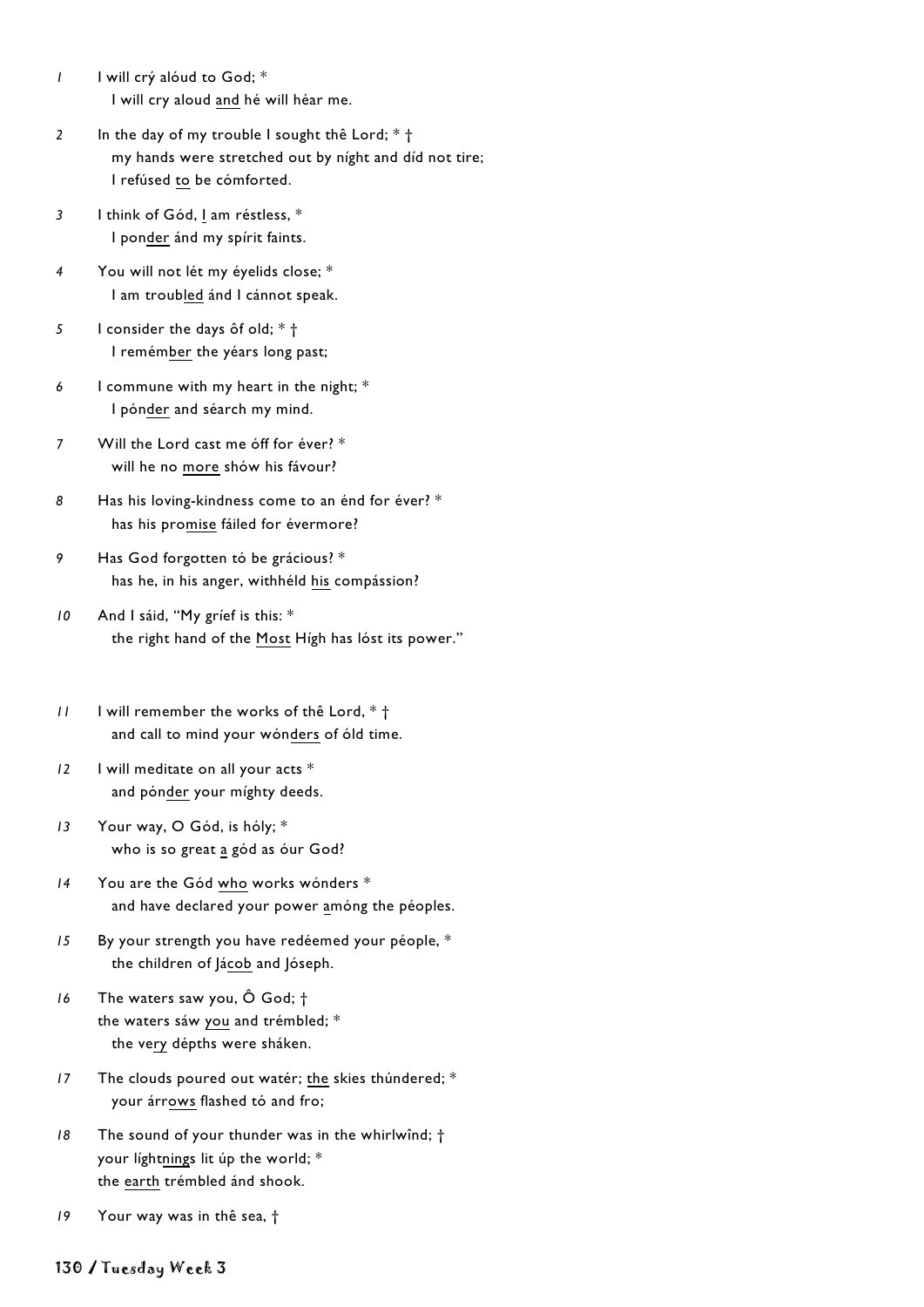and your paths in the great waters, \* yet your fóotsteps wére not seen.

You led your péople líke a flock \* 20 by the hand of Móses and Áaron.



You are the God who works wonders.

Majestic God, you led your people like a flock and delivered them by your mighty power in times of old: do not forget your people in their troubles and raise up your power to sustain the poor and helpless, for the honour of your Name. Amen.

Canticle A SONG OF THE NEW JERUSALEM Surge illuminare Isaiah 60.1-3, I lab, I 4cd, I 8-19 Super te Jerusalem (Isa 60.3)



O-ver you, Je -ru-sa- lem, \* the Lord will a- rise, and the glo-ry of the



Lord will appear o-ver you.

- $\overline{1}$ Arise, shine, fór your líght has come; \* the glory of the Lord has risen upón you.
- $\overline{2}$ Though night still covers the earth  $*$   $\dagger$ and darkness cóvers the nátions.
- Over you will the Lord arise, \*  $\mathfrak{Z}$ over you will his glóry áppear.
- Nations will stream to your light \* +  $\overline{4}$ and kings to your dáwning bríghtness.
- Your gates will always be open; \* 5 day or night, they will néver bé shut.
- They will call you, The City of the Lord, \* 6 the Zion of the Holy One of Israel.
- Violence will no more be héard in your land, \*  $\overline{7}$ ruin or destruction withín your bórders;
- you will name your wálls, Salvátion, \* 8 you will cáll your gátes, Praise.
- No longer will the sun bé your líght by day, \* 9 no longer the moon give you light by night;
- the Lord will be your eternal light; \*  $10$ your God will bé your glóry.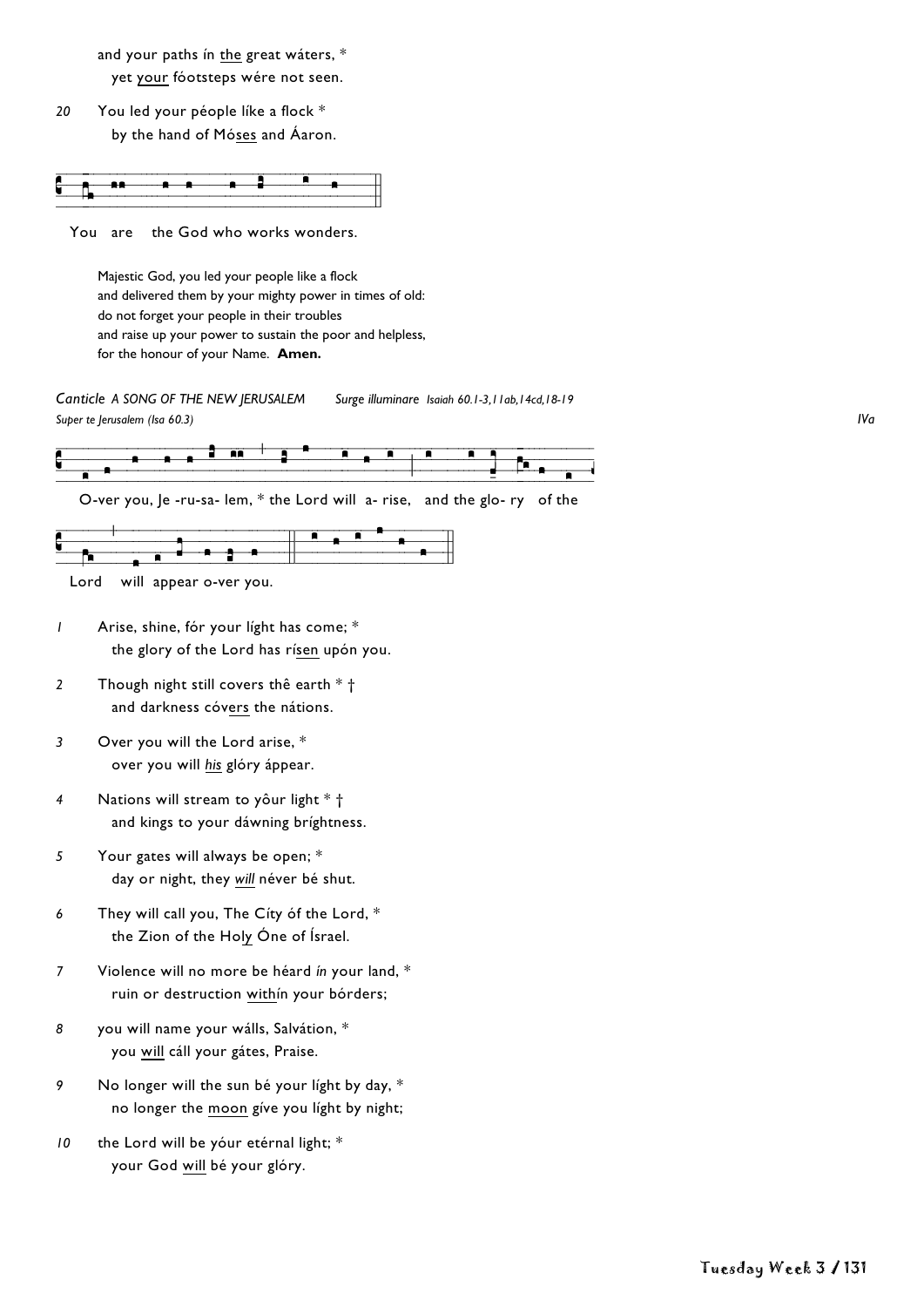*READING*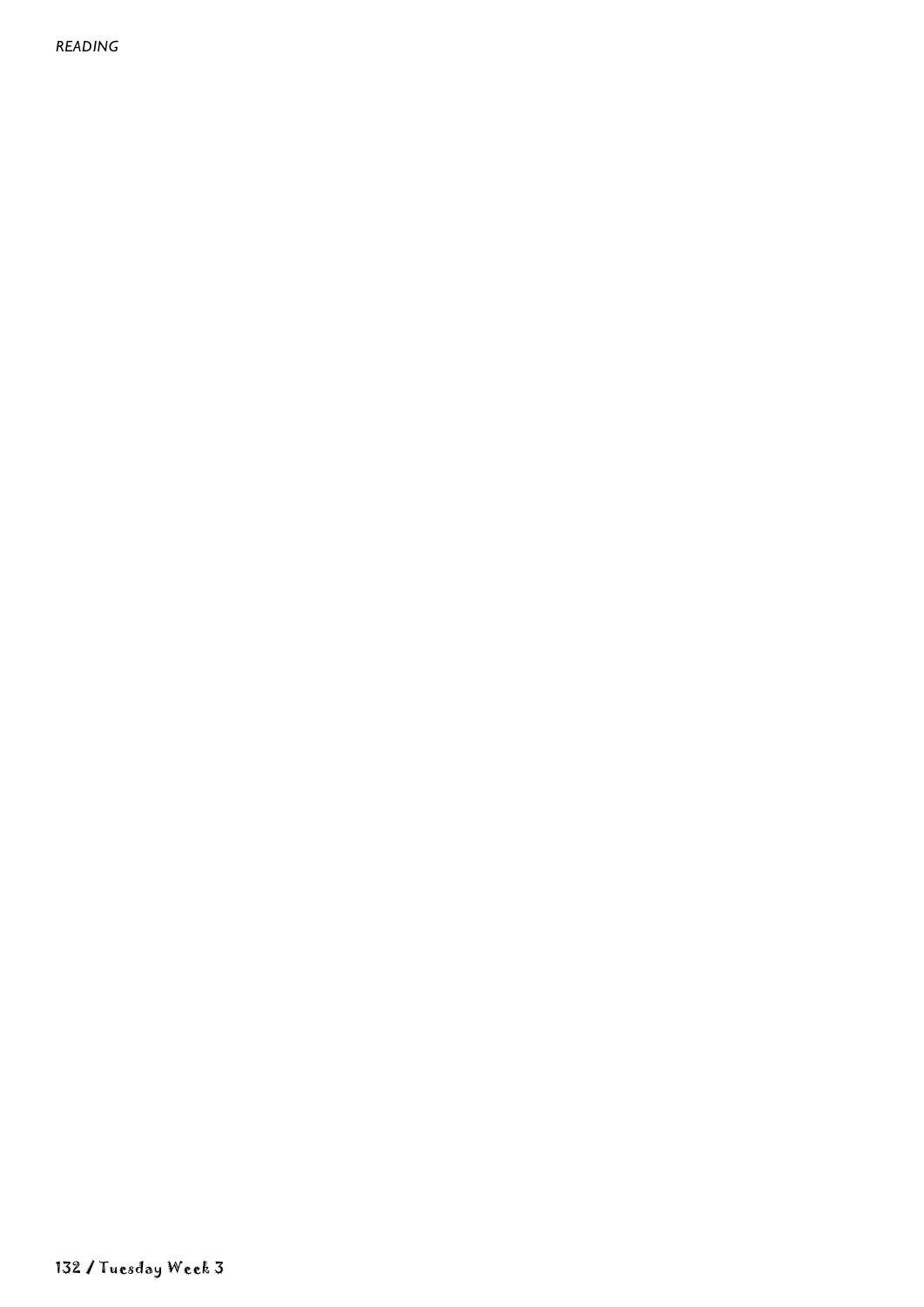# *THE GOSPEL CANTICLE Benedictus Dominus Deus Israel*

*Errexit Dominus nobis VIIa*

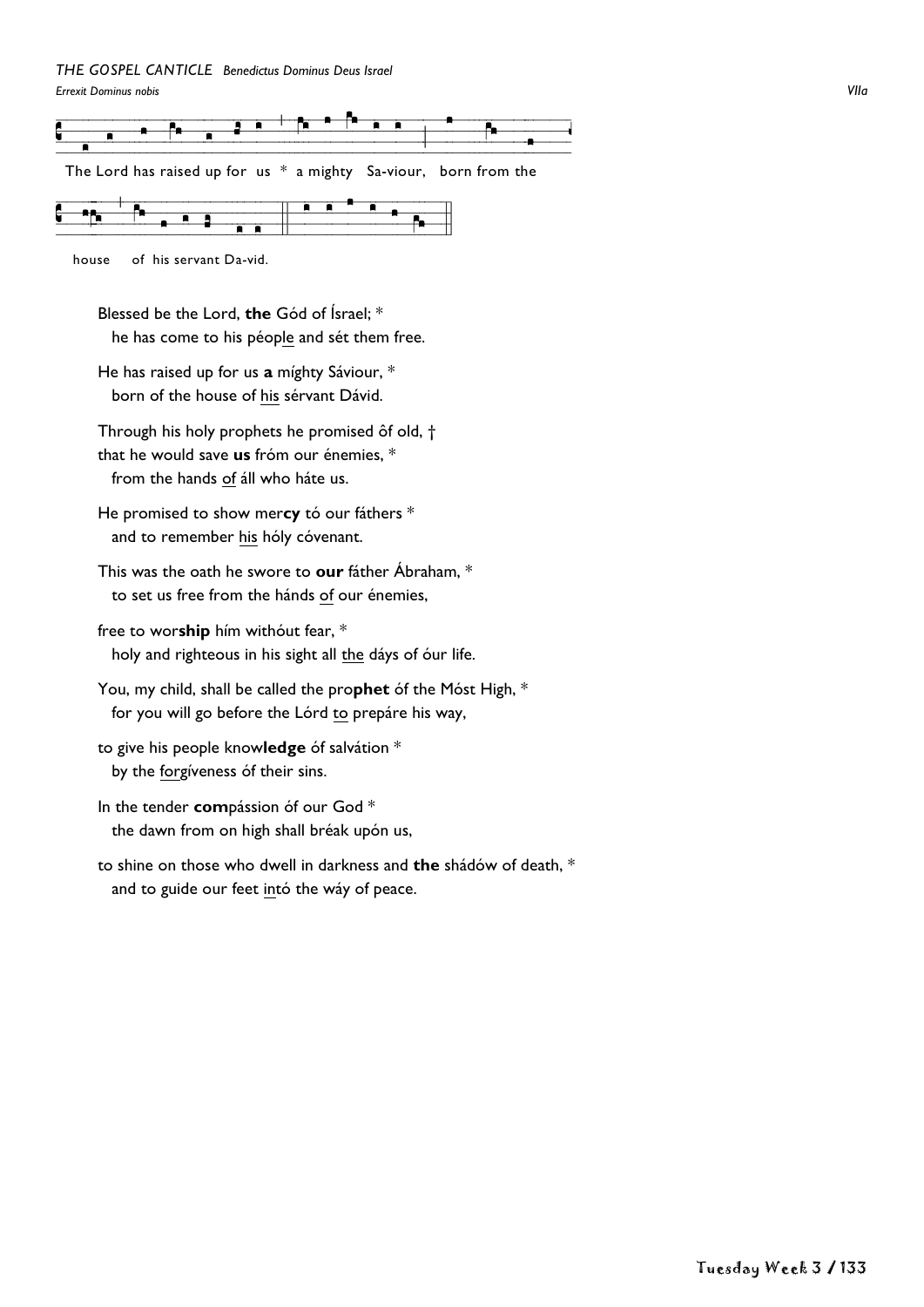# *WEDNESDAY WEEK 3*

### *INVITATORY:*

Come, let us worship our Lord and Saviour.

### *HYMN*



- *1* See, now the shadows of the night are fading, Sunlight arising, dawn of day in splendour; Spirit enlightened, to the mighty Father, Pray we devoutly.
- *2* That in his mercy he may always keep us, Eager and ready for his holy service; Then may he give us, of a father's goodness, Joy in his kingdom.
- *3* This may he grant us, God for ever blessed, Father eternal, Son and Holy Spirit: His is the glory, evermore resounding, Filling creation.

*Editors: from Ecce iam noctis*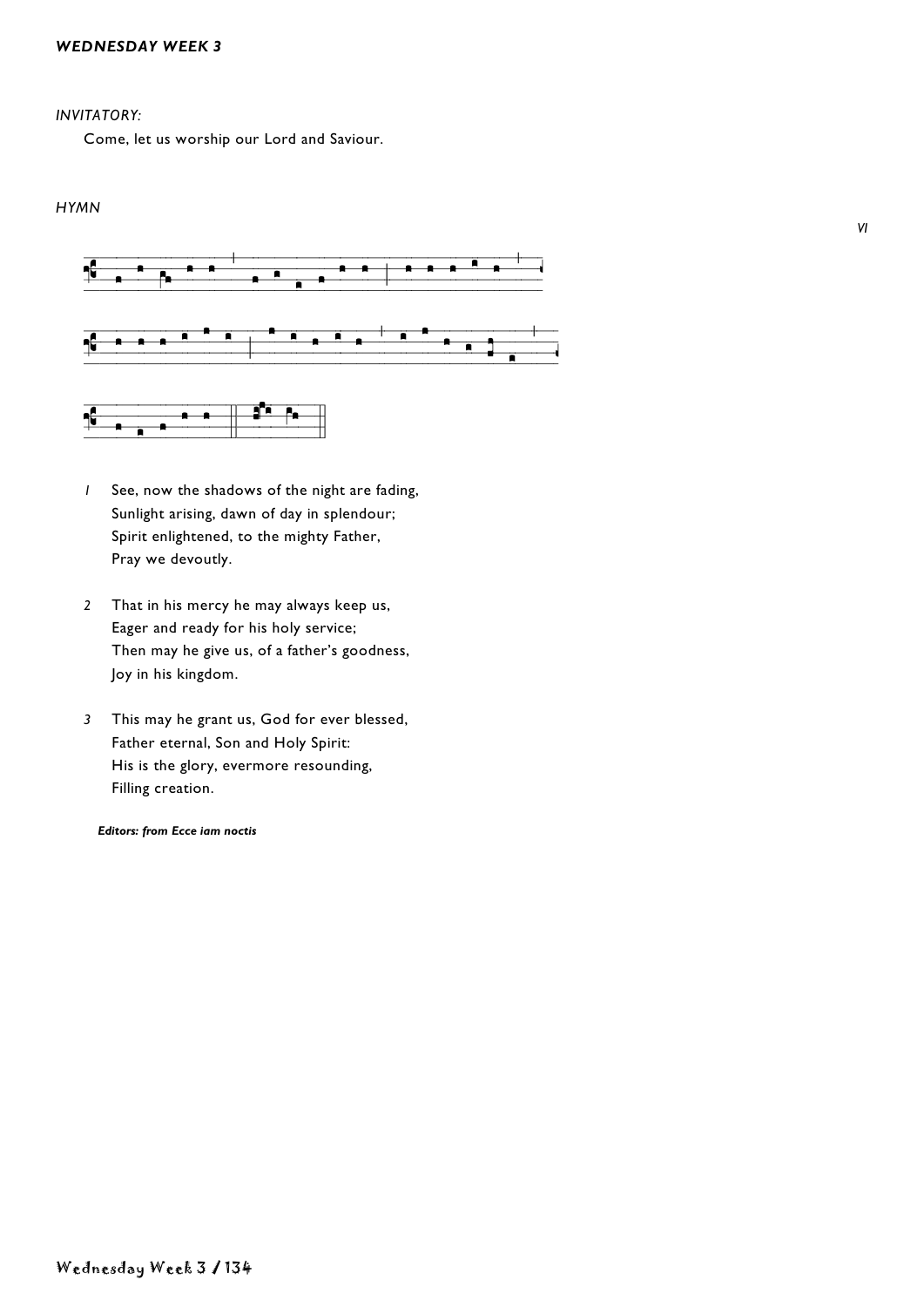Auribus percipite

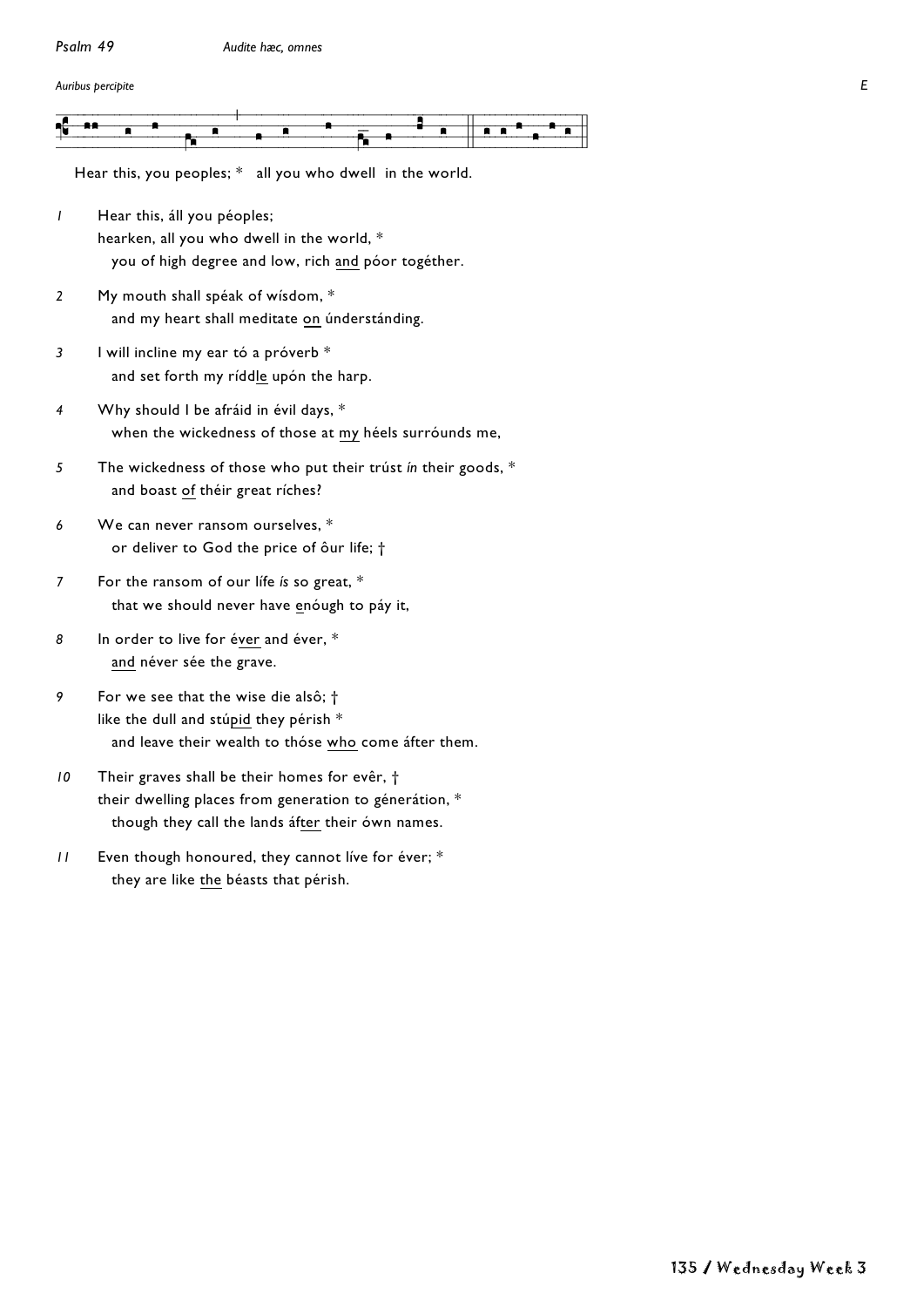- *12* Such is the way of those who foolishly trúst *ín* themselves, \* and the end of those who delíght in their ówn words.
- *13* Like a flock of sheep they are destined tô die; † Death ís their shépherd; \* they go down *straight*wáy to thé grave.
- *14* Their form shall waste âway, \* † and the land of the déad shall bé their home.
- *15* But God will ransom my life; \* he will snatch me fróm the grásp of death.
- *16* Do not be envious when sóme becóme rich, \* or when the grandeur of their hóuse incréases;
- *17* For they will carry nothing awáy *át* their death, \* nor will their grándeur fóllow them.
- *18* Though they thought highly of themselves while thêy lived, \* † and were práised for théir success,
- *19* They shall join the company of their forebears, \* who will never sée the líght again.
- *20* Those who are honoured, but have no únderstánding, \* are like the béasts that pérish.



Hear this, you peoples; all you who dwell in the world.

O God, you have taught us that it profits us nothing to have gained the whole world and to lose our souls: enrich with heavenly wisdom the poor in spirit and turn our hearts from the pursuit of vanities; through Jesus Christ our Lord. **Amen.**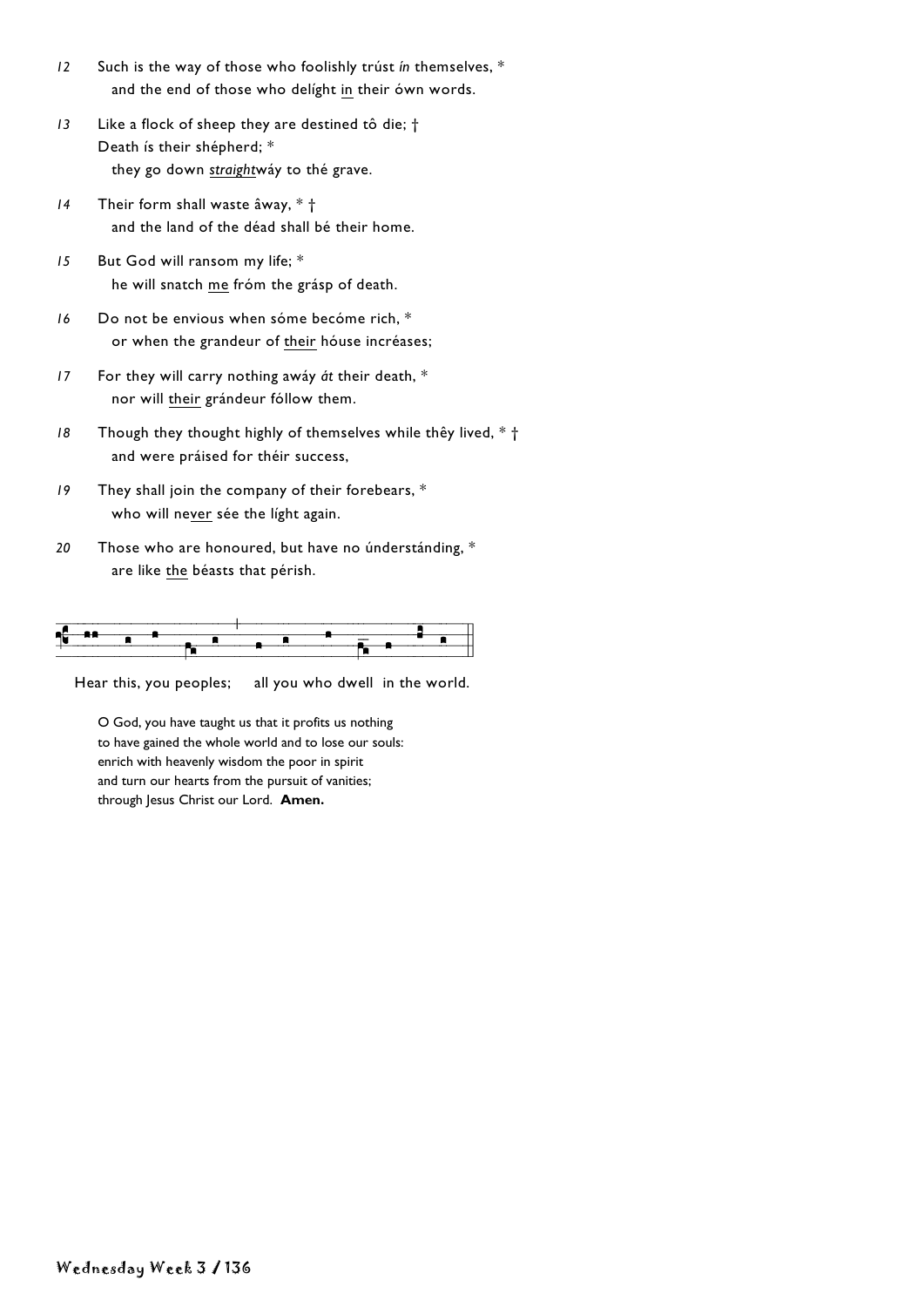Deus deorum



The God of gods, \* the Lord, has spo-ken.

- $\overline{1}$ The Lord, the God of góds, has spóken; \* he has called the earth from the rising of the sún to its sétting.
- Out of Zion, perfect in its beauty, \*  $\overline{2}$ God reveals himsélf in glóry.
- Our God will come and will not keep silênce; \* +  $\mathfrak{Z}$ before him there is a consuming flame, and round about him a ráging storm.
- He calls the heavens and the éarth fróm above \*  $\overline{4}$ to witness the judgement óf his péople.
- "Gather before me my lóyal fóllowers, \*  $\overline{5}$ those who have made a covenant with me and sealed it with sácrifice."
- Let the heavens declare the ríghtness óf his cause; \* 6 for Gód himsélf is judge.
- $\overline{7}$ Hear, O my people, and I will speak: + "O Israel, I will bear witness agáinst you; \* for Í am Gód, your God.
- I do not accuse you because of your sácrifíces; \* 8 your offerings are álways befóre me.
- I will take no búll-calf fróm your stalls, \* 9 nor he-goats out of your pens;
- For the beasts of the forest are mine,  $*$   $\dagger$  $10$ the herds in their thóusands upón the hills.
- I know every bird in the sky, \*  $\frac{1}{2}$ and the creatures of the fields are in my sight.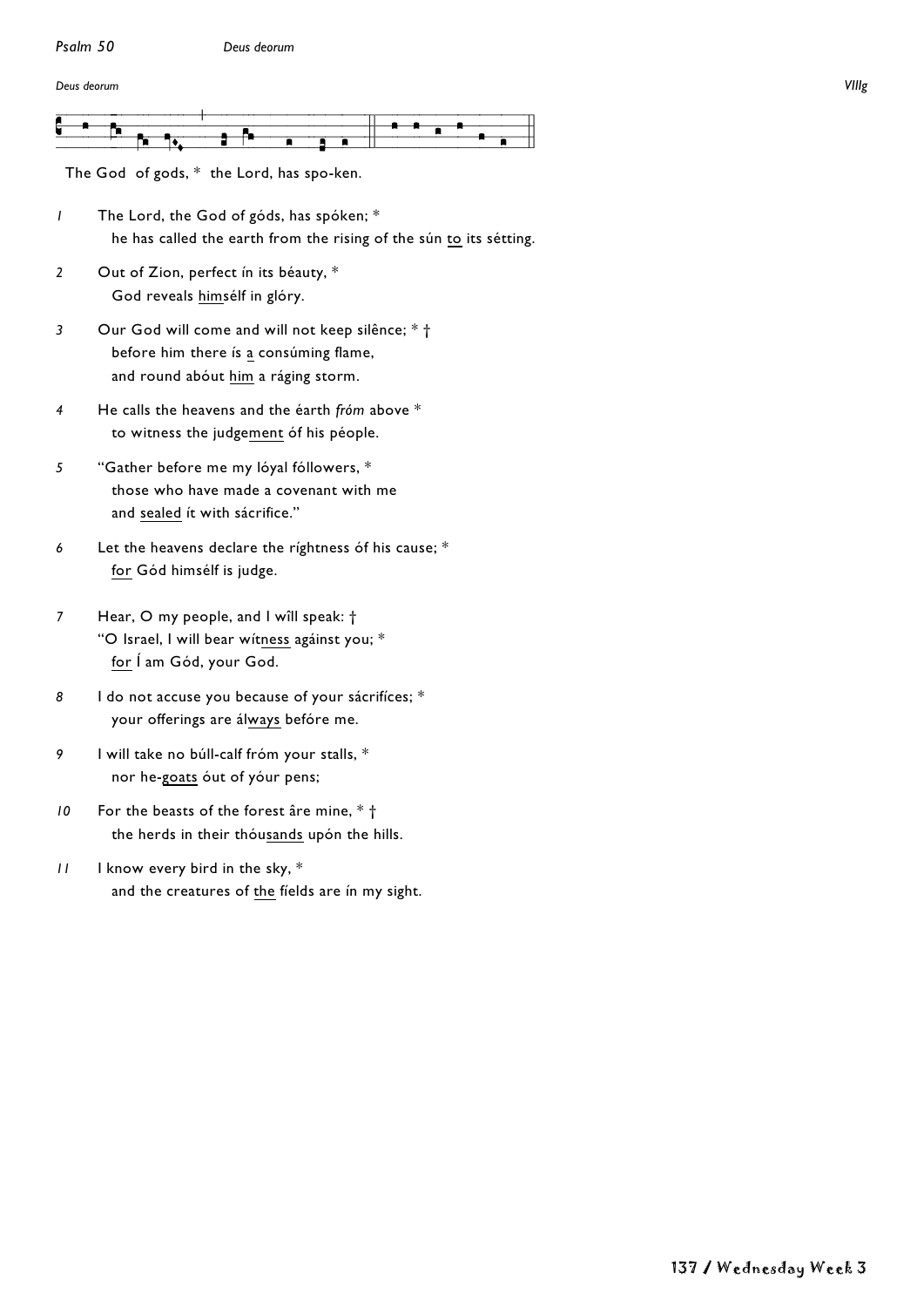- If I were hungry, I would not tell you, \*  $12$ for the whole world is mine and all that is in it.
- $13$ Do you think I éat the flésh of bulls, \* or drínk the blóod of goats?
- Offer to God a sacrifice of thanksgiving \*  $\overline{14}$ and make good your vows tó the Móst High.
- Call upon me in the dáy of tróuble; \*  $15$ I will deliver you and yóu shall hónour me."
- But to the wicked Gôd says: \* +  $16$ "Why do you recite my statutes, and take my covenánt upón your lips;
- Since yóu refuse díscipline, \*  $17$ and toss my wórds behínd your back?
- $18$ When you see a thief, you máke hím your friend, \* and you cast in your lót with adúlterers.
- $19$ You have loosed your lips for évil, \* and harnessed your tóngue to á lie.
- You are always speaking evil óf your bróther \* 20 and slandering your own mother's son.
- These things you have dóne and I kept still, \*  $21$ and you thought that I am like you."
- "I have made my áccusátion; \*  $22$ I have put my case in órder befóre your eyes.
- Consider this well, yóu who forgét God, \* 23 lest I rend you and there be nóne to delíver you.
- Whoever offers me the sacrifice of thanksgiving hónours me; \* 24 but to those who keep in my way will I show the salvátion óf God."



The God of gods, the Lord, has spo-ken.

O God, you desire mercy and not sacrifice, the knowledge of you rather than burnt offerings: rule and direct our hearts in the way of true religion and save us in the day of your appearing; through Jesus Christ our Lord. Amen.



I prayed \* and understanding was gi - ven me: I called on God and VIId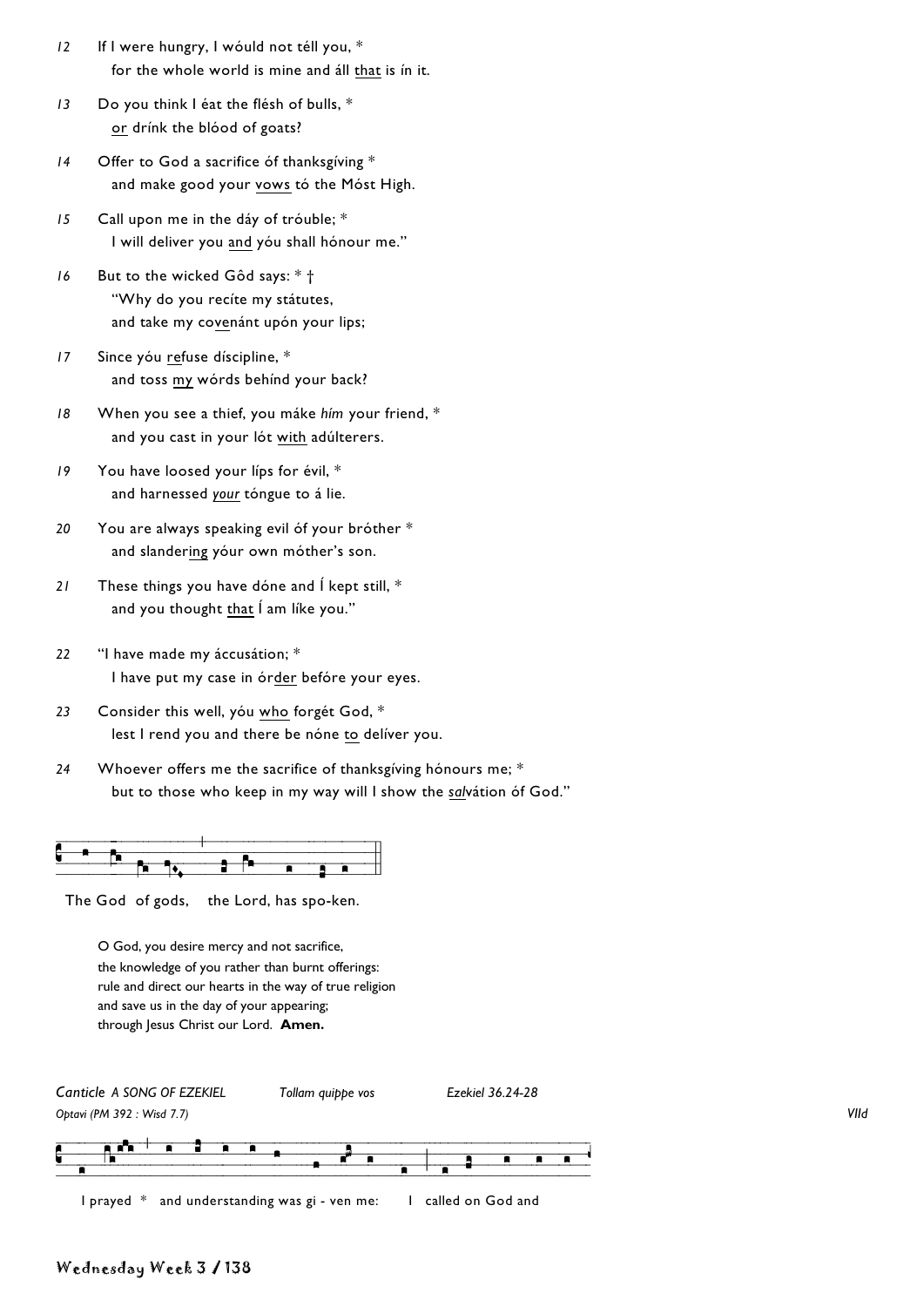

the spi-rit of wis-dom came to me.

- I will take you from the nations,  $\dagger$  $\overline{1}$ and gather you from évery cóuntry, and bring you hóme to your ówn land.
- I will pour clean water upon yôu, †  $\overline{2}$ purify you from all defilement, and cleanse you from all your idols.
- $\mathfrak{Z}$ A new heart I will give you, and put a new spirit within you; † I will take from your bódy the héart of stone and give you a héart of flesh.
- I will put my spirit within you, +  $\overline{4}$ make you wálk ín my ways; and obsérve my décrees.
- $\overline{5}$ You shall dwell in the land I gave to your forebears; † you shall bé my péople; and Í will bé your God.

### **READING**

## THE GOSPEL CANTICLE Benedictus Dominus Deus Israel

De manu omnium (cf Lk 1.71)



From the hands of all \* who hate us, set us free, Lord our God.



Blessed be the Lord, the Gód of Ísrael; \* he has come to his péople and sét them free.

He has raised up for us a míghty Sáviour, \* born of the house of his sérvant Dávid.

Through his holy prophets he promised ôf old, t that he would save us fróm our énemies, \* from the hands of all who hate us.

He promised to show mercy tó our fáthers \* and to remember his hóly cóvenant.

This was the oath he swore to our father Abraham, \*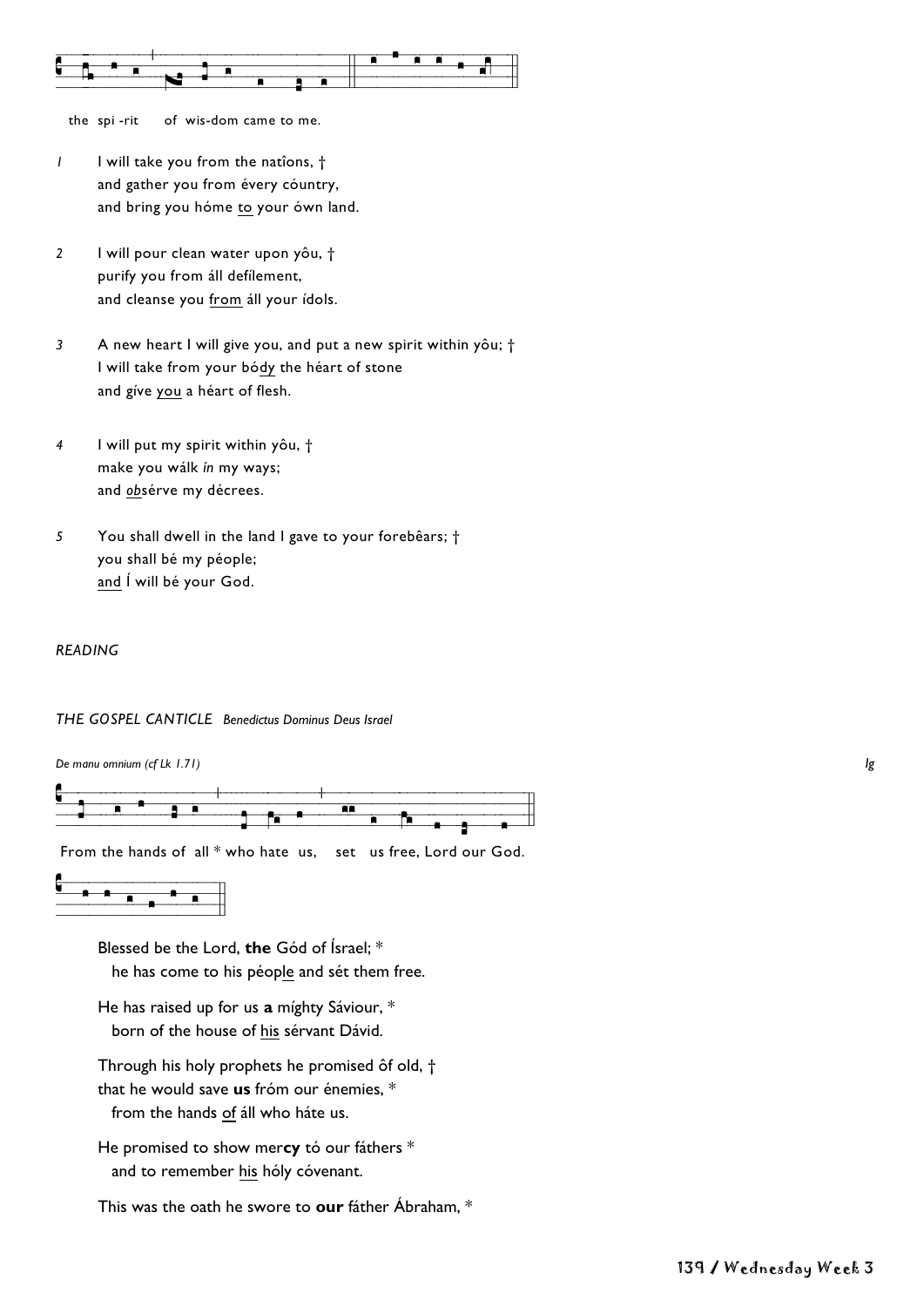to set us free from the hánds of our énemies,

free to wor**ship** hím withóut fear, \*

holy and righteous in his sight all the dáys of óur life.

You, my child, shall be called the pro**phet** óf the Móst High, \* for you will go before the Lórd to prepáre his way,

to give his people know**ledge** óf salvátion \* by the forgíveness óf their sins.

In the tender **com**pássion óf our God \* the dawn from on high shall bréak upón us,

to shine on those who dwell in darkness and **the** shádów of death, \* and to guide our feet intó the wáy of peace.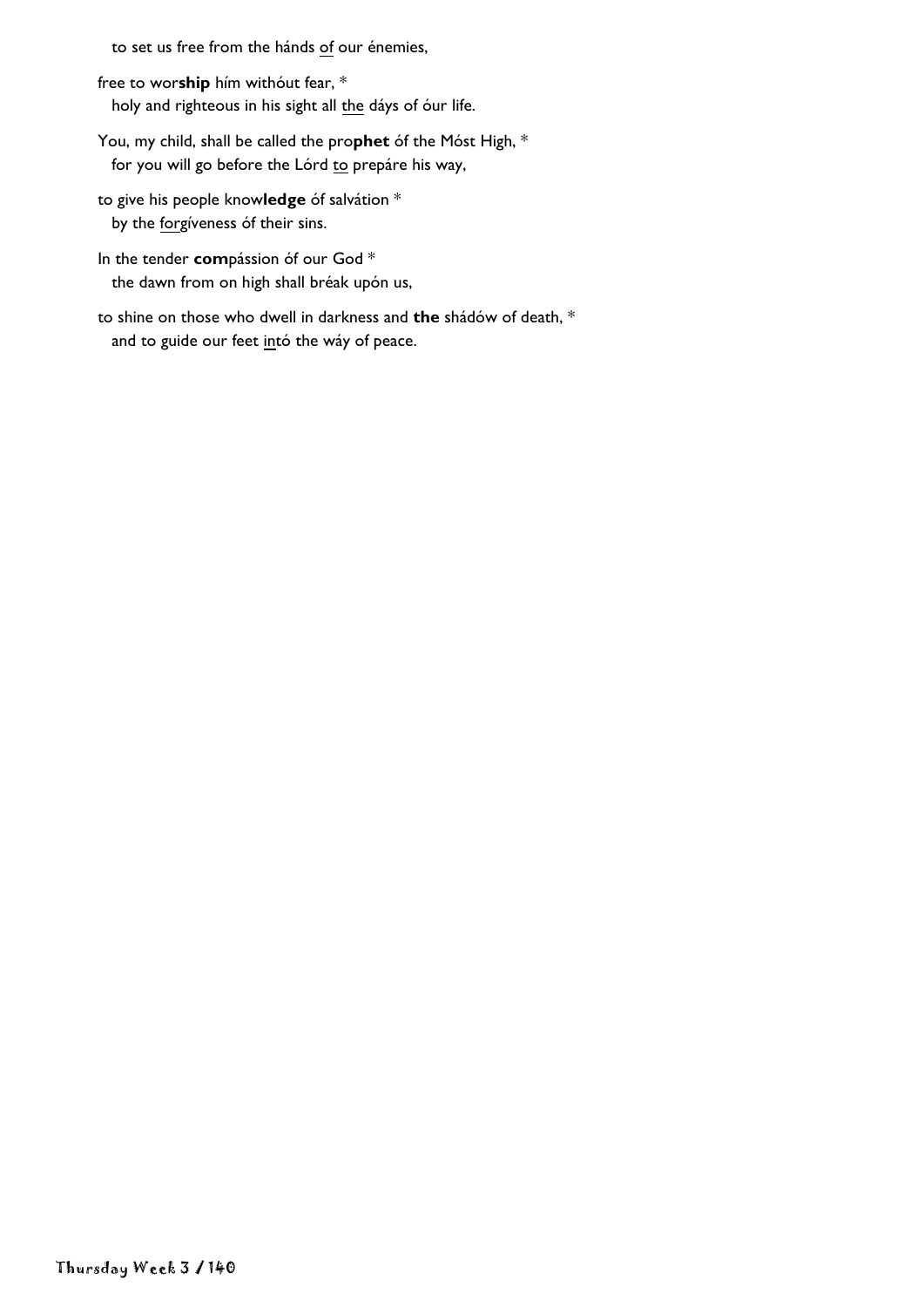## *THURSDAY WEEK 3*

## *INVITATORY:*

The Lord is our light and our life: come let us adore him.

# *HYMN*



- *1* Great Lord of splendour, source of light, Your gentle rays dispel our night. The reign of darkness yields to dawn; The rising sun brings morning bright.
- *2* Lord Jesus, day-star from on high, Your rising welcomes in our dawn, True morning star which never sets, Enlightening all who are forlorn.
- *3* More radiant than the noonday sun, Life-giving grace to every soul, Shine in the darkness of our hearts; Complete your healing, make us whole.
- *4* Yours is a realm of truth and life, Of justice, peace and righteousness: Your praise we sing, O Trinity, Forever God in holiness.

**Gethsemani Abbey, altd.:** *from* **Lucis largitor splendide**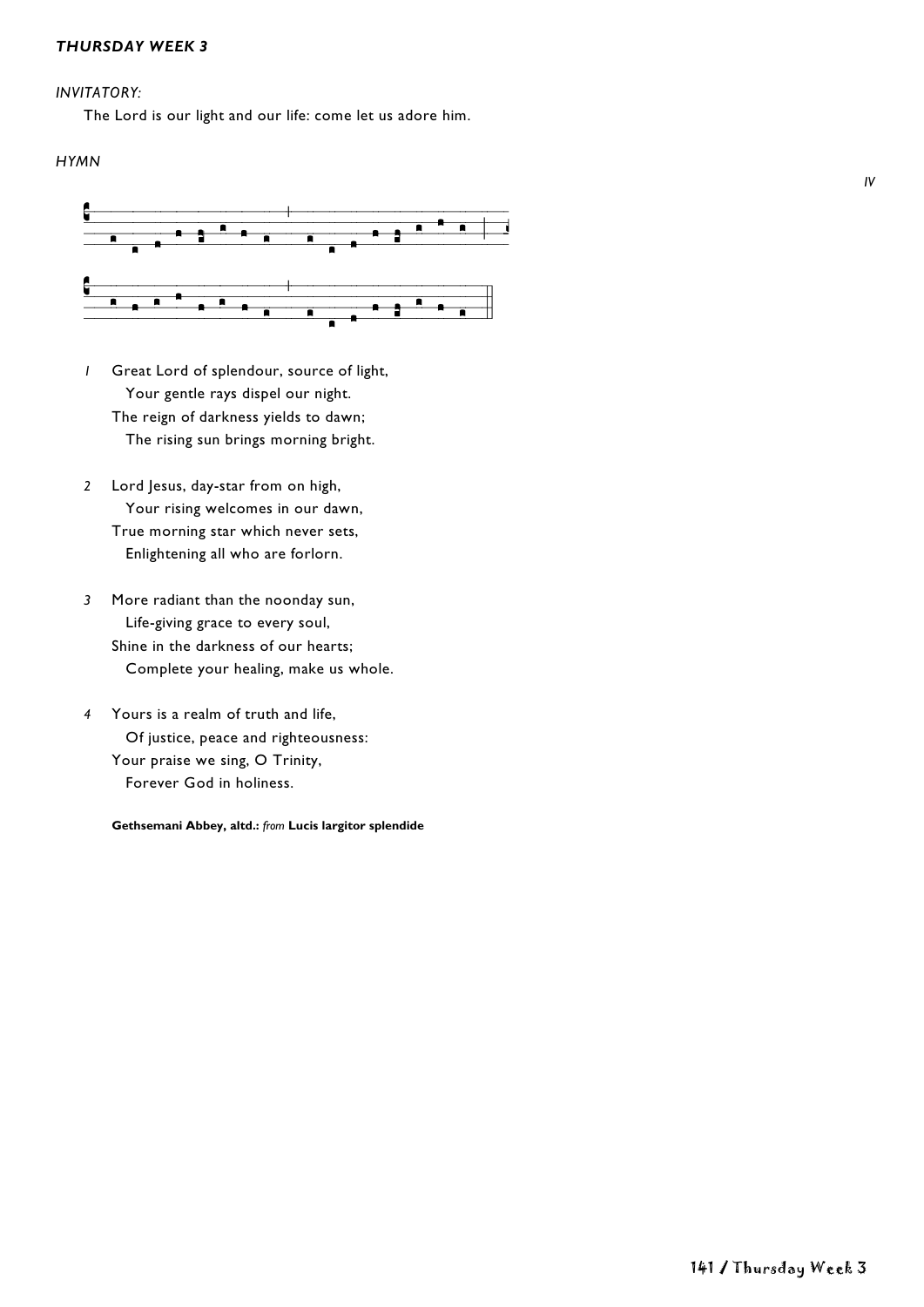Visita nos, Domine



- Vi sit us, Lord God, \* with your sav ing mer-cy.
- Hallelujâh! †  $\overline{1}$ Give thanks to the Lórd, for hé is good, \* for his mercy endúres for éver.
- $\overline{2}$ Who can declare the mighty acts of the Lord  $*$   $\dagger$ or shów forth áll his praise?
- $\mathfrak{Z}$ Happy are those who act with justice \* and always dó what is right!
- $\overline{4}$ Remember me, O Lord, with the favour you háve for your péople, \* and visit me with your sáving help;
- That I may see the prosperity of your êlect + 5 and be glad with the gladness of your people, \* that I may glory with your inhéritance.
- 6 We have sinned ás our fórebears did; \* we have done wróng and dealt wickedly.
- $\overline{7}$ In Egypt they did not consider your marvellôus works, † nor remember the abúndance óf your love; \* they defied the Most High at the Red Sea.
- But he saved them fór his náme's sake, \* 8 to máke his pówer known.
- 9 He rebuked the Red Sea and it dried up, \* and he led them through the deep as thróugh a désert.
- He saved them from the hand of thóse who háted them \*  $10$ and redeemed them from the hánd of the énemy.
- $\overline{11}$ The waters covered théir oppréssors; \* not óne of thém was left.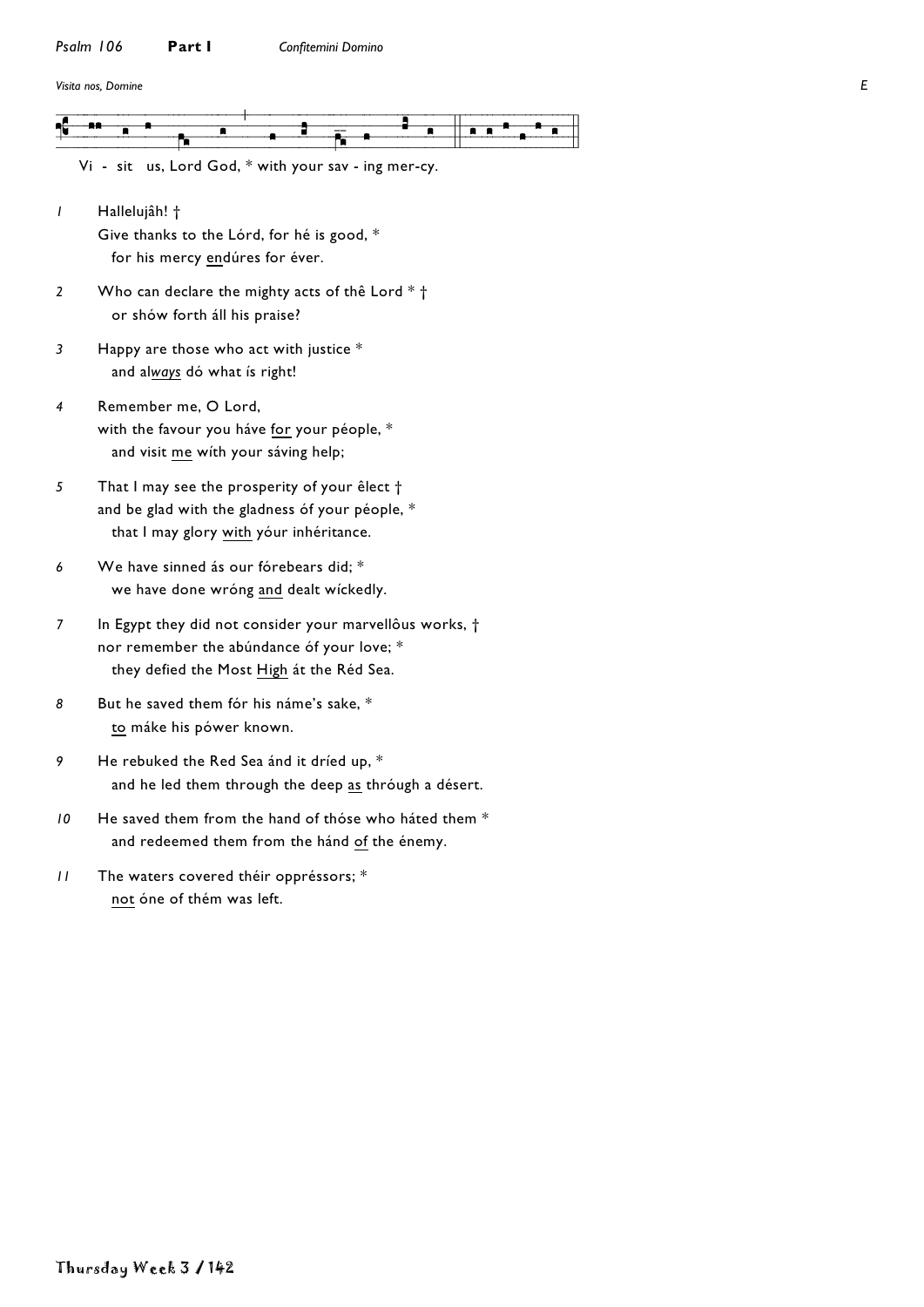- *12* Then théy belíeved his words \* and sáng him sóngs of praise.
- *13* But they sóon forgót his deeds \* and did not wáit for his cóunsel.
- *14* A craving seized them ín the wílderness, \* and they put God to the tést in the désert.
- *15* He gáve them whát they asked, \* but sent léanness intó their soul.
- *16* They envied Móses ín the camp, \* and Aaron, the ho*ly* óne of thé Lord.
- *17* The earth opened and swállowed Dáthan \* and covered the company óf Abíram.
- *18* Fire blazed up agáinst their cómpany, \* and flames devóured the wícked.

# **Psalm 106: Part II** *Et fecerunt vitulum*

- *19* Israel made a búll-calf at Hóreb \* and worshipped a mólten ímage;
- *20* And so they exchánged their Glóry \* for the image of an óx that féeds on grass.
- *21* They forgot Gód their sáviour, \* who had done great thíngs in Égypt,
- *22* Wonderful deeds ín the lánd of Ham, \* and fearful things át the Réd Sea.
- *23* So he would have destroyed thêm, † had not Moses his chosen stood befóre him ín the breach, \* to turn away his wráth from consúming them.
- *24* They refúsed the pléasant land \* and would not belíeve his prómise.
- *25* They grúmbled ín their tents \* and would not listen to *the* vóice of thé Lord.
- *26* So he lifted his hánd agáinst them, \* to overthrow them in the wilderness,
- *27* To cast out their seed amóng the nátions, \* and to scatter thém throughóut the lands.
- *28* They joined themselves to Báal-Péor \* and ate sacrifices óffered tó the dead.
- *29* They provoked him to anger wíth their áctions, \* and a plague broke óut amóng them.
- *30* Then Phinehas stood up and íntercéded, \* and the *plague* cáme to án end.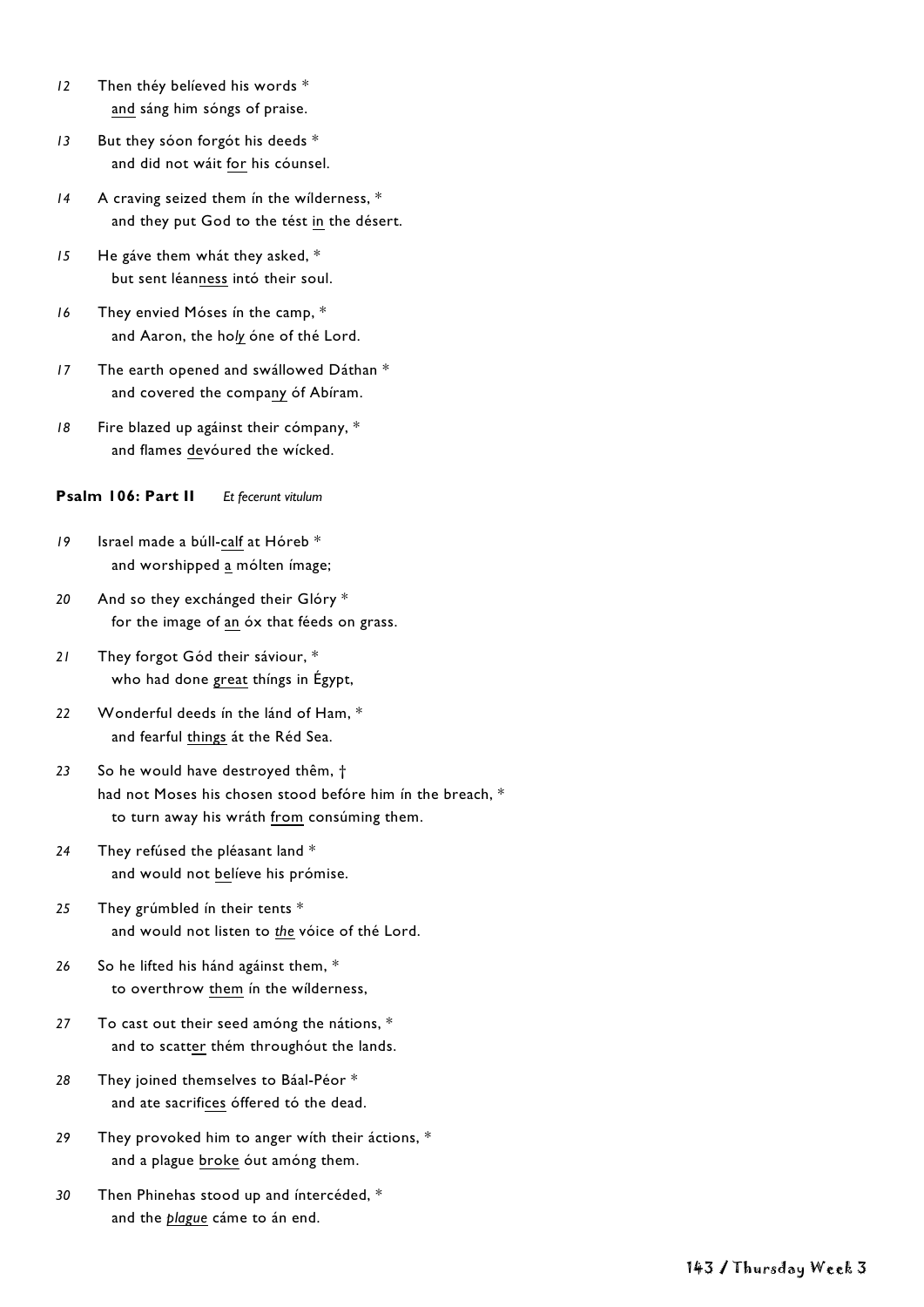- *31* This was reckoned to hím as ríghteousness \* throughout all generátions for éver.
- *32* Again they provoked his anger at the wáters of Méribah, \* so that he punished Móses becáuse of them;
- *33* For they so embíttered his spírit \* that he spoke *rash* wórds with hís lips.
- *34* They did not destróy the péoples \* as the Lórd had commánded them.
- *35* They intermingled wíth the héathen \* and léarned their págan ways,
- *36* So that they wórshipped their ídols, \* which becáme a snáre to them.
- *37* They sácrifíced their sons \* and their daughters to évil spírits.
- *38* They shed innocênt blood, † the blood of their sóns and dáughters, \* which they offered to the idols of Canaan, and the lánd was defíled with blood.
- *39* Thus they were polluted bý their áctions \* and went whoring ín their évil deeds;
- *40* Therefore the wrath of the Lord was kindled agáinst his péople \* and he abhórred his inhéritance.
- *41* He gave them over to the hánd of the héathen, \* and those who hated thém ruled óver them.
- *42* Their enemíes oppréssed them, \* and they were hum*bled* únder théir hand.
- *43* Many a time did he delivêr them, † but they rebelled through their ówn devíces, \* and were brought down in théir iníquity.
- *44* Nevertheless, he saw their dîstress, \* † when he heard their lámentátion.
- *45* He remembered his covenant with them \* and relented in accordance with hís great mércy.
- *46* He caused them tó be pítied \* by those who héld them cáptive.
- *47* Save us, O Lord ôur God, † and gather us from amóng the nátions, \* that we may give thanks to your holy name and glóry ín your praise.
- *48* Blessèd be the Lord, the God of Isrâel, † from everlasting and to éverlásting; \* and let all the people say, "Amen!" Hállelújah!

# Thursday Week 3 / 144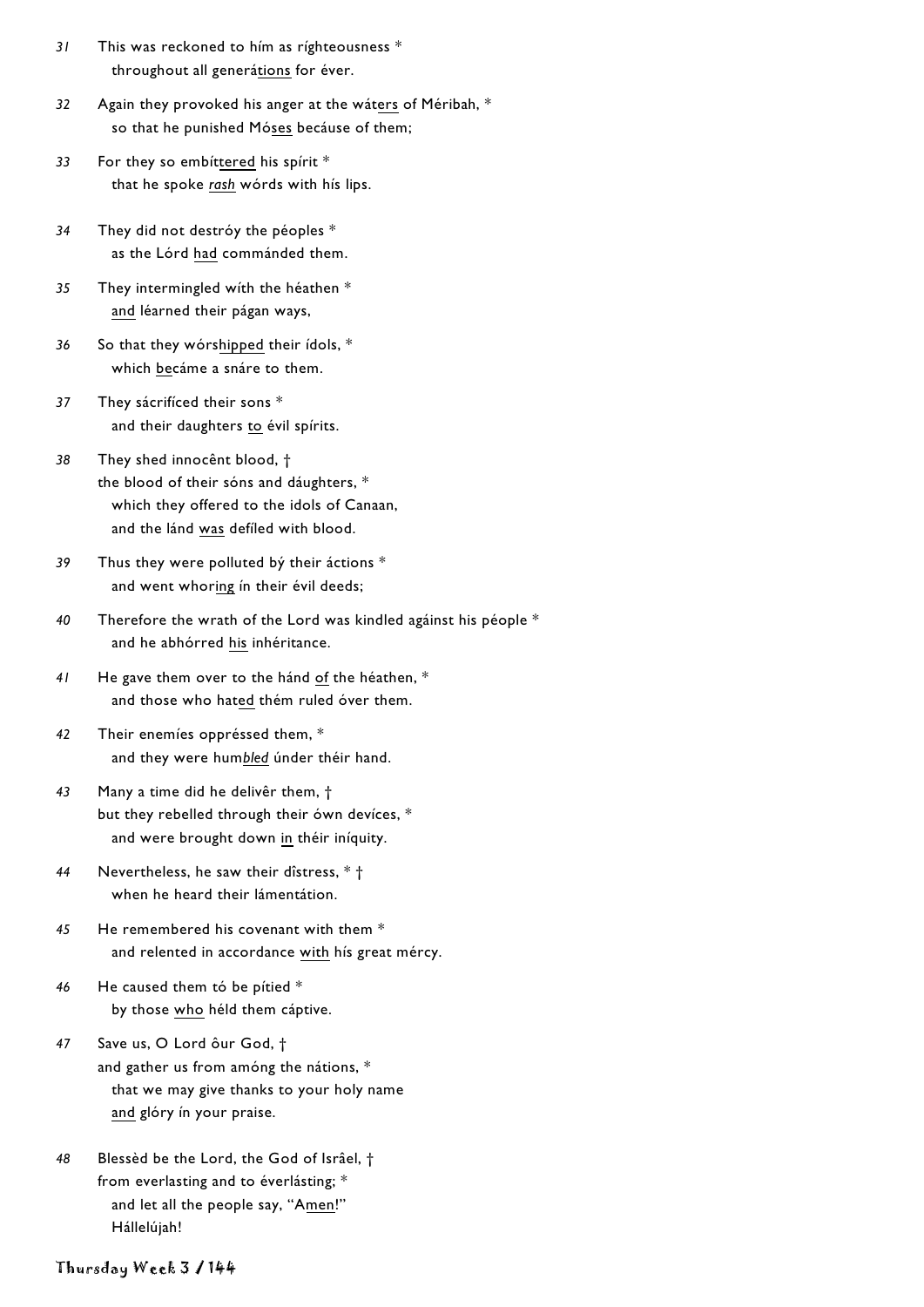In Lent:

Blessèd be the Lord, the God of Isrâel, t 48 from everlasting and to éverlásting; \* and let all the péople sáy, "Amen!"



Vi - sit us, Lord God, with your sav - ing mer-cy.

O God almighty, who in your enduring goodness recall your erring children to unending life: spare us who declare the mighty acts of your salvation, for we have sinned, as all our forebears; this we ask through Jesus Christ our Lord. Amen.

Canticle THE BREAD OF HEAVEN Wisdom 16.20-21,26

Angelorum esca (Wisd 16.20)



O Lord,  $*$  gave your peo-ple an - gels' food, You. and you sent



bread from heaven, al- le -lu - ia. them

- You gave your péople ángels' food \*  $\overline{1}$ and sent them bréad from héaven,
- bread ready to eat, without lábour ón their part, \*  $\overline{2}$ rich in pleasure, and súiting évery taste.
- The food which you gave  $*$   $\dagger$  $\sqrt{3}$ showed your sweetness towards your children.
- It served the desire of those who ate, \*  $\overline{4}$ and met the líking of évery soul.
- $\sqrt{5}$ That the children you lóve might léarn, O God, \* that not through cultivating cróps are théy fed,
- but all thóse who trúst in you \* 6 are sustained bý your wórd alone.

**READING** 

lld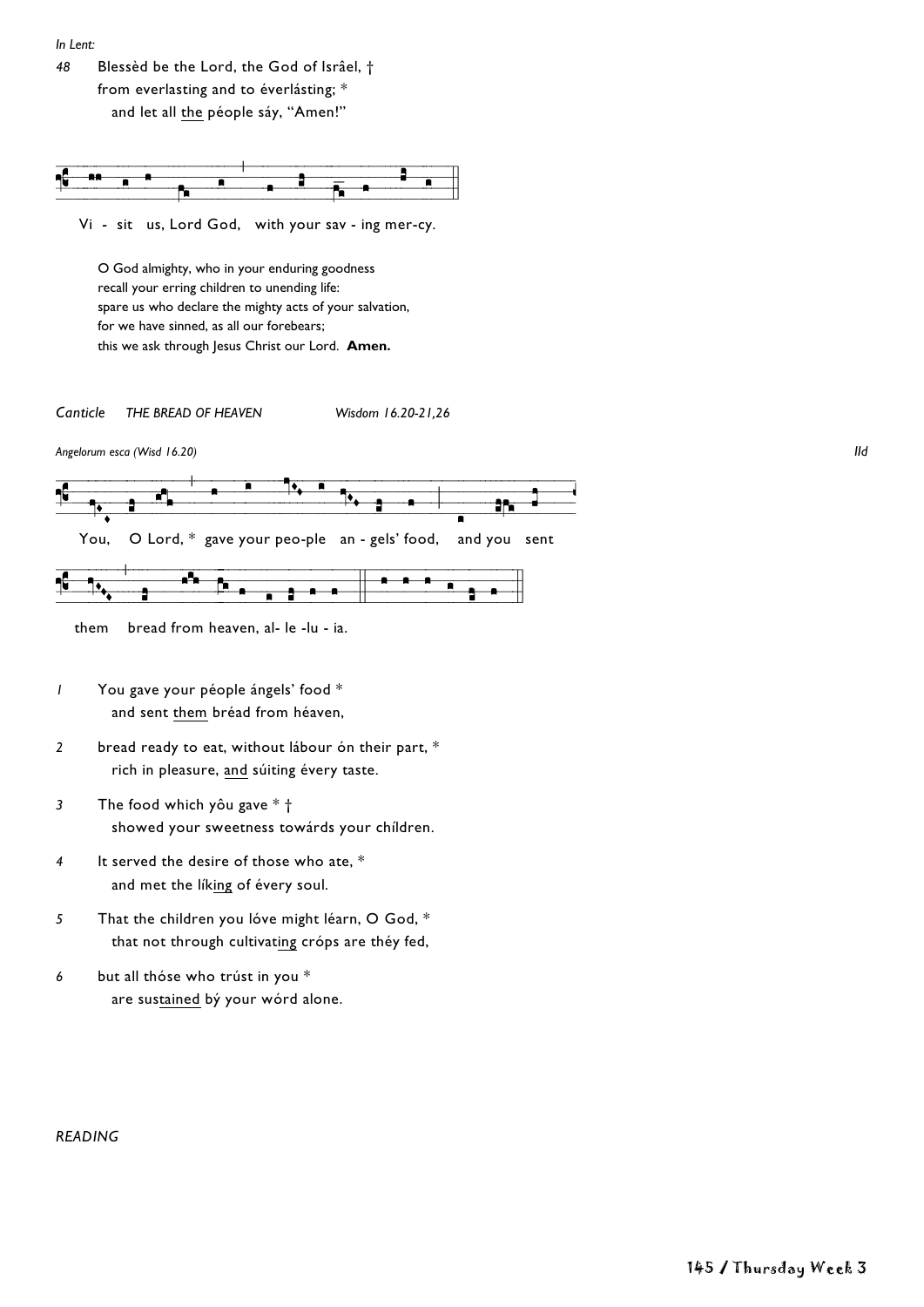#### *THE GOSPEL CANTICLE Benedictus Dominus Deus Israel*

*In sanctitate VIIa*



Ho- ly and righteous, \* let us worship the Lord, and he will set us

free from all who hate us.

Blessed be the Lord, **the** Gód of Ísrael; \* he has come to his péople and sét them free.

He has raised up for us **a** míghty Sáviour, \* born of the house of his sérvant Dávid.

Through his holy prophets he promised ôf old, † that he would save **us** fróm our énemies, \* from the hands of áll who háte us.

He promised to show mer**cy** tó our fáthers \* and to remember his hóly cóvenant.

This was the oath he swore to **our** fáther Ábraham, \* to set us free from the hánds of our énemies,

free to wor**ship** hím withóut fear, \* holy and righteous in his sight all the dáys of óur life.

You, my child, shall be called the pro**phet** óf the Móst High, \* for you will go before the Lórd to prepáre his way,

to give his people know**ledge** óf salvátion \* by the forgíveness óf their sins.

In the tender **com**pássion óf our God \* the dawn from on high shall bréak upón us,

to shine on those who dwell in darkness and **the** shádów of death, \* and to guide our feet intó the wáy of peace.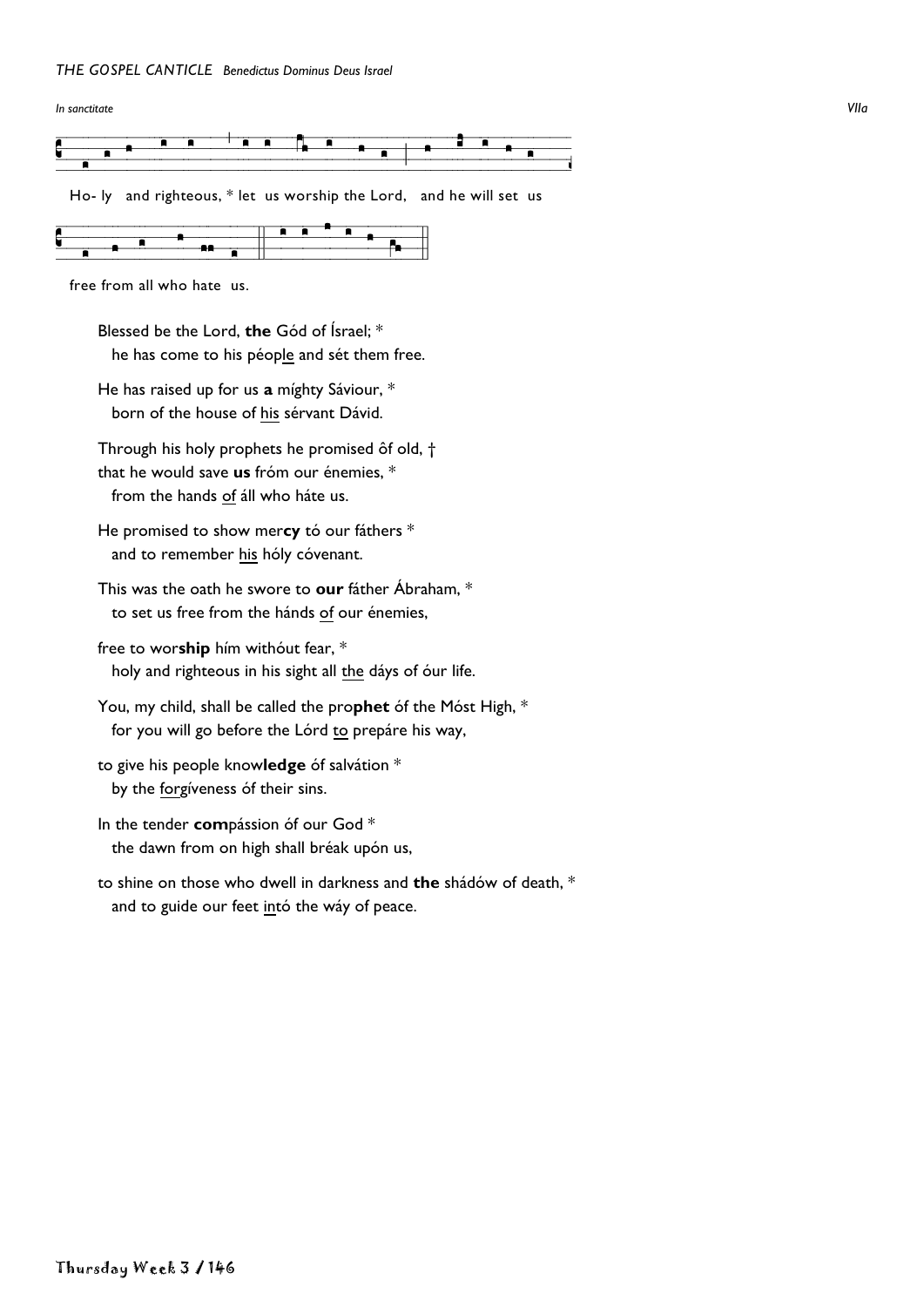### *INVITATORY:*

Harden not your hearts today; listen to the voice of the Lord.

## *HYMN IV*



- *1* Eternal glory fills the heaven, Our only hope, in mercy given: Christ Jesus, whom a virgin bore, Son of the Father evermore.
- *2* The morning star shines bright and clear Announcing that the day is near. Lord, grant us strength our hearts to raise, That we this day may sing your praise.
- *3* Night's shadows flee: Lord, on us shine; Our darkness turn to light divine; Then in that light our life may rest, Renewed by grace, and by you blest.
- *4* Let faith assume the foremost part, Be firmly rooted in the heart; And joyous hope in second place, Then love may reign, your greatest grace.
- *5* All glory to the Father be, And to the Son, eternally; And to the Spirit, equal praise From joyful hearts we ever raise.

**From** *Aeterna caeli gloria* **tr. Editors of Hymns for Prayer & Praise.**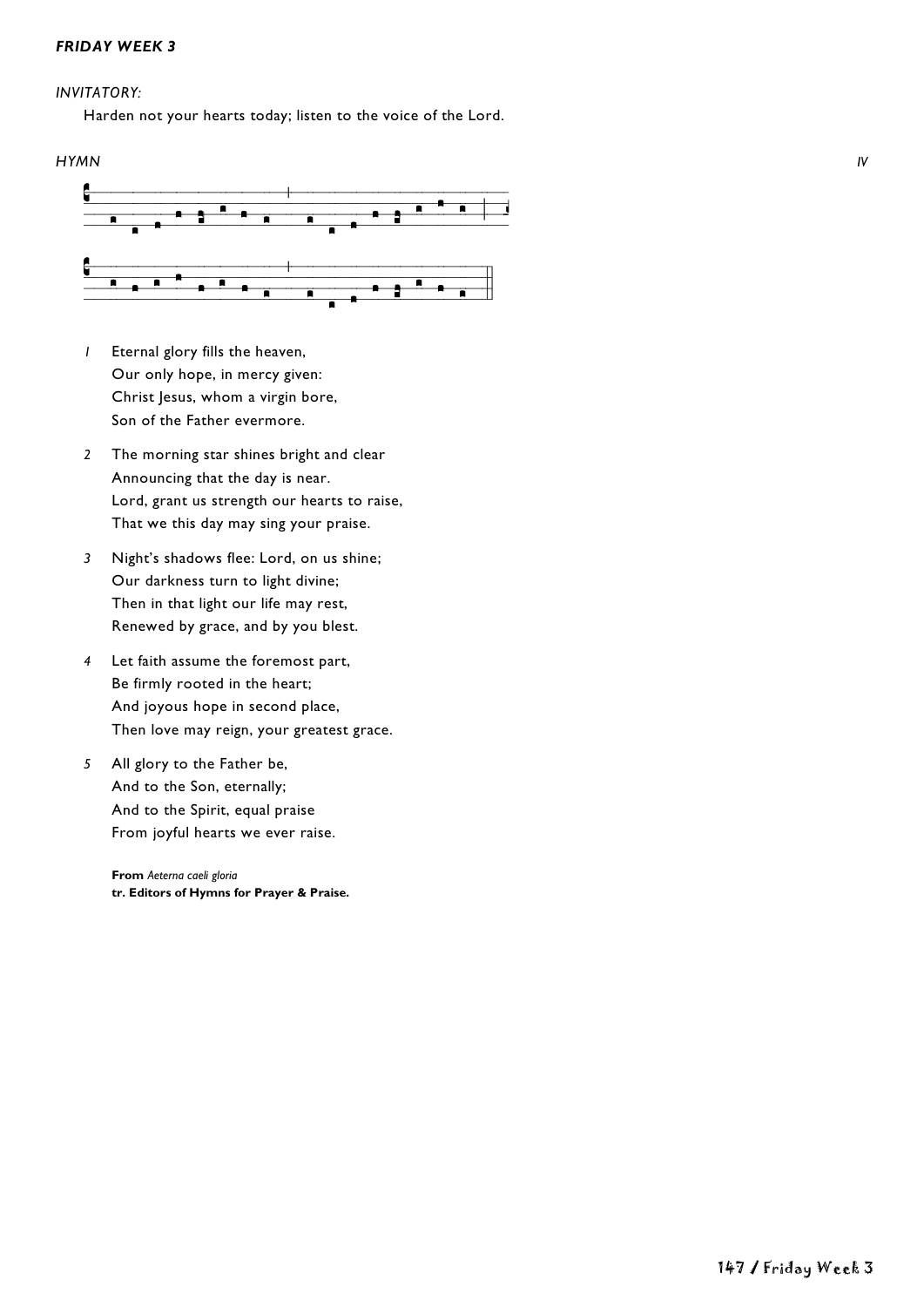Psalm 51 Miserere mei. Deus



Have mercy \* on me, O God.

Dele, Domine

Miserere



Blot out, O Lord,\* all my of-fences.

- Have mercy on me, O God,  $\overline{1}$ according to your lóving-kíndness; \* in your great compassion blot out my offences.
- $\overline{2}$ Wash me through and through fróm my wickedness \* and cléanse me fróm my sin.
- $\mathfrak{Z}$ For I knów my transgréssions, \* and my sin is éver befóre me.
- Against you only have  $\hat{I}$  sinned  $*$   $\dagger$  $\overline{4}$ and done what is évil ín your sight.
- And so you are justified when you speak \* 5 and upright in your júdgement.
- Indeed, I have been wicked from my birth, \* 6 a sinner fróm my móther's womb.
- For behold, you look for truth déep withín me, \*  $\overline{7}$ and will make me understand wisdom sécretly.
- Purge me from my sin ánd I sháll be pure; \* 8 wash me and I sháll be cléan indeed.
- 9 Make me hear of jóy and gládness, \* that the body you have bróken máy rejoice.
- $10$ Hide your fáce fróm my sins \* and blot out all mý iníquities.
- Create in mé a clean héart, O God, \*  $\overline{11}$ and renew a right spírit withín me.
- Cast me not awáy from your présence \*  $12$ and take not your holy Spírit fróm me.
- Give me the joy of your sáving hélp again \*  $13$ and sustain me with your bóuntiful Spírit.
- I shall teach your wáys to the wícked, \*  $\overline{14}$ and sinners sháll retúrn to you.
- $15$ Deliver mé from déath, O God, \* and my tongue shall sing of your righteousness, O God of mý salvátion.

 $IV^*$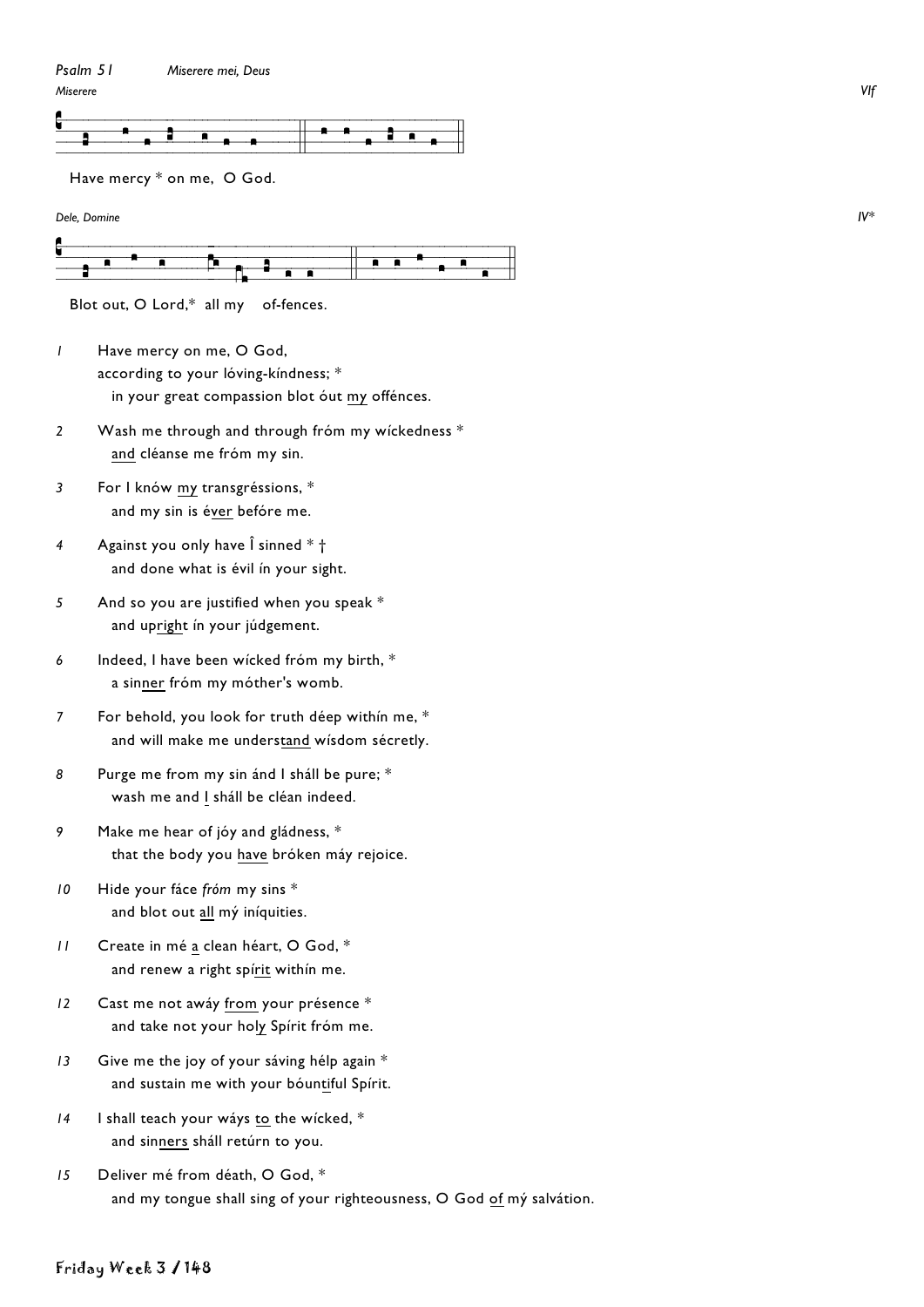- *16* Ópen my líps, O Lord, \* and my mouth sháll procláim your praise.
- *17* Had you desired it, I would have óffered sácrifice, \* but you take no delíght in burnt-ófferings.
- *18* The sacrifice of God is a tróubled spírit; \* a broken and contrite heart, O God, yóu will nót despise.
- 19 Be favourable and grácious to Zíon,  $*$ and rebuild the wálls of Jerúsalem.
- *20* Then you will be pleased with the appointed sacrifices, with burnt-offerings ánd oblátions; \* then shall they offer young bullocks upón your áltar.



Have mercy on me, O God.



Blot out, O Lord, all my of-fences.

Take away, O Lord, the sin that corrupts us; restore by grace your own image within us; give us the sorrow that heals and the joy that praises, that we may take our place among your people, in Jesus Christ our Lord. **Amen.**

*Psalm 79 Deus, venerunt*

#### *Propitius esto (PM 184) VIIIc*



- De -li ver us \* and forgive us our sins, O Lord.
- *1* O God, the heathen have come into your inherîtance; † they have profaned your hóly témple; \* they have made Jerusalem a héap of rúbble.
- *2* They have given the bodies of your servants as food for the bírds *óf* the air, \* and the flesh of your faithful ones to *the* béasts of thé field.
- *3* They have shed their blood like water on every síde of Jerúsalem, \* and there was nó one to búry them.
- *4* We have become a reproach tó our néighbours, \* an object of scorn and derision to thóse aróund us.
- *5* How long will you be angry, Ô Lord? \* † will your fury blaze like fíre for éver?
- *6* Pour out your wrath upon the heathen who have not known you \* and upon the kingdoms that have not cálled upón your name.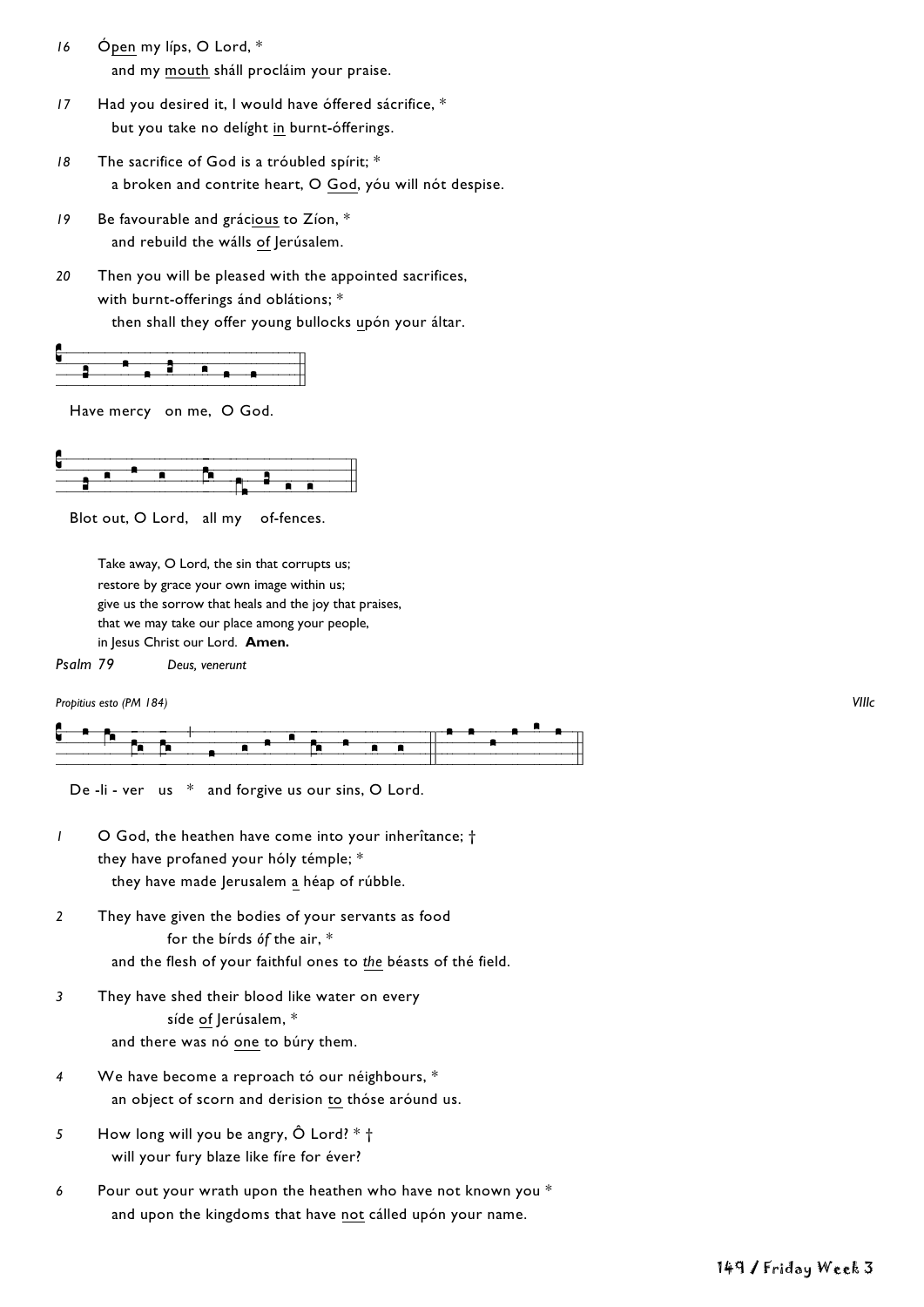- *7* For they háve devoured Jácob \* and made his dwélling a rúin.
- *8* Remember not our pâst sins; † let your compassion be swíft to méet us; \* for we have *been* bróught verý low.
- *9* Help us, O God our Saviour, for the glóry óf your name; \* deliver us and forgive us our síns, for your náme's sake.
- *10* Why should the heathen say, "Where is thêir God?" \* † Let it be known among the héathen and ín our sight that you avenge the shedding óf your sérvants' blood.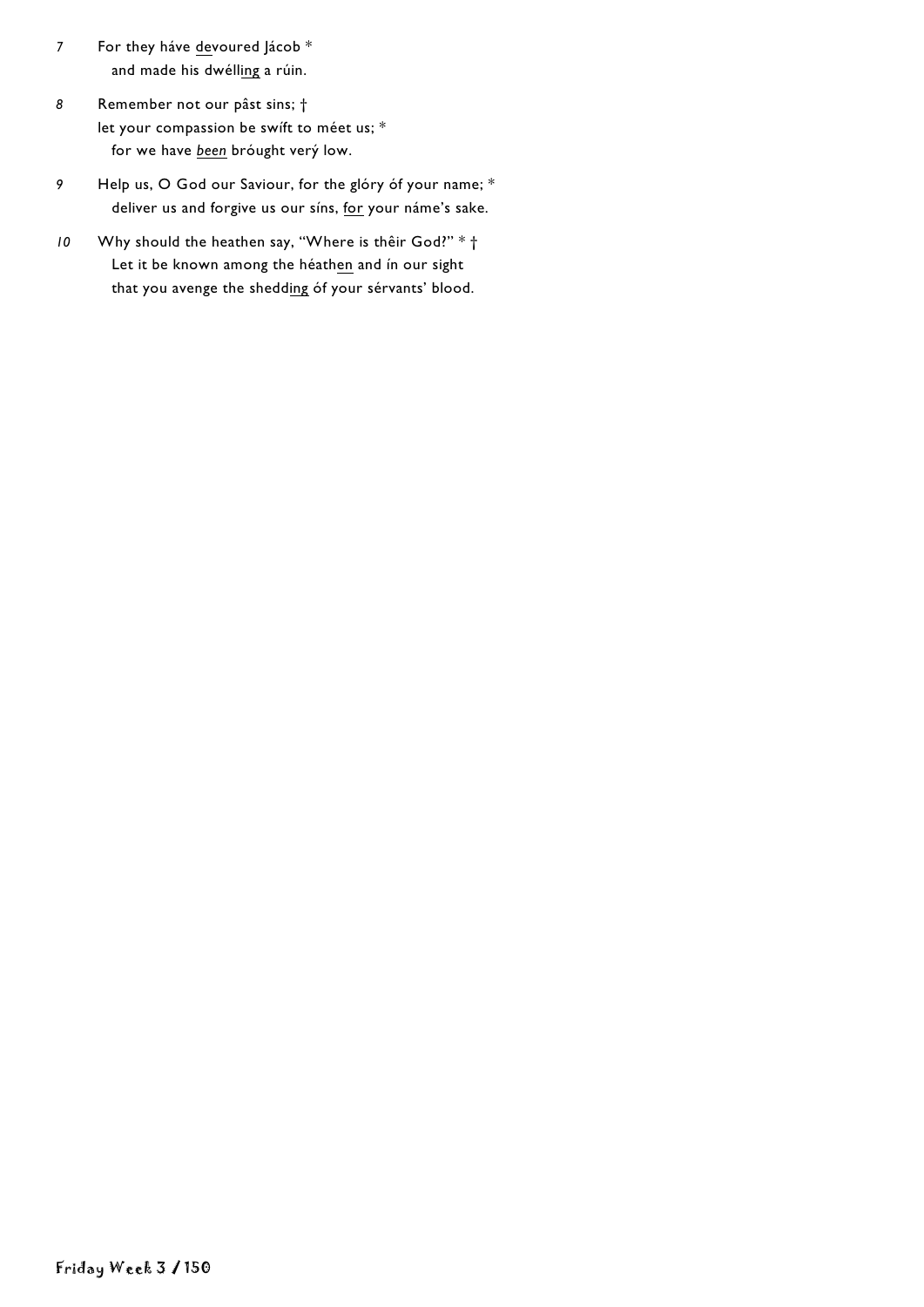- Let the sorrowful sighing of the prisoners cóme befóre you, \*  $\frac{1}{2}$ and by your great might spare those who are condémned to die.
- $12$ May the revilings with which they reviled yóu, O Lord, \* return sevenfold into their bósoms.
- We are your people and the sheep of your pastûre;  $*$   $\dagger$  $13$ we will give you thánks for éver and show forth your práise from áge to age.



De-li-verus and forgive us our sins, O Lord.

O God, the shepherd of your erring people: remember not our offences but hear the sorrowful sighing of the prisoners and, in your merciful judgement, deliver those who stand helpless before you; through Jesus Christ our Lord. Amen.

Canticle A SONG OF GOD'S SERVANTS Congrega omnes Ecclesiasticus 36.13-22

Ostende (PM 257 Eccl 36.1)



Have mercy  $*$  u-pon us, O Lord: show us the light of your compassion.



- $\overline{1}$ Gather all the tribes of Jácob, \* and give them their inheritance, as át the begínning.
- $\overline{2}$ Have mercy, O Lord, on the people cálled bý your name, \* on Israel, whom you have treated ás a fírst-born.

Illa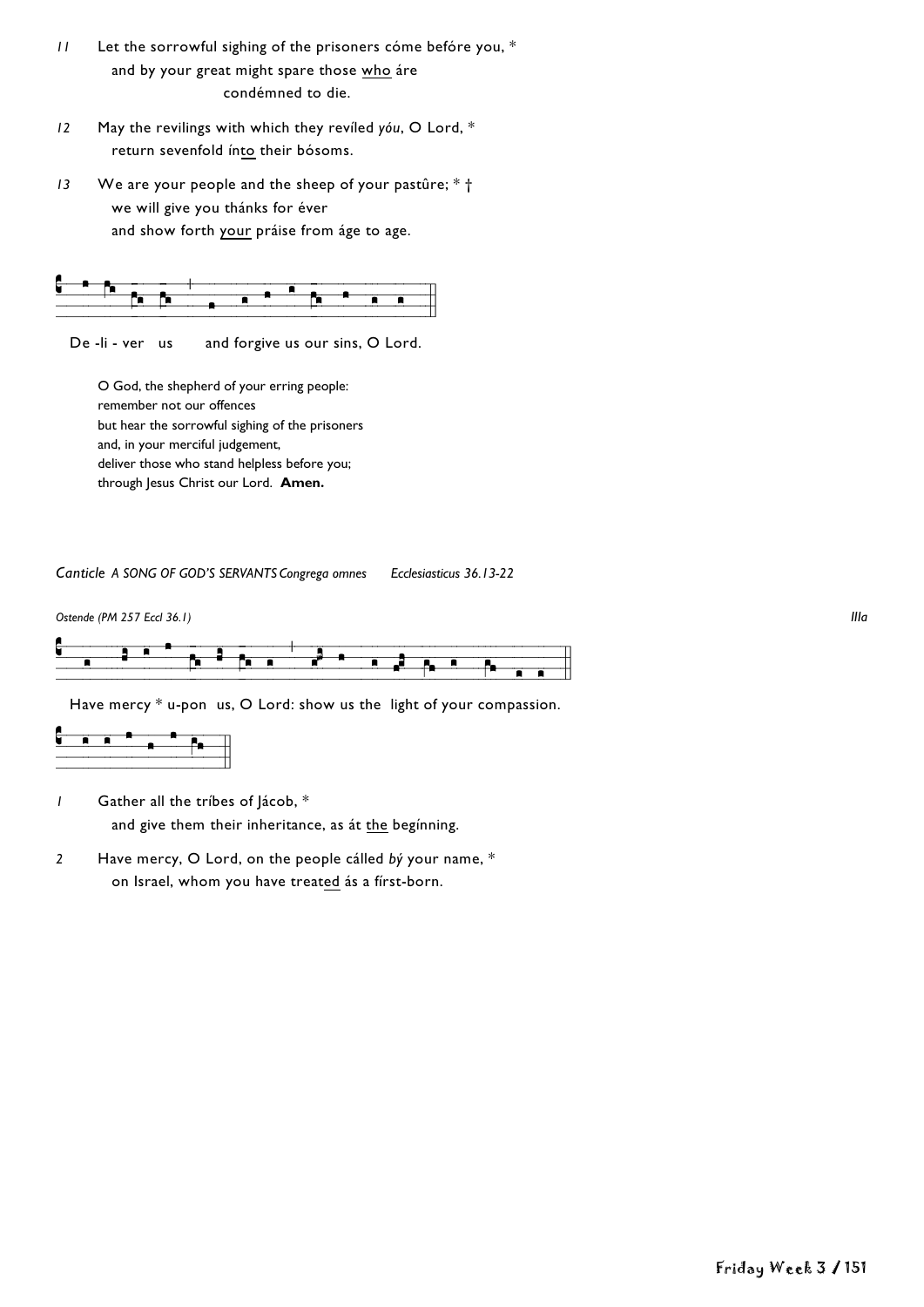- Have pity on the city of your sanctuary, \*  $\mathfrak{Z}$ on Jerusalem, the pláce of yóur rest.
- Fill Zion with the celebration óf your wóndrous deeds, \*  $\overline{4}$ and your sanctuary with your glóry.
- Bear witness to those whom you created in the beginning, \* 5 and fulfil the prophecies spóken ín your name.
- Give those who wait for you their reward \* 6 and let your prophets be found trustworthy.
- Listen, O Lord, to the práyers of your sérvants, \*  $\overline{7}$ according to the blessing of Aaron ón your péople.
- Let all who live on éarth acknówledge \* 8 that you are the Lord, the éverlásting God.



Have mercy u-pon us, O Lord: show us the light of your compassion.

### **READING**

THE GOSPEL CANTICLE Benedictus Dominus Deus Israel



shall break u-pon us.

Blessed be the Lord, the Gód of Ísrael; \* he has come to his péople and sét them free.

He has raised up for us a míghty Sáviour, \* born of the house of his sérvant Dávid.

Through his holy prophets he promised ôf old, † that he would save us fróm our énemies, \* from the hands of all who hate us.

He promised to show mercy tó our fáthers \* and to remember his hóly cóvenant.

This was the oath he swore to our father Abraham, \* to set us free from the hánds of our énemies,

VIIIg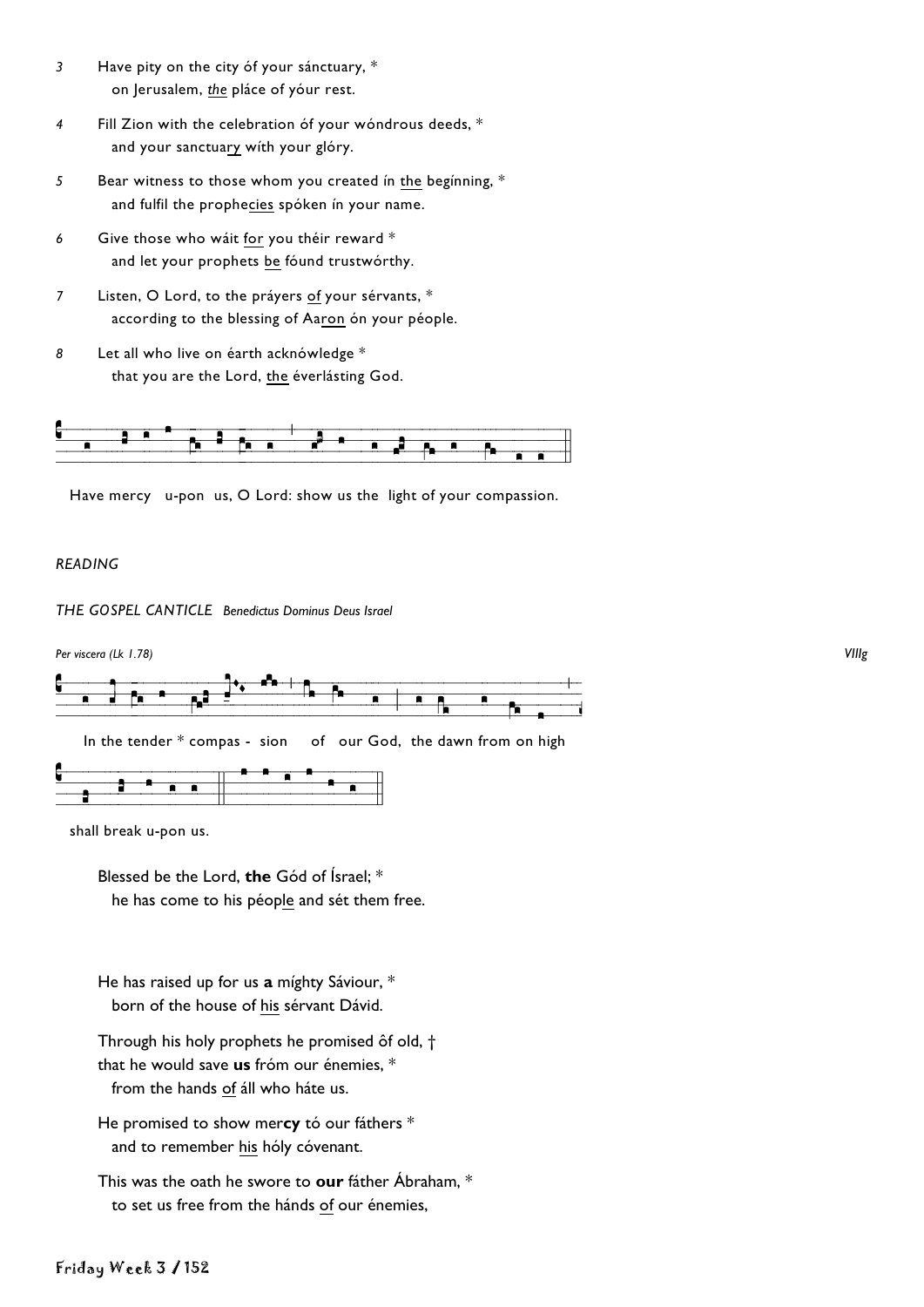free to worship him without fear, \*

holy and righteous in his sight all the dáys of óur life.

You, my child, shall be called the prophet of the Most High, \* for you will go before the Lórd to prepáre his way,

to give his people knowledge óf salvátion \*

by the forgiveness of their sins.

In the tender compássion óf our God\* the dawn from on high shall bréak upón us,

to shine on those who dwell in darkness and the shádów of death, \* and to guide our feet intó the wáy of peace.



In the tender compas - sion of our God, the dawn from on high



shall break u-pon us.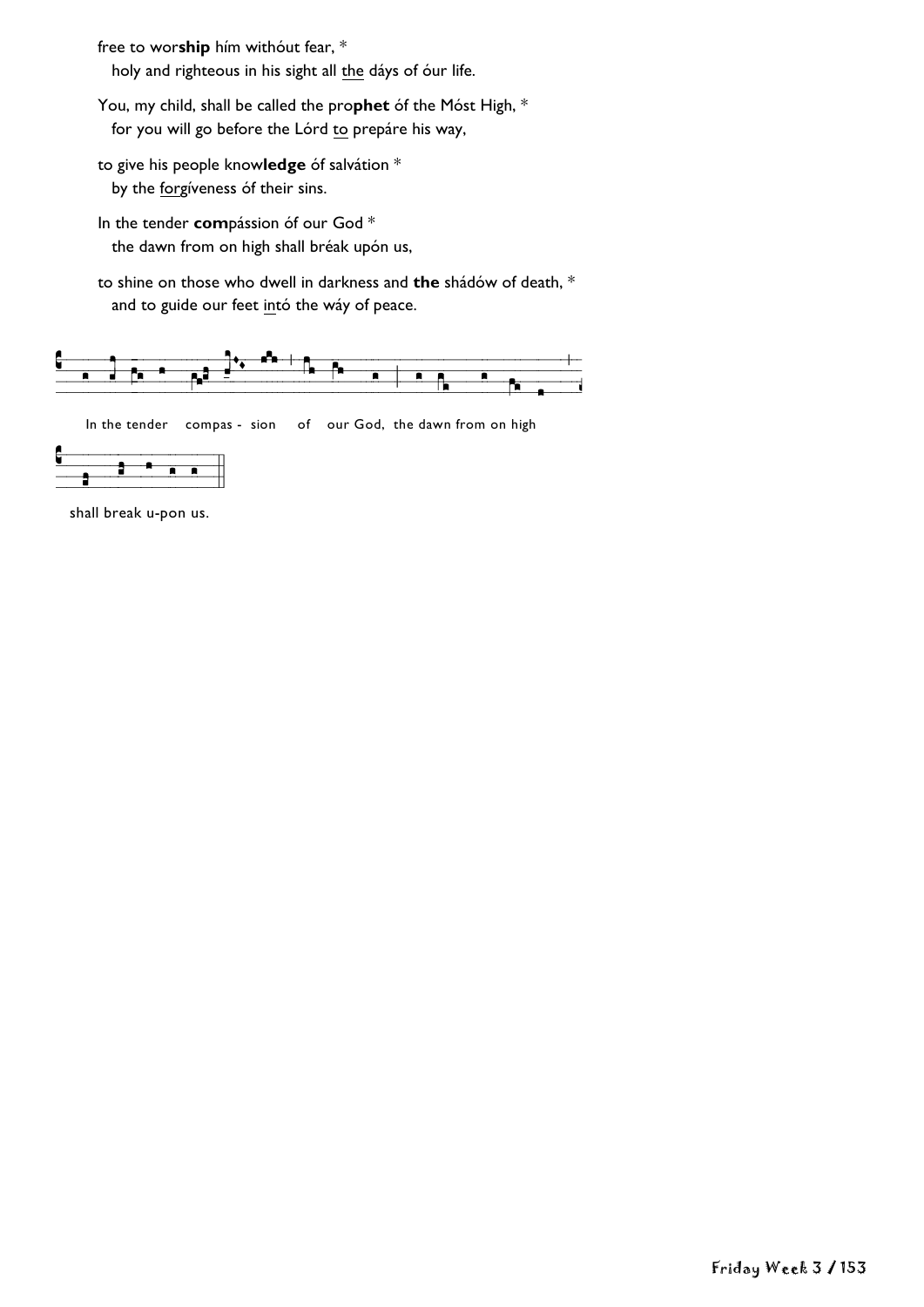### *INVITATORY:*

At the name of Jesus, let every tongue proclaim: He is Lord.

#### *HYMN*



- *1* The light of morning fills the sky, in golden dawn day lays its claim: swift climbing, searching shafts of light, dispelling darkness, sin and shame.
- *2* Away, all unreality, away, despair born of the night! The fear and guilt that dark creates the light has banished from our sight.
- *3* So, Lord, when that last morning breaks for which, while here, we long and pray; then may it to your people prove the dawning of your glorious day.
- *4* To God the Father, glory be, and to his well-beloved Son, who with the Spirit dwell in us: immortal Trinity in One.

**Aurora iam spargit polum (7/8 C) tr.** after **E Caswall 1849**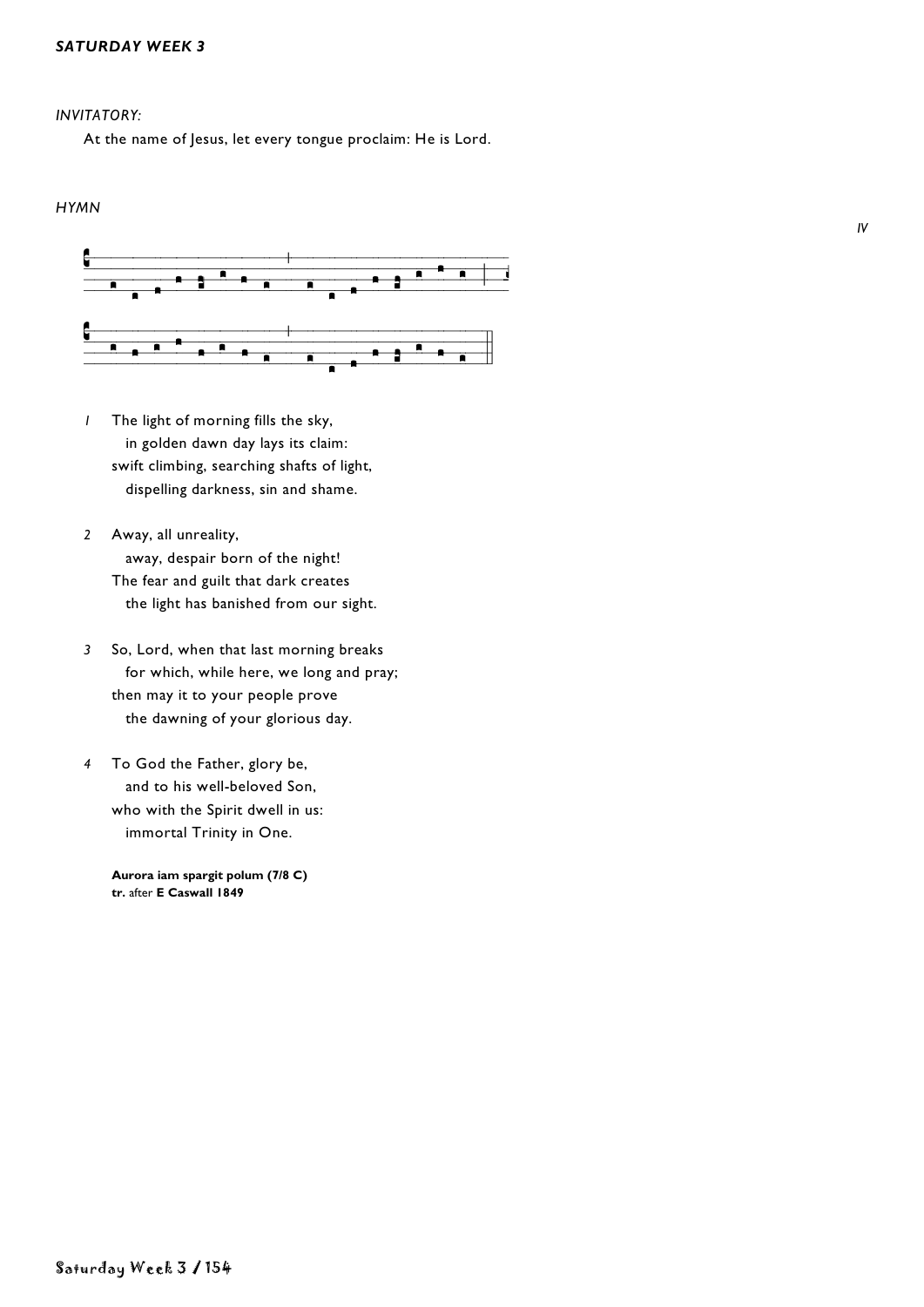*Psalm 132 Memento, Domine Elegit Dominus Sion (PM 320) III b*



The Lord has cho - sen Si - on; \* he has de- sired her for his ha-bi - ta - tion.



- *1* Lord, remémber Dávid \* and all the hárdships hé endured;
- *2* How he swore an oath to thê Lord \* and vowed a vow to the Mighty Óne of Jácob:
- *3* "I will not come under the roof of my house, \* nor climb úp intó my bed;
- *4* I will not allow my eyes tô sleep, \* nor let my éyelids slúmber;
- *5* Until I find a place for the Lord, \* a dwelling for the Mighty Óne of Jácob."
- *6* "The Ark! We heard it wás in Éphratha; \* we found it in the fíelds of Jéarim.
- *7* Let us gó to God's dwélling place; \* let us fall upon our knees befóre his fóotstool."
- *8* Arise, O Lord, ínto your résting-place, \* you and *the* árk of yóur strength.
- *9* Let your priests be clóthed with ríghteousness; \* let your faithful péople síng with joy.
- *10* For your sérvant Dávid's sake, \* do not turn away the face of yóur anóinted.
- *11* The Lord has sworn an óath to Dávid; \* in truth, he wíll not bréak it:
- *12* "A son, the frúit of your bódy \* will I sét upón your throne.
- *13* If your children keep my covenant and my testimonies that Í shall téach them, \* their children will sit upon your thróne for évermore."
- *14* For the Lord has chósen Zíon, \* he has desired her for his hábitátion:
- *15* "This shall be my resting-pláce for éver; \* here will I dwell, for Í delíght in her.
- *16* I will surely bléss her provísions, \* and satisfý her póor with bread.
- *17* I will clothe her príests with salvátion, \*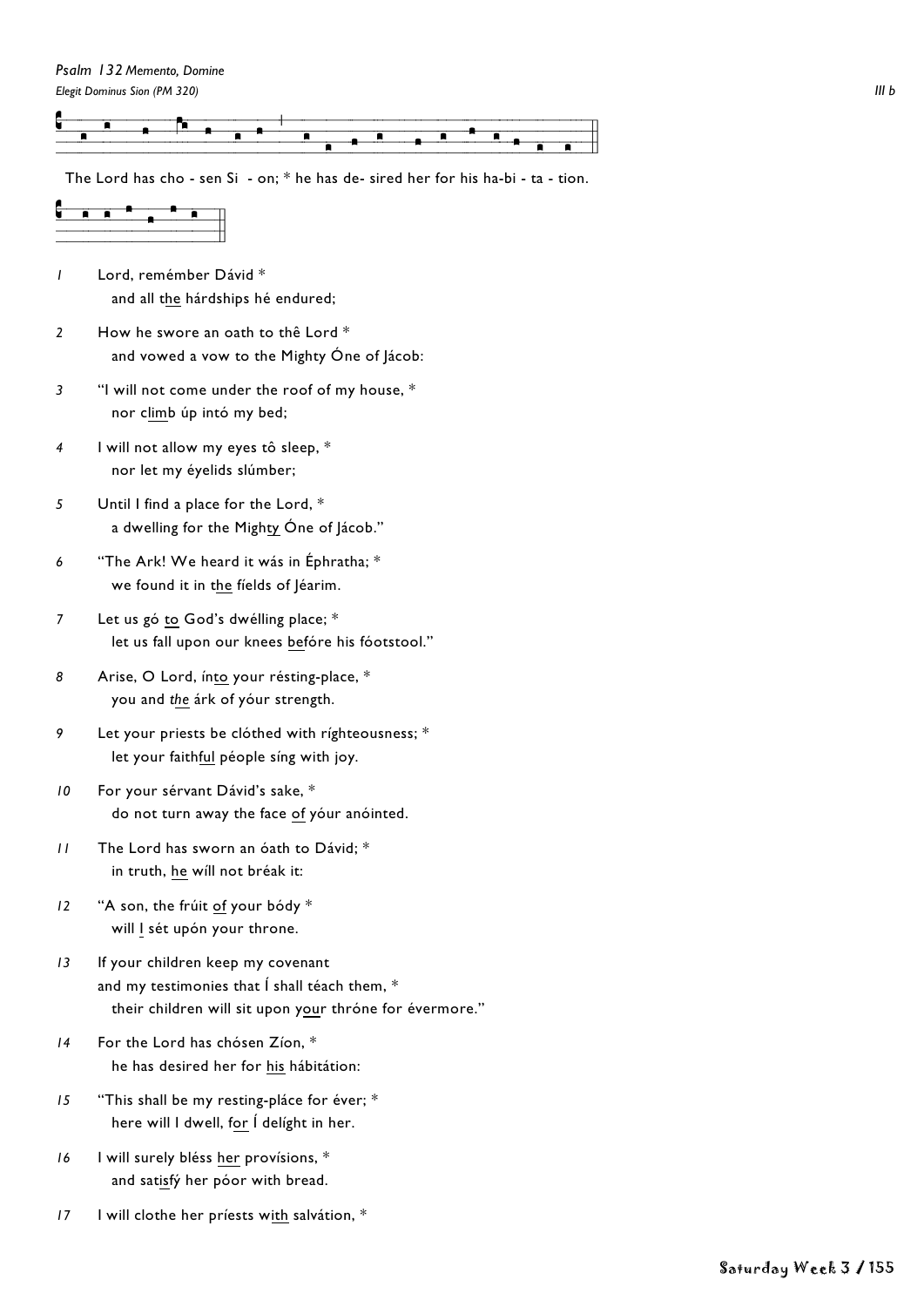and her faithful people wíll rejóice and sing.

- *18* There will I make the horn of Dávid flóurish; \* I have prepared a lamp for mý anóinted.
- *19* As for his enemies, I will clóthe *thém* with shame; \* but as for hím, his crówn will shine."



Jesus, Son of David, Mighty One of God, you have called us to be priests of the new covenant: clothe us with righteousness, make us faithful and give us hearts to shout for joy in your salvation. To you be glory for ever! **Amen.**

*Psalm 144 Benedictus Dominus Beatus populus (PM 341) VIIIg*



Bless-ed are the people \* for whom God is the Lord.

- *1* Blessèd bé the Lórd my rock! \* who trains my hands to fight and my fíngers to báttle;
- *2* My help and my fortress, my stronghold and mý delíverer, \* my shield in whom I trust, who subdues the péoples únder me.
- *3* O Lord, what are we that yóu should cáre for us? \* mere mortals that yóu should thínk of us?
- *4* We are líke a púff of wind; \* our days are like a pássing shádow.
- *5* Bow your heavens, O Lórd, and cóme down; \* touch the móuntains and théy shall smoke.
- *6* Hurl the líghtning and scátter them; \* shoot out your árrows and róut them.
- *7* Stretch out your hand from ôn high; \* † rescue me and deliver me fróm the great wáters, from the hand of fóreign péoples,
- *8* Whose mouths spéak decéitfully \* and whose right hand is ráised in fálsehood.
- *9* O God, I will sing to yóu a néw song; \* I will play to yóu on a tén-stringed lyre.
- *10* You give victory tô kings \* † and have rescued Dávid your sérvant.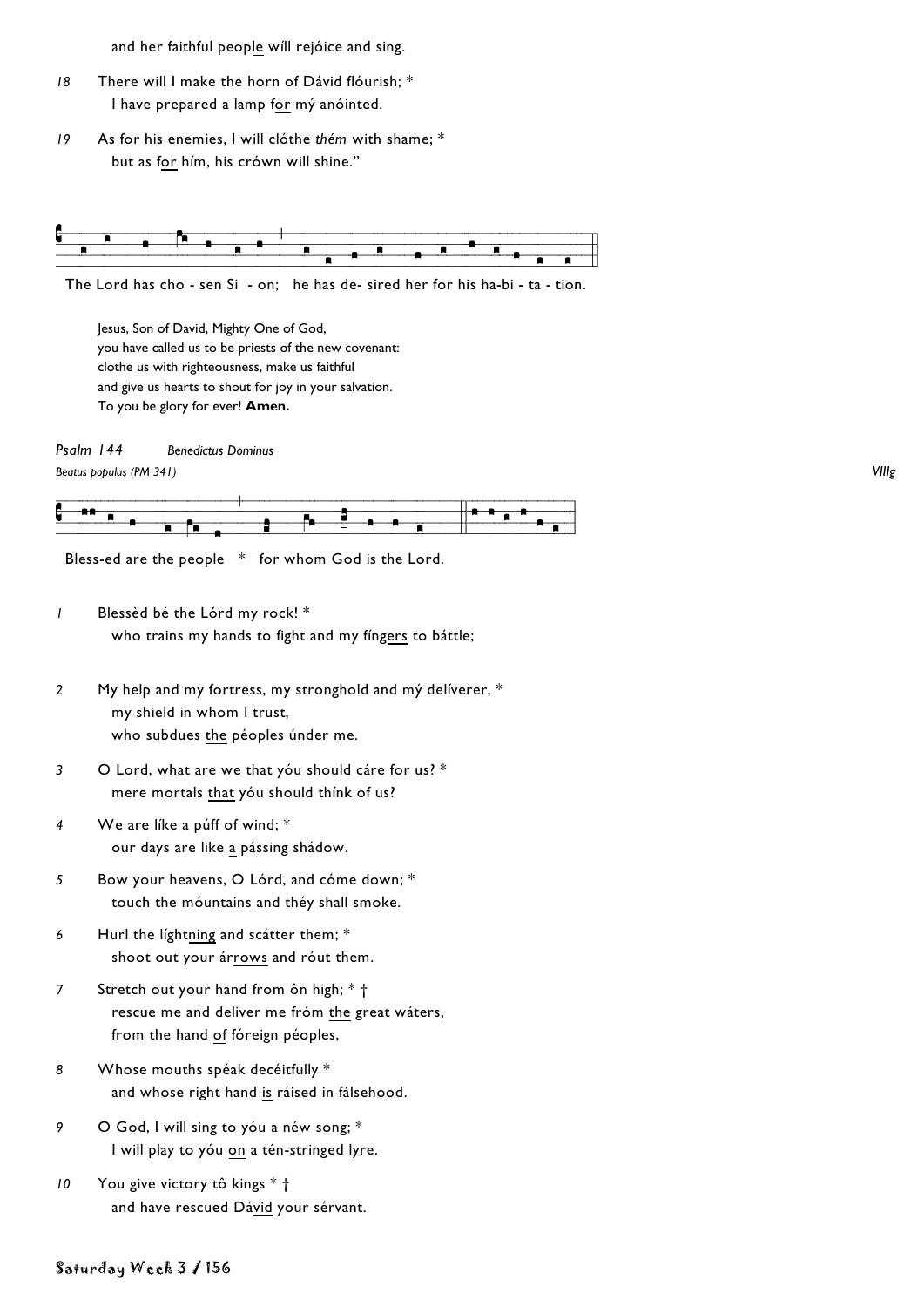- *11* Rescue me from the hurtful sword \* and deliver me from the hand of fóreign péoples,
- *12* Whose mouths spéak decéitfully \* and whose right hand is ráised in fálsehood.
- *13* May our sons be like plants well núrtured fróm their youth, \* and our daughters like sculptured corners óf a pálace.
- *14* May our barns be filled to óverflówing \* with *all* mánner óf crops;
- *15* May the flocks in our pastures increase by thousands and téns of thóusands; \* may our cáttle be fát and sleek.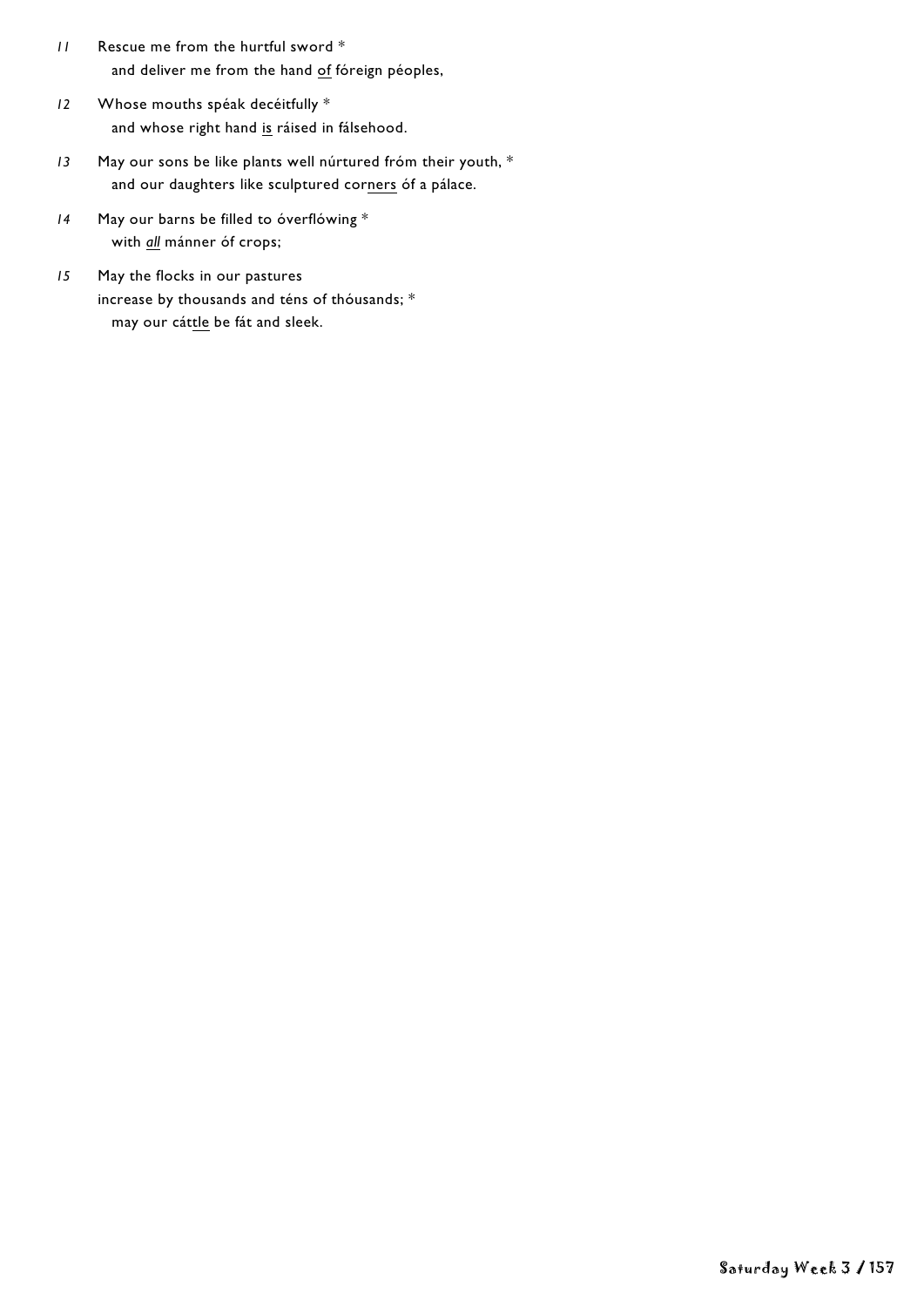- *16* May there be no breaching of the walls, no going ínto éxile, \* no wailing ín the públic squares.
- *17* Happy are the people of whóm *thís* is so! \* happy are the people whose Gód is thé Lord!



Bless-ed are the people for whom God is the Lord.

Eternal God, whose Son struggled against the forces which enfeeble and enslave your people: shield us from evil and all deception, that we may enter your truth and enjoy the abundance of his risen life; who with you and the Holy Spirit

is alive and reigns for ever and ever. **Amen.**

*Canticle A SONG OF THE MESSIAH Populus, qui ambulabat Isaiah 9.2-7*

*Verbum caro (PM 381 : Jn 1.14,16) VIIIg*



The Word be-came flesh \* and lived a-mong us; we have seen



his glo - ry, full of grace and truth.

- *1* The people who walked in darkness have séen a gréat light; \* those who dwelt in a land of deep darkness, on thém has líght shined.
- *2* You have made their gládness gréater, \* you have máde their jóy increase.
- *3* For to us a child is born, to ús a són is given: \* and the government shall be upón his shóulder.
- *4* And his name will bê called: \* Wonderful Cóunsellor, Míghty God, Everlasting Fáther, Prínce of Peace.
- *5* Of the increase of his government and of peace \* there will be nô end.
- *6* For the throne of David and for his róyal pówer, \* to establish it and sustain it with jústice and ríghteousness.
- *7* From this time onwards ánd for éver: \* the zeal of the Lord of hósts will dó this.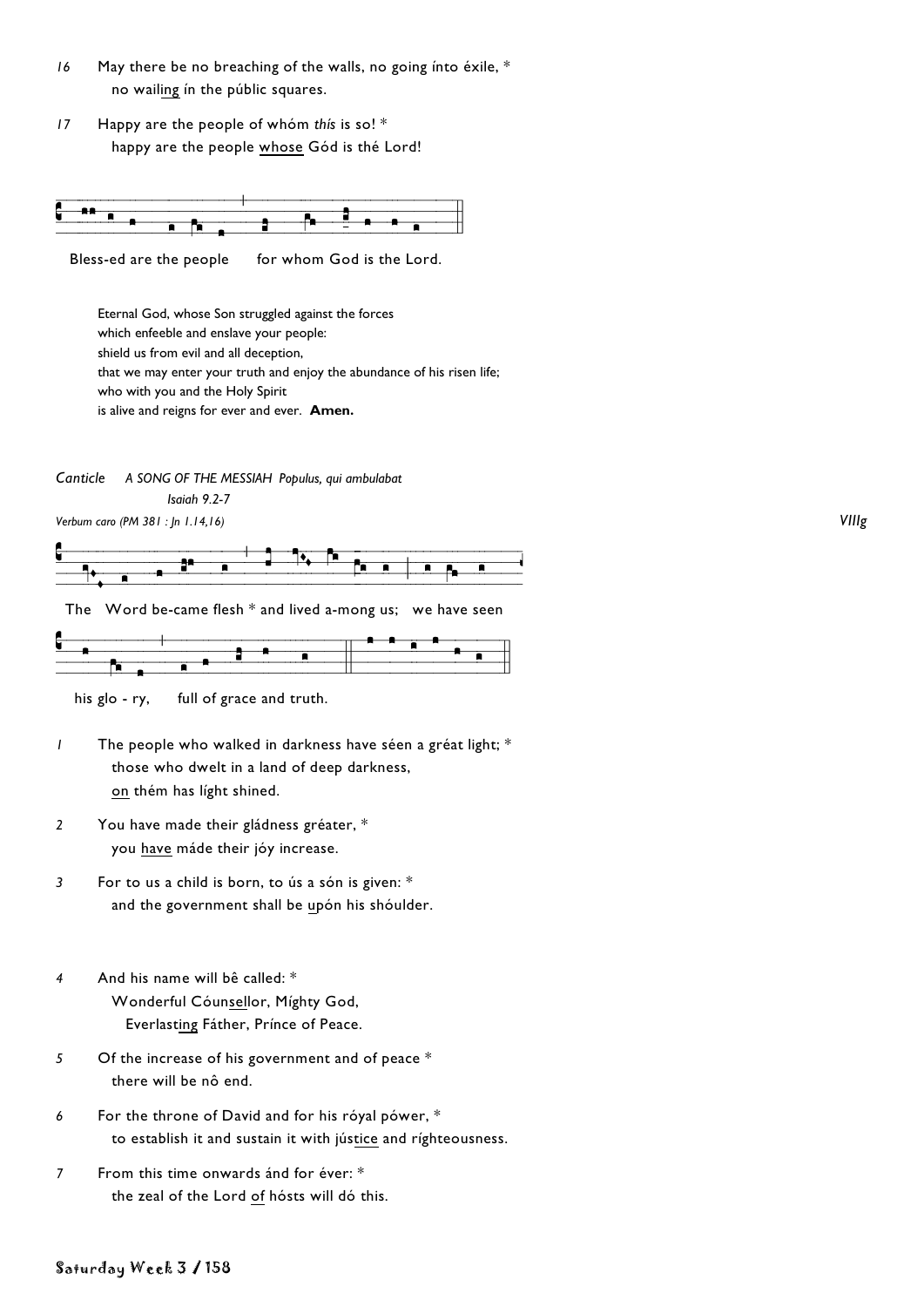

The Word be-came flesh and lived a-mong us; we have seen



his glo - ry, full of grace and truth.

*READING*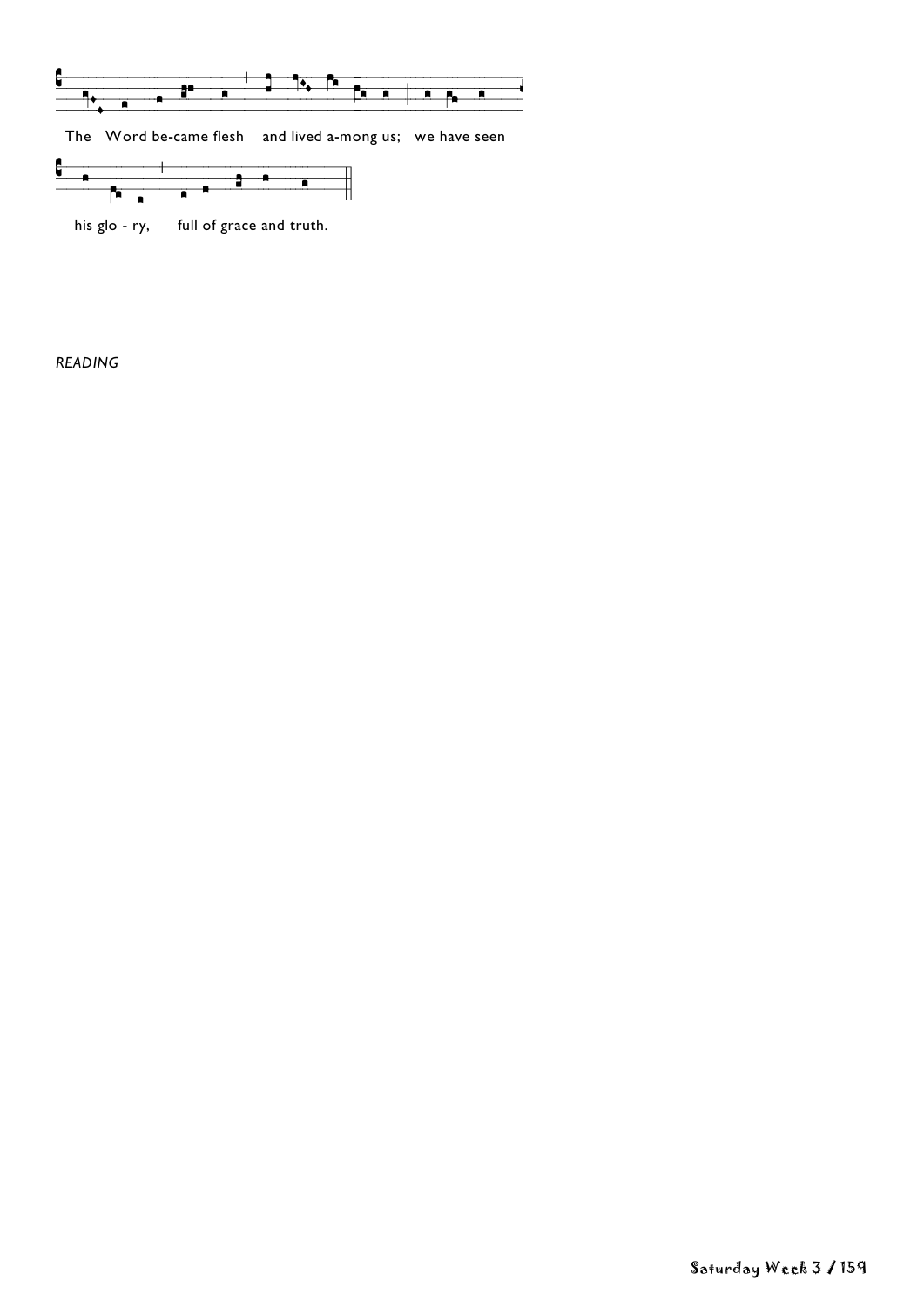*THE GOSPEL CANTICLE Benedictus Dominus Deus Israel In viam pacis (Lk 1.79) Ig*



In-to the way of peace \* guide our feet, Lord our God.

Blessed be the Lord, **the** Gód of Ísrael; \* he has come to his péople and sét them free.

He has raised up for us **a** míghty Sáviour, \* born of the house of his sérvant Dávid.

Through his holy prophets he promised ôf old, † that he would save **us** fróm our énemies, \* from the hands of áll who háte us.

He promised to show mer**cy** tó our fáthers \* and to remember his hóly cóvenant.

This was the oath he swore to **our** fáther Ábraham, \* to set us free from the hánds of our énemies,

free to wor**ship** hím withóut fear, \* holy and righteous in his sight all the dáys of óur life.

You, my child, shall be called the pro**phet** óf the Móst High, \* for you will go before the Lórd to prepáre his way,

to give his people know**ledge** óf salvátion \* by the forgíveness óf their sins.

In the tender **com**pássion óf our God \* the dawn from on high shall bréak upón us,

to shine on those who dwell in darkness and **the** shádów of death, \* and to guide our feet intó the wáy of peace.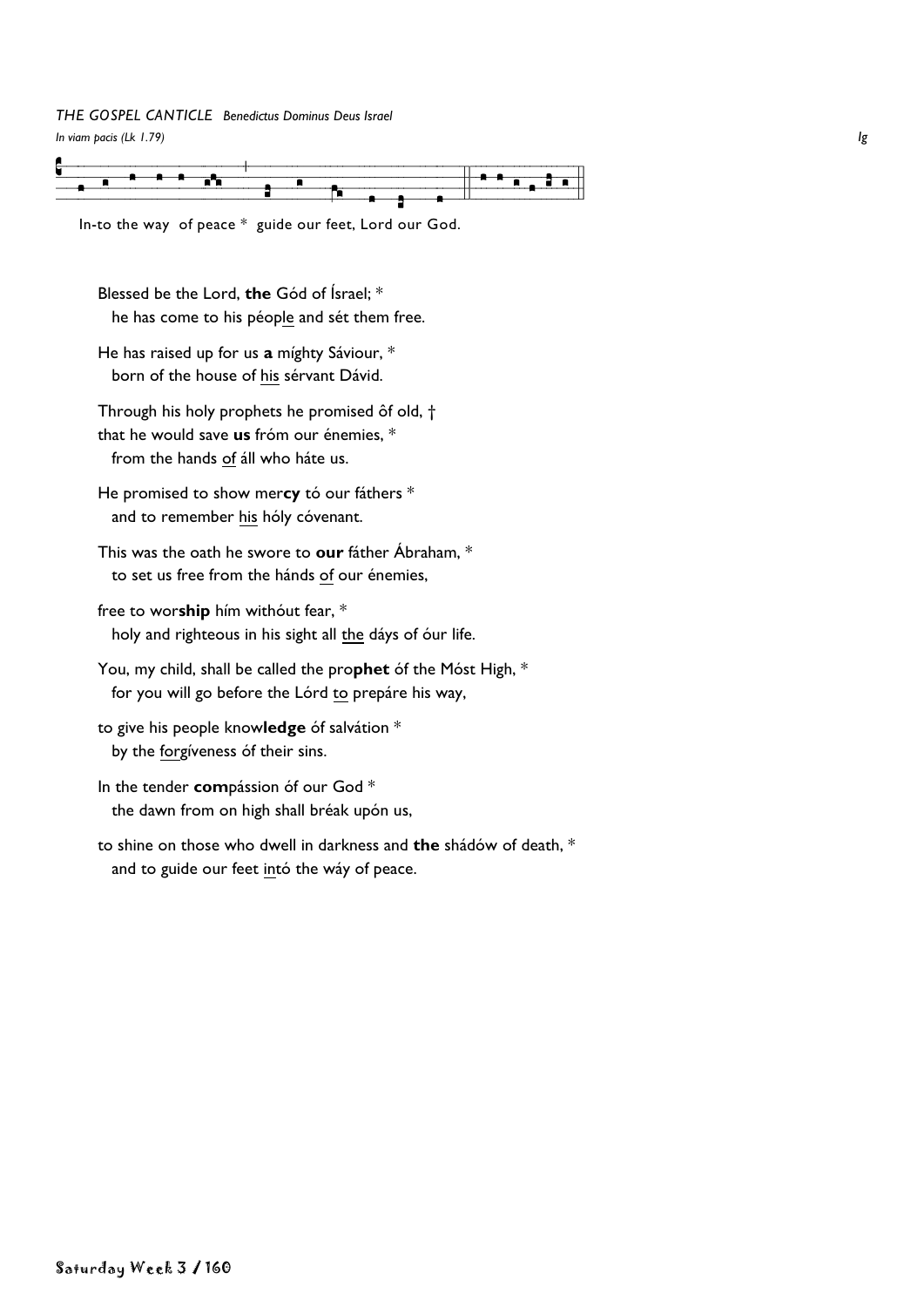### *SUNDAY WEEK 4*

# *INVITATORY* **Te Deum Laudamus (except in Lent)**

We praise you, O God, We acclaim you as the Lord.

All creation worships you, the Father everlasting.

To you all angels, all the powers of heaven, cherubim and seraphim sing in endless praise,

## **Holy, holy, holy Lord, God of power and might; heaven and earth are full of your glory.**

The glorious company of apostles praise you; the noble fellowship of prophets praise you.

The white-robed army of martyrs praise you; throughout the world the holy Church acclaims you.

# **Father of majesty unbounded; your true and only Son, worthy of all worship; and the Holy Spirit, advocate and guide.**

You are the King of glory, O Christ, the eternal Son of the Father.

When you took our flesh to set us free, you humbly chose the Virgin's womb.

You overcame the sting of death, and opened the kingdom of heaven to all believers.

You are seated at God's right hand in glory, we believe that you will come to be our judge.

**Come then, Lord, and help your people, bought with the price of your own blood; and bring us with your saints to glory everlasting.**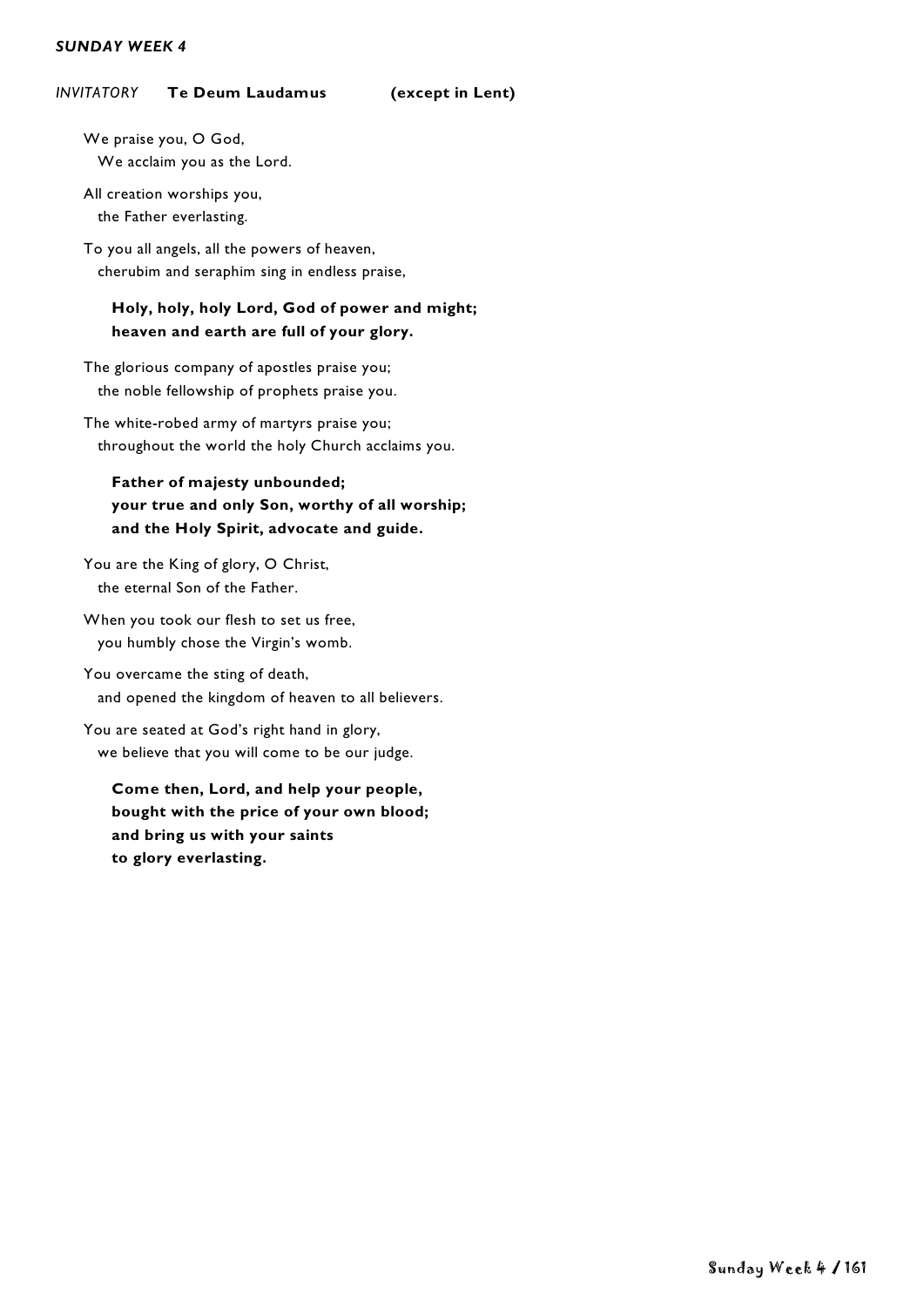

- *1* This is the day the Lord has made, The Lord who calls all time his own; Let heaven rejoice, let earth be glad, And songs of praise surround his throne.
- *2* Blest be the Lord who came to us, Bestowing heavenly truth and grace; Who came in God the Father's name To save this sinful human race.
- *3* This is the day he rose from death, And Satan's futile empire fell; Now through the world his triumph spread And all his mighty wonders tell.
- *4* To God the Father, glory be, And to his well-beloved Son, Who with the Spirit dwell in us: Immortal Trinity in One.

**Isaac Watts (1674-1748), altd. Editors, Hymns for Prayer & Praise**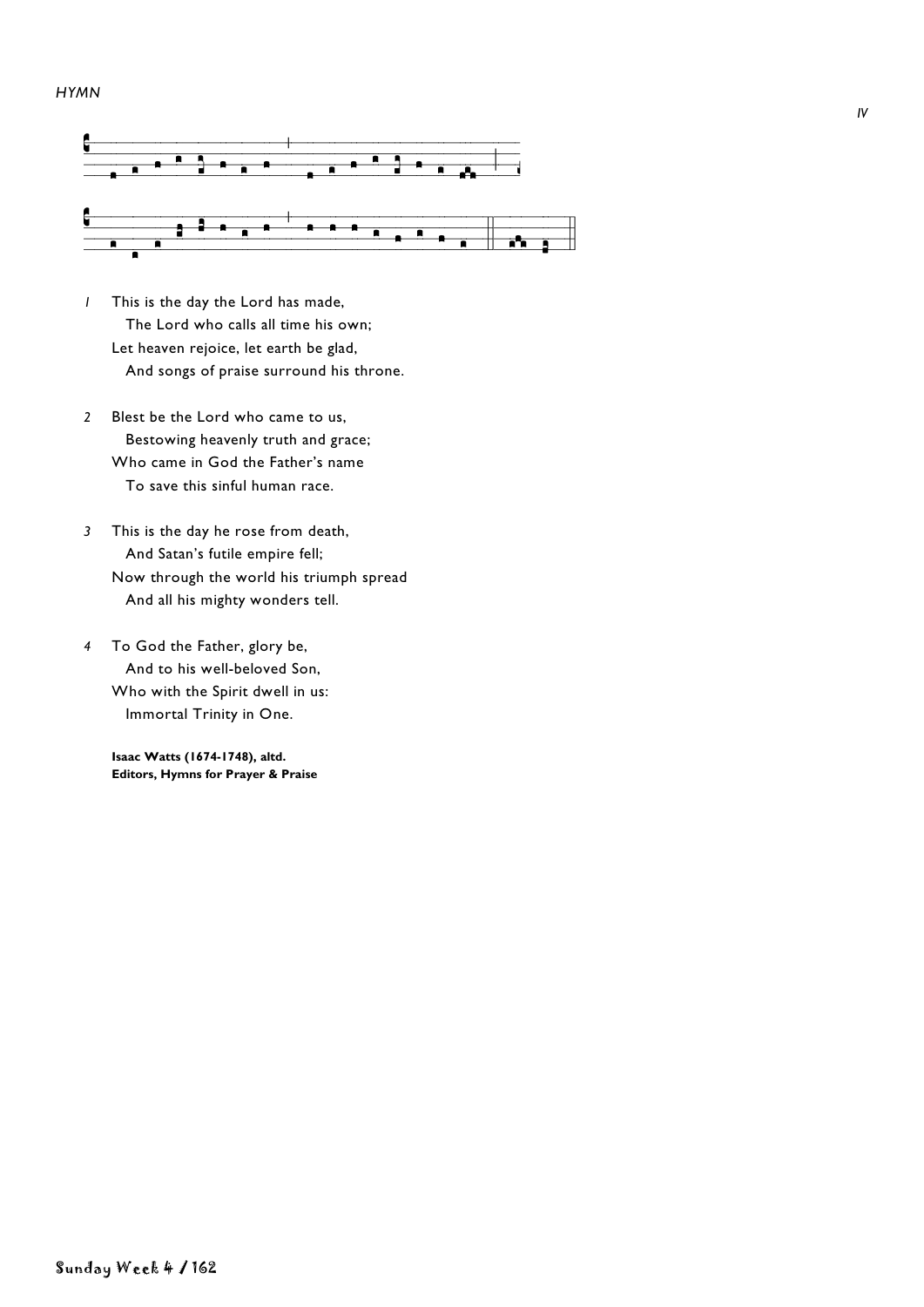Convertere, Domine

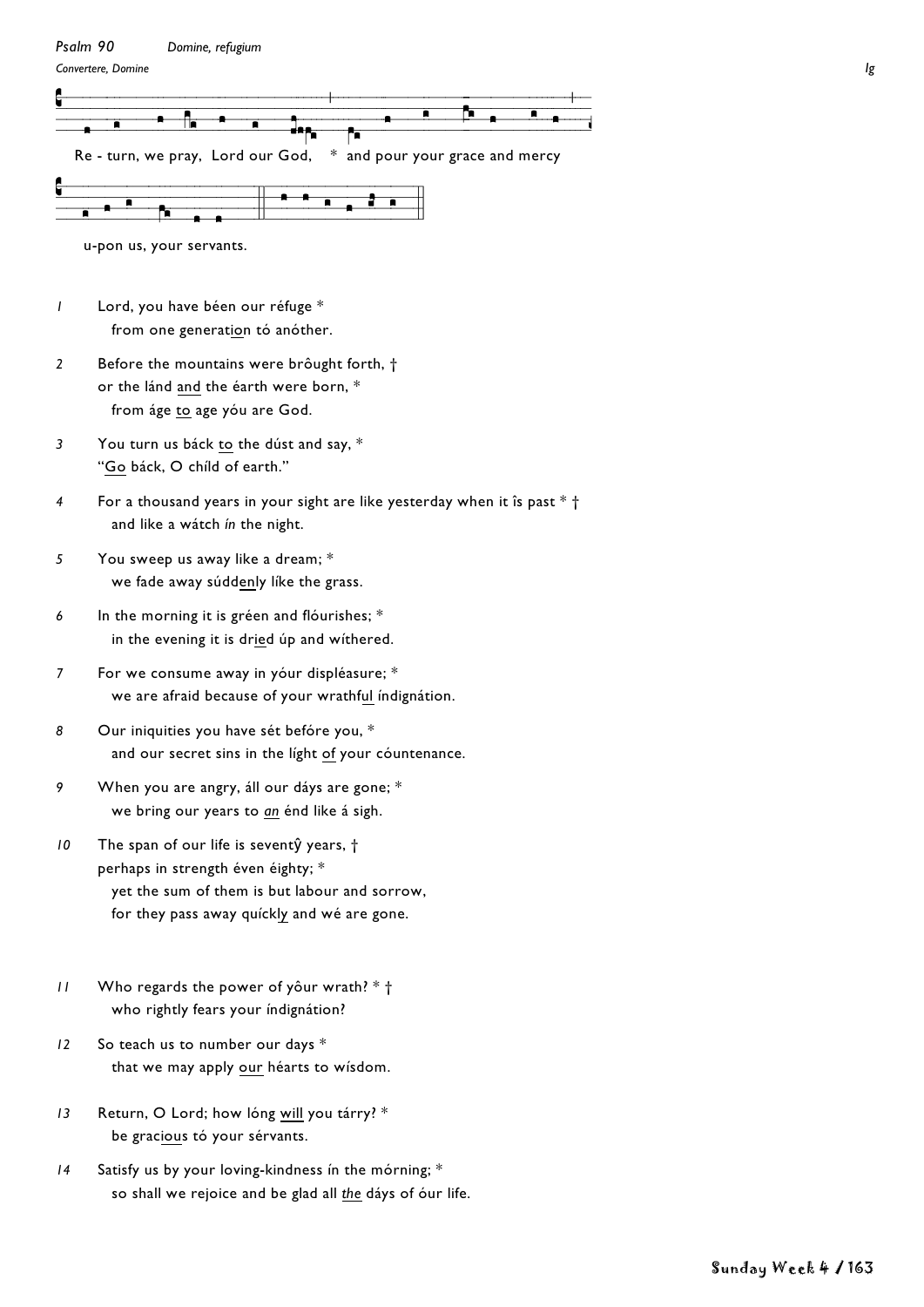- Make us glad by the measure of the days that you afflicted us \*  $15$ and the years in which we súffered advérsity.
- $16$ Show your servants your works \* and your splendour to their childrên. +
- May the graciousness of the Lord our Gód be upón us; \*  $17$ prosper the work of our hands; prósper our hándiwork.





u-pon us, your servants.

Eternal Father,

our refuge from generation to generation, in Christ your salvation has dawned for your people: prosper the work of our hands that the promise of your glorious kingdom may be fulfilled in our midst;

through Jesus Christ our Lord. Amen.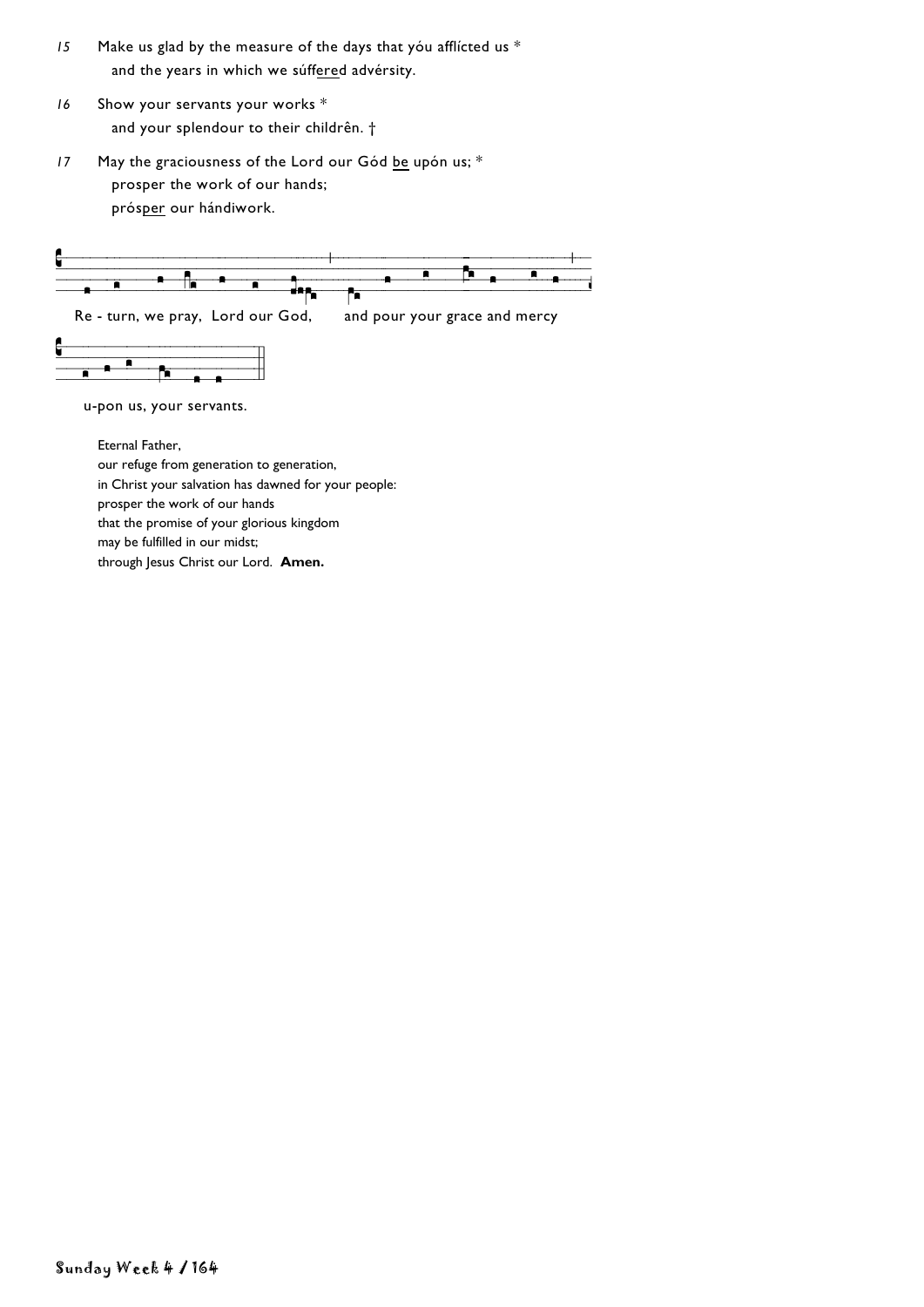### *Psalm 93 Dominus regnavit*

#### *Regnavit Dominus IVe*



The Lord our God is king; \* in glo-ry is he ar-rayed.

- *1* The Lord is king; he has put on spléndid appárel; \* the Lord has put on his apparel and gírded himsélf with strength.
- *2* He has máde the whole wórld so sure \* that *it* cánnot bé moved;
- *3* Ever since the world began, your throne has béen estáblished; \* you are from éverlásting.
- *4* The waters have lifted up, Ô Lord, † the waters have lífted úp their voice; \* the waters have lifted úp their póunding waves.
- *5* Mightier than the sound of many watêrs, † mightier than the bréakers óf the sea, \* mightier is the Lórd who dwélls on high.
- *6* Your testimonies are ver $\hat{y}$  sure,  $*$  † and holiness adórns your hóuse, O Lord, for ever ánd for évermore.

You have established your throne, O Lord, above the chaos of this world: may your truth, which is for everlasting, be ours, now and for ever. **Amen.**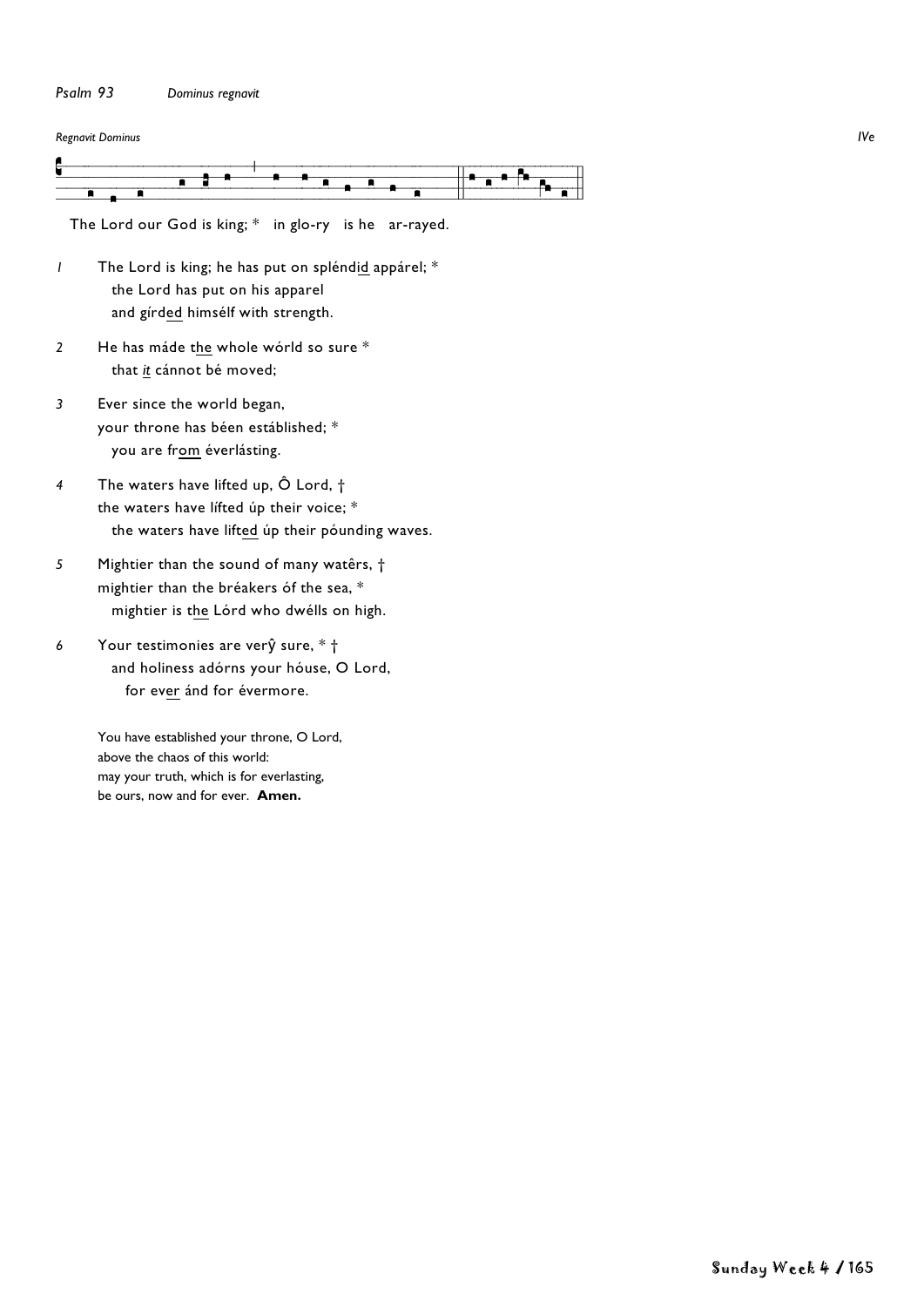

O be joyful in God \* all you lands.

- Be joyful in the Lord, all you lands; \* +  $\overline{1}$ serve the Lórd with gládness and come before his présence with a song.
- Know this: The Lord himself is God; \* +  $\overline{2}$ he himself has máde us and wé are his; we are his people and the shéep of his pásture.
- Enter his gates with thanksgiving; +  $\mathfrak{Z}$ go ínto his cóurts with praise; \* give thanks to him and cáll upón his name.
- For the Lord is good; †  $\overline{4}$ his mercy is éverlásting; \* and his faithfulness endúres from áge to age.

As we enter your courts of light, O Lord, may we rejoice in your power to save and praise your faithfulness, day by day; through Jesus Christ our Lord. Amen.

Canticle A SONG OF CREATION

Benedicite (OR as on b 63)



Al-le - lu - ia, \* al-le - lu - ia, al-le - lu - ia.

- Bless the Lord all created things, \*  $\overline{1}$ sing his praise and exált him for éver.
- Bless the Lórd you héavens, \*  $\overline{2}$ sing his praise and exált him for éver.
- $\overline{I}$ The Heavenly Order
- $\mathfrak{Z}$ You angels of the Lord, O bless the Lord + all you his hósts, O bléss the Lord, \* bless the Lord you waters above the heavens, sing his praise and exalt him for ever.
- $\overline{\mathcal{A}}$ Sun and moon, O bless thê Lord + you stars of héav'n, O bléss the Lord, \* bless the Lord all rain and dew, sing his praise and exált him for éver.
- All winds that blow, O bless thê Lord +  $\sqrt{5}$ you fíre and heat, O bléss the Lord, \*

VIIIg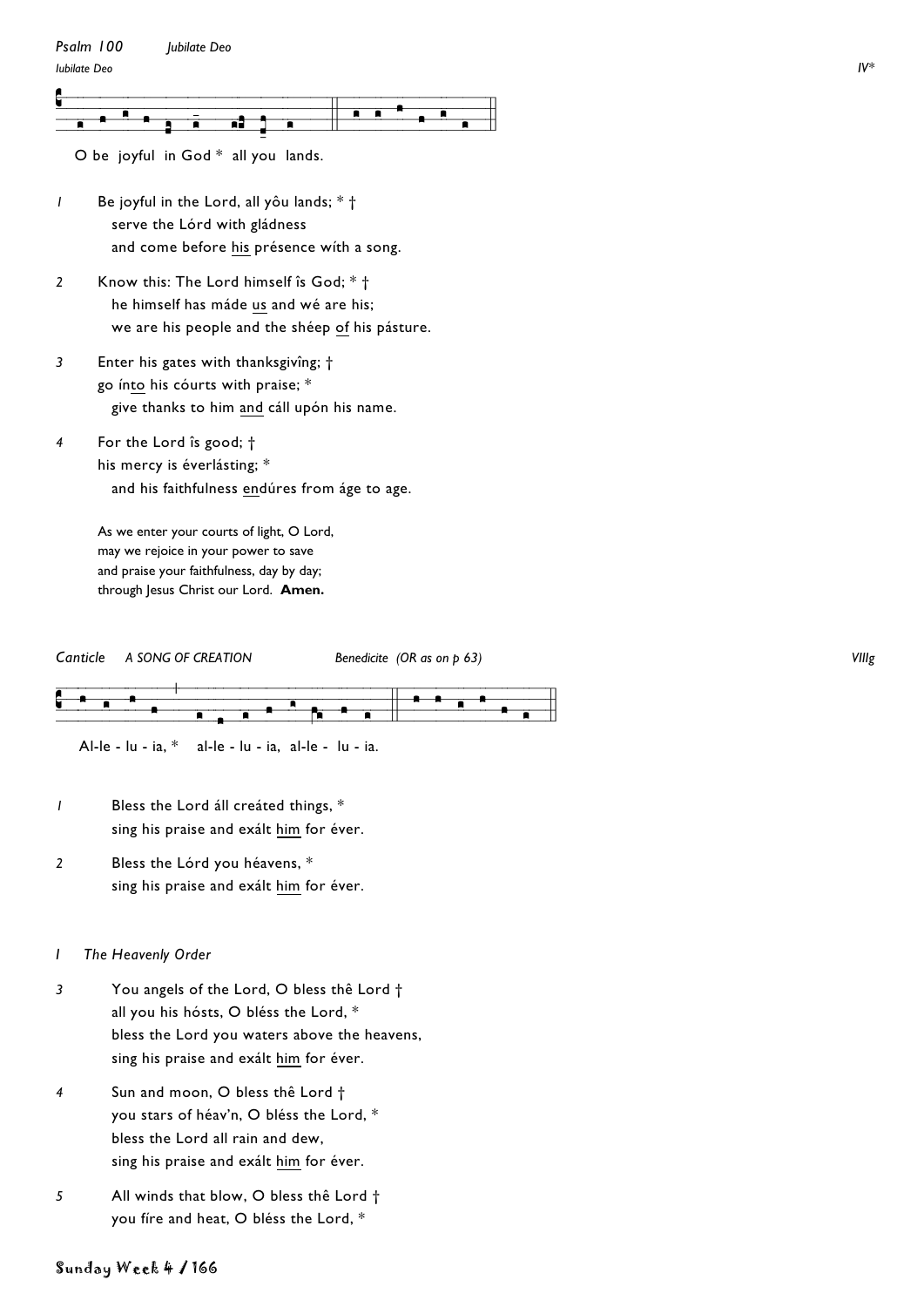bless the Lord scorching wind and bitter cold, sing his praise and exált him for éver.

- *6* Dews and falling snows, O bless thê Lord † you nights and dáys, O bléss the Lord, \* bless the Lord light and darkness, sing his praise and exált him for éver.
- *7* frost and cold, O bless thê Lord † you íce and snow, O bléss the Lord, \* bless the Lord lightnings and clouds, sing his praise and exált him for éver.
- *II The Earth and its Creatures*
- *8* O let the earth bless thê Lord, † you mountains and hílls, O bléss the Lord, \* bless the Lord all that grows in the ground, sing his praise and exált him for éver.
- *9* You springs, O bless thê Lord † you seas and rívers, O bléss the Lord, \* bless the Lord you whales and all that swim in the waters, sing his praise and exált him for éver.
- *10* All birds of the air, O bless thê Lord † you beasts and cáttle, O bléss the Lord, \* bless the Lord all people on earth, sing his praise and exált him for éver.

## *III The People of God*

- *11* O People of God bless thê Lord, † you priests of the Lórd, O bléss the Lord \* bless the Lord you servants of the Lord, sing his praise and exált him for éver.
- *12* All you of upright spirit, O bless thê Lord † You that are holy and humble in héart, O bléss the Lord, \* Hananiah, Azariah, and Mishael, O bless the Lord sing his praise and exált him for éver.

Bless the Father, the Son and the Hóly Spírit, sing his praise and exált him for éver.



Alle - lu - ia, al-le - lu - ia, al- le - lu - ia.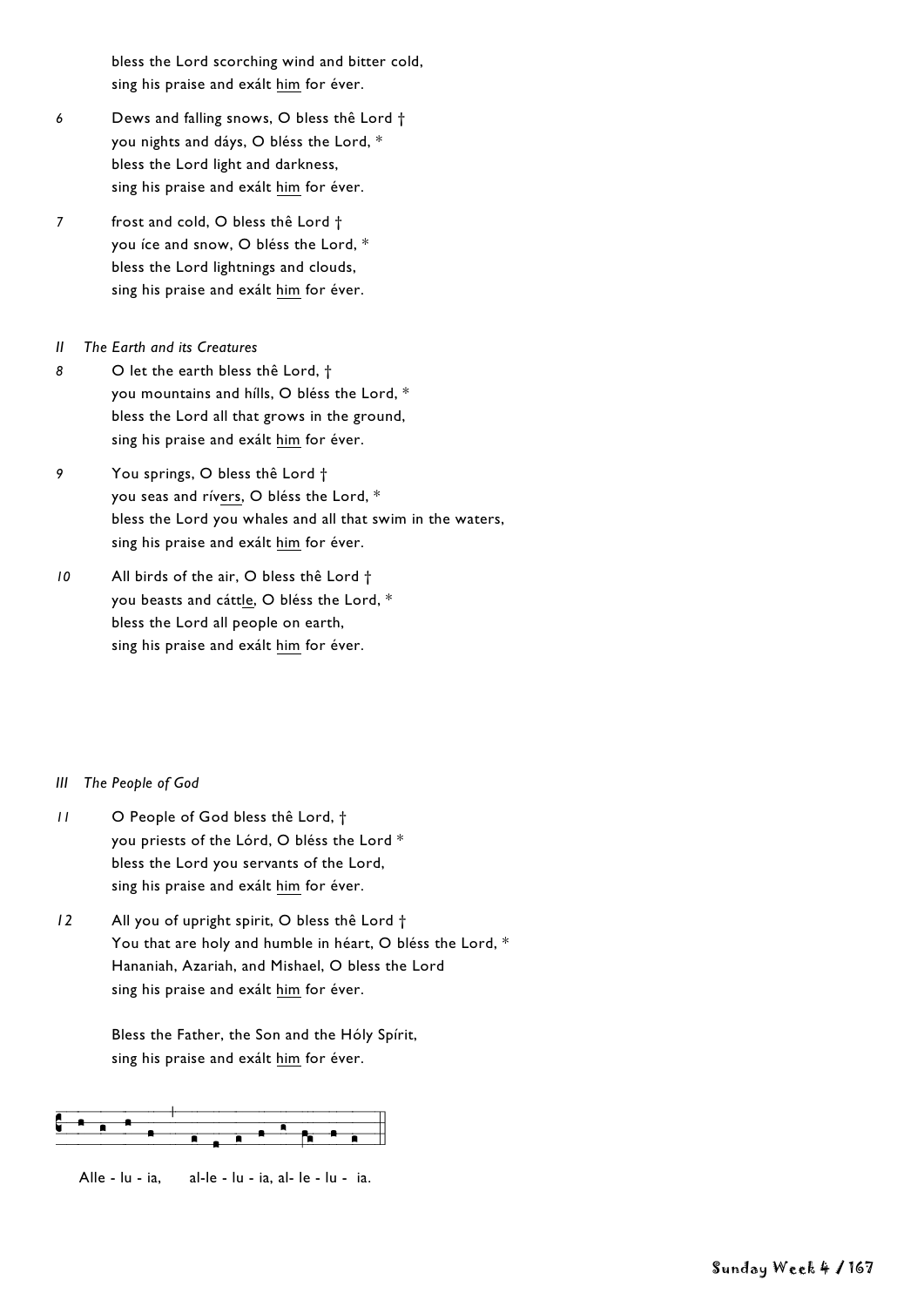Sunday Week 4 / 168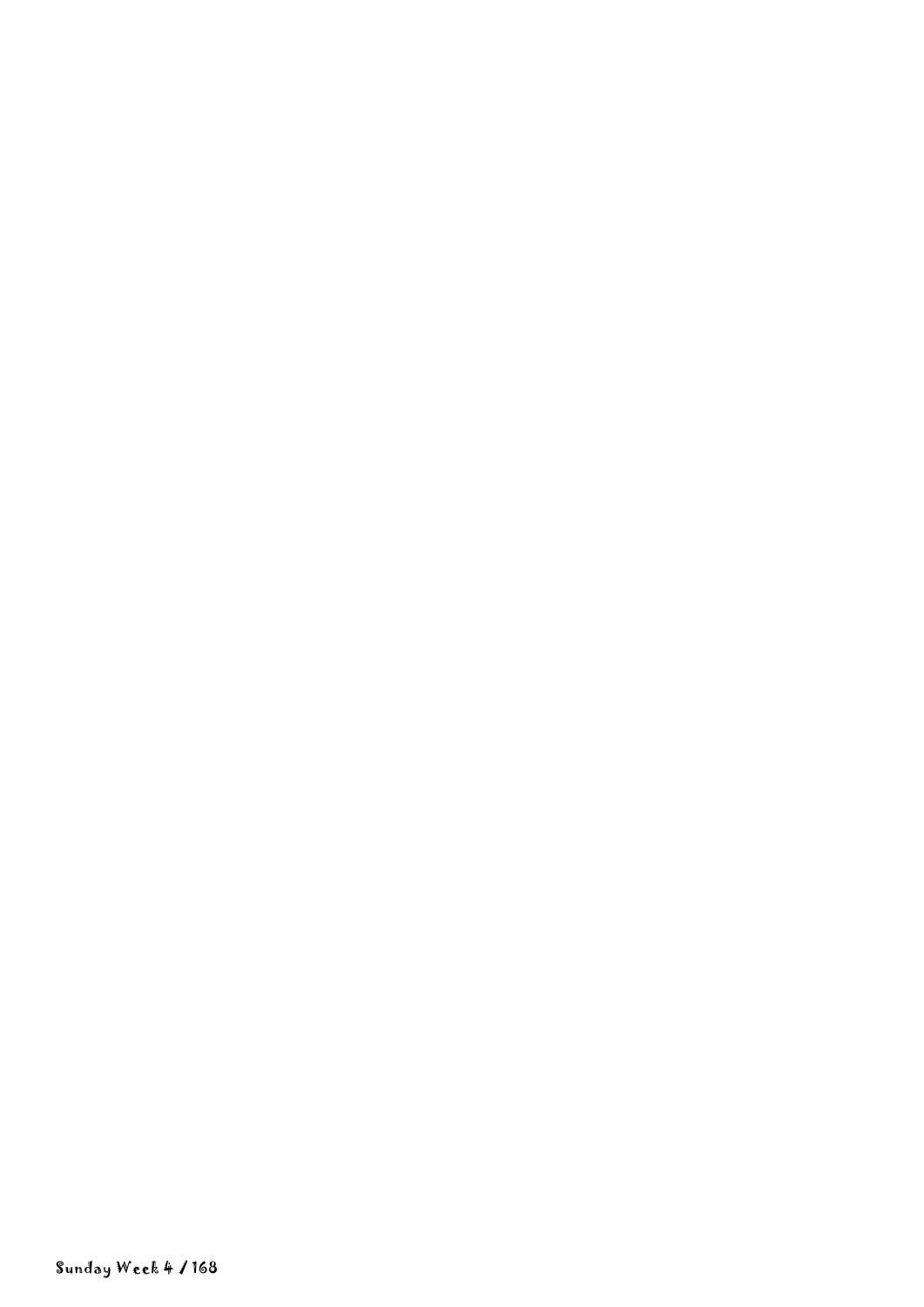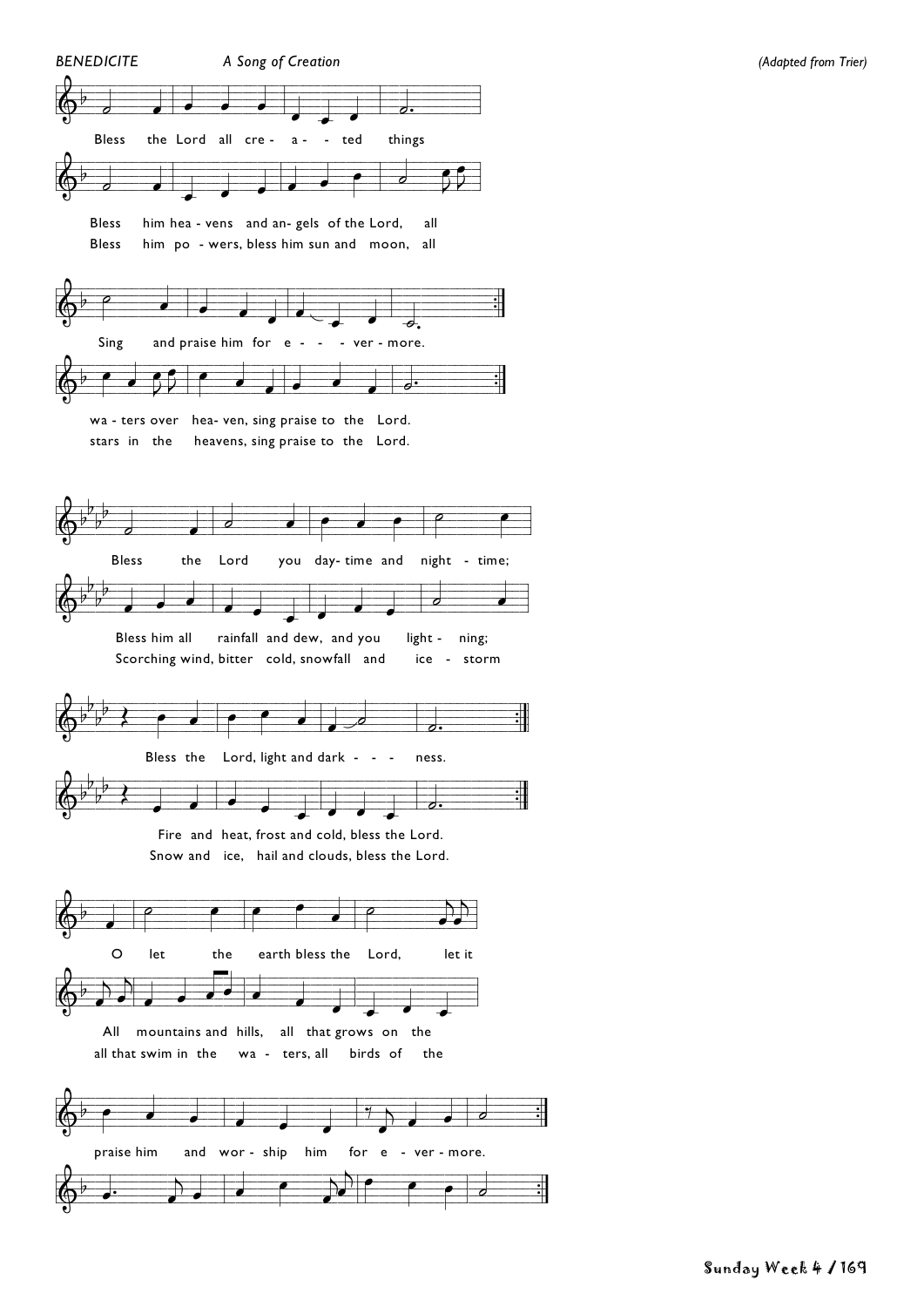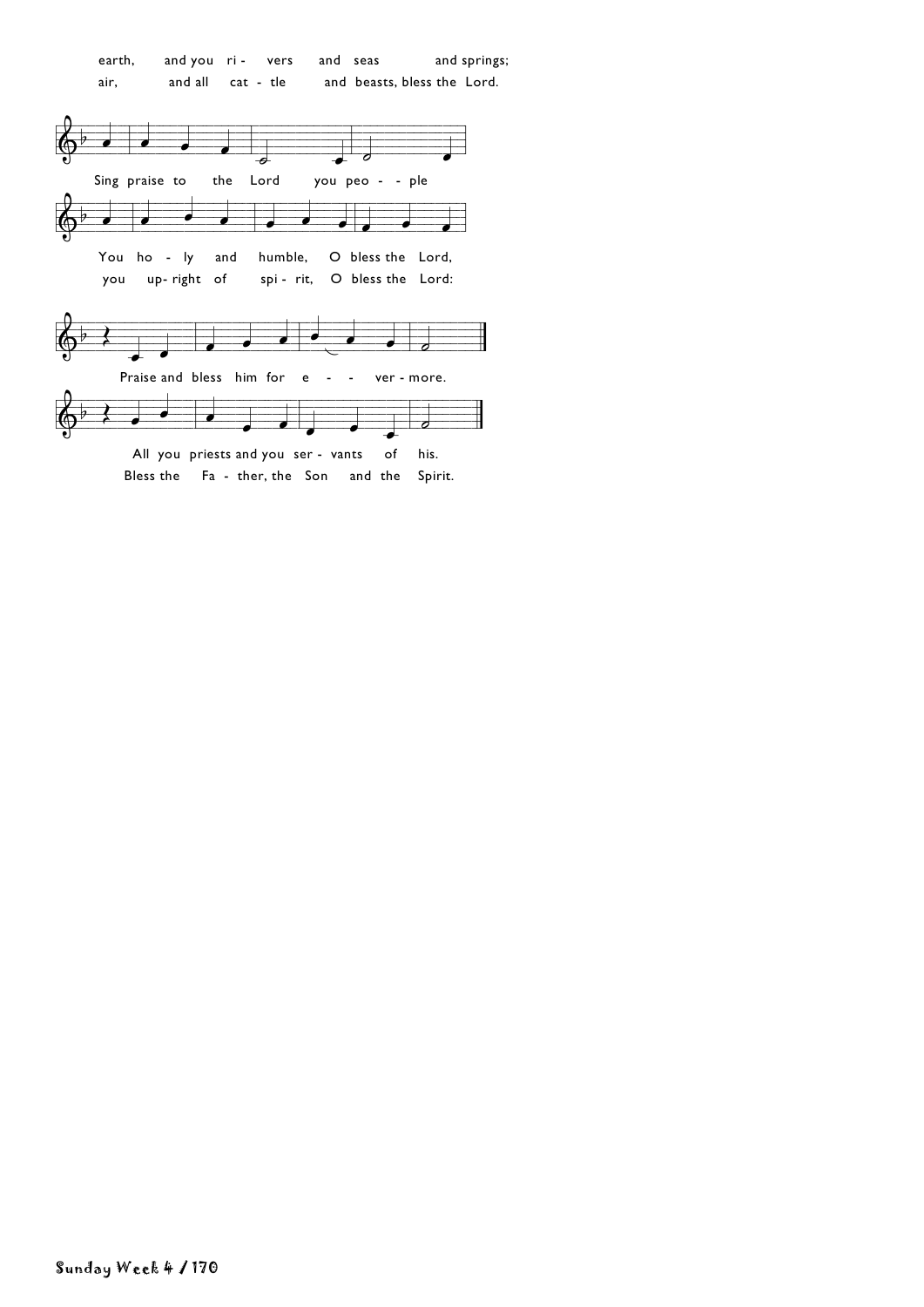### *READING*

*THE GOSPEL CANTICLE Benedictus Dominus Deus Israel*

*(The Antiphon is proper)*

Blessed be the Lord, **the** Gód of Ísrael; \* he has come to his péople and sét them free.

He has raised up for us **a** míghty Sáviour, \* born of the house of his sérvant Dávid.

Through his holy prophets he promised ôf old, † that he would save **us** fróm our énemies, \* from the hands of áll who háte us.

He promised to show mer**cy** tó our fáthers \* and to remember his hóly cóvenant.

This was the oath he swore to **our** fáther Ábraham, \* to set us free from the hánds of our énemies,

free to wor**ship** hím withóut fear, \* holy and righteous in his sight all the dáys of óur life.

You, my child, shall be called the pro**phet** óf the Móst High, \* for you will go before the Lórd to prepáre his way,

to give his people know**ledge** óf salvátion \* by the forgíveness óf their sins.

In the tender **com**pássion óf our God \* the dawn from on high shall bréak upón us,

to shine on those who dwell in darkness and **the** shádów of death, \* and to guide our feet intó the wáy of peace.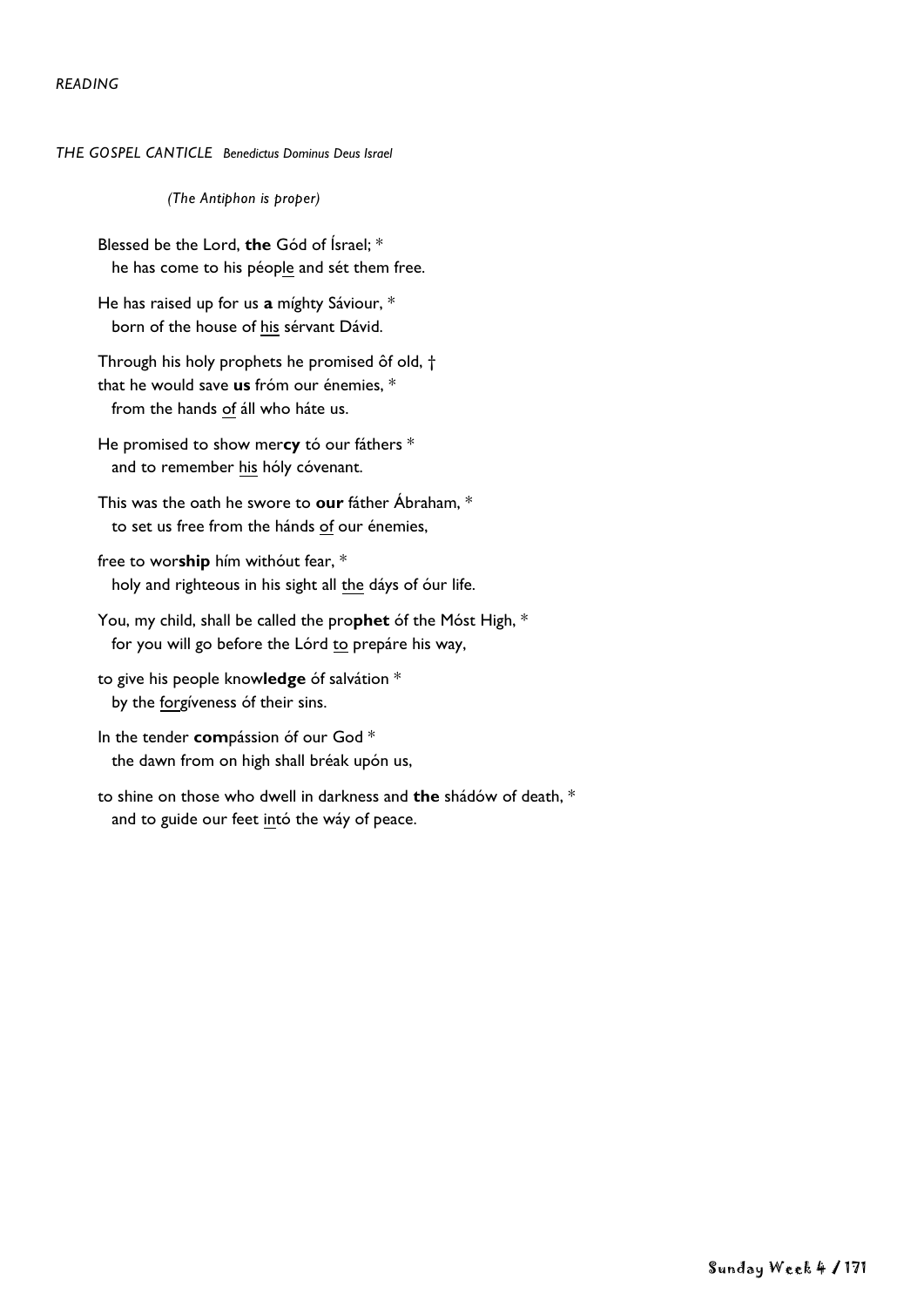### *INVITATORY:*

Come, let us sing to the Lord: let us come before his presence with thanksgiving.

*I*

### *HYMN*



- 1 O God of light, the dawning day Gives us new promise of your love. Each fresh beginning is your gift, Like gentle dew from heaven above.
- *2* Your blessings, Father, never fail: Your Son, who is our daily bread, The Holy Spirit of your love, By whom each day your Church is led.
- *3* Make us the servants of your peace, Renew our strength, remove all fear; Be with us, Lord, throughout this day, For all is joy if you are near.
- *4* To Father, Son and Spirit blest, One only God, we humbly pray; Show us the splendour of your light In death, the dawn of perfect day.

**James Quinn, SJ**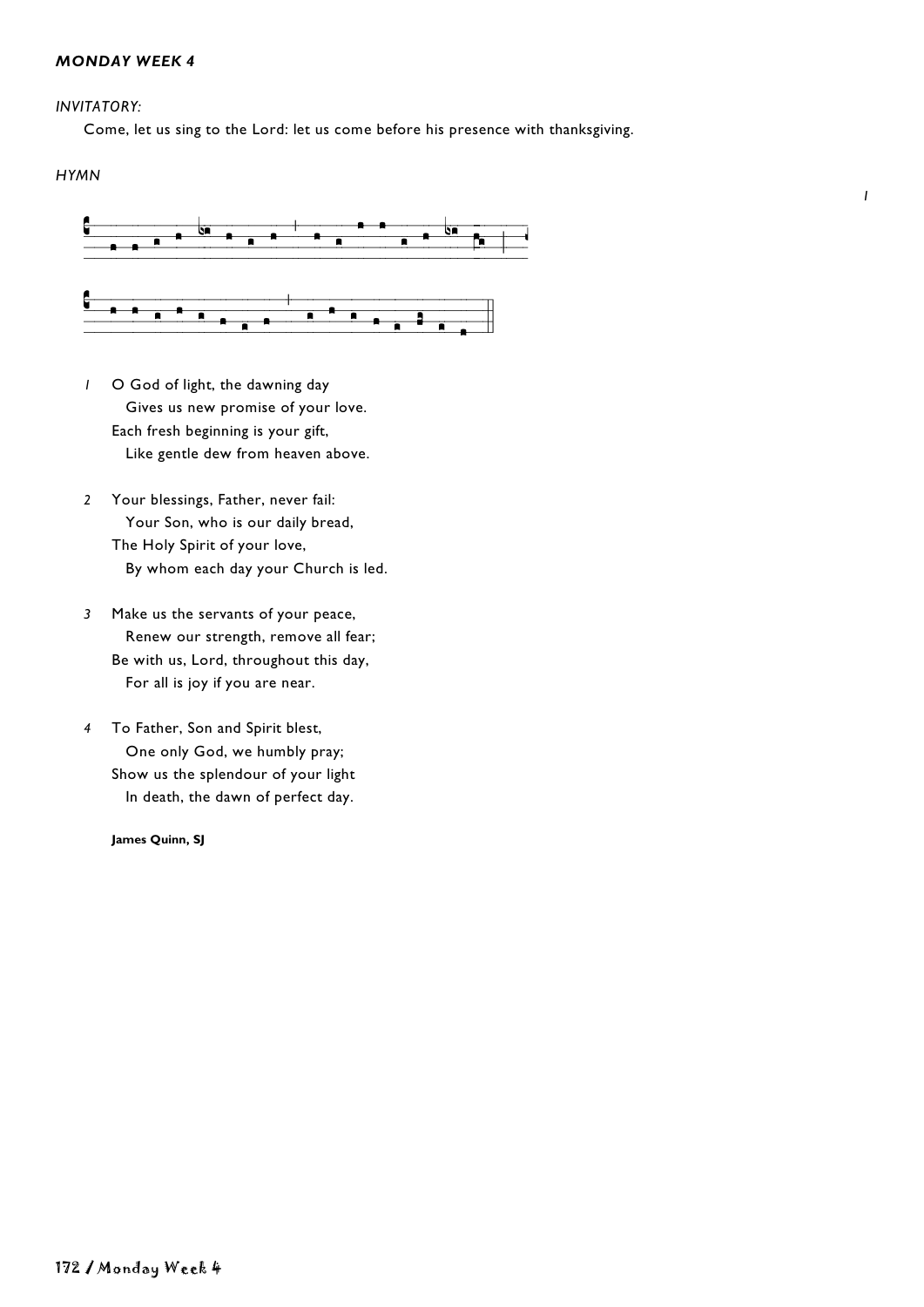### *Psalm 142 Voce mea ad Dominum*

#### *Portio mea, Domine VIIIg*



You are my portion, O Lord, \* in the land of the liv-ing.

- *I* I cry to the Lord with  $m\hat{y}$  voice;  $*$   $\dagger$ to the Lord I make loud súpplicátion.
- *2* I pour out my complaint before him \* and tell him áll my tróuble.
- *3* When my spirit languishes withín me, you knów my path; \* in the way wherein I walk they have hídden a tráp for me.
- *4* I look to my right hand and find nó one who knóws me; \* I have no place to flee to and nó one cáres for me.
- *5* I cry out to you, Ô Lord; \* † I say, "Yóu are my réfuge, my portion in the lánd of the líving."
- *6* Listen to my cry for help, for I have been brought ver $\hat{y}$  low;  $*$   $\dagger$ save me from thóse who pursúe me, for they áre too stróng for me.
- *7* Bring me out of prison, that I may give thánks *tó* your name; \* when you have dealt bountifully with me, the righteous will gáther aróund me.

God of compassion, you regard the forsaken and give hope to the crushed in spirit: hear those who cry to you in distress, that they may be joined to the company of those who raise a song of thanksgiving to your glory, O Father, through the Son and in the Holy Spirit. **Amen.**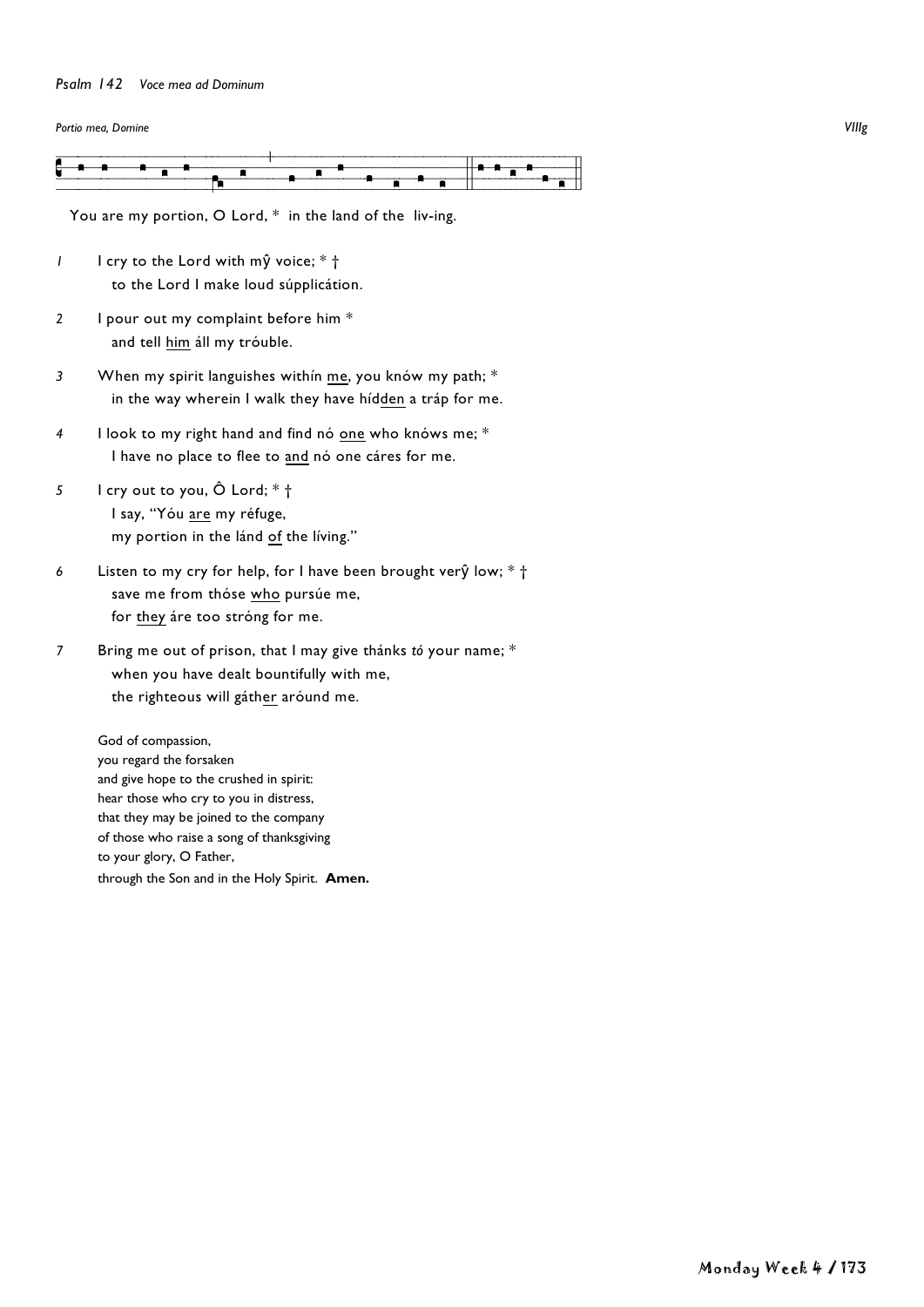#### Psalm 103 Benedic, anima mea

#### Benedic (PM 236)

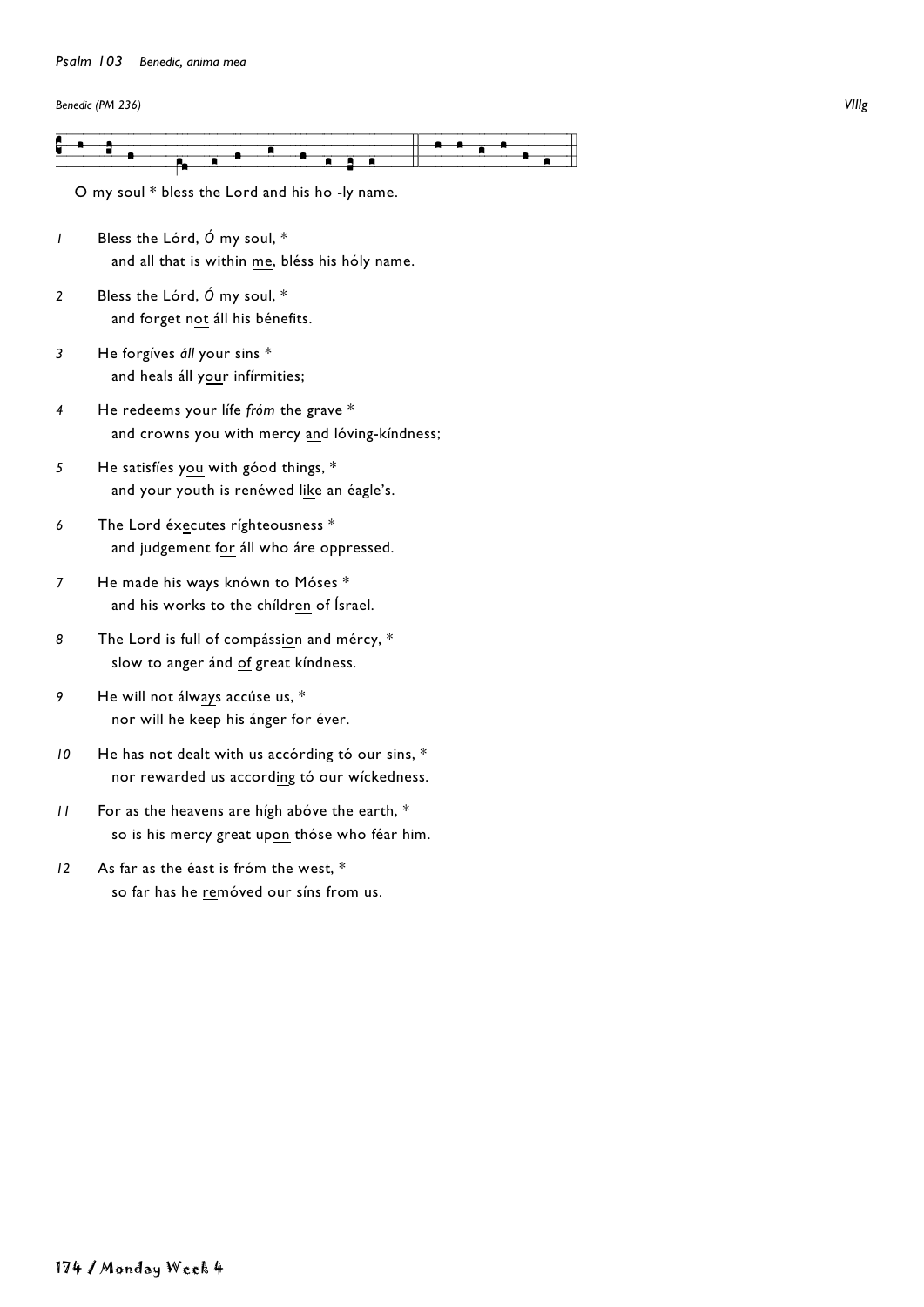- As a father cáres for his chíldren, \*  $13$ so does the Lord care for thóse who féar him.
- For he himself knows whereof we are made; \*  $14$ he remembers thát we áre but dust.
- Our dáys are líke the grass; \*  $15$ we flourish like a flówer óf the field;
- When the wind goes óver it, it is gone, \*  $16$ and its place shall knów it nó more.
- But the merciful goodness of the Lord  $17$ endures for ever on thóse who féar him, \* and his righteousness on children's children;
- $18$ On those who kéep his cóvenant \* and remember his commándments and dó them.
- $19$ The Lord has set his thróne in héaven, \* and his kingship has domínion óver all.
- 20 Bless the Lord, you angels ôf his, t you mighty ones who dó his bídding, \* and hearken to the vóice of hís word.
- Bless the Lórd, all yóu his hosts, \*  $21$ you ministers of hís who dó his will.
- Bless the Lord, all you works ôf his, t 22 in all places of hís domínion; \* bless the Lórd, O mý soul.



O my soul bless the Lord and his ho -ly name.

As your merciful goodness endures for ever, O Lord, remember the frailty of your children; deal with us not according to our sins but, in your compassion, redeem our life and crown us with your mercy and loving-kindness; through Jesus Christ our Lord. Amen.

Canticle A SONG OF GOD'S REIGN Magnus es, Domine Tobit 13.1-8





E-xalt him,  $*$  the King of the a-ges, in the pre - sence of the living.



Blessed be God who lives for éver, \*  $\overline{1}$ 

VIIa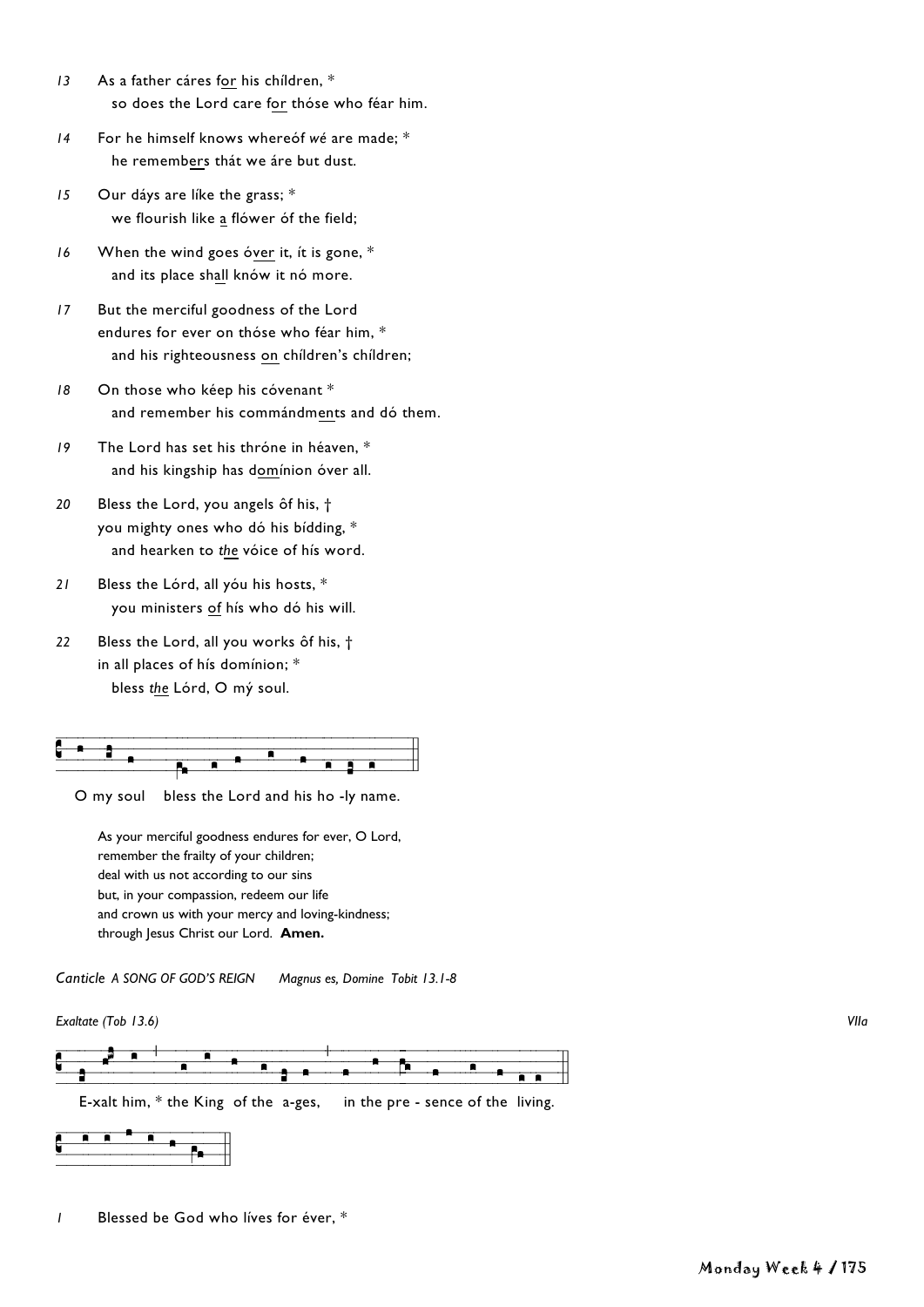whose reign endures throughóut all áges.

- *2* he leads down to Hadês, † and he brings up fróm the gréat abyss, \* there is nothing that cán escápe his hand.
- *3* Declare God's praises befóre the nátions, \* you who are the chíldren of Ísrael.
- *4* For if our God has scattered yóu amóng them, \* there too has he shówn you his gréatness.
- *5* Exalt him in the presence óf the líving, \* because he is our God and our Fáther for éver.
- *6* Though God punishes you fór your wíckedness, \* mercy will *be* shówn to yóu all.
- *7* God will gather you from évery nátion, \* from wherever you háve been scáttered.
- *8* When you turn to the Lord with áll your héart and soul, \* God will hide his fáce from yóu no more.
- *9* See what the Lórd has dóne for you; \* and give him thánks with a lóud voice.
- *10* Bless the Lórd of ríghteousness, \* and exalt the King of the áges.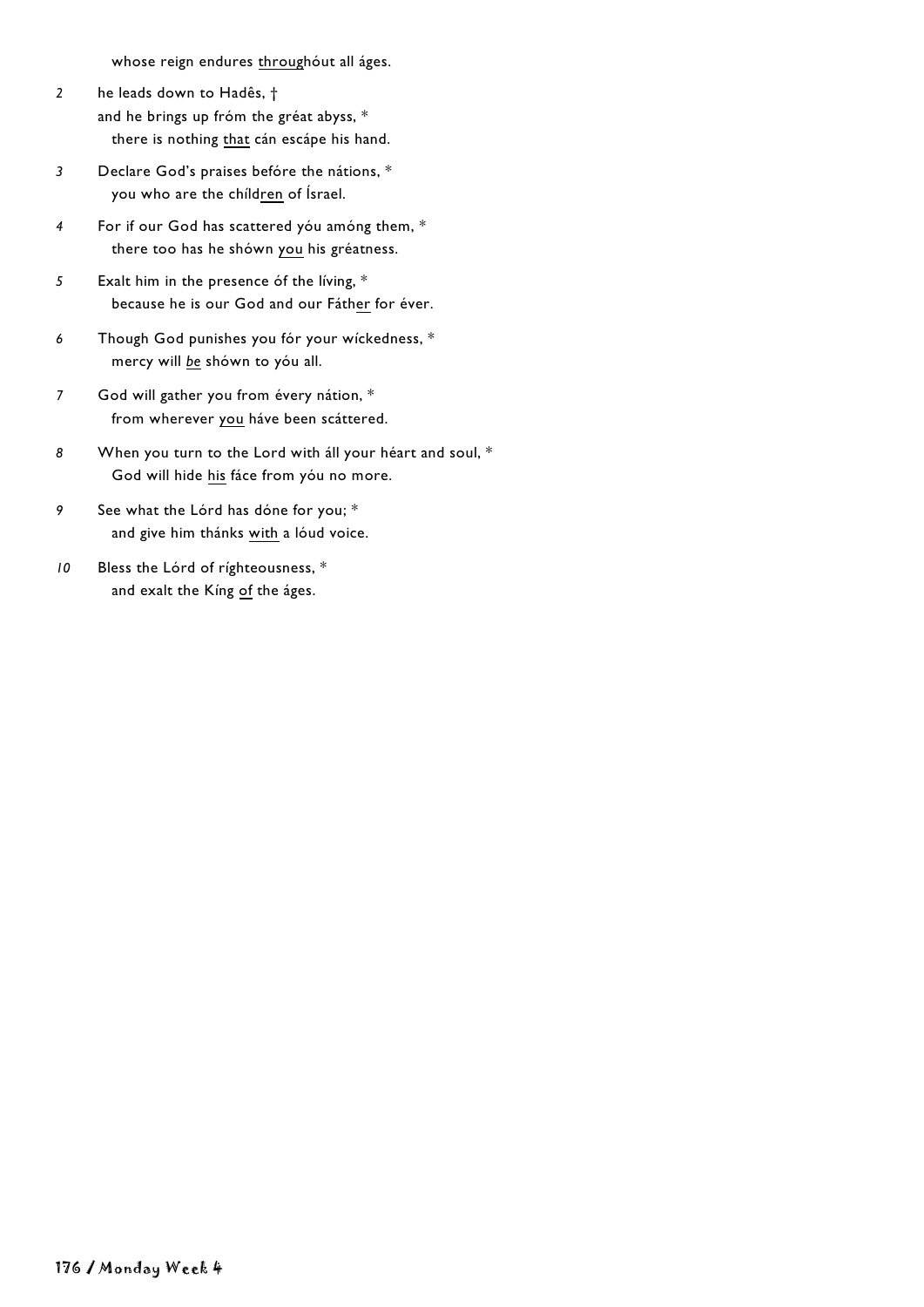- *11* In the land of my exile Í acknówledge him, \* and show his power and majesty to a nátion of sínners:
- *12* "Turn you sinners, and do what is ríght *ín* his eyes; \* who knows whether he may not welcome you and shów you mércy."
- *13* As for me, I wíll exált my God, \* and my soul will rejoice in the King of héaven.
- 14 Let all people spéak of his májesty, \* and give him thánks in Jerúsalem.



#### *READING*

#### *THE GOSPEL CANTICLE Benedictus Dominus Deus Israel*

| Ferial Antiphon | Benedictus (PM 116) |  |
|-----------------|---------------------|--|
|                 |                     |  |
|                 |                     |  |

Bless-ed be the Lord, \* the God of Is-ra - el.

(Blessed be the Lord, **the** Gód of Ísrael; \*) he has come to his péople and sét them free.

He has raised up for us **a** míghty Sáviour, \* born of the house of his sérvant Dávid.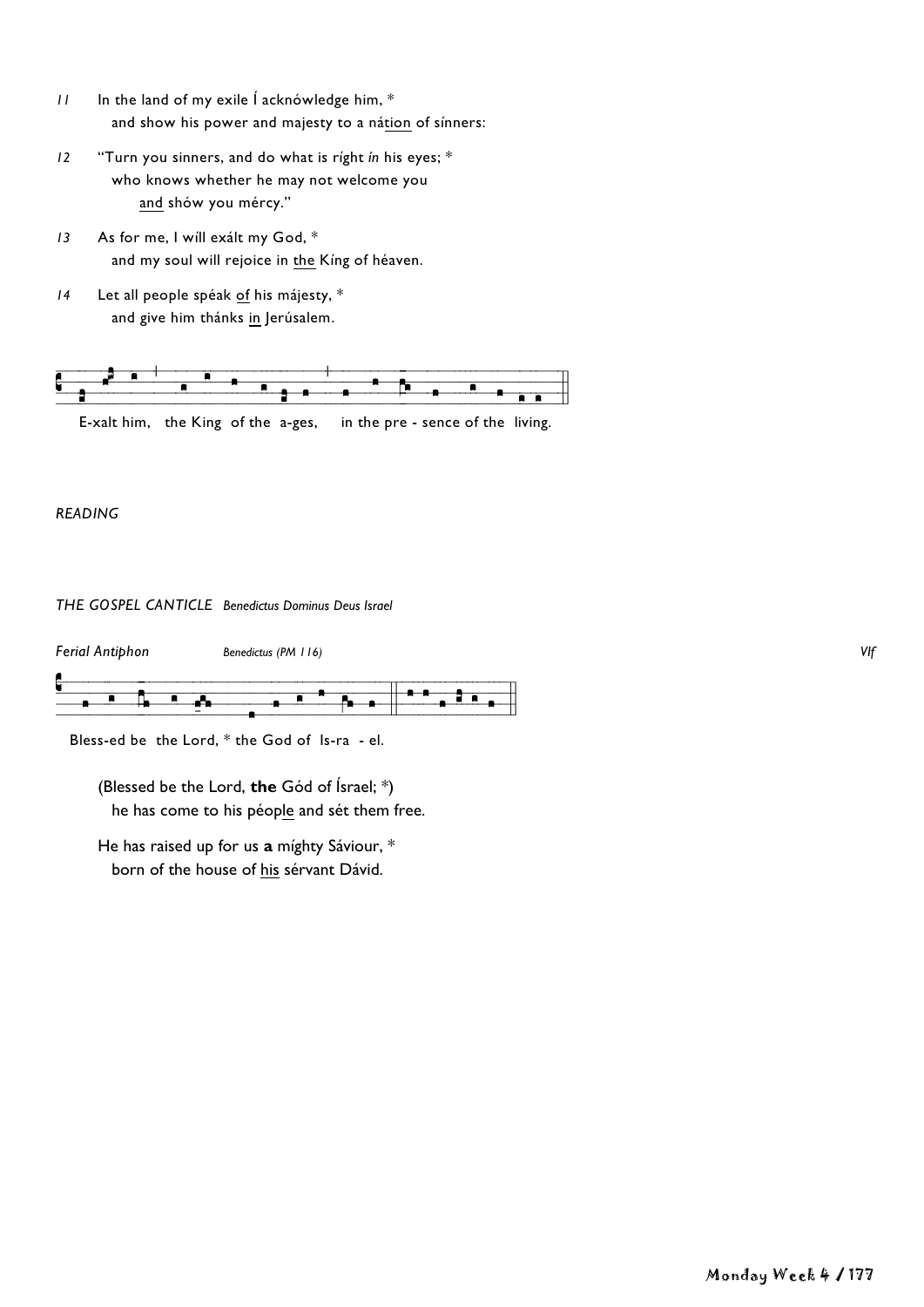Through his holy prophets he promised ôf old, t that he would save us fróm our énemies, \* from the hands of all who hate us.

He promised to show mercy tó our fáthers \* and to remember his hóly cóvenant.

This was the oath he swore to our father Abraham, \* to set us free from the hánds of our énemies,

free to worship him without fear, \* holy and righteous in his sight all the dáys of óur life.

You, my child, shall be called the prophet of the Most High, \* for you will go before the Lórd to prepáre his way,

to give his people knowledge óf salvátion \* by the forgiveness of their sins.

In the tender compássion óf our God\* the dawn from on high shall bréak upón us,

to shine on those who dwell in darkness and the shádów of death, \* and to guide our feet intó the wáy of peace.



Bless-ed be the Lord, the God of Is-ra - el.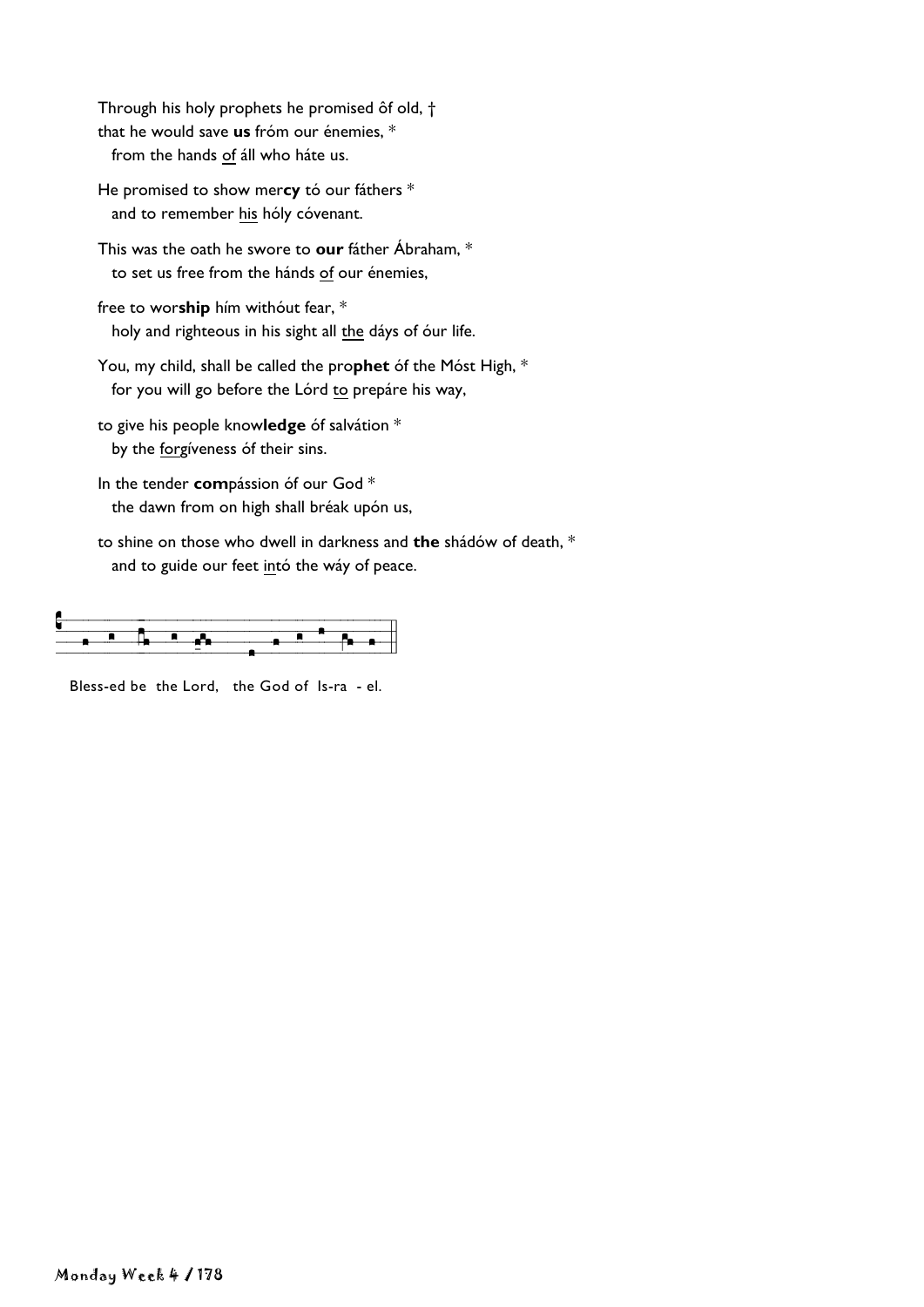## *TUESDAY WEEK 4*

### *INVITATORY:*

God rules over all the earth: come, let us adore him.

### HYMN



- *1* We bless you, Father, Lord of life, To whom all living beings tend, The source of holiness and grace, Our first beginning and our end.
- *2* We give you thanks, redeeming Christ, Who bore our weight of sin and shame: In dark defeat, you conquered sin, And death, by dying, overcame.
- *3* Come, Holy Spirit, searching fire, Whose flame all evil burns away; With light and love come down to us, In silence and in peace to stay.
- *4* We praise you, Trinity in One, Sublime in majesty and might, Who reign for ever, Lord of all, In splendour and unending light.

**Stanbrook Abbey**

*I*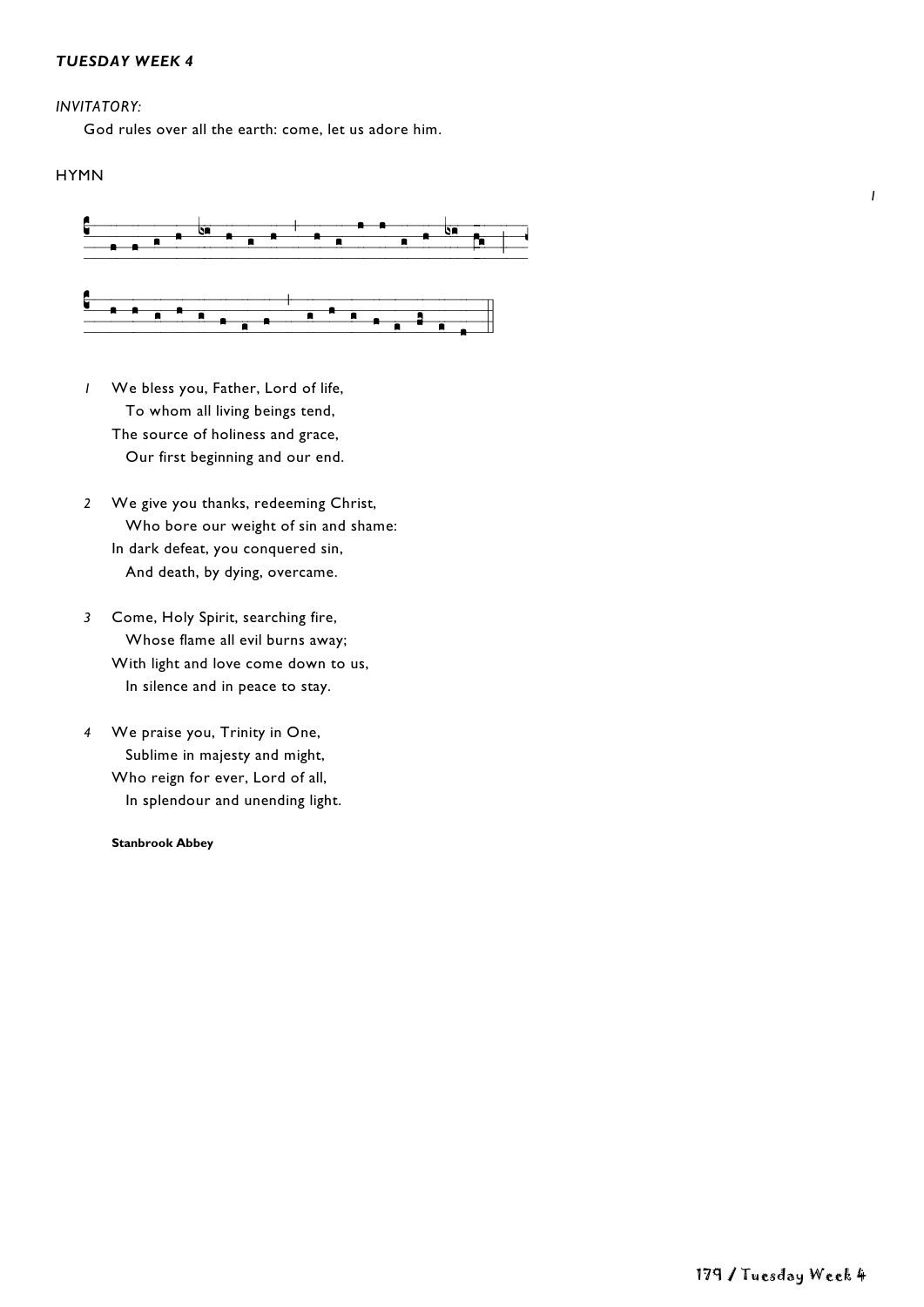Psalm 94 Deus ultionum

|    | Exaltare                                                                                                     |
|----|--------------------------------------------------------------------------------------------------------------|
|    | ٩Ŋ                                                                                                           |
|    | Rise up, $*$ O judge of the world!                                                                           |
| I  | O Lord Gód of véngeance, *<br>O God of véngeance, shów yourself.                                             |
| 2  | Rise up, O Judge of thê world; $*$ $\dagger$<br>give the arrogánt their júst deserts.                        |
| 3  | How long shall the wicked, $\circ$ Lord, $*$<br>how long shall the wicked triumph?                           |
| 4  | They bluster in their insolence; *<br>all evildoers are fúll of bóasting.                                    |
| 5  | They crush your people, $\hat{O}$ Lord, $*$ $\dagger$<br>and afflict your chósen nátion.                     |
| 6  | They murder the widow and the stranger *<br>and put the órphans tó death.                                    |
| 7  | Yet they say, "The Lórd dóes not see, *<br>the God of Jacob tákes no nótice."                                |
| 8  | Consider well, you dullards amóng the péople; *<br>when will you fóols undérstand?                           |
| 9  | He that planted the éar, does hé not hear? *<br>he that formed the éye, does hé not see?                     |
| 10 | He who admonishes the nations, will hé not púnish? $*$<br>he who teaches all the world, has hé no knówledge? |
| H  | The Lord knóws our húman thoughts; *<br>how like a púff of wind they are.                                    |
| 12 | Happy are they whom yóu instrúct, O Lord! *<br>whom you teach out of your law;                               |
| 13 | To give them rést in évil days, *<br>until a pit is dúg for the wícked.                                      |
| 14 | For the Lord will not abándon his péople, *<br>nor will hé forsáke his own.                                  |
| 15 | For judgement will agáin be just, *<br>and all the true of héart will fóllow it.                             |
| 16 | Who rose up for me against the wicked? $*$<br>who took my part against the évildóers?                        |
| 17 | If the Lord had not cóme tó my help, *<br>I should soon have dwelt in the lánd of sílence.                   |

# Tuesday Week 4 / 180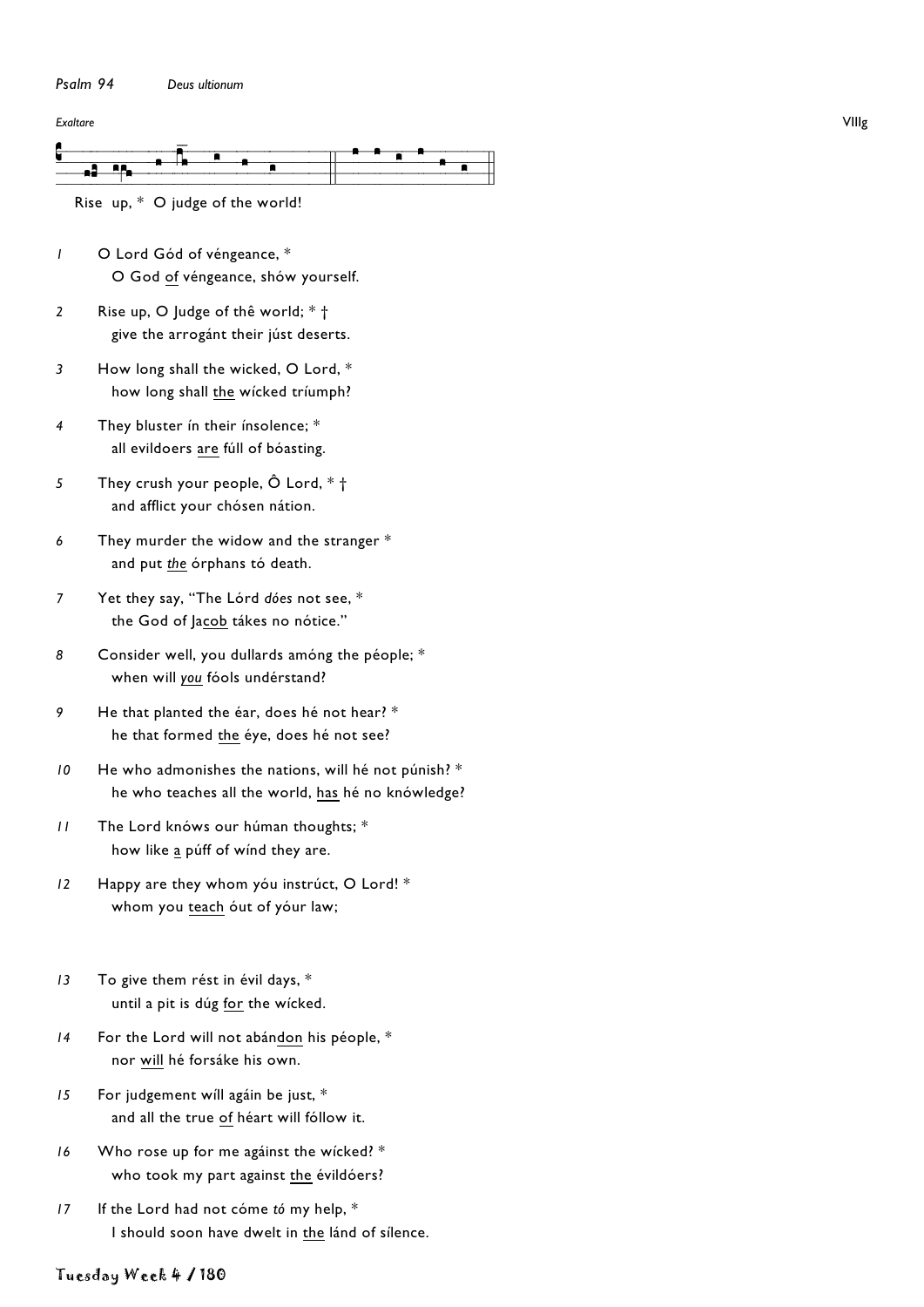- As often as I sáid, "My fóot has slipped," \*  $18$ your love, O Lórd, uphéld me.
- When many cáres fill my mind, \*  $19$ your consolátions chéer my soul.
- $20$ Can a corrupt tribunal have ány párt with you, \* one which frames évil ínto law?
- They conspire against the life of the just  $*$   $\dagger$  $21$ and condemn the innocent to death.
- But the Lord has become my stronghold, \* 22 and my God the róck of mý trust.
- 23 He will turn their wickedness back upon thêm t and destroy them in their own málice; \* the Lord our God will destróy them.

Rise up, O judge of the world!

Lord our God, judge of all, before whom no secrets are hidden: let your justice shine forth and your righteousness direct the hearts and minds of all your people, now and for ever. Amen. Psalm 92 Bonum est confiteri **Bonum est** 

- It is good  $*$  to give thanks to the Lord.
- It is a good thing to give thánks tó the Lord, \*  $\overline{1}$ and to sing praises to your náme, O Móst High;
- To tell of your loving-kindness early in the morning \*  $\overline{2}$ and of your faithfulness in the night séason;
- On the psaltery and on the lyre \* 3 and to the mélody of the harp.
- For you have made me glád by your ácts, O Lord; \*  $\overline{4}$ and I shout for joy because of the wórks of yóur hands.
- Lord, how gréat áre your works! \* .5 your thóughts are véry deep.
- The dullard does not know, nor does the fóol únderstand, \* 6 that though the wicked grow like weeds, and all the workers of iníquity flóurish,
- They flourish only to be destróyed for éver; \*  $\overline{7}$ but you, O Lord, are exálted for évermore.

VIIIg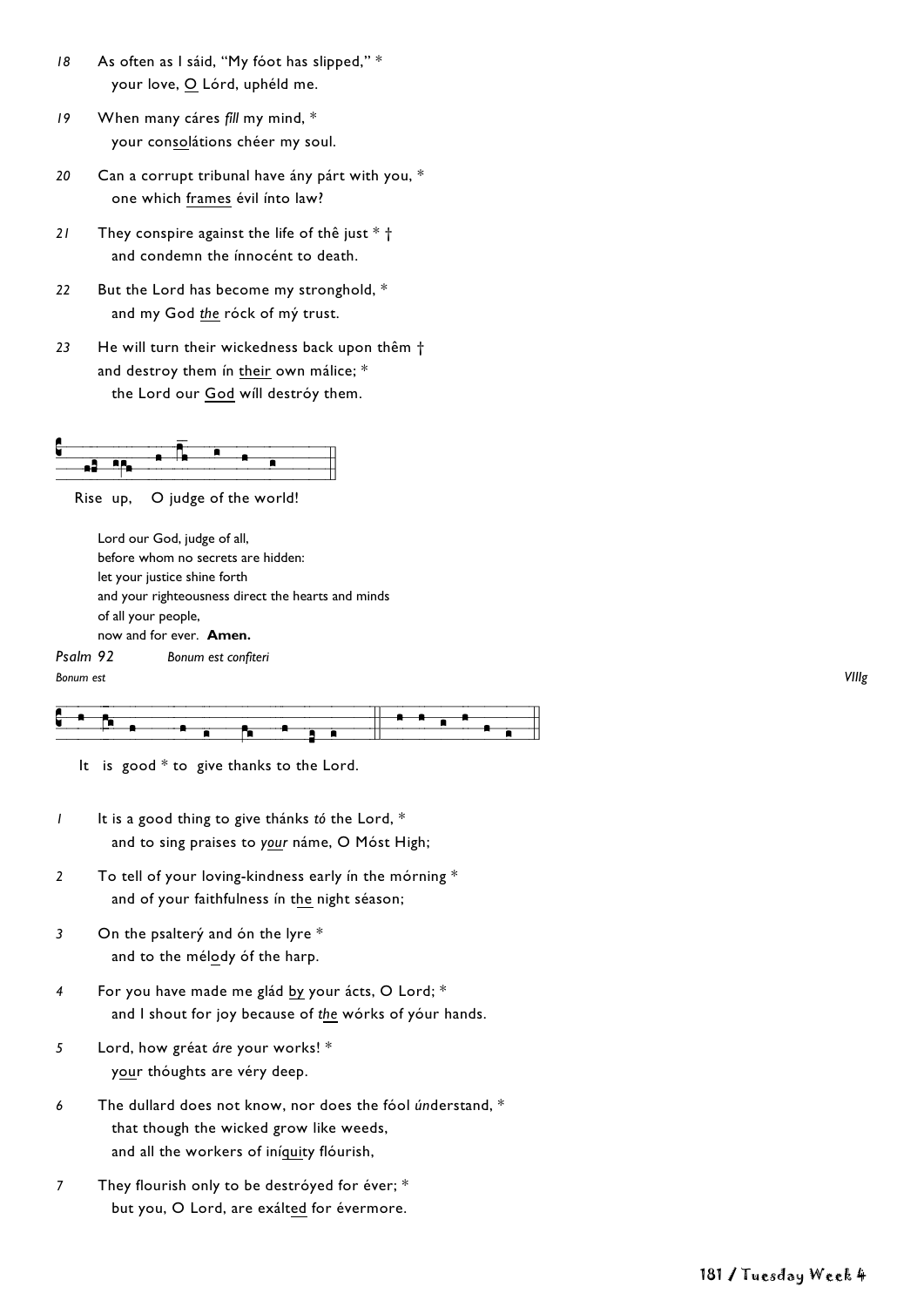- *8* For lo, your enemies, O Lord, lo, your enemíes shall pérish, \* and all the workers of iniquity sháll be scáttered.
- *9* But my horn you have exalted like the hórns of wíld bulls; \* I am anóinted with frésh oil.
- *10* My eyes also gloat óver my énemies, \* and my ears rejoice to hear the doom of the wicked who rise úp agáinst me.
- *11* The righteous shall flourish líke a pálm tree, \* and shall spread abroad like a cédar of Lébanon.
- *12* Those who are planted in the house of thê Lord \* † shall flourish in the cóurts of óur God;
- *13* They shall still bear fruit in old age; \* they shall be gréen and súcculent;
- *14* That they may show how úpright the Lórd is, \* my rock, in whóm there ís no fault.



It is good to give thanks to the Lord.

Establish your people, O Lord, in the way that leads to righteousness, so that we may with confidence come into your presence and sing your praise; through Jesus Christ our Lord. **Amen.**

#### *Canticle A SONG OF REDEMPTION Jeremiah 31.10-14 Populus meus (Jer 31.14) IV\**



I shall sa- tis-fy \* the priests with a-bundance, and my people



with my bounty.

- *1* Hear the word of the Lórd, O nátions; \* tell it ón the fár-off shores:
- *2* "He who scattered Israél will gáther \* and guard them as a shépherd hís flock."
- *3* For the Lord has ránsomed Jácob, \* redeemed them fróm a fóe too strong.
- *4* They will come and sing for jóy on Zíon's height, \* radiant at the bóunty óf the Lord: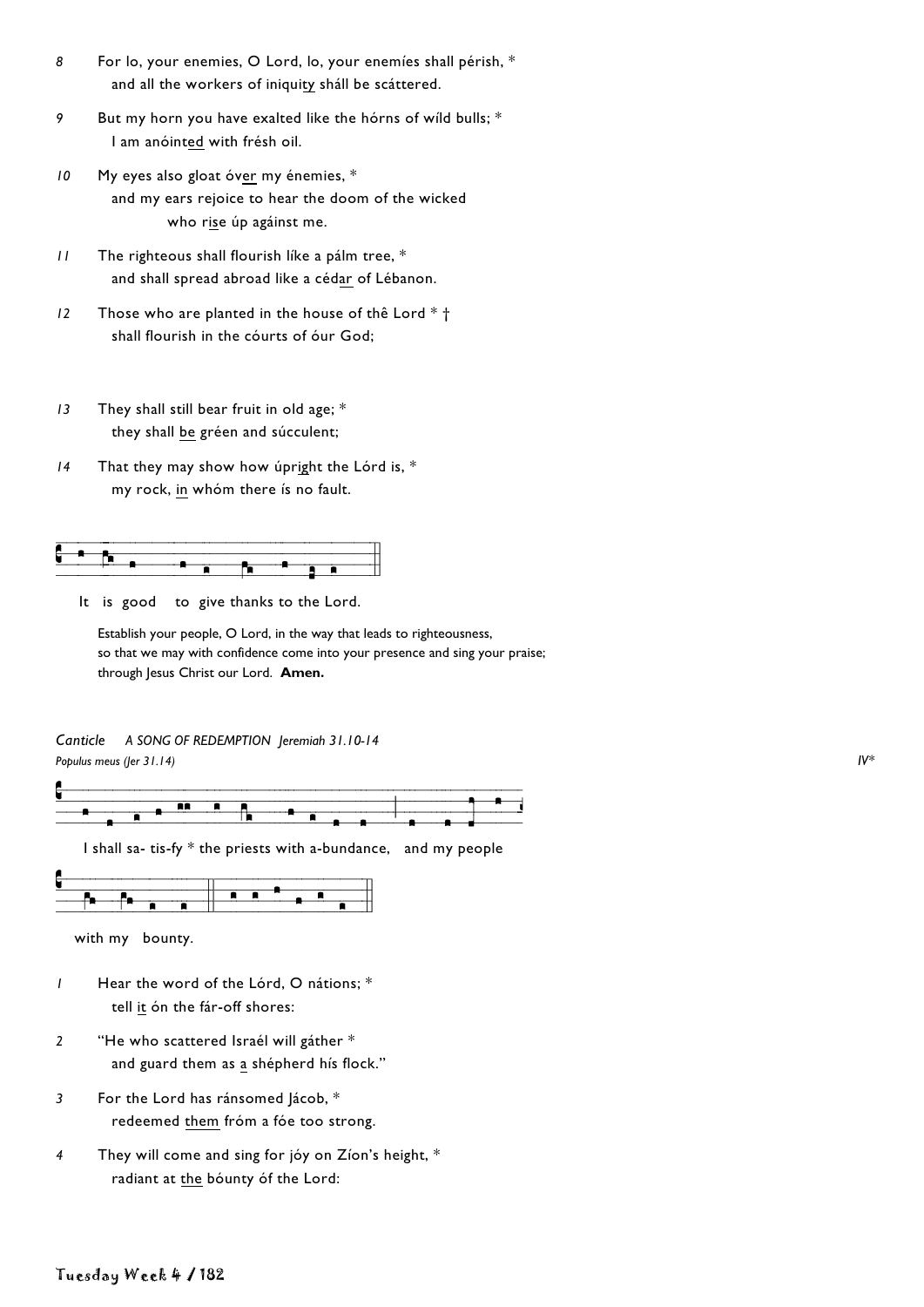- *5* the gráin, the new wíne, the oil, \* the yóung of flóck and herd.
- *6* Their life like a wátered gárden, \* they will néver wánt again.
- *7* Then will maidens show their jóy *ín* the dance;\* men, young *and* óld, will réjoice.
- *8* I shall turn their mourning ínto gládness, \* give comfort and jóy for their sórrow.
- *9* I shall satisfy the príests with abúndance, \* and fill my people wíth my bóunty.



I shall sa- tis-fy the priests with a-bundance, and my people



with my bounty.

#### *READING*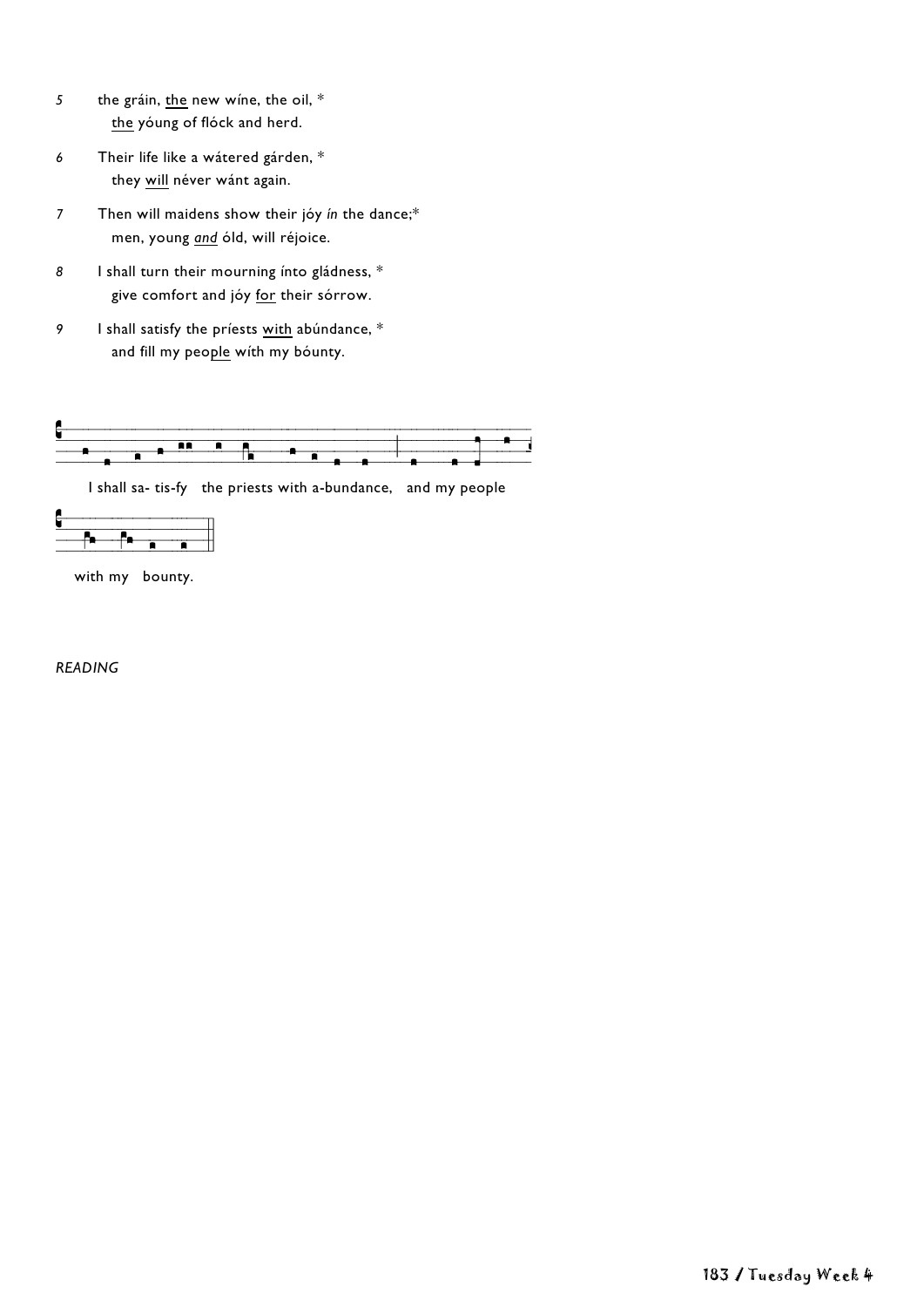



house of his servant Da-vid.

Blessed be the Lord, **the** Gód of Ísrael; \* he has come to his péople and sét them free.

He has raised up for us **a** míghty Sáviour, \* born of the house of his sérvant Dávid.

Through his holy prophets he promised ôf old, † that he would save **us** fróm our énemies, \* from the hands of áll who háte us.

He promised to show mer**cy** tó our fáthers \* and to remember his hóly cóvenant.

This was the oath he swore to **our** fáther Ábraham, \* to set us free from the hánds of our énemies,

- free to wor**ship** hím withóut fear, \* holy and righteous in his sight all the dáys of óur life.
- You, my child, shall be called the pro**phet** óf the Móst High, \* for you will go before the Lórd to prepáre his way,

```
to give his people knowledge óf salvátion *
by the forgíveness óf their sins.
```
In the tender **com**pássion óf our God \* the dawn from on high shall bréak upón us,

to shine on those who dwell in darkness and **the** shádów of death, \* and to guide our feet intó the wáy of peace.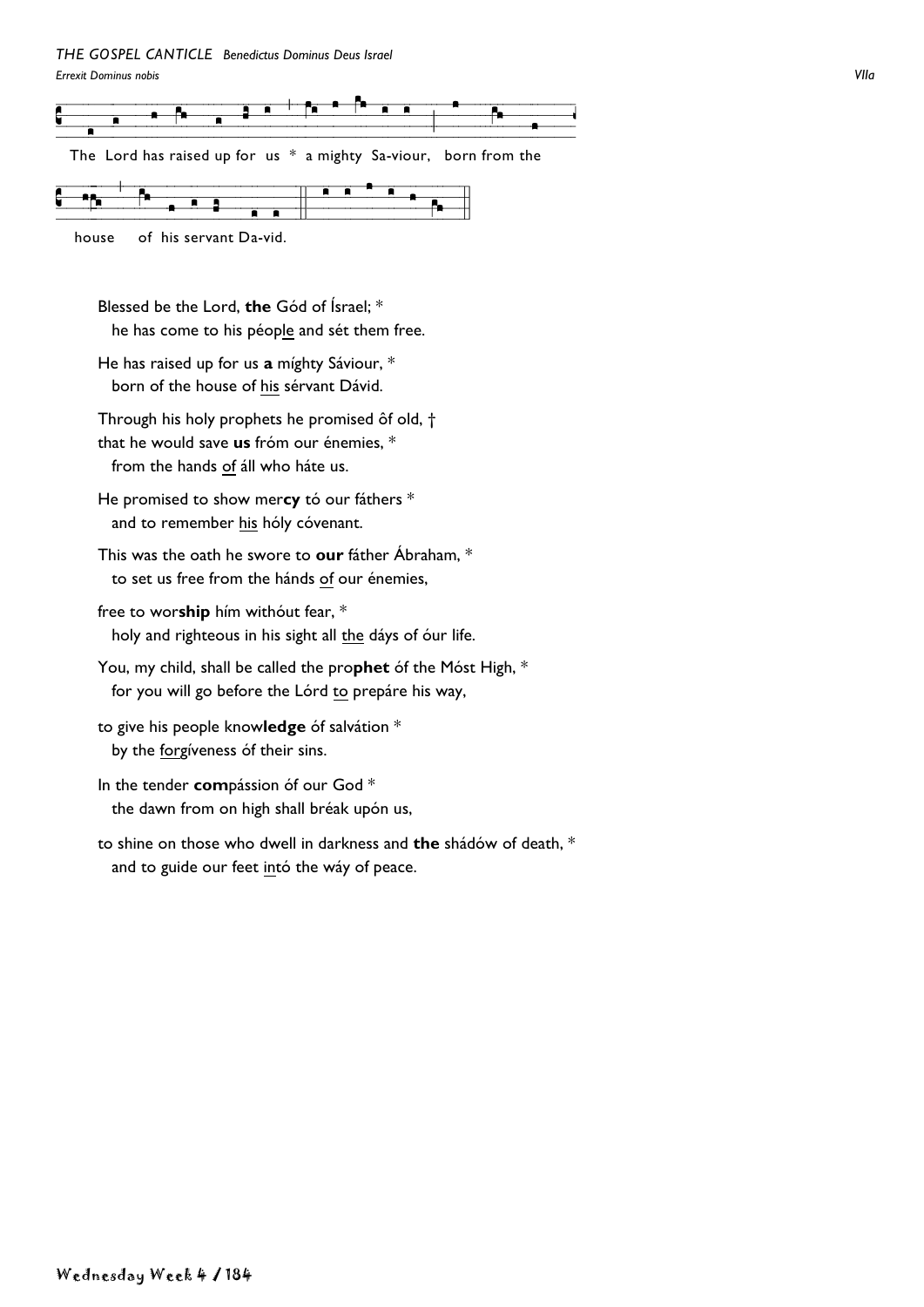#### *INVITATORY:*

Come, let us worship our Lord and Saviour.

### *HYMN I*



- *1* Word out of silence, with the Father dwelling, Full of his Godhead, splendid with his glory, Reached into chaos, mortal ages telling News of his goodness.
- *2* Taking our nature, to the world proclaiming Time for repentance, summoned his disciples; Healing all illness, scorn and hatred bearing, Feasted with sinners.
- *3* Dying he conquered, prince of life victorious, Bringing release to spirits long-imprisoned; Rising to heaven, now he reigns all-glorious, One with the Father.
- *4* Christ our redeemer, bearer of salvation, Humbly your people render thanks and glory: Called forth from darkness, we your priestly nation, Sing forth your praises.

**Michael Casey, OCSO, altd.**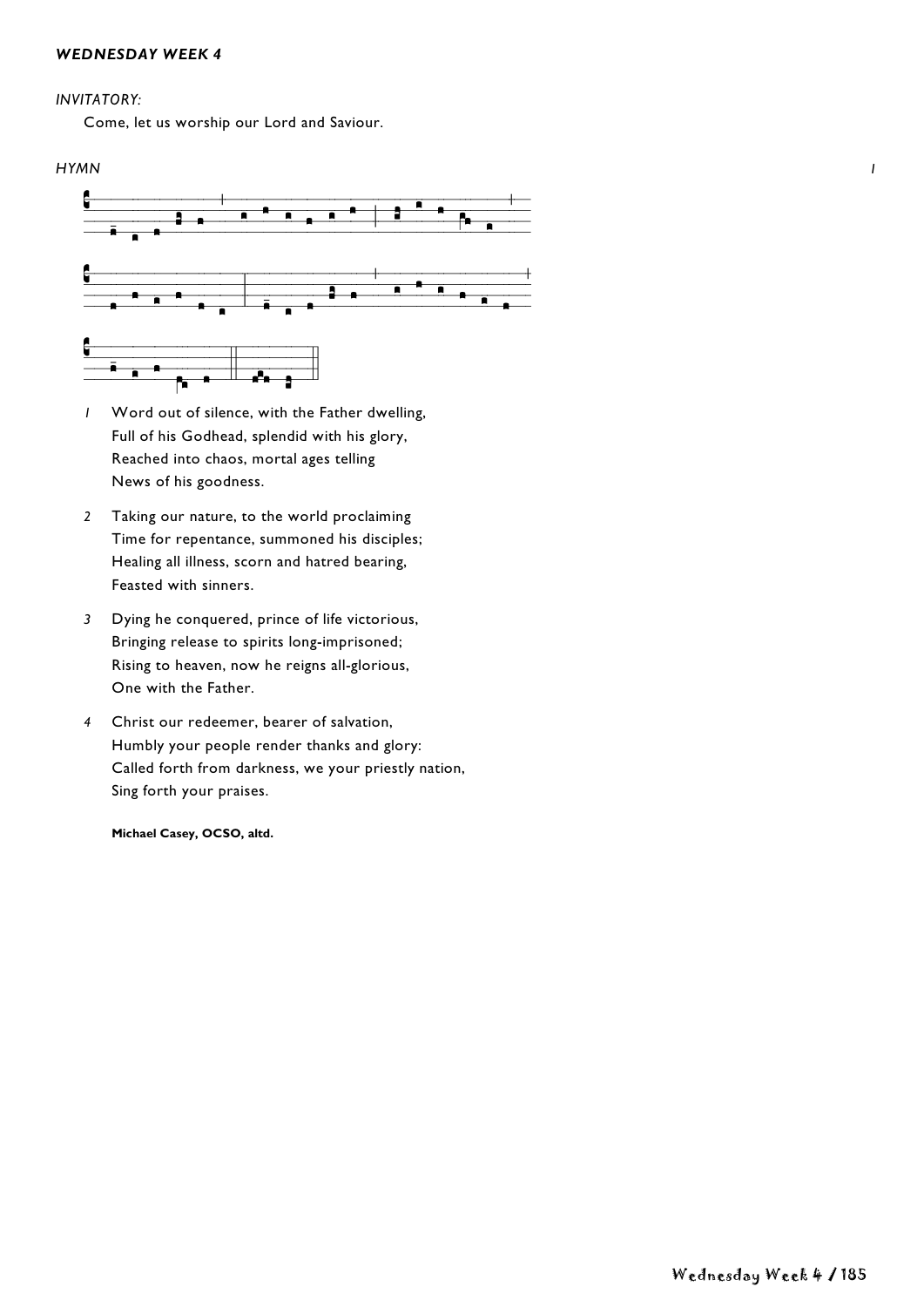#### Psalm 52 Quid gloriaris?

Confitebor



I will give thanks \* to you, O Lord, for you have heard me.



- You tyrant, why do you bóast of wíckedness \*  $\overline{1}$ against the gódly áll day long?
- $\overline{2}$ You plot ruîn; t your tongue is like a shárpened rázor, \* O worker óf decéption.
- $\mathfrak{Z}$ You love évil móre than good \* and lying more than spéaking thé truth.
- $\overline{\mathcal{A}}$ You lóve all wórds that hurt, \* O yóu decéitful tongue.
- O that God would demolish you uttêrly, \* + 5 topple you and snatch you fróm your dwélling and root you out of the lánd of the líving!
- The righteous shall see and tremble, \*  $\pmb{6}$ and they shall laugh, saying, t
- "This is the one who did not take Gód for a réfuge, \*  $\overline{7}$ but trusted in great wealth and relied upon wickedness."
- But I am like a green olive tree in the house of God; \* 8 I trust in the mercy of God for éver and éver.
- 9 I will give you thanks for what you have done \* and declare the goodness of your name in the presence of the godly.

Faithful God, full of mercy, nourish your people in a world of violence; through prayer and the scriptures give us the life-giving water of truth and the rich goodness of your presence; in Jesus Christ our Lord. Amen.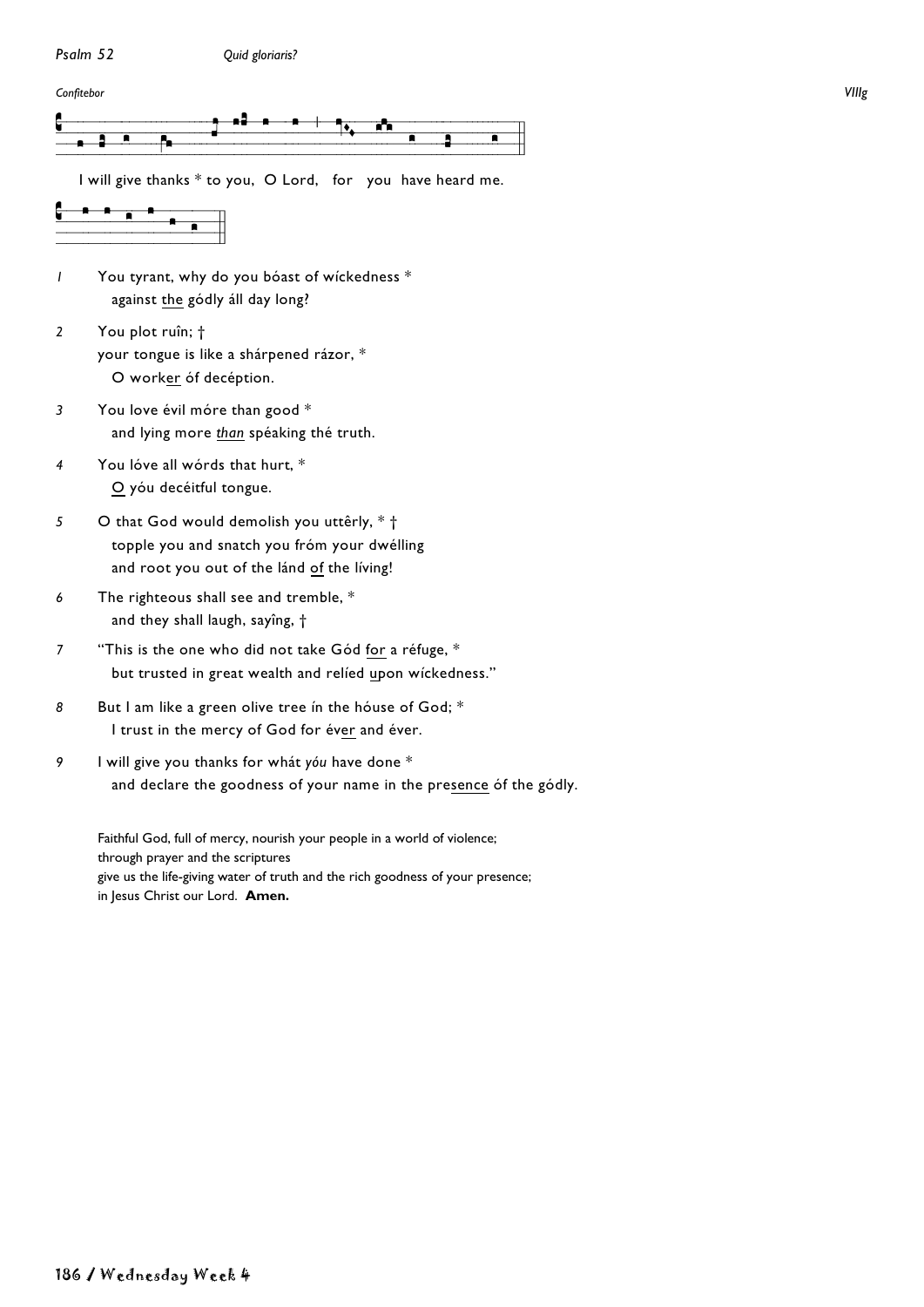#### *Psalm 53 Dixit insipiens*

*Avertit Dominus VIIIg*



The Lord has restored \* the fortunes of his people.

- *1* The fool has said in his heart, "Thére is nó God." \* All are corrupt and commit abominable acts; there is nóne who does ány good.
- *2* God looks down from héaven upón us all, \* to see if there is any who is wise, if there is óne who seeks áfter God.
- *3* Everyone has proved faithlêss; † all alíke have túrned bad; \* there is none who does góod; no, nót one.
- *4* Have they no knowledge, those évildóers \* who eat up my people like bread and do not cáll upón God?
- *5* See how greatly they tremble, such trembling as nevêr was, \* † for God has scattered the bónes of the énemy; they are put to shame, because Gód has rejécted them.
- *6* O that Israel's deliverance would come out of Ziôn! \* † when God restores the fortunes óf his péople, Jacob will rejoice and Ísraél be glad.

In you, O God, all reality holds together; without you, all falls into corruption; do not abandon us to our folly but give us hearts that seek you and, at the last, joy in your heavenly city; through Jesus Christ our Lord. **Amen.**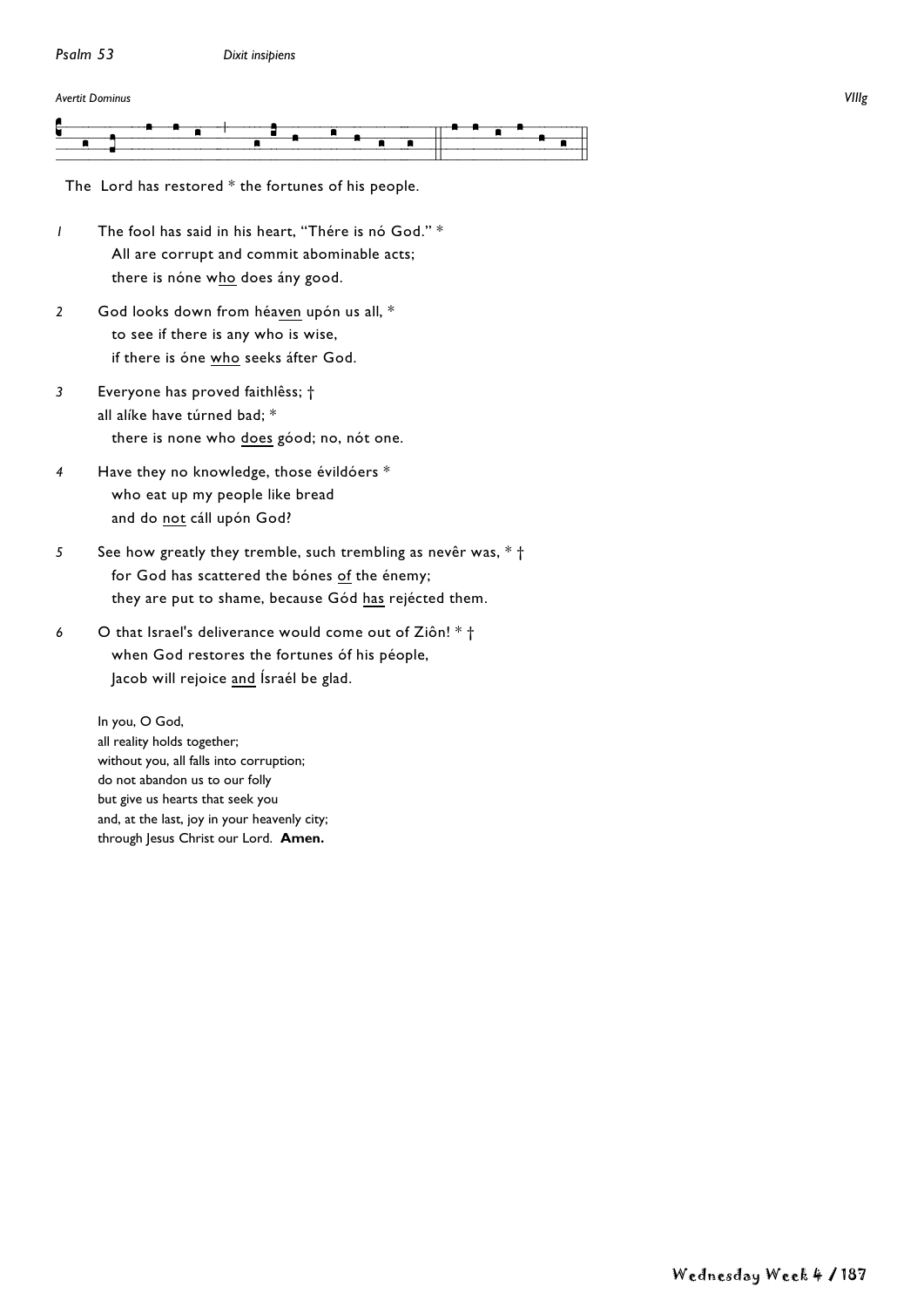

- *7* In the time of my trouble I will cáll upón you, \* for yóu will ánswer me.
- *8* Among the gods there is nóne like yóu, O Lord, \* nor ánything líke your works.
- *9* All nations you have made will come and wórship yóu, O Lord, \* and glórifý your name.
- *10* For you are great; yóu do wóndrous things; \* and yóu alóne are God.
- *11* Teach me your way, Ô Lord, † and I will wálk *ín* your truth; \* knit my heart to you that I may féar your name.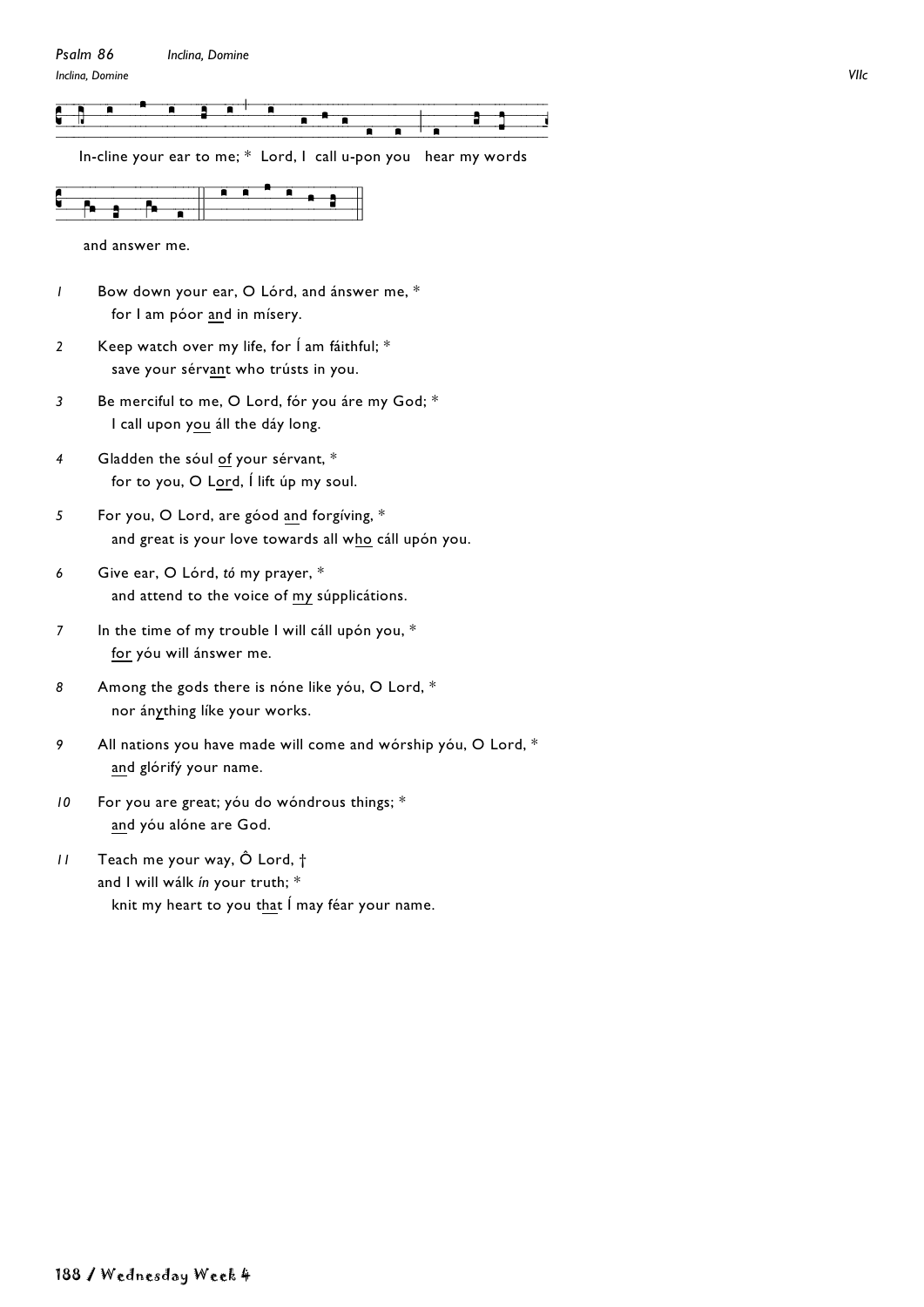- *12* I will thank you, O Lord my Gód, with áll my heart, \* and glorify your náme for évermore.
- *13* For great is your lóve towárd me; \* you have delivered me from the néthermóst Pit.
- *14* The arrogant rise up against me, Ô God, † and a band of víolent men séeks my life; \* they have not set yóu befóre their eyes.
- 15 But you, O Lord, are gracious and fúll of compássion,  $*$ slow to anger and full of kíndness ánd truth.
- *16* Turn to me and have mercy upon mê; \* † give your stréngth to your sérvant; and save the chíld of your hándmaid.
- *17* Show me a sign of your favôur, † so that those who hate me may sée it and bé ashamed; \* because you, O Lord, have helped me and cómfortéd me.





and answer me.

God of mercy, who in your great love drew your Son from the depths of the Pit: bring your people from death to life, that we may rejoice in your compassion and praise you now and for ever. **Amen.**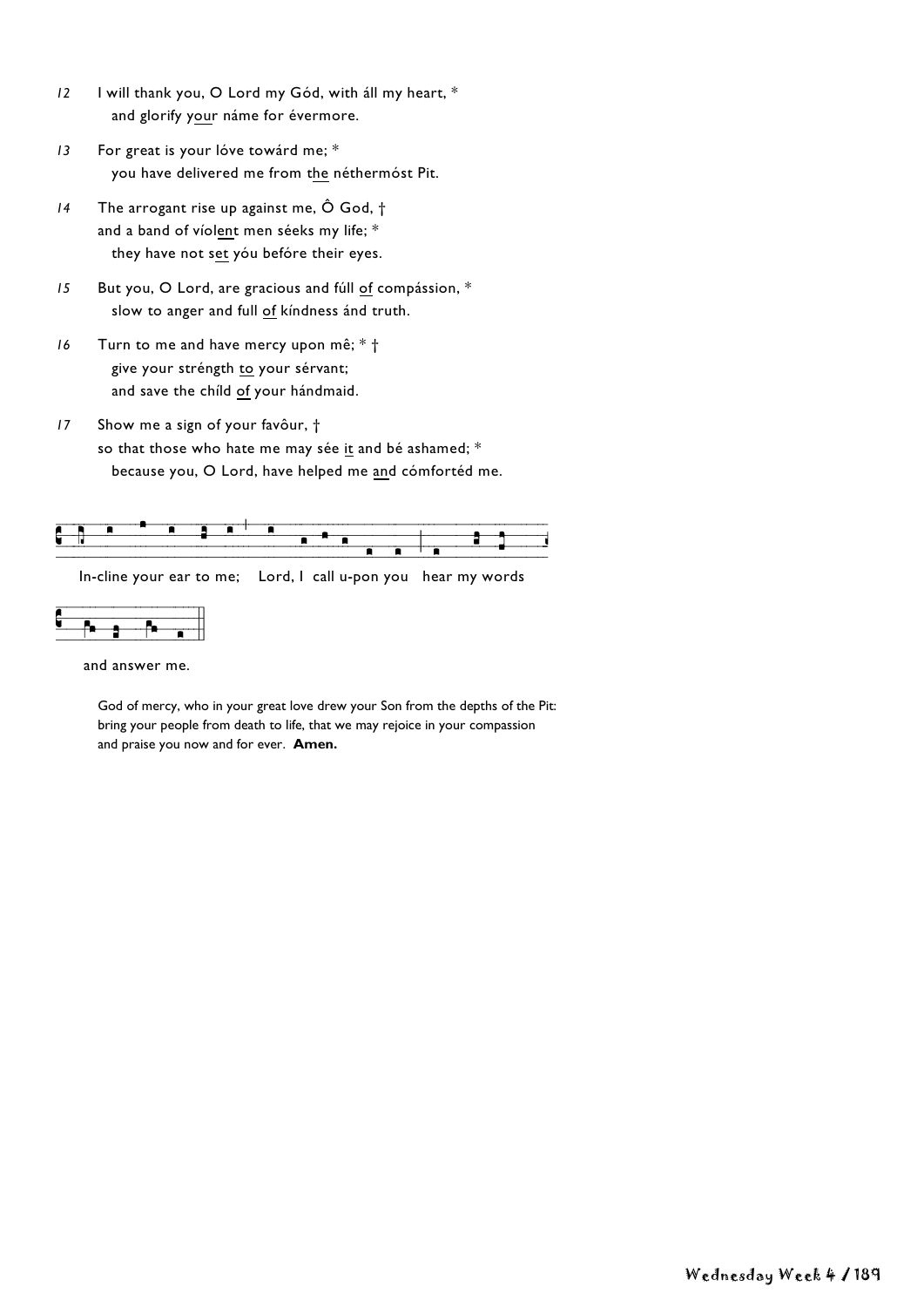

In the Lord \* all the offspring of Is-ra - el shall tri - umph and glo - ry.

- I will greatly rejóice ín the Lord \*  $\overline{1}$ my soul shall exúlt in mý God.
- $\overline{2}$ For he has clothed me in the garments of salvation \* he has wrapped me in the clóak of intégrity.
- $\overline{3}$ As a bridegroom decks himself with a gárland \* and as a bride adórns hersélf with jewels.
- For as the earth puts fórth her blóssom; \*  $\overline{4}$ and as a garden causes what is sown in it to spring up,
- $\sqrt{5}$ so the Lord God will cause ríghteousnéss and praise \* to spring forth before áll the nátions.
- For Zion's sake I will nót keep sílent \* 6 and for Jerusalem's sáke I wíll not rest;
- until her integrity shines out like the dawn, \*  $\overline{7}$ and her salvation líke a blázing torch.
- The nations will see your vindication \* 8 and all the kings your glóry.
- Then you shall be called bý a néw name \* 9 which the móuth of the Lórd will give.
- $10$ You shall be a crown of beauty in the hánd óf the Lord \* and a royal diadem in the hánd of yóur God.

**READING**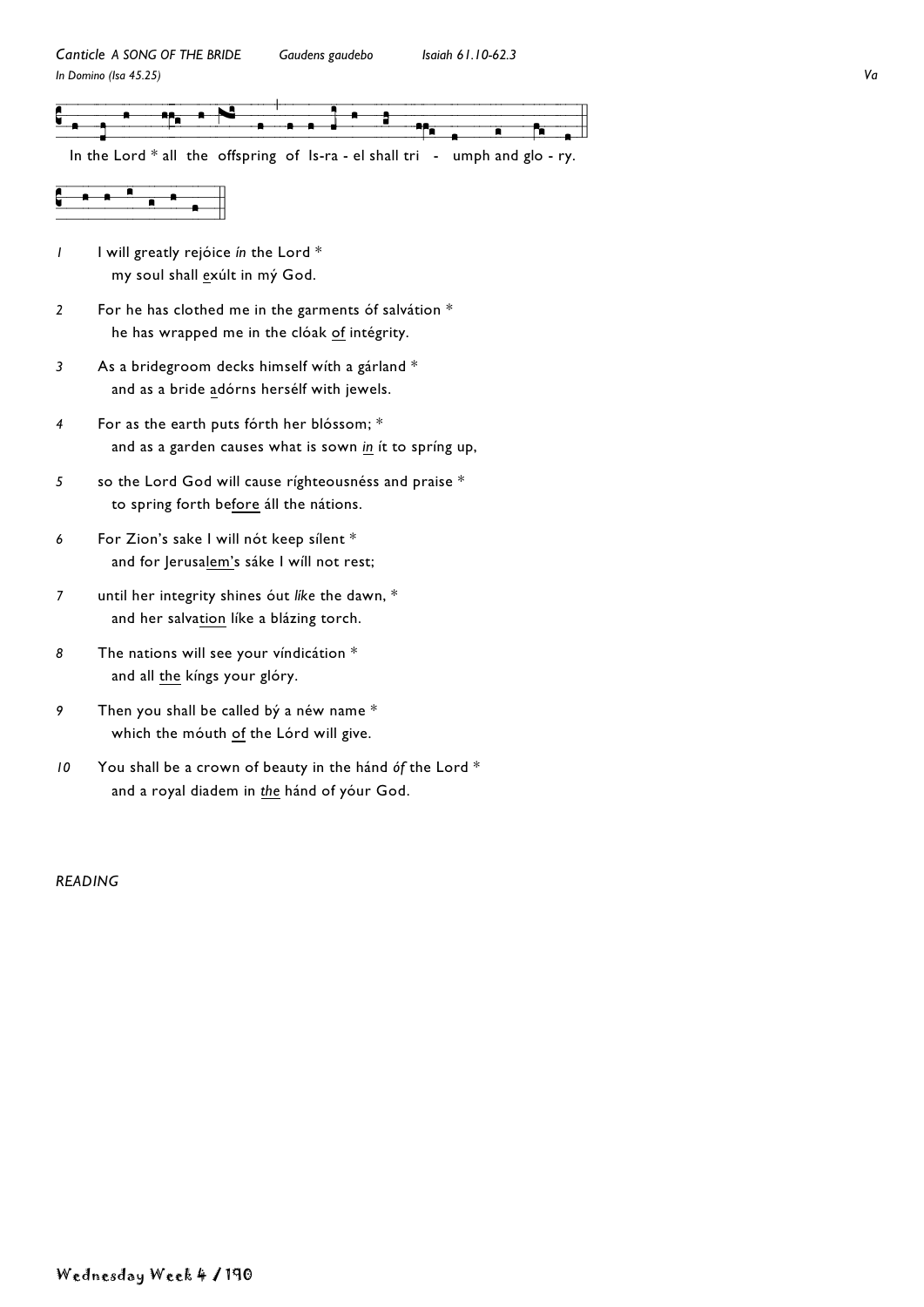#### *THE GOSPEL CANTICLE Benedictus Dominus Deus Israel*

*De manu omnium (cf Lk 1.71) Ig*



From the hands of all \* who hate us, set us free, Lord our God.



Blessed be the Lord, **the** Gód of Ísrael; \* he has come to his péople and sét them free.

He has raised up for us **a** míghty Sáviour, \* born of the house of his sérvant Dávid.

Through his holy prophets he promised ôf old, † that he would save **us** fróm our énemies, \* from the hands of áll who háte us.

He promised to show mer**cy** tó our fáthers \* and to remember his hóly cóvenant.

This was the oath he swore to **our** fáther Ábraham, \* to set us free from the hánds of our énemies,

free to wor**ship** hím withóut fear, \* holy and righteous in his sight all the dáys of óur life.

You, my child, shall be called the pro**phet** óf the Móst High, \* for you will go before the Lórd to prepáre his way,

```
to give his people knowledge óf salvátion *
by the forgíveness óf their sins.
```
In the tender **com**pássion óf our God \* the dawn from on high shall bréak upón us,

to shine on those who dwell in darkness and **the** shádów of death, \* and to guide our feet intó the wáy of peace.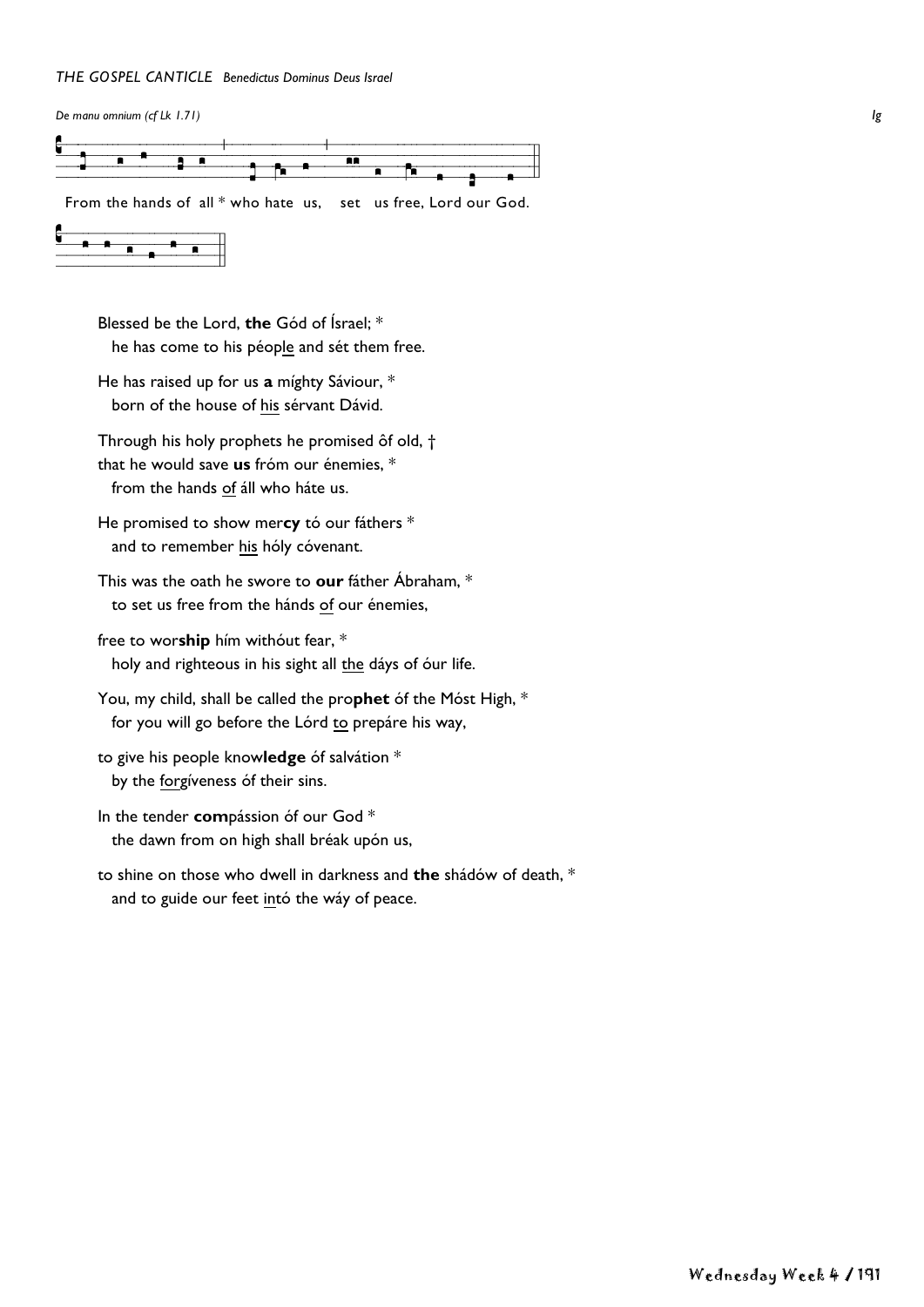#### *THURSDAY WEEK 4*

*INVITATORY:* The Lord is our light and our life: come let us adore him.

# *HYMN I* Bcfcfcgchc\bjchcgchc[chcgckckcgchc\bjcygc{cö <u>Baaan an a<sup>n</sup> an an</u>

- *1* The beauty of the rising sun, Begins to flood the world with light; Awakened, nature glows with life In form and colour new and bright.
- *2* Lord Jesus Christ, since time began The morning sun you far outshone; We turn to you with joyous praise And ask the blessings you have won.
- *3* You are God's knowledge infinite, His Word that brought all things to be: Answer our prayer that we may love And come to see your mystery
- *4* Give us your light, that we may learn To walk the path of life with care; May all our ways and actions show The gifts the Father longs to share.
- *5* Most loving Father, hear our prayer Through Jesus Christ, your only Son; Both with the Holy Spirit reign For ever Three and ever One.

**The Anglican Office Book, altd**

Thursday Week 4 / 192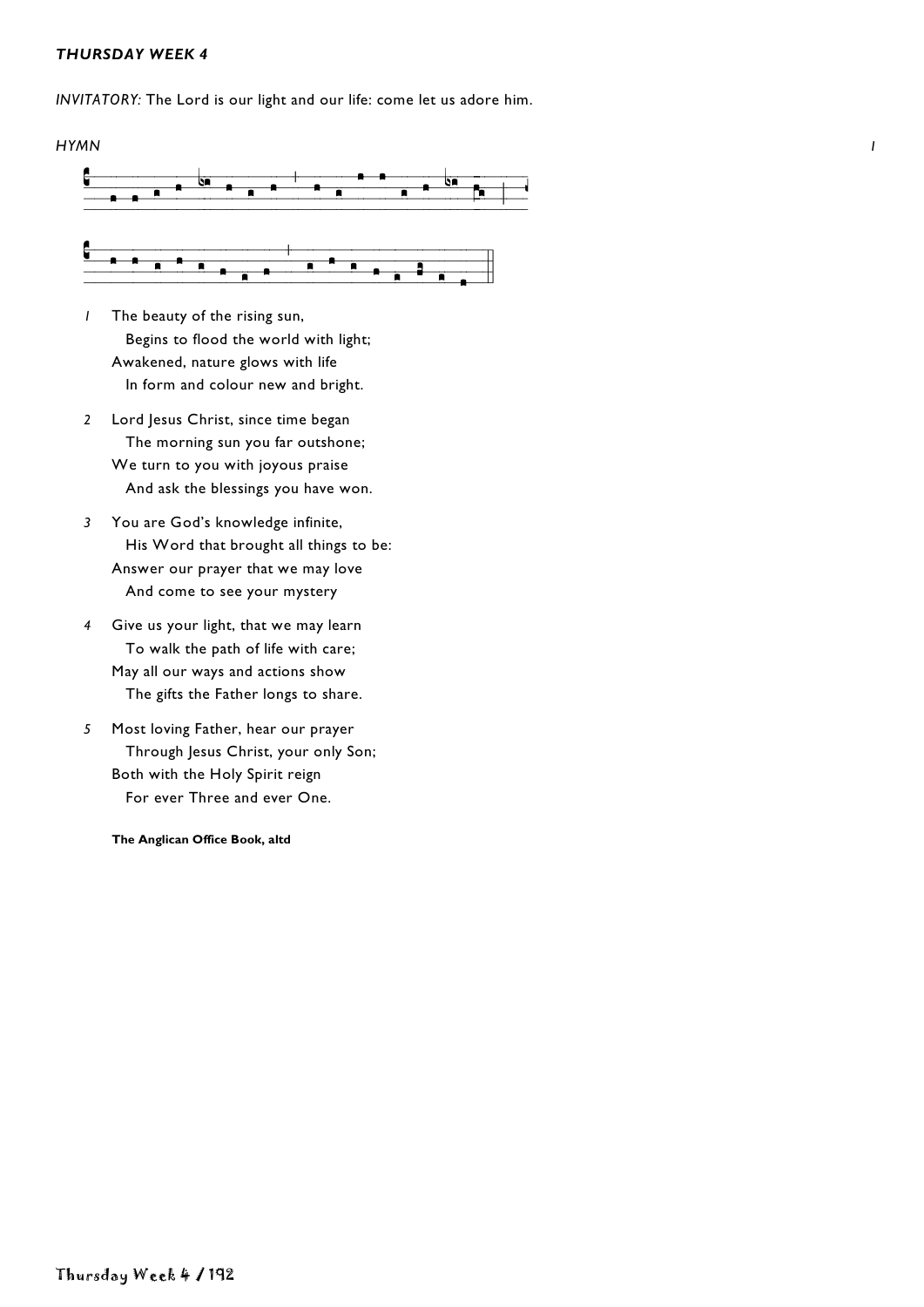

- *15* The idols of the heathen are silver ând gold, \* † the wórk of húman hands.
- *16* They have mouths, but they cannot speak; \*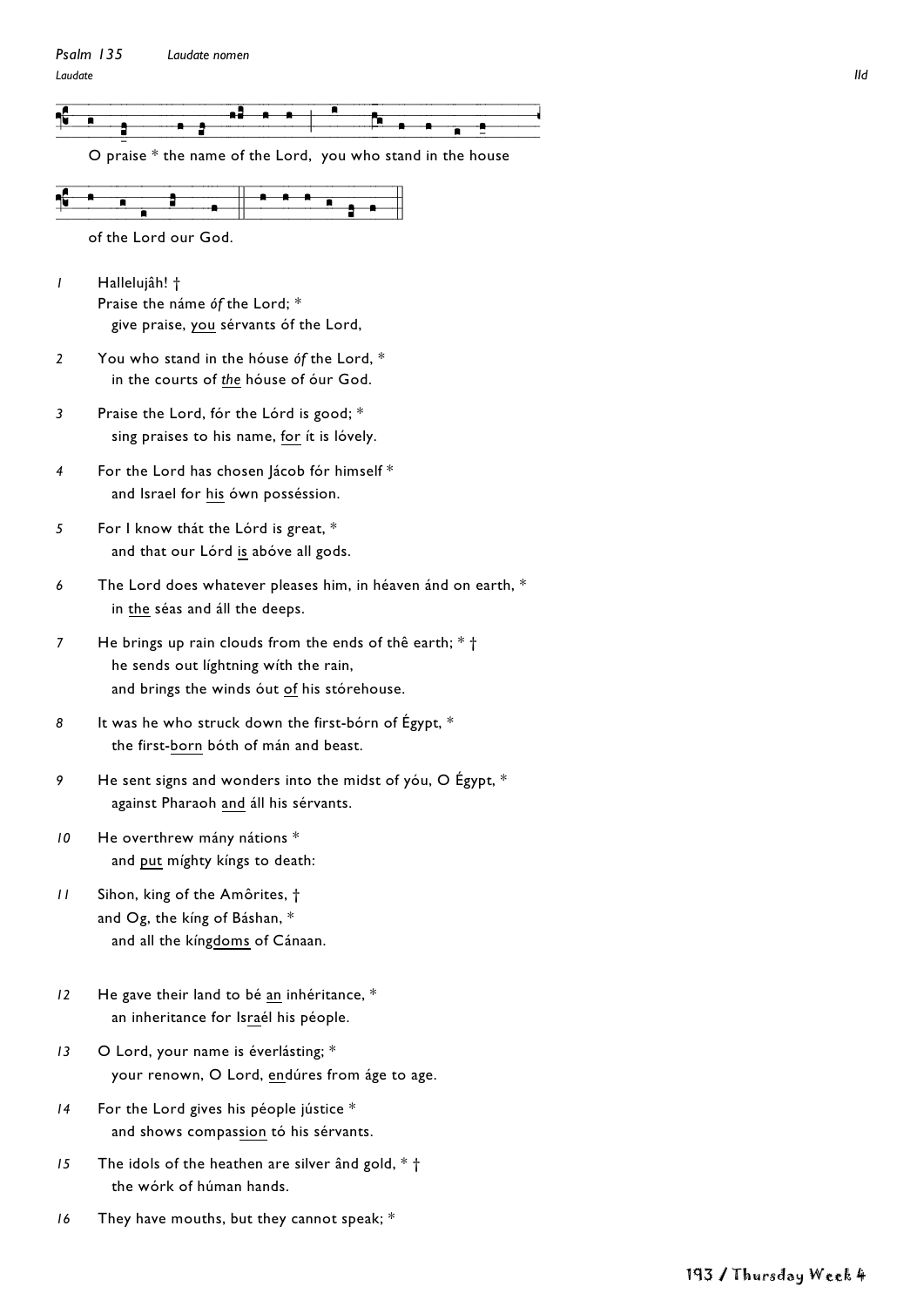eyes have they, bút they cánnot see.

- *17* They have ears, bút they cánnot hear; \* neither is there a*ny* bréath in théir mouth.
- *18* Those who máke them are líke them, \* and so are all who pút their trúst in them.
- *19* Bless the Lord, O hóuse of Ísrael; \* O house of Áaron, bléss the Lord.
- *20* Bless the Lord, O hóuse of Lévi; \* you who féar the Lord, bléss the Lord.
- *21* Blessèd be the Lord óut of Zíon, \* who dwells in Jerusalem. Hállelújah!

#### *In Lent:*

*21* Blessèd be the Lord óut of Zíon, \* who dwélls in Jerúsalem.



O praise the name of the Lord, you who stand in the house

of the Lord our God.

We praise you, gracious God, and we bless your holy Name because you have taken pity on your servants, you have preserved us from falsehood and deceit, you have given us a rich heritage and made us your own possession; in Jesus Christ our Lord. **Amen.**

*Psalm 137 Super flumina*

*Hymnum VIIIg*



Sing for us \* one of the songs of Si - on.

- *1* By the waters of Babylon wé sat dówn and wept, \* when we remembered yóu, O Zíon.
- *2* As for our hárps, we húng them up \* on the trees in *the* mídst of thát land.
- *3* For those who led us away captive asked us for â song, † and our oppréssors cálled for mirth: \* "Sing us one of the sóngs of Zíon."
- *4* How shall we síng the Lórd's song \* upón an álien soil?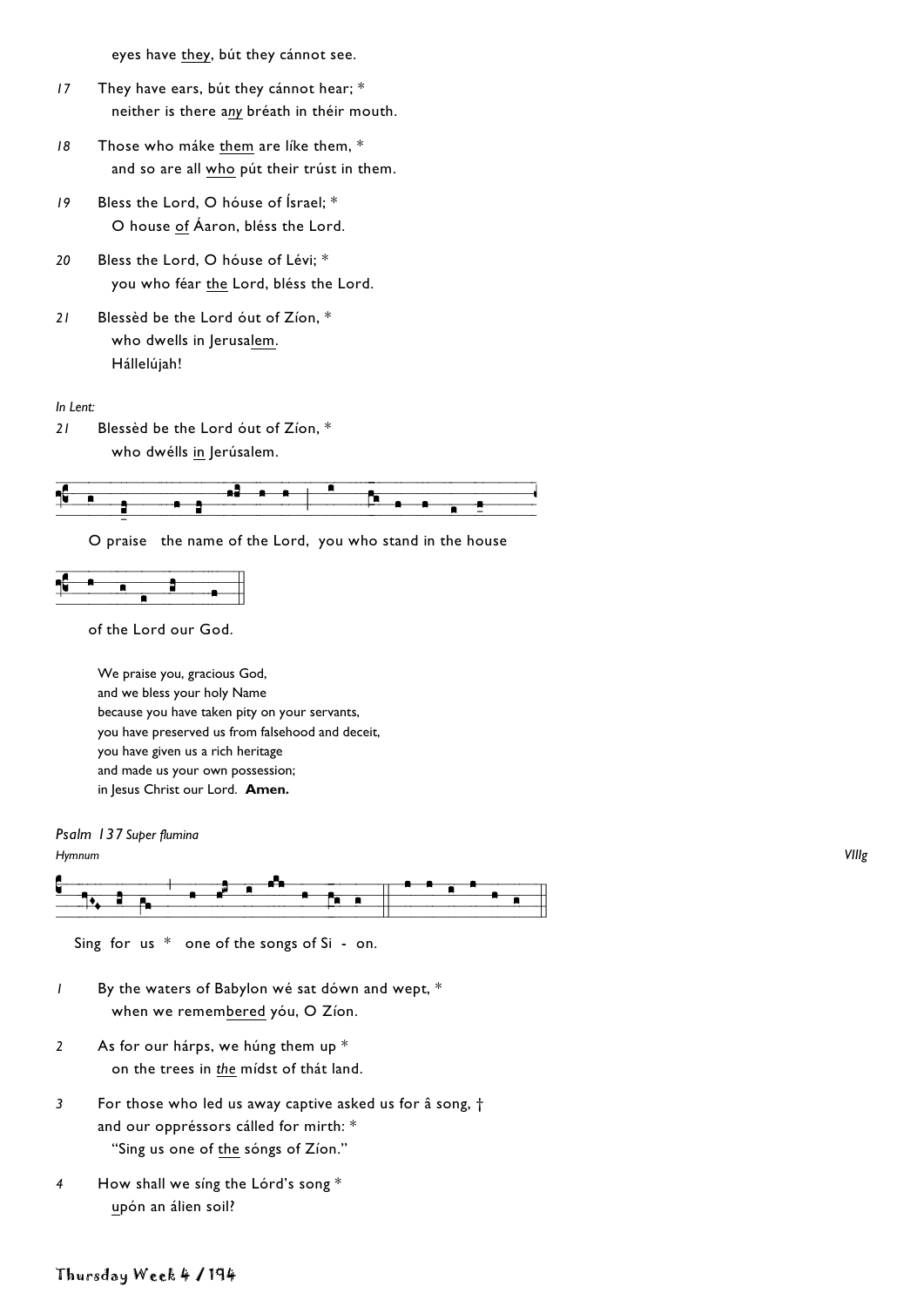- *5* If I forget you, Ó Jerúsalem, \* let my right hánd forgét its skill.
- *6* Let my tongue cleave to the roof of my mouth if I do nót remémber you, \* if I do not set Jerusalem abóve my híghest joy.
- [*7* Remember the day of Jerusalem, O Lord, against the people of Edom, \* who said, "Down with it! down with it! even to the ground!"
- *8* O Daughter of Babylon, doomed to destruction, \* happy the one who pays you back for what you have done to us!
- *9* Happy shall he be who takes your little ones, \* and dashes them against the rock!]

God of our joys and sorrows, comfort the exiled, console the oppressed and bring us in joy to our true home, where your faithful servants sing your praise, Father, Son and Holy Spirit, for all eternity. **Amen.**

*Canticle A SONG OF JOY Isaiah 42.10-16*

*Gaude (Zech 9.9.) Ia*



says the Lord.

- *1* Sing to the Lórd a néw song \* his praise from *the* énd of thé earth.
- *2* Let the sea roar and áll that fílls it \* the islands and thóse who inhábit them.
- *3* Let the desert and its cities líft *úp* their voice \* the villages that Kédar inhábits.
- *4* Let the inhabitants of Séla síng for joy \* let them shout from the tóps of the móuntains.
- *5* Let them give glóry tó the Lord \* and declare his práise in the cóastlands.
- *6* The Lord goes forth líke a sóldier \* like a warrior he stírs up his fúry.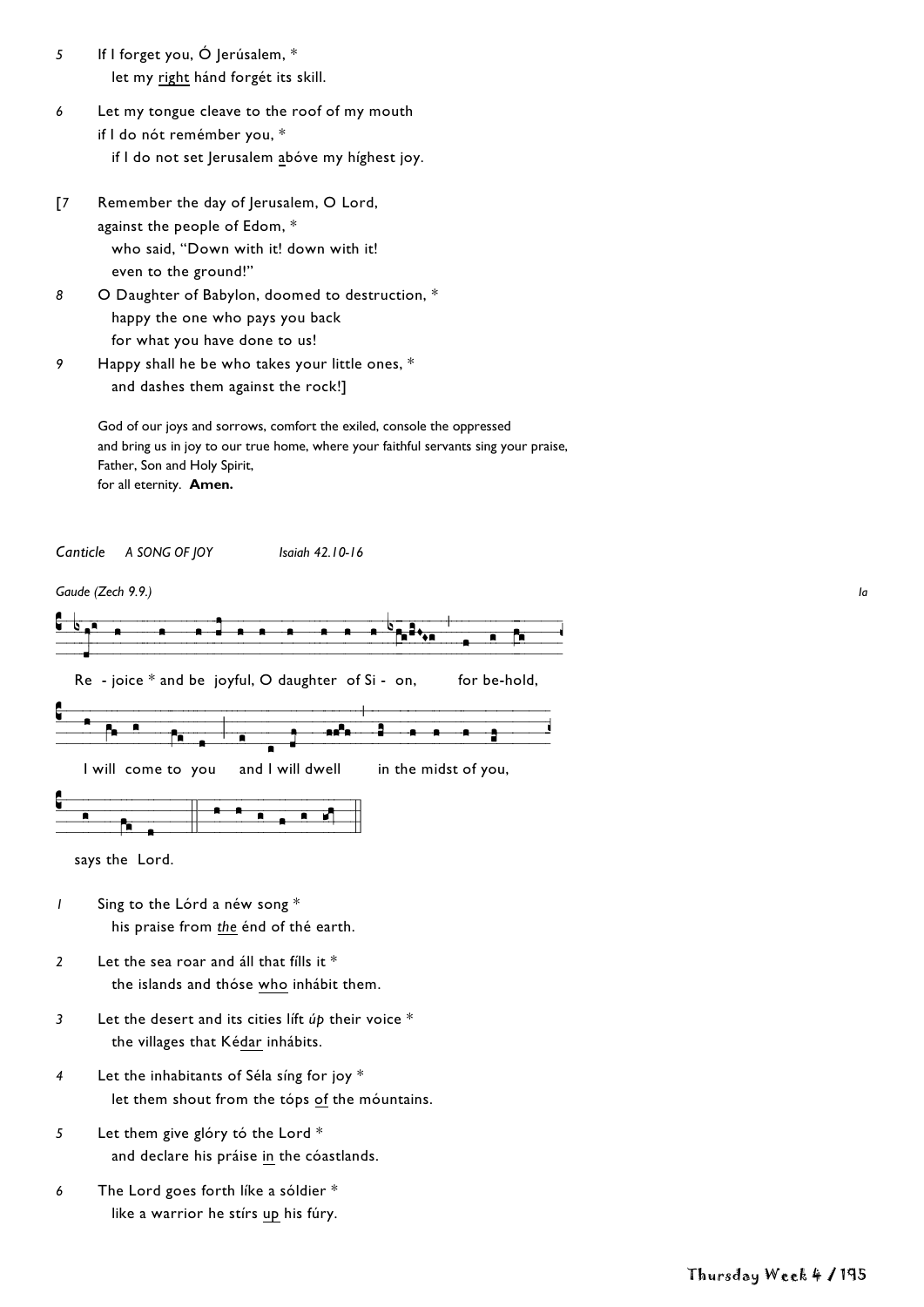- *7* He cries óut, he shóuts aloud \* he shows himself míghty agáinst his foes.
- *8* I will lay waste mountains ând hills, † and shrivel áll their gréen herbs \* I will turn rivers into desert wastes, and drý up áll the pools.
- *9* Then will I lead the blind by a róad they dó not know \* by paths they have not knówn I will gúide them.
- *10* I will turn the darkness befóre them ínto light \* the rough places into lével ground.



says the Lord.

#### *READING*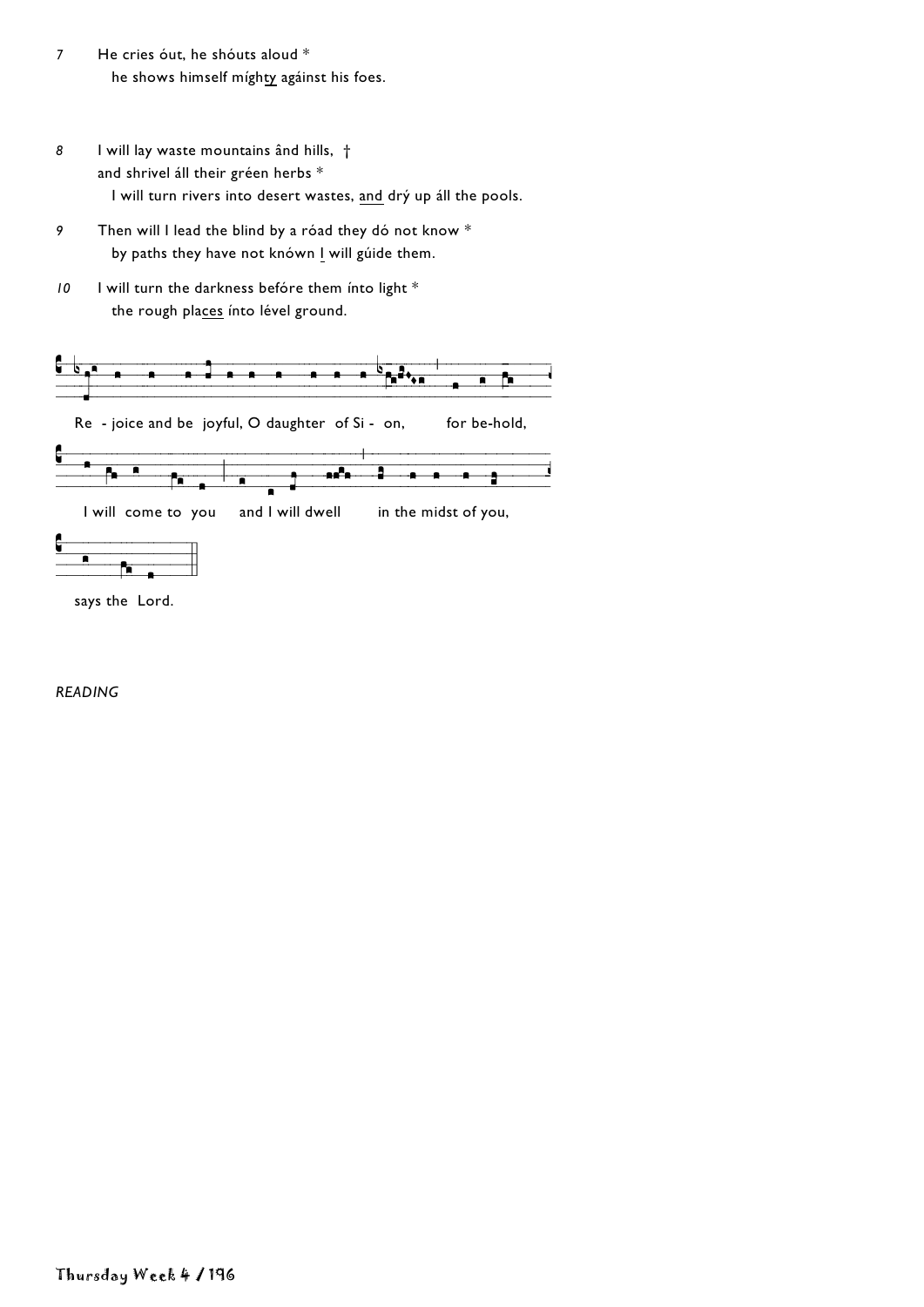#### *THE GOSPEL CANTICLE Benedictus Dominus Deus Israel*

*In sanctitate (PM 202) VIIa*



Ho- ly and righteous, \* let us worship the Lord, and he will set us



free from all who hate us.

Blessed be the Lord, **the** Gód of Ísrael; \* he has come to his péople and sét them free.

He has raised up for us **a** míghty Sáviour, \* born of the house of his sérvant Dávid.

Through his holy prophets he promised ôf old, † that he would save **us** fróm our énemies, \* from the hands of áll who háte us.

He promised to show mer**cy** tó our fáthers \* and to remember his hóly cóvenant.

This was the oath he swore to **our** fáther Ábraham, \* to set us free from the hánds of our énemies,

free to wor**ship** hím withóut fear, \* holy and righteous in his sight all the dáys of óur life.

You, my child, shall be called the pro**phet** óf the Móst High, \* for you will go before the Lórd to prepáre his way,

to give his people know**ledge** óf salvátion \* by the forgíveness óf their sins.

In the tender **com**pássion óf our God \* the dawn from on high shall bréak upón us,

to shine on those who dwell in darkness and **the** shádów of death, \* and to guide our feet intó the wáy of peace.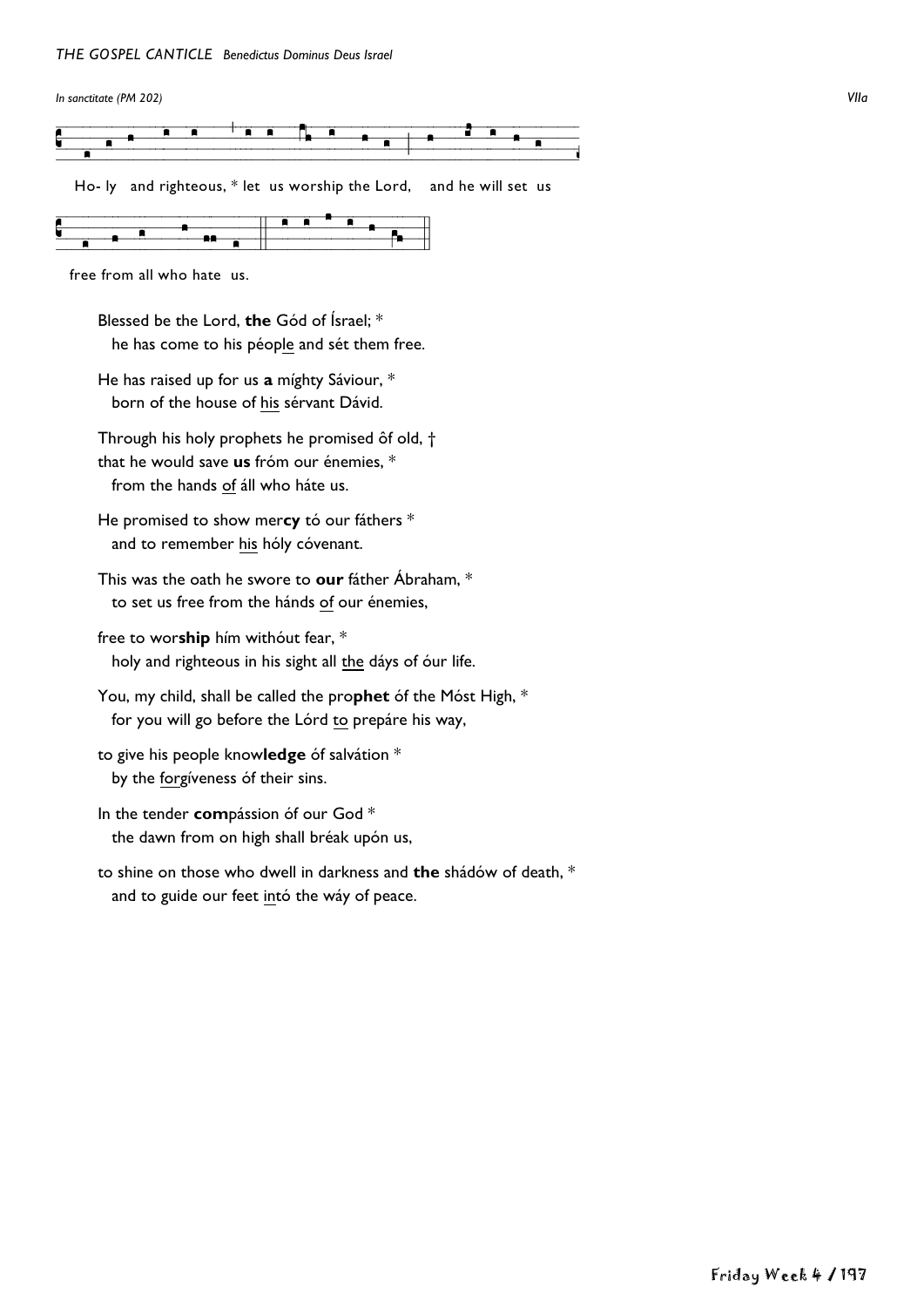#### *FRIDAY WEEK 4*

*INVITATORY:* Harden not your hearts today; listen to the voice of the Lord.



- *1* Steadfast through all the endless years Your righteous kingdom stands secure, And your dominion evermore, Throughout the ages shall endure.
- *2* Obedient to the Father's will, You came, incarnate Son, to earth, And stooped so humbly from your throne To share with us a lowly birth.
- *3* O Lord, you came on us to shine, True light from the eternal light; And now the Father's brightness rests On those who long have dwelt in night.
- *4* O see how everything that breathes Its homage gives, in deed and word, The glory of almighty God, The Father's image, Christ our Lord.
- *5* We bless you, Father, fount of light, And Christ, your well-beloved Son, Who with the Spirit dwell in us: Immortal Trinity in One.

**James Brownlie (1857-1925), altd.; from the Greek**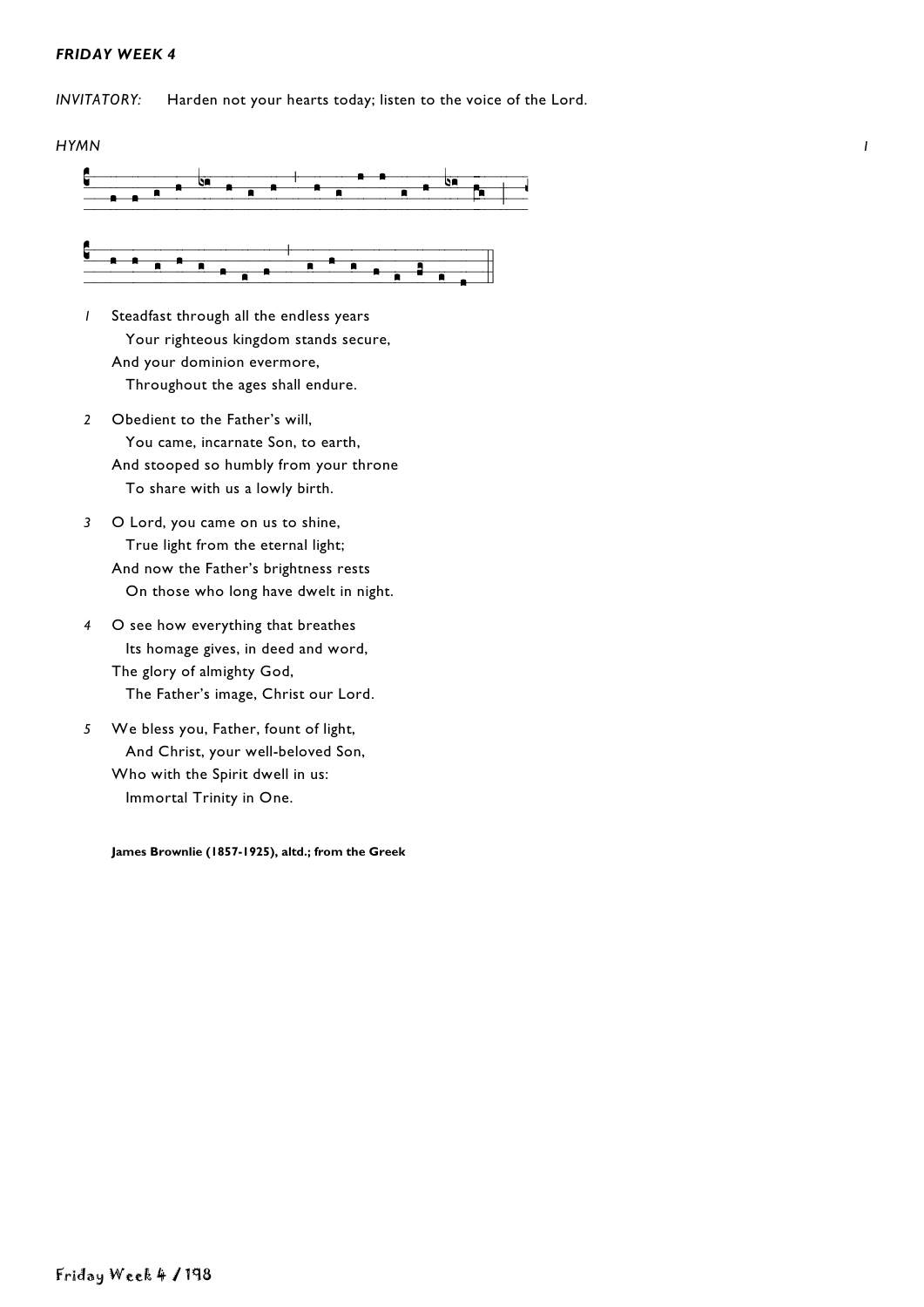#### Psalm 40 Expectans, expectavi

Respexit me  $\mathbf{r}$ The Lord heard me: \* he stooped to me and listened to my suppli-ca - tion.  $\overline{1}$ I waited patientlý upón the Lord; \* he stooped to mé and héard my cry. He lifted me out of the desolate pit, out of the mire and clay; \*  $\overline{2}$ he set my feet upon a high cliff and máde my fóoting sure. He put a new song in my mouth, a song of praise to ôur God;  $*$   $\dagger$  $\mathfrak{Z}$ many shall sée and stánd in awe and put their trúst in thé Lord. Happy are they who trúst ín the Lord! \*  $\overline{4}$ they do not resort to evil spirits or túrn to fálse gods. 5 Great things are they that you have done, O Lord mŷ God! + how great your wonders and your plans for us! \* there is none who can bé compáred with you.  $\boldsymbol{6}$ O that I could make them knówn and téll them! \* but they are more than I can count.  $\overline{7}$ In sacrifice and offering you táke no pléasure \* you have given me éars to héar you; Burnt-offering and sin-offering you have not required, \* 8 and so I sáid, "Behóld, I come. In the roll of the book it is written concerning me: \* 9 'I love to do your will, O my God; your law is déep in mý heart."

VIIIg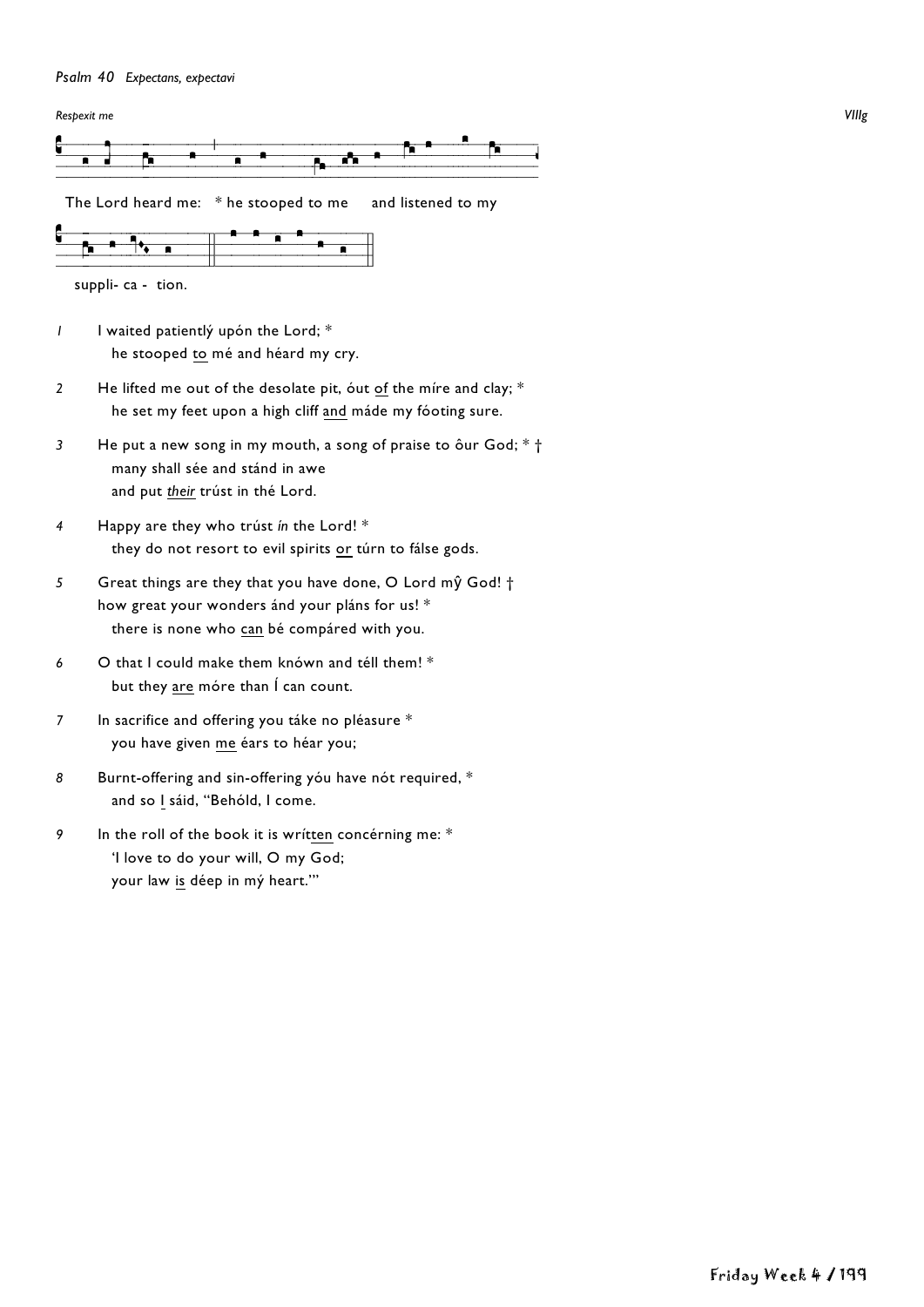- *10* I proclaimed righteousness in the great cóngregátion; \* behold, I did not restrain my lips; and thát, O Lórd, you know.
- *11* Your righteousness have I not hidden in mŷ heart; † I have spoken of your faithfulness and yóur delíverance; \* I have not concealed your love and faithfulness from the great cóngregátion.
- *12* You are thê Lord; † do not withhold your compássion fróm me; \* let your love and your faithfulness keep me sáfe for éver,
- *13* For innumerable troubles have crowded upon mê; † my sins have overtaken me ánd I cánnot see; \* they are more in number than the hairs of my héad, and my héart fails me.
- *14* Be pleased, O Lórd, to delíver me; \* O Lord, make háste to hélp me.
- *15* Let them be ashamed and altogether dîsmayed † who seek after my lífe to destróy it; \* let them draw back and be disgraced who take pleasure in mý misfórtune.
- *16* Let those who say "Aha!" and gloat over me bé confóunded, \* becáuse they áre ashamed.
- *17* Let all who seek you rejoice in yóu *ánd* be glad; \* let those who love your salvation continually *say*, "Gréat is thé Lord!"
- *18* Though I am póor and afflícted, \* the Lord will háve regárd for me.
- *19* You are my helper and mý delíverer; \* do not tárry, Ó my God.



The Lord heard me: he stooped to me and listened to my



suppli- ca - tion.

Free us from our sins, O God, and may we never be ashamed to confess you to all the nations, through your Son, our Redeemer, Jesus Christ, the Lord of all. **Amen.**

#### *Psalm 41 Beatus qui intellegit*

*Sana, Domine IId*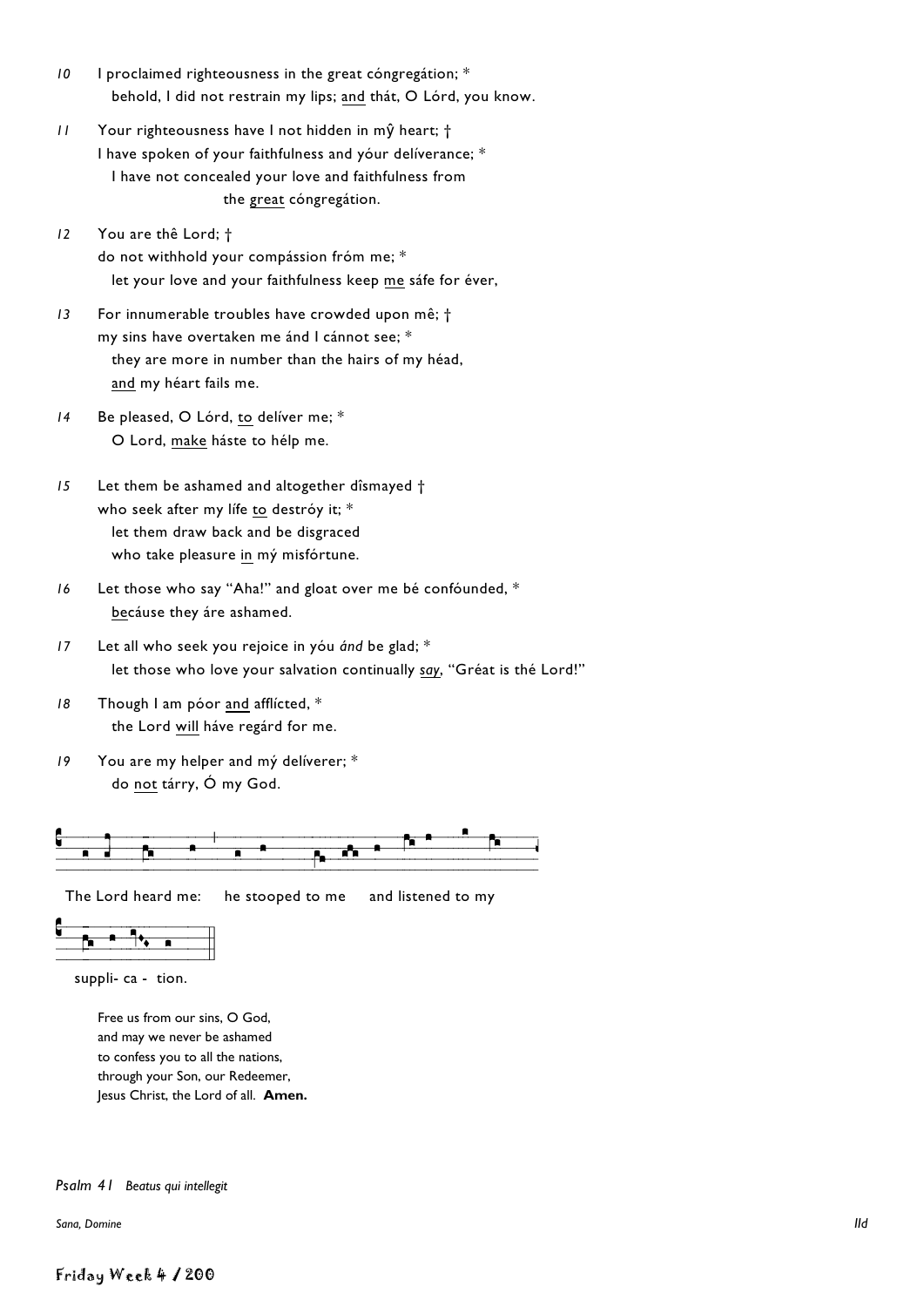

Heal my soul, \* O Lord, for I have sinned against you.

- Happy are they who consider the póor and néedy! \*  $\overline{I}$ the Lord will deliver them in the time of trouble.
- The Lord preserves them and keeps them âlive, †  $\overline{z}$ so that they may be háppy in the land; \* he does not hand them over to the will of their énemies.
- The Lord sustains them ón their síck-bed \*  $\overline{3}$ and ministers to them in their illness.
- I said, "Lord, be merciful tô me; \* +  $\overline{\mathcal{A}}$ heal me, for I have sínned agáinst you."
- $\sqrt{5}$ My enemies are saying wicked things about me: \* "When will he die ánd his name pérish?"
- Even if they come to see me, they speak empt $\hat{y}$  words;  $*$   $\dagger$  $\pmb{6}$ their heart collécts false rúmours; they go outsíde and spréad them.
- All my enemies whisper together about mê \* +  $\overline{7}$ and devise évil agáinst me.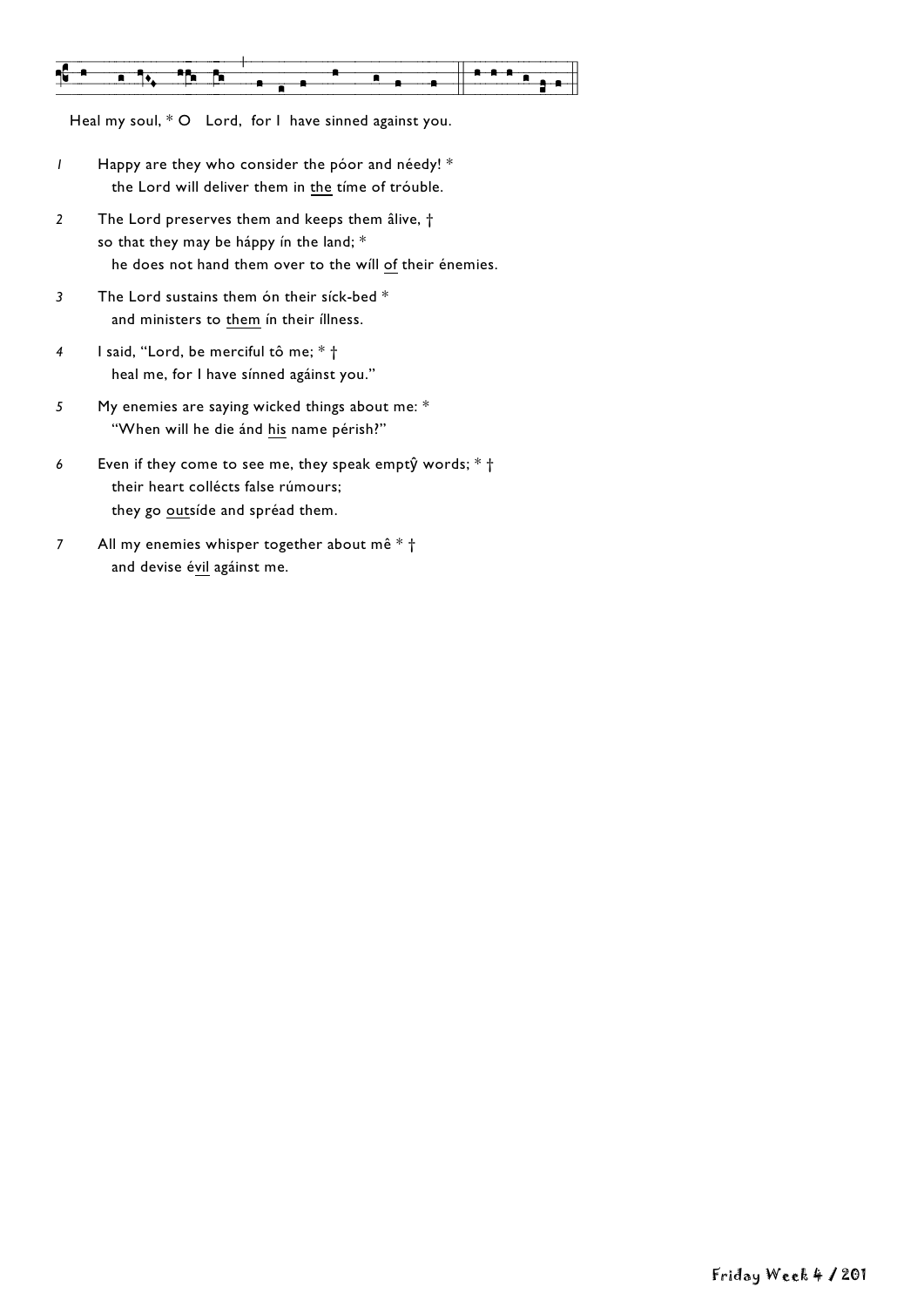- "A deadly thing," they say, "has fastened on him; \* 8 he has taken to his bed and will néver get úp again."
- Even my best friend, whom I trustêd, t  $\mathcal{Q}$ who bróke bréad with me, \* has lifted up his heel and túrned agáinst me.
- But you, O Lord, be merciful to mé and ráise me up, \*  $10$ and I sháll repáy them.
- By this I know yóu are pléased with me, \*  $\overline{11}$ that my enemy does not tríumph óver me.
- In my integritý you hóld me fast, \*  $12$ and shall set me before your fáce for éver.
- $13$ Blessèd be the Lord Gód of Ísrael, \* from age to age. Amen. Amen.

A SONG OF HUMILITY



Heal my soul, O Lord, for I have sinned against you.

Heavenly Father,

Canticle

whose Son suffered denial and betrayal of trust from those who shared his bread: raise us up, O Lord, and prevent us in the time of trial from falling away from you; through Jesus Christ our Lord. Amen.

Venite et revertamur

Hosea 6.1-6

| Come, let us return to thê Lord $*$ $\dagger$ |
|-----------------------------------------------|
| for he has torn us and hé will héal us;       |
| he has struck us and hé will bínd us up.      |
| After two days he will revive ûs; †           |
| on the third day hé will ráise us up *        |
| that we may live before him.                  |
| Let us set oursélves to knów the Lord *       |

- his going forth is as súre as thé dawn.
- He will come to ús ás the showers \*  $\overline{4}$ as the spring rains that water the earth.
- What am I to dó with you, Éphraim? \*  $\sqrt{5}$ What am I to dó with you, Júdah?
- Your love is líke a mórning cloud \* 6 like the dew that goes éarly áway.
- Therefore I have hewn them by the prophets \*  $\overline{7}$ I have slain them by the wórds of mý mouth.
- For I desire steadfast love ánd not sácrifice \* 8

## Friday Week 4 / 202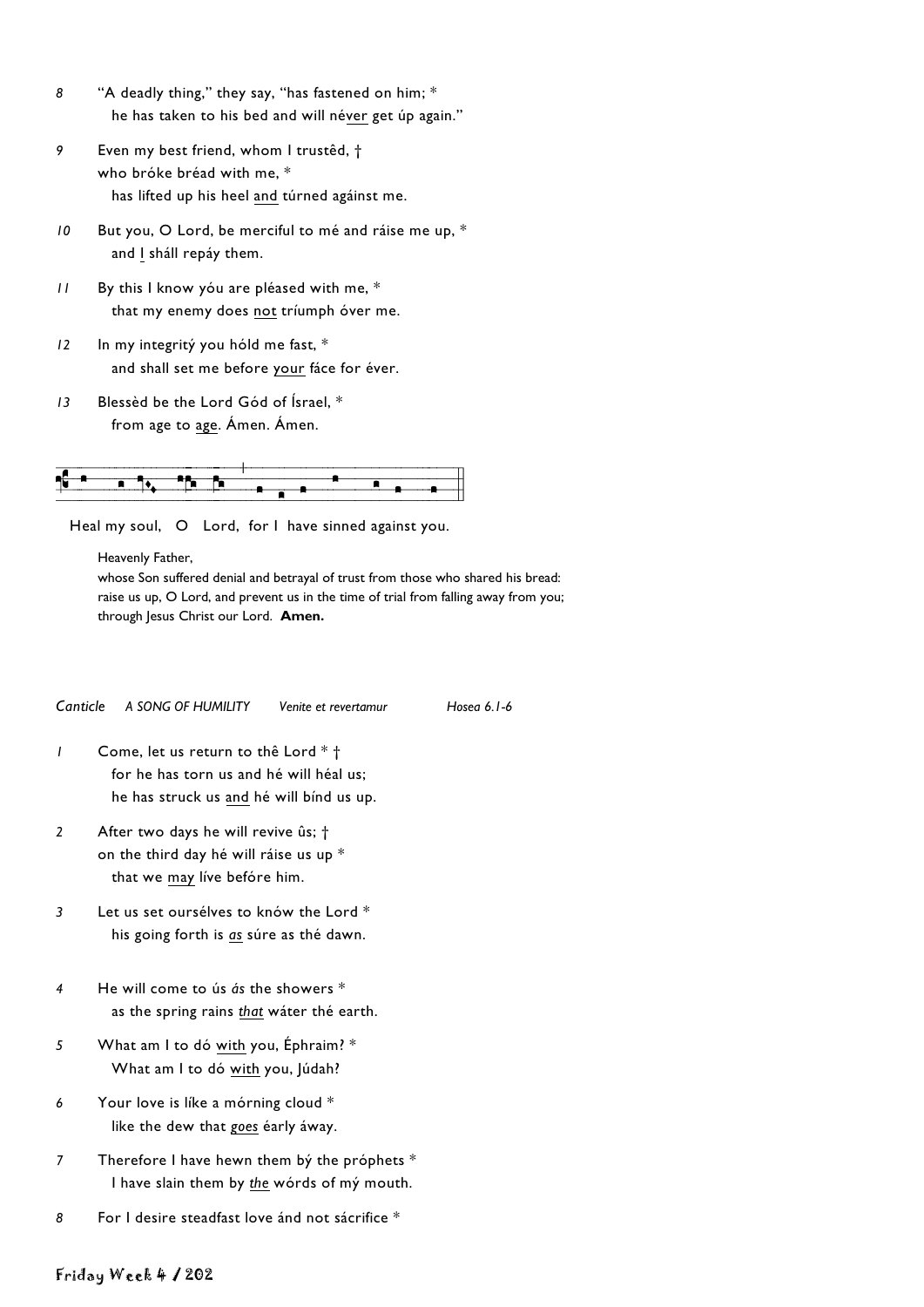#### **READING**

#### THE GOSPEL CANTICLE Benedictus Dominus Deus Israel Per viscera (Lk 1.78)



In the tender  $*$  compas - sion of our God, the dawn from on high



shall break u-pon us.

Blessed be the Lord. the Gód of Ísrael: \* he has come to his péople and sét them free.

He has raised up for us a míghty Sáviour, \* born of the house of his sérvant Dávid.

Through his holy prophets he promised ôf old, t that he would save us fróm our énemies, \* from the hands of all who hate us.

He promised to show mercy tó our fáthers \* and to remember his hóly cóvenant.

This was the oath he swore to our father Abraham, \* to set us free from the hánds of our énemies,

free to worship him without fear, \* holy and righteous in his sight all the dáys of óur life.

You, my child, shall be called the prophet of the Most High, \* for you will go before the Lórd to prepáre his way,

to give his people knowledge óf salvátion \* by the forgiveness of their sins.

In the tender compássion óf our God \*

the dawn from on high shall bréak upón us,

to shine on those who dwell in darkness and the shádów of death, \* and to guide our feet intó the wáy of peace.



In the tender \* compas - sion of our God, the dawn from on high VIIIg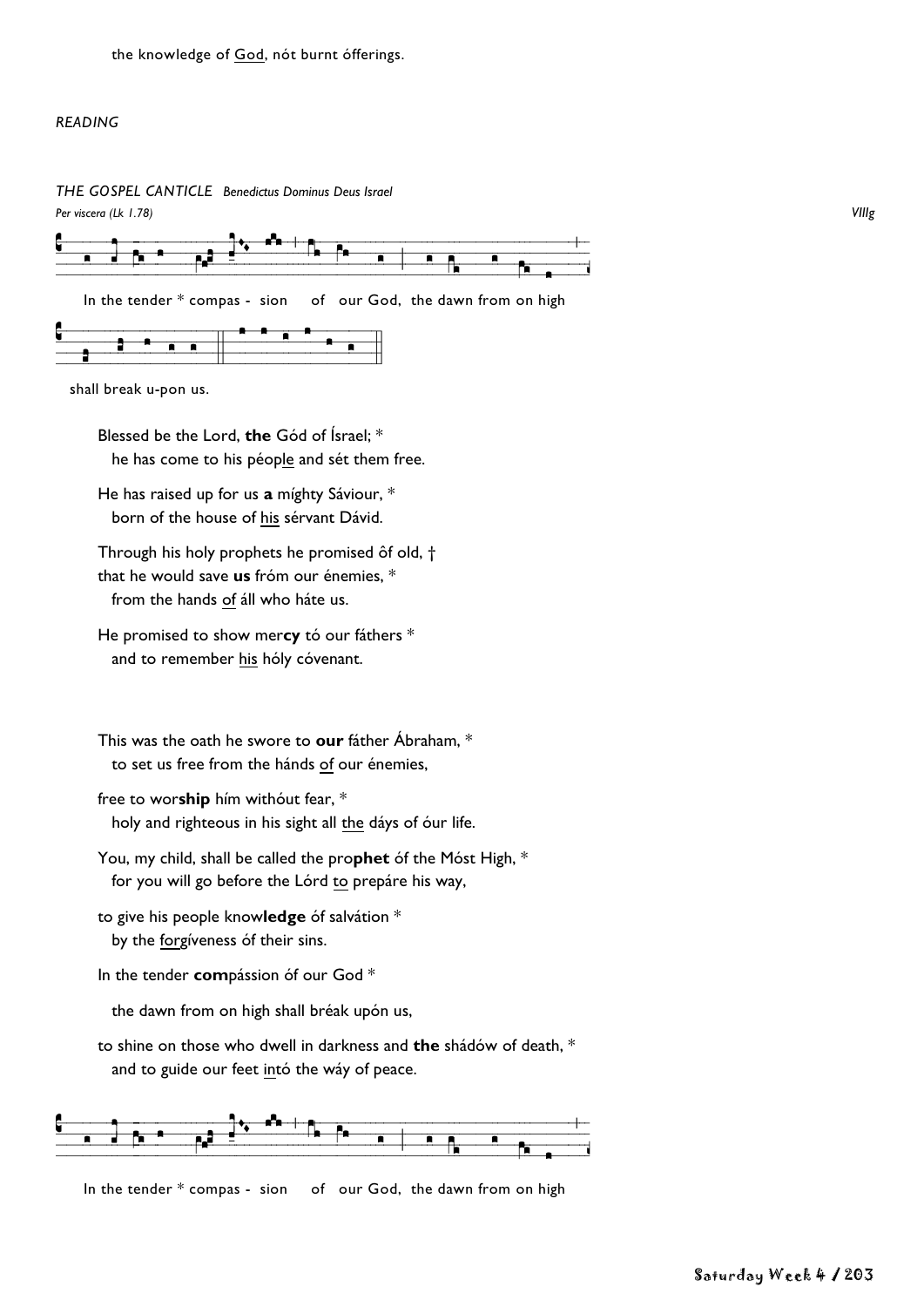

shall break u-pon us.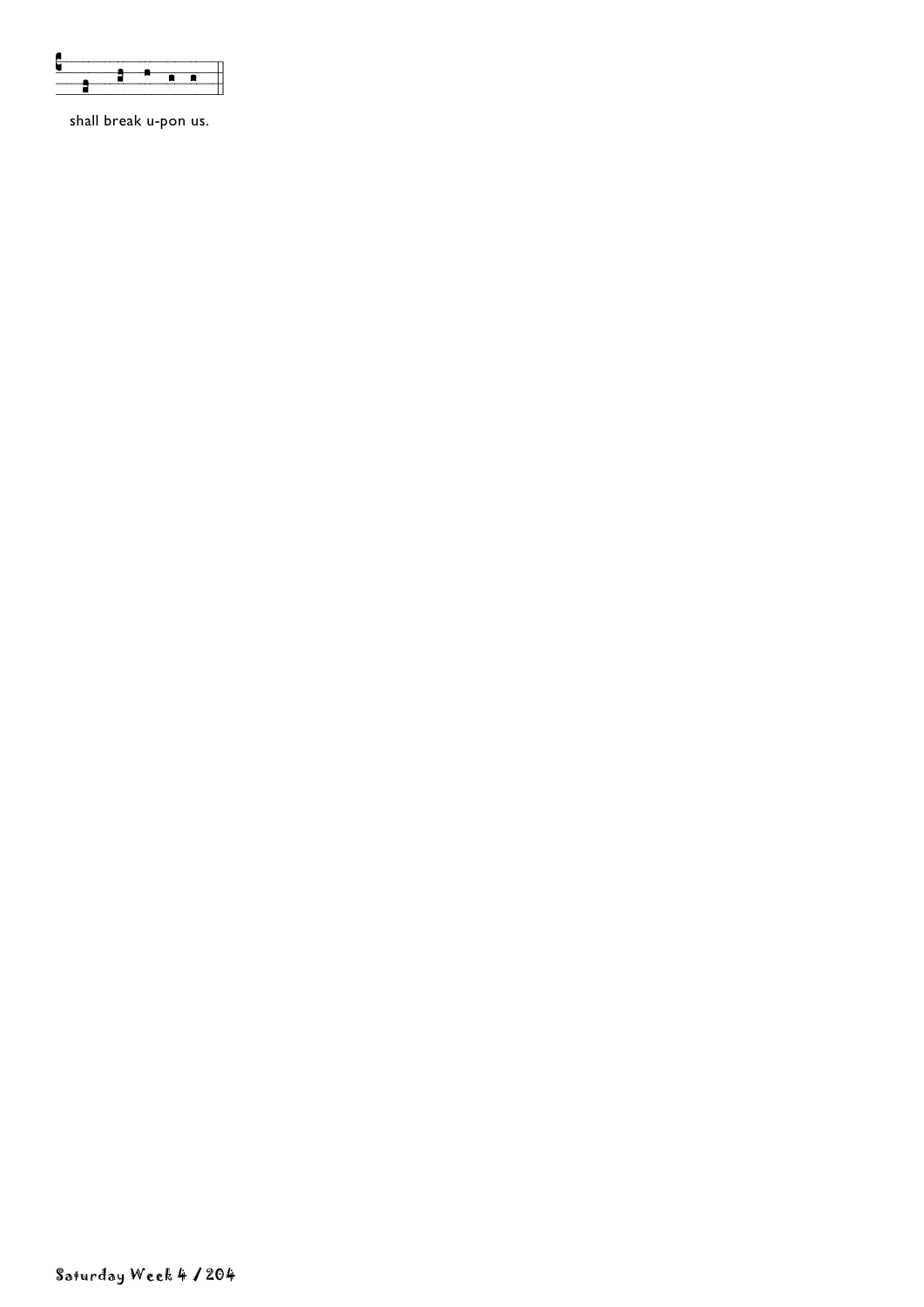#### *SATURDAY WEEK 4*

*INVITATORY:* At the name of Jesus, let every tongue proclaim: He is Lord.

### *HYMN*



- *1* The Father's glory, Christ our light, With love and mercy comes to bless Our fallen world, and be the way That leads from sin to holiness.
- *2* Christ yesterday and Christ today, For all eternity the same, The image of our hidden God: Eternal wisdom is his name.
- *3* He keeps his word from age to age, Is with us to the end of days: A cloud by day, a flame by night, To go before us on his ways.
- *4* We bless you, Father, fount of light, And Christ, your well-beloved Son, Who with the Spirit dwell in us: Immortal Trinity in One.

**Stanbrook Abbey**

*I*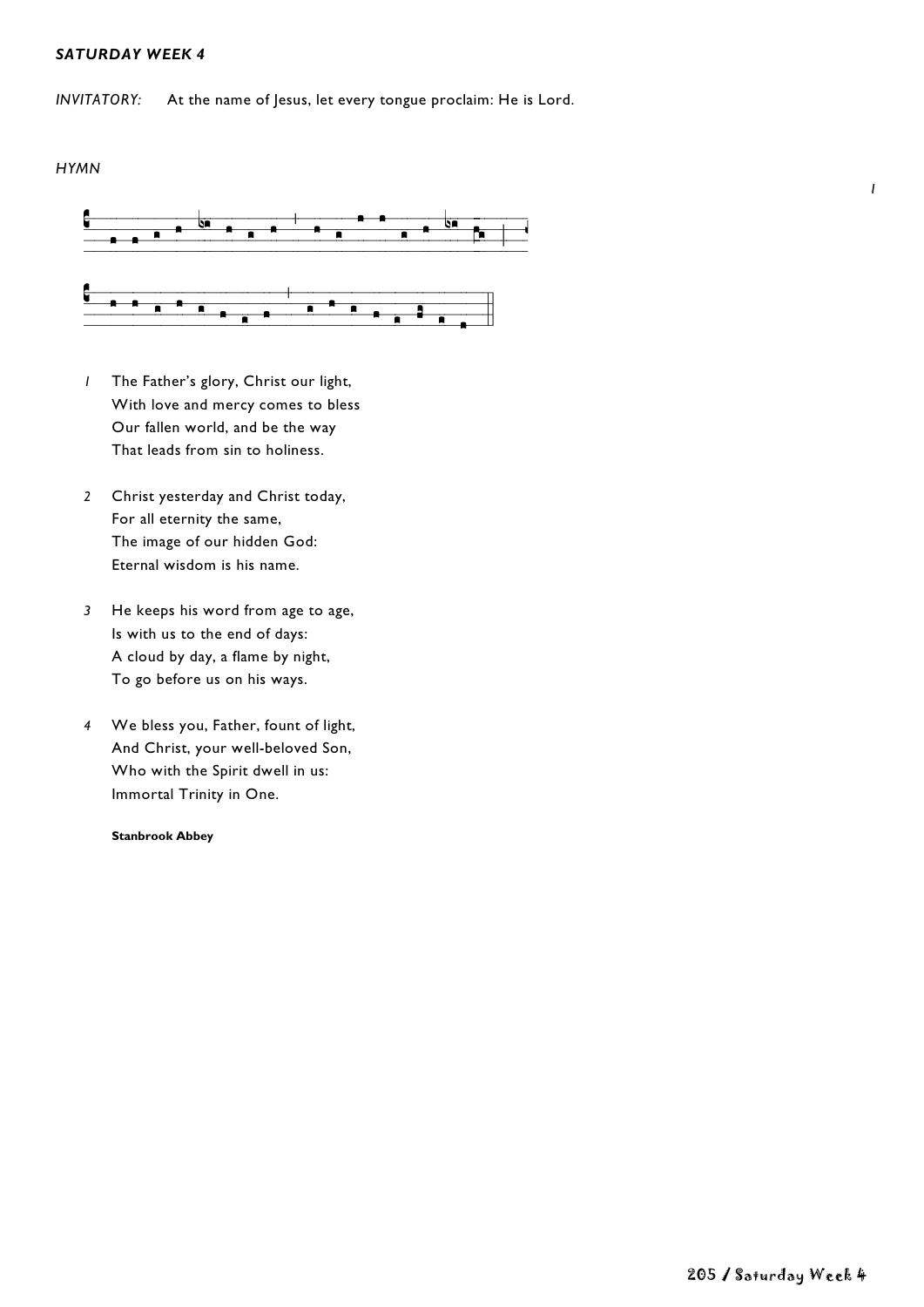

Do not a-bandon me, O Lord God, \* the strength of my salva-tion.



- Deliver me, O Lord, from évildóers; \*  $\overline{1}$ protect me fróm the víolent,
- Who devise évil ín their hearts \*  $\overline{2}$ and stir up strífe all dáy long.
- They have sharpened their tongues like a sérpent; \*  $\mathfrak{Z}$ adder's poison is únder théir lips.
- Keep me, O Lord, from the hánds of the wicked; \*  $\overline{4}$ protect me from the violent, who are detérmined to tríp me up.
- 5 The proud have hidden a snare fôr me t and stretched out a nét of cords; \* they have set traps for mé alóng the path.
- I have said to the Lord, "You are my God; \*  $\pmb{6}$ listen, O Lord, to my súpplicátion.
- O Lord God, the strength of mý salvátion, \*  $\overline{7}$ you have covered my head in the dáy of báttle.
- Do not grant the desires of the wicked,  $\hat{O}$  Lord,  $*$   $\dagger$ 8 nor let their évil plans prósper.
- Let not those who surround me lift up their heads; \* 9 let the evil of their lips óverwhélm them.
- $10$ Let hot burning coals fáll upón them; \* let them be cast into the mire, never to ríse up ágain."
- $\frac{1}{2}$ A slanderer shall not be estáblished ón the earth, \* and evil shall hunt dówn the láwless.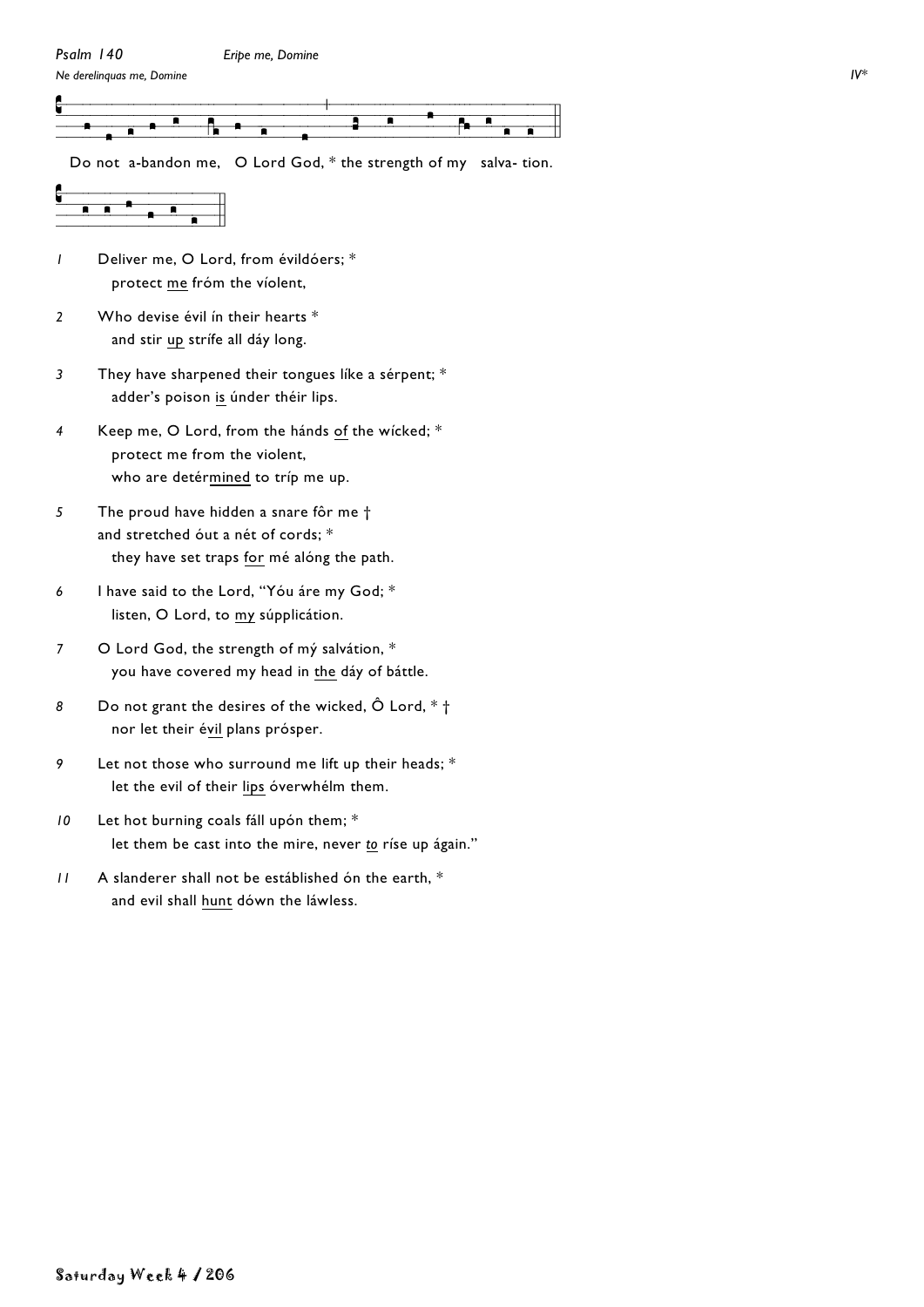- $12$ I know that the Lord will maintain the cause of the poor \* + and render justice tó the néedy.
- Surely, the righteous will give thanks to your name, \*  $13$ and the upright shall continue in your sight.



Do not a-bandon me, O Lord God, \* the strength of my salva-tion.

Lord our God, our sure stronghold, hear the voice of our pleading and deliver us from every evil. Strengthen us as we strive for the poor and the oppressed and establish your justice in all the earth; through Jesus Christ our Lord. Amen.

#### Psalm 83 Deus, quis similis?

Tu solus Altissimus

You a- lone are the Most High \* o-ver all the earth.

- O God, do nót be sílent; \*  $\overline{1}$ do not keep still nor hóld your péace, O God;
- For your enemies áre in túmult, \*  $\overline{2}$ and those who hate you have lifted up their heads.
- They take secret counsel agáinst your péople \* 3 and plot against thóse whom yóu protect.
- They have said, "Come, let us wipe them out from amóng the nátions; \*  $\overline{4}$ let the name of Israel be remémbered nó more."
- They have conspired together; \* 5 they have made an allíance agáinst you:
- The tents of Edom and the Ishmaelites, \* 6 the Moabites ánd the Hágarenes;
- Gebal and Ámmon and Ámalek, \*  $\overline{7}$ the Philistines and thóse who dwéll in Tyre.
- The Assyrians álso have jóined them, \* 8 and have come to help the péople óf Lot.
- Do to them as you díd to Mídian, \* 9 to Sisera and to Jabin at the river of Kishon:
- They were destróyed at Éndor; \*  $10$ they became like dúng upón the ground.

VIf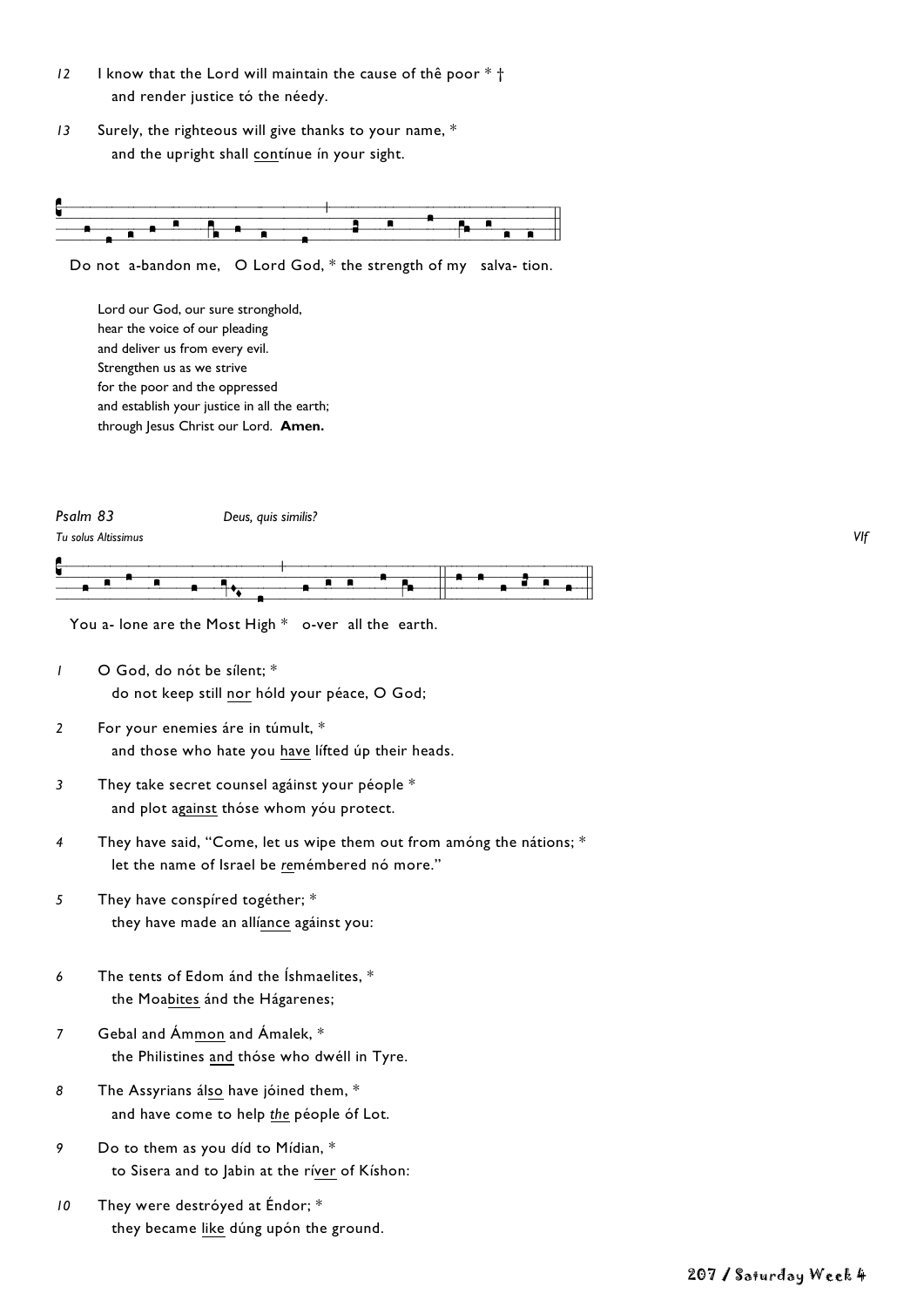- Make their leaders like Óreb and Zéëb, \*  $\frac{1}{2}$ and all their commanders like Zebah and Zalmunna,
- $12$ Who said, "Let us táke fór ourselves \* the fields of God as our possession."
- O my God, make thém like whírling dust \*  $13$ and like cháff befóre the wind;
- $\sqrt{4}$ Like fire that burns dówn a fórest, \* like the flame that sets móuntains áblaze.
- Drive them with your témpest \*  $15$ and terrify thém with yóur storm;
- Cover their fáces with sháme, O Lord, \*  $16$ that théy may séek your name.
- $17$ Let them be disgraced and terrified for éver; \* let them be put to confúsion and pérish.
- $18$ Let them know that you, whose náme is Yáhweh, \* you alone are the Most High óver áll the earth.



You a- lone are the Most High o-ver all the earth.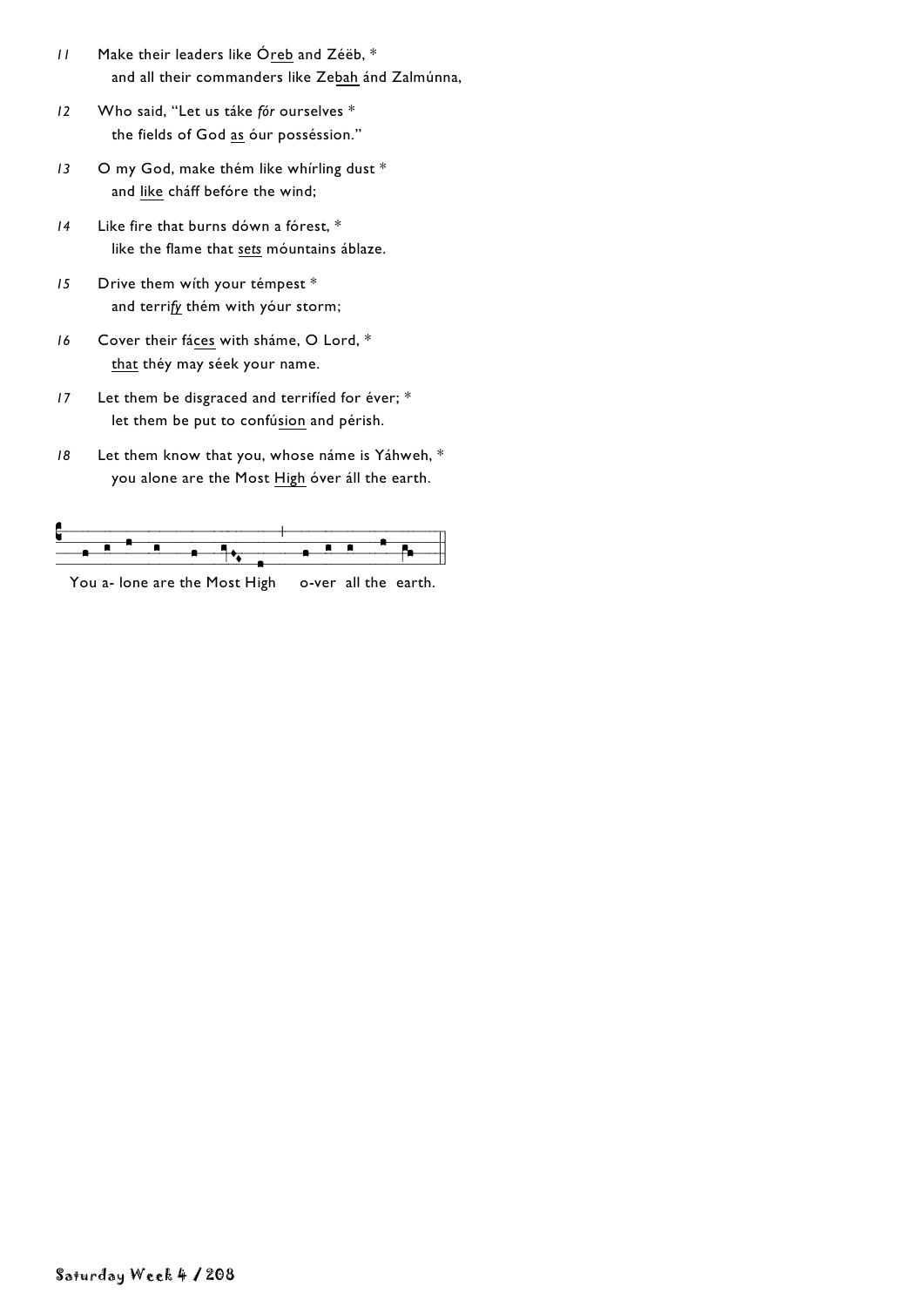Lord God, Most High over all the world: reveal your presence among the nations who seek no glory but their own, and draw them into that unity which is your will for all your people in Jesus Christ our Lord. **Amen.**



*Dum tribularer (Jonah 2.2) VIIa*



When in distress  $*$  I called to you, O God, from the depths of hell,



and you answered me.

- *1* I called to you, O God, out of my distress ánd you ánswered me; \* out of the belly of Sheol I cried, and you heard my voice.
- *2* You cast me into the deep, into the heart of thê seas, † and the flóod surróunded me, \* all your waves and bíllows passed óver me.
- *3* Then I said, I am driven awáy fróm your sight; \* how shall I ever look again upon your hóly témple?
- *4* The waters closed in ovêr me; † the deep was róund abóut me; \* weeds were wrapped about my head at the róots of the móuntains.
- *5* I went down to the lánd benéath the earth, \* yet you brought up my life fróm the dépths, O God.
- *6* As my life was ebbing away, I remémbered yóu, O God, \* and my prayer came to you, into your hóly témple.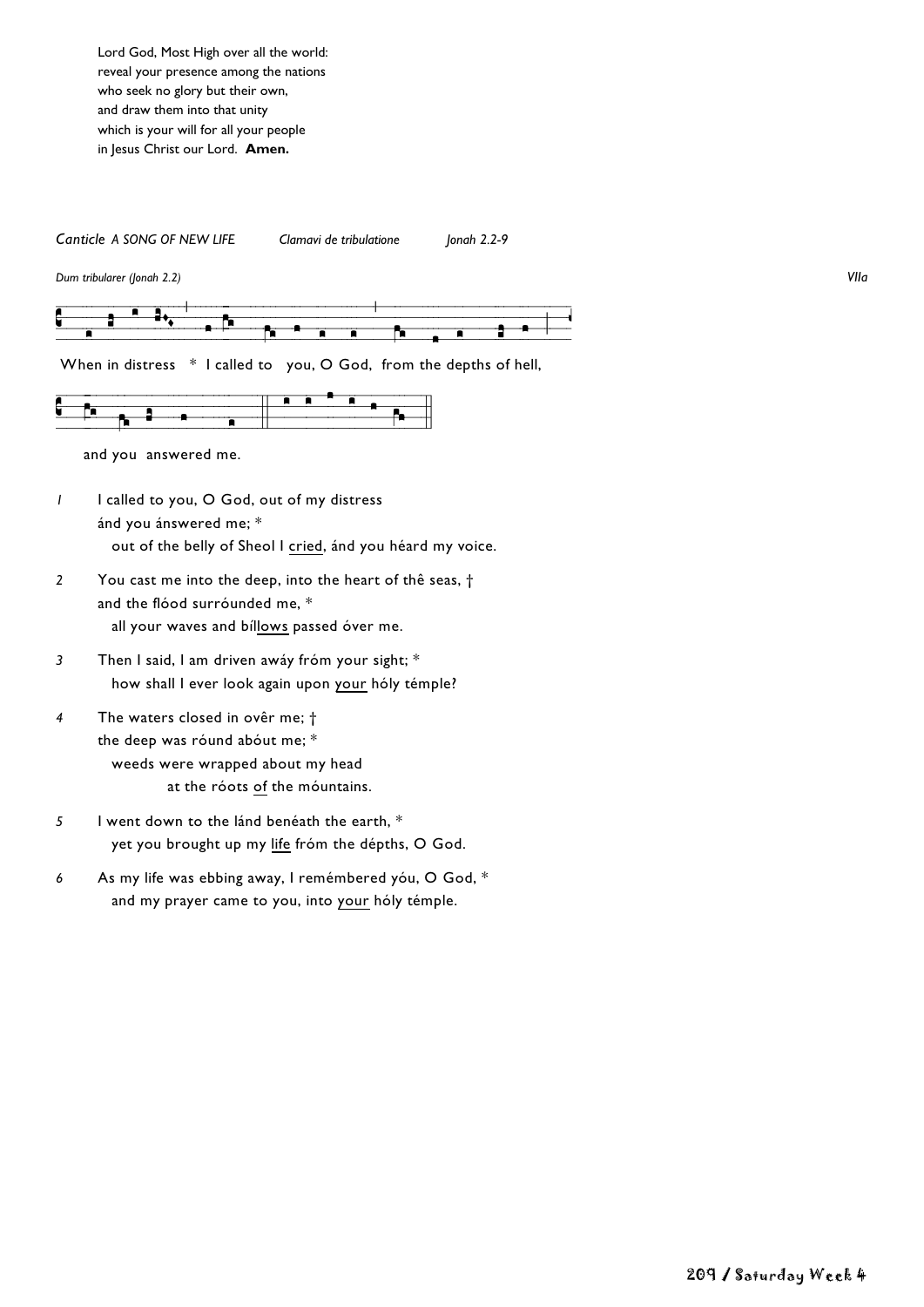- *7* Those who pay regard to vain idols forsáke their true lóyalty, \* but I, with the voice of thanksgiving, will sácrifíce to you.
- *8* What I have vówed Í will pay, \* for deliverance *be*lóngs tó the Lord!



When in distress \* I called to you, O God, from the depths of hell,



and you answered me.

*READING*